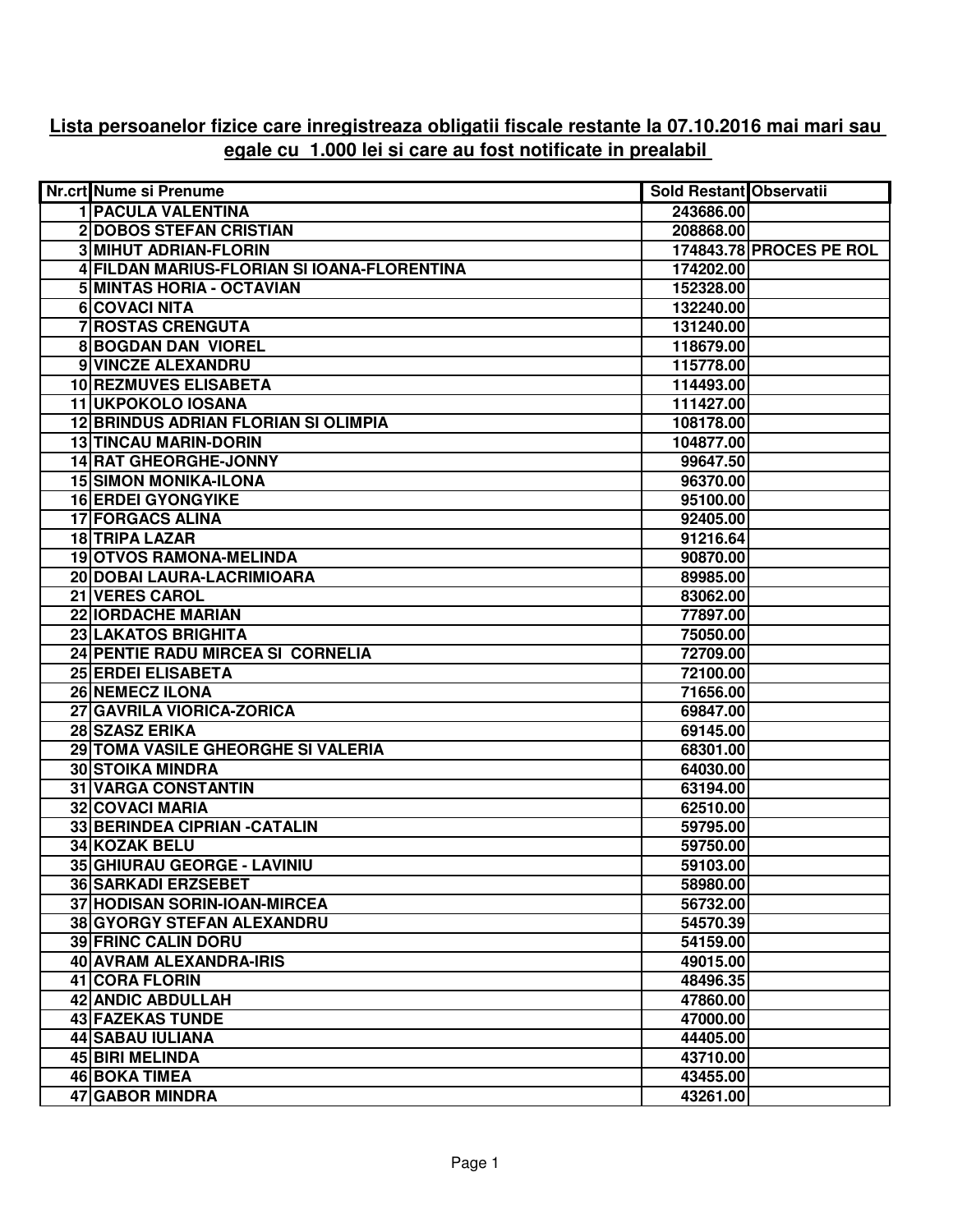| Nr.crt Nume si Prenume              | Sold Restant Observatii |  |
|-------------------------------------|-------------------------|--|
| <b>48 MORAR DANUT EMIL</b>          | 42179.00                |  |
| 49 DUDAS CSABA JOZSEF               | 42060.00                |  |
| 50 TRIFA CALIN-CIPRIAN              | 41489.26                |  |
| 51 HILANI RADWAN                    | 40649.00                |  |
| 52 BARANKA RUPI                     | 39398.00                |  |
| 53 GABOR STEFAN SI TEREZIA          | 38584.00                |  |
| 54 CLEPE FLORIN-SABIN               | 38343.33                |  |
| 55 LUNKA EMOKE-CRUSITA              | 38220.00                |  |
| <b>56 PETREA HOREA COSMIN</b>       | 38124.00                |  |
| 57 GHIURAU LIA                      | 36309.00                |  |
| 58 BERKE VASILE-MARIUS SI LAURA     | 36149.50                |  |
| 59 CAPOTA PAVEL SI MARIA            | 36108.96                |  |
| <b>60 CLOPCE GAVRIL SI LUCIA</b>    | 36026.00                |  |
| 61 COITA FLOARE-AURICA              | 35968.00                |  |
| 62 SZENTGYORGYI LAJOS-JOZSEF        | 35816.00                |  |
| 63 PUCHIANU DOREL                   | 35795.00                |  |
| 64 GHIURO IOAN                      | 35563.00                |  |
| 65 DOBAI MARIUS DAN                 | 35419.00                |  |
| 66 RUSU ADRIAN-ANDREI SI MARIANA    | 35338.58                |  |
| 67 BEKE ZOLTAN                      | 35125.00                |  |
| 68 TAUT SERGIU-CLAUDIU              | 35027.00                |  |
| 69 RAITA CALIN SI ALINA             | 35002.00                |  |
| 70 OROSZ ANCA                       | 34680.00                |  |
| 71 PRODAN RIVANA                    | 34240.00                |  |
| <b>72 SINKA ELISABETA</b>           | 32700.00                |  |
| 73 IVANOV C-TIN DANIEL-VASADI MAGD. | 32335.00                |  |
| <b>74 CABA DUMITRU</b>              | 32303.00                |  |
| 75 TURBUCZ DALITA                   | 31760.00                |  |
| 76 PERRIA CAMELIA-RAMONA            | 31474.40                |  |
| 77 VARGA MONA                       | 31140.00                |  |
| 78 HULBER MARIUS-CALIN              | 30856.00                |  |
| 79 KEREZSI EVA-KATALIN              | 30826.00                |  |
| 80 DUDLER GABOR                     | 30115.00                |  |
| <b>81 HORVATH SANDOR</b>            | 29942.00                |  |
| <b>82 HOTEA ADRIAN MIRCEA</b>       | 29902.00                |  |
| 83 GALEA FLORIAN CALIN SI ENIKO     | 29896.00                |  |
| 84 MADUTA IOANA ADINA               | 29821.00                |  |
| 85 LAKATOS BRIGITA-MELINDA          | 29700.00                |  |
| 86 MANYI LASZLO-LEVENTE             | 29178.00                |  |
| <b>87 DEMETER ALEXANDRU</b>         | 29057.00                |  |
| <b>88 LAKATOS SZELURINA</b>         | 28915.00                |  |
| <b>89 SIMINIC CALIN CIPRIAN</b>     | 28844.00                |  |
| 90 COTUNA NICOLAE CRISTIAN          | 28807.00                |  |
| 91 VARGA MARGIT                     | 28800.00                |  |
| 92 BABO PETRU                       | 28713.09                |  |
| 93 BABO KALMAN                      | 28698.46                |  |
| 94 LACATOS PAMELA                   | 28355.00                |  |
| 95 STERIU VIOREL                    | 28307.00                |  |
| 96 BOCA MARIAN MARCEL SI MIRELA     | 28247.78                |  |
| 97 CSAKI KALMAN                     | 28227.00                |  |
| 98 TASNADI LEVENTE SI CORINA        | 28208.10                |  |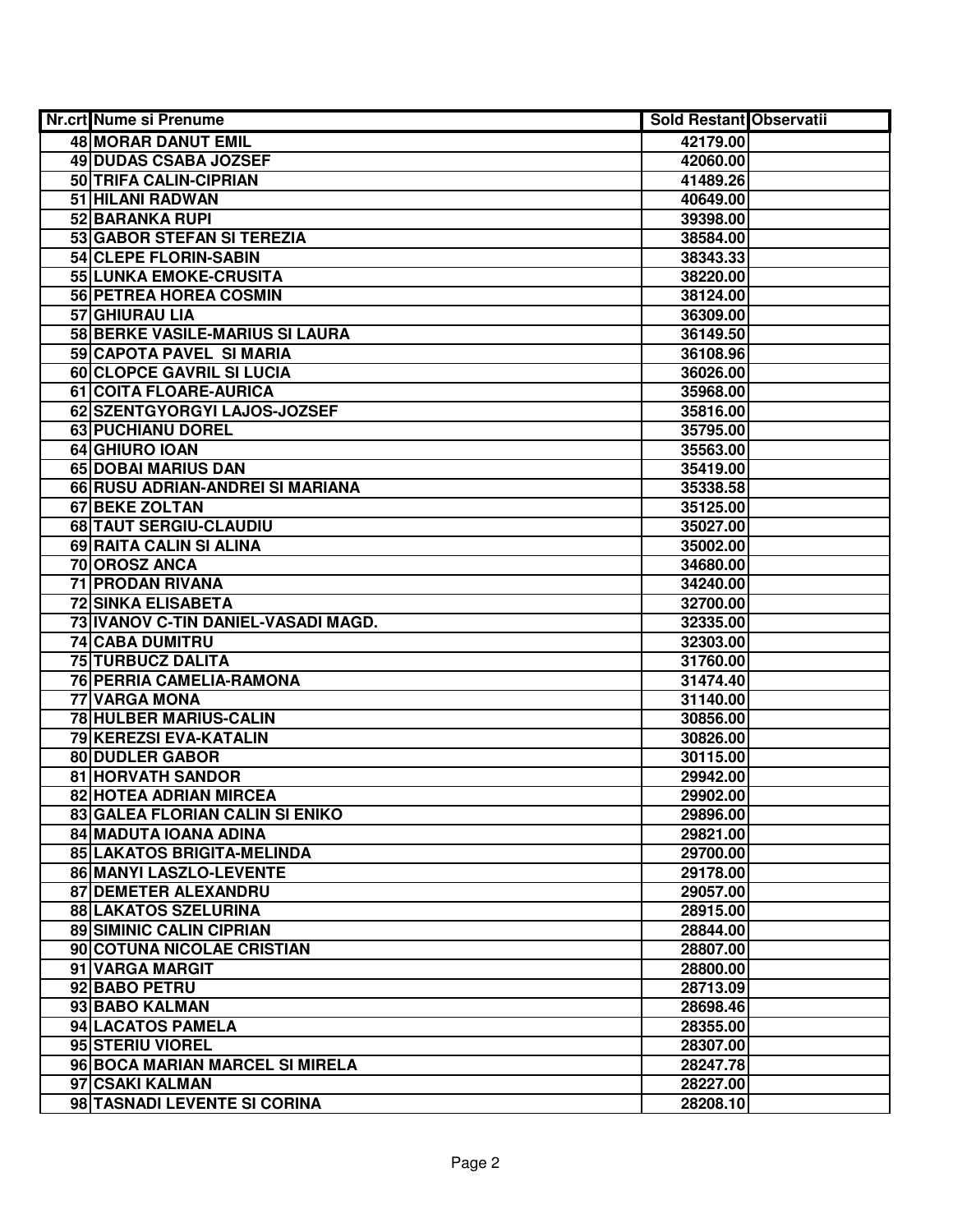| Nr.crt Nume si Prenume                     | <b>Sold Restant Observatii</b> |  |
|--------------------------------------------|--------------------------------|--|
| 99 CHIRILA ADRIAN FLORIN                   | 27829.00                       |  |
| <b>100 CARJAN DANIEL</b>                   | 27765.00                       |  |
| <b>101 MARTIN DUMITRU</b>                  | 27702.00                       |  |
| <b>102 FREUNDLICH SAMUEL ADAM</b>          | 27672.00                       |  |
| <b>103 TUDORAN MARCEL MARIUS</b>           | 27658.00                       |  |
| 104 CHIS FLORIAN DAN                       | 27562.00                       |  |
| <b>105 GHIURAU GHEORGHE</b>                | 27558.00                       |  |
| 106 VAIDA RAUL FLAVIU                      | 27104.00                       |  |
| <b>107 BARANKA RUPI</b>                    | 27005.00                       |  |
| <b>108 SABAU DANIEL-IOSIF</b>              | 26773.00                       |  |
| <b>109 MOS ALINA LACRIMIOARA</b>           | 26181.00                       |  |
| <b>110 MATEIAS TEODOR MARIUS</b>           | 26084.00                       |  |
| 111 PINTEA EMILIA-VIORICA SI BLAGA DUMITRU | 26042.76                       |  |
| <b>112 BALOG LADISLAU</b>                  | 25520.00                       |  |
| <b>113 LUPSE NICOLAE</b>                   | 25340.00                       |  |
| <b>114 MANEA DARIUS-FLAVIUS</b>            | 25333.00                       |  |
| <b>115 MANEA ROMULUT SI FLOARE</b>         | 25333.00                       |  |
| 116 ROSTAS DITA                            | 25210.44                       |  |
| <b>117 TODERICI DORIN-CORNEL</b>           | 25084.92                       |  |
| 118 BUT ADRIAN-GYORGY                      | 24838.00                       |  |
| 119 FILIP AUREL                            | 24650.00                       |  |
| <b>120 SFERLE DANUT</b>                    | 24574.00                       |  |
| 121 BAN FLORIN-IOAN                        | 24216.00                       |  |
| <b>122 FILIMON CALIN CLAUDIU</b>           | 24141.00                       |  |
| <b>123 MORGOS ADRIAN</b>                   | 24129.00                       |  |
| <b>124 BUHAS CARMEN-LAURA</b>              | 23879.00                       |  |
| <b>125 FAUR NICUSOR-DARIUS</b>             | 23692.00                       |  |
| <b>126 MIHALCEA VASILE</b>                 | 23535.00                       |  |
| <b>127 ERDEI ROMULUS MODIGLIANI</b>        | 23431.00                       |  |
| <b>128 BELU ADRIAN</b>                     | 23374.00                       |  |
| <b>129 OPRIS OVIDIU</b>                    | 23262.00                       |  |
| 130 KONCSAG ARTHUR                         | 23161.00                       |  |
| 131 BALOGH BOBI-SZABOLCS                   | 23068.00                       |  |
| <b>132 MORTAN GHEORGHE-SORIN</b>           | 22822.00                       |  |
| <b>133 HANSEN JUHAS CORNEL</b>             | 22802.00                       |  |
| <b>134 PUSCAS AVRAM SI LIDIA</b>           | 22789.50                       |  |
| <b>135 MUT VASILE SI DOMNICA</b>           | 22663.00                       |  |
| <b>136 MARICESCU GABRIEL IOAN</b>          | 22603.00                       |  |
| 137 POPA ELENA-ALEXANDRA                   | 22580.00                       |  |
| <b>138 NANASSY NORBERT CSABA</b>           | 22348.50                       |  |
| <b>139 VIDICAN IOAN</b>                    | 22330.12                       |  |
| <b>140 PORCAR DUMITRU</b>                  | 22155.00                       |  |
| 141 TASI ROBERT-LASZLO                     | 22055.00                       |  |
| <b>142 MIHOC SILVIAN</b>                   | 22047.00                       |  |
| <b>143 TUDOR CONSTANTIN-SEBASTIAN</b>      | 21909.00                       |  |
| <b>144 ROSTAS MIHALY</b>                   | 21755.00                       |  |
| <b>145 BUDURA VASILE SI SILVIA</b>         | 21688.00                       |  |
| 146 RADU IOAN                              | 21431.00                       |  |
| <b>147 MUDURA LEONTIN SANDU SI MIRELA</b>  | 21256.66                       |  |
| <b>148 ARDELEAN TEOFIL</b>                 | 21210.00                       |  |
| <b>149 DOBAI SIMONA MIRABELA</b>           | 21200.00                       |  |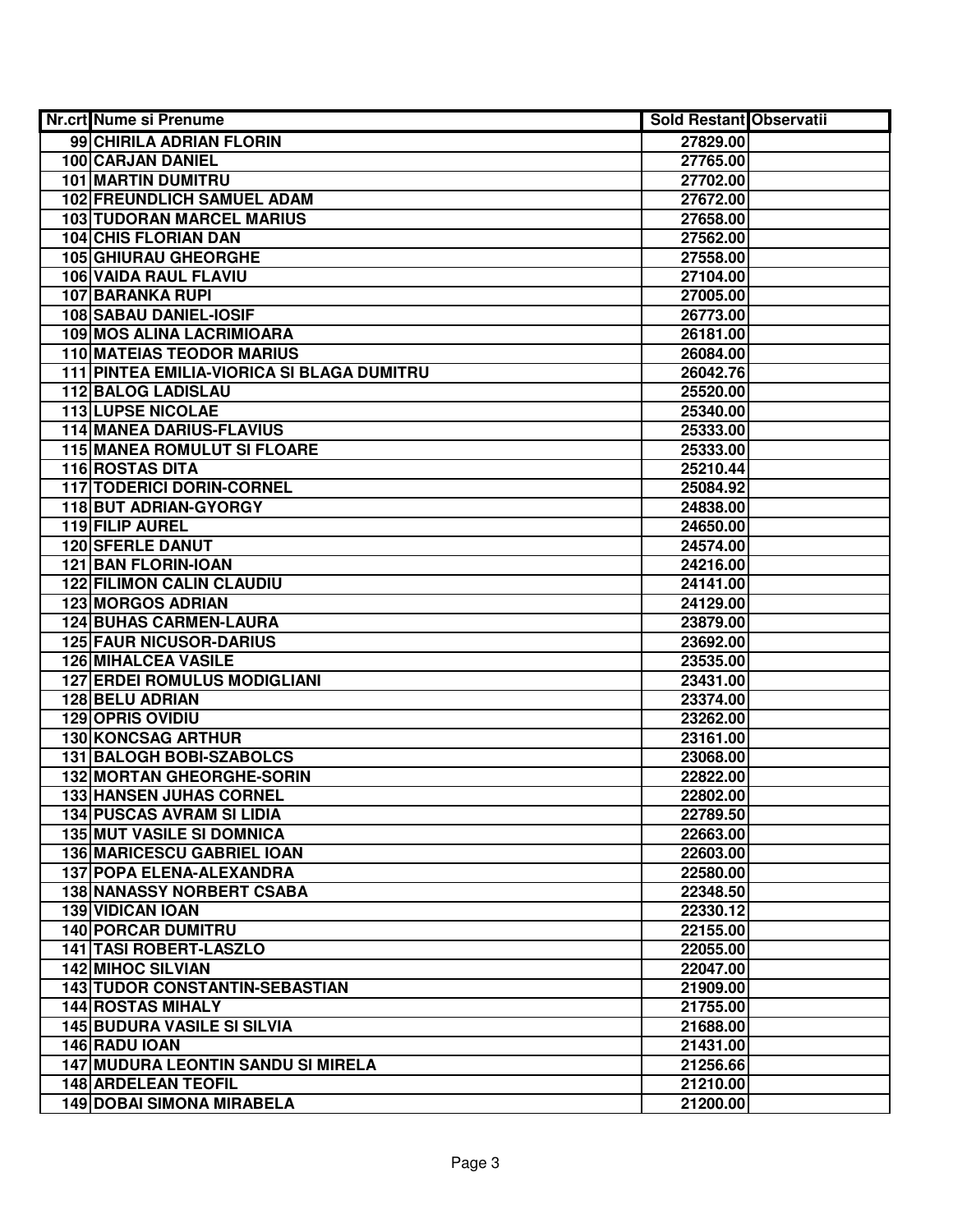| Nr.crt Nume si Prenume                   | <b>Sold Restant Observatii</b> |  |
|------------------------------------------|--------------------------------|--|
| <b>150 SALAJAN CIPRIAN</b>               | 21026.00                       |  |
| <b>151 HODUT NORBERT JANOS</b>           | 20762.00                       |  |
| <b>152 POPA ADRIAN</b>                   | 20745.00                       |  |
| 153 GABOR STEFAN                         | 20696.00                       |  |
| <b>154 TIRON ANDREEA-ALINA</b>           | 20663.00                       |  |
| <b>155 RATKAI ZOLTAN</b>                 | 20605.00                       |  |
| 156 UNGVARI GYULA ZOLTAN SI ELISABETA    | 20600.00                       |  |
| <b>157 RASVANTA CORNEL</b>               | 20590.00                       |  |
| <b>158 BAKRO IBOLYA</b>                  | 20501.00                       |  |
| <b>159 COVACI IOAN SI ELISABETA</b>      | 20498.00                       |  |
| <b>160 GABOR GABRIEL</b>                 | 20498.00                       |  |
| 161 KHALFALLAH SAMI BEN KHALFALLAH       | 20423.00                       |  |
| 162 RAT EVA                              | 20300.00                       |  |
| <b>163 TUDOSE MIRCEA</b>                 | 20300.00                       |  |
| 164 LOSONCZI NORBERT-ALEXANDRU           | 20266.00                       |  |
| <b>165 GANTNER IUDITA IRINA SI CAROL</b> | 20207.00                       |  |
| <b>166 BOCSA LILIANA MONICA</b>          | 20176.00                       |  |
| <b>167 PATER SORIN</b>                   | 20061.00                       |  |
| <b>168 GABOR MATEI</b>                   | 19973.00                       |  |
| <b>169 SORODOC IONEL VIOREL</b>          | 19772.50                       |  |
| <b>170 SERES GHIZELA</b>                 | 19700.00                       |  |
| 171 AVRAM DANIEL RADU                    | 19491.00                       |  |
| 172 SAVAN AUGUSTIN-SEBASTIAN             | 19360.01                       |  |
| <b>173 ZAHARIA MARIUS</b>                | 19355.05                       |  |
| <b>174 RACOLTA MARIUS SORIN</b>          | 19327.00                       |  |
| 175 TRIPA FRANCO-OVIDIU-MAURO            | 19302.86                       |  |
| 176 MERCE-SABAU DANIEL-LUCIAN            | 19188.00                       |  |
| <b>177 REPCIUC SEBASTIAN</b>             | 19178.00                       |  |
| <b>178 SIMON ERZSEBET</b>                | 19170.00                       |  |
| 179 BRIZZI PAOLO                         | 19076.00                       |  |
| <b>180 LAKATOS ETELKA</b>                | 18930.00                       |  |
| <b>181 SERBAN DORIN IOAN</b>             | 18930.00                       |  |
| <b>182 BELETCHI SIMONA</b>               | 18833.00                       |  |
| <b>183 SZALACSI ENIKO</b>                | 18740.00                       |  |
| <b>184 CUCIULA ADRIAN-LEONTIN</b>        | 18710.00                       |  |
| <b>185 GABOR MATEI</b>                   | 18701.00                       |  |
| <b>186 FECHETE ZINA-MARIOARA</b>         | 18535.00                       |  |
| <b>187 BALOGH CSILLA</b>                 | 18500.00                       |  |
| <b>188 GABOR DUMITRU</b>                 | 18497.00                       |  |
| <b>189 GABOR MATEI</b>                   | 18417.50                       |  |
| 190 FEKETE-BANDI-PISTA NARCIS            | 18380.00                       |  |
| <b>191 BALIBAN MARCEL</b>                | 18347.00                       |  |
| 192 ROSTAS JAN                           | 18339.00                       |  |
| <b>193 MATEIAS IOAN</b>                  | 18267.00                       |  |
| <b>194 TOTH IBOLYA</b>                   | 18250.00                       |  |
| <b>195 HEPES FLORIN CLAUDIU</b>          | 18136.00                       |  |
| <b>196 ISZTOIKA STEFAN</b>               | 18111.00                       |  |
| 197 GHIURO RAUL-FABIAN                   | 18067.00                       |  |
| <b>198 PAL INGRID BEATRIX</b>            | 18045.00                       |  |
| <b>199 BAUMANN VALERIA</b>               | 18031.00                       |  |
| 200 CIUCIU DUMITRU SI VIORICA            | 18010.00                       |  |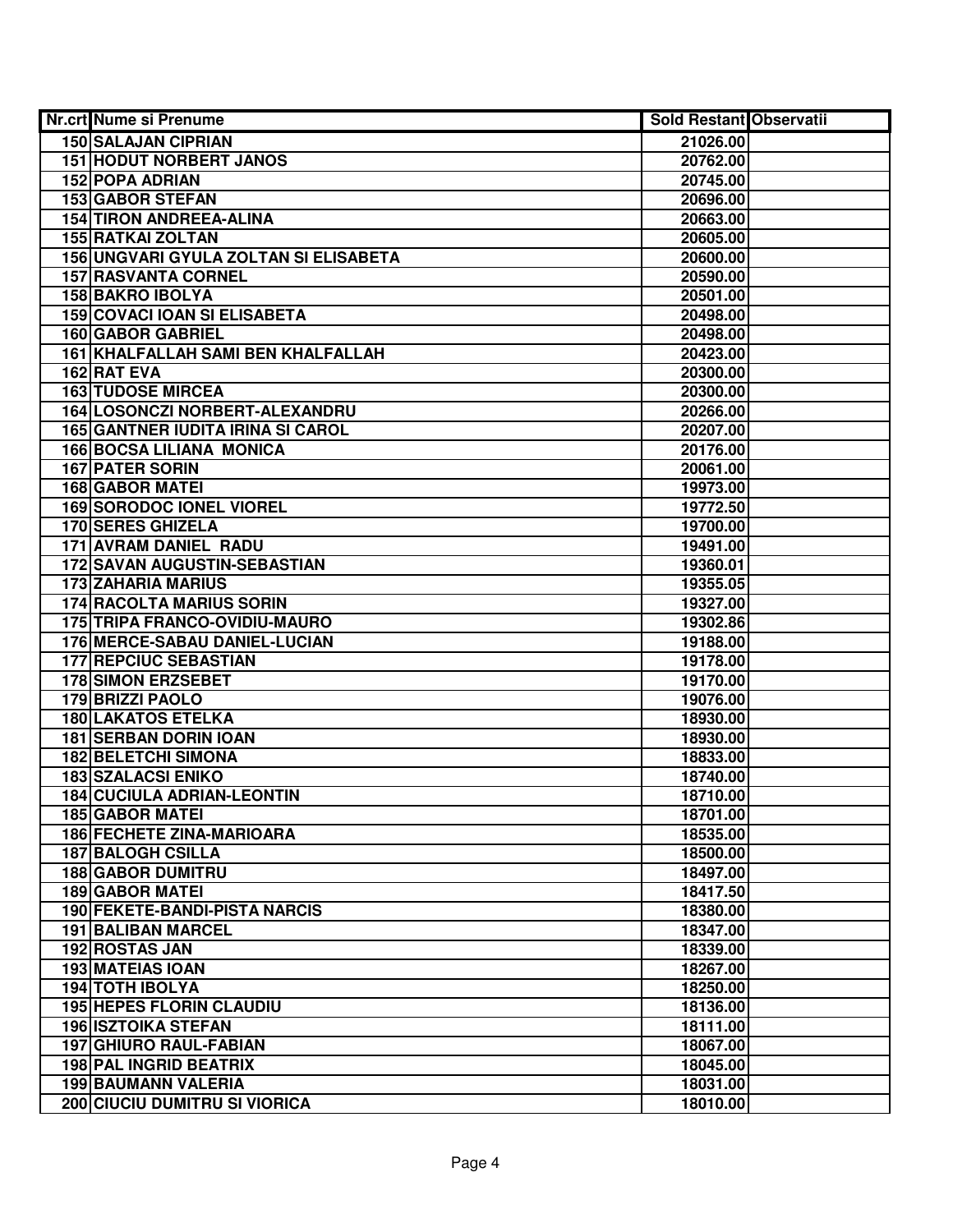| Nr.crt Nume si Prenume                       | <b>Sold Restant Observatii</b> |                        |
|----------------------------------------------|--------------------------------|------------------------|
| 201 MELEG CSABA                              | 17935.14                       |                        |
| 202 BALAWI ISSAM                             | 17911.00                       |                        |
| 203 CRISTEA TRAIAN SI ANA                    | 17897.00                       |                        |
| 204 GUBA PAUL-CAROL SI CSILLA-ANGELA         | 17894.00                       |                        |
| 205 ZSISKU LAJOS                             |                                | 17871.00 PROCES PE ROL |
| 206 LINGURAR MINISTRU                        | 17840.00                       |                        |
| 207 CIMERDEAN RARES - MIREL SI KLARA         | 17775.00                       |                        |
| 208 GABOR IANCU                              | 17767.00                       |                        |
| 209 KHAWALED ISSA                            | 17739.00                       |                        |
| 210 LAKATOS ERZSEBET                         | 17685.00                       |                        |
| 211 SINKA JANOS                              | 17682.00                       |                        |
| 212 MESAROS GABRIELA-MARCELA                 | 17662.00                       |                        |
| 213 USVAT ADRIAN                             | 17650.00                       |                        |
| 214 KOVACS PETRU SI DOINA                    | 17632.00                       |                        |
| 215 MUDURE VICTOR SI ADRIANA                 | 17610.00                       |                        |
| 216 PETRESCU CRISTIAN-GHEORGHE               | 17535.00                       |                        |
| 217 KISS ROTH MONICA SI LAJOS                | 17361.59                       |                        |
| 218 PETROI SAMUIL                            | 17273.00                       |                        |
| 219 GABOR MANDRA                             | 17195.00                       |                        |
| 220 GUIAS SERGIU-EMANUEL                     | 17169.00                       |                        |
| 221 DUDLER DAN-IOSIF                         | 17110.00                       |                        |
| 222 ONACA TEODOR                             | 17101.68                       |                        |
| 223 NAGY DAVID-CRISTIAN                      | 17100.00                       |                        |
| 224 BOGDAN CRISTIAN DAN                      | 17067.00                       |                        |
| 225 CORNEA GABRIEL                           | 17047.81                       |                        |
| 226 ILEA ECATERINA                           | 16983.00                       |                        |
| 227 LITA ANDREI                              | 16966.00                       |                        |
| 228 MITU CONSTANTIN                          | 16948.00                       |                        |
| 229 CSEH MELANIA NADIA                       | 16913.00                       |                        |
| 230 ISZTOJKA ROZALIA                         | 16858.00                       |                        |
| 231 FLORIAN CSILLA                           | 16800.00                       |                        |
| 232 GABOR IOAN                               | 16779.00                       |                        |
| 233 GAL IOAN                                 | 16762.00                       |                        |
| <b>234 TURCUT NICOLAE</b>                    | 16707.00                       |                        |
| 235 FISCUTEAN TIBERIU-OCTAVIAN SI DANA-IOANA | 16637.00                       |                        |
| 236 MIHUT OANA-BIANCA                        | 16615.97                       |                        |
| <b>237 MURASAN VLAD CRISTIAN</b>             | 16550.00                       |                        |
| 238 LAKATOS SANDOR                           | 16510.00                       |                        |
| 239 COVACI MIRCEA-MIHAI                      | 16509.00                       |                        |
| <b>240 CIURAR ANTON</b>                      | 16443.50                       |                        |
| <b>241 TIRLA NICOLAE</b>                     | 16425.00                       |                        |
| 242 CHIRILA ALEXANDRA-MARIA                  | 16406.00                       |                        |
| <b>243 NICA LAURA SI EUGEN</b>               | 16392.00                       |                        |
| <b>244 GABOR LUDOVIC</b>                     | 16390.00                       |                        |
| 245 SPRIDON CRISTIAN                         | 16360.00                       |                        |
| 246 GABOR GAVRIL<br>247 FARKAS BOBY          | 16265.00                       |                        |
| 248 SELES DIANA-CAMELIA                      | 16250.00<br>16207.00           |                        |
| 249 FAINA CRISTIAN-MANUEL                    | 16133.50                       |                        |
| 250 KOZMA DENES-ANTAL                        | 16085.00                       |                        |
| <b>251 SAVA ADRIAN FELICIAN</b>              | 16017.00                       |                        |
|                                              |                                |                        |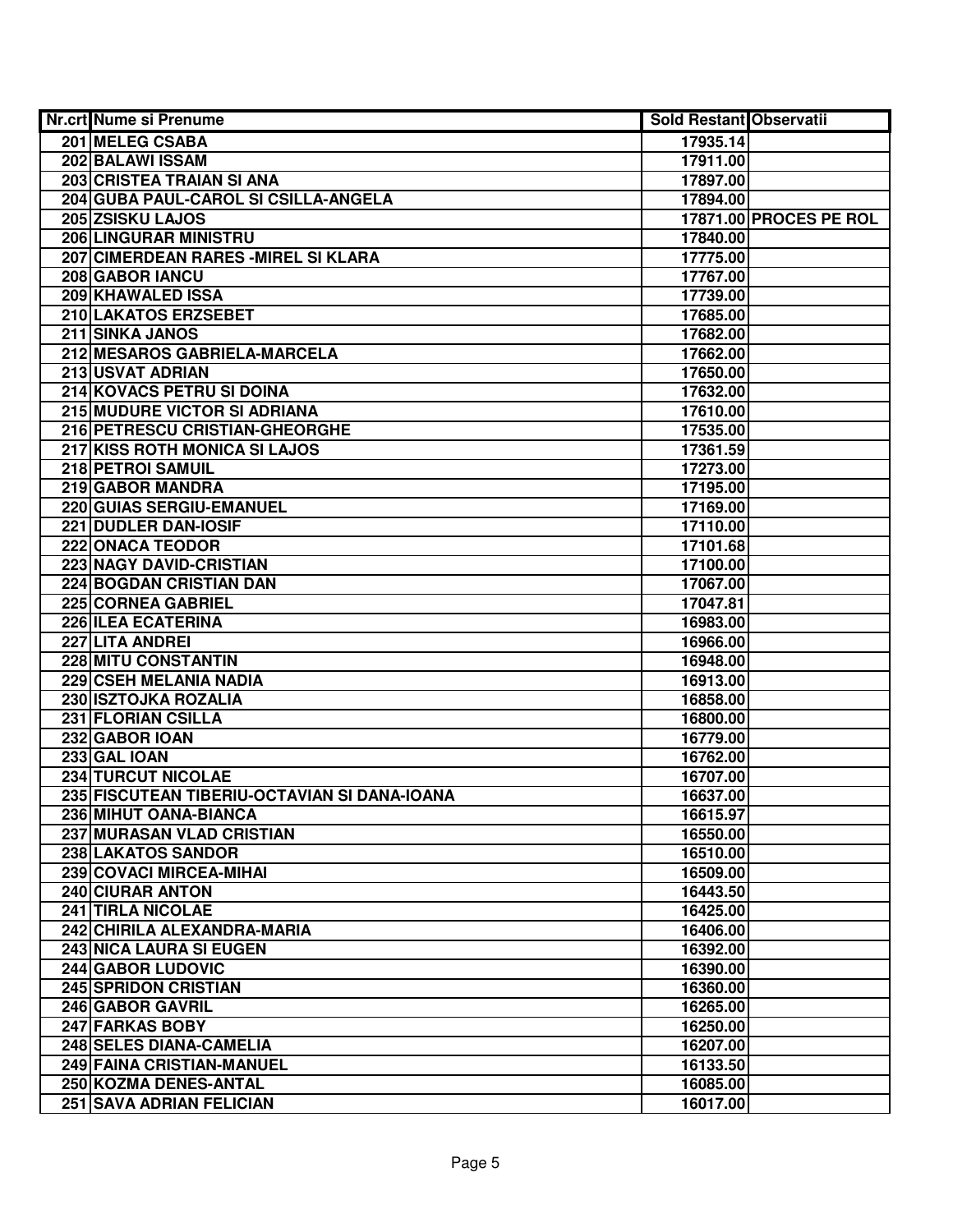| Nr.crt Nume si Prenume                                   | Sold Restant Observatii |  |
|----------------------------------------------------------|-------------------------|--|
| <b>252 ROSCA LUCIA</b>                                   | 16000.00                |  |
| 253 IGNATESCU EDIT-SAROLTA                               | 15996.00                |  |
| <b>254 BODIU NICOLAE SI DOMNICA</b>                      | 15971.00                |  |
| 255 MICLE GHEORGHE                                       | 15955.00                |  |
| 256 IUHAS GHEORGHE SI FLOARE                             | 15936.00                |  |
| 257 GYONGYOSI DAMARIS MARIA                              | 15920.00                |  |
| 258 BUNGAU FLORIN                                        | 15838.50                |  |
| 259 MANEIA MARGHERITA                                    | 15831.00                |  |
| 260 COLTE IOSIF MIRCEA                                   | 15823.00                |  |
| <b>261 COTRAU CORNELIA</b>                               | 15820.00                |  |
| 262 SZTUFLIAK PETER                                      | 15800.00                |  |
| 263 HEBRISTYAN MIA-OLIMPIA                               | 15765.00                |  |
| 264 BODO NORBERT-ZSOLT                                   | 15744.00                |  |
| 265 SERES JANOS ZSOLT                                    | 15671.00                |  |
| 266 SIM LAVINIA-ANGELICA                                 | 15628.00                |  |
| 267 SAIDI NADER                                          | 15598.00                |  |
| 268 EDU MIREL-IONUT                                      | 15597.00                |  |
| <b>269 HAISAN COSTICA</b>                                | 15568.00                |  |
| 270 STANA VASILE-CALIN SI DANA-JANINA                    | 15525.00                |  |
| 271 DUDLER JANOS GYULA                                   | 15500.00                |  |
| 272 AMBRO CIPRIAN                                        | 15472.00                |  |
| 273 ISZTOJKA GAVRIL                                      | 15472.00                |  |
| 274 MICULESCU DACIAN MIRCEA                              | 15454.15                |  |
| 275 COZMA BENIAMIN-RUBEN                                 | 15436.00                |  |
| 276 TROISTA ION                                          | 15409.00                |  |
| 277 TANASE MARIANA                                       | 15400.00                |  |
| 278 GABOR IOAN                                           | 15397.51                |  |
| 279 ROSTAS RUMITA                                        | 15395.00                |  |
| 280 AVRAM GAVRIL                                         | 15376.00                |  |
| 281 MANGRA PETRU-LIVIU                                   | 15365.00                |  |
| 282 ROSTAS REMUS                                         | 15339.00                |  |
| <b>283 BACIU HOREA-SABIN</b>                             | 15319.00                |  |
| 284 GABOR IOSIF SI SUSANA                                | 15303.00                |  |
| 285 BAT FLORICA                                          | 15163.00                |  |
| 286 FAZEKAS LEVENTE-ERVIN                                | 15092.00                |  |
| 287 PETRUCA IOAN ALEXANDRU                               | 15000.00                |  |
| 288 OPREA LACRAMIOARA-MARIANA                            | 14998.00                |  |
| 289 RACZ SANDOR                                          | 14912.00                |  |
| 290 TATAR ADRIAN-DACIAN                                  | 14878.54                |  |
| 291 ROMOCEA DAN MIRCEA                                   | 14873.00                |  |
| 292 BANYA HAJNAL-CSILLA                                  | 14785.00                |  |
| 293 BOTIS ILIE-MARIUS                                    | 14773.00                |  |
| 294 GABOR ELISABETA                                      | 14758.00                |  |
| 295 JURJAK PAUL-DAN                                      | 14739.00                |  |
| 296 MOGYOROSI IULIANNA SI BIHARI PIROSKA SI PENZES IRENE | 14712.00                |  |
| 297 HIDEG PAL                                            | 14693.00                |  |
| 298 FRENTIU CRISTIAN                                     | 14670.00                |  |
| 299 PETRUT IOAN                                          | 14626.00                |  |
| 300 REMES AUREL                                          | 14592.00                |  |
| 301 GEBER TUNDE                                          | 14565.00                |  |
| 302 BRISCAN CALIN SORIN                                  | 14544.00                |  |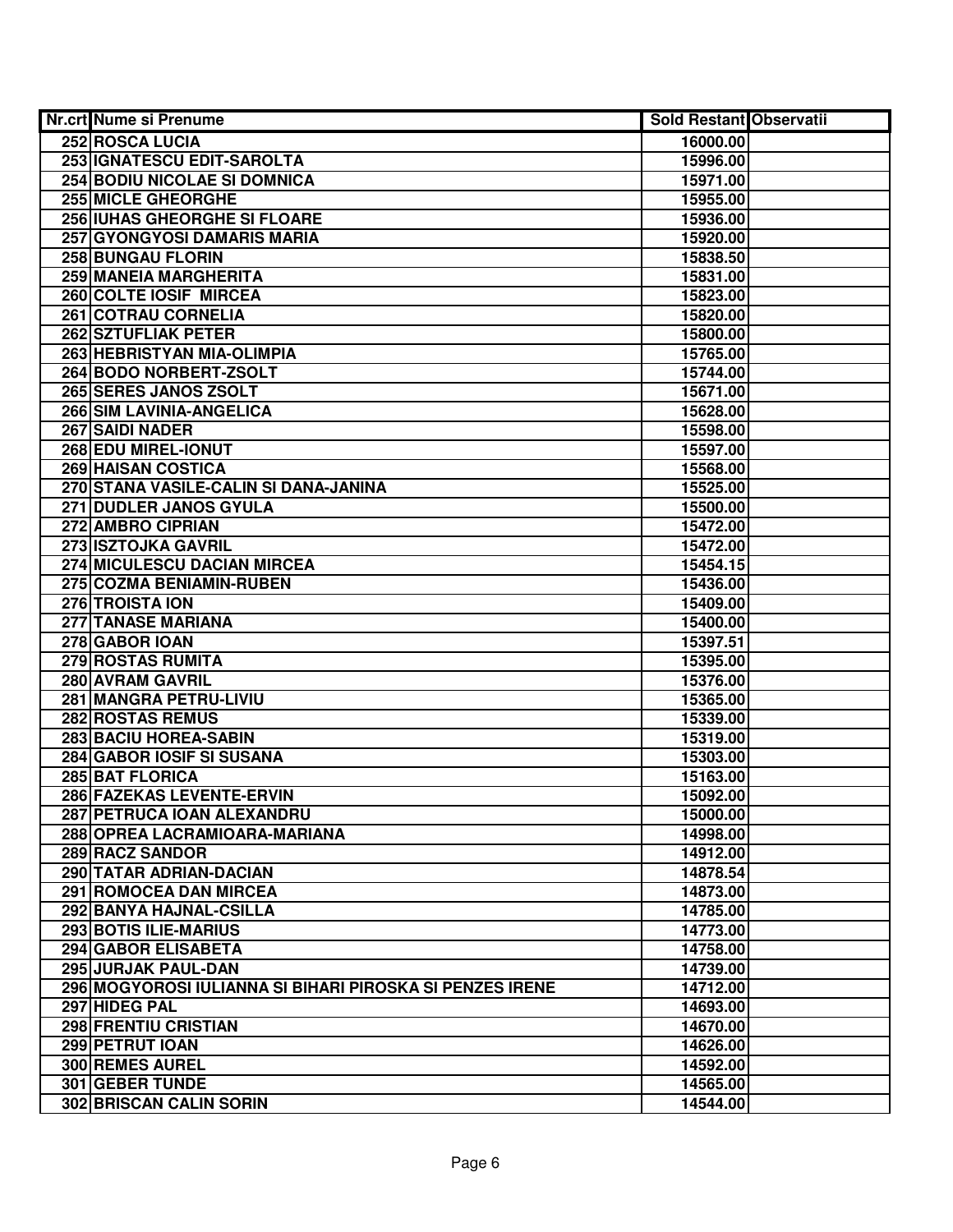| <b>Nr.crt Nume si Prenume</b>          | <b>Sold Restant Observatii</b> |  |
|----------------------------------------|--------------------------------|--|
| 303 COMAN VASILE                       | 14528.00                       |  |
| <b>304 RATIU ADRIAN-CRISTIAN</b>       | 14510.00                       |  |
| 305 TIRLEA LOREDANA                    | 14435.00                       |  |
| 306 BURCSA RADU                        | 14382.00                       |  |
| 307 GAVRILAS MIRELA-SILVIA             | 14335.00                       |  |
| 308 PAUNESCU NICOLAE                   | 14303.00                       |  |
| 309 ABRAHAM CALIN                      | 14292.00                       |  |
| 310 COSTIN CRISTIAN                    | 14237.00                       |  |
| 311 RUSU NICOLAE-ALEXANDRU             | 14136.99                       |  |
| <b>312 SAVA ANDREA</b>                 | 14120.00                       |  |
| 313 PRODAN ZAHARIA-ZOLTAN              | 14115.00                       |  |
| 314 HORVATH NORBERT                    | 14113.00                       |  |
| 315 BAR MARIOARA                       | 14100.00                       |  |
| 316 MERTE CRISTIAN-DORU                | 14051.00                       |  |
| 317 GUETARI RAZI                       | 14024.00                       |  |
| 318 TOTH ATTILA                        | 14000.00                       |  |
| 319 COSTIN FLORIN ALIN                 | 13981.00                       |  |
| 320 BOROS IONEL-ALEXANDRU              | 13892.00                       |  |
| <b>321 BOTA ELISABETA</b>              | 13869.00                       |  |
| 322 SZTOJKA ISTVAN                     | 13816.00                       |  |
| 323 ANTOCI IOAN                        | 13793.66                       |  |
| <b>324 TODERICI IOAN OVIDIU</b>        | 13776.00                       |  |
| 325 LATA FLORIN                        | 13765.00                       |  |
| 326 SIMAN MARIUS-MIHAIL SI ANAMARIA    | 13765.00                       |  |
| 327 ISZTOIKA MARIA                     | 13709.00                       |  |
| 328 SEUCHE LUCIAN-GHEORGHE             | 13708.00                       |  |
| 329 KATONA ALEXANDRA-LOREDANA          | 13700.00                       |  |
| 330 ZETOCHA RAUL                       | 13691.00                       |  |
| 331 GIURA DUMITRU SI MINODORA          | 13682.24                       |  |
| 332 BOSNYAK OTTO                       | 13677.00                       |  |
| 333 MOGA CORINA SANDA                  | 13644.00                       |  |
| 334 BODIU BOGDAN RADU                  | 13636.70                       |  |
| 335 ZBIRCEA RADU-CRISTIAN SI CORNELIA  | 13631.00                       |  |
| 336 CARLIG ILDIKO-CSILLA               | 13630.00                       |  |
| 337 SUCIU GAVRIL SI CLAUDIA-GHEORGHINA | 13620.23                       |  |
| <b>338 VARGA ERIKA ILDIKO</b>          | 13570.00                       |  |
| <b>339 HIRTE CLAUDIA</b>               | 13564.00                       |  |
| 340 MEZEI MARGIT                       | 13555.00                       |  |
| <b>341 MURVAI NORBERT-EUGEN</b>        | 13544.00                       |  |
| 342 PANTIS GHEORGHE-CORNEL             | 13523.00                       |  |
| 343 POPA DORU-ADRIAN-IOAN              | 13523.00                       |  |
| <b>344 CIURAR ANTON</b>                | 13500.00                       |  |
| 345 NAGY DANIIL                        | 13489.00                       |  |
| 346 VIDICAN ELENA-OLIMPIA              | 13481.00                       |  |
| 347 ROSTAS AUGUSTIN                    | 13475.00                       |  |
| 348 POP DANUT-AUREL                    | 13472.00                       |  |
| 349 POP OLIMPIA LOREDANA               | 13409.00                       |  |
| 350 GABOR IOAN                         | 13338.00                       |  |
| 351 ELER CSABA-ROBERT                  | 13297.00                       |  |
| 352 SZABO IBOLYA                       | 13247.00                       |  |
| 353 POP ROBERT                         | 13223.00                       |  |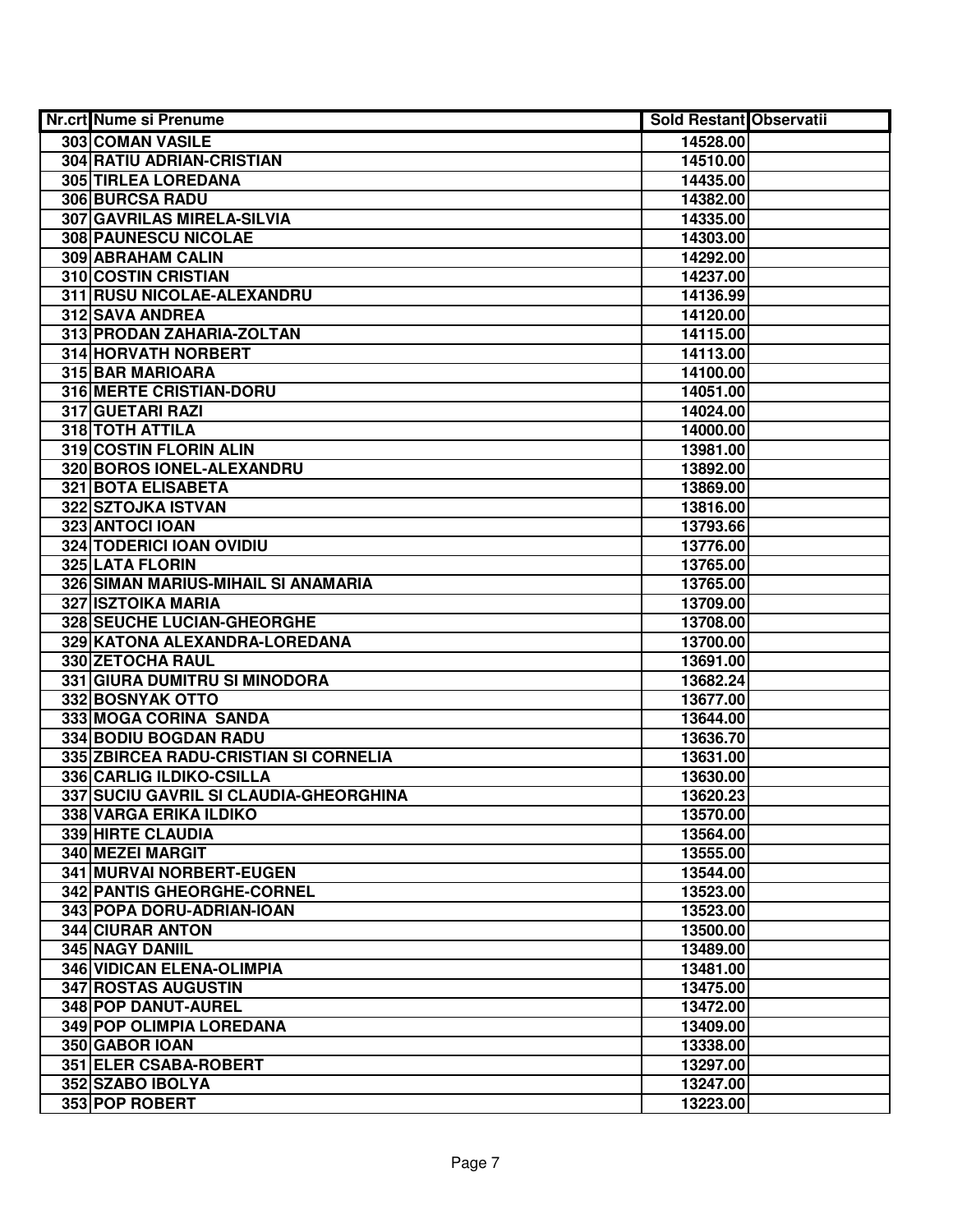| Nr.crt Nume si Prenume                          | <b>Sold Restant Observatii</b> |  |
|-------------------------------------------------|--------------------------------|--|
| <b>354 COPIL FLORIAN</b>                        | 13220.00                       |  |
| 355 DUME VASILE-CORNELIU SI CORNELIA            | 13198.00                       |  |
| 356 GOLBAN NICUSOR - CONSTANTIN                 | 13163.50                       |  |
| 357 ROSTAS ANDRONICA SI AUGUSTIN                | 13139.00                       |  |
| 358 BRONT DAN IULIAN SI CLAUDIA STELA           | 13124.00                       |  |
| 359 GYEBNAR ADALBERT-ZSOLT                      | 13107.00                       |  |
| 360 ROSTAS VISAN                                | 13027.00                       |  |
| 361 VARGA LASZLO                                | 13020.00                       |  |
| 362 MOS MARIA                                   | 13002.00                       |  |
| 363 MOLDOVAN CALIN-GHEORGHE                     | 12995.00                       |  |
| 364 POPA RADU ADRIAN                            | 12989.00                       |  |
| 365 GHERMAN IOAN                                | 12928.00                       |  |
| <b>366 FUSCAS NICOLAE</b>                       | 12904.00                       |  |
| 367 STANA OCTAVIAN                              | 12898.50                       |  |
| <b>368 ISZTOIKA EVA</b>                         | 12865.96                       |  |
| 369 BOCA KALMAN JOZSEF                          | 12844.00                       |  |
| <b>370 CIURAR PEDONE</b>                        | 12826.00                       |  |
| 371 SUPURAN CIPRIAN-ROMEO                       | 12823.00                       |  |
| 372 BLAGA VIOREL                                | 12819.00                       |  |
| 373 POPESCU COSTEL                              | 12815.00                       |  |
| 374 BUZATU MARIAN-NISTOR                        | 12805.00                       |  |
| 375 BARTA MIKLOS-ATTILA                         | 12796.00                       |  |
| 376 STIUBEA IOAN                                | 12793.00                       |  |
| 377 MALAIES NICOLAE, MALAIES SUSANA, LAZAR MINA | 12766.00                       |  |
| 378 POP ALEXANDRU-SORIN                         | 12754.00                       |  |
| 379 SARAC AUREL DANUT                           | 12748.65                       |  |
| 380 OTVOS KAROLY-MARIUS                         | 12740.00                       |  |
| <b>381 VIDICAN MARIUS SI FELICIA</b>            | 12737.00                       |  |
| 382 MATEAS GHEORGHE-ROMEO                       | 12720.00                       |  |
| 383 ROSU VASILE                                 | 12704.00                       |  |
| 384 OLAH IOAN-IOSIF                             | 12684.00                       |  |
| 385 DEMIAN ISTVAN CSABA                         | 12676.00                       |  |
| 386 GABOR AMBRUS                                | 12565.45                       |  |
| 387 LINGURAR GETA                               | 12565.00                       |  |
| 388 RADEANU SORIN-IOAN                          | 12514.00                       |  |
| 389 GHIT PETRU-ALEXANDRU                        | 12500.00                       |  |
| <b>390 KOVACS ERZSEBET</b>                      | 12470.00                       |  |
| 391 KOSZTA SANDOR - ATTILA                      | 12440.00                       |  |
| 392 COTRAU GEORGE-REMUS                         | 12438.00                       |  |
| 393 MEER IOAN-PAUL                              | 12418.00                       |  |
| 394 KESKENY CLARA SI RUDOLF                     | 12416.91                       |  |
| 395 LETEA VIOREL-LIVIU                          | 12405.00                       |  |
| 396 FARKAS ALEXANDRU                            | 12403.00                       |  |
| 397 TAKACS GEOSEFINA                            | 12400.00                       |  |
| 398 BELE NICOLAE-IOAN SI DANA-ELENA             | 12381.00                       |  |
| 399 ROSTAS AUGUSTIN                             | 12340.00                       |  |
| 400 LUNG AURELIAN MIHAITA                       | 12314.00                       |  |
| 401 BIGASZ IOSIF                                | 12308.00                       |  |
| 402 UNGUR GHEORGHE-DANIEL                       | 12301.00                       |  |
| 403 GHEREG FLORIN-SORIN                         | 12266.00                       |  |
| 404 GABOR TEREZIA                               | 12250.00                       |  |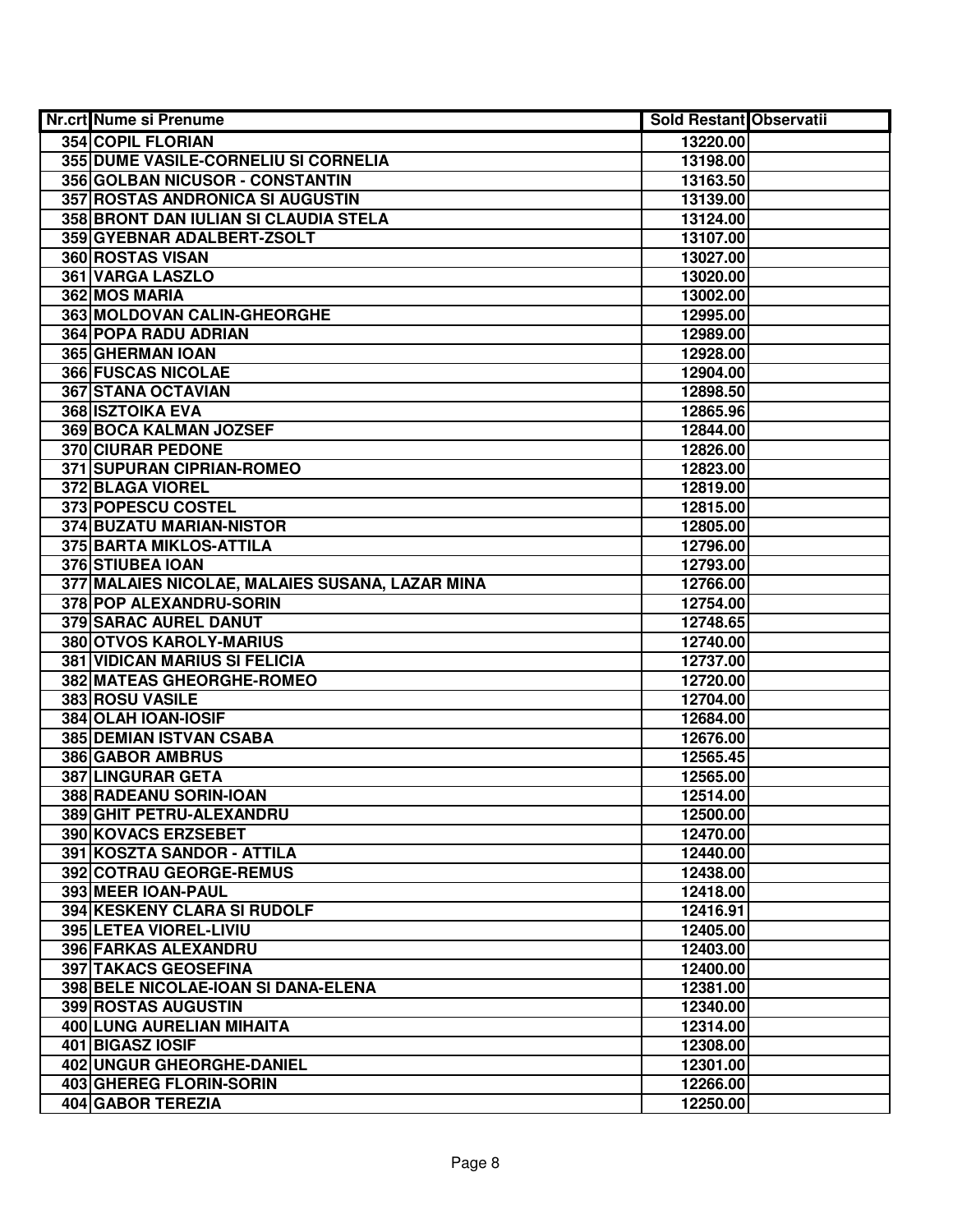| Nr.crt Nume si Prenume                         | <b>Sold Restant Observatii</b> |  |
|------------------------------------------------|--------------------------------|--|
| 405 MANAILA COSMIN-EUGEN                       | 12245.00                       |  |
| 406 GABOR RUPERT                               | 12228.00                       |  |
| <b>407 BOCHIS CALIN PETRU</b>                  | 12223.00                       |  |
| 408 KULCSAR STEFAN                             | 12215.00                       |  |
| 409 HALUSKA ROBERT                             | 12184.00                       |  |
| 410 BARANKA MINDRA                             | 12176.00                       |  |
| 411 LUPSA CIPRIAN - DUMITRU SI MIHAELA         | 12153.00                       |  |
| <b>412 SILAGHI SORIN-SILVIU</b>                | 12090.00                       |  |
| 413 POP GHEORGHE CLAUDIU                       | 12077.00                       |  |
| 414 HUSZAR ATTILA                              | 12072.00                       |  |
| <b>415 STOIKA RADU</b>                         | 12021.00                       |  |
| <b>416 VARGA BELA IULIU</b>                    | 12010.00                       |  |
| 417 POP MIHAI                                  | 11993.00                       |  |
| 418 DRIMBA MIHAI - SEBASTIAN                   | 11977.00                       |  |
| 419 SABAU REMUS-ADRIAN                         | 11977.00                       |  |
| 420 POPA VASILE                                | 11944.00                       |  |
| 421 VLAD NICUSOR-MIREL                         | 11944.00                       |  |
| <b>422 MUNDRUCZ FLAMINGO-TONI</b>              | 11913.00                       |  |
| 423 FARTEA EDINA                               | 11909.00                       |  |
| 424 LIDA CONSTANTIN - GHEORGHE                 | 11896.00                       |  |
| 425 TOMA ADINA-VASILICA                        | 11887.00                       |  |
| 426 BOSZORMENY MALVINA                         | 11800.00                       |  |
| 427 POPOVICIU RADU-FLORIN                      | 11771.00                       |  |
| 428 SZUIOGAN CONSTANTIN-MARIUS                 | 11746.00                       |  |
| 429 IANCU LORIN                                | 11745.96                       |  |
| 430 CABINET INDIVIDUAL AVOCATIAL COSTEA OVIDIU | 11745.00                       |  |
| 431 MOCA VIOREL SI VIORICA                     | 11743.14                       |  |
| 432 TENTEA CSEPEI SANDOR                       | 11733.00                       |  |
| 433 GLIGOR LAZAR-FLORIAN                       | 11728.26                       |  |
| 434 FARKAS CAROL-ROBERT                        | 11690.00                       |  |
| 435 URSADAN EMIL IOAN PFA                      | 11646.00                       |  |
| 436 IGNAT MIHAI-MARIUS SI FELICIA-CARMEN       | 11637.00                       |  |
| <b>437 BURGHELEA SIMONA</b>                    | 11632.00                       |  |
| <b>438 TICHILA FLORIAN</b>                     | 11613.00                       |  |
| 439 SABAU SORIN                                | 11604.34                       |  |
| 440 ARDAI ALBERT-GYULA                         | 11600.00                       |  |
| <b>441 FODOR PETER-LASZLO</b>                  | 11595.00                       |  |
| 442 VESE FLORIAN SI ROSTAS FRANCISC.           | 11590.00                       |  |
| <b>443 BERE MUGUREL</b>                        | 11582.42                       |  |
| 444 CERCEL FLORIN-GHEORGHE SI RENATA           | 11543.00                       |  |
| 445 GAVRILAS ALIN-SORIN SI RENATA-ALINA        | 11536.00                       |  |
| 446 MUNTEANU VALERIAN                          | 11535.00                       |  |
| 447 TARAU DAFIN - ANDREI                       | 11514.49                       |  |
| 448 BOGDAN JONAS-CSABA-OTTILA                  | 11501.00                       |  |
| 449 MERCE-PASCA MARIUS-LUCIAN                  | 11489.00                       |  |
| 450 GALIS VIOREL                               | 11480.00                       |  |
| 451 GAVRILAS VIOREL TRAIAN                     | 11480.00                       |  |
| 452 VIDICAN COSMIN-MARIUS                      | 11476.00                       |  |
| <b>453 GHIT GHEORGHE MIRCEA</b>                | 11439.00                       |  |
| 454 IOVAN GHEORGHE SI MARIANA                  | 11434.00                       |  |
| 455 HRITAN STEFAN                              | 11390.00                       |  |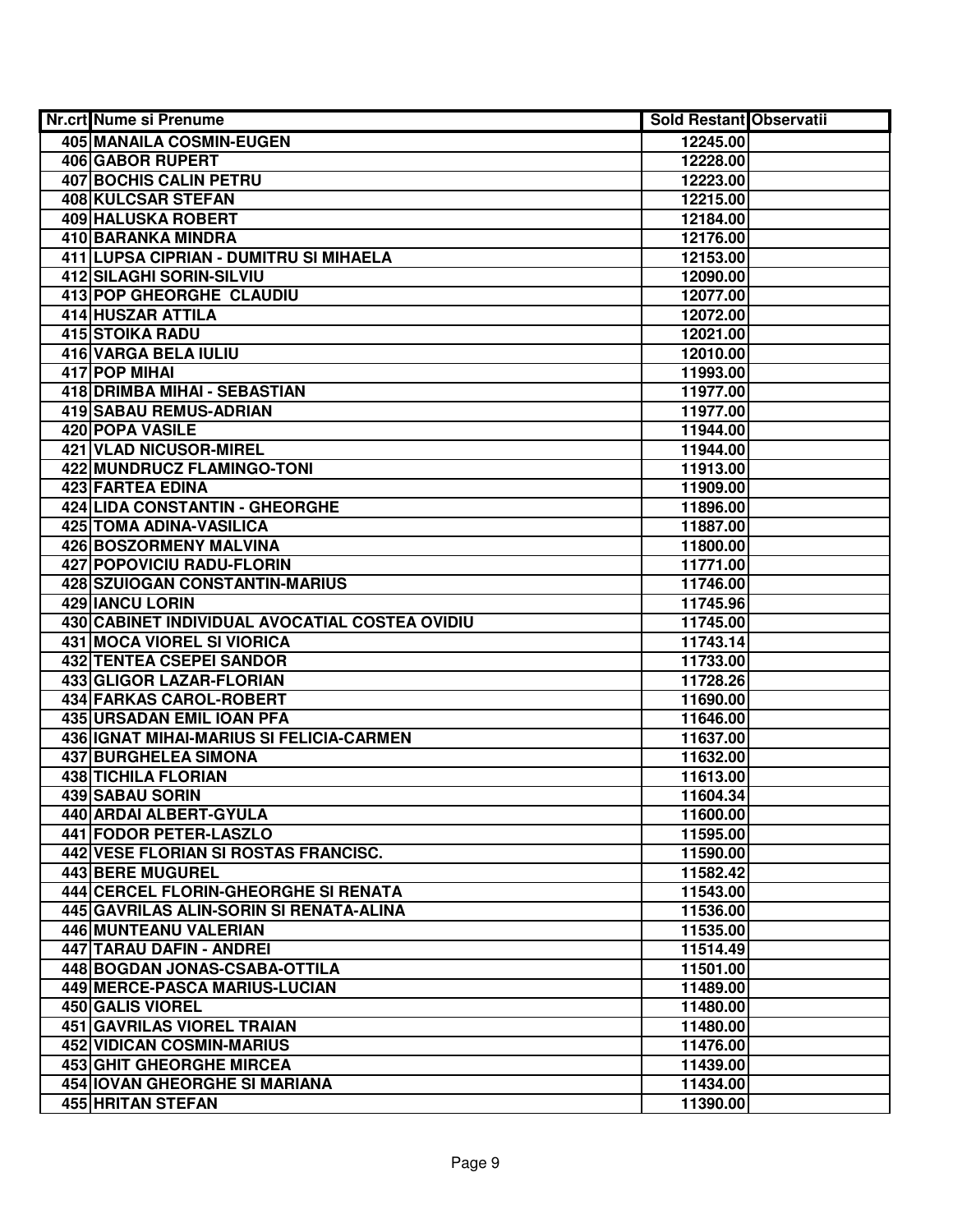| Nr.crt Nume si Prenume                        | Sold Restant Observatii |  |
|-----------------------------------------------|-------------------------|--|
| <b>456 MIKLOS GABOR</b>                       | 11375.00                |  |
| 457 SZALAI CLAUDIUS-FELIX                     | 11324.00                |  |
| <b>458 FABANELLI GIOVANNI</b>                 | 11323.00                |  |
| <b>459 NEDELCU ANDREI</b>                     | 11317.00                |  |
| <b>460 BUSANU VERONICA</b>                    | 11315.53                |  |
| 461 RUGE IOAN                                 | 11292.00                |  |
| 462 MADA DAN                                  | 11279.94                |  |
| 463 IIIND. ANTAL ROBERT                       | 11249.00                |  |
| <b>464 TUDOR GHEORGHE SI HORTENSIA GABRIE</b> | 11247.46                |  |
| <b>465 CIOCAN RAYMOND</b>                     | 11245.00                |  |
| <b>466 PANTIS AUREL</b>                       | 11208.00                |  |
| <b>467 VILHAM GABRIELLA-ENIKO</b>             | 11189.00                |  |
| 468 ROMOCSA-MORAR IONEL                       | 11187.00                |  |
| 469 FABIAN MONIKA-ZSUZSANNA                   | 11184.00                |  |
| 470 GRIGORUT VASILE                           | 11178.00                |  |
| 471 CEARNAU OVIDIU DANIEL                     | 11165.00                |  |
| <b>472 OPRIS CORNELIA-MIRELA</b>              | 11139.00                |  |
| 473 GABOR GABOR                               | 11113.00                |  |
| 474 BARNA CALIN MARIUS                        | 11099.00                |  |
| <b>475 HORVATH COLOMAN</b>                    | 11087.00                |  |
| <b>476 PATAKI EVA</b>                         | 11067.00                |  |
| 477 GROZA SORIN-PETRU                         | 11050.00                |  |
| 478 ROSTAS AUGUSTIN                           | 11034.00                |  |
| <b>479 SCROBUTIU MIRCEA FLORIN</b>            | 11032.78                |  |
| 480 HAITA FLORIAN-GAVRIL                      | 11027.00                |  |
| 481 RISNOVEANU VLAD                           | 11015.00                |  |
| <b>482 SMEIRAT AHMAD NAYEF AHMAD</b>          | 11013.00                |  |
| <b>483 GABOR DUMITRU GABOR TEREZIA</b>        | 11000.00                |  |
| 484 PALATIN ILEANA                            | 11000.00                |  |
| 485 GYORGY - CSAKI JANOS                      | 10998.17                |  |
| <b>486 DAVID CORNEL</b>                       | 10982.00                |  |
| 487 MOCSAR LADISLAU                           | 10980.00                |  |
| 488 HULE OCTAVIAN-VALENTIN                    | 10970.00                |  |
| <b>489 PUSCAU CORNEL</b>                      | 10961.00                |  |
| 490 GYENGE ISTVAN-ATTILA                      | 10950.00                |  |
| 491 BUDAI DAN                                 | 10943.00                |  |
| <b>492 PANTEA ARTHUR CORNEL</b>               | 10899.00                |  |
| <b>493 SZILAGYI FLORIN</b>                    | 10899.00                |  |
| <b>494 GABOR LUDOVIC</b>                      | 10898.00                |  |
| <b>495 PETRUT DANIEL-CIPRIAN</b>              | 10858.00                |  |
| 496 MARIAN FLORIN-MIRCEA-LUCIAN SI GRETA      | 10850.00                |  |
| 497 VANCEA CORNELIA                           | 10833.00                |  |
| 498 OROS DACIAN                               | 10824.00                |  |
| 499 POP VASILE                                | 10821.00                |  |
| 500 POPA MARIANA                              | 10790.00                |  |
| 501 CABAU ANDREI-VLAD                         | 10789.00                |  |
| 502 MARTIN IONEL-PAUL SI LENUTA               | 10780.00                |  |
| 503 COMAN TIMEA-REBEKA                        | 10771.00                |  |
| 504 MOCIAN OVIDIU                             | 10759.00                |  |
| 505 VARGA KRISTIAN                            | 10755.50                |  |
| 506 PLOSCARIU FLORINEL SI HADNAGY SIMONA      | 10745.00                |  |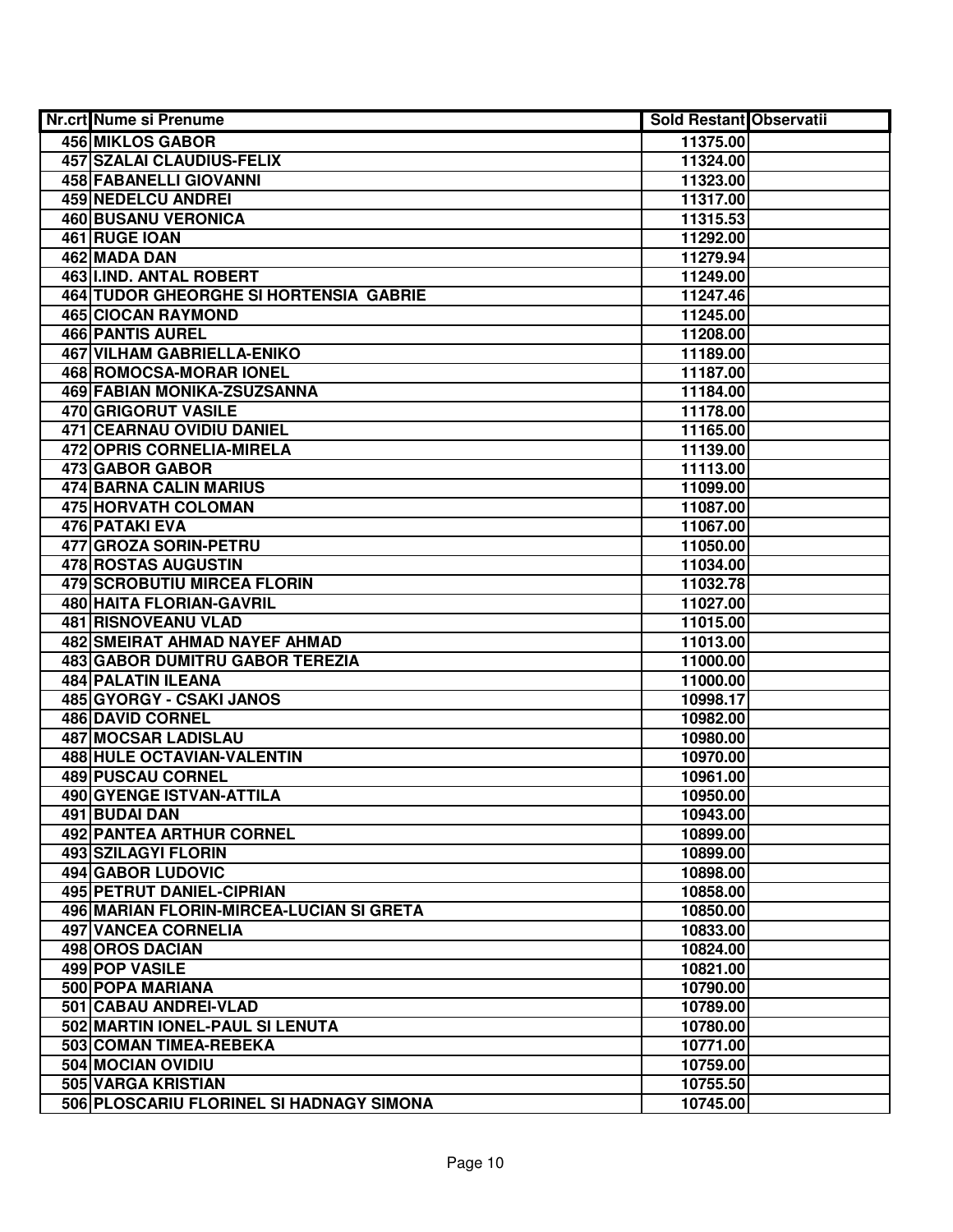| <b>Nr.crt Nume si Prenume</b>           | <b>Sold Restant Observatii</b> |  |
|-----------------------------------------|--------------------------------|--|
| 507 TARR MAGDOLNA BEATA                 | 10700.00                       |  |
| 508 GABOR CRISTIAN FLORIN               | 10684.00                       |  |
| 509 HEVESI MIHAI                        | 10660.00                       |  |
| 510 HOSSZU DANIEL                       | 10649.00                       |  |
| 511 RACZ IOSIF                          | 10645.50                       |  |
| 512 DOCZI SIGHISMUND                    | 10620.00                       |  |
| 513 PELE CALIN OVIDIU                   | 10610.00                       |  |
| 514 APOSTOAEI PAUL-PETRU                | 10600.00                       |  |
| 515 GYONGYOSI IOAN                      | 10600.00                       |  |
| 516 CRACIUN FLORIN                      | 10574.66                       |  |
| 517 BOTA MARIUS-SORIN-OVIDIU            | 10553.00                       |  |
| 518 COSTACHE NICOLAE-ADRIAN             | 10527.00                       |  |
| 519 ISZTOIKA MATEI                      | 10522.00                       |  |
| 520 CASAPU CRISTIAN-AURELIAN            | 10505.00                       |  |
| 521 PAPP CONSTANTIN-RADU                | 10500.00                       |  |
| 522 POPOVICI RADU-DUMITRU               | 10467.00                       |  |
| 523 OLTEAN MIRCEA                       | 10456.00                       |  |
| 524 DERECICHEI RAUL-VIOREL              | 10453.00                       |  |
| 525 BELCEA FLAVIUS-ROBERT               | 10447.00                       |  |
| 526 MOLDOVAN GHEORGHE-CRISTIAN          | 10440.00                       |  |
| 527 TODA CRISTIAN                       | 10423.17                       |  |
| 528 BAK MARIA                           | 10406.00                       |  |
| 529 GABOR GHIZELA                       | 10380.00                       |  |
| 530 COMAN LUCIAN VALENTIN               | 10379.00                       |  |
| 531 VEKERDI LEVENTE-CSABA               | 10363.00                       |  |
| 532 BONDAR ALEXANDRU-RAZVAN             | 10309.00                       |  |
| 533 SLEIDER NORBERT-ISTVAN              | 10306.00                       |  |
| 534 ISTOIKA MATE                        | 10288.00                       |  |
| 535 ROSTAS CODRUT                       | 10278.00                       |  |
| 536 GABOR ZSUZSA                        | 10274.00                       |  |
| 537 PAPP GYONGYI                        | 10261.00                       |  |
| 538 FODOR MIRCEA                        | 10255.00                       |  |
| 539 SANDIKCI KASIM                      | 10255.00                       |  |
| 540 CORBUT DANIEL                       | 10247.00                       |  |
| 541 ADORJAN TIBERIU ALEXANDRU SI ILDIKO | 10216.00                       |  |
| 542 COSTEA EUGEN-PETRU                  | 10210.00                       |  |
| 543 SZTOJKA LAJOS                       | 10195.00                       |  |
| 544 KOSZTIN VASILE-ANDREI               | 10180.00                       |  |
| 545 NAGY ZOLTAN(CRAMEI 18)              | 10176.00                       |  |
| 546 HOLLEIS FRIEDRICH                   | 10170.00                       |  |
| 547 MOCA FLORENTINA-ELENA               | 10166.00                       |  |
| 548 LUNKA ADAM-NORBERT                  | 10160.00                       |  |
| 549 SANDOR CRISTIAN                     | 10134.00                       |  |
| 550 BUKSA STEFAN OVIDIU                 | 10133.00                       |  |
| 551 POPA DANIEL-CIPRIAN                 | 10125.00                       |  |
| 552 CALIN ROBERT                        | 10100.00                       |  |
| 553 ROMANIUC ADRIAN-NICOLAE             | 10051.95                       |  |
| 554 GALIS LAZAR                         | 10038.00                       |  |
| 555 MARC IOSIF                          | 10036.00                       |  |
| 556 TIPLEA COSMIN-NICOLAE               | 10022.29                       |  |
| 557 NICULESCU TRAIAN                    | 10001.00                       |  |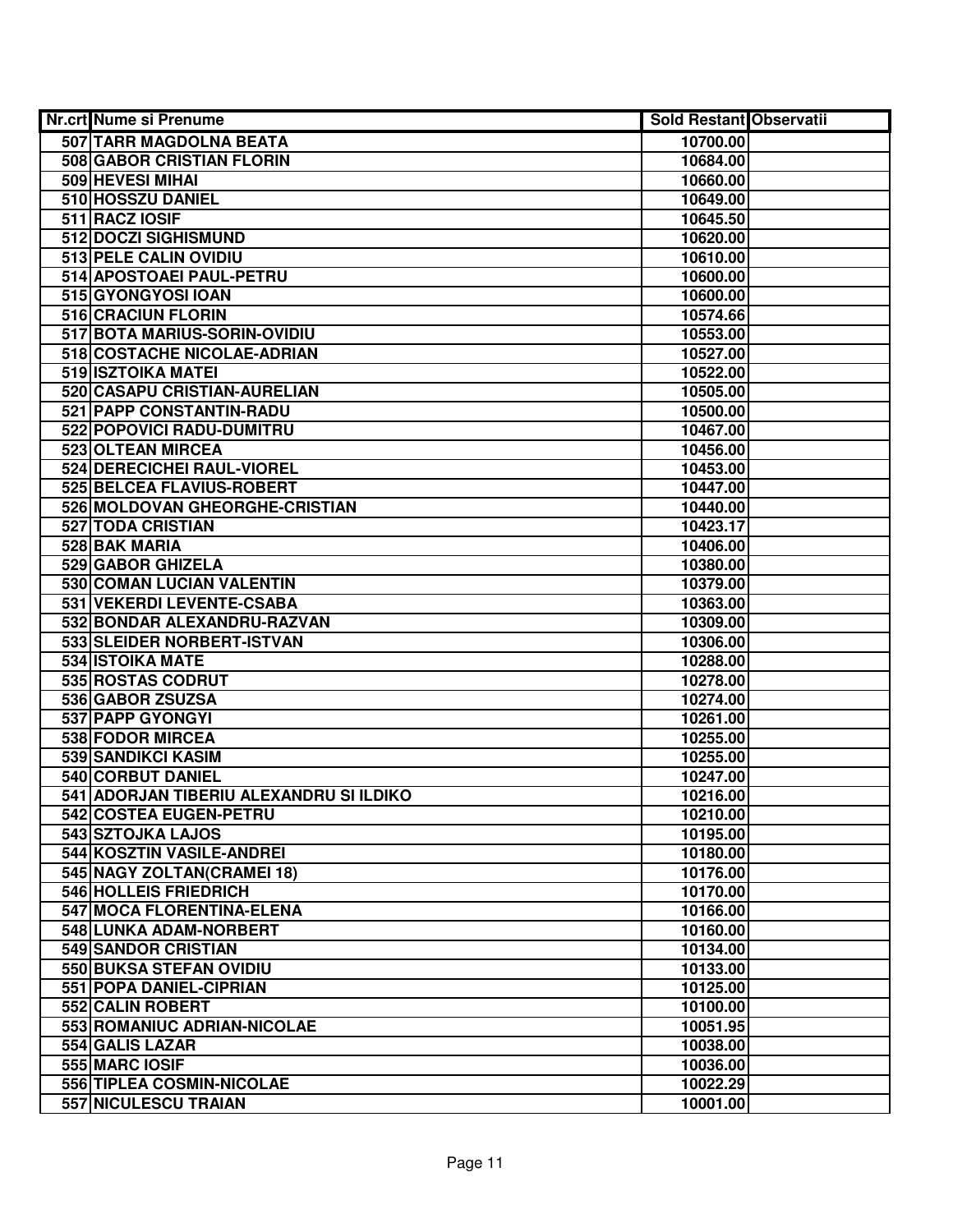| <b>Nr.crt Nume si Prenume</b>        | Sold Restant Observatii |  |
|--------------------------------------|-------------------------|--|
| 558 TODERICI MIHAIU SI GEORGETA      | 10001.00                |  |
| 559 DARABAN SIMONA                   | 10000.00                |  |
| 560 MARTON CSABA                     | 10000.00                |  |
| 561 ONET CONSTANTIN                  | 10000.00                |  |
| 562 SIMONYI GYORGY                   | 10000.00                |  |
| 563 VARGA OVIDIU-FLORIN              | 10000.00                |  |
| 564 VARGA VIOLA                      | 10000.00                |  |
| 565 SELEJEAN AURICA                  | 9993.00                 |  |
| 566 MOISIL PAMFIL SI NASTASIA        | 9981.00                 |  |
| 567 MANGRA ADINA FLORINA             | 9951.00                 |  |
| 568 DASCAL ALEXANDRU DUMITRU         | 9926.00                 |  |
| 569 STOJKA GAVRIL                    | 9920.00                 |  |
| 570 SCHITTENHELM LASZLO-ATTILA       | 9900.00                 |  |
| 571 SEICA IOANA-CODRUTA-EVA          | 9900.00                 |  |
| 572 CRISAN GHEORGHE DANIEL           | 9897.00                 |  |
| 573 CUPSA PADUREAN SI ASOCIATII, SCA | 9888.00                 |  |
| 574 VASARI ILEANA-VERONICA           | 9883.00                 |  |
| 575 CIOCAN GHEORGHE SI ANA           | 9860.00                 |  |
| 576 BORZ IOAN-VASILE                 | 9858.00                 |  |
| 577 RIF MARIN SI SIMONA-FLORENTINA   | 9855.00                 |  |
| 578 VASADI CORNELIU-DANIEL SI LIDIA  | 9850.00                 |  |
| 579 FAZACAS DUMITRU CIPRIAN          | 9832.92                 |  |
| 580 POPA TUNS DANIEL SI SASS IULIANA | 9829.57                 |  |
| 581 BOSNYAK CSILLA-KATALIN           | 9809.00                 |  |
| 582 PARFENE RAZVAN-OLIMPIU           | 9804.00                 |  |
| 583 BONDOR CORNEL-VALENTIN-GABRIEL   | 9792.72                 |  |
| 584 LAKATOS ERZSEBET                 | 9775.00                 |  |
| 585 TENT SORIN-MARIUS SI ADRIANA     | 9768.00                 |  |
| 586 BIVOL GHENADIE                   | 9766.16                 |  |
| 587 BAUMAN RAYMOND                   | 9750.00                 |  |
| 588 VASILE ANITA                     | 9734.00                 |  |
| 589 OLTEANU GEORGETA DORINA          | 9732.00                 |  |
| 590 KERESZTESY ROMEO-EMIL            | 9728.00                 |  |
| 591 FETEA IOAN                       | 9725.00                 |  |
| 592 CHIRICHEU DACIAN SI DANA         | 9720.00                 |  |
| 593 GOVOREANU ION SI MIHAELA         | 9704.24                 |  |
| 594 HARAGOS RENE LASZLO              | 9695.00                 |  |
| 595 TOMA SILVIU-MARIAN               | 9695.00                 |  |
| 596 COITA ADRIAN CALIN               | 9687.00                 |  |
| 597 SUKOSD CSABA SI CRISTINA         | 9678.00                 |  |
| 598 STOKKER GHEORGHE                 | 9660.00                 |  |
| 599 COPIL PETRU-MARIUS               | 9658.00                 |  |
| 600 VARGA IOAN                       | 9646.00                 |  |
| 601 ACHIM SERBAN-MIRCEA              | 9614.00                 |  |
| 602 GALIS DELIA-ELENA                | 9612.00                 |  |
| 603 GOGAN CLAUDIU - CRISTIAN         | 9600.00                 |  |
| 604 PUSKAS ALEXANDRU                 | 9600.00                 |  |
| 605 LAZAR ARDELEAN SI LENUTA         | 9595.00                 |  |
| 606 DIACONESCU CONSTANTIN            | 9565.00                 |  |
| 607 SECARA CORIOLAN                  | 9552.00                 |  |
| 608 MOS TEODOR                       | 9551.00                 |  |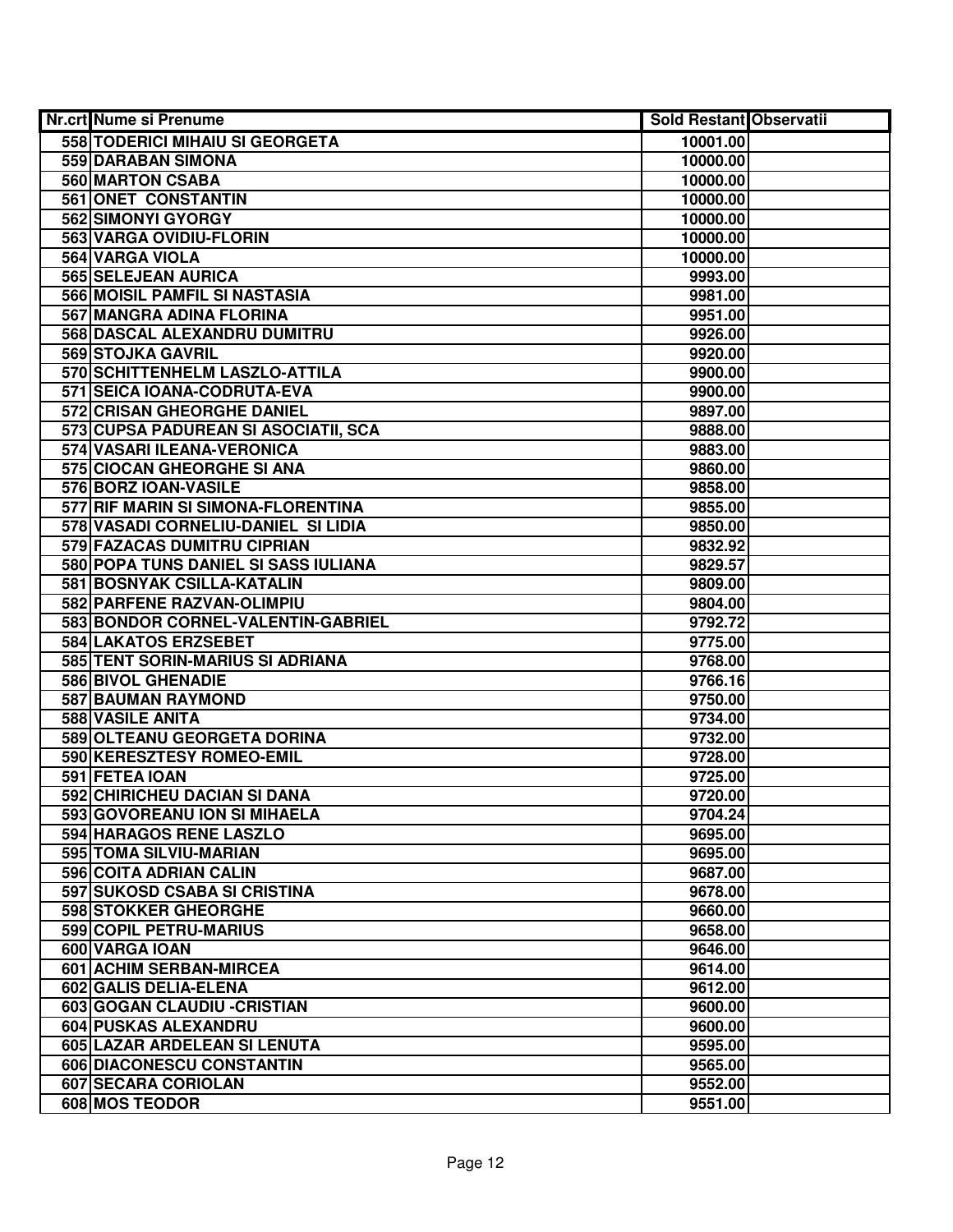| Nr.crt Nume si Prenume                 | <b>Sold Restant Observatii</b> |  |
|----------------------------------------|--------------------------------|--|
| 609 BUNGO ANDRAS                       | 9548.00                        |  |
| 610 MOROCA MARIA                       | 9545.00                        |  |
| 611 DOBA NICOLAE                       | 9540.00                        |  |
| 612 FILIP MARIUS CORNEL                | 9539.00                        |  |
| 613 MOLNAR ATTILA-JANOS                | 9528.00                        |  |
| 614 PALOS FLORIN-MIHAI                 | 9528.00                        |  |
| 615 BIRAU CRISTIAN                     | 9505.50                        |  |
| 616 ALBUI MARIN                        | 9501.98                        |  |
| 617 FULOP NORBERT-ATILA                | 9500.00                        |  |
| 618 GABOR GITA                         | 9500.00                        |  |
| <b>619 TOIA GHEORGHE</b>               | 9475.00                        |  |
| 620 ARON TIBOR                         | 9472.00                        |  |
| 621 RUJE - TUDOR CECILIA SI EUGEN      | 9470.00                        |  |
| 622 PUIEA FELICIA                      | 9467.00                        |  |
| 623 CHIRODEA CRISTIAN                  | 9459.00                        |  |
| 624 ISZTOIKA STEFAN                    | 9450.00                        |  |
| 625 TURCAS LIVIU                       | 9450.00                        |  |
| 626 VARGA ALEXANDRU-VALENTIN-SEBASTIAN | 9435.00                        |  |
| 627 KISS LADISLAU-ANDREI-IOSIF         | 9434.00                        |  |
| <b>628 IENCIU NICOLAE</b>              | 9425.00                        |  |
| 629 DEMETER SANDA                      | 9422.00                        |  |
| 630 BIRAU CRISTIAN                     | 9381.50                        |  |
| 631 BORBELY MAGDALENA SI LUDOVIC       | 9372.00                        |  |
| 632 MARTIN CRISTIAN PAUL               | 9360.90                        |  |
| 633 SZABO LASZLO-IOZSEF                | 9339.00                        |  |
| 634 GABOR ROBERT                       | 9338.00                        |  |
| 635 IACOBITA MARIAN                    | 9300.00                        |  |
| 636 JARCA-RUGAN IOANA-RAMONA           | 9283.03                        |  |
| 637 PAHONTU CRISTIAN                   | 9282.00                        |  |
| 638 KOCSIS ATTILA-ROMULUS              | 9278.00                        |  |
| 639 OPRIS RADU OVIDIU                  | 9274.00                        |  |
| 640 MAJER FELIX SI EDINA               | 9265.28                        |  |
| 641 BUDAU DANIEL                       | 9253.00                        |  |
| 642 NEMES ROBERT-SANDOR                | 9247.00                        |  |
| <b>643 DEMIAN GAVRIL</b>               | 9234.00                        |  |
| <b>644 FARKAS MARIA</b>                | 9233.00                        |  |
| 645 BUTCOVAN LIVIU-IONEL               | 9220.00                        |  |
| 646 FLOREA RALUCA-MARCELA              | 9210.00                        |  |
| <b>647 LASCU PETRU-FLORIN</b>          | 9187.00                        |  |
| <b>648 SICOE NELU DORU</b>             | 9187.00                        |  |
| 649 ILE VALERIU DOVADOR                | 9174.00                        |  |
| 650 HORJA GAVRIL                       | 9152.00                        |  |
| 651 PAL LUDOVIC                        | 9150.98                        |  |
| 652 DAJKA CORNELIA                     | 9148.00                        |  |
| 653 MLADIN COSMIN GHEORGHE             | 9143.07                        |  |
| 654 SZALKAI GHEORGHE                   | 9130.00                        |  |
| 655 CSASZAR TAMAS                      | 9128.00                        |  |
| 656 GABOR DUMITRU                      | 9117.00                        |  |
| 657 RATIU IOAN ADRIAN                  | 9114.00                        |  |
| 658 SAVAN HORIA-ADRIAN                 | 9104.00                        |  |
| 659 HUSZTI VASILE                      | 9101.39                        |  |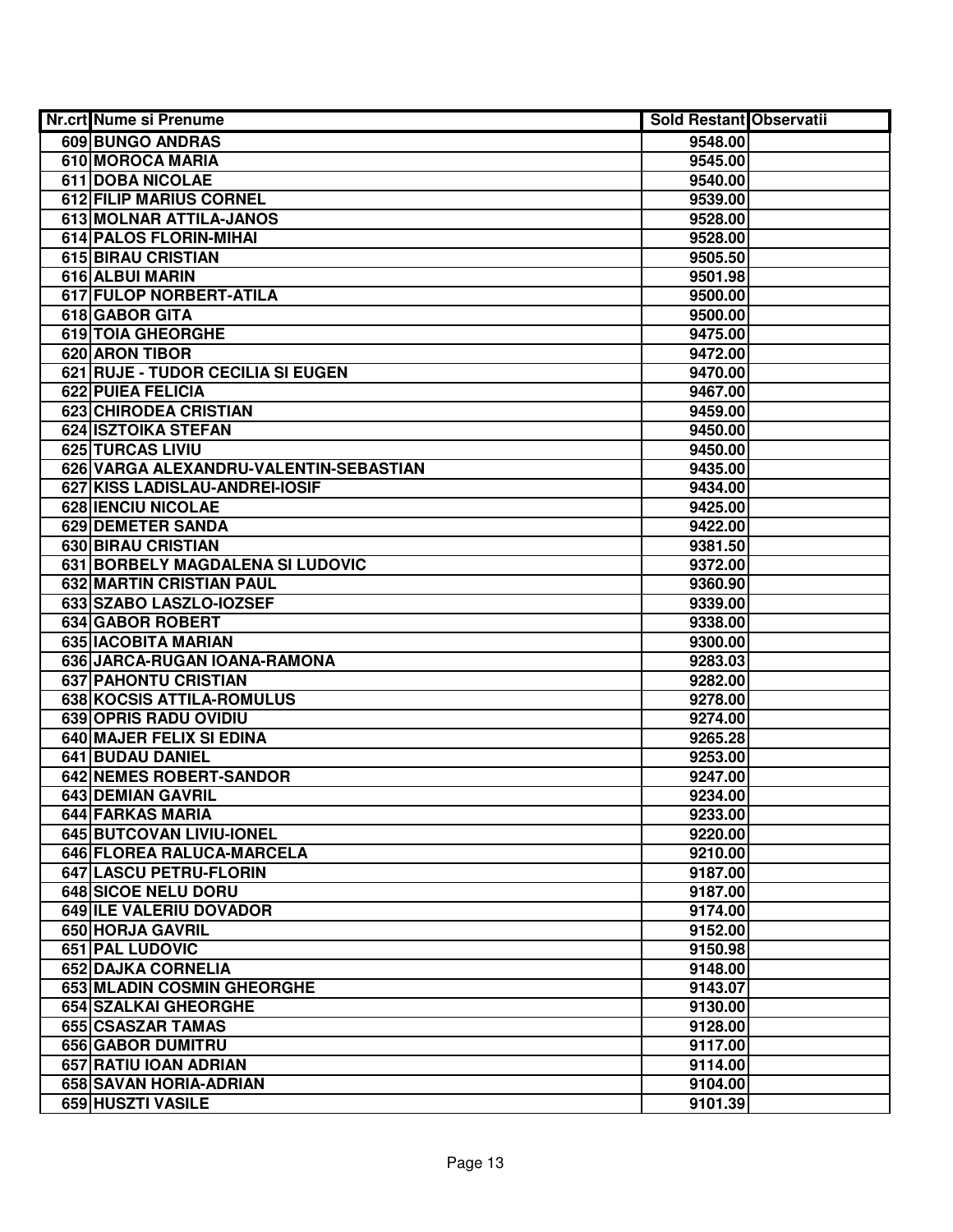| Nr.crt Nume si Prenume                | <b>Sold Restant Observatii</b> |  |
|---------------------------------------|--------------------------------|--|
| 660 BONACIU LUCIAN-GHEORGHE SI FLOARE | 9090.00                        |  |
| 661 LUNG - MITRICA DORU               | 9080.00                        |  |
| 662 HUNYADI GHEORGHE                  | 9076.00                        |  |
| 663 COSMA OVIDIU SORIN                | 9067.49                        |  |
| 664 ZANCA IONUT-MARIUS                | 9048.00                        |  |
| 665 GABOR BANO                        | 9037.00                        |  |
| 666 SECARA MIRCEA-EMIL                | 9009.00                        |  |
| 667 MORAR BOGDAN-MIHAI                | 9007.00                        |  |
| 668 BOLDIS MONICA-IRINA               | 9000.00                        |  |
| <b>669 GHIT NICOLETA</b>              | 9000.00                        |  |
| <b>670 MARCUTIU LEONTIN</b>           | 9000.00                        |  |
| <b>671 SZUCS LEVENTE</b>              | 9000.00                        |  |
| 672 VARGA-SEBESTYEN IMRE              | 9000.00                        |  |
| 673 RUSU ANDREI                       | 8995.00                        |  |
| 674 BOCHIS VALENTIN FLORIN            | 8993.00                        |  |
| 675 KULCSAR JENO-ELEMER               | 8993.00                        |  |
| 676 DUMEA OVIDIU-IOSIF                | 8953.40                        |  |
| 677 POPOVICI GHEORGHE-FLORIAN         | 8952.00                        |  |
| 678 PUIE RAZVAN-GEORGE                | 8934.00                        |  |
| <b>679 BAJOR NORBERT</b>              | 8932.00                        |  |
| 680 MURESAN IOAN                      | 8931.00                        |  |
| 681 BOLONI EMANUELA-MONICA            | 8930.00                        |  |
| 682 IANCEU SORINA-LILIANA             | 8911.00                        |  |
| 683 ROSTAS ANTON                      | 8907.00                        |  |
| 684 SAS MARIA GABRIELA                | 8900.00                        |  |
| 685 OLAH EMERIC                       | 8897.00                        |  |
| 686 TURCAS DANIEL MARIUS              | 8881.00                        |  |
| 687 BALOG DUMITRU ANDREI              | 8860.00                        |  |
| 688 BOLOCAN CRISTIAN                  | 8846.00                        |  |
| 689 BODOG TEOFIL-PAVEL                | 8839.00                        |  |
| 690 KOROSI BARNA                      | 8836.00                        |  |
| 691 TURCAN EUGENIU                    | 8834.00                        |  |
| 692 BULGARU VIOREL NUTU               | 8830.00                        |  |
| 693 POPA MIHAI                        | 8825.00                        |  |
| 694 PARA CLAUDIU-CRISTIAN             | 8815.00                        |  |
| 695 MATES MARIAN                      | 8803.00                        |  |
| 696   PASALAU (FOSTA MERCA) DANIELA   | 8801.00                        |  |
| <b>697 COVACI MIHAI</b>               | 8800.00                        |  |
| 698 LACATUS ALINA-FELICIA             | 8799.00                        |  |
| 699 BOGDAN ADRIAN-FLORIN              | 8790.00                        |  |
| <b>700 LUNKA ERIKA</b>                | 8790.00                        |  |
| 701 BACIU RAZVAN-COSMIN               | 8789.00                        |  |
| <b>702 OPRIS GHEORGHE MARIUS</b>      | 8775.00                        |  |
| <b>703 TAUT DUMITRU NICOLAE</b>       | 8775.00                        |  |
| 704 GENCSI ATTILA                     | 8773.00                        |  |
| 705 JUHASZ ILDIKO                     | 8765.00                        |  |
| 706 LUCUTA CONSTANTIN-STEFAN          | 8752.00                        |  |
| 707 COZAC IOAN SI CONSTANTA LUCIA     | 8751.00                        |  |
| 708 SIRB AGOTA                        | 8751.00                        |  |
| 709 MALEK MARTON                      | 8750.00                        |  |
| 710 ISTOICA MATEI                     | 8744.00                        |  |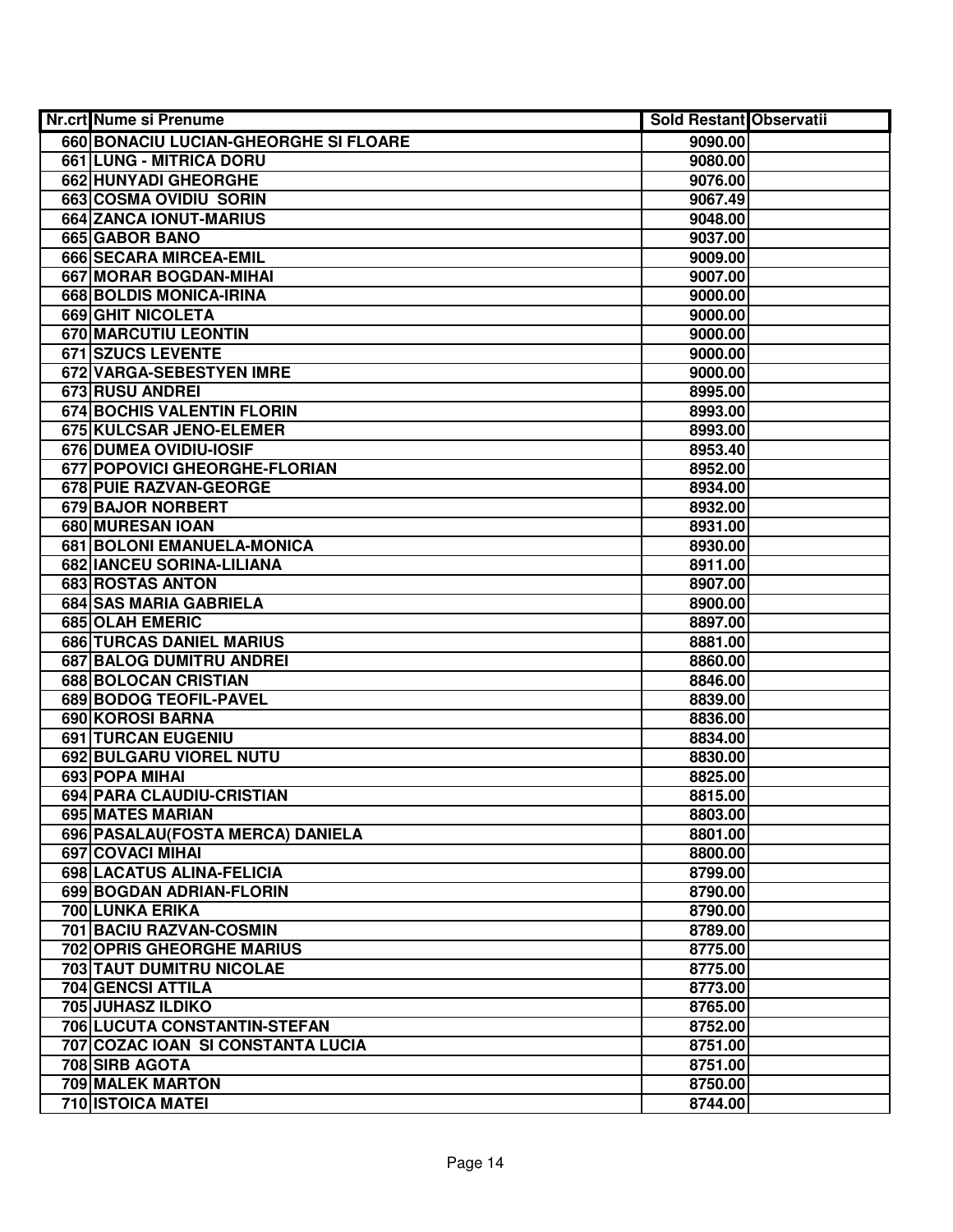| Nr.crt Nume si Prenume                         | <b>Sold Restant Observatii</b> |  |
|------------------------------------------------|--------------------------------|--|
| 711 ENACHE MELANIA-ANTONIA                     | 8734.96                        |  |
| 712 FLORIAN GHEORGHE                           | 8724.00                        |  |
| 713 BOLDIS CALIN-MIHAI                         | 8707.50                        |  |
| 714 VARGA IOAN                                 | 8700.00                        |  |
| 715 GACEU GABRIEL ALIN                         | 8693.00                        |  |
| 716 GABOR STEFAN                               | 8688.00                        |  |
| 717 BOCRA MIRCEA                               | 8669.00                        |  |
| <b>718 ROSTAS FRANCISC</b>                     | 8627.00                        |  |
| 719 ONACA LUMINITA-CARMEN                      | 8614.00                        |  |
| 720 GAVRUTA MARIANA SILVIA                     | 8606.00                        |  |
| 721 PAUL GERARDO-ROMULUS                       | 8600.00                        |  |
| 722 COPIL DANIEL-EMIL                          | 8599.00                        |  |
| <b>723 PLATONA NICOLAE MARIUS</b>              | 8583.00                        |  |
| 724 ZBIRCEA MIRCEA-NICOLAE SI CORINA-NICOLETA  | 8577.79                        |  |
| 725 BOT FLORINA                                | 8572.00                        |  |
| 726 TURCUT SERGIU-BOGDAN                       | 8560.00                        |  |
| 727 GALEA DORINA SI LAZAR                      | 8548.00                        |  |
| 728 BURCSA JANKO SI GITA                       | 8546.00                        |  |
| 729 LAURENTIU IOAN LUCRETIU SI MADALINA-RAMONA | 8544.00                        |  |
| 730 NAGY NICOLAE-ALEXANDRU                     | 8537.00                        |  |
| 731 POP TEODORA MARINELA                       | 8536.00                        |  |
| 732 SUPARARE BOGDAN-SEBASTIAN                  | 8525.00                        |  |
| 733 MATEI MARIANA                              | 8516.00                        |  |
| 734 ASZTALOS ILDIKO                            | 8515.00                        |  |
| 735 SAJO LASZLO                                | 8514.00                        |  |
| 736 GABOR GAVRIL                               | 8507.50                        |  |
| 737 HIRI FRANCIS                               | 8500.00                        |  |
| 738 KEREKES ZOLTAN SI MAGDOLNA                 | 8500.00                        |  |
| 739 NEGRUT-CHIPE CARMEN-DALIA                  | 8500.00                        |  |
| 740 OROSZ FERENC                               | 8500.00                        |  |
| 741 PIERSUNARU CRISMARITA                      | 8500.00                        |  |
| 742 BALAIAN OVIDIU-GABRIEL                     | 8483.00                        |  |
| 743 ISZTOIKA GAVRIL                            | 8481.00                        |  |
| 744 KISS FERENC                                | 8480.00                        |  |
| 745 TICU CONSTANTIN-IONEL                      | 8460.00                        |  |
| 746 CACIAUNU VALENTIN COSMIN                   | 8455.00                        |  |
| 747 GABOR MATE                                 | 8452.00                        |  |
| <b>748 POP FLORINA-CRISTINA</b>                | 8443.93                        |  |
| 749 BAKO ZOLTAN                                | 8407.00                        |  |
| 750 MARTIN CLAUDIU-GABRIEL                     | 8400.00                        |  |
| 751 VARGA ADRIAN-IOAN SI MARIA                 | 8400.00                        |  |
| 752 GHEMIS MONICA-FLORINA                      | 8398.00                        |  |
| 753 RICCIO ROBERTO                             | 8398.00                        |  |
| 754 TARAU CLAUDIU-FLORENTIN                    | 8394.00                        |  |
| <b>755 IAKOB NICOLAE</b>                       | 8392.00                        |  |
| 756 NOVAK NORBERT                              | 8360.00                        |  |
| 757 APOSTOL CELUS TIBERIUS                     | 8359.00                        |  |
| 758 AMBUDAN ILONA                              | 8351.00                        |  |
| 759 TENT MIRCEA SI MARIA                       | 8341.00                        |  |
| 760 BIRTA IONUT-VALENTIN                       | 8334.00                        |  |
| 761 BULZAN IOANA-ANDREEA                       | 8291.00                        |  |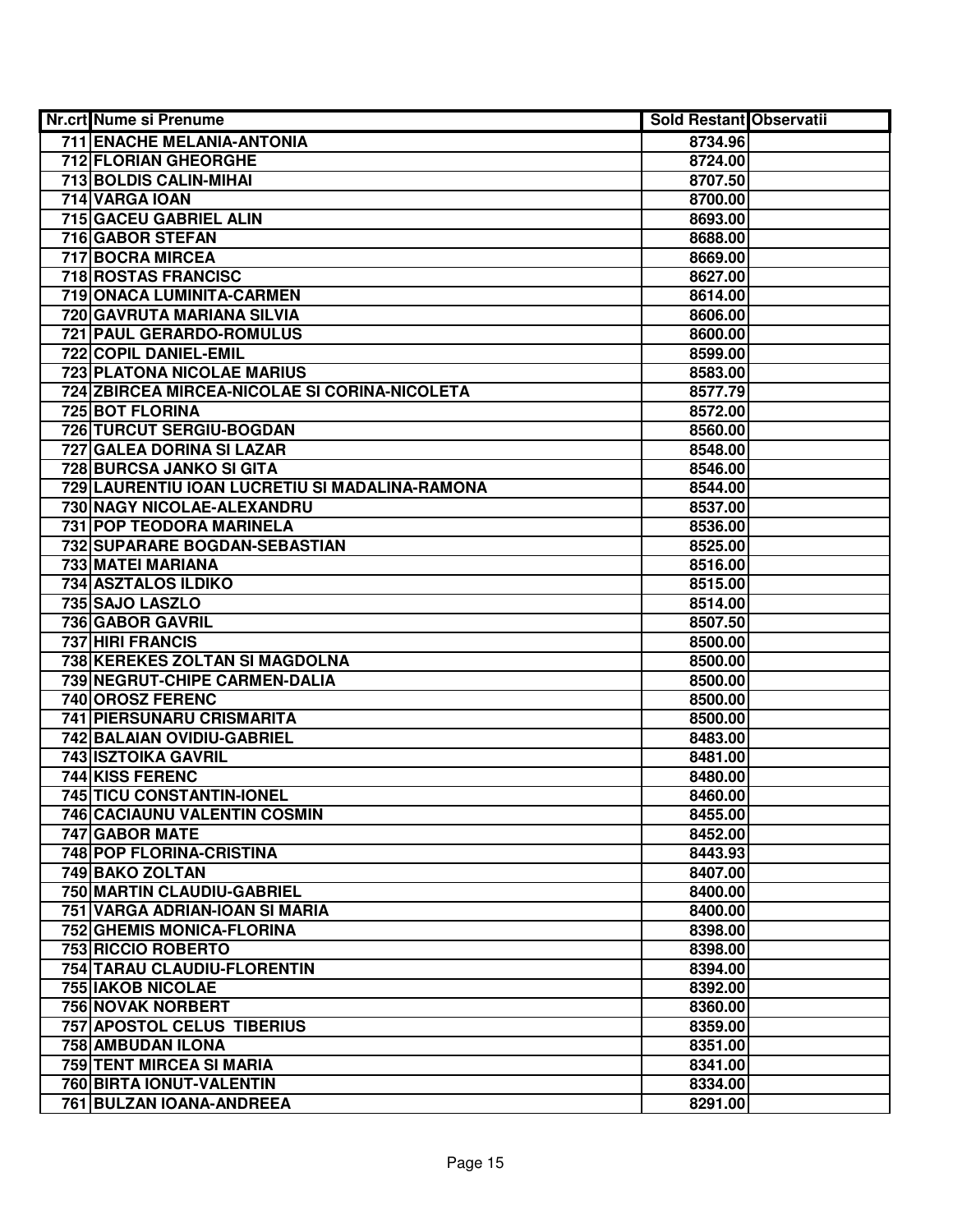| Nr.crt Nume si Prenume                    | <b>Sold Restant Observatii</b> |  |
|-------------------------------------------|--------------------------------|--|
| <b>762 BORRI SATURNO</b>                  | 8289.00                        |  |
| 763 ORBAI LUCIAN-FLORIN                   | 8282.00                        |  |
| 764 BRINZAS DACIAN                        | 8271.03                        |  |
| 765 RADOI NICOLAE                         | 8271.00                        |  |
| 766 TIPLEA PETRU-AUREL                    | 8267.00                        |  |
| 767 HUBERT JOZSEF                         | 8266.20                        |  |
| 768 HOEFSMIT LILIANA STEFANIA             | 8254.00                        |  |
| 769 BOROS RAMONA-CAMELIA                  | 8250.00                        |  |
| <b>770 IUHAS MARIANA</b>                  | 8240.00                        |  |
| 771 VAIDA FLORIN - EMANUEL                | 8239.00                        |  |
| <b>772 GEUDENS PHILIPPE</b>               | 8237.00                        |  |
| 773 PUSZTAI ISTVAN-JOZSEF                 | 8237.00                        |  |
| 774 CATANA MIHAIL                         | 8234.00                        |  |
| 775 KOTVAN ELISABETA                      | 8222.00                        |  |
| 776 FALUB COSMIN-BIR. IND. DE ARHITECTURA | 8220.00                        |  |
| 777 POPESCU BALAZS FLORIN                 | 8217.00                        |  |
| 778 MOLDOVAN FLORIN ANDREI                | 8201.00                        |  |
| 779 AL HOSIN GHAZIE                       | 8200.00                        |  |
| 780 BANCIU ALINA                          | 8200.00                        |  |
| 781 HAISZLER ATTILA-ZSOLT                 | 8200.00                        |  |
| 782 FARCUTA NICOLAE                       | 8195.00                        |  |
| 783 POPA HORIA-RADU SI MIHAELA            | 8191.00                        |  |
| <b>784 ISZTOIKA EVA</b>                   | 8190.69                        |  |
| 785 HERCUT VIOREL                         | 8179.00                        |  |
| 786 BARANYKA IANOS                        | 8128.00                        |  |
| <b>787 CIOBANIDIS PETROS</b>              | 8128.00                        |  |
| 788 MAGHIAR DIANA CAMELIA                 | 8119.00                        |  |
| 789 LUCA IONUT-BOGDAN                     | 8109.00                        |  |
| 790 MOCEAN AUGUSTIN GABRIEL               | 8103.48                        |  |
| 791 MARINAU GHEORGHE DUMITRU              | 8102.00                        |  |
| 792 POPESCU EMIL MIHAIL                   | 8101.00                        |  |
| 793 MARNEA DAN-FLORIN                     | 8098.00                        |  |
| 794 MESESAN CORIOLAN                      | 8094.00                        |  |
| 795 TOLAS MARIA - ANGELICA                | 8083.00                        |  |
| 796 SZTOJKA DEMETER                       | 8075.00                        |  |
| 797 GYONGYOSI NORBERT                     | 8070.00                        |  |
| <b>798 DUNAI CRISTIAN SI GABRIELA</b>     | 8068.00                        |  |
| 799 RUJE-TUDOR EUGEN-AUREL                | 8061.00                        |  |
| 800 BARANYKA CLARA                        | 8060.00                        |  |
| 801 STURZ CIPRIAN-IOAN SI CRINA-IOANA     | 8058.00                        |  |
| 802 LUKACS ATTILA SANDOR                  | 8057.00                        |  |
| 803 BARBURAS PAUL-MIRCEA                  | 8055.00                        |  |
| 804 IAS ALEXANDRU                         | 8050.00                        |  |
| 805 CICORTAS DORINICA                     | 8035.00                        |  |
| 806 CRET OVIDIU NICOLAE                   | 8032.50                        |  |
| 807 URUGIUC-APATI LIVIU-PAUL              | 8020.00                        |  |
| 808 PAUR NORBERT ATTILA                   | 8016.14                        |  |
| 809 LUNCAN AXENIA                         | 8014.00                        |  |
| 810 SZMERCSANYI ELENA-IRINA               | 8011.00                        |  |
| 811 PAP ZOLTAN IULIU                      | 8010.00                        |  |
| 812 IUHAS DORIN AUREL                     | 8009.00                        |  |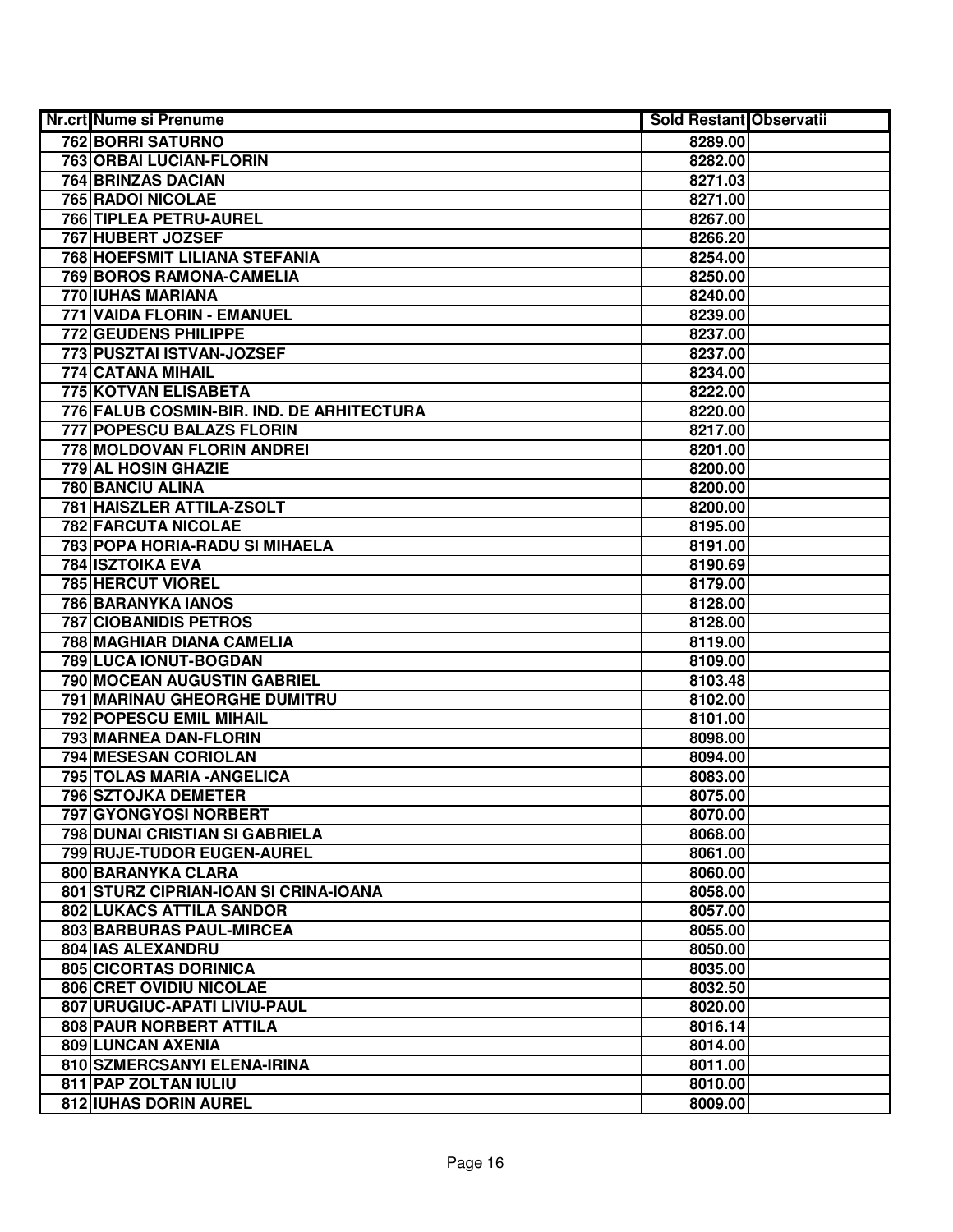| Nr.crt Nume si Prenume                  | <b>Sold Restant Observatii</b> |  |
|-----------------------------------------|--------------------------------|--|
| 813 MANZ ADRIANA SI FLORIN VIOREL       | 8009.00                        |  |
| <b>814 SZULCSIK ISTVAN</b>              | 8009.00                        |  |
| 815 VARGA MIKLOS-GABOR                  | 8006.21                        |  |
| 816 HRINCA COSTICA                      | 8001.00                        |  |
| 817 BARANYKA ECATERINA                  | 8000.00                        |  |
| 818 BOGDAN IOAN-NICOLAE                 | 8000.00                        |  |
| 819 BUCIAS MARGIT                       | 8000.00                        |  |
| 820 BUNGO LASZLO                        | 8000.00                        |  |
| 821 COZMA MARIANA                       | 8000.00                        |  |
| <b>822 CUCCIA FLORICA</b>               | 8000.00                        |  |
| 823 FARCAS CORNELIA-FLORINA             | 8000.00                        |  |
| <b>824 HANIS ALEXANDRU</b>              | 8000.00                        |  |
| 825 HIRIS LOREDANA-MARIA                | 8000.00                        |  |
| 826 MADA ELISABETA                      | 8000.00                        |  |
| 827 MIHELE LIDIA-ANA                    | 8000.00                        |  |
| 828 NAGY IMRE                           | 8000.00                        |  |
| 829 NEMETH GABOR                        | 8000.00                        |  |
| 830 PETRICAU MIHAELA-CRISTINA           | 8000.00                        |  |
| 831 ROBOS DORIN FLORIN                  | 8000.00                        |  |
| 832 SZABO BEATRIX- IVETT                | 8000.00                        |  |
| 833 TIAR IOANA-MARIANA                  | 8000.00                        |  |
| <b>834 TOCAI FLORICA</b>                | 8000.00                        |  |
| 835 VARGA OVIDIU MARIAN                 | 8000.00                        |  |
| 836 ZALAI EDITH                         | 8000.00                        |  |
| 837 BALINT ARPAD                        | 7997.00                        |  |
| 838 KERESZTURI GABRIELA                 | 7991.00                        |  |
| 839 MALAN MARIUS SI CARMEN              | 7979.00                        |  |
| 840 GHENGHIU IOAN-DANUT                 | 7977.00                        |  |
| 841 POPESCU TITUS-MARIAN                | 7972.00                        |  |
| 842 NAGY ZSOLT BARNABAS SI AGOTA ANDREA | 7970.00                        |  |
| 843 BOCHIS SILVIA - FLORICA             | 7964.00                        |  |
| 844 MICLOS GHEORGHINA                   | 7961.00                        |  |
| 845 ULICI FOCSA RUXANDRA                | 7960.00                        |  |
| 846 ECSEDI STEFAN-EMERIC                | 7951.64                        |  |
| 847 VADAS CSABA-IMRE                    | 7943.00                        |  |
| 848 LIBANT KATALIN SAROLTA              | 7942.97                        |  |
| 849 SILAGHI MARIUS-GHEORGHE             | 7927.00                        |  |
| 850 SIMON JULIETA-LACRIMIOARA           | 7926.00                        |  |
| 851 CIGAN CATALINA MARIA                | 7900.00                        |  |
| 852 COVACIU ANGELA                      | 7900.00                        |  |
| 853 OPREA ECATERINA                     | 7900.00                        |  |
| 854 MEHES MARIA                         | 7897.00                        |  |
| 855 STOIKA GABOR                        | 7896.00                        |  |
| 856 SZABADOS ALEXANDRU                  | 7892.00                        |  |
| 857 GABOR LAJOS                         | 7880.00                        |  |
| 858 ISAK ADAM                           | 7877.00                        |  |
| 859 BORBELYI ALEXANDRU                  | 7869.00                        |  |
| 860 JUNC IOAN                           | 7867.50                        |  |
| 861 TODORAN MARCEL-MARIUS               | 7851.00                        |  |
| 862 PASKA MARIAN-VIRGIL                 | 7840.00                        |  |
| 863 RUBINO ANGELO                       | 7836.00                        |  |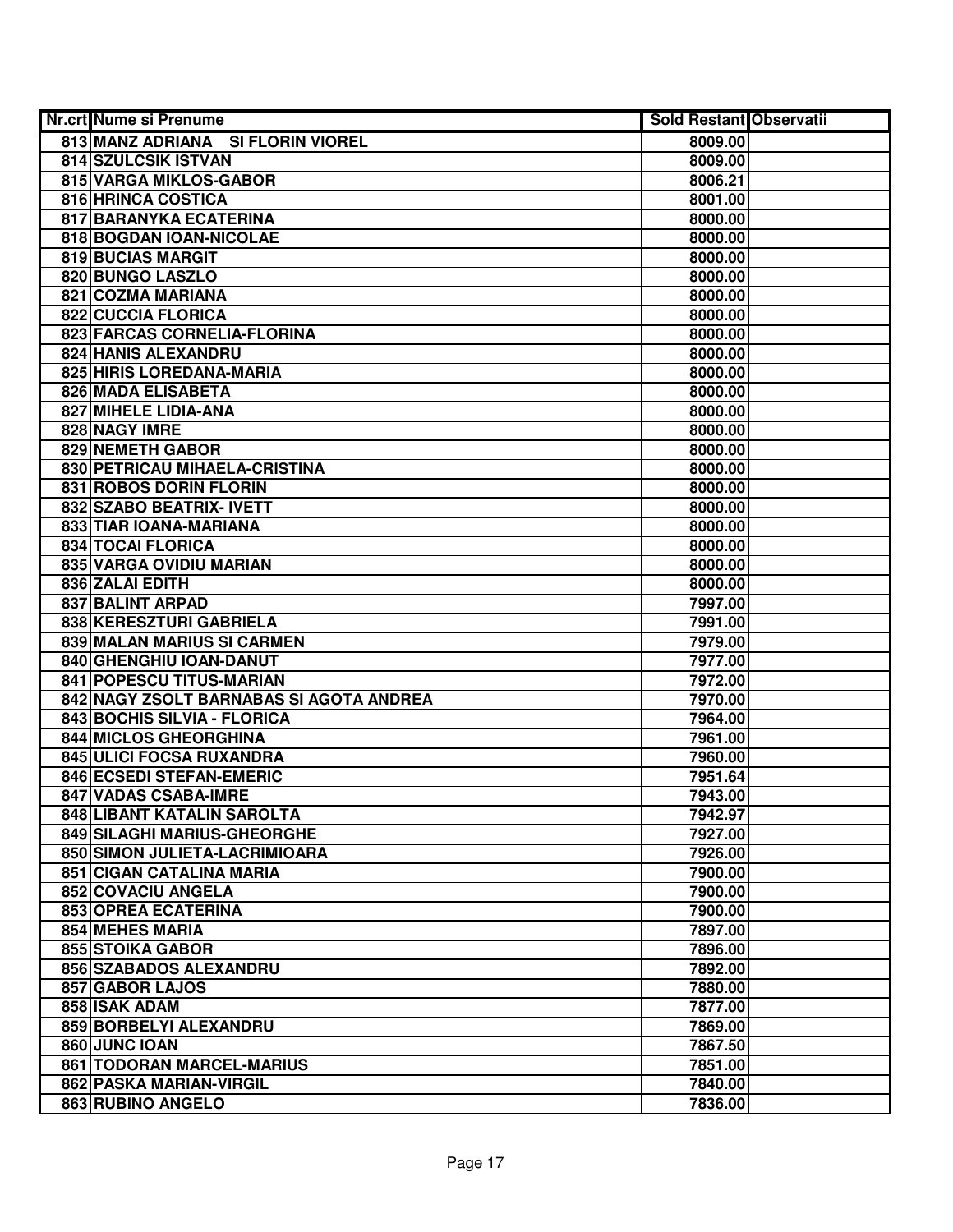| Nr.crt Nume si Prenume                 | Sold Restant Observatii |  |
|----------------------------------------|-------------------------|--|
| 864 TIMAR OLIVER VALENTIN SI AUGUSTINA | 7827.00                 |  |
| 865 VAKAR LUCIAN-MIHAI                 | 7825.00                 |  |
| 866 TARLEA HORATIU RAZVAN              | 7810.00                 |  |
| 867 MIRON TRAIAN REMUS SI IOANA        | 7809.00                 |  |
| 868 DRAGAN ANTONIO-DANIEL              | 7806.00                 |  |
| 869 KOVARI JOZSEF-CSABA                | 7805.00                 |  |
| 870 MIHUT ECATERINA-CARMEN             | 7797.00                 |  |
| 871 GABOR MATEI                        | 7785.00                 |  |
| <b>872 CIURAR NUTU</b>                 | 7775.00                 |  |
| 873 BORZA LILIANA DORINA               | 7745.00                 |  |
| 874 VARGA ISTVAN JOZSEF                | 7736.27                 |  |
| 875 ROSTAS ATTILA STEFAN               | 7735.00                 |  |
| 876 SUCIU HOREA MIHAI                  | 7728.00                 |  |
| 877 BARANKA STEFAN                     | 7727.00                 |  |
| 878 BOZGA VASILE                       | 7709.00                 |  |
| 879 TARNOVETCHI GEORGE-IOAN            | 7709.00                 |  |
| 880 CIRIL ALEXANDRU                    | 7700.00                 |  |
| 881 FIT NICOLAE                        | 7694.50                 |  |
| 882 BOROS ZOLTAN                       | 7685.00                 |  |
| 883 ISTOICA IOAN                       | 7678.50                 |  |
| 884 TOIA VIOREL                        | 7666.00                 |  |
| 885 STOICA MARIA                       | 7665.00                 |  |
| 886 BELENES TRAIAN                     | 7656.90                 |  |
| <b>887 NICORUT FLORICA</b>             | 7654.00                 |  |
| 888 CORA CRISTIAN-IOAN                 | 7646.00                 |  |
| 889 POPA DANIELA VIOLETA               | 7635.00                 |  |
| 890 HALASZ STEFAN MARIA                | 7633.00                 |  |
| 891 BANDICI MARCEL-GEORGE              | 7632.00                 |  |
| 892 ZIGA EMANUEL-VIOREL                | 7630.00                 |  |
| 893 OROSZ SANDOR SI VIOLETA            | 7624.00                 |  |
| 894 SIMON ROBERT                       | 7621.00                 |  |
| 895 FARKAS GUSZTAV                     | 7617.00                 |  |
| 896 POP VASILE OVIDIU                  | 7601.00                 |  |
| 897 JUSCA VIRGIL-VASILE                | 7600.00                 |  |
| 898 MARIAN IOAN-IOSIF                  | 7600.00                 |  |
| 899 KISS CLAUDIU VASILE                | 7599.00                 |  |
| 900 LELE CLAUDIU-MARIUS                | 7579.00                 |  |
| 901   POPA CALIN SI LAVINIA-ALINA      | 7573.00                 |  |
| 902 VARGA ZOLTAN                       | 7563.36                 |  |
| 903 SCHOLLER IOSIF LEVENTE             | 7561.62                 |  |
| 904 ROSTAS CONSTANTIN                  | 7560.00                 |  |
| 905 MANEA ADRIAN SI FELICIA            | 7553.00                 |  |
| 906 CIGAN CRISTIAN VASILE              | 7550.00                 |  |
| 907 ROSCA TIBERIU SI MIOARA            | 7548.33                 |  |
| 908 BARTA ANDREA-MONIKA                | 7548.00                 |  |
| 909 TIPOS NICOLAE                      | 7545.30                 |  |
| 910 VARY ELISABETA SI GHERASIM         | 7541.00                 |  |
| 911 BIRTA VASILE-CATALIN               | 7526.00                 |  |
| 912 KOVACS RICHARD ZSOLT               | 7521.00                 |  |
| 913 TRANDAFIR CLAUDIA-CRISTINA         | 7512.00                 |  |
| 914 MOLDOVAN IONUT                     | 7508.00                 |  |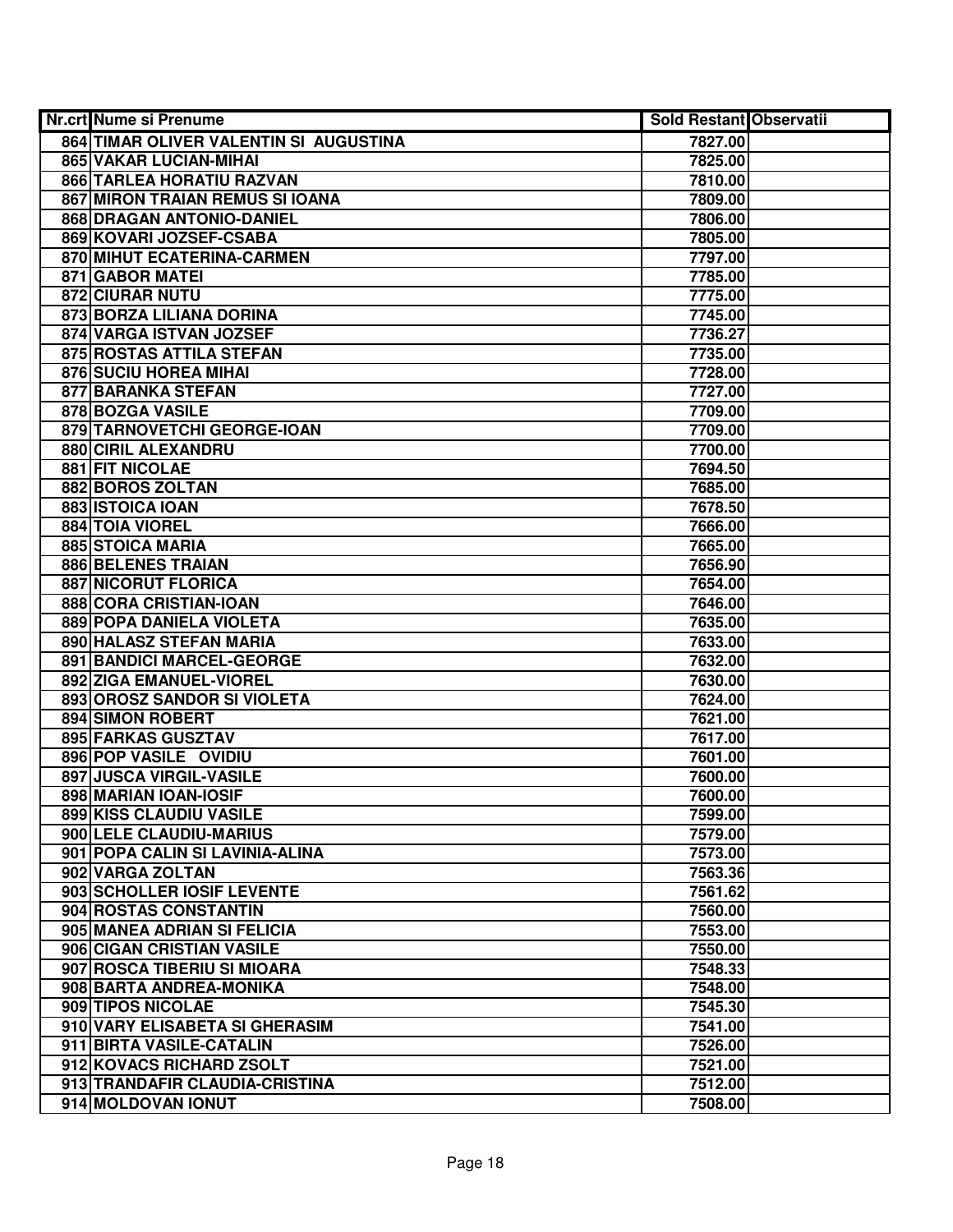| Nr.crt Nume si Prenume                      | <b>Sold Restant Observatii</b> |  |
|---------------------------------------------|--------------------------------|--|
| 915 NICA EUGEN-CATALIN                      | 7507.00                        |  |
| 916 ROSTAS MIRCEA SI LUCRETIA               | 7506.00                        |  |
| 917 DANELIUC NATALIA                        | 7505.59                        |  |
| 918 COZAC ANDREA-SIDONIA                    | 7500.00                        |  |
| 919 ROSTAS LUCRETIA                         | 7500.00                        |  |
| 920 GABOR LUJZA, GABOR, IANCU, MATEI, LUIZA | 7484.00                        |  |
| 921 HALACU TITUS SIMION                     | 7481.00                        |  |
| 922 SAS IONUT-ANDREI                        | 7470.00                        |  |
| 923 NEGREAN ADRIAN NISTOR                   | 7467.00                        |  |
| 924 DAN NICOLAE                             | 7465.00                        |  |
| 925 BOROS IOAN-MARIUS SI LENUTA             | 7452.00                        |  |
| 926 SZOKE GYONGYI-PIROSKA SI VASILE         | 7444.00                        |  |
| 927 GABOR STEFAN                            | 7440.00                        |  |
| 928 CIRGE GHEORGHE JUN                      | 7426.00                        |  |
| 929 ORAS GHEORGHE-VASILE                    | 7422.00                        |  |
| 930 BELENESI GHEORGHE GABRIEL CIPRIAN       | 7409.00                        |  |
| 931 DAN REMUS-CLAUDIU                       | 7397.00                        |  |
| 932 GAVRUTA ADRIAN                          | 7385.00                        |  |
| 933 TUDORAN ILIE-MARCEL                     | 7383.00                        |  |
| 934 STAN MARIN                              | 7377.00                        |  |
| 935 MONENCIU FLORIAN OVIDIU                 | 7369.00                        |  |
| 936 BACUS FLORENTINA-ADANA                  | 7368.00                        |  |
| 937 VARODI LEONTIN                          | 7366.00                        |  |
| 938 SIM REMUS VIOREL                        | 7360.00                        |  |
| 939 HAINAL LUCIAN-CALIN                     | 7359.00                        |  |
| 940 ROMAN ADRIAN PAVEL                      | 7358.00                        |  |
| 941 BABOS ERZSEBET                          | 7345.00                        |  |
| 942 IOVAN IOAN                              | 7345.00                        |  |
| 943 MOISI TEODOR-DOREL                      | 7345.00                        |  |
| 944 SCORTARI ILIE-CONSTANTIN                | 7345.00                        |  |
| 945 GABOR RUPI                              | 7341.00                        |  |
| 946 TASEDAN CIPRIAN-IOAN                    | 7340.00                        |  |
| 947 BACIU LIVIA-NICOLETA                    | 7328.00                        |  |
| 948 GUTILA RAMONA-LAURA                     | 7320.00                        |  |
| 949 MULCUTA LUCIANA                         | 7316.00                        |  |
| 950 POPOVICI ANNA-MARIA                     | 7308.00                        |  |
| 951 RASCU LAURENTIU-PETRE                   | 7304.00                        |  |
| 952 NOJA MARIN SI ILENUTA                   | 7303.00                        |  |
| 953 PIERSUNARU DUMITRU                      | 7298.00                        |  |
| 954 BAROTI ATTILA                           | 7295.00                        |  |
| 955 DARABAN DOREL PETRU                     | 7292.00                        |  |
| 956 MAILINGER IOSIF                         | 7292.00                        |  |
| 957 MIHELE FLORIAN                          | 7278.00                        |  |
| 958 BACIU IRINA                             | 7277.97                        |  |
| 959 IUONAS DANA-MIRELA, VIVIEN SI MARK      | 7273.50                        |  |
| 960 KESKENY RUDOLF SI CLARA                 | 7257.79                        |  |
| 961 LUNGU VIRGIL SI IBOLYA                  | 7253.00                        |  |
| 962 BERINDEI PETRU                          | 7206.00                        |  |
| 963 STAFIE SORIN                            | 7204.17                        |  |
| 964 SZEKRENYES LAJOS                        | 7203.00                        |  |
| 965 CHEREGI GEORGE RAZVAN                   | 7200.50                        |  |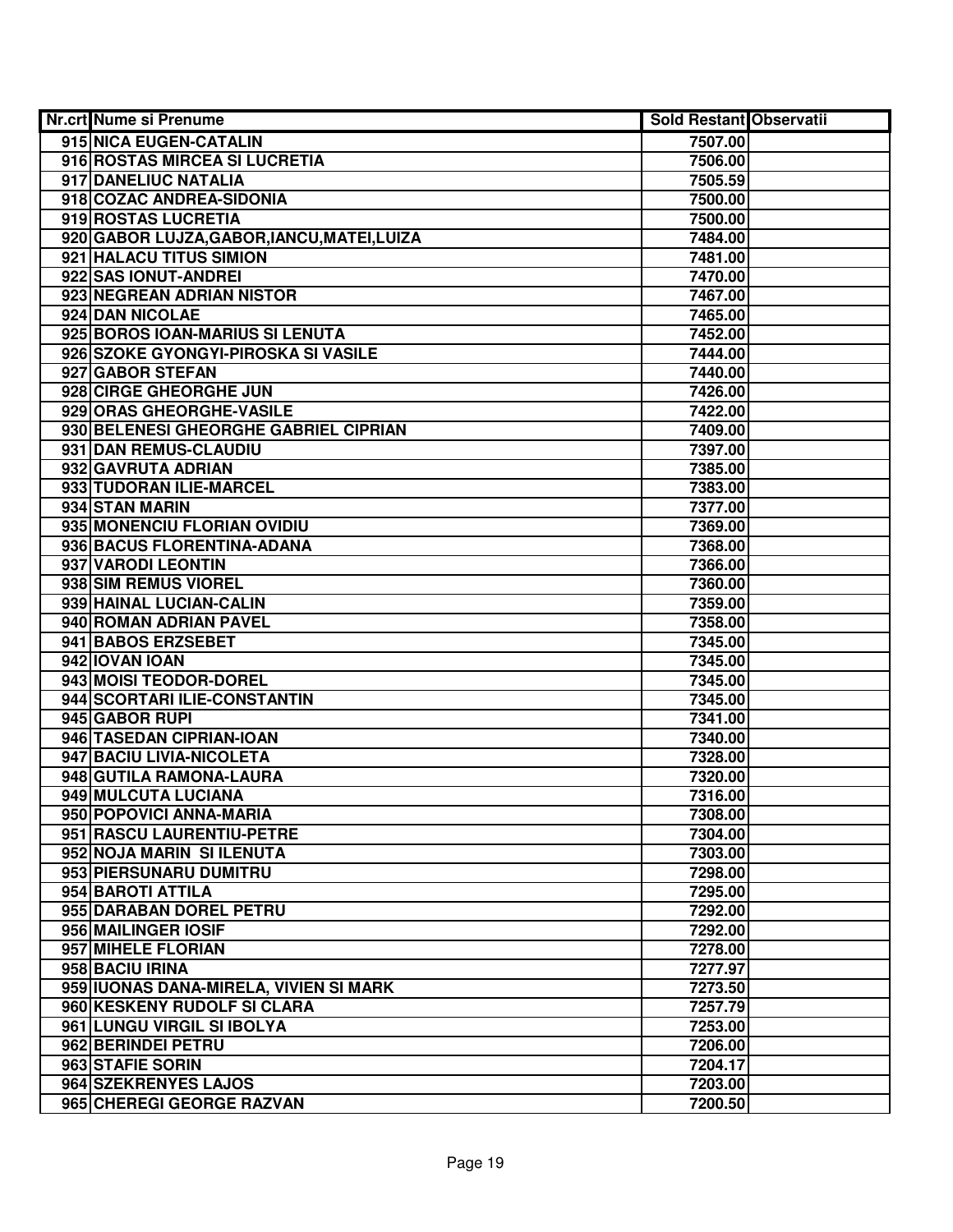| Nr.crt Nume si Prenume             | <b>Sold Restant Observatii</b> |  |
|------------------------------------|--------------------------------|--|
| 966 CIRNU RAUL-TIBERIU             | 7200.00                        |  |
| 967 SATRAN CAROL                   | 7200.00                        |  |
| 968 MIRZA DARIUS-GELU              | 7191.00                        |  |
| 969 APOSTOL CORNEL                 | 7183.00                        |  |
| 970 URS LIDIA-FLORICA              | 7183.00                        |  |
| 971 ROSTAS CODRUT                  | 7178.50                        |  |
| 972 SABAU MIHAELA-FLORINA          | 7177.00                        |  |
| 973 GABOR CLARA                    | 7175.00                        |  |
| 974 LASZLO CSABA                   | 7175.00                        |  |
| 975 MOLNAR DOMINIQUE ANGELLO       | 7170.00                        |  |
| 976 CRACIUN CALIN-IONEL            | 7164.00                        |  |
| 977 COPIL OVIDIU-TRAIAN            | 7153.00                        |  |
| 978 GABOR IANCU                    | 7152.00                        |  |
| 979 BALAZS ZOLTAN - GYORGY         | 7137.00                        |  |
| 980 POPOVICI LIVIU NICOLAE         | 7134.00                        |  |
| 981 GABOR TEREZ                    | 7131.00                        |  |
| 982 GAVITA GABRIEL                 | 7131.00                        |  |
| 983 RUS CALIN-DUMITRU              | 7124.00                        |  |
| 984 LUKACS IOSIF                   | 7120.00                        |  |
| 985 GABOR ROZALIA                  | 7115.00                        |  |
| 986 ILIES THOMAS BECKET            | 7104.00                        |  |
| 987 KISS GEZA BOBI                 | 7102.00                        |  |
| 988 IZSAK JOZSEF                   | 7100.00                        |  |
| 989 COSTIN ALEXANDRU IOSIF         | 7098.82                        |  |
| 990 CIOBOTARIU CRISTIAN SI CLAUDIA | 7092.00                        |  |
| 991 SAPI JANOS                     | 7076.00                        |  |
| 992 STIOP CALIN IONEL              | 7074.81                        |  |
| 993 ABRUDAN ADRIAN                 | 7065.00                        |  |
| 994 DEIBEL SIEGFRIED               | 7057.00                        |  |
| 995 MITAN NICOLAE                  | 7053.00                        |  |
| 996 BALINT GHEORGHE OVIDIU         | 7050.00                        |  |
| 997 PALLO IZABELLA                 | 7050.00                        |  |
| 998 IGNATESCU-SABAU ALBERT-CSABA   | 7049.00                        |  |
| 999 ASZTALOS ZSOLT-FERENCZ         | 7047.00                        |  |
| 1000 MONE RAZVAN-MADALIN           | 7047.00                        |  |
| 1001 GABOR MATEI                   | 7038.44                        |  |
| <b>1002 CIOACA FLORINEL</b>        | 7025.29                        |  |
| <b>1003 SEBESTYEN ADRIAN</b>       | 7025.00                        |  |
| 1004 BUDA RUBEN                    | 7016.00                        |  |
| <b>1005 TOROK IULIU SI ILONA</b>   | 7006.15                        |  |
| 1006 BRETAN MARIA                  | 7000.00                        |  |
| 1007 IANOSDAN ANAMARIA-RAMONA      | 7000.00                        |  |
| <b>1008 HOMMER SANDOR ZOLTAN</b>   | 6985.00                        |  |
| 1009 PASCA FLORIN                  | 6976.10                        |  |
| 1010 BLEJAN OCTAVIAN AUGUSTIN      | 6973.00                        |  |
| 1011 GABOR SUSANA                  | 6970.00                        |  |
| 1012 ROSU COSMIN                   | 6969.00                        |  |
| 1013 GANA IONUT-GABRIEL            | 6968.00                        |  |
| <b>1014 ISZTOIKA LUDOVIC</b>       | 6962.00                        |  |
| 1015 AVRAM DINU-CATALIN            | 6961.00                        |  |
| 1016 GAIDOS SAMUEL SIMION          | 6955.00                        |  |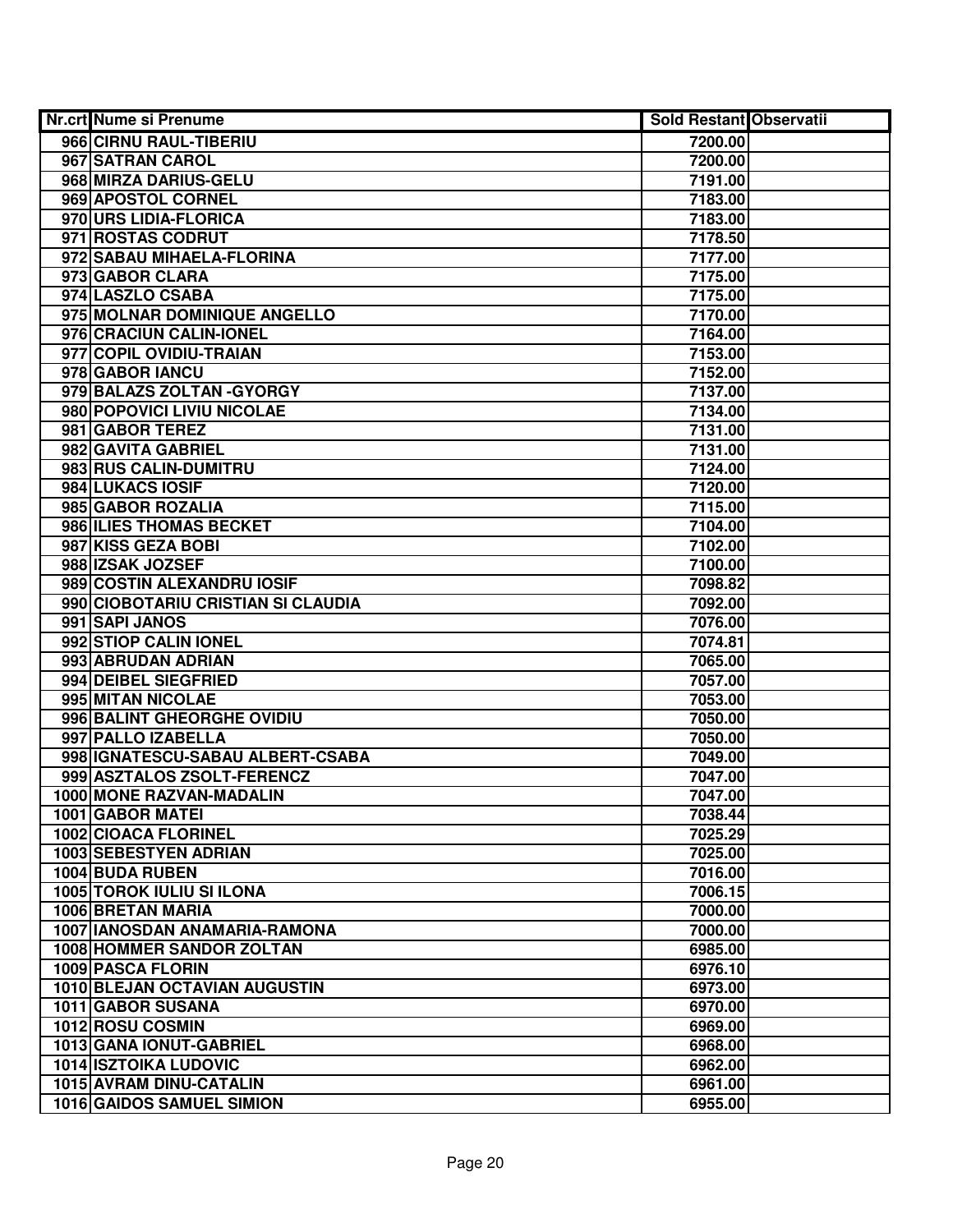| Nr.crt Nume si Prenume                      | <b>Sold Restant Observatii</b> |  |
|---------------------------------------------|--------------------------------|--|
| <b>1017 MIHAI MARIUS</b>                    | 6949.00                        |  |
| 1018 NYUZO JANOS                            | 6948.00                        |  |
| 1019 ERDEI ADALBERT EMERIC                  | 6925.00                        |  |
| <b>1020 MATYASI FRANCISC</b>                | 6925.00                        |  |
| 1021 VARGA ALEXANDRU SI PIROSKA             | 6925.00                        |  |
| 1022 BALINT FLORIN SI FLOARE                | 6923.00                        |  |
| 1023 CARAIANI BENONI MARIAN                 | 6923.00                        |  |
| 1024 RANYAK-AMBRO LAURA-DACIANA             | 6923.00                        |  |
| 1025 GABOR STEFAN                           | 6920.00                        |  |
| 1026 RACHITA ANDI-ALIN                      | 6908.00                        |  |
| <b>1027 ISZTOICA IANCU</b>                  | 6902.00                        |  |
| <b>1028 LAKATOS TIBOR</b>                   | 6900.00                        |  |
| 1029 STOIA BOGDAN-MIHAI                     | 6893.00                        |  |
| <b>1030 CIURAR RADU</b>                     | 6891.00                        |  |
| 1031 LAPUSCA VALENTIN                       | 6889.00                        |  |
| 1032 ONICA ADRIAN-DORU                      | 6878.00                        |  |
| 1033 BALOGH TIBOR                           | 6870.00                        |  |
| 1034 VERES TIBERIU                          | 6869.00                        |  |
| 1035 BALOGH OLGA                            | 6850.00                        |  |
| 1036 BERE VIOREL                            | 6850.00                        |  |
| <b>1037 NAGY SANDOR</b>                     | 6834.00                        |  |
| 1038 BACIU CORNEL-CIPRIAN                   | 6829.00                        |  |
| 1039 PERNES IOAN CALIN                      | 6826.75                        |  |
| 1040 GUG PAVEL SI RAVEICA                   | 6825.00                        |  |
| <b>1041 MARTIN FLORICA-MARIOARA</b>         | 6825.00                        |  |
| 1042 VAIDA DANIELA                          | 6823.00                        |  |
| 1043 BALAN SERGIU-VIRGIL                    | 6819.00                        |  |
| 1044 BORZA EMILIAN                          | 6813.00                        |  |
| 1045 CODRIEANU IOAN                         | 6810.00                        |  |
| 1046 KOSZEGHI VIOREL SI FLOARE              | 6810.00                        |  |
| 1047 BLAGA FLORENTINA-ANGELA SI VIOREL-IOAN | 6806.00                        |  |
| 1048 POPA OCTAVIAN                          | 6806.00                        |  |
| 1049 POPA ROMEO                             | 6805.00                        |  |
| <b>1050 BURLE DUMITRU SI VICTORIA</b>       | 6800.00                        |  |
| 1051 MOCSAR JOZSEF                          | 6790.00                        |  |
| 1052 GABOR GAVRIL                           | 6784.00                        |  |
| 1053 VARGA IDA                              | 6780.00                        |  |
| 1054 VID AUREL                              | 6741.00                        |  |
| <b>1055 KISS NORBERT</b>                    | 6740.00                        |  |
| 1056 VESA DANIEL                            | 6737.00                        |  |
| <b>1057 DOBLE RADU EUGEN</b>                | 6731.00                        |  |
| 1058 COZMA ANA                              | 6726.00                        |  |
| 1059 LAZAR SEBASTIAN CONSTANTIN             | 6726.00                        |  |
| 1060 CHERECHES FLOARE                       | 6725.00                        |  |
| 1061 BORBEL RODICA SI PETRU MARIAN          | 6720.00                        |  |
| 1062 BRIZZI MICHELE                         | 6716.00                        |  |
| <b>1063 DERBAN FLORIN-NICOLAE</b>           | 6710.00                        |  |
| 1064 RAT SORIN                              | 6709.00                        |  |
| 1065 ILAS MIREL-ALIN                        | 6701.00                        |  |
| 1066 SUTA VASILE-SEBASTIAN                  | 6700.50                        |  |
| 1067 MOLDOVAN FLORIN-EUGEN                  | 6700.00                        |  |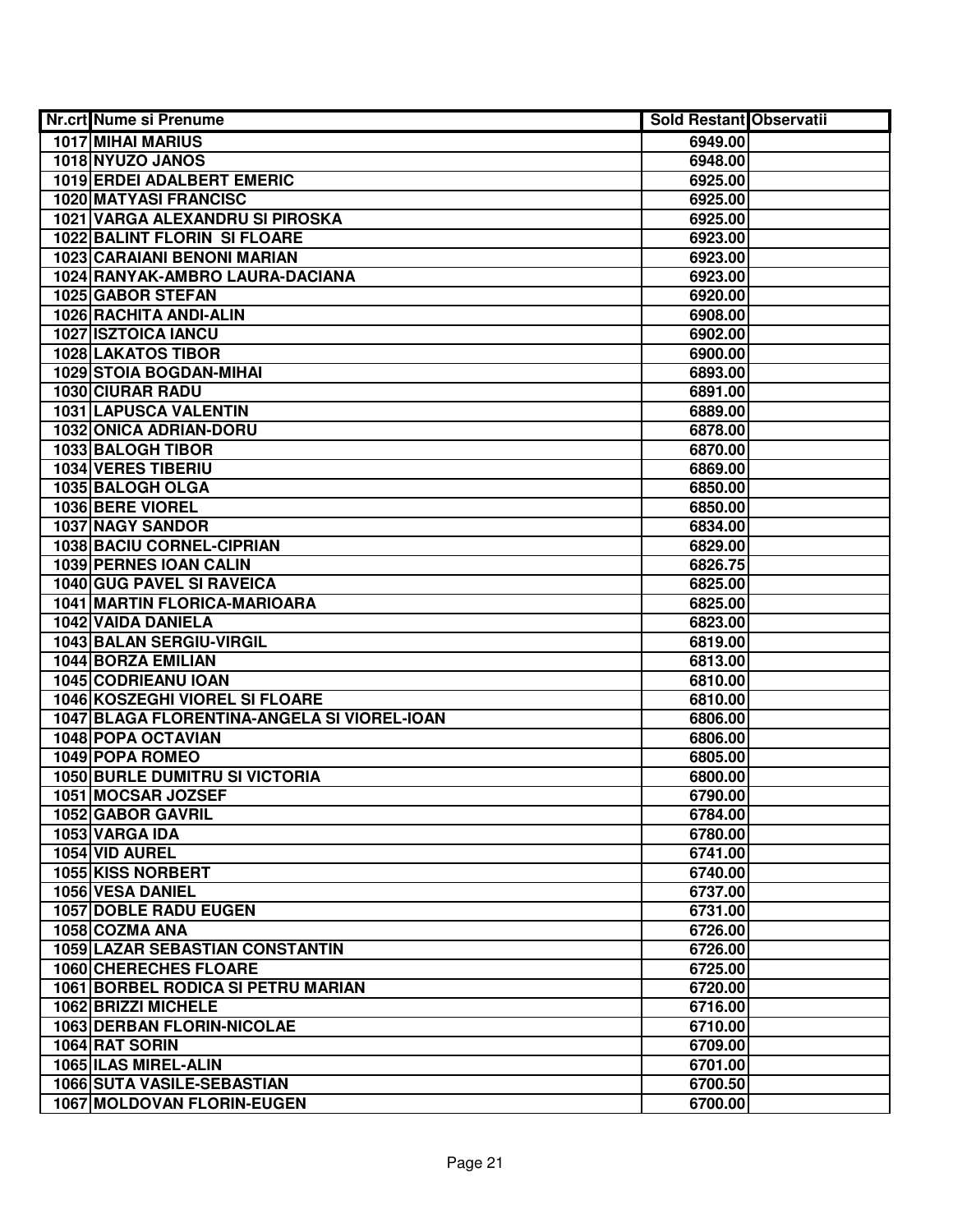| Nr.crt Nume si Prenume                   | Sold Restant Observatii |  |
|------------------------------------------|-------------------------|--|
| <b>1068 LAZAR GHEORGHE</b>               | 6695.00                 |  |
| <b>1069 ISZTOIKA GABOR SI EVA</b>        | 6690.40                 |  |
| 1070 SARACUT CLAUDIA MONICA              | 6686.00                 |  |
| 1071 HURMUZ SURAJ                        | 6685.00                 |  |
| 1072 PASCA IOAN                          | 6683.50                 |  |
| 1073 MICLOS MIRCEA SI GHEORGHINA         | 6681.00                 |  |
| 1074 BLAGA GAVRIL SI MARIA               | 6679.00                 |  |
| 1075 DEZSI GEZA                          | 6675.00                 |  |
| <b>1076 MADA VICTOR</b>                  | 6675.00                 |  |
| 1077 BOB IOAN RADU                       | 6673.00                 |  |
| <b>1078 DEMETER FLORINA</b>              | 6670.00                 |  |
| <b>1079 MICLE CONSTANTIN</b>             | 6664.50                 |  |
| 1080 GHIT IONUT-ALEXANDRU                | 6662.00                 |  |
| <b>1081 IUHAS GAVRIL</b>                 | 6662.00                 |  |
| <b>1082 CIUCA CRISTIAN-ADRIAN</b>        | 6661.00                 |  |
| 1083 BALOG PETRU                         | 6650.00                 |  |
| 1084 GABOR STEFAN                        | 6649.40                 |  |
| <b>1085 BIROUAS RADU</b>                 | 6649.00                 |  |
| 1086 RUSKA-BANDA LASZLO                  | 6645.00                 |  |
| <b>1087 IUONAS VIVIEN-VANDA</b>          | 6641.00                 |  |
| 1088 SILAGHI COSMIN-EMANUEL              | 6640.00                 |  |
| <b>1089 MORUS CRISTIAN CLAUDIU</b>       | 6638.00                 |  |
| 1090 LATA IOAN ALEXANDRU                 | 6628.00                 |  |
| 1091 BONDICI CRINA-FELICIA               | 6622.04                 |  |
| 1092 GYORI MONIKA                        | 6610.00                 |  |
| 1093 FARKAS TIBOR                        | 6602.00                 |  |
| 1094 MARIAN MIRCEA                       | 6600.00                 |  |
| <b>1095 MOISIN ALEXANDRU</b>             | 6600.00                 |  |
| 1096 IONESCU DORIN SI GABRIELA           | 6596.00                 |  |
| <b>1097 PURICE IOAN CRISTIAN</b>         | 6596.00                 |  |
| 1098 CHERECHES RAZVAN-ARMAND             | 6595.00                 |  |
| 1099 KOVACS ISTVAN                       | 6591.00                 |  |
| 1100 ITTU MONICA-DORINA                  | 6564.00                 |  |
| 1101 MARIAN CALIN OLIVIU                 | 6560.00                 |  |
| <b>1102 BODNAR CARMEN-ILDIKO</b>         | 6555.00                 |  |
| <b>1103 BUHAS CALIN-OVIDIU</b>           | 6555.00                 |  |
| <b>1104 HIRTEA CRISTIAN GABRIEL</b>      | 6552.00                 |  |
| 1105 TARA VLAD GELU                      | 6537.00                 |  |
| 1106 VARGA IOZSEF                        | 6536.00                 |  |
| 1107 MUNTEAN IULIU                       | 6530.00                 |  |
| 1108 DRAGAN HORATIU-CHRISTIAN            | 6527.00                 |  |
| 1109 SABAU ILEANA                        | 6527.00                 |  |
| 1110 BOLONI ARON                         | 6520.00                 |  |
| 1111 GABOR IANCU                         | 6517.00                 |  |
| <b>1112 STROIU TANASE</b>                | 6513.00                 |  |
| <b>1113 TAKACS RENATTA-EDINA</b>         | 6513.00                 |  |
| 1114 MAGHIAR TRAIAN SI GABRIELA NICOLETA | 6510.00                 |  |
| 1115 VALCEANU ALEXANDRU-VLAD             | 6510.00                 |  |
| 1116 NECULAI DANIEL                      | 6508.07                 |  |
| 1117 NAGY-PRATA ZOLTAN GYORGY            | 6505.00                 |  |
| 1118 POSZTOS ZSOLT-FERENCZ               | 6505.00                 |  |
|                                          |                         |  |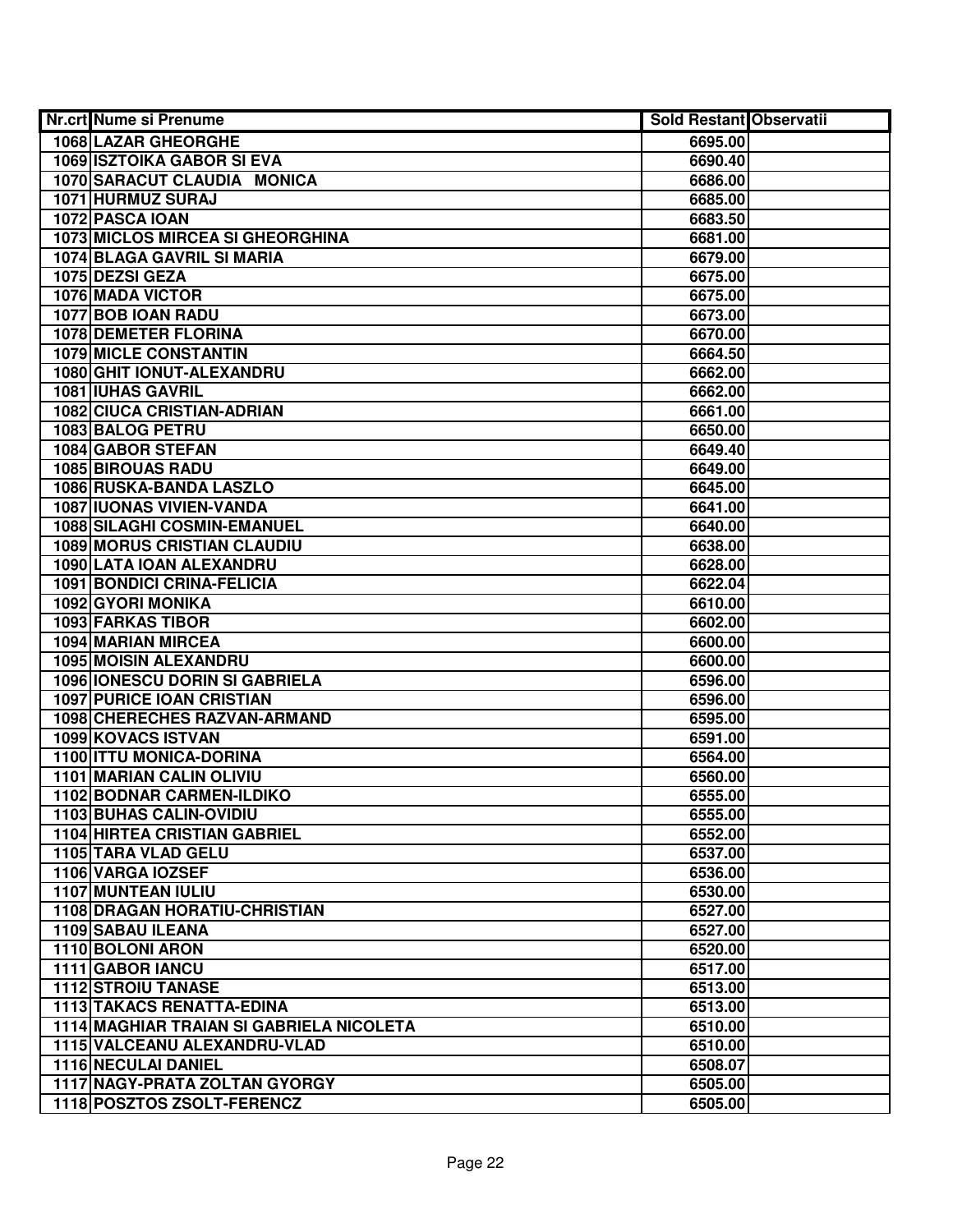| Nr.crt Nume si Prenume                               | <b>Sold Restant Observatii</b> |  |
|------------------------------------------------------|--------------------------------|--|
| <b>1119 TIRIL RADU-MARIUS SI GABRIELA</b>            | 6504.00                        |  |
| <b>1120 CHELEMEN COSMIN MARIUS</b>                   | 6501.00                        |  |
| 1121 BUDAI IOSIF                                     | 6500.00                        |  |
| 1122 CAVASDAN REMUS                                  | 6500.00                        |  |
| 1123 LELEA VIOREL                                    | 6500.00                        |  |
| <b>1124 PINTYE BRIGITTE-ANTONIA</b>                  | 6500.00                        |  |
| 1125 SASS SANDOR-JOZSEF                              | 6500.00                        |  |
| 1126 MAKAI CAROL                                     | 6490.00                        |  |
| <b>1127 PATAKI HASAS EMIL</b>                        | 6490.00                        |  |
| 1128 PAP ZSOLT PETER                                 | 6486.00                        |  |
| 1129 UNGUR GYORGY-JOZSEF                             | 6483.00                        |  |
| 1130 BICA ANGELA-CLAUDIA                             | 6480.00                        |  |
| 1131 LEURINTIU GAVRIL                                | 6479.00                        |  |
| <b>1132 MUTIU CRISTIAN</b>                           | 6477.00                        |  |
| 1133 UNGUR CLAUDIU-LIVIU                             | 6476.00                        |  |
| <b>1134 MOCA SORIN VICTOR SI FLORINA</b>             | 6475.00                        |  |
| 1135 POPA OCTAVIAN                                   | 6475.00                        |  |
| 1136 GABOR MINDRA                                    | 6471.00                        |  |
| 1137 FERARU ANNAMARIA-GABRIELLA                      | 6469.00                        |  |
| 1138 JOUNAS ANTAL-FRANCISC                           | 6468.40                        |  |
| <b>1139 SIMINIC VASILE SI MARIA</b>                  | 6468.24                        |  |
| 1140 GRAUR CSABA-ALEXANDRU                           | 6465.00                        |  |
| <b>1141 CIURAR ROBERT</b>                            | 6460.00                        |  |
| <b>1142 KELEMEN IOAN SI ROZALIA</b>                  | 6460.00                        |  |
| 1143 OTVOS CLAUDIU PETRU                             | 6452.00                        |  |
| <b>1144 MATE LIANA ADRIANA</b>                       | 6450.00                        |  |
| 1145 STRUGAREANU ANGELA                              | 6442.00                        |  |
| 1146 DRAGHICI MIHAI                                  | 6441.00                        |  |
| 1147 GILAU GHEORGHE-CAROL                            | 6429.00                        |  |
| 1148 DAVID SORIN-DAN SI FLORINA-MARTA                | 6427.00                        |  |
| <b>1149 MIHAI GHEORGHE</b>                           | 6420.00                        |  |
| 1150 ISZTOIKA STEFAN                                 | 6418.00                        |  |
| <b>1151 BAICAN PETRU CORNEL SI MARIA</b>             | 6413.00                        |  |
| <b>1152 TRIPE IULIANA-NICOLETA</b>                   | 6412.00                        |  |
| <b>1153 KOVACS ELVIRA</b><br><b>1154 CELIK BIROL</b> | 6410.00                        |  |
| <b>1155 COSTA MIRCEA-ADRIAN</b>                      | 6402.00                        |  |
| 1156 HANIS ZSOLT                                     | 6400.00<br>6400.00             |  |
| <b>1157 REDNIC LYNDA</b>                             | 6398.00                        |  |
| 1158 ZAHARI ANDREI SORIN                             | 6395.00                        |  |
| <b>1159 CSERVAK MIKLOS ZSOLT</b>                     | 6393.00                        |  |
| <b>1160 PADUREAN MARIN FLORIN</b>                    | 6392.00                        |  |
| 1161 BERECZKI CSABA-IOSIF                            | 6391.00                        |  |
| <b>1162 BAT MIRCEA SI FLORICA</b>                    | 6388.00                        |  |
| <b>1163 TOIE GEORGIANA-BIANCA</b>                    | 6380.00                        |  |
| <b>1164 BERINDE RADU SI DIANA</b>                    | 6378.50                        |  |
| <b>1165 FURTOS STELIAN ADRIAN</b>                    | 6371.00                        |  |
| 1166 NACA IOANA-MARIANA                              | 6365.00                        |  |
| <b>1167 TIRITEU FRANCISC</b>                         | 6363.53                        |  |
| 1168 BARNA LASZLO-AURELIAN                           | 6363.00                        |  |
| 1169 CRACIUN SORIN-IOAN                              | 6357.00                        |  |
|                                                      |                                |  |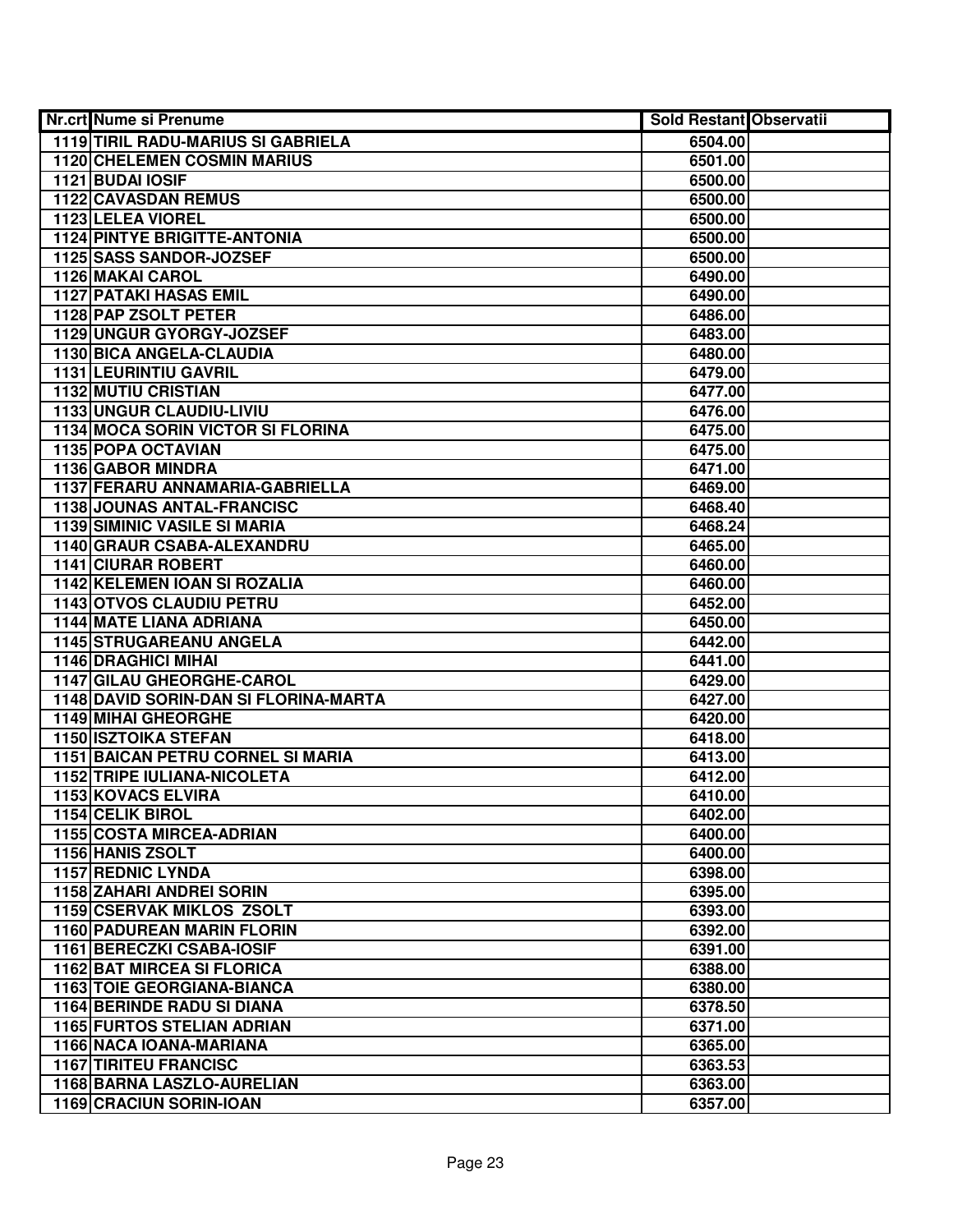| Nr.crt Nume si Prenume                      | <b>Sold Restant Observatii</b> |  |
|---------------------------------------------|--------------------------------|--|
| <b>1170 DAVID VASILE LUCIAN</b>             | 6355.00                        |  |
| <b>1171 NAGY LORANT</b>                     | 6352.00                        |  |
| <b>1172 FERARIU BOGDAN IOAN</b>             | 6351.50                        |  |
| <b>1173 ISTOICA LUDOVIC</b>                 | 6339.01                        |  |
| <b>1174 KAJCZA ANTON GIULIO</b>             | 6335.00                        |  |
| 1175 CHITARU ALEXANDRA - RAMONA             | 6333.00                        |  |
| 1176 BOROS BUJOR-DENUT                      | 6326.00                        |  |
| <b>1177 DEAC OLIMPIU</b>                    | 6312.00                        |  |
| 1178 LORINCZ LAJOS                          | 6310.00                        |  |
| 1179 MIHAI TEODOR-FLORIAN                   | 6304.00                        |  |
| <b>1180 ENACHE MALINA</b>                   | 6300.00                        |  |
| 1181 SALAGEAN DANIEL-OLIMPIU                | 6291.00                        |  |
| 1182 BRATA MARIA                            | 6287.00                        |  |
| 1183 BARA MIRELA AURELIA                    | 6281.00                        |  |
| 1184 GABOR IOAN ADRIAN                      | 6280.24                        |  |
| 1185 TINC ALIN-FLORIN                       | 6277.00                        |  |
| 1186 BAROTHI ANCA                           | 6275.00                        |  |
| 1187 BREK GAVRIL-ZOLTAN                     | 6273.00                        |  |
| <b>1188 NYIKA CRISTIAN-MARCEL</b>           | 6268.00                        |  |
| 1189 TAUT AURELIA                           | 6262.00                        |  |
| 1190 SARCA GHEORGHE SI EUGENIA              | 6257.00                        |  |
| <b>1191 CIUCIUMIS STEFAN-DUMITRU</b>        | 6254.00                        |  |
| 1192 SZABO LEVENTE                          | 6254.00                        |  |
| <b>1193 SIMON ANDREI</b>                    | 6250.00                        |  |
| 1194 COSMA FLORIN-CALIN                     | 6248.00                        |  |
| 1195 POP VALERIA                            | 6245.00                        |  |
| 1196 GRIGORAS DUMITRU                       | 6244.00                        |  |
| 1197 PINTEAN GHEORGHE                       | 6243.35                        |  |
| 1198 NAGY ATTILA                            | 6240.00                        |  |
| 1199 IONESCU GABRIEL RAZVAN                 | 6238.00                        |  |
| 1200 ARDELEAN IOANA - MARIA                 | 6234.00                        |  |
| 1201 ALBUTIU DOREL-DUMITRU                  | 6233.00                        |  |
| 1202 MOLDOVAN VASILE                        | 6233.00                        |  |
| 1203 GABOR GABOR                            | 6232.02                        |  |
| <b>1204 SANDOR-BARLEA ZOLTAN</b>            | 6227.00                        |  |
| <b>1205 KUKLA ISTVAN ROBERT</b>             | 6216.00                        |  |
| <b>1206 MIHUT AUREL</b>                     | 6216.00                        |  |
| 1207 KARACSONYI MARGARETA                   | 6209.00                        |  |
| 1208 ALEXANDRU FANEL                        | 6200.00                        |  |
| 1209 ASTEFANOAEI LUCIAN-FLORENTIN           | 6200.00                        |  |
| <b>1210 POPA ADRIAN CRISTIAN</b>            | 6200.00                        |  |
| 1211 FEHER PIROSCA                          | 6193.00                        |  |
| 1212 BALAZS ALEXANDRU-LADISLAU              | 6180.00                        |  |
| <b>1213 ISZTOIKA MATEI</b>                  | 6170.00                        |  |
| <b>1214 ZEMBREA MARIUS DOREL</b>            | 6168.00                        |  |
| 1215 POP IOAN-GHEORGHE                      | 6162.57                        |  |
| <b>1216 POPA TEOFIL-DANIEL</b>              | 6157.00                        |  |
| 1217 RACZ ELVIRA                            | 6151.00                        |  |
| <b>1218 SOLOMIE IONUT GABRIEL</b>           | 6145.00                        |  |
| 1219 VARGA STEFAN                           | 6145.00                        |  |
| <b>1220 ANCSAN VASILE CIPRIAN SI AURICA</b> | 6142.00                        |  |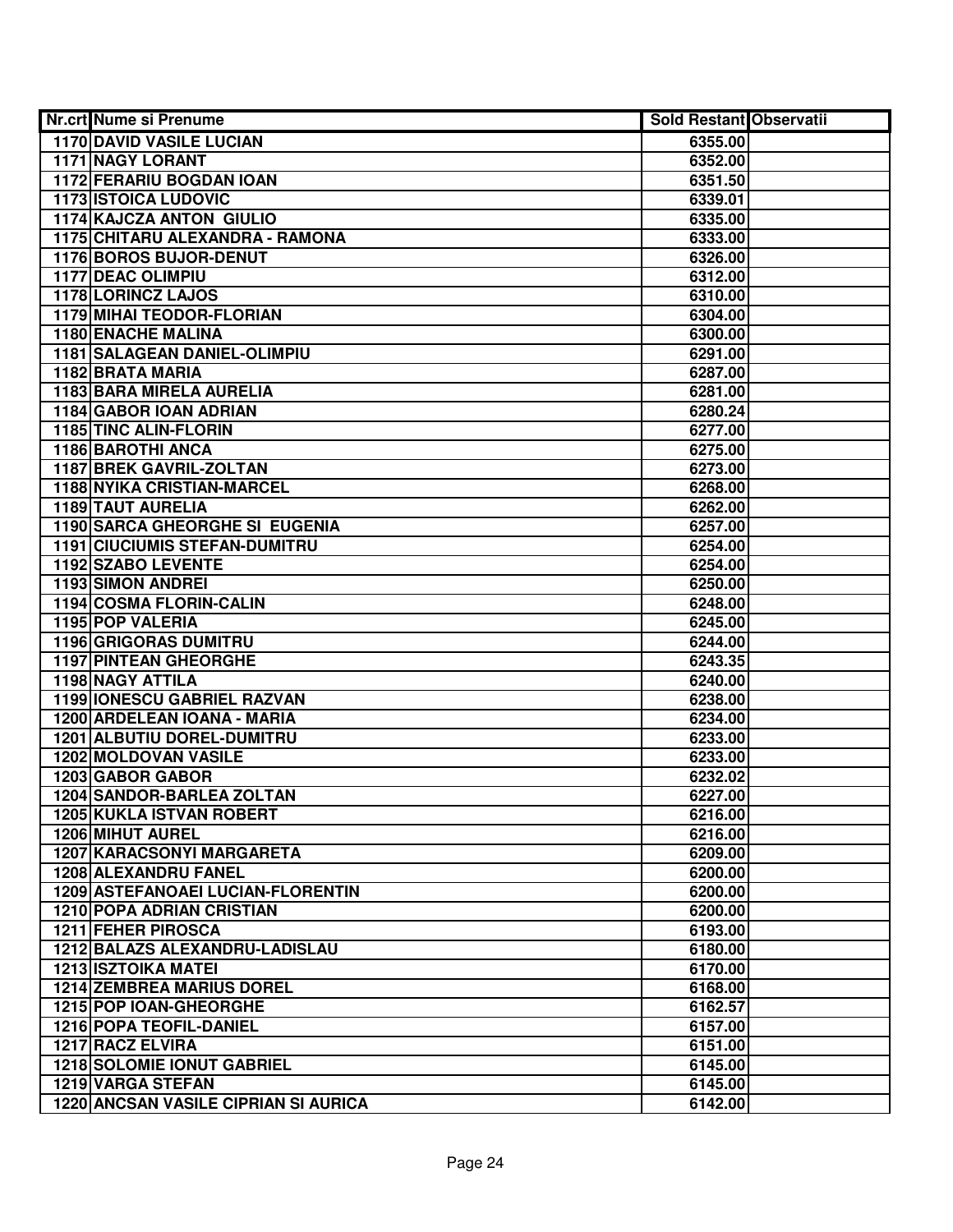| Nr.crt Nume si Prenume                       | <b>Sold Restant Observatii</b> |  |
|----------------------------------------------|--------------------------------|--|
| <b>1221 COSTEA FLORIAN DAVID</b>             | 6139.00                        |  |
| <b>1222 BACIU DACIAN-CONSTANTIN</b>          | 6138.00                        |  |
| 1223 LUPSE IONEL                             | 6132.00                        |  |
| 1224 PETRICAU ALINA-VASILICA                 | 6129.00                        |  |
| 1225 DAVID DANIEL-VIRGIL                     | 6122.00                        |  |
| 1226 LAJOS ANDREA - NICULINA                 | 6120.00                        |  |
| 1227 GHENGHIU LAURENTIU-RADU                 | 6118.08                        |  |
| <b>1228 ALBITER VALENTIN IOAN</b>            | 6117.00                        |  |
| <b>1229 DRIMBA ADRIAN-MIHAI</b>              | 6100.00                        |  |
| <b>1230 LESAC ROBERT</b>                     | 6100.00                        |  |
| <b>1231 MINDRUT TEODOR</b>                   | 6100.00                        |  |
| <b>1232 COSMA HORIA SI DANA</b>              | 6094.00                        |  |
| <b>1233 PETRILA MARIUS SORIN</b>             | 6093.06                        |  |
| 1234 GABOR STEFAN                            | 6087.00                        |  |
| 1235 RADU TEODOR SI ANA                      | 6085.00                        |  |
| <b>1236 SABAU KAROLY</b>                     | 6079.00                        |  |
| <b>1237 GYORI FLORIN-MARIUS</b>              | 6072.00                        |  |
| 1238 ZARAU GABRIEL                           | 6071.00                        |  |
| <b>1239 SAMU SORIN MIHAI</b>                 | 6061.00                        |  |
| <b>1240 CABA CALIN FLORENTIN</b>             | 6052.00                        |  |
| <b>1241 BONCEA IOAN-LAVINIU</b>              | 6046.28                        |  |
| 1242 CZEGLEDI NORBERT                        | 6041.00                        |  |
| 1243 IUONAS CORNELIU-REMUS SI ILDIKO GYONGYI | 6040.00                        |  |
| 1244 KALLOS LORAND ALBERT SI RAMONA IOANA    | 6035.00                        |  |
| 1245 KHAN FARAZ                              | 6034.00                        |  |
| 1246 TESZARI ZOLTAN                          | 6031.00                        |  |
| 1247 GABOR GABOR                             | 6017.28                        |  |
| 1248 MALAIES OCTAVIAN                        | 6014.00                        |  |
| 1249 NAGY LASZLO                             | 6013.00                        |  |
| <b>1250 SERAC FLORIAN</b>                    | 6011.00                        |  |
| <b>1251 FORGACIU SEBASTIAN</b>               | 6006.00                        |  |
| <b>1252 ISTOICA IOAN SI TEREZ</b>            | 6005.00                        |  |
| 1253 AL EZZEH TAREQ AHMAD TALAB              | 6000.00                        |  |
| <b>1254 AMBRUS CLAUDIA</b>                   | 6000.00                        |  |
| <b>1255 BAGHE MARIA</b>                      | 6000.00                        |  |
| <b>1256 BALAN IOAN-CRISTIAN</b>              | 6000.00                        |  |
| 1257 BARABAS IOAN                            | 6000.00                        |  |
| <b>1258 BARNA PETRU-GHEORGHE</b>             | 6000.00                        |  |
| <b>1259 BIRTA CRISTINA-IOANA</b>             | 6000.00                        |  |
| <b>1260 BODNAR DANIELA</b>                   | 6000.00                        |  |
| <b>1261 BODNAR GAVRIL EUGEN</b>              | 6000.00                        |  |
| <b>1262 BORSI MIHAELA-VIRGINIA</b>           | 6000.00                        |  |
| <b>1263 BRINDUS OLIMPIA</b>                  | 6000.00                        |  |
| <b>1264 BUDAI KAROLY-ROBERT</b>              | 6000.00                        |  |
| <b>1265 BULGARU FLORIN</b>                   | 6000.00                        |  |
| 1266 BUNTA DAN-PETRU                         | 6000.00                        |  |
| <b>1267 CAMPAN NELU-FLORIN</b>               | 6000.00                        |  |
| <b>1268 CIOCANARU HOREA-ALEXANDRU</b>        | 6000.00                        |  |
| 1269 CONTINI SILVIA-GEORGETA                 | 6000.00                        |  |
| 1270 CSER JANOS-ATTILA                       | 6000.00                        |  |
| <b>1271 CSETE ZOLTAN IANOS</b>               | 6000.00                        |  |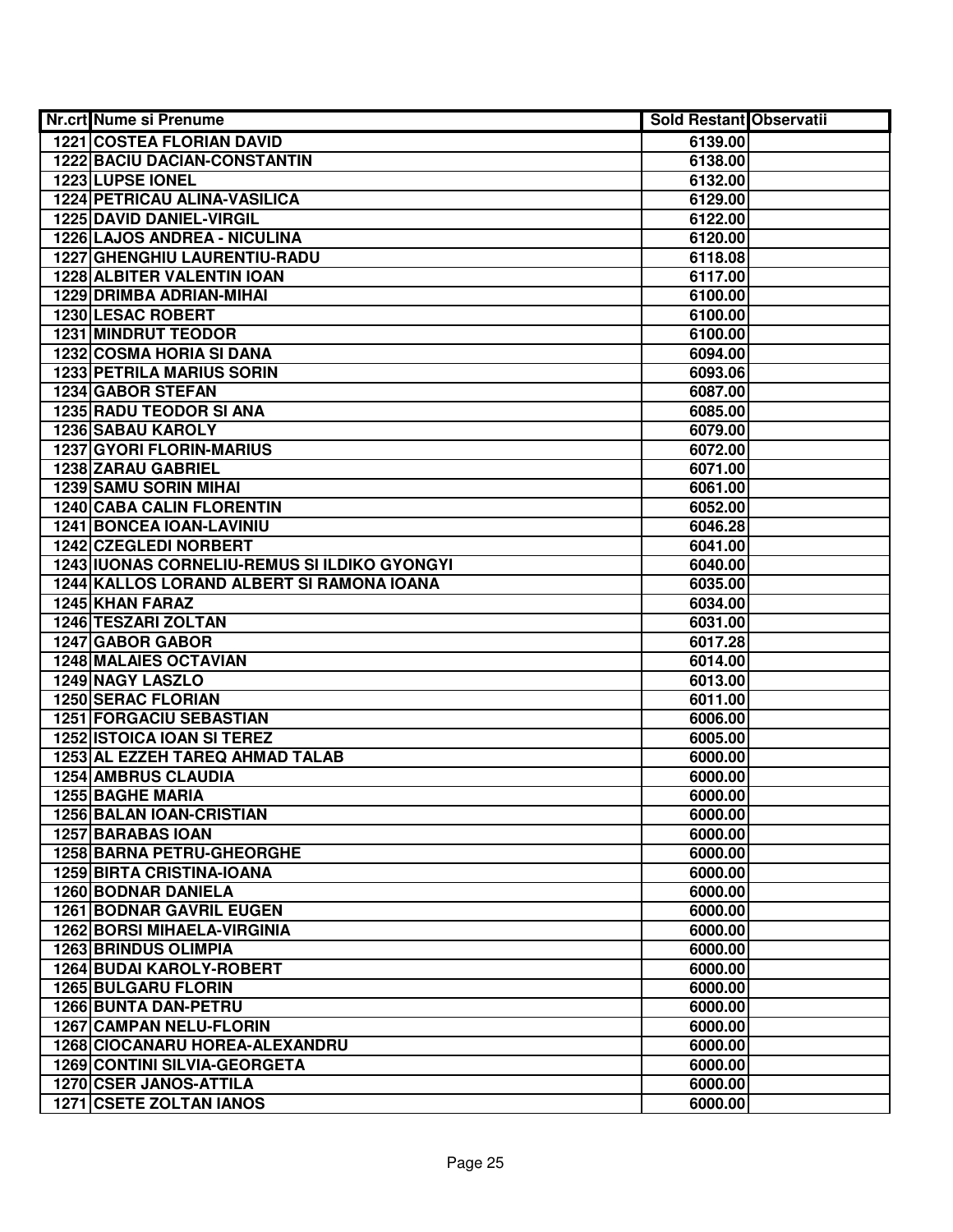| <b>Nr.crt Nume si Prenume</b>         | <b>Sold Restant Observatii</b> |  |
|---------------------------------------|--------------------------------|--|
| <b>1272 DE SMET MEDA</b>              | 6000.00                        |  |
| 1273 DOCA IOAN                        | 6000.00                        |  |
| 1274 DOMJAN CAROL ZSOLT               | 6000.00                        |  |
| 1275 EPUREANU DORIN                   | 6000.00                        |  |
| 1276 FLONTA DANIEL                    | 6000.00                        |  |
| <b>1277 FOIT DANUT VIOREL</b>         | 6000.00                        |  |
| 1278 GALASSINI NATALINO-FERRUCCIO     | 6000.00                        |  |
| 1279 GERZON RUDOLF                    | 6000.00                        |  |
| 1280 GIBOI EMILIA                     | 6000.00                        |  |
| 1281 GOIA ANGELA-HAJNALKA             | 6000.00                        |  |
| <b>1282 HALASZ GYONGYI</b>            | 6000.00                        |  |
| <b>1283 HARAGOS ORSOLYA</b>           | 6000.00                        |  |
| 1284 IOVA MARTA                       | 6000.00                        |  |
| <b>1285 IVAN LUCIAN-ARON</b>          | 6000.00                        |  |
| <b>1286 JUCAN AUGUSTIN-DOREL</b>      | 6000.00                        |  |
| 1287 KALLAI EVA-PIROSKA               | 6000.00                        |  |
| <b>1288 KORPAS FLORIAN</b>            | 6000.00                        |  |
| 1289 KUN LAVINIA-ALIETA               | 6000.00                        |  |
| <b>1290 LAKATOS SANDOR</b>            | 6000.00                        |  |
| 1291 LASCAU IOANA-PATRICIA            | 6000.00                        |  |
| <b>1292 LICOIU LUDOVIC-ATTILA</b>     | 6000.00                        |  |
| <b>1293 MEZEI PETRU FRANCISC</b>      | 6000.00                        |  |
| 1294 MOCA FLORINA-CRISTINA            | 6000.00                        |  |
| <b>1295 MOLDOVAN FLAVIU</b>           | 6000.00                        |  |
| <b>1296 MOS MIHAI-SILVIU</b>          | 6000.00                        |  |
| 1297 OKOS ISTVAN-JOZSEF               | 6000.00                        |  |
| 1298 POPA FLORIN-GHEORGHE             | 6000.00                        |  |
| 1299 POPA NICOLAE CALIN               | 6000.00                        |  |
| 1300 POPA RAMONA-IOANA                | 6000.00                        |  |
| 1301 PUSCAS ALINA-TATIANA             | 6000.00                        |  |
| 1302 RODA PAOLO                       | 6000.00                        |  |
| <b>1303 ROSTAS MARIA</b>              | 6000.00                        |  |
| 1304 SAMANIEGO SOTO EDUARDO ARMANDO   | 6000.00                        |  |
| 1305 SARAZ ANGELA                     | 6000.00                        |  |
| <b>1306 SIFT GABRIELA-CORINA</b>      | 6000.00                        |  |
| <b>1307 STANCIU EUGEN</b>             | 6000.00                        |  |
| 1308 SZABO JOZSEF                     | 6000.00                        |  |
| <b>1309 SZILAGYI ANIKO</b>            | 6000.00                        |  |
| <b>1310 TAMAS CLAUDIA</b>             | 6000.00                        |  |
| 1311 TINCAU IOANA-NICOLETA            | 6000.00                        |  |
| <b>1312 TOROK LEVENTE-LORANT</b>      | 6000.00                        |  |
| <b>1313 TOTH SANDOR</b>               | 6000.00                        |  |
| 1314 VAKAR MARIA-LIANA                | 6000.00                        |  |
| <b>1315 VAN GELEEN ELENA CRISTINA</b> | 6000.00                        |  |
| 1316 VANCEA ALIN DANIEL               | 6000.00                        |  |
| 1317 VARDAI ANDREEA MARIA             | 6000.00                        |  |
| 1318 VASILE DIANA-ANCA                | 6000.00                        |  |
| <b>1319 VIGLIONE MICHELLE</b>         | 6000.00                        |  |
| <b>1320 IOVANOVICI MILAN IONUT</b>    | 5998.40                        |  |
| 1321 MACZKO LASZLO SI KATALIN         | 5998.00                        |  |
| <b>1322 CIOTIR CIPRIAN GEORGE</b>     | 5997.00                        |  |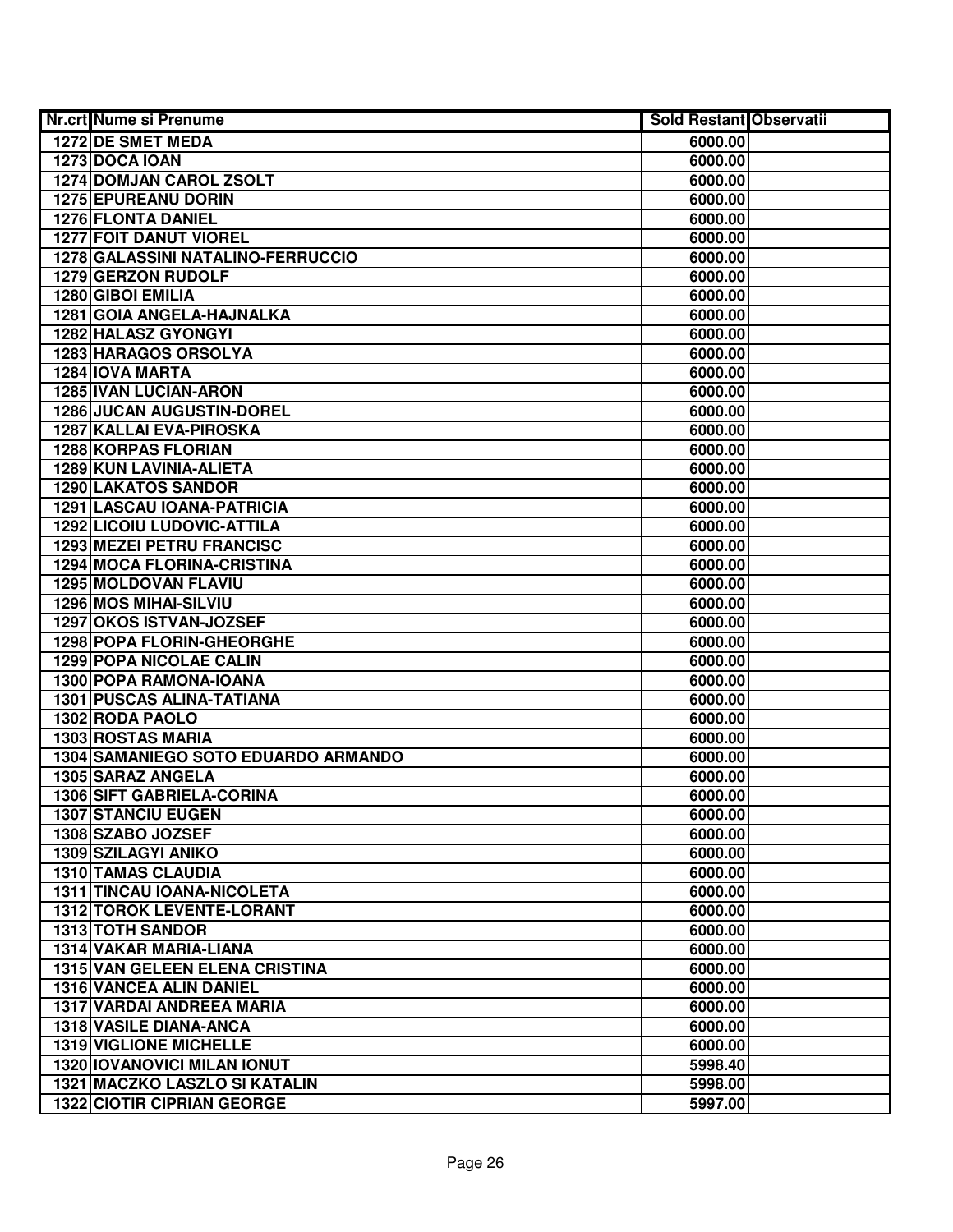| Nr.crt Nume si Prenume                   | <b>Sold Restant Observatii</b> |  |
|------------------------------------------|--------------------------------|--|
| 1323 GABOR GABRIEL                       | 5995.00                        |  |
| <b>1324 MERCEA ADRIAN SI SANDA</b>       | 5991.45                        |  |
| <b>1325 COSTEA FLAVIU</b>                | 5987.50                        |  |
| 1326 CORBUT PAUL-SEBASTIAN               | 5982.00                        |  |
| 1327 POP MIHAELA-LILIANA                 | 5979.00                        |  |
| 1328 PASCA-TANC BIANCA-CLARA             | 5977.00                        |  |
| <b>1329 TOTH STEFAN SI KATALIN</b>       | 5973.00                        |  |
| 1330 NAGY LAJOS                          | 5970.00                        |  |
| <b>1331 DRIMBA CIPRIAN MARIUS</b>        | 5966.00                        |  |
| <b>1332 PELE EUGEN-CATALIN</b>           | 5961.00                        |  |
| 1333 POPA FLORIAN                        | 5961.00                        |  |
| 1334 COSAC MATEI-ROMEO                   | 5960.00                        |  |
| <b>1335 TIRTIU REMUS-CRISRIAN</b>        | 5960.00                        |  |
| 1336 DURMAZ HAMZA                        | 5954.00                        |  |
| 1337 NUT IOAN                            | 5948.00                        |  |
| <b>1338 NEAGA NICOLETA-FELICIA</b>       | 5946.00                        |  |
| 1339 MILLE ROMEO                         | 5945.00                        |  |
| 1340 SARB ADRIAN-DANIEL                  | 5944.00                        |  |
| 1341 CABA DANIELA                        | 5941.00                        |  |
| 1342 URSADAN EMIL SI CORNELIA            | 5937.00                        |  |
| 1343 GONCZE ATTILA-BELA                  | 5936.00                        |  |
| 1344 GABOR PETRU                         | 5931.00                        |  |
| 1345 BLAGOE-BREDICEANU CRISTIAN-FLAVIUS  | 5919.00                        |  |
| 1346 BEIUSANU FLORIAN SI MARIA           | 5916.00                        |  |
| <b>1347 HERCUT GAVRIL</b>                | 5914.00                        |  |
| 1348 GOLDENBERG CRISTIAN-RADU            | 5908.00                        |  |
| 1349 ANDOR ALEXANDRU DAN                 | 5899.00                        |  |
| 1350 CIURAR LAIE                         | 5899.00                        |  |
| <b>1351 DOMOCOS FLORIN</b>               | 5894.00                        |  |
| 1352 TINCAU LIVIU-CORNEL SI ELZA         | 5883.00                        |  |
| 1353 HEBRISTEAN VIOREL-LAURIAN           | 5881.00                        |  |
| <b>1354 BIRTAS MIHAI GABRIEL</b>         | 5876.00                        |  |
| 1355 ONITA DANIEL                        | 5870.04                        |  |
| <b>1356 STOICA LUDOVIC</b>               | 5870.00                        |  |
| <b>1357 LINGURAR MARIN</b>               | 5864.00                        |  |
| <b>1358 PRAHOVEANU CRISTINA</b>          | 5861.00                        |  |
| 1359 KUDELASZ LEVENTE-TIBOR              | 5860.00                        |  |
| <b>1360 DRUGAS TEODOR</b>                | 5857.00                        |  |
| <b>1361 CIURBA GABRIEL</b>               | 5855.00                        |  |
| 1362 STROE MIRCEA-DANIEL SI RAMONA TEREZ | 5854.52                        |  |
| <b>1363 MEZE DANIELA-VIORICA</b>         | 5851.35                        |  |
| <b>1364 FURTOS GEORGE-ALEX</b>           | 5851.00                        |  |
| <b>1365 DERECICHEI FLORIN</b>            | 5842.00                        |  |
| <b>1366 ARON GHERASIM-SORIN</b>          | 5838.00                        |  |
| <b>1367 FOGHIS TRAIAN</b>                | 5833.00                        |  |
| 1368 BALOGH IOSIF                        | 5829.00                        |  |
| <b>1369 GABOR SUSANA</b>                 | 5827.00                        |  |
| <b>1370 BUDA CRISTIAN AUREL</b>          | 5817.00                        |  |
| 1371 LAKATOS ERZSEBET-NOEMI              | 5815.00                        |  |
| <b>1372 SANTI MAURO</b>                  | 5813.00                        |  |
| <b>1373 DUME MIRCEA VASILE</b>           | 5812.45                        |  |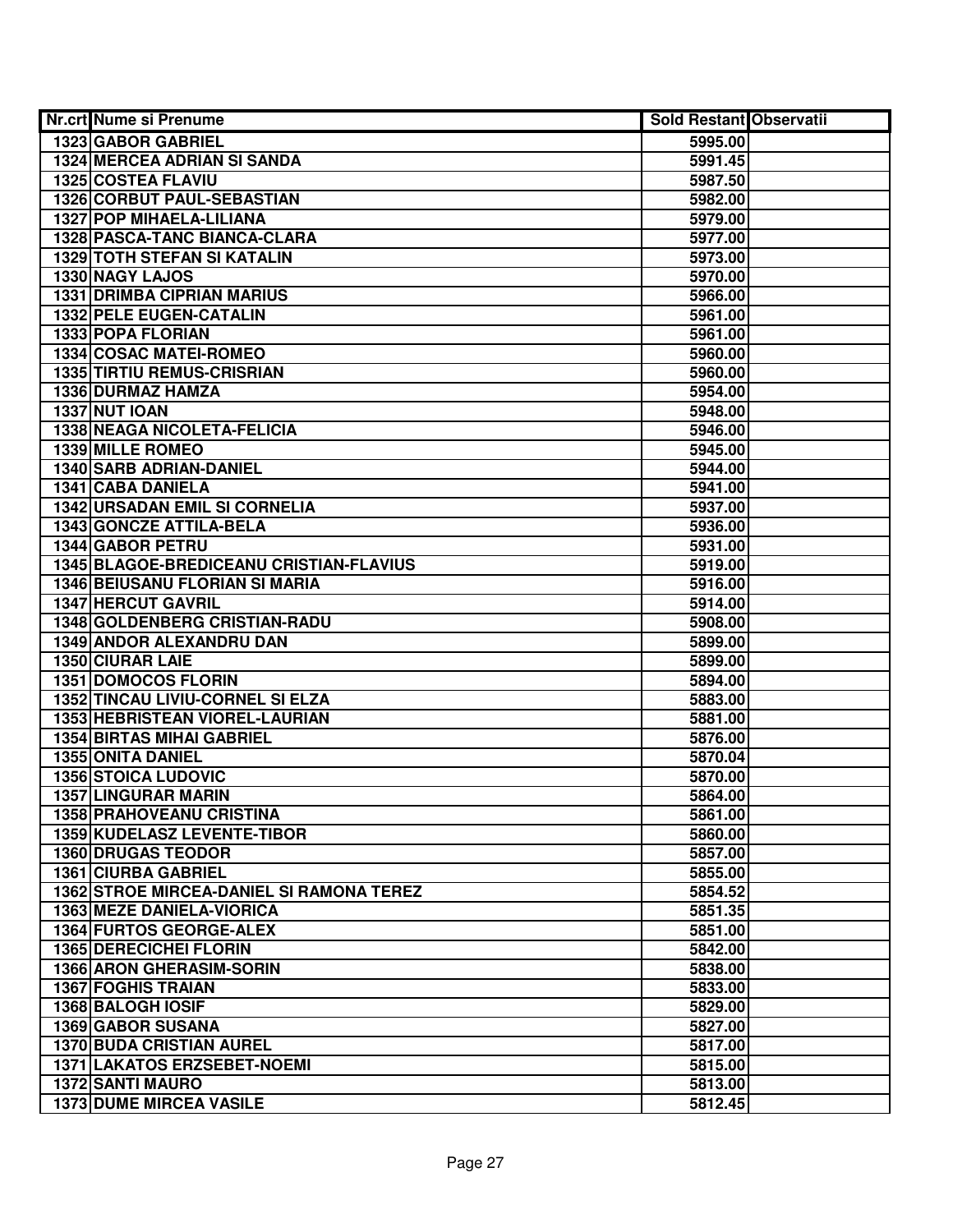| Nr.crt Nume si Prenume                | <b>Sold Restant Observatii</b> |  |
|---------------------------------------|--------------------------------|--|
| 1374 ANECHIFORESEI CATALIN-CONSTANTIN | 5800.00                        |  |
| <b>1375 BORZA AUREL MARIUS</b>        | 5800.00                        |  |
| 1376 POP MARIUS                       | 5800.00                        |  |
| <b>1377 TICOSI MIRCEA-CALIN</b>       | 5800.00                        |  |
| <b>1378 SILAGHI ADRIAN-GABRIEL</b>    | 5797.00                        |  |
| 1379 GEREBENES DUMITRU                | 5788.51                        |  |
| 1380 FIZESAN RAMONA NICOLETA          | 5788.40                        |  |
| <b>1381 MIKUCZ MATILDA</b>            | 5776.67                        |  |
| <b>1382 URSU MIHAI-ADRIAN</b>         | 5757.50                        |  |
| 1383 CHIOREAN-VAGNER MARIUS-OVIDIU    | 5757.00                        |  |
| 1384 BALOGH CARLA - ETELKA            | 5756.00                        |  |
| <b>1385 ROSTAS EMANUEL</b>            | 5742.00                        |  |
| <b>1386 BURCSA MIHAI</b>              | 5740.00                        |  |
| <b>1387 SIMO MARIA-MAGDALENA</b>      | 5738.00                        |  |
| 1388 CORDA IONAS                      | 5735.00                        |  |
| 1389 APETREI DANIEL                   | 5734.00                        |  |
| 1390 RADAC AUREL-GHEORGHE             | 5731.92                        |  |
| 1391 BUT PETRU-FRANCISC               | 5730.00                        |  |
| 1392 COVACIU ALEXANDRU                | 5730.00                        |  |
| 1393 SZUCS STEFAN-OLGA                | 5712.00                        |  |
| 1394 ELENES CIPRIAN-IONEL             | 5711.15                        |  |
| 1395 ZANONI PAOLO                     | 5705.00                        |  |
| 1396 TARAU IONEL-MADALIN              | 5702.00                        |  |
| 1397 VARGA ISTVAN ROBERT              | 5702.00                        |  |
| 1398 GABOR IANOS                      | 5700.00                        |  |
| 1399 GABOR RUPI                       | 5683.98                        |  |
| <b>1400 INDRIE GHEORGHE-FLORIN</b>    | 5678.00                        |  |
| 1401 WEKERLE IACOB                    | 5674.00                        |  |
| <b>1402 LAZAR CRISTINEL FLORIN</b>    | 5669.00                        |  |
| 1403 PIRVU MARIA SI IOSIF             | 5665.00                        |  |
| 1404 ROSTAS IOAN-DOLAR                | 5660.00                        |  |
| 1405 BULZAN MARIA                     | 5652.00                        |  |
| 1406 ISZTOICA PETRU                   | 5650.00                        |  |
| <b>1407 ISZTOYKA GABOR</b>            | 5650.00                        |  |
| <b>1408 LAZAU CIPRIAN VLADUT</b>      | 5650.00                        |  |
| 1409 ANDOR ALIN-IOAN                  | 5646.50                        |  |
| <b>1410 SIME IONUT-VLAD</b>           | 5643.00                        |  |
| 1411 ARDELEAN GHEORGHE-SORIN          | 5641.00                        |  |
| 1412 SZUTOR EVA                       | 5637.00                        |  |
| 1413 HEREDEA DANIEL IONUT             | 5633.00                        |  |
| <b>1414 NICORUT FLORIN</b>            | 5630.00                        |  |
| 1415 GALCA DUMITRU-NICOLAE-DAN        | 5629.00                        |  |
| <b>1416 TOTH SANDOR SI LIDIA</b>      | 5623.19                        |  |
| <b>1417 KAPALAI LORANT BELA</b>       | 5620.00                        |  |
| 1418 MEDREA COSMIN-GABRIEL            | 5615.00                        |  |
| 1419 MOGA SORIN-HORATIU-IOAN          | 5603.00                        |  |
| <b>1420 MOTOS MIHAI</b>               | 5603.00                        |  |
| <b>1421 HRIN GHEORGHE-DORIN</b>       | 5602.88                        |  |
| <b>1422 JIANU-GEROCS MARIUS-DORIN</b> | 5601.00                        |  |
| 1423 HULEA TRAIAN                     | 5600.00                        |  |
| 1424 CABA DOINA                       | 5599.00                        |  |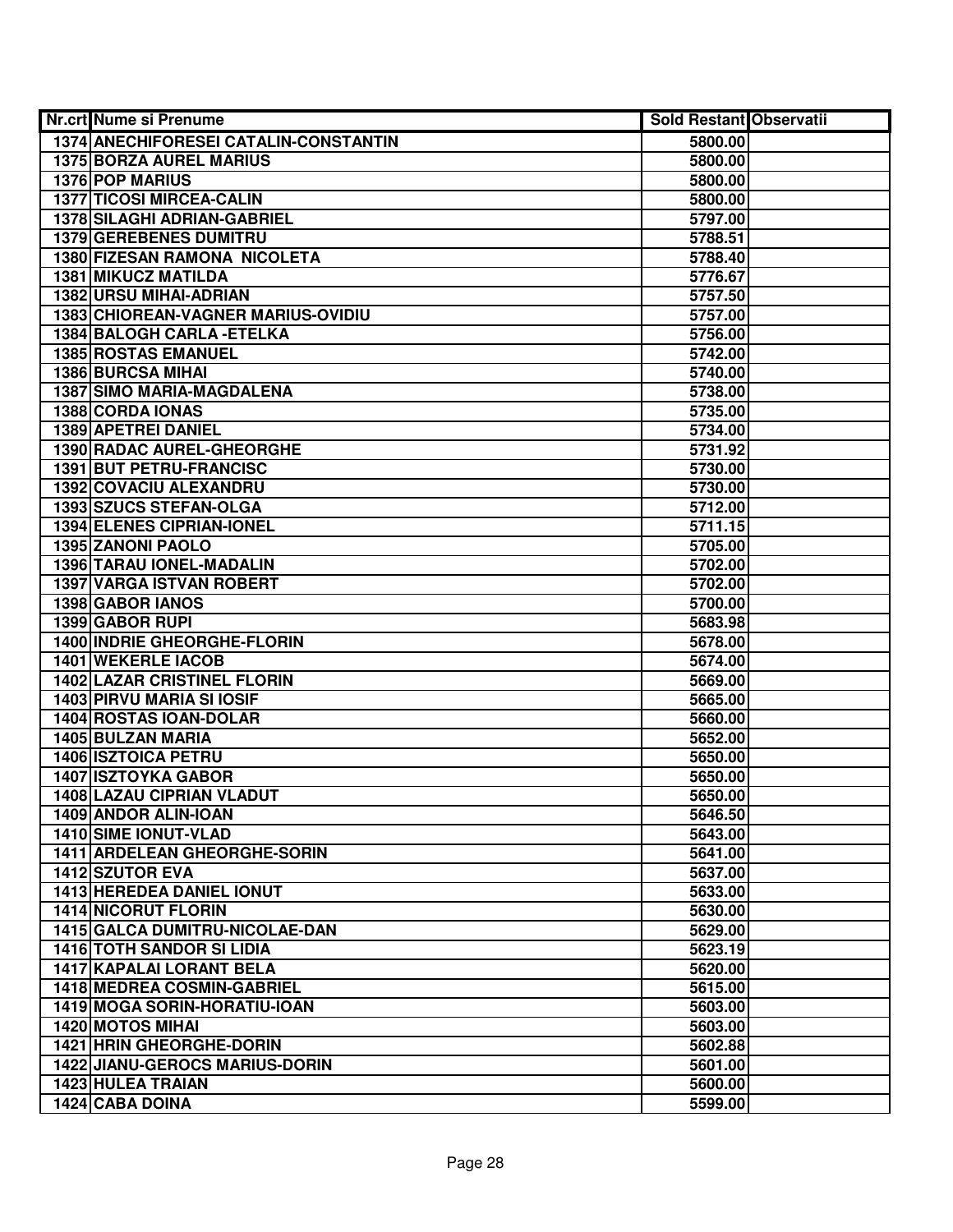| Nr.crt Nume si Prenume                      | <b>Sold Restant Observatii</b> |  |
|---------------------------------------------|--------------------------------|--|
| 1425 JUCA IOAN-DORIN                        | 5598.00                        |  |
| 1426 VLAD DUMITRU                           | 5597.53                        |  |
| <b>1427 HORVATH GHEORGHE</b>                | 5585.00                        |  |
| <b>1428 MARINCEAN COSMIN RARES</b>          | 5584.00                        |  |
| 1429 GIRZ ELISABETA                         | 5580.00                        |  |
| 1430 LAKATOS AUGUSTIN                       | 5580.00                        |  |
| 1431 JURCUT RADU                            | 5577.00                        |  |
| <b>1432 NUTAS ANTONIA-BIANCA</b>            | 5553.00                        |  |
| <b>1433 POP RODICA-ANDREEA</b>              | 5550.00                        |  |
| 1434 NICORUT DOINA-ELENA                    | 5547.00                        |  |
| <b>1435 VERES GEORGETA</b>                  | 5545.00                        |  |
| <b>1436 SUCIU EVA VIORICA</b>               | 5540.00                        |  |
| <b>1437 URS AUGUSTIN SI VALERIA</b>         | 5538.00                        |  |
| 1438 ALDEA ADRIAN-CONSTANTIN                | 5537.50                        |  |
| 1439 AGOSTON EMIL IOAN                      | 5520.00                        |  |
| 1440 KISS CSABA                             | 5518.00                        |  |
| <b>1441 TRIFAN DUMITRU</b>                  | 5504.00                        |  |
| <b>1442 COVACI FLORICA</b>                  | 5500.00                        |  |
| <b>1443 GROZE TRAIAN</b>                    | 5500.00                        |  |
| 1444 GYONGYOSI FERDINAND-GHEORGHE           | 5500.00                        |  |
| 1445 TIRTEU IOAN                            | 5496.00                        |  |
| 1446 TENT IOAN                              | 5491.00                        |  |
| 1447 CZAPP IOSIF                            | 5490.70                        |  |
| <b>1448 HATTAB MOHAMED AMINE</b>            | 5485.00                        |  |
| 1449 FOCOS GABRIEL-RAZVAN                   | 5483.17                        |  |
| 1450 CALAU DUMITRU                          | 5483.00                        |  |
| 1451 KISS LAJOS                             | 5475.00                        |  |
| 1452 CORDOVAN JENO                          | 5470.00                        |  |
| <b>1453 NISTOR CORNEL SI ELISABETA</b>      | 5466.00                        |  |
| <b>1454 MOCIAN GHEORGHE</b>                 | 5465.00                        |  |
| <b>1455 CHIS MARIOARA</b>                   | 5463.00                        |  |
| <b>1456 RADUCANU VASILE RAJ</b>             | 5463.00                        |  |
| <b>1457 GAL EMERIC</b>                      | 5450.00                        |  |
| <b>1458 HODISAN ELISABETA</b>               | 5448.00                        |  |
| <b>1459 SCHUSTER HANZ</b>                   | 5448.00                        |  |
| <b>1460 VIERU PETRICA SI LIOARA</b>         | 5447.00                        |  |
| <b>1461 ANDOR STEFAN</b>                    | 5445.00                        |  |
| <b>1462 KOVACS LASZLO-LEVENTE</b>           | 5439.00                        |  |
| 1463 FRUNZA ANDREI-MARIAN                   | 5434.00                        |  |
| <b>1464 CABAU GABRIEL BENIAMIN</b>          | 5429.11                        |  |
| 1465 KATI ALEXANDRU                         | 5429.00                        |  |
| 1466 KOPAR ROBERT-NICOLAE                   | 5428.00                        |  |
| 1467 GABOR GAVRIL                           | 5424.00                        |  |
| <b>1468 VERES MARIAN CASIAN</b>             | 5424.00                        |  |
| <b>1469 SILAGHI ANA INTREP.FAM</b>          | 5422.00                        |  |
| <b>1470 CRETU VIOREL REMUS</b>              | 5421.00                        |  |
| <b>1471 DEACONESCU VIOREL</b>               | 5419.00                        |  |
| <b>1472 DUDOMA IOSIF</b>                    | 5418.00                        |  |
| 1473 POTRA IOAN - INTREPRINDERE INDIVIDUALA | 5408.00                        |  |
| <b>1474 PORUMB CORNELIA</b>                 | 5400.18                        |  |
| 1475 KISS LASZLO                            | 5400.00                        |  |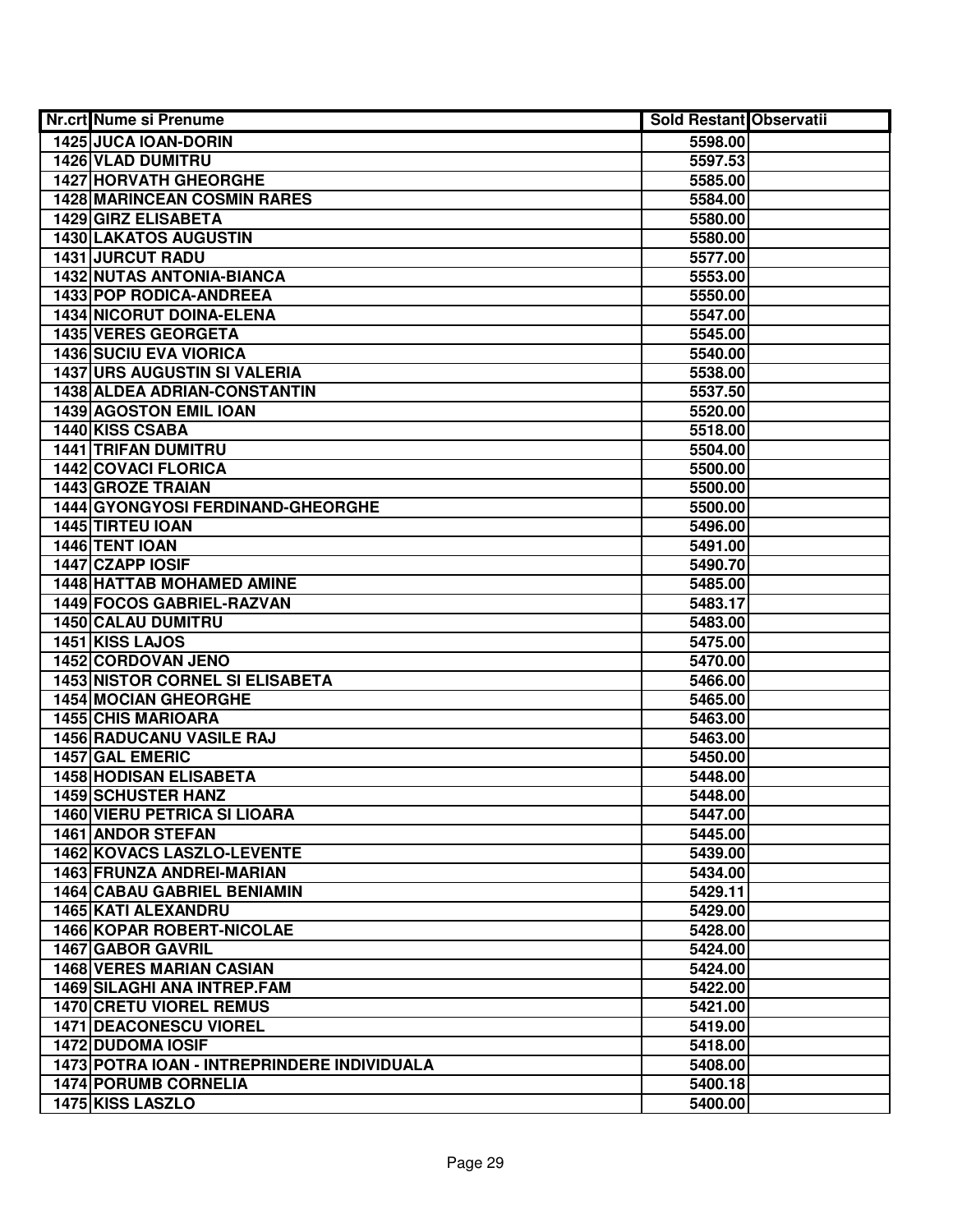| Nr.crt Nume si Prenume                   | <b>Sold Restant Observatii</b> |  |
|------------------------------------------|--------------------------------|--|
| 1476 KISS MARIA-MAGDALENA                | 5400.00                        |  |
| <b>1477 VIDICAN DAN</b>                  | 5400.00                        |  |
| 1478 BADEU MARCEL-DOREL SI SIMONA-MARINA | 5399.00                        |  |
| 1479 MOT RELU SEBASTIAN                  | 5397.00                        |  |
| <b>1480 DOBOVAN ALEXANDRU</b>            | 5395.00                        |  |
| <b>1481 DURGHEU MIRCEA IONEL</b>         | 5384.00                        |  |
| <b>1482 MINDRUTIU MARIUS</b>             | 5384.00                        |  |
| <b>1483 LASCU FLORENTINA-ALINA</b>       | 5372.00                        |  |
| 1484 NOVAK ZSOLT-ISTVAN                  | 5370.00                        |  |
| <b>1485 LINGURAR IOAN-CALIN</b>          | 5367.00                        |  |
| 1486 AVRAM AMALIA-MELINDA SI GAVRIL      | 5366.00                        |  |
| <b>1487 RADAC DANIELA</b>                | 5365.00                        |  |
| 1488 POPA OVIDIU                         | 5361.00                        |  |
| 1489 FARKAS ATTILA-NORBERT               | 5355.00                        |  |
| 1490 BOGDAN GHEORGHE                     | 5351.00                        |  |
| 1491 MATE RUDOLF                         | 5345.00                        |  |
| 1492 GHERGHEV DORIN                      | 5332.00                        |  |
| 1493 VIDICAN RAZVAN - SERGIU             | 5327.50                        |  |
| 1494 IUDEAN RAMONA-CLAUDIA               | 5322.00                        |  |
| 1495 ERDEI ATTILA                        | 5320.00                        |  |
| <b>1496 PUSKAS MIKLOS</b>                | 5311.00                        |  |
| <b>1497 STATE VASILE</b>                 | 5311.00                        |  |
| 1498 STEF DORIN MIRCEA                   | 5310.00                        |  |
| 1499 LASCAU MARINA-LUCICA                | 5300.00                        |  |
| 1500 POP RAZVAN                          | 5300.00                        |  |
| <b>1501 STANCIU VASILE SI ADRIANA</b>    | 5293.00                        |  |
| 1502 GABOR DUMITRU                       | 5292.00                        |  |
| 1503 ROSTAS RIBILA                       | 5274.50                        |  |
| <b>1504 LUNCAN PETRU SORIN</b>           | 5273.00                        |  |
| <b>1505 POPOVICI IUSTINA</b>             | 5266.00                        |  |
| 1506 GHETI RAUL-EMANUEL                  | 5265.00                        |  |
| <b>1507 BAR GABRIEL</b>                  | 5260.00                        |  |
| <b>1508 SIME RADU HORIA</b>              | 5259.00                        |  |
| <b>1509 POPUTE TEODOR</b>                | 5256.00                        |  |
| 1510 PAP HAJNALKA                        | 5250.00                        |  |
| <b>1511 HEREDEA DANIEL</b>               | 5247.00                        |  |
| <b>1512 PESCHAR MARTIN</b>               | 5240.00                        |  |
| 1513 VAN DER PUTTEN FRITS                | 5240.00                        |  |
| <b>1514 ULMARU PETRACHE</b>              | 5237.00                        |  |
| 1515 FORT IONUT-CRISTIAN                 | 5236.00                        |  |
| <b>1516 SATMARI IOAN GHEORGHE</b>        | 5234.47                        |  |
| <b>1517 CHEREGI IULIANA</b>              | 5230.00                        |  |
| <b>1518 DASCALESCU ADELA-ELENA</b>       | 5229.00                        |  |
| 1519 SZABO ROBERT                        | 5228.00                        |  |
| 1520 PETRILA IOAN-DUMITRU                | 5227.00                        |  |
| 1521 VAD MARIN-LASZLO                    | 5221.00                        |  |
| <b>1522 CORENIUC CLAUDIU-EMIL</b>        | 5220.00                        |  |
| <b>1523 GHERMAN HORIA-IONUT</b>          | 5210.00                        |  |
| 1524 CAMPAN OCTAVIAN-IOAN                | 5202.00                        |  |
| <b>1525 BUZGUTA OVIDIU IOAN</b>          | 5201.00                        |  |
| 1526 DANO GYORGY-KALMAN                  | 5200.00                        |  |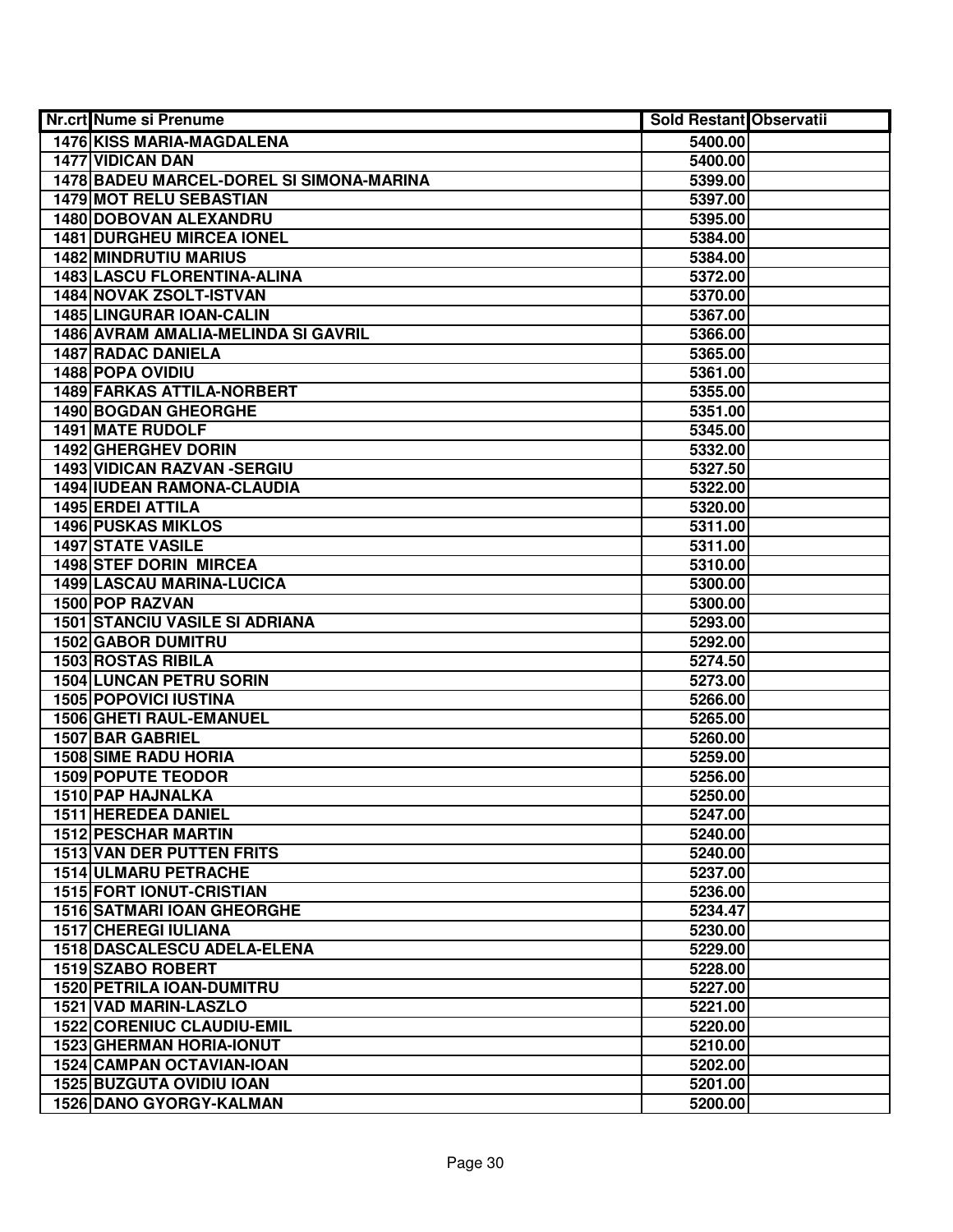| Nr.crt Nume si Prenume               | <b>Sold Restant Observatii</b> |  |
|--------------------------------------|--------------------------------|--|
| <b>1527 GABOR KATALIN</b>            | 5200.00                        |  |
| 1528 KOMAREK GYULA-MIHALY            | 5200.00                        |  |
| 1529 LEU ZOLTAN-DAN                  | 5196.00                        |  |
| <b>1530 CIOLOS CRISTIAN-VICTOR</b>   | 5190.00                        |  |
| <b>1531 TUCALIUC DIMITRIE</b>        | 5189.00                        |  |
| <b>1532 SGINDAR DANIEL</b>           | 5186.50                        |  |
| <b>1533 KHALL FALLAH MOSBAH</b>      | 5184.80                        |  |
| 1534 GABOR MINDRA                    | 5182.00                        |  |
| <b>1535 BARBONTA TRAIAN</b>          | 5180.36                        |  |
| <b>1536 MUSET MARIN CONSTANTIN</b>   | 5180.00                        |  |
| <b>1537 VARGA SANDOR</b>             | 5180.00                        |  |
| <b>1538 NEMET BENIAMIN</b>           | 5176.00                        |  |
| <b>1539 KAJCZA MARIA</b>             | 5173.00                        |  |
| <b>1540 BANO TUNDE VIORICA</b>       | 5172.00                        |  |
| <b>1541 DUDAS VASILE SI DOINA</b>    | 5172.00                        |  |
| <b>1542 DUMITRESCU RAVECA</b>        | 5169.00                        |  |
| <b>1543 SABAU CARMEN-VIORICA</b>     | 5169.00                        |  |
| <b>1544 SANDOR TEODOR MIHAI</b>      | 5169.00                        |  |
| <b>1545 DEMETER LADISLAU</b>         | 5167.00                        |  |
| 1546 TUFA VASILE SI LAURA-SIMONA     | 5162.00                        |  |
| <b>1547 HORVATH KALMAN</b>           | 5160.00                        |  |
| 1548 IONESCU MARIN                   | 5154.00                        |  |
| 1549 MLADIN MIHAELA ANCA             | 5153.00                        |  |
| 1550 STAN VIOREL                     | 5150.00                        |  |
| 1551 BARBU CORNEL                    | 5148.00                        |  |
| 1552 BITIS IOAN                      | 5148.00                        |  |
| <b>1553 CABA FLORICA-DANIELA</b>     | 5144.00                        |  |
| <b>1554 GORDAN VESTIAN SI RODICA</b> | 5138.00                        |  |
| <b>1555 TARAU TEODOR</b>             | 5133.00                        |  |
| 1556 HOTOPAN LOREDANA-MARIANA        | 5126.00                        |  |
| <b>1557 BOROD GHEORGHE</b>           | 5124.00                        |  |
| <b>1558 DAVID DACIAN IONUT</b>       | 5123.00                        |  |
| <b>1559 VARGA BARNA ATTILA</b>       | 5121.00                        |  |
| <b>1560 ISZTOIKA LUDOVIC</b>         | 5120.00                        |  |
| <b>1561 BOLOCA CRISTIAN</b>          | 5118.00                        |  |
| <b>1562 HENDRE CRISTIAN-IONUT</b>    | 5117.00                        |  |
| <b>1563 DOVLETE ADRIAN</b>           | 5116.00                        |  |
| <b>1564 CIARNAU IOAN</b>             | 5110.00                        |  |
| <b>1565 PRODAN MIRELA-LOREDANA</b>   | 5106.00                        |  |
| <b>1566 CRACIUN ADRIAN DANIEL</b>    | 5105.00                        |  |
| 1567 TORZSA IOSIF                    | 5103.00                        |  |
| <b>1568 DAROCZI VASILE</b>           | 5102.00                        |  |
| <b>1569 DUMITRIU STEFAN</b>          | 5100.00                        |  |
| 1570 PRAJA LEVENTE-VASILE            | 5100.00                        |  |
| 1571 FILIP ANCA IOANA                | 5096.00                        |  |
| 1572 IOVAN ALEXANDRU                 | 5090.00                        |  |
| 1573 COLTA RADU                      | 5089.00                        |  |
| 1574 GABOR IANCU                     | 5088.00                        |  |
| <b>1575 BALINT FLORIAN</b>           | 5086.00                        |  |
| <b>1576 BARANOSCHI MIHAI-FLORIN</b>  | 5083.00                        |  |
| <b>1577 GABOR LUDOVIC</b>            | 5083.00                        |  |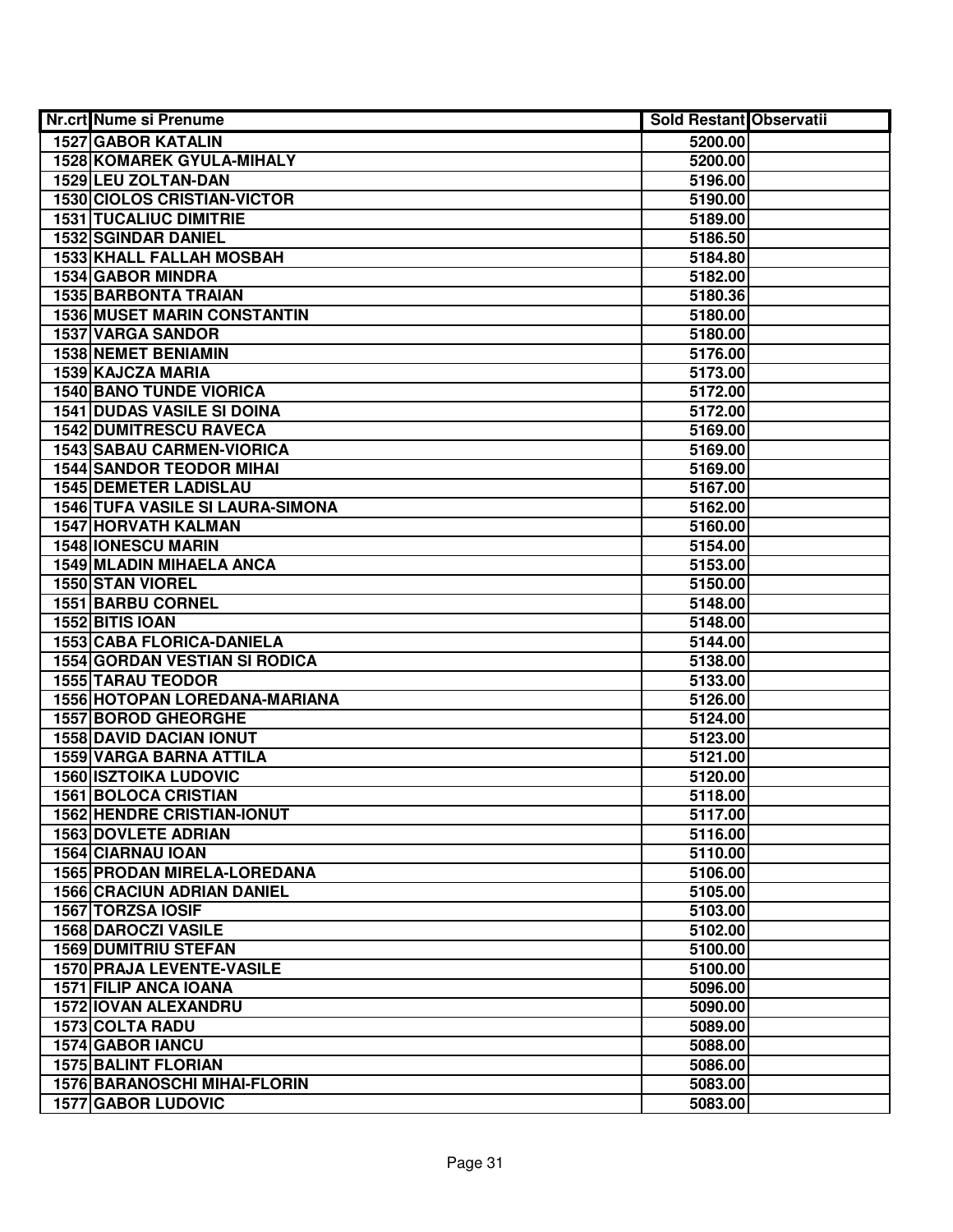| <b>Nr.crt Nume si Prenume</b>                     | <b>Sold Restant Observatii</b> |  |
|---------------------------------------------------|--------------------------------|--|
| <b>1578 CIUCIU IACOB-CORNEL</b>                   | 5082.73                        |  |
| 1579 GAVRUTA GAVRAS TEODOR MARIUS                 | 5075.00                        |  |
| 1580 SAVA FLORIN-IOAN                             | 5073.00                        |  |
| 1581 DUDAS IMRE-LASZLO                            | 5070.00                        |  |
| 1582 HAMZA GHEORGHE-ROMEO                         | 5070.00                        |  |
| 1583 REZMIVES SAMUIL                              | 5061.00                        |  |
| 1584 BODOG IOAN                                   | 5059.48                        |  |
| <b>1585 POGAN ADRIAN SEVER</b>                    | 5057.00                        |  |
| <b>1586 TEM STEFAN-PETRU-EMERIC</b>               | 5053.00                        |  |
| <b>1587 VEGVARI ESTERA</b>                        | 5050.00                        |  |
| <b>1588 ONUT-TOMA PETRU</b>                       | 5049.00                        |  |
| 1589 DARIDA LIVIU                                 | 5037.00                        |  |
| <b>1590 LEABU CARLA-LAURA</b>                     | 5032.00                        |  |
| <b>1591 DIMENY NICOLESCU MIHAELA SILVIA</b>       | 5028.00                        |  |
| 1592 ROSTAS STEFAN SI DRENA                       | 5025.00                        |  |
| 1593 TINCAU MARINA-FLORENTINA                     | 5025.00                        |  |
| <b>1594 BAICAN EMOKE-IZABELLA</b>                 | 5024.00                        |  |
| 1595 GHIB GHEORGHE                                | 5024.00                        |  |
| <b>1596 CIORBA MARIUS</b>                         | 5013.00                        |  |
| <b>1597 GABOR ISTVAN</b>                          | 5007.00                        |  |
| 1598 KOVACS-SZALAKNAI ESZTER SI LUDOVIC           | 5006.00                        |  |
| <b>1599 HORVATH ADALBERT</b>                      | 5004.00                        |  |
| <b>1600 FECHETE OCTAV LUCRETIU</b>                | 5002.00                        |  |
| <b>1601 VAKAR CLAUDIU-NOEL</b>                    | 5002.00                        |  |
| <b>1602 DOBAI CONSTANTIN SI ELISABETA</b>         | 5000.00                        |  |
| <b>1603 GORAN NARCISA MADALINA</b>                | 5000.00                        |  |
| 1604 KISS JANOS                                   | 5000.00                        |  |
| <b>1605 LACATUS LAVINIA-SORINA</b>                | 5000.00                        |  |
| 1606 PANTEA MARIANA-DANIELA                       | 5000.00                        |  |
| 1607 ROMAN FLORIN                                 | 5000.00                        |  |
| <b>1608 VASCHI CLAUDIU COSMIN</b>                 | 5000.00                        |  |
| <b>1609 POP MARCEL CRISTIAN</b>                   | 4998.00                        |  |
| 1610 SULUGIUC SADCO-GEORGE SI RALUCA CODRUTA      | 4997.00                        |  |
| 1611 GADOLA RADU-DAN                              | 4994.00                        |  |
| <b>1612 SATMARI VIRGIL</b>                        | 4990.00                        |  |
| <b>1613 GAL NICOLETA SI SORIN</b>                 | 4989.00                        |  |
| <b>1614 VOLGYESI ROBERT-ATTILA</b>                | 4989.00                        |  |
| 1615 JURGIU LENUTA-MARIA                          | 4988.91                        |  |
| <b>1616 MERA NICOLAE SI VIORICA</b>               | 4987.00                        |  |
| <b>1617 MIHUT CRISTIAN-MARIAN</b>                 | 4982.00                        |  |
| <b>1618 DULAU CLAUDIU-MIHAI SI SIMONA FLORINA</b> | 4981.23                        |  |
| <b>1619 LENCAR LEONTINA</b>                       | 4981.00                        |  |
| <b>1620 LASCAU GABRIELA ANAMARIA</b>              | 4978.00                        |  |
| 1621 GABOR MATEI                                  | 4977.00                        |  |
| 1622 FURO ALIN-PAUL                               | 4973.00                        |  |
| <b>1623 UNGUR CRACIUN</b>                         | 4969.50                        |  |
| <b>1624 CHERECHES DINU-SERBAN</b>                 | 4963.00                        |  |
| <b>1625 BURCSA MATEI</b>                          | 4960.00                        |  |
| 1626 CLITAN IONEL                                 | 4960.00                        |  |
| 1627 POP EMIL-GAVRIL SI RALUCA                    | 4955.00                        |  |
| <b>1628 GHERMAN VASILE CRISTIAN</b>               | 4954.00                        |  |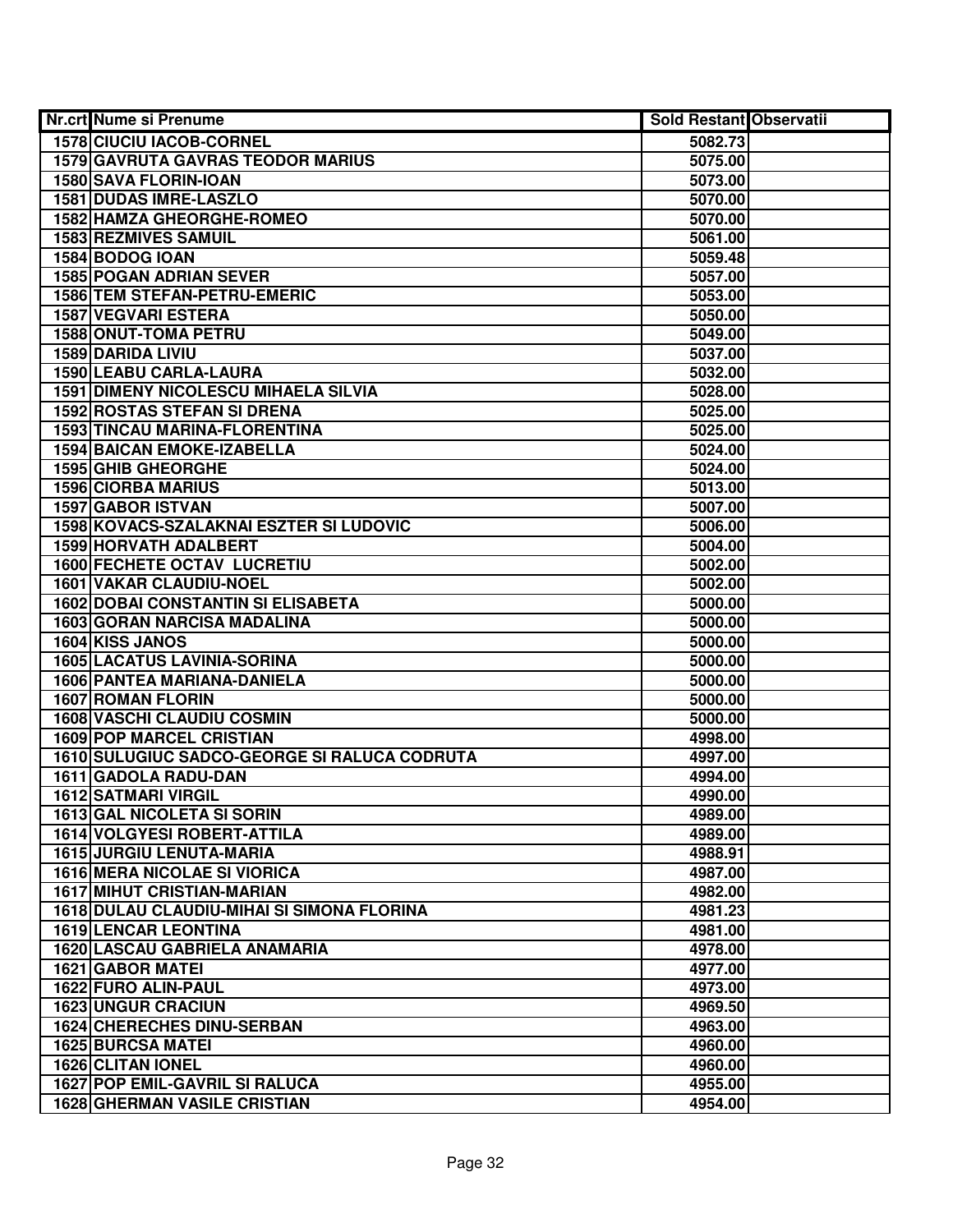| <b>1629 BERES STEFAN SI ILEANA</b><br>4952.00<br><b>1630 DUMA ELENA LAVINIA</b><br>4951.00<br><b>1631 TOTORAN FLORINA</b><br>4947.14<br>1632 ROMOCEA ROXANA-NICOLETA<br>4945.00<br>1633 PAINA GHEORGHE<br>4940.00<br>1634 ILUTA FLORIN<br>4938.00<br>1635 BOCSAN GELU<br>4932.00<br><b>1636 VANCSA ARPAD-OLIVER</b><br>4927.00<br><b>1637 CARAGIA MARIUS</b><br>4925.00<br><b>1638 MICH AGNETA</b><br>4925.00<br><b>1639 SEBESTYEN MARIN</b><br>4925.00<br><b>1640 PARASCHIVA CONSTANTIN-EMIL</b><br>4922.00<br>1641 SERBA MARIA<br>4922.00<br><b>1642 TUNDUC ADRIAN</b><br>4920.00<br>1643 KAHILOGULLARI SEDAT<br>4918.00<br><b>1644 PRECUP TRAIAN</b><br>4916.58<br>1645 KOVACS OLGA<br>4914.00<br><b>1646 VEG LADISLAU-EMERIC</b><br>4914.00<br>1647 DEAK ISTVAN<br>4909.00<br><b>1648 JANCSEK ERVIN GYULA</b><br>4903.00<br>1649 GABOR IOAN<br>4901.00<br><b>1650 BENTAN CONSTANTIN</b><br>4900.00<br><b>1651 CAPOTA OVIDIU</b><br>4900.00<br>1652 GEREBENES EVA<br>4900.00<br>1653 SZABO IOZSEF<br>4900.00<br><b>1654 HORVATH JENO ZOLTAN</b><br>4897.00<br><b>1655 SIMON ANCUTA</b><br>4897.00<br>1656 SZFERLE OVIDIU<br>4895.00<br><b>1657 SABAU FLORIN-MARIUS</b><br>4893.00<br>1658 IVAN SEBASTIAN-DAN<br>4892.50<br><b>1659 NEMES DUMITRU SI VIORICA</b><br>4888.90<br><b>1660 TORDAI ELISABETA</b><br>4887.75<br>1661 LERNER FRIDA<br>4881.00<br><b>1662 CHIRICA EMERIC ZSOLT</b><br>4880.00<br>1663 BOROS STEFAN<br>4874.00<br><b>1664 KUCHEL REMUS</b><br>4870.00<br><b>1665 RAZVANTA COSMIN PAUL</b><br>4870.00<br><b>1666 ISZTOIKA STEFAN</b><br>4865.00<br><b>1667 SIMINIC MARIA</b><br>4861.00<br><b>1668 LENCAR IOAN-CALIN</b><br>4851.00<br>1669 CIORA NICUSOR-NELU<br>4850.50<br><b>1670 IURCA VALERIU-FLAVIUS</b><br>4850.00<br><b>1671 MIHAILA DAN</b><br>4850.00<br>1672 LUNCAN PETRU<br>4849.00<br>1673 PATAKI MAGDALENA SI ENIKO<br>4849.00<br>1674 SZENTGYORGYI JOZSEF SI ERZSEBET<br>4847.00<br><b>1675 DOMOCOS CRISTIAN-VLAD</b><br>4846.00<br>1676 GALL ISTVAN CSABA<br>4846.00<br>1677 SZUCS ARPAD JOZSEF<br>4841.50<br><b>1678 NEMES ALEXANDRU</b><br>4840.00<br>1679 ISTOICA IOAN<br>4839.00 | Nr.crt Nume si Prenume | <b>Sold Restant Observatii</b> |  |
|------------------------------------------------------------------------------------------------------------------------------------------------------------------------------------------------------------------------------------------------------------------------------------------------------------------------------------------------------------------------------------------------------------------------------------------------------------------------------------------------------------------------------------------------------------------------------------------------------------------------------------------------------------------------------------------------------------------------------------------------------------------------------------------------------------------------------------------------------------------------------------------------------------------------------------------------------------------------------------------------------------------------------------------------------------------------------------------------------------------------------------------------------------------------------------------------------------------------------------------------------------------------------------------------------------------------------------------------------------------------------------------------------------------------------------------------------------------------------------------------------------------------------------------------------------------------------------------------------------------------------------------------------------------------------------------------------------------------------------------------------------------------------------------------------------------------------------------------------------------------------------------------------------------------------------------------------------------------------------------------------------------------------------------------------------------------------------------------------------------------------|------------------------|--------------------------------|--|
|                                                                                                                                                                                                                                                                                                                                                                                                                                                                                                                                                                                                                                                                                                                                                                                                                                                                                                                                                                                                                                                                                                                                                                                                                                                                                                                                                                                                                                                                                                                                                                                                                                                                                                                                                                                                                                                                                                                                                                                                                                                                                                                              |                        |                                |  |
|                                                                                                                                                                                                                                                                                                                                                                                                                                                                                                                                                                                                                                                                                                                                                                                                                                                                                                                                                                                                                                                                                                                                                                                                                                                                                                                                                                                                                                                                                                                                                                                                                                                                                                                                                                                                                                                                                                                                                                                                                                                                                                                              |                        |                                |  |
|                                                                                                                                                                                                                                                                                                                                                                                                                                                                                                                                                                                                                                                                                                                                                                                                                                                                                                                                                                                                                                                                                                                                                                                                                                                                                                                                                                                                                                                                                                                                                                                                                                                                                                                                                                                                                                                                                                                                                                                                                                                                                                                              |                        |                                |  |
|                                                                                                                                                                                                                                                                                                                                                                                                                                                                                                                                                                                                                                                                                                                                                                                                                                                                                                                                                                                                                                                                                                                                                                                                                                                                                                                                                                                                                                                                                                                                                                                                                                                                                                                                                                                                                                                                                                                                                                                                                                                                                                                              |                        |                                |  |
|                                                                                                                                                                                                                                                                                                                                                                                                                                                                                                                                                                                                                                                                                                                                                                                                                                                                                                                                                                                                                                                                                                                                                                                                                                                                                                                                                                                                                                                                                                                                                                                                                                                                                                                                                                                                                                                                                                                                                                                                                                                                                                                              |                        |                                |  |
|                                                                                                                                                                                                                                                                                                                                                                                                                                                                                                                                                                                                                                                                                                                                                                                                                                                                                                                                                                                                                                                                                                                                                                                                                                                                                                                                                                                                                                                                                                                                                                                                                                                                                                                                                                                                                                                                                                                                                                                                                                                                                                                              |                        |                                |  |
|                                                                                                                                                                                                                                                                                                                                                                                                                                                                                                                                                                                                                                                                                                                                                                                                                                                                                                                                                                                                                                                                                                                                                                                                                                                                                                                                                                                                                                                                                                                                                                                                                                                                                                                                                                                                                                                                                                                                                                                                                                                                                                                              |                        |                                |  |
|                                                                                                                                                                                                                                                                                                                                                                                                                                                                                                                                                                                                                                                                                                                                                                                                                                                                                                                                                                                                                                                                                                                                                                                                                                                                                                                                                                                                                                                                                                                                                                                                                                                                                                                                                                                                                                                                                                                                                                                                                                                                                                                              |                        |                                |  |
|                                                                                                                                                                                                                                                                                                                                                                                                                                                                                                                                                                                                                                                                                                                                                                                                                                                                                                                                                                                                                                                                                                                                                                                                                                                                                                                                                                                                                                                                                                                                                                                                                                                                                                                                                                                                                                                                                                                                                                                                                                                                                                                              |                        |                                |  |
|                                                                                                                                                                                                                                                                                                                                                                                                                                                                                                                                                                                                                                                                                                                                                                                                                                                                                                                                                                                                                                                                                                                                                                                                                                                                                                                                                                                                                                                                                                                                                                                                                                                                                                                                                                                                                                                                                                                                                                                                                                                                                                                              |                        |                                |  |
|                                                                                                                                                                                                                                                                                                                                                                                                                                                                                                                                                                                                                                                                                                                                                                                                                                                                                                                                                                                                                                                                                                                                                                                                                                                                                                                                                                                                                                                                                                                                                                                                                                                                                                                                                                                                                                                                                                                                                                                                                                                                                                                              |                        |                                |  |
|                                                                                                                                                                                                                                                                                                                                                                                                                                                                                                                                                                                                                                                                                                                                                                                                                                                                                                                                                                                                                                                                                                                                                                                                                                                                                                                                                                                                                                                                                                                                                                                                                                                                                                                                                                                                                                                                                                                                                                                                                                                                                                                              |                        |                                |  |
|                                                                                                                                                                                                                                                                                                                                                                                                                                                                                                                                                                                                                                                                                                                                                                                                                                                                                                                                                                                                                                                                                                                                                                                                                                                                                                                                                                                                                                                                                                                                                                                                                                                                                                                                                                                                                                                                                                                                                                                                                                                                                                                              |                        |                                |  |
|                                                                                                                                                                                                                                                                                                                                                                                                                                                                                                                                                                                                                                                                                                                                                                                                                                                                                                                                                                                                                                                                                                                                                                                                                                                                                                                                                                                                                                                                                                                                                                                                                                                                                                                                                                                                                                                                                                                                                                                                                                                                                                                              |                        |                                |  |
|                                                                                                                                                                                                                                                                                                                                                                                                                                                                                                                                                                                                                                                                                                                                                                                                                                                                                                                                                                                                                                                                                                                                                                                                                                                                                                                                                                                                                                                                                                                                                                                                                                                                                                                                                                                                                                                                                                                                                                                                                                                                                                                              |                        |                                |  |
|                                                                                                                                                                                                                                                                                                                                                                                                                                                                                                                                                                                                                                                                                                                                                                                                                                                                                                                                                                                                                                                                                                                                                                                                                                                                                                                                                                                                                                                                                                                                                                                                                                                                                                                                                                                                                                                                                                                                                                                                                                                                                                                              |                        |                                |  |
|                                                                                                                                                                                                                                                                                                                                                                                                                                                                                                                                                                                                                                                                                                                                                                                                                                                                                                                                                                                                                                                                                                                                                                                                                                                                                                                                                                                                                                                                                                                                                                                                                                                                                                                                                                                                                                                                                                                                                                                                                                                                                                                              |                        |                                |  |
|                                                                                                                                                                                                                                                                                                                                                                                                                                                                                                                                                                                                                                                                                                                                                                                                                                                                                                                                                                                                                                                                                                                                                                                                                                                                                                                                                                                                                                                                                                                                                                                                                                                                                                                                                                                                                                                                                                                                                                                                                                                                                                                              |                        |                                |  |
|                                                                                                                                                                                                                                                                                                                                                                                                                                                                                                                                                                                                                                                                                                                                                                                                                                                                                                                                                                                                                                                                                                                                                                                                                                                                                                                                                                                                                                                                                                                                                                                                                                                                                                                                                                                                                                                                                                                                                                                                                                                                                                                              |                        |                                |  |
|                                                                                                                                                                                                                                                                                                                                                                                                                                                                                                                                                                                                                                                                                                                                                                                                                                                                                                                                                                                                                                                                                                                                                                                                                                                                                                                                                                                                                                                                                                                                                                                                                                                                                                                                                                                                                                                                                                                                                                                                                                                                                                                              |                        |                                |  |
|                                                                                                                                                                                                                                                                                                                                                                                                                                                                                                                                                                                                                                                                                                                                                                                                                                                                                                                                                                                                                                                                                                                                                                                                                                                                                                                                                                                                                                                                                                                                                                                                                                                                                                                                                                                                                                                                                                                                                                                                                                                                                                                              |                        |                                |  |
|                                                                                                                                                                                                                                                                                                                                                                                                                                                                                                                                                                                                                                                                                                                                                                                                                                                                                                                                                                                                                                                                                                                                                                                                                                                                                                                                                                                                                                                                                                                                                                                                                                                                                                                                                                                                                                                                                                                                                                                                                                                                                                                              |                        |                                |  |
|                                                                                                                                                                                                                                                                                                                                                                                                                                                                                                                                                                                                                                                                                                                                                                                                                                                                                                                                                                                                                                                                                                                                                                                                                                                                                                                                                                                                                                                                                                                                                                                                                                                                                                                                                                                                                                                                                                                                                                                                                                                                                                                              |                        |                                |  |
|                                                                                                                                                                                                                                                                                                                                                                                                                                                                                                                                                                                                                                                                                                                                                                                                                                                                                                                                                                                                                                                                                                                                                                                                                                                                                                                                                                                                                                                                                                                                                                                                                                                                                                                                                                                                                                                                                                                                                                                                                                                                                                                              |                        |                                |  |
|                                                                                                                                                                                                                                                                                                                                                                                                                                                                                                                                                                                                                                                                                                                                                                                                                                                                                                                                                                                                                                                                                                                                                                                                                                                                                                                                                                                                                                                                                                                                                                                                                                                                                                                                                                                                                                                                                                                                                                                                                                                                                                                              |                        |                                |  |
|                                                                                                                                                                                                                                                                                                                                                                                                                                                                                                                                                                                                                                                                                                                                                                                                                                                                                                                                                                                                                                                                                                                                                                                                                                                                                                                                                                                                                                                                                                                                                                                                                                                                                                                                                                                                                                                                                                                                                                                                                                                                                                                              |                        |                                |  |
|                                                                                                                                                                                                                                                                                                                                                                                                                                                                                                                                                                                                                                                                                                                                                                                                                                                                                                                                                                                                                                                                                                                                                                                                                                                                                                                                                                                                                                                                                                                                                                                                                                                                                                                                                                                                                                                                                                                                                                                                                                                                                                                              |                        |                                |  |
|                                                                                                                                                                                                                                                                                                                                                                                                                                                                                                                                                                                                                                                                                                                                                                                                                                                                                                                                                                                                                                                                                                                                                                                                                                                                                                                                                                                                                                                                                                                                                                                                                                                                                                                                                                                                                                                                                                                                                                                                                                                                                                                              |                        |                                |  |
|                                                                                                                                                                                                                                                                                                                                                                                                                                                                                                                                                                                                                                                                                                                                                                                                                                                                                                                                                                                                                                                                                                                                                                                                                                                                                                                                                                                                                                                                                                                                                                                                                                                                                                                                                                                                                                                                                                                                                                                                                                                                                                                              |                        |                                |  |
|                                                                                                                                                                                                                                                                                                                                                                                                                                                                                                                                                                                                                                                                                                                                                                                                                                                                                                                                                                                                                                                                                                                                                                                                                                                                                                                                                                                                                                                                                                                                                                                                                                                                                                                                                                                                                                                                                                                                                                                                                                                                                                                              |                        |                                |  |
|                                                                                                                                                                                                                                                                                                                                                                                                                                                                                                                                                                                                                                                                                                                                                                                                                                                                                                                                                                                                                                                                                                                                                                                                                                                                                                                                                                                                                                                                                                                                                                                                                                                                                                                                                                                                                                                                                                                                                                                                                                                                                                                              |                        |                                |  |
|                                                                                                                                                                                                                                                                                                                                                                                                                                                                                                                                                                                                                                                                                                                                                                                                                                                                                                                                                                                                                                                                                                                                                                                                                                                                                                                                                                                                                                                                                                                                                                                                                                                                                                                                                                                                                                                                                                                                                                                                                                                                                                                              |                        |                                |  |
|                                                                                                                                                                                                                                                                                                                                                                                                                                                                                                                                                                                                                                                                                                                                                                                                                                                                                                                                                                                                                                                                                                                                                                                                                                                                                                                                                                                                                                                                                                                                                                                                                                                                                                                                                                                                                                                                                                                                                                                                                                                                                                                              |                        |                                |  |
|                                                                                                                                                                                                                                                                                                                                                                                                                                                                                                                                                                                                                                                                                                                                                                                                                                                                                                                                                                                                                                                                                                                                                                                                                                                                                                                                                                                                                                                                                                                                                                                                                                                                                                                                                                                                                                                                                                                                                                                                                                                                                                                              |                        |                                |  |
|                                                                                                                                                                                                                                                                                                                                                                                                                                                                                                                                                                                                                                                                                                                                                                                                                                                                                                                                                                                                                                                                                                                                                                                                                                                                                                                                                                                                                                                                                                                                                                                                                                                                                                                                                                                                                                                                                                                                                                                                                                                                                                                              |                        |                                |  |
|                                                                                                                                                                                                                                                                                                                                                                                                                                                                                                                                                                                                                                                                                                                                                                                                                                                                                                                                                                                                                                                                                                                                                                                                                                                                                                                                                                                                                                                                                                                                                                                                                                                                                                                                                                                                                                                                                                                                                                                                                                                                                                                              |                        |                                |  |
|                                                                                                                                                                                                                                                                                                                                                                                                                                                                                                                                                                                                                                                                                                                                                                                                                                                                                                                                                                                                                                                                                                                                                                                                                                                                                                                                                                                                                                                                                                                                                                                                                                                                                                                                                                                                                                                                                                                                                                                                                                                                                                                              |                        |                                |  |
|                                                                                                                                                                                                                                                                                                                                                                                                                                                                                                                                                                                                                                                                                                                                                                                                                                                                                                                                                                                                                                                                                                                                                                                                                                                                                                                                                                                                                                                                                                                                                                                                                                                                                                                                                                                                                                                                                                                                                                                                                                                                                                                              |                        |                                |  |
|                                                                                                                                                                                                                                                                                                                                                                                                                                                                                                                                                                                                                                                                                                                                                                                                                                                                                                                                                                                                                                                                                                                                                                                                                                                                                                                                                                                                                                                                                                                                                                                                                                                                                                                                                                                                                                                                                                                                                                                                                                                                                                                              |                        |                                |  |
|                                                                                                                                                                                                                                                                                                                                                                                                                                                                                                                                                                                                                                                                                                                                                                                                                                                                                                                                                                                                                                                                                                                                                                                                                                                                                                                                                                                                                                                                                                                                                                                                                                                                                                                                                                                                                                                                                                                                                                                                                                                                                                                              |                        |                                |  |
|                                                                                                                                                                                                                                                                                                                                                                                                                                                                                                                                                                                                                                                                                                                                                                                                                                                                                                                                                                                                                                                                                                                                                                                                                                                                                                                                                                                                                                                                                                                                                                                                                                                                                                                                                                                                                                                                                                                                                                                                                                                                                                                              |                        |                                |  |
|                                                                                                                                                                                                                                                                                                                                                                                                                                                                                                                                                                                                                                                                                                                                                                                                                                                                                                                                                                                                                                                                                                                                                                                                                                                                                                                                                                                                                                                                                                                                                                                                                                                                                                                                                                                                                                                                                                                                                                                                                                                                                                                              |                        |                                |  |
|                                                                                                                                                                                                                                                                                                                                                                                                                                                                                                                                                                                                                                                                                                                                                                                                                                                                                                                                                                                                                                                                                                                                                                                                                                                                                                                                                                                                                                                                                                                                                                                                                                                                                                                                                                                                                                                                                                                                                                                                                                                                                                                              |                        |                                |  |
|                                                                                                                                                                                                                                                                                                                                                                                                                                                                                                                                                                                                                                                                                                                                                                                                                                                                                                                                                                                                                                                                                                                                                                                                                                                                                                                                                                                                                                                                                                                                                                                                                                                                                                                                                                                                                                                                                                                                                                                                                                                                                                                              |                        |                                |  |
|                                                                                                                                                                                                                                                                                                                                                                                                                                                                                                                                                                                                                                                                                                                                                                                                                                                                                                                                                                                                                                                                                                                                                                                                                                                                                                                                                                                                                                                                                                                                                                                                                                                                                                                                                                                                                                                                                                                                                                                                                                                                                                                              |                        |                                |  |
|                                                                                                                                                                                                                                                                                                                                                                                                                                                                                                                                                                                                                                                                                                                                                                                                                                                                                                                                                                                                                                                                                                                                                                                                                                                                                                                                                                                                                                                                                                                                                                                                                                                                                                                                                                                                                                                                                                                                                                                                                                                                                                                              |                        |                                |  |
|                                                                                                                                                                                                                                                                                                                                                                                                                                                                                                                                                                                                                                                                                                                                                                                                                                                                                                                                                                                                                                                                                                                                                                                                                                                                                                                                                                                                                                                                                                                                                                                                                                                                                                                                                                                                                                                                                                                                                                                                                                                                                                                              |                        |                                |  |
|                                                                                                                                                                                                                                                                                                                                                                                                                                                                                                                                                                                                                                                                                                                                                                                                                                                                                                                                                                                                                                                                                                                                                                                                                                                                                                                                                                                                                                                                                                                                                                                                                                                                                                                                                                                                                                                                                                                                                                                                                                                                                                                              |                        |                                |  |
|                                                                                                                                                                                                                                                                                                                                                                                                                                                                                                                                                                                                                                                                                                                                                                                                                                                                                                                                                                                                                                                                                                                                                                                                                                                                                                                                                                                                                                                                                                                                                                                                                                                                                                                                                                                                                                                                                                                                                                                                                                                                                                                              |                        |                                |  |
|                                                                                                                                                                                                                                                                                                                                                                                                                                                                                                                                                                                                                                                                                                                                                                                                                                                                                                                                                                                                                                                                                                                                                                                                                                                                                                                                                                                                                                                                                                                                                                                                                                                                                                                                                                                                                                                                                                                                                                                                                                                                                                                              |                        |                                |  |
|                                                                                                                                                                                                                                                                                                                                                                                                                                                                                                                                                                                                                                                                                                                                                                                                                                                                                                                                                                                                                                                                                                                                                                                                                                                                                                                                                                                                                                                                                                                                                                                                                                                                                                                                                                                                                                                                                                                                                                                                                                                                                                                              |                        |                                |  |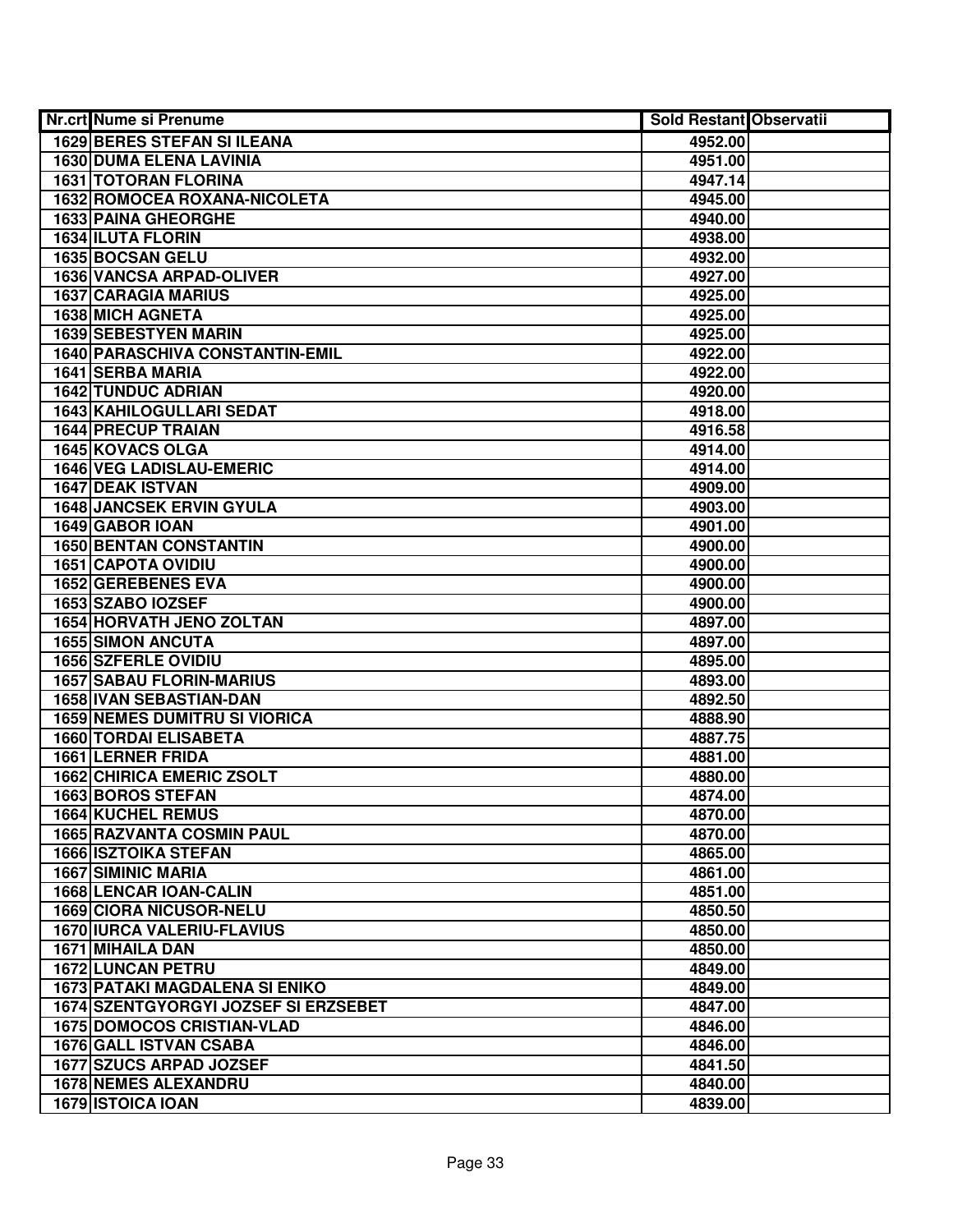| <b>Nr.crt Nume si Prenume</b>                   | Sold Restant Observatii |  |
|-------------------------------------------------|-------------------------|--|
| <b>1680 BOT CALIN ARON</b>                      | 4834.00                 |  |
| 1681 BREAZ SORIN-MIHAI                          | 4834.00                 |  |
| <b>1682 SZOMBATI GABRIELA SI EMERIC</b>         | 4833.00                 |  |
| 1683 GABOR IOAN                                 | 4831.00                 |  |
| <b>1684 POP LUCIAN-NICOLAE</b>                  | 4831.00                 |  |
| <b>1685 COCIUBAN PAUL-CRISTIAN</b>              | 4827.00                 |  |
| 1686 BUT CLAUDIA-MARCELA                        | 4821.00                 |  |
| 1687 IVASCA IOAN - DANIEL                       | 4817.00                 |  |
| <b>1688 KOVACS LUMINITA SI IONESCU MUGUREL</b>  | 4817.00                 |  |
| <b>1689 DICU SERGIU-PETRU</b>                   | 4816.00                 |  |
| 1690 EDDO INNOCENT OLUWALONIMI                  | 4814.00                 |  |
| <b>1691 MAGHIAR CATALIN-GEORGE</b>              | 4810.44                 |  |
| <b>1692 CRACIUN VIOREL-MARIUS</b>               | 4810.00                 |  |
| <b>1693 FORGACIU DUMITRU ROMICA</b>             | 4803.00                 |  |
| 1694 CATANA CALIN-PETRICA SI DENISA             | 4801.00                 |  |
| <b>1695 ARDELEANU CRISTINA CARMEN</b>           | 4798.00                 |  |
| 1696 COLOSVARI VIORICA                          | 4795.00                 |  |
| 1697 CAPUS FLORIN SI MARGARETA CLAUDIA          | 4794.00                 |  |
| <b>1698 PORCAR FLORIN CORNEL</b>                | 4793.59                 |  |
| 1699 CIMERDEAN KLARA                            | 4792.06                 |  |
| <b>1700 DARABAN MARIUS MIHAI</b>                | 4786.84                 |  |
| 1701 RADUI ALEXANDRU SI DELIA                   | 4782.00                 |  |
| 1702 KELEMEN LASZLO                             | 4780.00                 |  |
| 1703 BORA-GUT ILIE                              | 4779.00                 |  |
| 1704 POP IOANA-MONICA                           | 4776.00                 |  |
| 1705 DAVID ANDREEA-BIANCA                       | 4772.00                 |  |
| 1706 FORIS EDE CSONGOR                          | 4771.00                 |  |
| 1707 MOTOS SERGIU                               | 4769.00                 |  |
| 1708 POPA VIOREL                                | 4765.00                 |  |
| 1709 STANA GHEORGHE                             | 4765.00                 |  |
| 1710 PAULESCU RAZVAN NICOLAE SI ANGELA A        | 4761.74                 |  |
| 1711 MIHAI DOREL-CONSTANTIN                     | 4760.00                 |  |
| 1712 STEF IOAN                                  | 4760.00                 |  |
| 1713 POP IONEL MARCEL                           | 4759.00                 |  |
| 1714 GALIS ALIN-HADRIAN                         | 4756.00                 |  |
| 1715 IUGA MARIA                                 | 4754.00                 |  |
| <b>1716 FLORIAN IOSIF</b>                       | 4745.00                 |  |
| <b>1717 LAZAR SEBASTIAN MIHAI ANDREI</b>        | 4740.00                 |  |
| <b>1718 FOGHIS CATALIN-VIOREL</b>               | 4737.50                 |  |
| 1719 IMECS MARIA                                | 4735.00                 |  |
| 1720 KERESZTESI AURELIA MIHAELA<br><b>VIERU</b> | 4734.00                 |  |
| <b>1721 GHIURA NICOLAE</b>                      | 4733.00                 |  |
| <b>1722 CAPRIS TEODORESCU-VIRGIL</b>            | 4731.00                 |  |
| <b>1723 KUN ORSOLYA</b>                         | 4726.00                 |  |
| <b>1724 MUSCA IOSIF ANTON</b>                   | 4726.00                 |  |
| <b>1725 SUSTER GHEORGHE</b>                     | 4724.50                 |  |
| <b>1726 BALOGH DORINA SI GHEORGHE</b>           | 4722.00                 |  |
| 1727 OLTEANU FLAVIUS-DECEBAL                    | 4718.00                 |  |
| 1728 KOVARI TIBERIU                             | 4714.00                 |  |
| 1729 SASU SEXTIL RAUL                           | 4714.00                 |  |
| 1730 COCIUBAN ENIKO-ANDREA                      | 4707.00                 |  |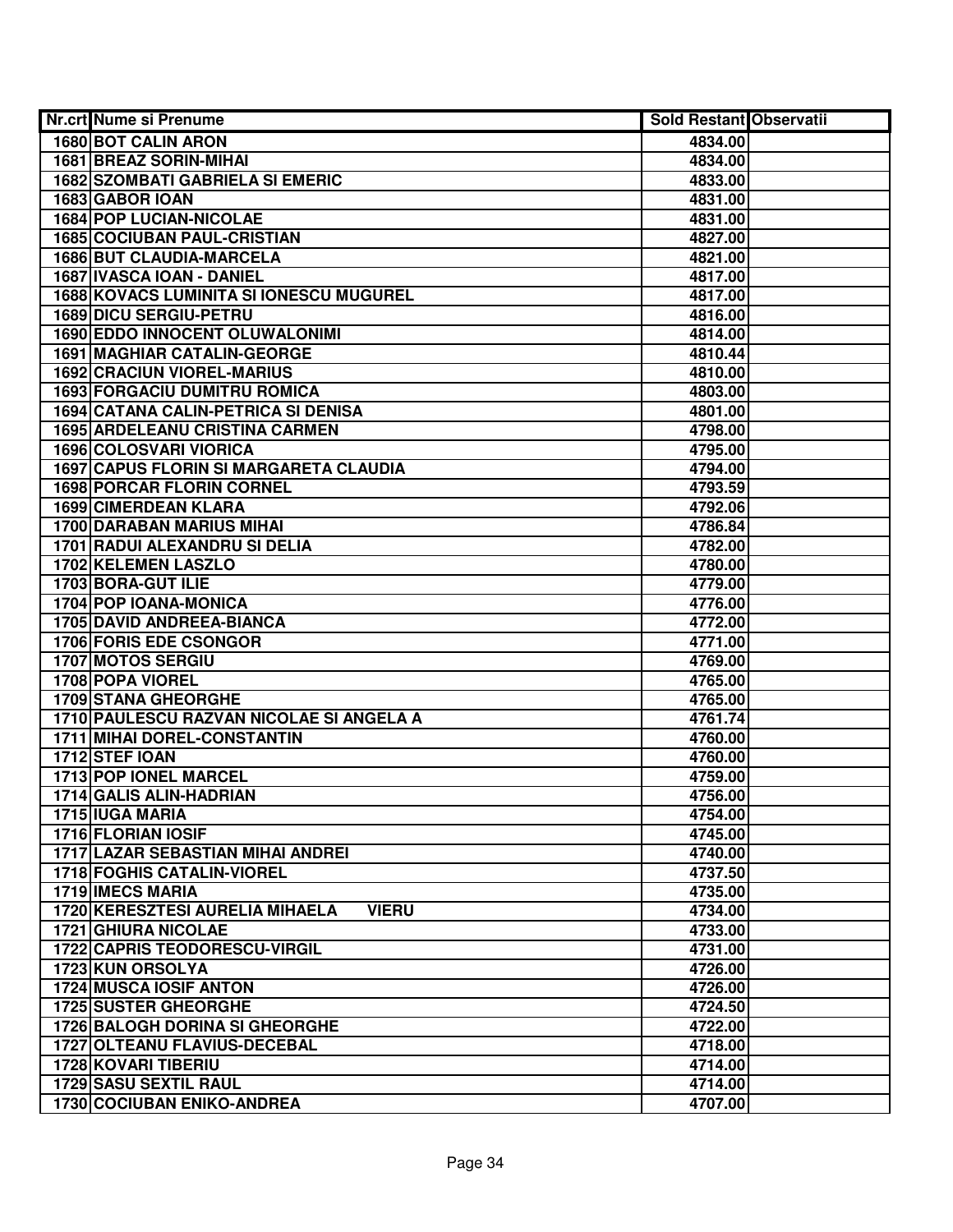| Nr.crt Nume si Prenume                       | <b>Sold Restant Observatii</b> |  |
|----------------------------------------------|--------------------------------|--|
| 1731 FOTA SEBASTIAN-EUGEN                    | 4700.00                        |  |
| 1732 LAKATOS SURAJ                           | 4700.00                        |  |
| 1733 SOLYOM ADAM LASZLO                      | 4695.50                        |  |
| 1734 GEREBENES ZSUZSANNA                     | 4690.00                        |  |
| <b>1735 VANCIA VALENTIN</b>                  | 4690.00                        |  |
| 1736 MURGULY JOZSEF                          | 4688.88                        |  |
| 1737 MITRASCA ANDREI-NICOLAE                 | 4688.00                        |  |
| 1738 VARGA MIRCEA-GIONI                      | 4682.00                        |  |
| <b>1739 ZAHARIE TIBOR</b>                    | 4680.00                        |  |
| <b>1740 DUDAS DANIEL</b>                     | 4675.00                        |  |
| 1741 DRAJAN BOGDAN ALEXANDRU                 | 4673.00                        |  |
| 1742 BOGDAN FELIX ROLAND                     | 4670.00                        |  |
| <b>1743 MIKLOS IANCU</b>                     | 4668.00                        |  |
| <b>1744 ANDREI CATALIN-GAVRIL</b>            | 4666.39                        |  |
| 1745 BORBOLA GYULA SI GABRIELA               | 4666.00                        |  |
| 1746 VESEA CARMEN ALINA                      | 4665.95                        |  |
| 1747 ROVERS ADRIANUS-MATHEUS-PETRUS          | 4665.00                        |  |
| <b>1748 MIKLOS ELISABETA</b>                 | 4661.00                        |  |
| 1749 BADEA FLORIN-GABRIEL                    | 4660.00                        |  |
| 1750 FLORIAN GHEORGHE                        | 4660.00                        |  |
| <b>1751 STOICA PAUL SORIN</b>                | 4660.00                        |  |
| 1752 SZENTGYORGYI LASZLO                     | 4652.00                        |  |
| 1753 POPA RADU-DAN                           | 4651.00                        |  |
| 1754 HERMAN IOAN                             | 4643.30                        |  |
| 1755 CHIPE IONEL SI FLORICA                  | 4643.00                        |  |
| <b>1756 DUDAS FLORIAN</b>                    | 4643.00                        |  |
| <b>1757 OROS LUCIA-CRISTINA</b>              | 4643.00                        |  |
| 1758 LASZLO ISTVAN                           | 4642.00                        |  |
| 1759 MOS IOANA MARIA                         | 4642.00                        |  |
| 1760 PAL KATALIN-EDIT                        | 4641.00                        |  |
| <b>1761 SIMU GELU-VOICU-MARIN</b>            | 4637.00                        |  |
| <b>1762 TATAR MARIAN-GEORGE</b>              | 4637.00                        |  |
| <b>1763 BOITOR CAROL</b>                     | 4633.00                        |  |
| 1764 BANDEA CORNELIA-GABRIELA                | 4625.00                        |  |
| <b>1765 PETRILA CRISTIAN-OVIDIU</b>          | 4625.00                        |  |
| <b>1766 DEMETER TRAIAN</b>                   | 4620.29                        |  |
| 1767 GABOR RUPI                              | 4620.00                        |  |
| <b>1768 TORJOC LUCIAN</b>                    | 4615.00                        |  |
| 1769 GHIT ALEXANDRU                          | 4614.00                        |  |
| 1770 POPA EDUARD-CRISTIAN                    | 4611.50                        |  |
| <b>1771 BORSE ALEXANDRU</b>                  | 4611.00                        |  |
| 1772 BOSCA SERGIU                            | 4610.00                        |  |
| 1773 MARICESCU CATALIN-EUGEN                 | 4610.00                        |  |
| <b>1774 MIKLOS TEREZ MARGIT</b>              | 4610.00                        |  |
| 1775 PETER CAROL                             | 4607.00                        |  |
| 1776 LIANU LAVINIA-EUGENIA SI ION-CONSTANTIN | 4606.00                        |  |
| 1777 ROMOSAN IOAN-DOREL CABINET DE AVOCAT    | 4603.00                        |  |
| 1778 ALBUTIU ANGELA                          | 4600.00                        |  |
| 1779 NYUZO ERZSEBET                          | 4600.00                        |  |
| <b>1780 STIUBE LUCIAN</b>                    | 4600.00                        |  |
| <b>1781 STANCU MARINELA</b>                  | 4595.31                        |  |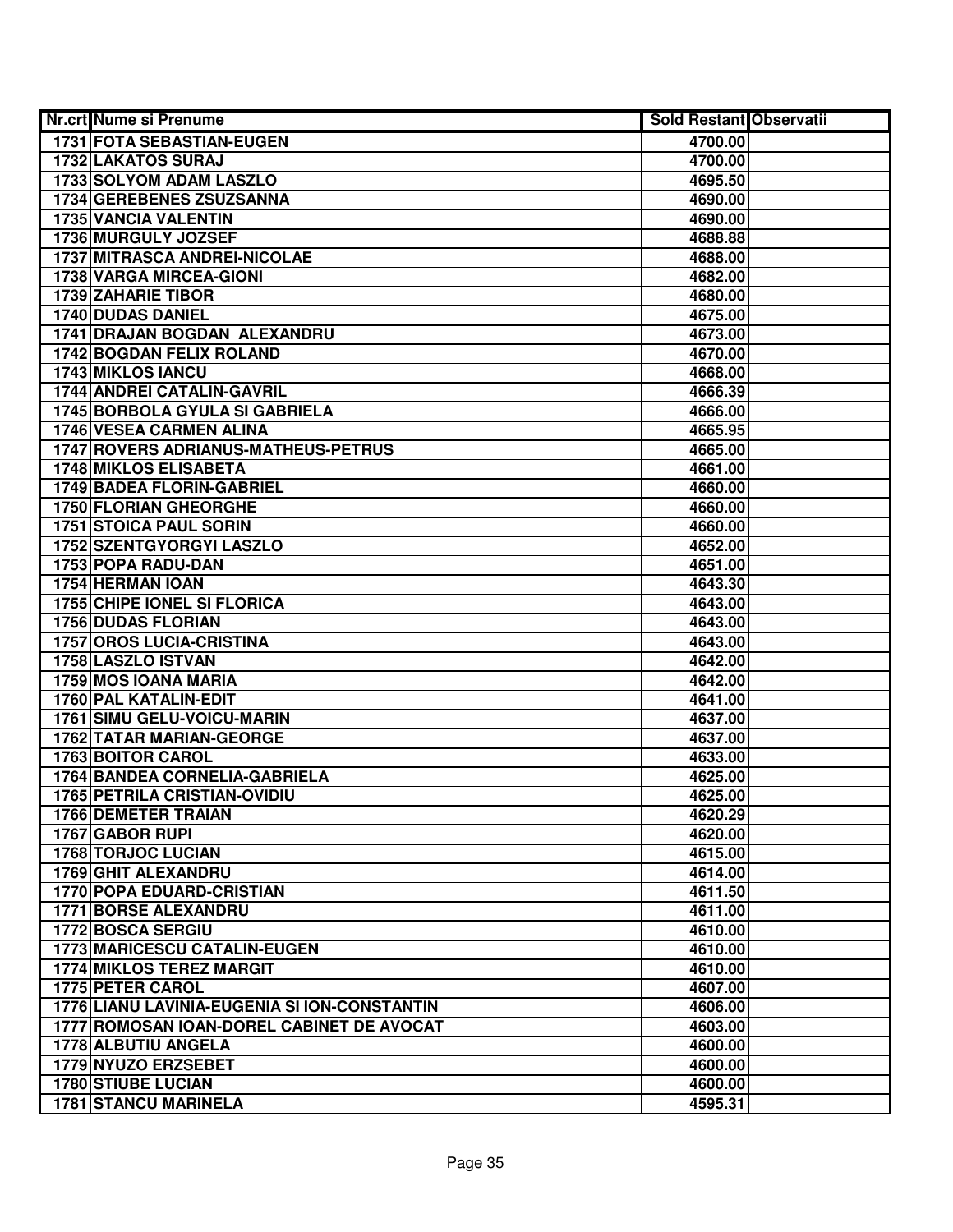| Nr.crt Nume si Prenume                                                  | <b>Sold Restant Observatii</b> |                       |
|-------------------------------------------------------------------------|--------------------------------|-----------------------|
| <b>1782 BERE GHEORGHE-MADALIN</b>                                       | 4591.00                        |                       |
| 1783 CHEREGI GHEORGHE - ADRIAN                                          | 4591.00                        |                       |
| 1784 SERB IOAN-AURELIAN                                                 | 4591.00                        |                       |
| 1785 FARKAS CLAUDIA-MIHAELA, INTREP.INDIVIDUALA                         | 4590.00                        |                       |
| 1786 FEKETE DOREL                                                       | 4588.00                        |                       |
| 1787 ZAHA NICOLAE-IONUT                                                 | 4586.00                        |                       |
| <b>1788 DUMA DAN CATALIN</b>                                            | 4584.00                        |                       |
| <b>1789 POPA ECATERINA</b>                                              | 4581.00                        |                       |
| 1790 LEUCA VIOREL                                                       | 4580.00                        |                       |
| 1791 PAL BOGDAN IOAN                                                    | 4570.00                        |                       |
| <b>1792 MASETTI MORENO</b>                                              | 4567.00                        |                       |
| 1793 SELICEANU OLIVIU DANIEL                                            | 4565.00                        |                       |
| <b>1794 SUCIU CIPRIAN VALENTIN</b>                                      | 4562.00                        |                       |
| 1795 GABOR MARIA                                                        | 4560.00                        |                       |
| <b>1796 CURTMAN DANIEL</b>                                              | 4558.00                        |                       |
| 1797 BODOGAI FLORIN-VASILE                                              | 4556.00                        |                       |
| <b>1798 COSTE ALEXANDRU VASILE</b>                                      | 4553.00                        |                       |
| 1799 POP NADIA-ILEANA                                                   | 4549.00                        |                       |
| 1800 FARKAS ANNAMARIA-MAGDALENA                                         | 4548.00                        |                       |
| 1801 MUDURA ALIN IOAN                                                   | 4548.00                        |                       |
| <b>1802 CIOCAN FLORIAN LUCIAN</b>                                       | 4542.00                        |                       |
| 1803 VIDICAN MELANIA                                                    | 4542.00                        |                       |
| 1804 COLTA MIRCEA                                                       | 4540.00                        |                       |
| <b>1805 HENDRE LENUTA</b>                                               | 4540.00                        |                       |
| <b>1806 ORBAI EUSEBIU</b>                                               | 4530.00                        |                       |
| <b>1807 GROSU CONSTANTIN</b>                                            | 4527.00                        |                       |
| <b>1808 URSACHE IONUT-BOGDAN</b>                                        | 4526.00                        |                       |
| <b>1809 STROIU VASILE</b>                                               | 4521.00                        |                       |
| 1810 BARANKA GAVRIL                                                     | 4514.00                        |                       |
| 1811 GABOR GAVRIL                                                       | 4514.00                        |                       |
| <b>1812 UNGUR FLORIN-GHEORGHE</b>                                       | 4513.00                        |                       |
| <b>1813 BIRTA SORIN VASILE SI CLAUDIA</b>                               | 4509.00                        |                       |
| <b>1814 CHERMAN BOGDAN-MADALIN</b>                                      | 4509.00                        |                       |
| <b>1815 LAKATOS EUGEN</b>                                               | 4509.00                        |                       |
| 1816 POSTOVEANU PETRU-CLAUDIU                                           | 4506.00                        |                       |
| <b>1817 NAGY SANDOR</b>                                                 | 4505.00                        |                       |
| 1818 TANC VLAD                                                          | 4501.00                        |                       |
| <b>1819 AGH FERENCZ OSZKAR</b>                                          | 4500.00                        |                       |
| <b>1820 CALIN ANITA</b>                                                 | 4500.00                        |                       |
| <b>1821 CHILBA DENISA-KRISZTINA</b><br><b>1822 DASCAL VIVIANA-IOANA</b> | 4500.00                        |                       |
|                                                                         | 4500.00                        |                       |
| <b>1823 DRUGAS CRISTINA</b>                                             | 4500.00                        |                       |
| <b>1824 HOTEA IONUT-CIPRIAN</b>                                         | 4500.00                        |                       |
| 1825 MADAU IOAN MIRCEA<br><b>1826 MIHAILA NICULINA-STEFANA</b>          | 4500.00                        | 4500.00 PROCES PE ROL |
| 1827 NAGY EVA                                                           | 4500.00                        |                       |
| 1828 OSAN ALIN                                                          | 4500.00                        |                       |
| <b>1829 OTVOS REMUS TIBERIU</b>                                         | 4500.00                        |                       |
| 1830 PANTAZI NICOLETA                                                   | 4500.00                        |                       |
| <b>1831 SILAGHI ARPAD</b>                                               | 4500.00                        |                       |
| 1832 TODINCA ANDREA-MARIA                                               | 4500.00                        |                       |
|                                                                         |                                |                       |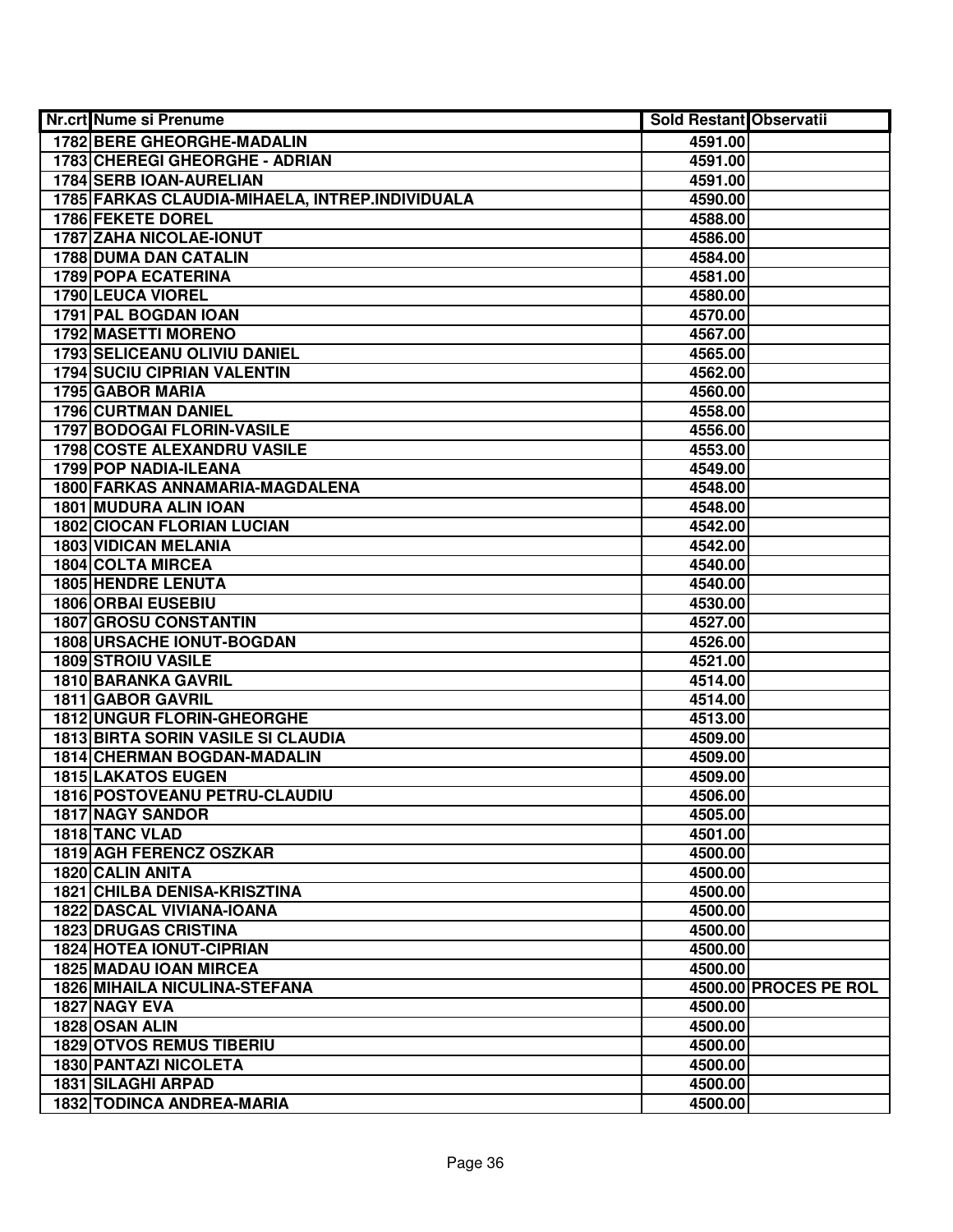| Nr.crt Nume si Prenume                         | <b>Sold Restant Observatii</b> |                       |
|------------------------------------------------|--------------------------------|-----------------------|
| 1833 DRIMBA MARIAN                             | 4498.00                        |                       |
| <b>1834 ISTOICA MATEI</b>                      | 4495.00                        |                       |
| <b>1835 BENTA OCTAVIAN-OVIDIU</b>              | 4492.00                        |                       |
| 1836 GABOR RUPERT                              | 4489.00                        |                       |
| 1837 SFARLEA SEBASTIAN                         | 4488.00                        |                       |
| 1838 ROSTAS DOLI                               | 4487.00                        |                       |
| 1839 BACIU IOAN                                | 4485.00                        |                       |
| 1840 OLAR SIMONA-FLORENTINA INT. IND           | 4484.00                        |                       |
| 1841 BORA VICTOR-VIOREL                        | 4482.00                        |                       |
| 1842 GORGOZ SERVET                             | 4478.00                        |                       |
| <b>1843 CIRNU MARIOARA SI RAULTIBERIU</b>      | 4476.00                        |                       |
| <b>1844 VINCZE-NAGY LADISLAU</b>               | 4473.00                        |                       |
| 1845 VASARI EVA SI DARABAN AUREL               |                                | 4464.00 PROCES PE ROL |
| <b>1846 NISTOR CALIN IOAN</b>                  | 4461.00                        |                       |
| 1847 GYORGY-CSAKI SANDOR                       | 4459.00                        |                       |
| <b>1848 VITEAZ BOGDAN VASILE</b>               | 4458.00                        |                       |
| <b>1849 BACIU DANIEL</b>                       | 4457.00                        |                       |
| <b>1850 BERNATH CATALINA</b>                   | 4457.00                        |                       |
| 1851 SIPOS STEFAN ( MIRONESCU FLORICA )        | 4456.00                        |                       |
| <b>1852 ALFOLDI SERGIU ALIN</b>                | 4455.66                        |                       |
| 1853 TEGLAS MARIA                              | 4453.00                        |                       |
| <b>1854 MATE KAROLY IMRE</b>                   | 4446.00                        |                       |
| 1855 POPAN IOAN                                | 4440.00                        |                       |
| <b>1856 ZAFIU MARIAN</b>                       | 4440.00                        |                       |
| 1857 HENDREA CAMELIA-FLORINA SI MARIUS         | 4432.00                        |                       |
| 1858 RACZ SANDOR                               | 4432.00                        |                       |
| 1859 COPIL FLORIAN                             | 4426.00                        |                       |
| 1860 ISAI OLIMPIU                              | 4426.00                        |                       |
| 1861 HAMZA MARIA                               | 4422.41                        |                       |
| <b>1862 MINDRUTIU ROVINO</b>                   | 4420.00                        |                       |
| <b>1863 SFERLE DANIEL</b>                      | 4420.00                        |                       |
| <b>1864 CHISVARI REKA</b>                      | 4418.00                        |                       |
| 1865 SARBU MIHAI                               | 4410.00                        |                       |
| <b>1866 PETRIS PATRICIA</b>                    | 4409.00                        |                       |
| <b>1867 MIKLOS GABOR</b>                       | 4403.00                        |                       |
| 1868 SZASZ PAUL                                | 4402.00                        |                       |
| 1869 SERE VASILE                               | 4395.00                        |                       |
| <b>1870 FAZACAS SABINA</b>                     | 4393.00                        |                       |
| 1871 KELE IANOS                                | 4390.00                        |                       |
| 1872 MATEI MADALINA GEORGIANA                  | 4390.00                        |                       |
| <b>1873 FERENT EDUARD</b>                      | 4383.45                        |                       |
| <b>1874 CIARNAU SANDOR</b>                     | 4380.00                        |                       |
| 1875 GABOR GIZELLA                             | 4380.00                        |                       |
| 1876 AVRAM RENATE-MADALINA                     | 4379.00                        |                       |
| <b>1877 JURCA MIRELA-CLAUDIA</b>               | 4378.00                        |                       |
| 1878 DORNER ALEXANDRU-LUDOVIC-IOAN             | 4375.00                        |                       |
| 1879 GHILEA FLORIAN-GHEORGHE SI DORINA-DANIELA | 4375.00                        |                       |
| <b>1880 SCHIOP MARIUS-DANIEL</b>               | 4375.00                        |                       |
| <b>1881 BOGDAN PETRE-RADU</b>                  | 4373.00                        |                       |
| <b>1882 STURZ MIRCEA CLAUDIU</b>               | 4370.00                        |                       |
| 1883 GABOR IANCU                               | 4369.73                        |                       |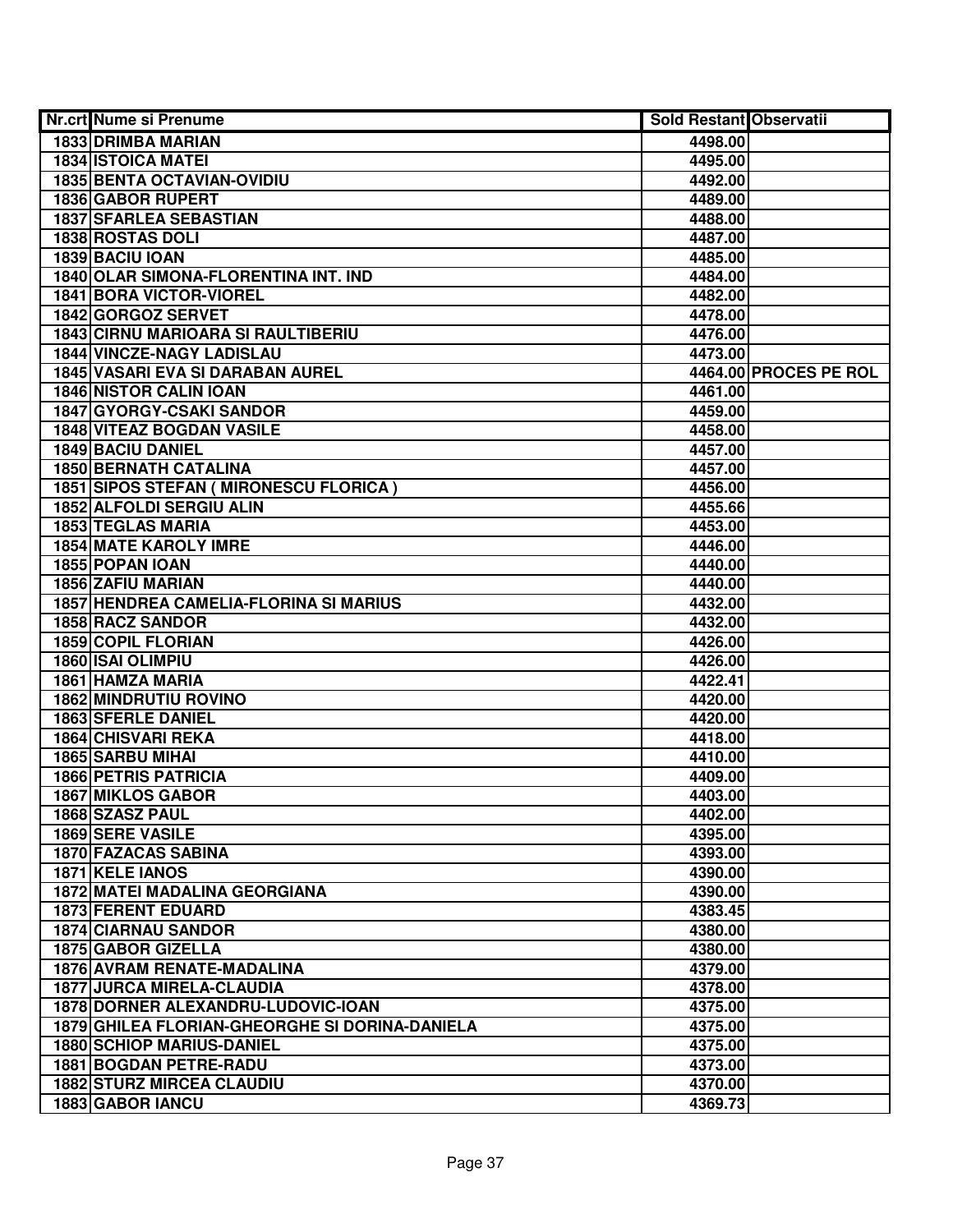| Nr.crt Nume si Prenume                | Sold Restant Observatii |  |
|---------------------------------------|-------------------------|--|
| <b>1884 FLOREA MARCEL PASCU</b>       | 4364.00                 |  |
| <b>1885 BUDAI ISTVAN</b>              | 4360.00                 |  |
| 1886 SARKADI AUGUSTIN-GEZA            | 4355.00                 |  |
| <b>1887 HOMOLYA EMERIC</b>            | 4350.00                 |  |
| 1888 ALAFI LAVINIU-CORNEL             | 4349.00                 |  |
| 1889 DE MUCCI LUIGI                   | 4349.00                 |  |
| <b>1890 CAMPAN CRISTIAN-FLORIN</b>    | 4345.00                 |  |
| 1891 GEORGESCU EMANUEL-SEBASTIAN      | 4345.00                 |  |
| <b>1892 KISS GEORGIANA</b>            | 4341.36                 |  |
| <b>1893 HEGEDUS LASZLO</b>            | 4341.00                 |  |
| <b>1894 DROBOTA BENIAMIN-CORNELIU</b> | 4334.00                 |  |
| <b>1895 TOD SERGIU DAN SI ANGELA</b>  | 4333.00                 |  |
| <b>1896 COSTEA MARIUS COSTEL</b>      | 4330.00                 |  |
| <b>1897 DURNEA EUGEN SI DORINA</b>    | 4330.00                 |  |
| 1898 MATYAS JOZSEF                    | 4322.00                 |  |
| 1899 GORDAN DANIEL                    | 4320.00                 |  |
| <b>1900 PATCAS CRISTIAN BOGDAN</b>    | 4320.00                 |  |
| 1901 BOLDUT IONEL-CLAUDIU             | 4317.00                 |  |
| 1902 CATAUDELLA GIORGIO               | 4313.00                 |  |
| 1903 GRABOVSCHI SORIN                 | 4312.46                 |  |
| <b>1904 SUR IUSTINA</b>               | 4305.00                 |  |
| 1905 FENCEA VIOREL-DOREL              | 4304.00                 |  |
| 1906 TRIFAN CAROL                     | 4302.50                 |  |
| 1907 FORIS ISTVAN                     | 4300.00                 |  |
| 1908 BANYAI ARPAD ALBERT              | 4299.00                 |  |
| <b>1909 IENCIU VLAD-OCTAVIAN</b>      | 4295.00                 |  |
| 1910 OTVOS ANDREI-NORBERT             | 4291.00                 |  |
| <b>1911 ISZTOIKA MANDRA</b>           | 4290.00                 |  |
| 1912 KHOVANYECZ MILAN                 | 4290.00                 |  |
| 1913 PATAI CAROL                      | 4289.00                 |  |
| 1914 VERES CRISTIAN                   | 4287.16                 |  |
| <b>1915 ROSTAS NUTU</b>               | 4285.00                 |  |
| <b>1916 OCHIS DUMITRU</b>             | 4284.00                 |  |
| <b>1917 COMAN MONIKA</b>              | 4282.94                 |  |
| 1918 CSERNA ADRIAN-FLORIN             | 4282.00                 |  |
| 1919 SECARA NELA-MIRELA               | 4281.00                 |  |
| 1920 TOMA COSMIN-SILVIU               | 4281.00                 |  |
| <b>1921 BRIZZI ANTONIETTA</b>         | 4280.00                 |  |
| <b>1922 DAN MARTIAN</b>               | 4280.00                 |  |
| 1923 MUNTEANU NELU-MIRCEA             | 4280.00                 |  |
| <b>1924 TIODAR ILEANA</b>             | 4277.00                 |  |
| 1925 TURJUC RAMONA - FLORICA          | 4277.00                 |  |
| 1926 POPA ALIN FLORIN                 | 4274.00                 |  |
| 1927 PELE MIHAL                       | 4270.00                 |  |
| 1928 POP GHEORGHE- MIRCEA- FLORIN     | 4269.30                 |  |
| 1929 NOUR ALI AL- HAMO                | 4268.00                 |  |
| 1930 INVERARDI FULVIO                 | 4265.00                 |  |
| 1931 MURVAI SERGIU RAZVAN             | 4265.00                 |  |
| <b>1932 RAIZI CONSTANTIN CALIN</b>    | 4262.00                 |  |
| 1933 IONUT IOAN                       | 4260.00                 |  |
| <b>1934 IONESCU STEFAN-MARIAN</b>     | 4255.00                 |  |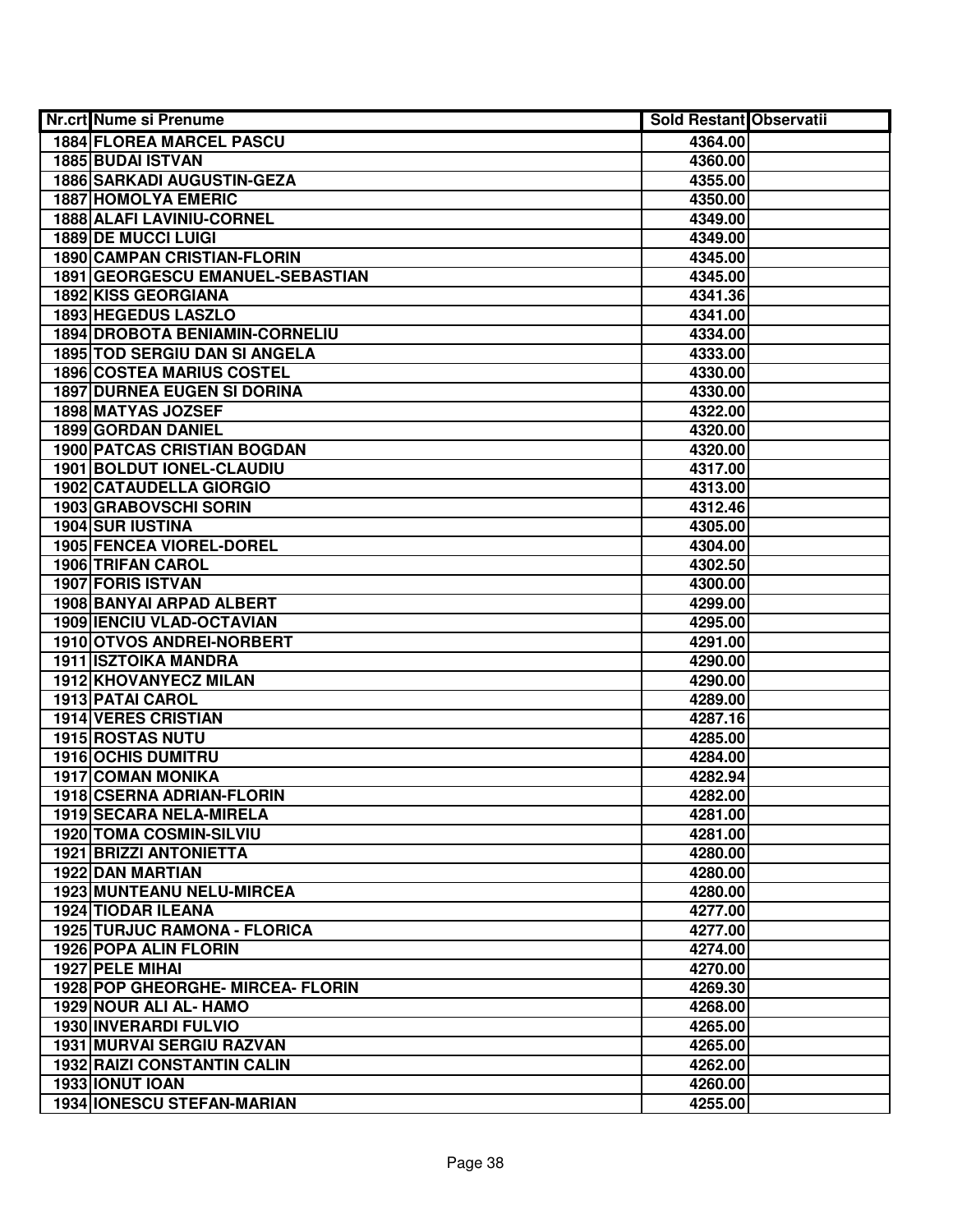| <b>Nr.crt Nume si Prenume</b>           | Sold Restant Observatii |  |
|-----------------------------------------|-------------------------|--|
| <b>1935 TURCUT ADRIAN VASILE</b>        | 4253.00                 |  |
| 1936 BIGASZ MAGDALENA ROZALIA SI DANIEL | 4250.00                 |  |
| 1937 CALIN ALINA-BRANDUSA               | 4250.00                 |  |
| 1938 FECHETE DACIAN                     | 4250.00                 |  |
| 1939 ZVAGYURA ZSIROS                    | 4250.00                 |  |
| 1940 GHERGHEV DANIELA AURELIA           | 4248.00                 |  |
| <b>1941 ISZTOIKA CAROL</b>              | 4245.00                 |  |
| <b>1942 ROSTAS LAURA</b>                | 4245.00                 |  |
| 1943 OLCEAN IOAN                        | 4242.00                 |  |
| 1944 GABOR JANOS                        | 4240.00                 |  |
| <b>1945 FARAGO TAMAS SANDOR</b>         | 4238.00                 |  |
| 1946 GABOR RUDI                         | 4230.00                 |  |
| <b>1947 KAYMAZ AKANSEL</b>              | 4230.00                 |  |
| <b>1948 BARANYKA GABRIEL</b>            | 4227.00                 |  |
| 1949 KOCIS MARIA                        | 4227.00                 |  |
| 1950 KLANICZA MARGIT                    | 4225.00                 |  |
| <b>1951 GHIURAU GHEORGHE SI ELENA</b>   | 4224.00                 |  |
| <b>1952 ENESCU ADRIAN</b>               | 4223.00                 |  |
| 1953 PFA APATI NICOLETA                 | 4222.00                 |  |
| <b>1954 DOBAI FLORICA</b>               | 4220.00                 |  |
| 1955 RETEG ROMEO-LASZLO                 | 4219.00                 |  |
| <b>1956 FODOR TIBERIU IOSIF</b>         | 4218.00                 |  |
| 1957 PAPP FLORIN-EMANUEL                | 4218.00                 |  |
| 1958 BOSCA LUMINITA                     | 4215.00                 |  |
| 1959 CODRIEAN VASILE-TEODOR             | 4213.25                 |  |
| <b>1960 CIORDAS MARIN</b>               | 4213.00                 |  |
| 1961 OSVAT FLORIN-ALIN                  | 4212.00                 |  |
| 1962 HORVATH GIZELLA                    | 4210.00                 |  |
| 1963 LENCAR IONUT                       | 4210.00                 |  |
| 1964 SILAGHI VASILE                     | 4210.00                 |  |
| 1965 MARINA FLORIN-ADRIAN               | 4207.00                 |  |
| <b>1966 UR IOSIF</b>                    | 4206.00                 |  |
| 1967 DUTA ALEXANDRU-NICOLAE             | 4200.00                 |  |
| 1968 HAVRINCEA DANIEL-NONY              | 4200.00                 |  |
| <b>1969 TRIFAN VIORICA</b>              | 4200.00                 |  |
| 1970 KISS IBOJ                          | 4198.00                 |  |
| <b>1971 KOVACS LADISLAU DESIDERIU</b>   | 4198.00                 |  |
| <b>1972 TODA MARIA</b>                  | 4196.00                 |  |
| 1973 GAVRILUT ELENA                     | 4193.00                 |  |
| <b>1974 CIOCOIU IONEL SI GABRIELA</b>   | 4190.20                 |  |
| <b>1975 ILAS CALIN ANDRONIC</b>         | 4189.00                 |  |
| 1976 SERB IONAS                         | 4186.00                 |  |
| <b>1977 HALACU LUCIAN-GHEORGHE</b>      | 4185.00                 |  |
| 1978 MEZEI IULIANA                      | 4180.00                 |  |
| <b>1979 MANDRU NELU MARIAN</b>          | 4179.00                 |  |
| 1980 MARKOVICS SANDOR                   | 4179.00                 |  |
| 1981 SABAU LIVIU-MARIAN                 | 4178.00                 |  |
| 1982 PRECUP VALENTINA-VICTORIA          | 4176.50                 |  |
| <b>1983 NAGY FRANCISC</b>               | 4173.00                 |  |
| <b>1984 VIDICAN GABRIEL-OVIDIU</b>      | 4173.00                 |  |
| 1985 GHIURO DINU SORIN                  | 4170.00                 |  |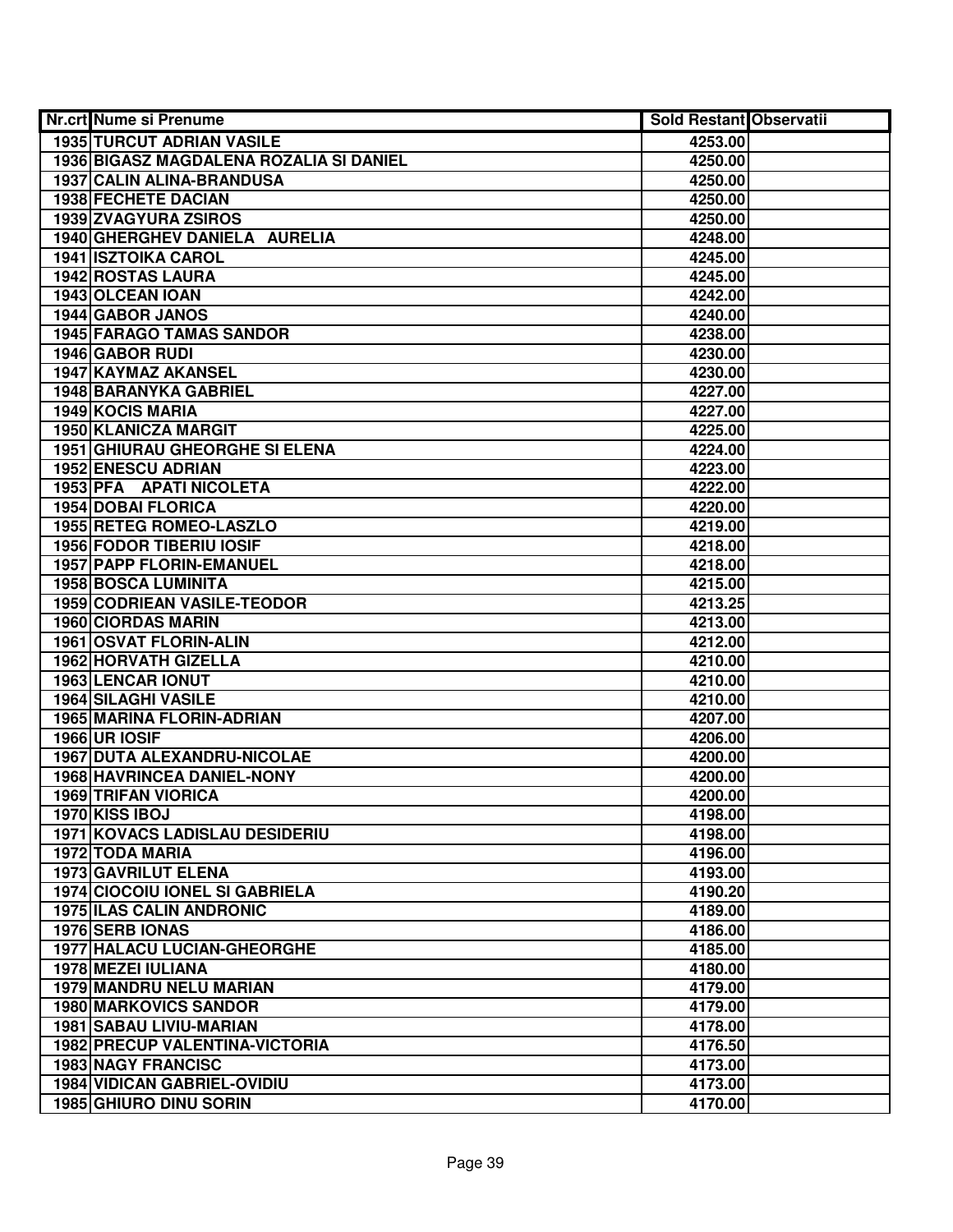| Nr.crt Nume si Prenume                             | <b>Sold Restant Observatii</b> |  |
|----------------------------------------------------|--------------------------------|--|
| <b>1986 LAKATOS MONIKA EVA</b>                     | 4169.00                        |  |
| 1987 KOZAK ADRIAN                                  | 4167.50                        |  |
| 1988 BUMB JOZSEF                                   | 4165.00                        |  |
| 1989 DAVID STELIAN                                 | 4162.58                        |  |
| 1990 HARANGUS CAIUS-VASILIU                        | 4162.00                        |  |
| 1991   IHAB M.I.ABUALKHIR                          | 4160.00                        |  |
| <b>1992 PUSKAS MIKLOS-ZOLTAN</b>                   | 4160.00                        |  |
| 1993 BUHAS FLORIAN-BOGDAN                          | 4158.00                        |  |
| <b>1994 BALOG GABRIELA LEONTINA</b>                | 4156.00                        |  |
| 1995 VARGA PAULA                                   | 4154.00                        |  |
| <b>1996 VERES EDMUND-EUGEN</b>                     | 4151.74                        |  |
| 1997 SALAJAN SORIN-REMUS                           | 4151.00                        |  |
| 1998 GAVRILAS ELISABETA SI VIOREL-TRAIAN           | 4150.00                        |  |
| 1999 MEDVE IOAN                                    | 4150.00                        |  |
| 2000 PILEA OVIDIU-VIOREL SI CAMELIA-RAMONA         | 4147.00                        |  |
| 2001 JUDEA IOAN                                    | 4140.00                        |  |
| 2002 MOZA VIOREL-CRISTIAN                          | 4140.00                        |  |
| 2003 SION IOAN                                     | 4140.00                        |  |
| 2004 TANASE DORIAN                                 | 4140.00                        |  |
| 2005 SZABO ADALBERT                                | 4137.00                        |  |
| 2006 SZONDI EDITH                                  | 4133.00                        |  |
| 2007 SZABO IOAN                                    | 4130.00                        |  |
| 2008 SZABO SZABOLCS-NORBERT                        | 4130.00                        |  |
| 2009 MULLER ANDRAS                                 | 4128.00                        |  |
| 2010 FERENCZ IOAN SI MARGARETA                     | 4121.00                        |  |
| 2011 BOSZORMENYI BRIGITTA                          | 4120.00                        |  |
| 2012 CORBEANU MIRCEA RAUL                          | 4118.83                        |  |
| 2013 JUNJAN RAUL-CLAUDIU                           | 4116.00                        |  |
| 2014 BUTIRI IONEL                                  | 4110.00                        |  |
| 2015 PAUL TEODOR SI ELISABETA                      | 4108.00                        |  |
| 2016 POP DOREL-GHEORGHE                            | 4104.65                        |  |
| 2017 BIRTAS SANDU IOAN                             | 4102.00                        |  |
| 2018 KEREZSI REMUS                                 | 4100.00                        |  |
| 2019 KUN SANDOR-VIKTOR                             | 4100.00                        |  |
| 2020 NAGY SANDOR-JOSZEF                            | 4100.00                        |  |
| 2021 PALL CSABA                                    | 4100.00                        |  |
| 2022 GAVRILAS COSMIN                               | 4098.86                        |  |
| 2023 POPA ADRIAN FLORIN                            | 4095.00                        |  |
| 2024 TAR KAROLY                                    | 4093.00                        |  |
| 2025 NOVAC PETRU SI MARIOARA                       | 4092.00                        |  |
| 2026 DEMIAN TRAIAN-DANIEL SI NICOLETA              | 4091.00                        |  |
| <b>2027 MOISA DANIELA SI CRISTIAN</b>              | 4091.00                        |  |
| 2028 SAS RAZVAN                                    | 4088.00                        |  |
| 2029 BARBES DIXINA                                 | 4085.00                        |  |
| 2030 GABOR DEMETER SI TEREZA                       | 4085.00                        |  |
| 2031 NAGY TIBERIU                                  | 4085.00                        |  |
| 2032 STANCIU BOGDAN-VASILE                         | 4081.00                        |  |
| 2033 MUT ELENA-CLARA                               | 4080.00                        |  |
| 2034 RUGAN IOAN                                    | 4080.00                        |  |
| 2035 ARI ATTILA                                    | 4078.00                        |  |
| 2036 MANDRU ALEXANDRA-BIANCA SI BOHUS IOANA-CARMEN | 4078.00                        |  |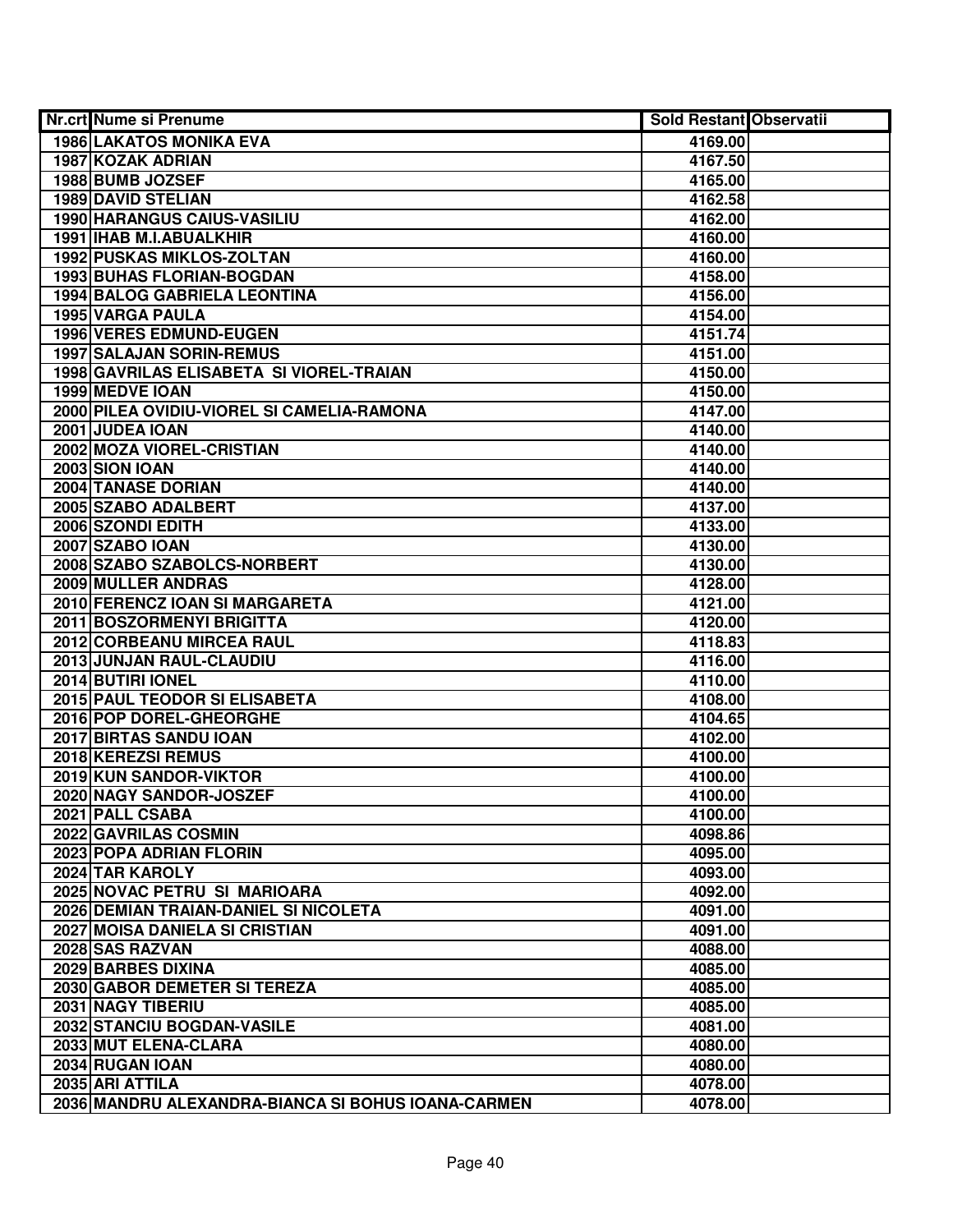| Nr.crt Nume si Prenume                         | <b>Sold Restant Observatii</b> |                       |
|------------------------------------------------|--------------------------------|-----------------------|
| 2037 ZACH VASILE                               | 4078.00                        |                       |
| <b>2038 BUMBUI MIHAI CATALIN</b>               | 4077.00                        |                       |
| 2039 ZAHARIA GRIGORE                           | 4076.50                        |                       |
| 2040 BARBONTA CORINA IOANA                     | 4076.00                        |                       |
| 2041 BARTOK ANIKO                              | 4075.00                        |                       |
| 2042 MARCU GHEORGHE                            |                                | 4071.54 PROCES PE ROL |
| 2043 NASTA MARINELA LIANA                      | 4071.00                        |                       |
| 2044 SFERLE IOAN SI DOINA                      | 4071.00                        |                       |
| 2045 BANES JESSIE-RUXANDRA                     | 4066.00                        |                       |
| 2046 SIMOC SILVIA                              | 4064.00                        |                       |
| 2047 BUT DACIANA MIHAELA SI VOLSITZ PAUL       | 4062.00                        |                       |
| 2048 POP OVIDIU-DORIN                          | 4060.53                        |                       |
| 2049 URDE CRISTIAN-GHEORGHE                    | 4060.00                        |                       |
| 2050 POPESCU IONUT                             | 4059.00                        |                       |
| 2051 COCIUBEI DUMITRU CLAUDIU                  | 4058.00                        |                       |
| 2052 MOLNAR ISTVAN-ALBERT                      | 4056.00                        |                       |
| 2053 POP BOGDAN-MIRCEA                         | 4052.00                        |                       |
| 2054 SARKADI EMIL                              | 4050.00                        |                       |
| 2055 FECHETE OCTAVIAN-MARIUS                   | 4046.50                        |                       |
| 2056 BENKO GABOR-ATTILA                        | 4046.00                        |                       |
| 2057 MADA GHEORGHE - ADRIAN                    | 4043.00                        |                       |
| 2058 HAVA ALEXANDRU-IOAN                       | 4040.00                        |                       |
| 2059 KAPALAI ZSOLT-ARPAD                       | 4040.00                        |                       |
| 2060 SUCIU VIOREL FLORIN                       | 4040.00                        |                       |
| 2061 MATEA NICOLAE                             | 4038.00                        |                       |
| 2062 SIMON RODICA-RAMONA                       | 4035.00                        |                       |
| 2063 ISTOIKA EVA                               | 4034.00                        |                       |
| 2064 SALVAN CIPRIAN STEFAN SI DIANA            | 4031.00                        |                       |
| 2065 GABOR IANCU                               | 4030.00                        |                       |
| 2066 OROS ADRIAN                               | 4028.50                        |                       |
| 2067 KISKASZA ROBERT                           | 4027.00                        |                       |
| 2068 CADAR ADRIAN                              | 4025.00                        |                       |
| 2069 SCHIPALA IOAN SI FRANCISCA                | 4025.00                        |                       |
| 2070 COJOCARU SORIN-IONUT                      | 4024.88                        |                       |
| 2071 PETRE ADRIANA-MARIA                       | 4023.00                        |                       |
| 2072 PAP SANDOR-JOZSEF                         | 4022.00                        |                       |
| 2073 MAIORESCU IOANA MADALINA                  | 4014.00                        |                       |
| 2074 PLESEA CORNELIU-MIHAI SI GEORGE-ANDREI    | 4010.00                        |                       |
| 2075 ROSCA ANA MARIA GALINA                    | 4009.00                        |                       |
| 2076 TOMELE IOAN SI MIRELA RAMONA              | 4009.00                        |                       |
| 2077 CABA CORNEL                               | 4007.00                        |                       |
| 2078 CAMPEANU ADRIAN SI MAGHIAR CRISTINA-LAURA | 4006.00                        |                       |
| 2079 SULYOK ILDIKO-EVA                         | 4002.00                        |                       |
| 2080 APOSTOL LETITIA-MIHAELA                   | 4000.00                        |                       |
| 2081 BALOG ISTVAN                              | 4000.00                        |                       |
| 2082 BALOGH RUDOLF KAJCZA MONICA               | 4000.00                        |                       |
| 2083 BENTE CALIN-FLORIN                        | 4000.00                        |                       |
| 2084 BODNAR IOANA TEODORA                      | 4000.00                        |                       |
| 2085 BOGDAN DOREL GAVRIL                       | 4000.00                        |                       |
| 2086 BONTA LUCIAN-FLORIN                       | 4000.00                        |                       |
| 2087 BOROS ANA INTREPRINDERE INDIVIDUALA       | 4000.00                        |                       |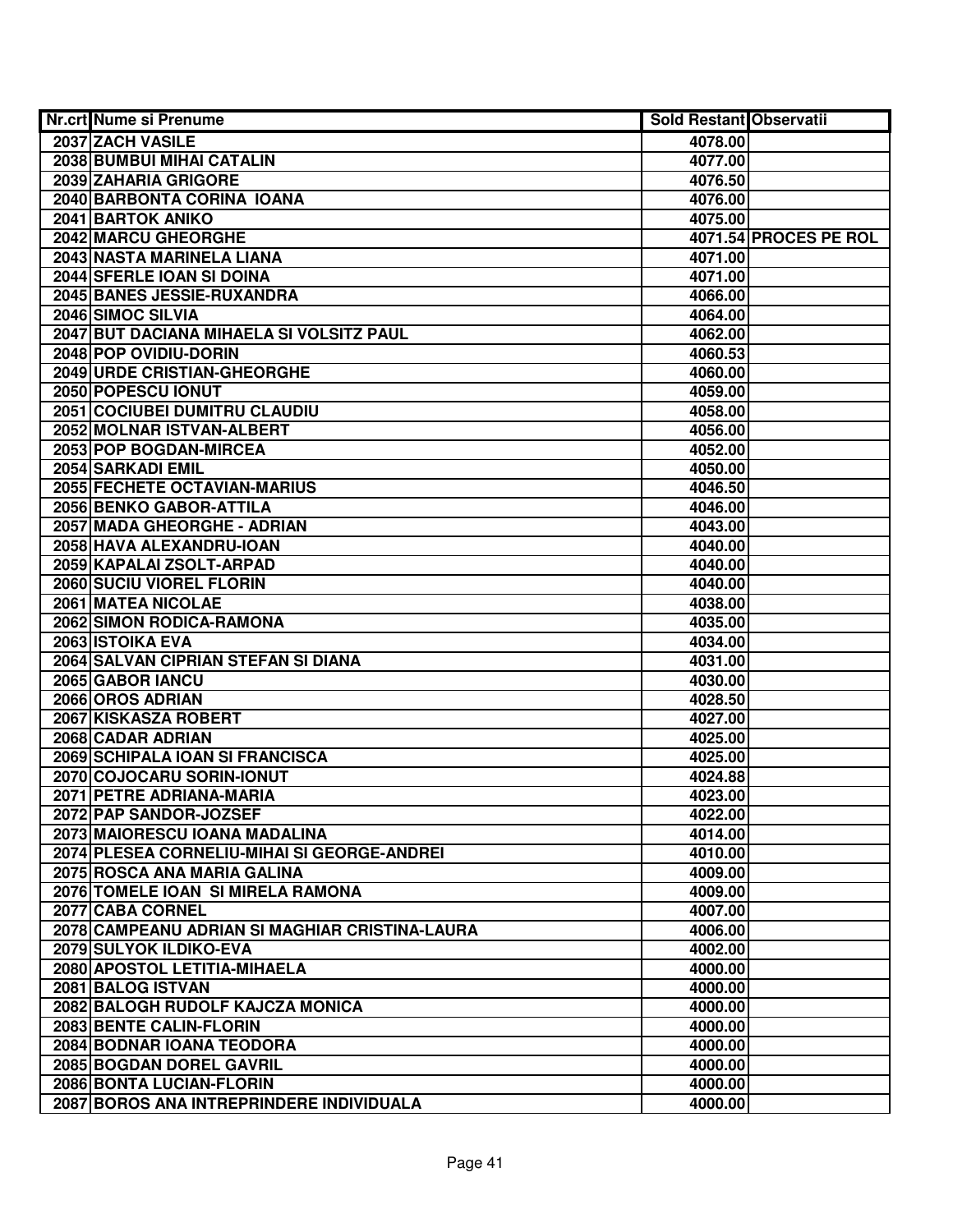| <b>Nr.crt Nume si Prenume</b>        | <b>Sold Restant Observatii</b> |  |
|--------------------------------------|--------------------------------|--|
| 2088 BOTH ZSOLT                      | 4000.00                        |  |
| 2089 BRONT VIORICA-ALINA             | 4000.00                        |  |
| 2090 BUSUIOC ANAMARIA-FLORINA        | 4000.00                        |  |
| <b>2091 CAVUS CIHAN ISKENDER</b>     | 4000.00                        |  |
| 2092 CHIS MARIUS-DANIEL              | 4000.00                        |  |
| 2093 COLCER CORINA                   | 4000.00                        |  |
| 2094 COZMA FLORIN VALENTIN           | 4000.00                        |  |
| 2095 COZMI EMIL                      | 4000.00                        |  |
| 2096 CSOKA ATTILA                    | 4000.00                        |  |
| 2097 DAROCZI ERZSEBET                | 4000.00                        |  |
| 2098 DUME CORNELIA                   | 4000.00                        |  |
| <b>2099 FARAIANU GEORGE HORIA</b>    | 4000.00                        |  |
| 2100 FORIS ATTILA                    | 4000.00                        |  |
| 2101 GABOR KATALIN                   | 4000.00                        |  |
| 2102 GABOR MANDRA                    | 4000.00                        |  |
| 2103 GERGELY KAROLY                  | 4000.00                        |  |
| 2104 GHETEA ANA                      | 4000.00                        |  |
| 2105 GHIMIS GEORGETA-CECILIA         | 4000.00                        |  |
| 2106 GLATZ SANDOR-JOZSEF             | 4000.00                        |  |
| 2107 GYORFI OVIDIU-LIVIU             | 4000.00                        |  |
| 2108 HAMZA ZOLTAN-LASZLO             | 4000.00                        |  |
| 2109 HANGA GEANINA-CLAUDIA           | 4000.00                        |  |
| 2110 HANIS LASZLO                    | 4000.00                        |  |
| 2111 HAPA ECATERINA                  | 4000.00                        |  |
| 2112 HERMAN ROZALIA-IZABELA          | 4000.00                        |  |
| 2113 HUTYRA GRAM ZOLTAN PETER        | 4000.00                        |  |
| 2114 KILINC MARIA                    | 4000.00                        |  |
| 2115 LASCU MARCEL SI AURELIA-FLORINA | 4000.00                        |  |
| 2116 LASZLO ILDIKO MARIA             | 4000.00                        |  |
| 2117 LAZA FLOARE                     | 4000.00                        |  |
| 2118 LAZAR- POJEGA CRISTIAN IOAN     | 4000.00                        |  |
| 2119 LECHINTEANU EUGEN               | 4000.00                        |  |
| 2120 LELE MARCEL HORIA               | 4000.00                        |  |
| 2121 MAGHIAR SPERANTA-ADINA          | 4000.00                        |  |
| 2122 MIHANCEA FLORINA-MARINA         | 4000.00                        |  |
| 2123 MIHUTA PETRU-SORIN              | 4000.00                        |  |
| 2124 MOLDOVAN FLORIN                 | 4000.00                        |  |
| 2125 MOTOS MARCEL                    | 4000.00                        |  |
| 2126 MUDURA MIRELA                   | 4000.00                        |  |
| 2127 MUNTEAN IRINA                   | 4000.00                        |  |
| 2128 MURVAI ERZSEBET                 | 4000.00                        |  |
| 2129 NAGY MARTA                      | 4000.00                        |  |
| 2130 NAGY NOEMI                      | 4000.00                        |  |
| 2131 NEDELCU GEORGIAN                | 4000.00                        |  |
| 2132 NEGRUTI RODICA ELIZA            | 4000.00                        |  |
| 2133 ORASANU MARIUS                  | 4000.00                        |  |
| 2134 PATCAS CRINA NARCISA            | 4000.00                        |  |
| 2135 PATRASCU NATALIA                | 4000.00                        |  |
| 2136 PETRICA ALINA RAMONA            | 4000.00                        |  |
| 2137 PLES FLORINEL                   | 4000.00                        |  |
| 2138 POPA GEORGETA                   | 4000.00                        |  |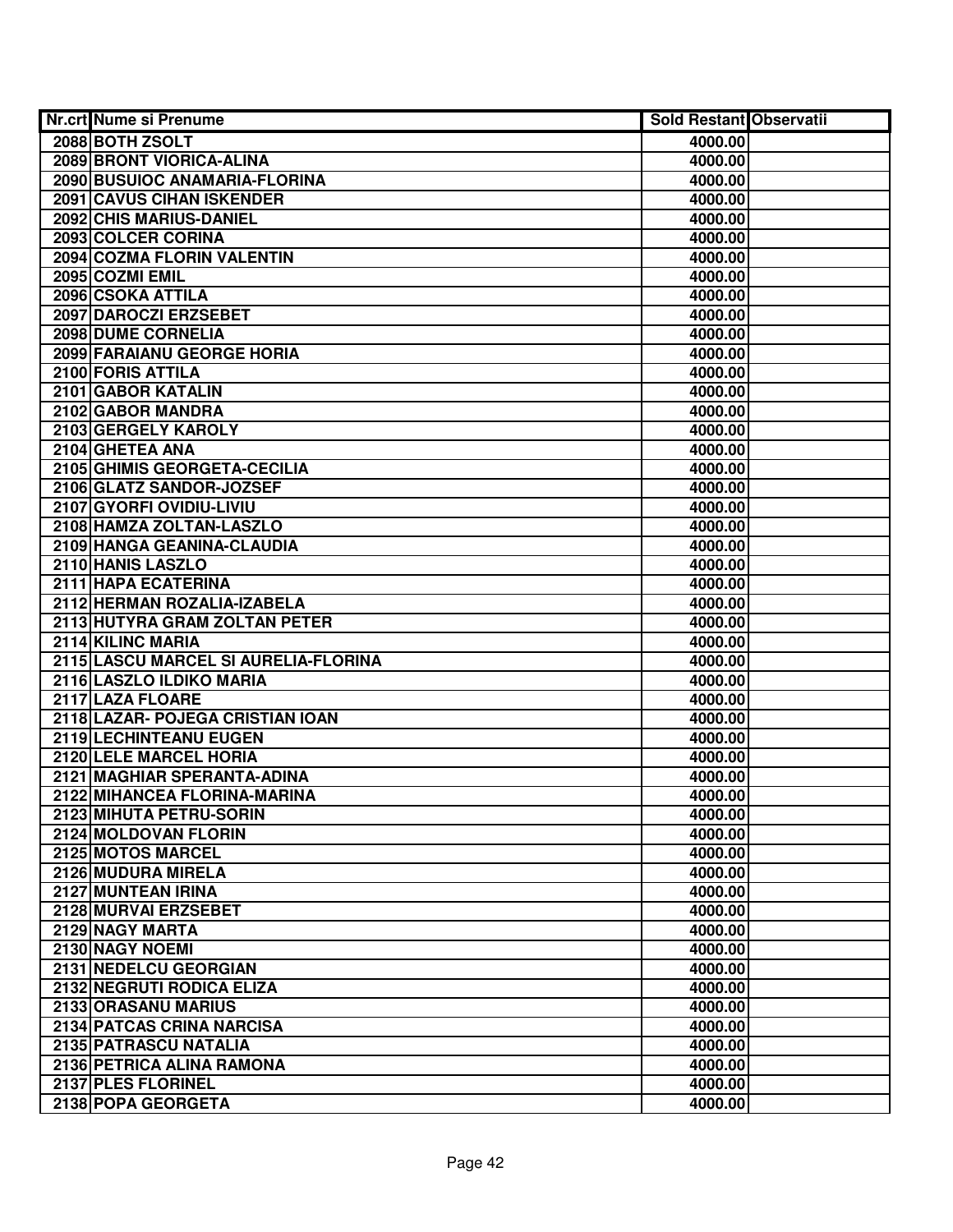| <b>Nr.crt Nume si Prenume</b>      | <b>Sold Restant Observatii</b> |  |
|------------------------------------|--------------------------------|--|
| 2139 POTI MELINDA                  | 4000.00                        |  |
| 2140 RUS ANIKO                     | 4000.00                        |  |
| <b>2141 SANDOR TRAIAN-ANTONIU</b>  | 4000.00                        |  |
| 2142 SAS FERENC                    | 4000.00                        |  |
| 2143 SCORTE FLORIAN                | 4000.00                        |  |
| 2144 SEICHE FLORIN                 | 4000.00                        |  |
| 2145 TABUS TANIA-GEORGETA-IOANA    | 4000.00                        |  |
| 2146 TABUS VIORICA                 | 4000.00                        |  |
| <b>2147 TEGLAS DORINA</b>          | 4000.00                        |  |
| 2148 VANDICI IOAN                  | 4000.00                        |  |
| 2149 VICAS FLORIN                  | 4000.00                        |  |
| 2150 ZBIRCE SANDA CORINA           | 4000.00                        |  |
| 2151 GERGYELY LAJOS                | 3999.00                        |  |
| 2152 LUPU IBOLYA                   | 3998.00                        |  |
| 2153 ALB MONICA                    | 3995.00                        |  |
| 2154 DUCA EMILIA                   | 3995.00                        |  |
| 2155 HODIS RODICA                  | 3995.00                        |  |
| 2156 DRAGAN CARMEN-ADRIANA         | 3994.00                        |  |
| 2157 BARNA GHEORGHE                | 3993.00                        |  |
| 2158 BUT IOANA-GHEORGHINA          | 3990.00                        |  |
| 2159 PELE DOREL FLORIN SI RODICA   | 3990.00                        |  |
| 2160 VENTEL KALMAN                 | 3989.00                        |  |
| 2161 BALAJ CALIN-SILVIU            | 3988.79                        |  |
| 2162 BONACIU GHEORGHE SI FLOARE    | 3986.00                        |  |
| 2163 ERDEI LAVINIA FELICIA         | 3985.00                        |  |
| 2164 HALMAJAN PETRU ADRIAN         | 3983.00                        |  |
| 2165 OLAH EMMA                     | 3983.00                        |  |
| 2166 SZEKELY LADISLAU              | 3982.00                        |  |
| 2167 EGYED-DACZ ZOLT-TIBOR         | 3980.00                        |  |
| 2168 MATICAS IOAN-EMILIAN          | 3980.00                        |  |
| 2169 BANHIDI LORAND                | 3979.00                        |  |
| 2170 DANCIU ADRIAN-CRISTIAN        | 3975.67                        |  |
| 2171 NAZIR IRFAN                   | 3974.15                        |  |
| 2172 MATEI CATALIN NICOLAE         | 3974.00                        |  |
| 2173 BUNDEA ALEXANDRU MIHAI        | 3973.00                        |  |
| 2174 VULCAN GABRIELA               | 3969.00                        |  |
| 2175 CURA EDINA-ERZSEBET           | 3967.00                        |  |
| 2176 GABOR STEFAN                  | 3965.00                        |  |
| 2177 CHERELEU DUMITRU-ADRIAN       | 3964.00                        |  |
| 2178 RADEANU COSTEL                | 3963.00                        |  |
| <b>2179 BUDA FLORENTINA LENUTA</b> | 3962.00                        |  |
| 2180 TAMBA SIMONA IOANA            | 3962.00                        |  |
| 2181 PENZES IRINA                  | 3960.00                        |  |
| 2182 SZABO IULIANNA                | 3960.00                        |  |
| 2183 NISTOR JANOS                  | 3959.00                        |  |
| 2184 MITRUT PETRU NICOLAE          | 3957.00                        |  |
| 2185 BIBART CAMELIA-DALIA          | 3956.00                        |  |
| 2186 BALLA LAURA CLAUDIA           | 3955.00                        |  |
| 2187 MATIUT LAVINIU-VALERIU        | 3955.00                        |  |
| 2188 BERENDE NELA-GAFIA            | 3954.00                        |  |
| 2189 GABOR RUPI                    | 3952.00                        |  |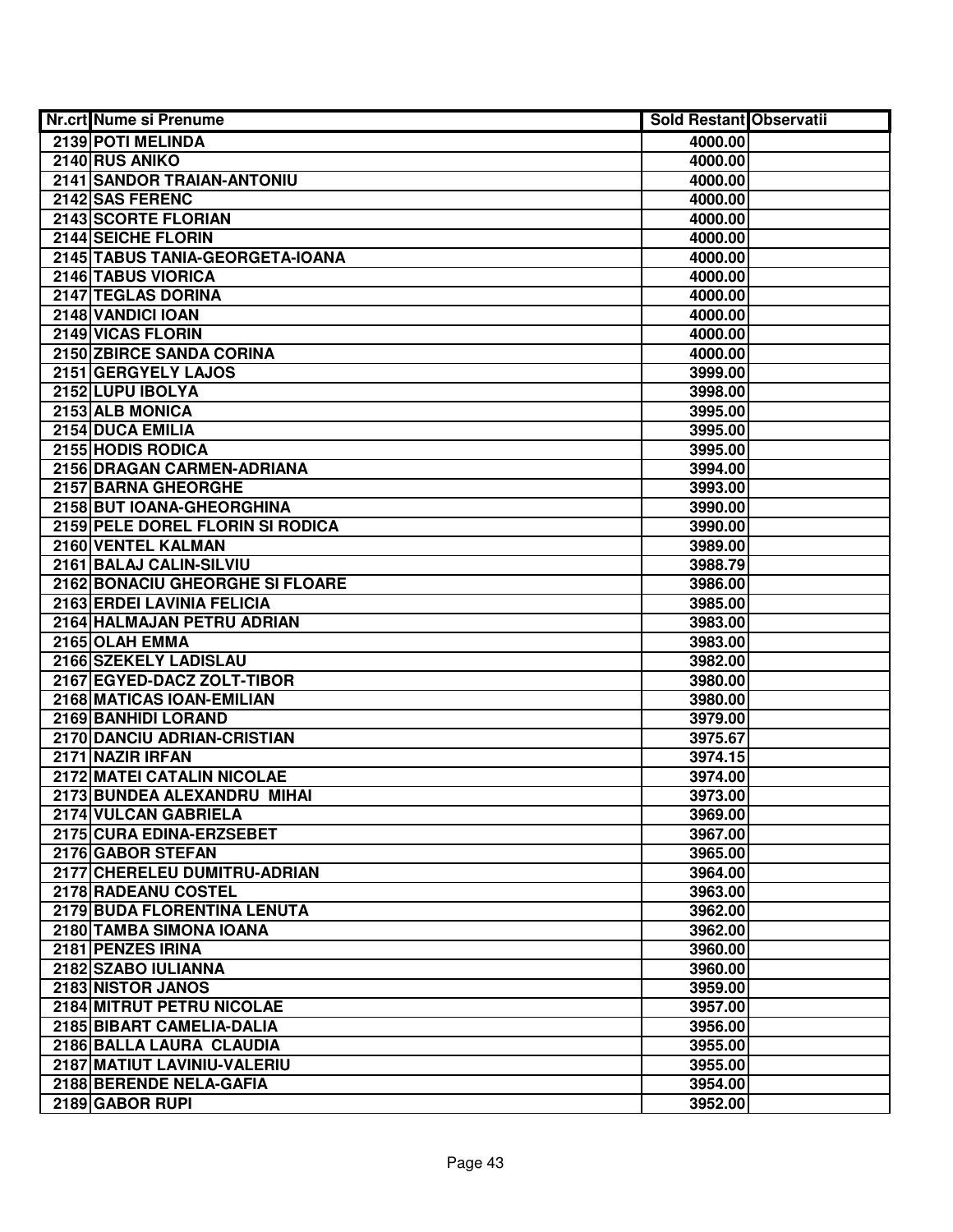| <b>Nr.crt Nume si Prenume</b>                    | <b>Sold Restant Observatii</b> |  |
|--------------------------------------------------|--------------------------------|--|
| 2190 BULC GHEORGHE CRISTIAN                      | 3949.00                        |  |
| 2191 DAN IOSIF ATTILA                            | 3942.72                        |  |
| 2192 MAGYARI ROBERT-STEFAN                       | 3942.00                        |  |
| 2193 PANTEA LUCIA-CARMEN                         | 3941.00                        |  |
| 2194 KAPAS PETER-ZSOLT SI NAOMI REBECA           | 3938.00                        |  |
| 2195 SZILAGY JANOS-IMRE                          | 3938.00                        |  |
| 2196 LACZKO FRANCISC                             | 3936.00                        |  |
| 2197 GYERMAN FLORIN - SORIN SI NADIA-LAURA-MARIA | 3932.00                        |  |
| 2198 MOLDOVAN LUCICA                             | 3932.00                        |  |
| 2199 MASCAS GEORGES-TEODOR                       | 3930.00                        |  |
| 2200 BODEA ADRIAN SI RENATA                      | 3928.00                        |  |
| 2201 CERNAU MARIA                                | 3924.00                        |  |
| 2202 VILCEANU MIHAI-SORIN                        | 3923.00                        |  |
| 2203 BODEA DANIEL-TIBERIU                        | 3920.24                        |  |
| 2204 GABOR MARTIN                                | 3920.00                        |  |
| 2205 VARGA GHEORGHE-PETRU                        | 3914.00                        |  |
| 2206 ROSTAS CAROLINA                             | 3910.00                        |  |
| 2207 MARTIN IOAN                                 | 3908.00                        |  |
| 2208 SZUCS ANDRAS                                | 3906.00                        |  |
| 2209 TRIFA IULIU                                 | 3906.00                        |  |
| 2210 OROS IOSIF                                  | 3903.00                        |  |
| 2211 MICH TEOFIL                                 | 3901.00                        |  |
| 2212 POPA MARIA                                  | 3901.00                        |  |
| 2213 MANCI DANIEL                                | 3900.00                        |  |
| 2214 LAZAR DORIN IOAN                            | 3899.00                        |  |
| 2215 ROSTAS IONAT                                | 3898.00                        |  |
| 2216 POCSE ILEANA-LUCIA                          | 3897.00                        |  |
| 2217 FILIP GHEORGHE DOREL                        | 3896.00                        |  |
| 2218 ISZTOIKA DUMITRU                            | 3895.00                        |  |
| 2219 FLORINCUTA GEORGIANA-LAURA                  | 3891.95                        |  |
| 2220 BROINAS ALEXANDRU MIHAI                     | 3890.00                        |  |
| 2221 BUDAI MELINDA                               | 3888.00                        |  |
| 2222 MEZEI PARASCHIVA SI IOSIF                   | 3888.00                        |  |
| 2223 ZLIBUT OVIDIU SI ADRIANA                    | 3886.00                        |  |
| 2224 SAS MARIUS RADU                             | 3883.00                        |  |
| 2225 ISZTOIKA RUPI                               | 3882.00                        |  |
| 2226 DOBAI MARIANA                               | 3880.00                        |  |
| 2227 LUKACS GABRIELA-EVA-MIRELA                  | 3880.00                        |  |
| 2228 TRUBACS MARTA                               | 3880.00                        |  |
| 2229 INDRIES CLAUDIA DOLORES                     | 3874.00                        |  |
| 2230 COLTA ROZALIA                               | 3872.00                        |  |
| 2231 SZUCS ROBERT - KAROLY                       | 3872.00                        |  |
| 2232 IGNATESCU DEZIDERIU ROBERT                  | 3868.94                        |  |
| 2233 MAROLEANU EMIL                              | 3867.00                        |  |
| 2234 CIUHANDU BOGDAN-DANUT                       | 3862.00                        |  |
| 2235 LADANYI TIBOR-ISTVAN                        | 3862.00                        |  |
| 2236 NEGRUT DAN-SILVIU                           | 3861.00                        |  |
| 2237 DERECICHEI ADRIAN                           | 3854.00                        |  |
| 2238 HETES-PESTEAN PASCU                         | 3854.00                        |  |
| 2239 VARGA ALIN-COSMIN                           | 3853.00                        |  |
| 2240 BARSAN IOAN SI ELENA KLOTILDA               | 3852.00                        |  |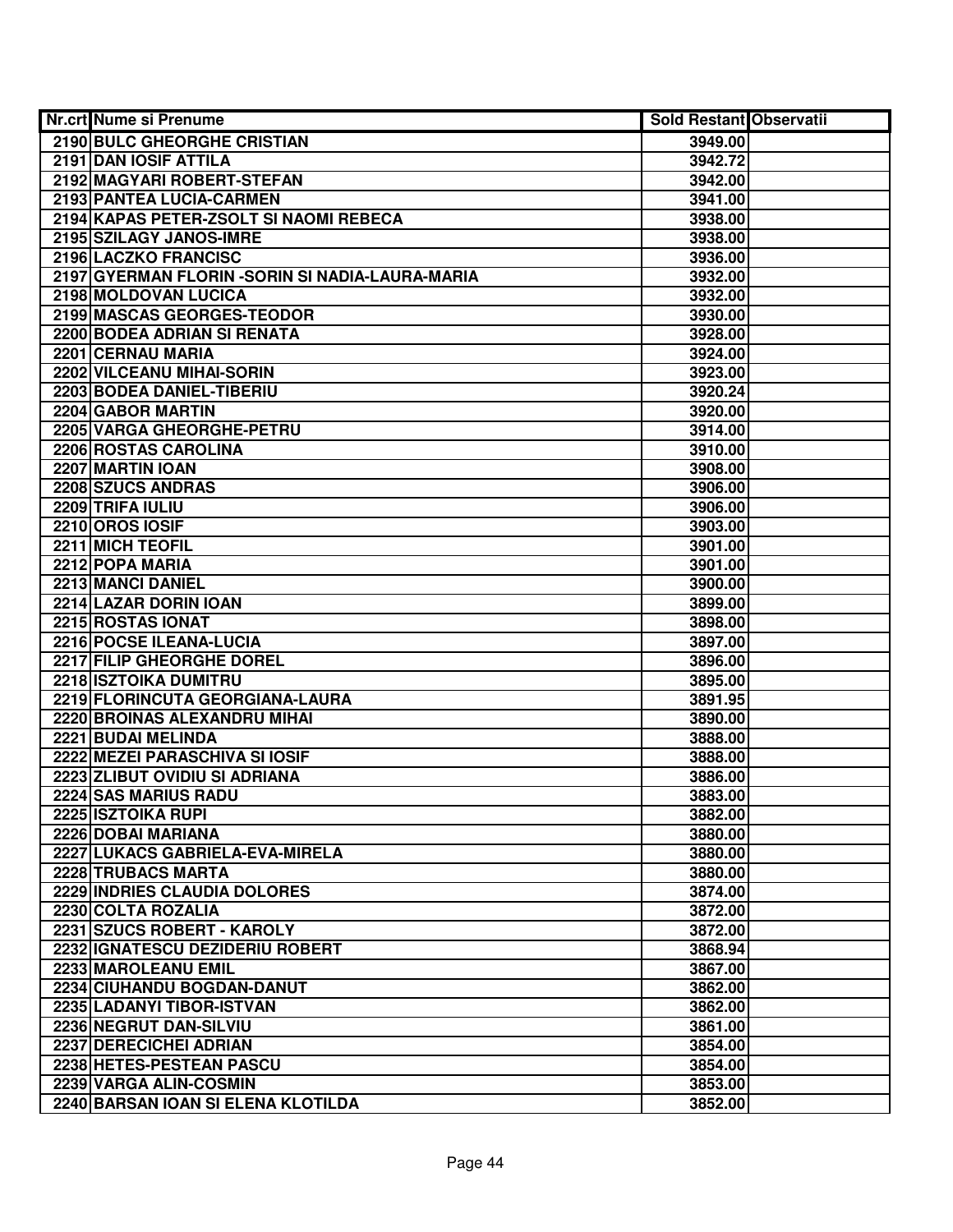| Nr.crt Nume si Prenume                                  | <b>Sold Restant Observatii</b> |  |
|---------------------------------------------------------|--------------------------------|--|
| <b>2241 DAMICS FERENC-SANDOR</b>                        | 3850.00                        |  |
| 2242 NYIRI GABRIEL                                      | 3850.00                        |  |
| 2243 MOTEI CONSTANTIN                                   | 3847.54                        |  |
| 2244 POPA ADRIAN-NICOLAE                                | 3845.00                        |  |
| 2245 BORA SORIN-IOSIF                                   | 3844.00                        |  |
| 2246 PETCU TOADER                                       | 3842.00                        |  |
| 2247 HAISAN DOINA                                       | 3838.00                        |  |
| 2248 OPRIS LOREDAN-LAURENTIU                            | 3838.00                        |  |
| 2249 SZATHMARI CSABA ZSOLT SI ANIKO                     | 3837.00                        |  |
| <b>2250 ISZTOIKA LUDOVIC</b>                            | 3835.00                        |  |
| 2251 PANC PETRU                                         | 3834.00                        |  |
| 2252 GABOR STEFAN-SAMUEL                                | 3832.58                        |  |
| 2253 MATEAS ALIN FLORIN SI ROZALIA                      | 3828.00                        |  |
| 2254 TUSA CLAUDIU-CATALIN                               | 3825.00                        |  |
| 2255 POENARU GEORGE                                     | 3822.56                        |  |
| 2256 FECHETE MARGARETA                                  | 3821.00                        |  |
| 2257 LAL IOAN                                           | 3819.00                        |  |
| 2258 SILAGHI PAUL-FLORIN                                | 3817.50                        |  |
| 2259 VARGA ARPAD                                        | 3817.00                        |  |
| 2260 IGNATESCU CIPRIAN-CONSTANTIN SI MARINA-ALEXANDRINA | 3815.88                        |  |
| 2261 POPA IOAN-ADRIAN                                   | 3815.00                        |  |
| 2262 FELECAN VOICU-SORIN                                | 3814.00                        |  |
| 2263 BRINZAS MARIUS STELIAN                             | 3813.10                        |  |
| 2264 BUNGAU FLORIN-TEODOR                               | 3813.00                        |  |
| 2265 CORAS FLOARE                                       | 3809.00                        |  |
| 2266 BEJUSCA IOAN                                       | 3808.00                        |  |
| 2267 FILIP MARIUS-PAUL SI CLAUDIA-ARGENTINA             | 3807.00                        |  |
| 2268 SCORTEA COSMIN-GHEORGHE                            | 3804.00                        |  |
| 2269 DONEI EVA ECATERINA                                | 3800.00                        |  |
| 2270 HEGHEDUS PETRU-ADRIAN                              | 3800.00                        |  |
| 2271 SIMON ADRIAN-EMIL                                  | 3800.00                        |  |
| 2272 BELCE ALEXANDRU                                    | 3799.00                        |  |
| 2273 IOVA CIPRIAN NICOLAE                               | 3799.00                        |  |
| 2274 TITI ADALBERT                                      | 3796.96                        |  |
| 2275 BONDAR RADU-FELICIAN SI SANDA-LAURA                | 3793.00                        |  |
| 2276 CICU VASILE-DANIEL                                 | 3791.00                        |  |
| 2277 BAHICA VASILE                                      | 3790.00                        |  |
| 2278 GEREBENES RUDI                                     | 3790.00                        |  |
| 2279 PANA LAURA                                         | 3781.00                        |  |
| 2280 MARZA ILIE FLORIN                                  | 3780.00                        |  |
| <b>2281 NISTOR BIANCA</b>                               | 3777.34                        |  |
| 2282 MADA LUCIAN                                        | 3770.00                        |  |
| 2283 LAZA LIVIU                                         | 3762.25                        |  |
| 2284 KABAI AURELIA                                      | 3762.00                        |  |
| 2285 TURJUC CRISTIAN IOSIF                              | 3761.00                        |  |
| 2286 VARGA GABOR                                        | 3758.00                        |  |
| 2287 LUPSE CAMELIA-MARIANA                              | 3755.00                        |  |
| 2288 SARKADI ATTILA                                     | 3754.00                        |  |
| 2289 SERBAN MIHAI CLAUDIU                               | 3754.00                        |  |
| 2290 CIPCIRI ADRIAN-SORIN SI LILIANA                    | 3751.00                        |  |
| 2291 GABOR IANCU                                        | 3750.00                        |  |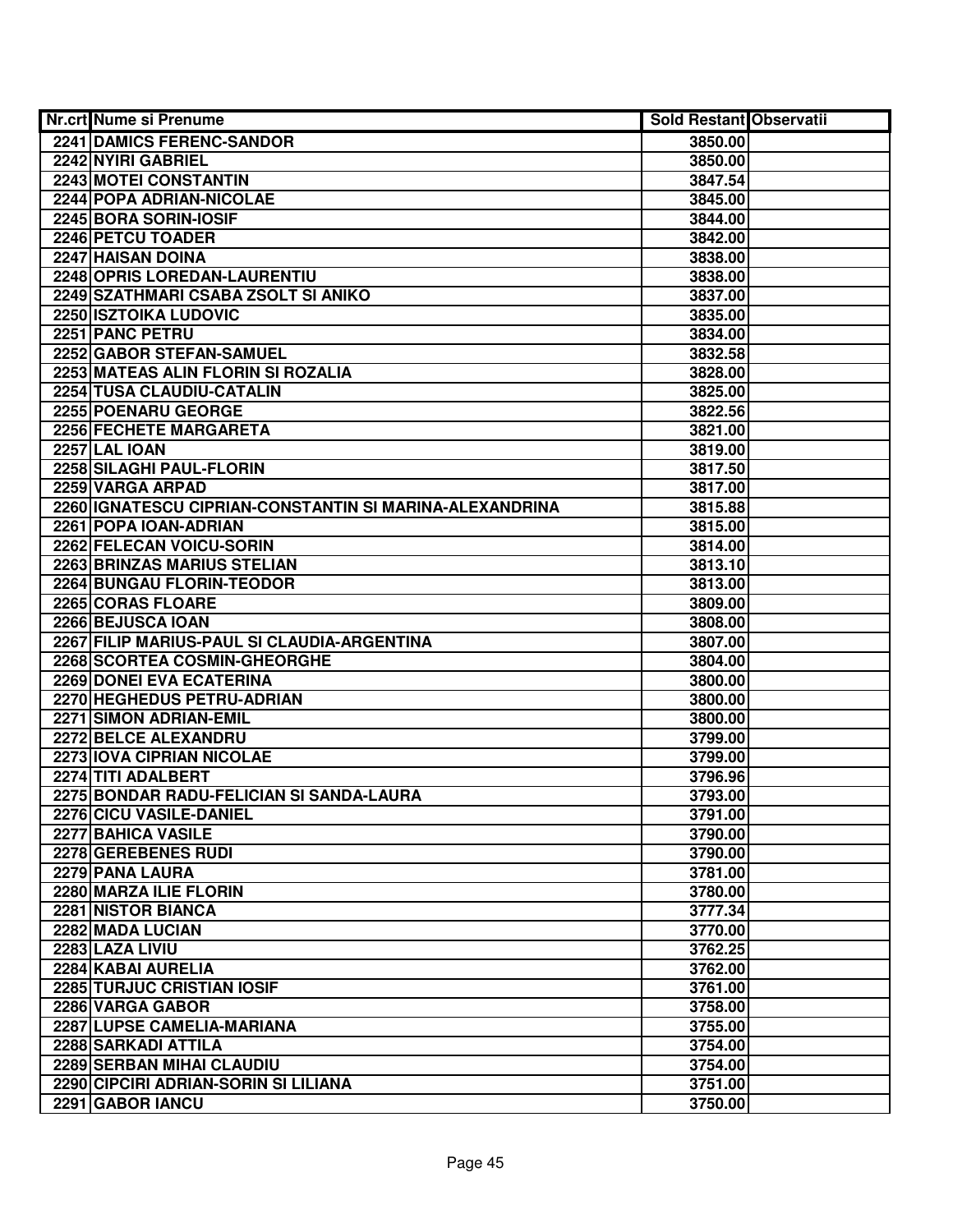| Nr.crt Nume si Prenume                   | <b>Sold Restant Observatii</b> |  |
|------------------------------------------|--------------------------------|--|
| 2292 GABORAS SANDOR                      | 3750.00                        |  |
| 2293 SUCIU SEBASTIAN                     | 3750.00                        |  |
| 2294 SZTOJKA KLARA                       | 3750.00                        |  |
| 2295 VASARHELYI MARIA                    | 3750.00                        |  |
| 2296 JUCA VIOREL                         | 3747.00                        |  |
| 2297 BODEA NORBERT                       | 3745.00                        |  |
| 2298 POPESCU SERGIU-RAUL                 | 3745.00                        |  |
| 2299 OVANESCU CONSTANTIN-CIPRIAN         | 3740.00                        |  |
| 2300 MISTOR SORIN - CRISTINEL            | 3736.00                        |  |
| 2301 DRIMBE SEBASTIAN-ALEXANDRU          | 3735.00                        |  |
| 2302 DAVID RALUCA-FLORINA                | 3734.00                        |  |
| 2303 LINGURAR TRAIAN                     | 3733.00                        |  |
| 2304 SAMU IVAN                           | 3732.50                        |  |
| 2305 STEF TRAIAN                         | 3732.00                        |  |
| 2306 MIKLOS MATEI                        | 3731.00                        |  |
| 2307 CHIRILA SERGIU DANIEL               | 3730.00                        |  |
| 2308 BLAGE IOAN NICOLAE                  | 3729.00                        |  |
| 2309 PLATONA IULIA                       | 3728.00                        |  |
| 2310 USATII ALEXANDRA                    | 3728.00                        |  |
| 2311 KATONA FRANCISC                     | 3727.00                        |  |
| 2312 TOCAIU IOAN                         | 3727.00                        |  |
| 2313 GABOR MATE                          | 3726.00                        |  |
| 2314 SLAVESCU DAN-ALEXANDRU SI GERZON DA | 3722.00                        |  |
| 2315 SFARLEA MIRCEA-FLORIAN              | 3720.00                        |  |
| 2316 MATEI ADRIAN GH                     | 3717.00                        |  |
| 2317 BISTRAN NICOLAE-VALENTIN            | 3715.00                        |  |
| 2318 KEREZSI BELLA - ANGELO              | 3712.50                        |  |
| 2319 SFERLE FLORIAN-SEBASTIAN            | 3711.50                        |  |
| 2320 GUG FLORIN CRISTIAN                 | 3710.13                        |  |
| 2321 DEIAC MARIUS-DANIEL                 | 3710.00                        |  |
| 2322 DELCZEG CSABA                       | 3710.00                        |  |
| 2323 HARN IOAN-ALEXANDRU                 | 3710.00                        |  |
| <b>2324 LACATUS FLORIAN SI MARIA</b>     | 3709.00                        |  |
| 2325 POPA FLORICA                        | 3704.00                        |  |
| 2326 GABOR GETA                          | 3700.00                        |  |
| 2327 GABOR MARIA                         | 3700.00                        |  |
| 2328 GABOR RITA MANDRA                   | 3700.00                        |  |
| 2329 TIUTIU SILVIAN-VLADUT               | 3700.00                        |  |
| 2330 VARGA ROMULUS-NICOLAE               | 3700.00                        |  |
| 2331 POPOVICI IOAN-FLORIN                | 3698.00                        |  |
| 2332 ERDEI GHEORGHE                      | 3697.00                        |  |
| 2333 SERES FLORIN CALIN                  | 3695.00                        |  |
| 2334 SFRENGEU ILIE-IERONIM               | 3692.00                        |  |
| 2335 GABOR IANCU                         | 3690.00                        |  |
| 2336 GABOR MARCO                         | 3690.00                        |  |
| 2337 ARDELEAN FLORIN DOREL               | 3683.00                        |  |
| 2338 CIRIL GABRIEL-FLORIN                | 3683.00                        |  |
| 2339 CMECIU CRISTIAN-ROMULUS             | 3678.00                        |  |
| 2340 SANTER TIBERIU                      | 3678.00                        |  |
| 2341 IOJA CLAUDIA DANIELA                | 3672.00                        |  |
| 2342 ISTOICA BANDI                       | 3672.00                        |  |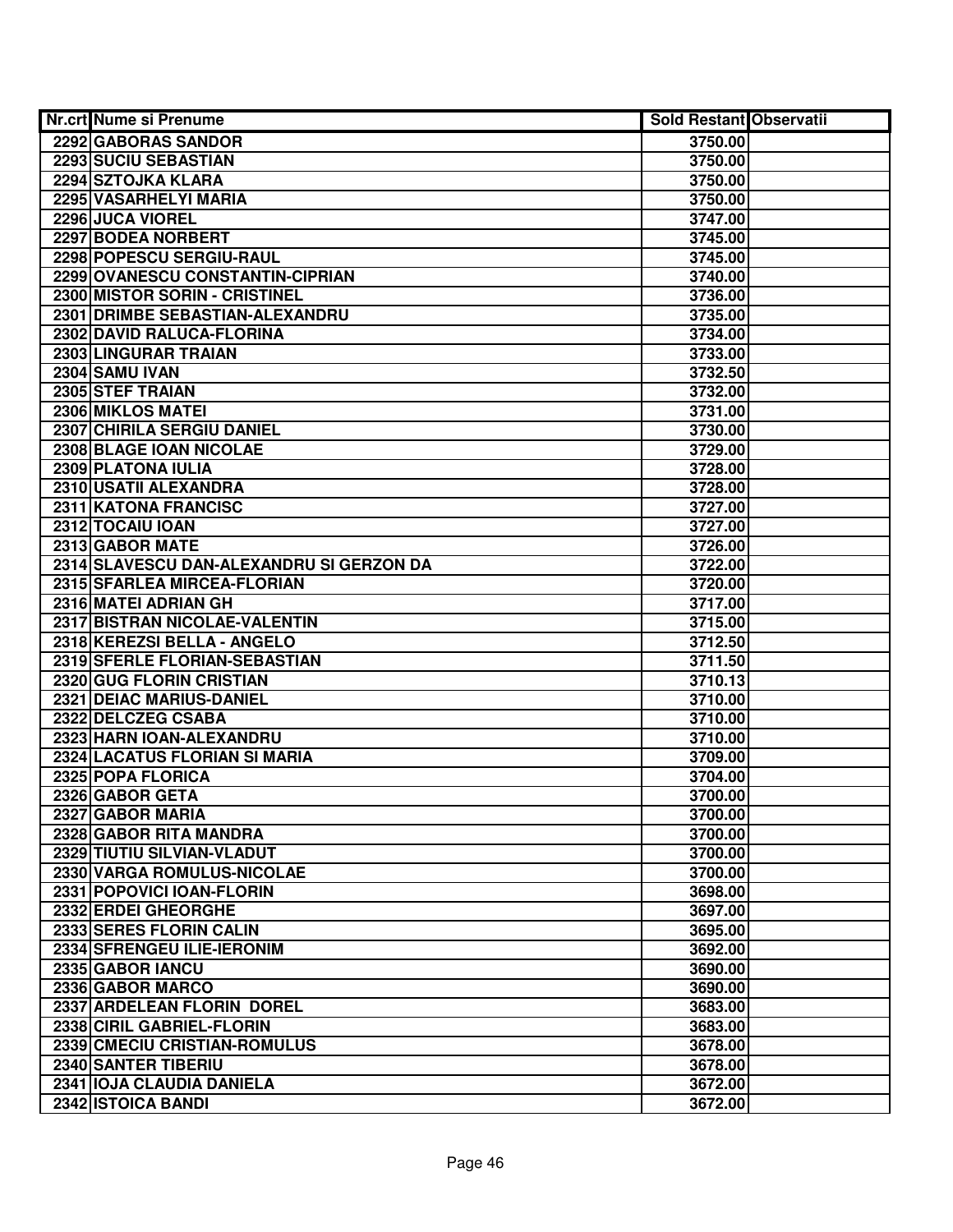| Nr.crt Nume si Prenume             | <b>Sold Restant Observatii</b> |  |
|------------------------------------|--------------------------------|--|
| 2343 PANTEA VIORICA-LUCIA          | 3671.00                        |  |
| 2344 DASCAL IONEL                  | 3670.00                        |  |
| 2345 MATIU IONEL OVIDIU            | 3668.00                        |  |
| 2346 TARLEA ANCA-LIANA             | 3667.00                        |  |
| 2347 MOLNAR KAROLY                 | 3663.50                        |  |
| 2348 VARGA ALEXANDRU-GYULA         | 3660.00                        |  |
| 2349 BLAGA ECATERINA               | 3655.00                        |  |
| 2350 MURESAN AURELIAN              | 3652.00                        |  |
| 2351 MAGHIAR CARMEN-TEODORA        | 3651.00                        |  |
| 2352 VINCZE ETELKA                 | 3651.00                        |  |
| 2353 GABOR IANOS                   | 3650.00                        |  |
| 2354 CAB.AVOCATIAL MAN COSMIN      | 3647.00                        |  |
| 2355 VARGA TIBOR                   | 3642.00                        |  |
| 2356 MATYAS IOSIF                  | 3640.00                        |  |
| 2357 BOKA JOZSEF                   | 3638.00                        |  |
| 2358 NAGY ANDREI MIHAI             | 3638.00                        |  |
| 2359 STOICA JANOS SI EVA           | 3638.00                        |  |
| 2360 POPOVICI FLORIN               | 3636.41                        |  |
| 2361 IOVAN MARIA EVA               | 3635.00                        |  |
| 2362 BACIU-POPA IOAN               | 3634.00                        |  |
| 2363 HOSU DANIELA                  | 3634.00                        |  |
| 2364 CRISAN CLAUDIU                | 3630.00                        |  |
| 2365 BRAJER IANOS GYORGY           | 3628.00                        |  |
| 2366 HURMUZ DAN                    | 3624.00                        |  |
| 2367 TIPLEA DANIEL CRISTIAN        | 3623.00                        |  |
| 2368 MESTER NADIA                  | 3620.00                        |  |
| 2369 CIORDAS CONSTANTIN            | 3618.00                        |  |
| 2370 BENGA VIOREL                  | 3615.00                        |  |
| 2371 PETRICAS GHEORGHE             | 3614.00                        |  |
| 2372 MESTER JOZSEF-CSABA           | 3613.00                        |  |
| 2373 FLORIAN GYONGYI TUNDE         | 3607.00                        |  |
| 2374 BALLA TIBOR-MIKLOS            | 3605.45                        |  |
| 2375 MADA ANA SI DUMITRU           | 3605.00                        |  |
| 2376 FARTEA ZSOLT ATTILA           | 3603.00                        |  |
| 2377 LUNCAN LUCIA                  | 3600.00                        |  |
| 2378 RUS PETRU-NICOLAE             | 3600.00                        |  |
| 2379 BEJAN MARCEL SI FLORINA-NADIA | 3599.00                        |  |
| 2380 MOLDOVAN GHEORGHE MIRCEA      | 3599.00                        |  |
| 2381 STAN ELENA                    | 3598.00                        |  |
| 2382 BALINT DAVID                  | 3590.00                        |  |
| 2383 BOTOS SEBASTIAN-CRISTIAN      | 3590.00                        |  |
| 2384 BRADAU CRISTIAN-GHEORGHE      | 3590.00                        |  |
| <b>2385 POIANA CRISTINEL</b>       | 3590.00                        |  |
| 2386 LIBANT SIGISMUND              | 3585.00                        |  |
| 2387 SULINCA ELISABETA             | 3584.00                        |  |
| 2388 FLOREA CORINA-ANAMARIA        | 3582.00                        |  |
| 2389 HAIDUC PAVEL SI MARIA         | 3582.00                        |  |
| 2390 KISS ELEMER                   | 3582.00                        |  |
| 2391 LYBERIOU MAGDALINI            | 3581.00                        |  |
| 2392 MOISE GHEORGHE                | 3581.00                        |  |
| 2393 GABOR IOAN                    | 3580.00                        |  |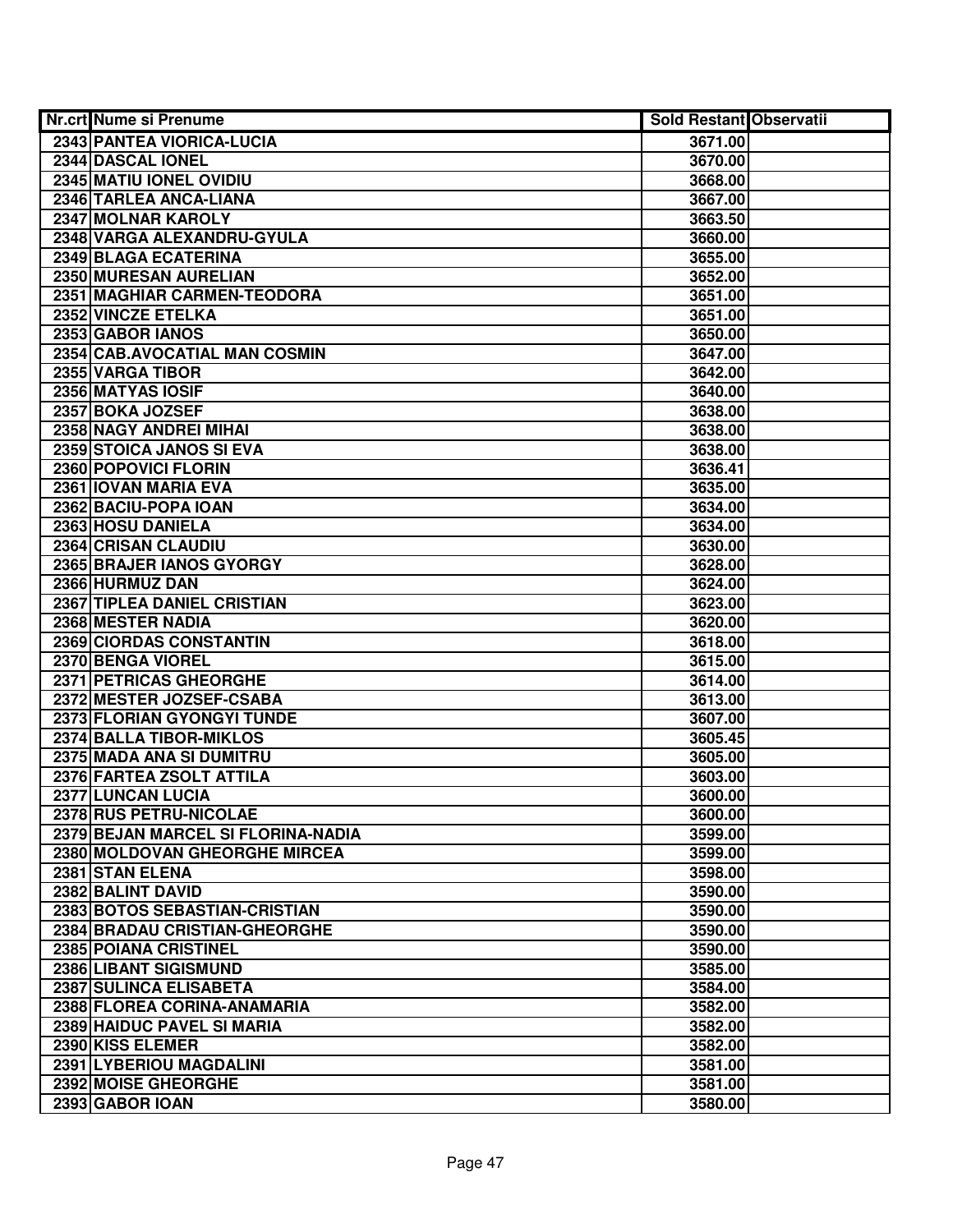| <b>Nr.crt Nume si Prenume</b>            | <b>Sold Restant Observatii</b> |  |
|------------------------------------------|--------------------------------|--|
| 2394 BETEG FLOARE                        | 3579.00                        |  |
| 2395 MARIAN IOACHIM-DOREL                | 3579.00                        |  |
| 2396 NEGRU PETRU                         | 3578.00                        |  |
| 2397 ROSTAS MALIN                        | 3577.00                        |  |
| 2398 FERARIU CRINA-MIOARA                | 3573.00                        |  |
| 2399 KALOZ LAURENTIU                     | 3573.00                        |  |
| 2400 KOVACS IMRE                         | 3570.00                        |  |
| 2401 BELKO JANOS ZOLTAN                  | 3565.00                        |  |
| 2402 POPA PETRU SI LIVIA                 | 3564.00                        |  |
| 2403 BORTA-DUMA VASILE SI MARIA          | 3563.00                        |  |
| 2404 IANTO ARPAD-CSONGOR                 | 3563.00                        |  |
| 2405 ISZTOIKA GAVRIL                     | 3563.00                        |  |
| 2406 MORAR GAVRIL SI MIHAELA             | 3562.00                        |  |
| 2407 FARAGAU-DIACONESCU GAVRIL-CORNEL    | 3560.00                        |  |
| 2408 LUCUTA VICTOR IONEL                 | 3560.00                        |  |
| 2409 RACZ EMANUEL-DAVID                  | 3560.00                        |  |
| 2410 DAVID LUCRETIA                      | 3559.00                        |  |
| 2411 BOLOJAN FLORIN-CRISTIAN             | 3558.00                        |  |
| 2412 STEFANICA CRISTIAN-FLORIAN          | 3557.50                        |  |
| 2413 ARON SANDOR                         | 3552.00                        |  |
| 2414 TONT GOMBOS FLORIAN                 | 3551.00                        |  |
| 2415 BARANKA RUPI                        | 3550.00                        |  |
| 2416 PORTAN CALIN-IOAN CABINET DE AVOCAT | 3550.00                        |  |
| 2417 SALAJAN IOAN MARIN                  | 3550.00                        |  |
| 2418 FODOR FLAVIUS COSMIN                | 3548.00                        |  |
| 2419 HAMZA NICOLAE                       | 3544.00                        |  |
| 2420 PASCU MARIA-ELENA                   | 3542.00                        |  |
| 2421 STOICA RUPERT                       | 3541.50                        |  |
| 2422 ROSAN LIVIU SI MARIOARA             | 3540.00                        |  |
| 2423 KUPE FRANCISC TEODOR                | 3536.00                        |  |
| 2424 CIGHIR SERBAN-VLAD                  | 3535.00                        |  |
| 2425 ROSTAS MATE                         | 3535.00                        |  |
| 2426 HULEA PETRU SI FLOARE               | 3534.00                        |  |
| 2427 CAMPEAN MIRCEA-COSMIN               | 3530.00                        |  |
| 2428 RUGE MARIUS-TRAIAN                  | 3530.00                        |  |
| 2429 BATRIN IOAN SI ANA                  | 3529.00                        |  |
| 2430 BOTEZATU ANGELICA                   | 3527.00                        |  |
| 2431 THEISZ SANDOR                       | 3524.00                        |  |
| 2432 TURCUT LUCIAN-FLORIN                | 3524.00                        |  |
| 2433 BONATIU MIHAELA SI GHEORGHE         | 3522.00                        |  |
| 2434 SOLOMIE VERONICA                    | 3521.00                        |  |
| 2435 GABOR GABRIEL                       | 3520.00                        |  |
| 2436 GUI ADRIAN-ALEXANDRU                | 3519.00                        |  |
| 2437 HAIDUCSI ARPAD                      | 3516.00                        |  |
| 2438 SERES IULIU                         | 3512.00                        |  |
| 2439 GABOR EVA                           | 3511.00                        |  |
| 2440 GABOR GETA                          | 3509.00                        |  |
| 2441 CHENIB AYMEN                        | 3506.00                        |  |
| 2442 BRONT CLAUDIA-STELA SI DAN-IULIAN   | 3501.00                        |  |
| 2443 KUPE MELINDA ANITA                  | 3500.00                        |  |
| 2444 PERRIA ALESSANDRO                   | 3500.00                        |  |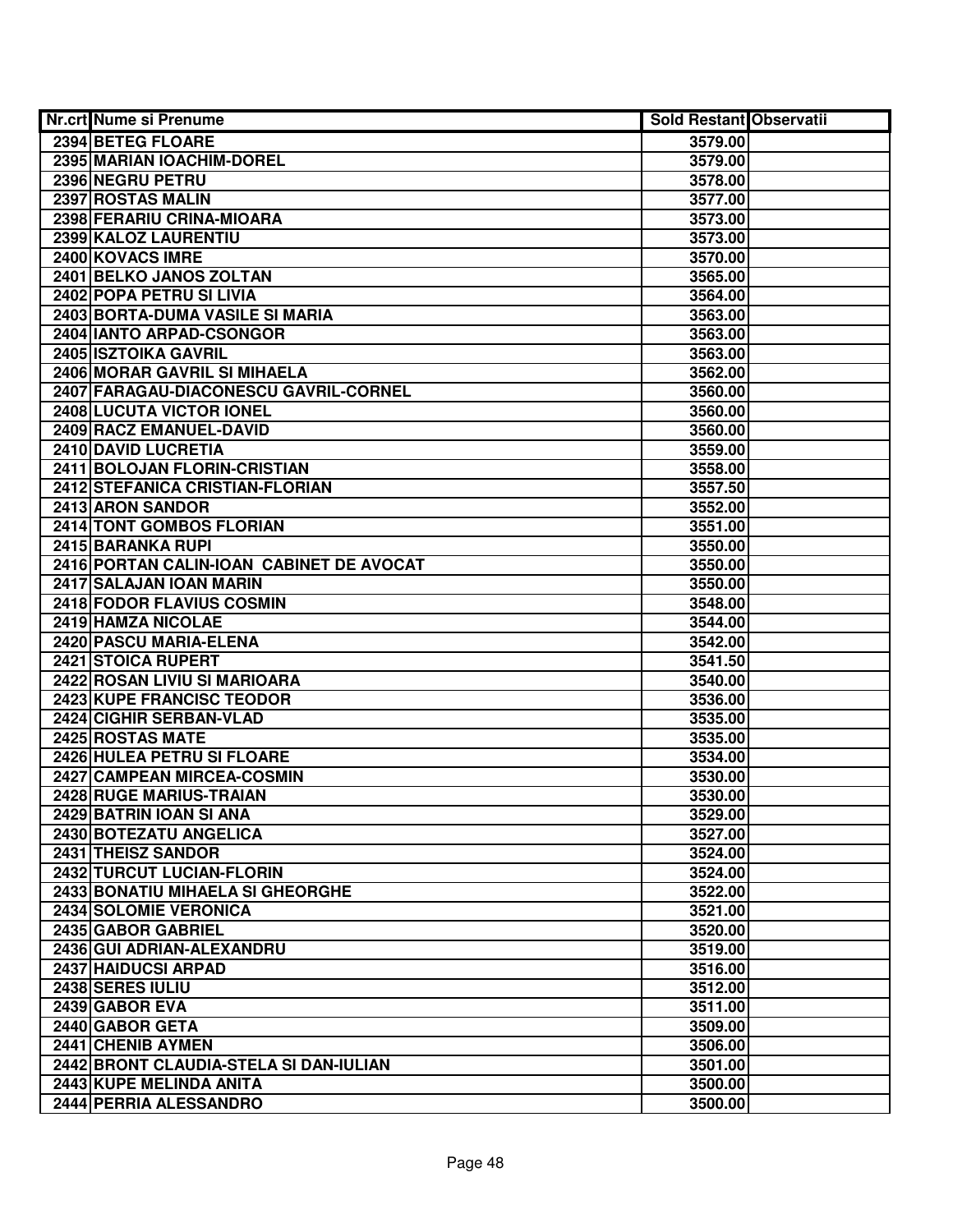| <b>Nr.crt Nume si Prenume</b>                      | Sold Restant Observatii |  |
|----------------------------------------------------|-------------------------|--|
| 2445 POGOR MARINA                                  | 3500.00                 |  |
| 2446 SAJN-GYORFI ILDIKO                            | 3500.00                 |  |
| 2447 LASCU EUGEN                                   | 3497.98                 |  |
| 2448 CSELOTEI JANOS                                | 3495.00                 |  |
| 2449 OROS MARIA CATALINA                           | 3495.00                 |  |
| 2450 HEGEDUS CORNELIA-IOANA                        | 3494.00                 |  |
| 2451 SIPOS EUGEN CRISTIAN                          | 3494.00                 |  |
| 2452 GUNTA DANIELA                                 | 3486.00                 |  |
| 2453 LAZA LUCIAN                                   | 3485.00                 |  |
| 2454 BOGOLE CLAUDIA MARIA SI PANTIS GHEORGHE.SORIN | 3483.00                 |  |
| 2455 DOMBI BERTALAN                                | 3481.00                 |  |
| <b>2456 DUMITER ADRIAN-IONUT</b>                   | 3477.01                 |  |
| 2457 SOTOC RAOUL ALEXANDRU                         | 3476.00                 |  |
| 2458 BAHICA GHEORGHE                               | 3475.00                 |  |
| 2459 ANDOR LASZLO                                  | 3471.00                 |  |
| 2460 BODEA MARCEL                                  | 3471.00                 |  |
| 2461 LES NICUSOR VIOREL                            | 3469.00                 |  |
| 2462 CALIN MARIUS-GHEORGHE                         | 3467.00                 |  |
| 2463 AGOD MARIA                                    | 3463.00                 |  |
| 2464 BARATI ENEAS                                  | 3460.00                 |  |
| 2465 LUNG-MITRICA NICHITA                          | 3460.00                 |  |
| 2466 ARDELEAN GAVRIL                               | 3458.00                 |  |
| 2467 LINGURAR AUREL                                | 3458.00                 |  |
| 2468 VIDICAN FLORIN-DANIEL                         | 3458.00                 |  |
| 2469 FOGHIS CATALIN-FLORIN                         | 3456.00                 |  |
| 2470 ARDELEAN GABRIELA-LUMINITA                    | 3454.00                 |  |
| 2471 BENEA MARIA SI IOAN                           | 3454.00                 |  |
| 2472 CHEREJI DANIEL-NICOLAE                        | 3454.00                 |  |
| 2473 LIBANT FLORIN-MARIAN                          | 3452.00                 |  |
| 2474 GABOR SUSANA GIZELA                           | 3450.00                 |  |
| 2475 LUNCA IOSIF                                   | 3446.00                 |  |
| 2476 LARINT IOAN                                   | 3445.00                 |  |
| 2477 SARBA CIPRIAN-GHEORGHE SI ANCUTA              | 3442.00                 |  |
| 2478 KURUCZ ALEXANDRU                              | 3440.00                 |  |
| 2479 MOTRIUC TIBERIU-EMILIAN                       | 3440.00                 |  |
| 2480 SIPOS LAJOS                                   | 3440.00                 |  |
| 2481 DR.COSTEA IOAN COSMIN-CMI                     | 3439.00                 |  |
| 2482 ISZTOJKA EVA                                  | 3438.00                 |  |
| 2483 LOVAS ELISABETA                               | 3436.00                 |  |
| 2484 BREBAN VASILE                                 | 3435.00                 |  |
| 2485 PORTAN CALIN IOAN                             | 3432.00                 |  |
| 2486 BORODAN FLORIN                                | 3430.00                 |  |
| 2487 PASCALAU IOAN                                 | 3430.00                 |  |
| 2488 ESER REMZI                                    | 3429.00                 |  |
| 2489 JURESCHI VERONICA-AURELIA                     | 3428.00                 |  |
| 2490 II.I.BALAN RADU-CRISTIAN - INTREP.INDIVIDUALA | 3427.00                 |  |
| 2491 ROXIN GAVRIL OVIDIU SI ALEXANDRU FRA          | 3427.00                 |  |
| 2492 GHERGHINA ION SI CLAUDIA FLORICA              | 3422.54                 |  |
| 2493 CRISAN DORIN                                  | 3418.00                 |  |
| 2494 MATEI IOAN FLORIN SI CAMELIA                  | 3415.00                 |  |
| 2495 CSENGERI JOZSEF                               | 3414.00                 |  |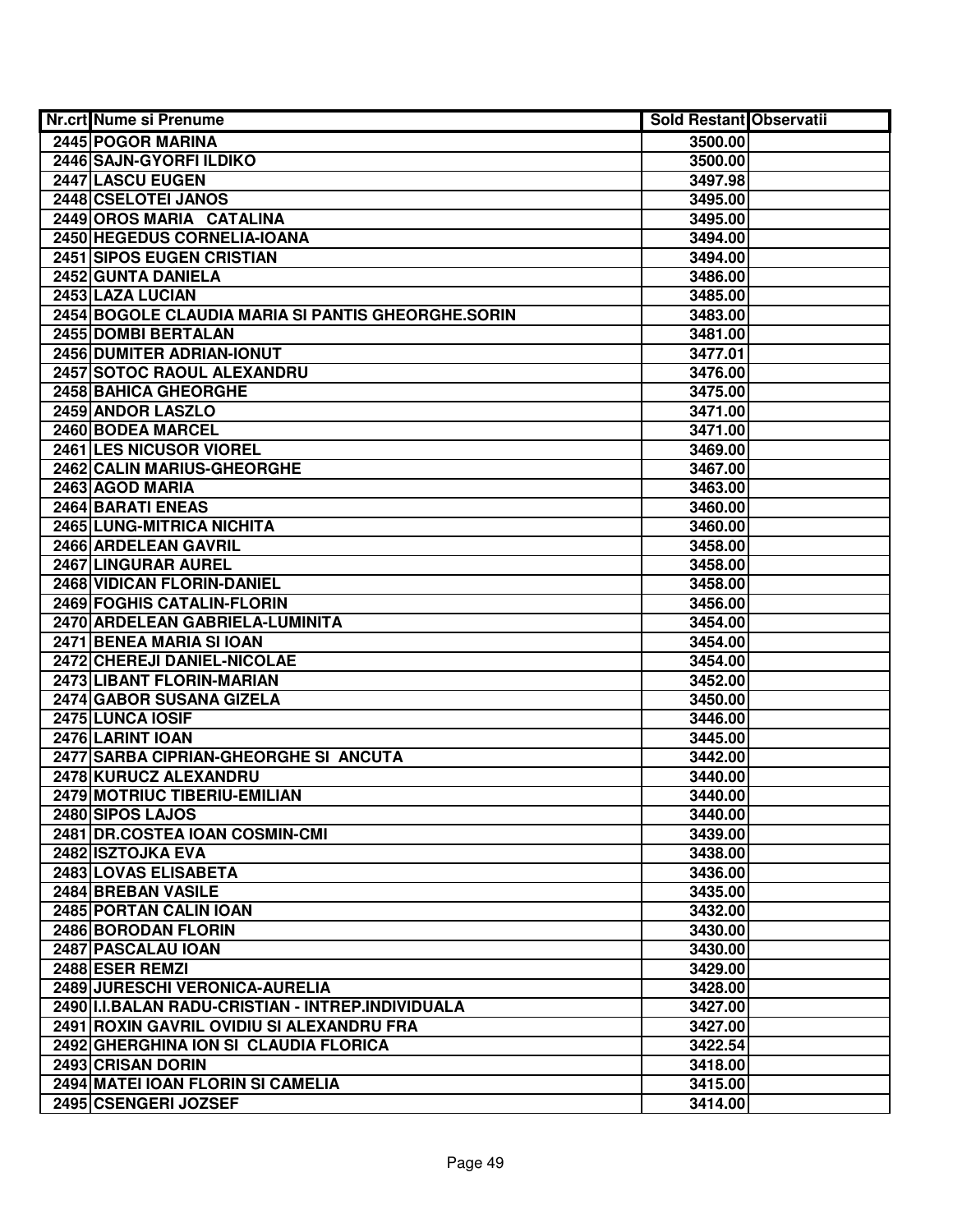| Nr.crt Nume si Prenume                         | <b>Sold Restant Observatii</b> |  |
|------------------------------------------------|--------------------------------|--|
| 2496 TOMA LAVINIU                              | 3414.00                        |  |
| 2497 BAICAN FLORIN-VASILE SI EMOKE-IZABELLA    | 3411.00                        |  |
| 2498 FRIED ANA ALIZ                            | 3409.00                        |  |
| 2499 KORODI IOAN                               | 3407.00                        |  |
| 2500 ZEMBREA ALEXANDRU-FRANCISC                | 3406.50                        |  |
| 2501 ROSTAS MATEI                              | 3405.00                        |  |
| 2502 POPESCU SEBASTIAN TUDOR                   | 3403.00                        |  |
| 2503 KOVACI GABRIEL                            | 3400.00                        |  |
| <b>2504 LEONTE COSTICA</b>                     | 3400.00                        |  |
| <b>2505 MARCON VASILE GHEORGHE</b>             | 3400.00                        |  |
| 2506 SEMENI IOAN                               | 3400.00                        |  |
| 2507 DINU ANDREI-COSMIN                        | 3399.00                        |  |
| 2508 BUNGAU MARIAN-CRISTIAN                    | 3398.00                        |  |
| 2509 CRISAN MIRCEA IOAN                        | 3396.00                        |  |
| 2510 SZTOIKA GABOR                             | 3395.00                        |  |
| 2511 NIREAN GHEORGHE-ADRIAN                    | 3393.00                        |  |
| 2512 SULTAN-TIRTEA ALEXANDRU-CALIN             | 3392.20                        |  |
| 2513 JURJAC DUMITRU                            | 3392.00                        |  |
| 2514 CAVASDAN CORNEL-VALERIU                   | 3387.00                        |  |
| 2515 LETEA SERGIU TEODOR                       | 3385.00                        |  |
| 2516 DR. COTE DANIELA C.M.I.                   | 3382.00                        |  |
| 2517 FILIP VASILE                              | 3380.00                        |  |
| 2518 GHIMAN REMUS-PAUL                         | 3380.00                        |  |
| 2519 BEDO ERIKA-REKA                           | 3377.00                        |  |
| 2520 POP MONICA                                | 3375.00                        |  |
| 2521 ORBAI NICOLAE ALIN FLORIN                 | 3374.00                        |  |
| 2522 RETEK TIBOR                               | 3372.00                        |  |
| 2523 LUP MARIUS GHEORGHE                       | 3370.00                        |  |
| 2524 PESCAR IOSIF                              | 3368.00                        |  |
| 2525 VARGA ROMULUS                             | 3364.00                        |  |
| 2526 OROSZ IOAN                                | 3362.00                        |  |
| 2527 AVRAM FLORIN                              | 3358.00                        |  |
| 2528 LELEA VASILE-CATALIN                      | 3357.00                        |  |
| 2529 POTROVITA IOANA-CRISTINA                  | 3357.00                        |  |
| 2530 ANTOCI ADRIAN CELESTIN                    | 3355.00                        |  |
| 2531 POPA PETRU                                | 3355.00                        |  |
| 2532 KIS CARMEN                                | 3354.00                        |  |
| 2533 AMBRUZS FRANCISC CSABA SI KATALIN         | 3353.00                        |  |
| 2534 URDA CORINA                               | 3353.00                        |  |
| 2535 KECSE ATTILA ISTVAN                       | 3352.00                        |  |
| 2536 MURVAI BRUNO                              | 3351.00                        |  |
| 2537 TAMAS IOANA-ANAMARIA                      | 3351.00                        |  |
| 2538 ROSTAS CRAISOR                            | 3350.00                        |  |
| 2539 FURTOS ANDREI-VALENTIN                    | 3349.00                        |  |
| 2540 CARCIUMARU CONSTANTIN SI<br><b>DORINA</b> | 3334.00                        |  |
| 2541 GHIURAU CARMEN-ELENA                      | 3333.00                        |  |
| 2542 BECHERU LIVIU SI MIRELA-ELENA             | 3330.00                        |  |
| 2543 BERE CORINA-DELIA                         | 3330.00                        |  |
| 2544 ABRUDAN LENUTA                            | 3321.00                        |  |
| 2545 POPOVICI IONUT-SERBAN                     | 3320.02                        |  |
| 2546 BOGARIU ADRIAN-IONEL                      | 3320.00                        |  |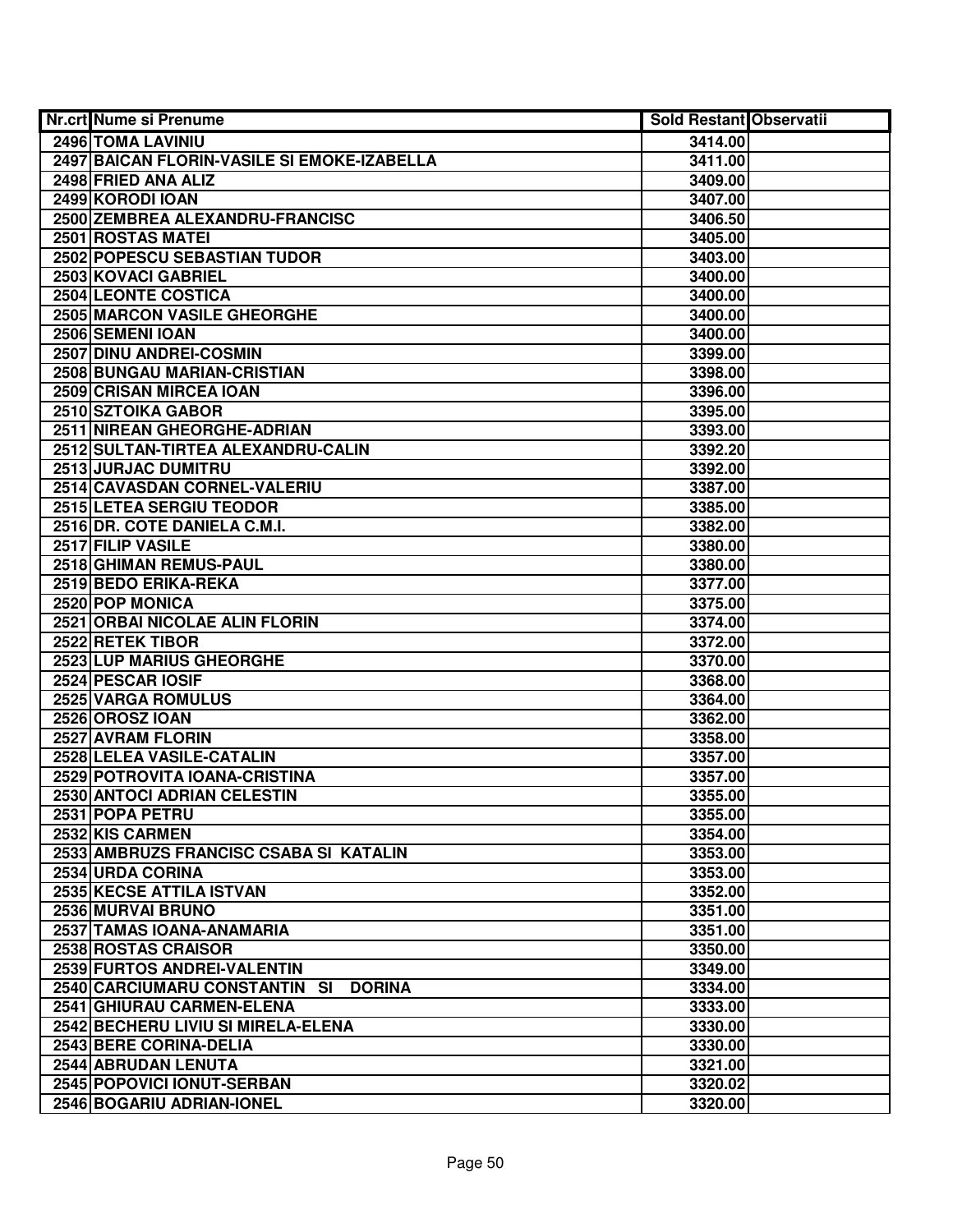| <b>Nr.crt Nume si Prenume</b>             | <b>Sold Restant Observatii</b> |  |
|-------------------------------------------|--------------------------------|--|
| <b>2547 SOLYOM MONIKA-ERIKA</b>           | 3320.00                        |  |
| 2548 STEFANESCU GHEORGHE-FLORIN           | 3320.00                        |  |
| 2549 VOICILA DORIAN-IONUT                 | 3320.00                        |  |
| 2550 ISZTOJKA GAVRIL                      | 3315.00                        |  |
| 2551 BICA GHEORGHE                        | 3313.00                        |  |
| 2552 PETRILA RAMONA-IOANA                 | 3311.88                        |  |
| 2553 BRANDAS CRISTIAN                     | 3310.18                        |  |
| 2554 LUP ALEXANDRU                        | 3310.00                        |  |
| <b>2555 GABOR RUPI SI CATALINA</b>        | 3309.00                        |  |
| 2556 RADULESCU ANDREI                     | 3305.00                        |  |
| <b>2557 BAYCZAR FERENCZ</b>               | 3300.00                        |  |
| 2558 ROSTAS IULIU                         | 3300.00                        |  |
| 2559 DUDOMA EUGEN                         | 3297.00                        |  |
| 2560 GABOR GABORE SI ROZALIA              | 3294.00                        |  |
| 2561 GHETIVU VICTOR                       | 3292.00                        |  |
| 2562 CRETU IONEL                          | 3291.00                        |  |
| 2563 IOVAN ADRIAN IONEL                   | 3291.00                        |  |
| 2564 CIOABA STEFAN                        | 3290.00                        |  |
| 2565 ROMAN GHEORGHE-LUCIAN                | 3288.00                        |  |
| 2566 SZATMARI LAJOS                       | 3283.00                        |  |
| 2567 ELENES DUMITRU IOAN                  | 3282.00                        |  |
| 2568 LACRARU ADRIAN                       | 3278.00                        |  |
| 2569 PANTEA DANIEL-DACIAN                 | 3275.00                        |  |
| 2570 KOVACS MIRCEA-IOAN SI CODRUTA        | 3273.00                        |  |
| 2571 DOBRAI ISTVAN                        | 3272.00                        |  |
| 2572 FEKETE IRINA                         | 3272.00                        |  |
| 2573 MAGHIAR GHEORGHE-MIHAI               | 3272.00                        |  |
| 2574 BUDAI ERZSEBET                       | 3270.00                        |  |
| 2575 SZILAGY RUDOLF                       | 3270.00                        |  |
| 2576 SZEKELY OFELIA-DORINA                | 3265.00                        |  |
| 2577 STIUBE DANIEL-RADU                   | 3263.00                        |  |
| 2578 AVRAMESCU NICUSOR                    | 3260.00                        |  |
| 2579 VERES MIHAI                          | 3260.00                        |  |
| 2580 VIDICAN MARIUS-COSMIN                | 3259.00                        |  |
| 2581 LENCAR GHEORGHE-CRISTIAN SI LEONTINA | 3256.00                        |  |
| 2582 CORBU ADRIAN-PAUL                    | 3254.00                        |  |
| 2583 BURCEA RUPI                          | 3250.00                        |  |
| 2584 CHINDLE DORINA                       | 3250.00                        |  |
| 2585 ELES CSABA-SEBASTIAN-NICOLAE         | 3250.00                        |  |
| 2586 GUZMANN SANDOR-JOZSEF                | 3250.00                        |  |
| 2587 POP GHEORGHE                         | 3250.00                        |  |
| 2588 MITAN IOANA                          | 3249.00                        |  |
| 2589 ISZTOICA STEFAN                      | 3247.00                        |  |
| 2590 MIKLOS GABOR                         | 3247.00                        |  |
| 2591 ALB ANDREI                           | 3246.00                        |  |
| 2592 HIZO ZOLTAN                          | 3245.00                        |  |
| 2593 SERB VICTOR SI MARIOARA              | 3244.00                        |  |
| 2594 GHEORGHITA IOAN-DAN                  | 3243.00                        |  |
| 2595 BALAZS GYULA                         | 3240.00                        |  |
| 2596 ERDEI CIPRIAN-TEOFIL                 | 3239.50                        |  |
| 2597 GHENGHIU DANA-BIANCA                 | 3235.00                        |  |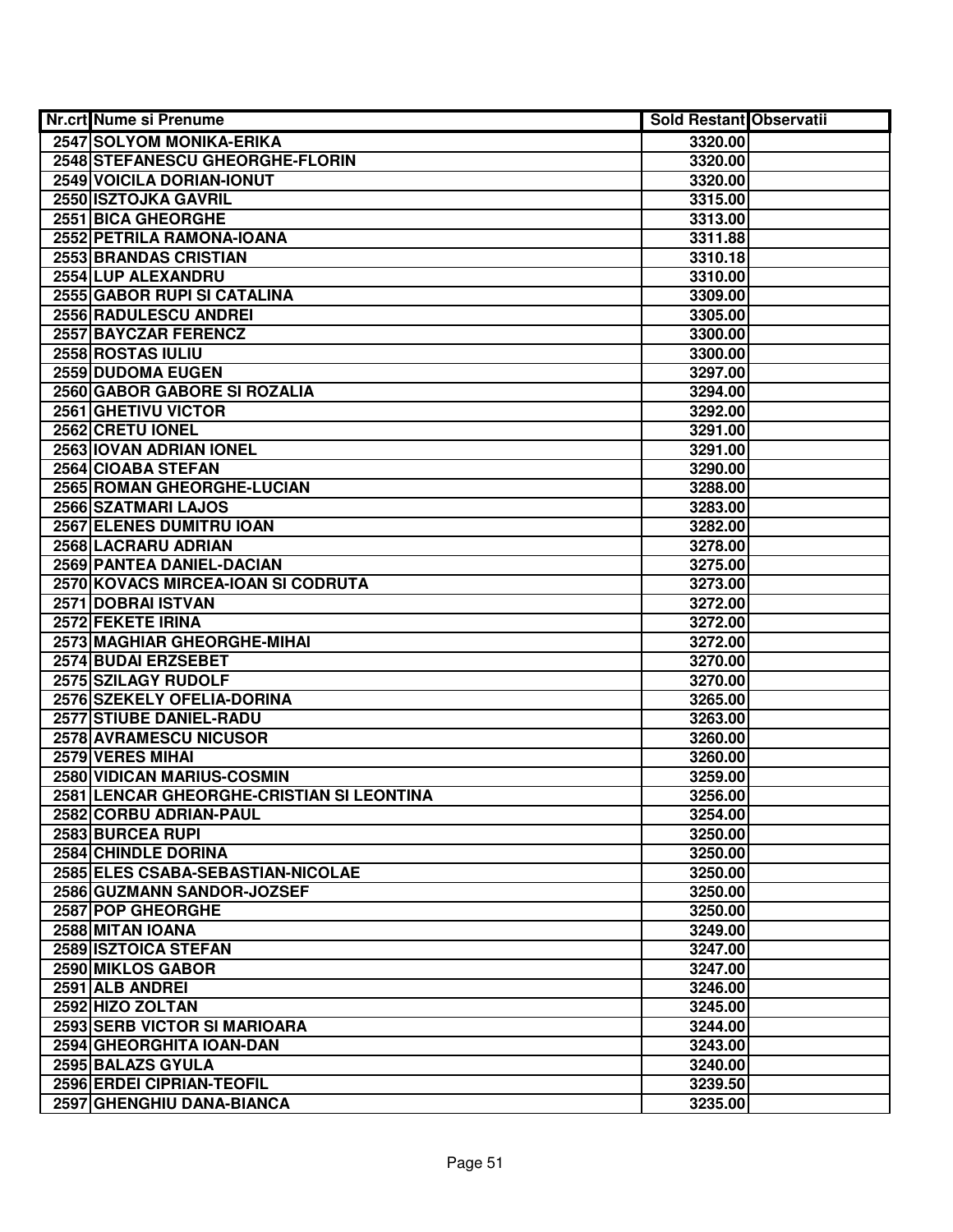| Nr.crt Nume si Prenume                          | <b>Sold Restant Observatii</b> |  |
|-------------------------------------------------|--------------------------------|--|
| 2598 MODA SANDOR                                | 3235.00                        |  |
| 2599 OTVOS ROZALIA                              | 3234.10                        |  |
| 2600 FILIP SIMINA-ANAMARIA                      | 3229.00                        |  |
| 2601 NAGY ZOLTAN-ISTVAN                         | 3227.00                        |  |
| 2602 DAVID PETRU SI FELICIA                     | 3226.00                        |  |
| 2603 MIKLOS STEFAN                              | 3222.00                        |  |
| 2604 ORHA MIRCEA-RADU                           | 3222.00                        |  |
| 2605 ANDOR ALEXANDRU SI TEODORA                 | 3221.00                        |  |
| 2606 TURA IOAN                                  | 3220.00                        |  |
| 2607 BUZ CORINA-MARIA                           | 3218.00                        |  |
| 2608 SZIME-NECHIFOR RENATO-GABRIEL              | 3217.00                        |  |
| 2609 NEGRUT IOAN - VLADIMIR                     | 3215.00                        |  |
| 2610 TEKERES ANDREI ROBERT                      | 3215.00                        |  |
| 2611 PATER IOAN VIRGIL                          | 3214.00                        |  |
| 2612 BORSI ARMOND                               | 3213.00                        |  |
| 2613 IUHAS ECATERINA                            | 3212.00                        |  |
| 2614 SASVARI DANIEL-GEORGE                      | 3212.00                        |  |
| 2615 ROTARU ADRIANA-NICOLETA                    | 3210.87                        |  |
| 2616 GUBA ERNO                                  | 3210.00                        |  |
| 2617 HARSAN EUGEN ANDREI                        | 3210.00                        |  |
| 2618 BABAN VASILE CIPRIAN ROMULUS               | 3205.00                        |  |
| 2619 CIMPEAN LUCIAN                             | 3205.00                        |  |
| 2620 MARCUT VALERIA-LILIANA                     | 3203.00                        |  |
| 2621 JANCSO ERZSEBET                            | 3200.39                        |  |
| 2622 FLORIEAN MIHAI                             | 3200.00                        |  |
| 2623 SZILAGYI ROBERT                            | 3200.00                        |  |
| 2624 TAJAMAL HUSSAIN SHAH                       | 3200.00                        |  |
| 2625 ZAH MANEA OANA LAURA - INTREP. INDIVIDUALA | 3199.00                        |  |
| 2626 AVRAM IONUT LAVINIU                        | 3198.00                        |  |
| 2627 KARABULUT YILMAZ                           | 3197.00                        |  |
| 2628 LATCAU LIVIU                               | 3195.00                        |  |
| 2629 SECAN DANIEL                               | 3191.00                        |  |
| 2630 BABO GHEORGHE                              | 3190.00                        |  |
| 2631 SZUTOR ISTVAN SI ETELKA-MARIA              | 3190.00                        |  |
| 2632 GAZDAG ALEXANDRU                           | 3188.00                        |  |
| 2633 MLADIN VIOLETA                             | 3184.00                        |  |
| 2634 PAMFILOIU LUCIAN                           | 3184.00                        |  |
| 2635 VARSOCZI GHEORGHE SI EVA                   | 3181.00                        |  |
| 2636 MARIAN GHEORGHE-AURELIAN                   | 3180.00                        |  |
| 2637 IUHAS CORNELIU CRISTIAN                    | 3176.00                        |  |
| 2638 BALAN HORATIU-MARIAN                       | 3175.00                        |  |
| 2639 ANTOCI IONUT                               | 3174.83                        |  |
| 2640 VARGA ADRIAN-NELU                          | 3174.00                        |  |
| 2641 PASCAR CORNELIU-ADRIAN                     | 3173.00                        |  |
| 2642 GIURGIU ALINA DOINITA IOANA                | 3170.00                        |  |
| 2643 HALMAGEAN DACIAN-FLORENTIN                 | 3168.00                        |  |
| 2644 MURGULY KAROLINA                           | 3168.00                        |  |
| 2645 GAVRUTA-GAVRAS ALEXANDRA                   | 3166.00                        |  |
| 2646 LAKATOS ALEXANDRU-EDUARD                   | 3165.00                        |  |
| 2647 VANCEA DUMITRU-DOREL                       | 3164.00                        |  |
| 2648 GABOR TEREZA                               | 3162.00                        |  |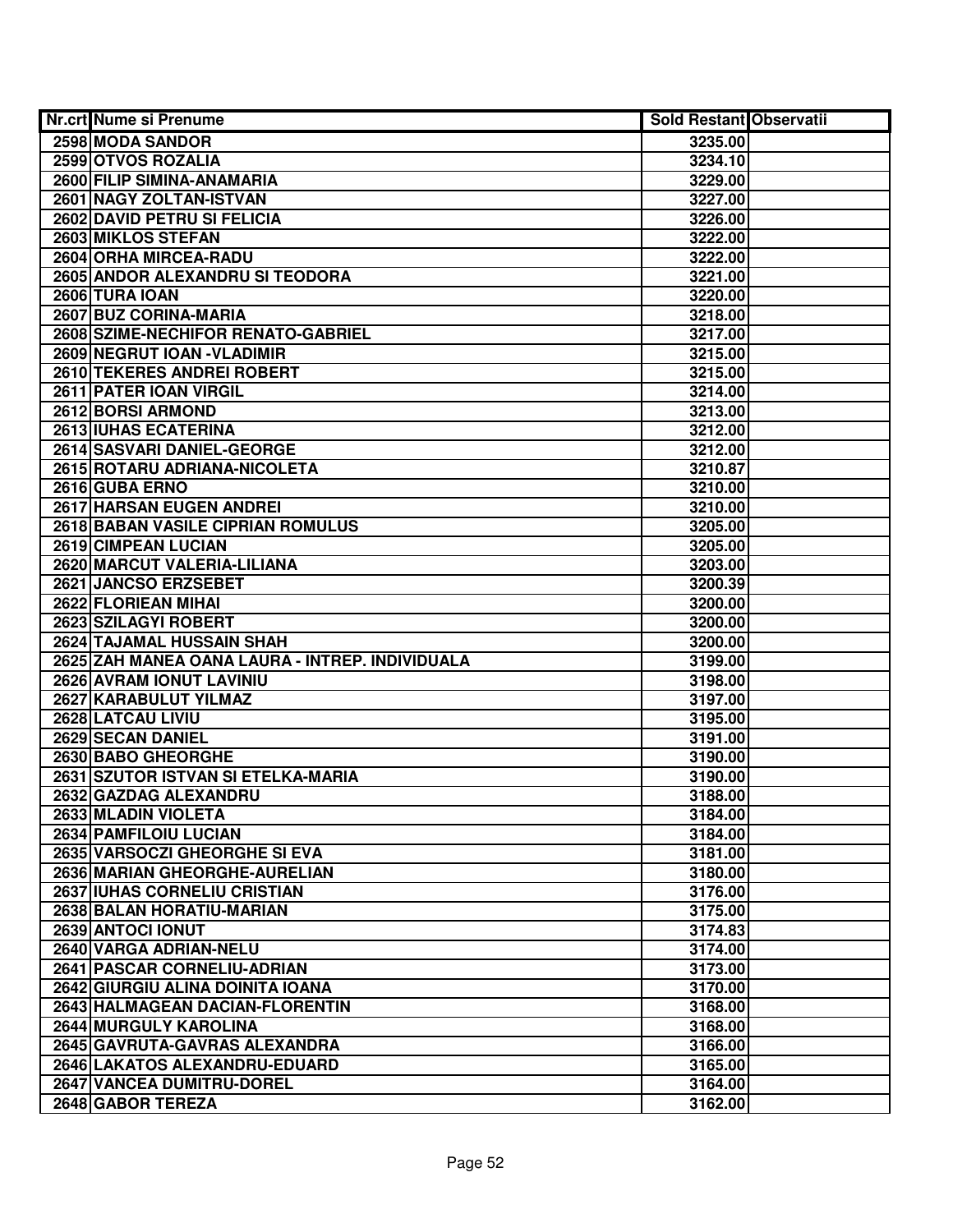| Nr.crt Nume si Prenume                                       | <b>Sold Restant Observatii</b> |  |
|--------------------------------------------------------------|--------------------------------|--|
| 2649 BLAGA VICTOR                                            | 3158.00                        |  |
| 2650 POPA OVIDIU-IOAN                                        | 3158.00                        |  |
| <b>2651 PUPAZA CRISTIAN</b>                                  | 3156.00                        |  |
| 2652 SAVA GEORGE-ALEXANDRU                                   | 3153.00                        |  |
| 2653 MURVAI PETER                                            | 3145.00                        |  |
| 2654 TIRLEA GHEORGHE-DACIAN                                  | 3142.00                        |  |
| 2655 DEMIAN IOAN                                             | 3140.00                        |  |
| 2656 DRUGAS TRAIAN-SORIN                                     | 3140.00                        |  |
| 2657 SZIKI IBOLYA SI LUDOVIC                                 | 3135.00                        |  |
| 2658 BARANKA GAVRILA                                         | 3131.00                        |  |
| 2659 SLAVESCU DACIA                                          | 3131.00                        |  |
| 2660 MATE RAINER-ZSOLT                                       | 3130.00                        |  |
| 2661 SILAGHI DORIN                                           | 3130.00                        |  |
| 2662 VERES OVIDIU-STEFAN                                     | 3130.00                        |  |
| 2663 APOSTOL SORIN                                           | 3128.00                        |  |
| 2664 ARDELEANU MARIUS MIHAI                                  | 3128.00                        |  |
| 2665 ROSEL SANDOR                                            | 3128.00                        |  |
| <b>2666 VARGA ELEONORA-ILDIKO</b>                            | 3126.00                        |  |
| 2667 BODOG ALIN FLORIN                                       | 3120.00                        |  |
| 2668 KUSZTURA ROLAND CRISTIAN                                | 3120.00                        |  |
| 2669 MEGYERI RICHARD                                         | 3120.00                        |  |
| 2670 NAGY TIBERIU                                            | 3120.00                        |  |
| 2671 BOGOSI TIBERIU                                          | 3119.00                        |  |
| 2672 BARTA ALEXANDRU                                         | 3118.00                        |  |
| 2673 BAGULESCU FLORIAN-VASILE                                | 3117.24                        |  |
| 2674 SALAJAN TEODOR-DOREL                                    | 3116.00                        |  |
| 2675 COZMA VLAD SI SUSANA                                    | 3110.00                        |  |
| 2676 SACUI SORIN                                             | 3109.76                        |  |
| 2677 KALMAR PARASCHIVA                                       | 3109.00                        |  |
| 2678 JUDEA ANDREI-REMUS                                      | 3106.00                        |  |
| 2679 POPP GHEORGHE CAROL                                     | 3105.00                        |  |
| 2680 CACUCI GHEORGHE DOREL                                   | 3104.00                        |  |
| 2681 BONCSA MARTIN                                           | 3102.00                        |  |
| 2682 MAILAT CORNEL                                           | 3101.00                        |  |
| 2683 BICA FLORIAN-AUREL                                      | 3100.00                        |  |
| 2684 DOARNA IONUT-MIRCEA                                     | 3100.00                        |  |
| 2685 DURNEA FLORENTINA-MIHAELA                               | 3100.00                        |  |
| 2686 HAVA MIRCEA-DOREL                                       | 3095.00                        |  |
| <b>2687 KONKOLY RICHARD</b>                                  | 3095.00                        |  |
| 2688 HIRMAN LADISLAU                                         | 3094.00                        |  |
| 2689 REZMUVES TUDOR-GHEORGHE                                 | 3094.00                        |  |
| 2690 IONOI-PERET LEONTIN-VALERIU                             | 3093.76                        |  |
| 2691 GABOR MINDRA                                            | 3090.00                        |  |
| 2692 ISZTOIKA GABOR                                          | 3090.00                        |  |
| 2693 GHERDAN LAVINIA RAMONA                                  | 3086.00                        |  |
| 2694 TOCA MONICA                                             | 3085.00                        |  |
| 2695 KELEMEN LASZLO - INTREPRINDERE INDIVIDUALA              | 3084.00                        |  |
| 2696 DASCAL-KASZONI GAVRIL-GHEORGHE                          | 3080.00                        |  |
| 2697 DR. MOLDOVAN IOANA-CARMEN - CAB.MED.DE MEDICINA DENTARA | 3079.00                        |  |
| 2698 EDU DORINEL                                             | 3078.00                        |  |
| 2699 CRET MIHAI SI EUGENIA                                   | 3077.00                        |  |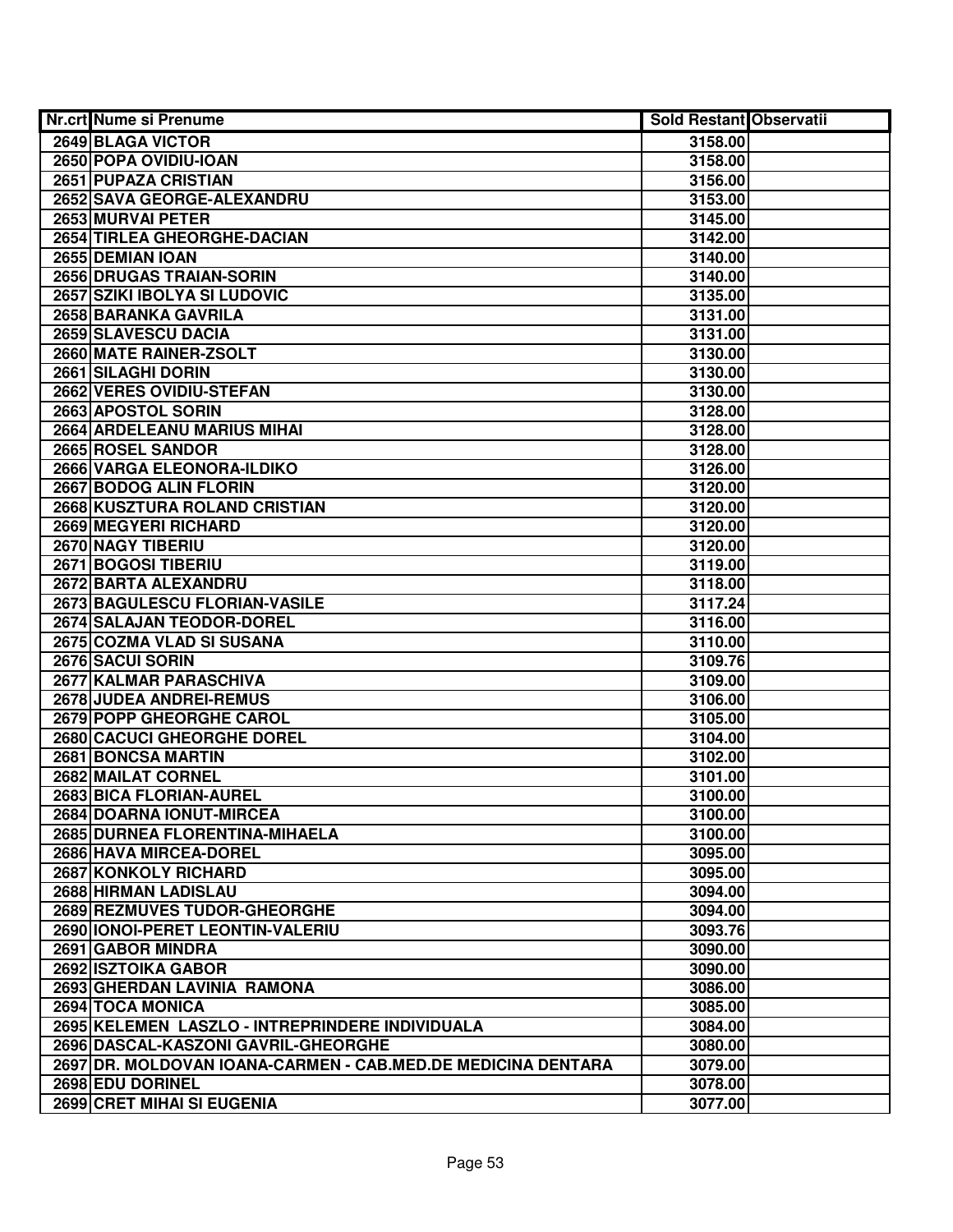| Nr.crt Nume si Prenume                | <b>Sold Restant Observatii</b> |
|---------------------------------------|--------------------------------|
| 2700 BOCHIS DOREL                     | 3075.00                        |
| 2701 TIRPE CALIN                      | 3074.00                        |
| 2702 HAIDUC CALIN DANIEL              | 3069.00                        |
| 2703 LUPARU ALEXANDRINA               | 3069.00                        |
| 2704 UNGUREANU MELINDA                | 3068.00                        |
| 2705 LETEA GHEORGHE CAB. AV.          | 3066.00                        |
| 2706 MAGYARI EDMOND-ROMEO             | 3065.00                        |
| 2707 OZ ISMAIL                        | 3065.00                        |
| 2708 CALIN VASILE                     | 3064.00                        |
| 2709 GAL CRISTIAN-FLORIN              | 3062.73                        |
| 2710 VURA NORBERT TIBERIU             | 3062.00                        |
| 2711 BARANKA CATALINA                 | 3061.00                        |
| 2712 MOISI AVRAM                      | 3059.00                        |
| 2713 TOCILA ANGELA-MARIANA            | 3057.00                        |
| 2714 SPIRU ANGELICA-LUCIA             | 3055.43                        |
| 2715 BERTALAN LASZLO                  | 3050.00                        |
| 2716 GHEORGHE SIMONA ADRIENNE         | 3050.00                        |
| 2717 LACZIKO VARVARA                  | 3050.00                        |
| 2718 MOHD SAID MOHD ABU MAHFOUZ       | 3050.00                        |
| 2719 NEGRU GEORGE-NICOLAE             | 3050.00                        |
| 2720 PRECUP PETRICA SORIN             | 3048.00                        |
| 2721 BUIE GIGEL-MIREL                 | 3043.00                        |
| 2722 GABORAS SERGIU                   | 3040.00                        |
| 2723 DOJCINOVIC NEVEN                 | 3039.00                        |
| 2724 COITA STEFAN MARIUS DA MARIO I I | 3038.00                        |
| 2725 MOLNAR ERIKA                     | 3038.00                        |
| 2726 VATAMAN GHEORGHE                 | 3038.00                        |
| 2727 AMBRO VASILE                     | 3036.00                        |
| 2728 VLAD IONEL                       | 3034.00                        |
| 2729 HADI BELA                        | 3031.51                        |
| 2730 BARANKA GAVRIL                   | 3030.00                        |
| 2731 CORODI AUREL                     | 3030.00                        |
| 2732 GAVRIS DANIEL                    | 3030.00                        |
| 2733 MIHALCA DANA-MIRABELA            | 3026.00                        |
| 2734 LAKATOS RITA                     | 3025.00                        |
| 2735 TUREAN NICOLETA                  | 3023.00                        |
| 2736 CARLIG AUREL-EUGEN               | 3021.00                        |
| 2737 MARINCAS SZILVIA                 | 3021.00                        |
| 2738 NAGHIU DORIN                     | 3020.00                        |
| 2739 BUCUR ADRIAN SI FLORICA          | 3018.00                        |
| 2740 DARABAN REMUS-IONUT              | 3018.00                        |
| 2741 COSARBA FLORINA                  | 3017.00                        |
| 2742 KOVACS IRMA-ROZALIA              | 3016.00                        |
| 2743 MARCON DANIEL                    | 3014.00                        |
| 2744 PASC RAUL-PAUL                   | 3014.00                        |
| 2745 SAITOS OCTAVIAN ALEXANDRU        | 3014.00                        |
| 2746 SCORTE ANA                       | 3014.00                        |
| 2747 LUP IOANA ADELINA                | 3013.00                        |
| 2748 OLAH HORATIU ALEXANDRU           | 3010.00                        |
| 2749 PASCA IOAN                       | 3009.91                        |
| 2750 KULPINSZKI MIHALY                | 3008.00                        |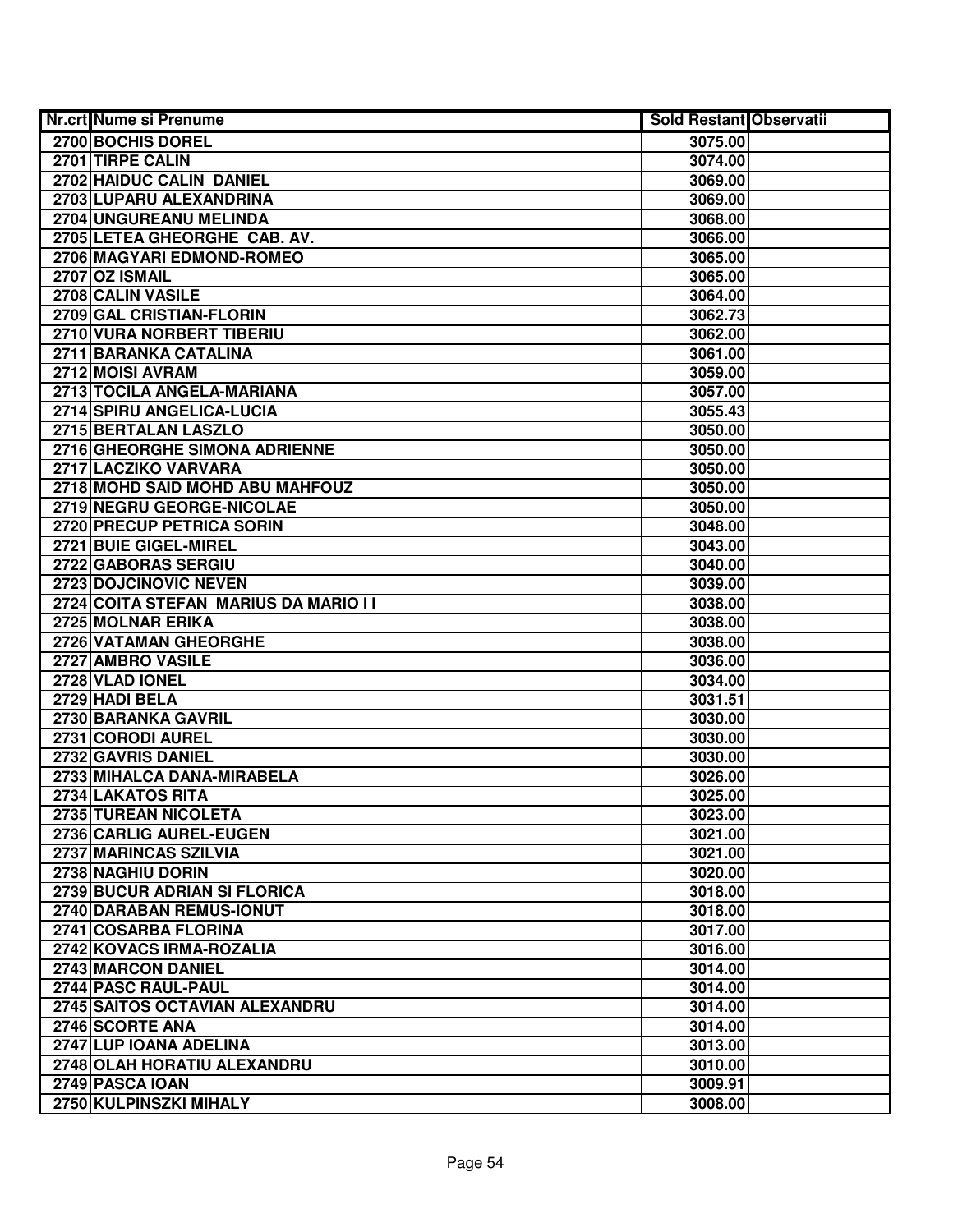| <b>Nr.crt Nume si Prenume</b>                            | Sold Restant Observatii |  |
|----------------------------------------------------------|-------------------------|--|
| 2751 PAPP LASZLO-SANDOR SI LILIANA                       | 3008.00                 |  |
| 2752 FOIA SERGIU-COSMIN                                  | 3005.00                 |  |
| 2753 MUT GHEORGHE                                        | 3005.00                 |  |
| 2754 PALADE PAULA ALEXANDRA                              | 3003.00                 |  |
| 2755 GABOR IANCU                                         | 3002.00                 |  |
| 2756 OLAR LIANA                                          | 3002.00                 |  |
| 2757 BACIU IONUT-CALIN                                   | 3000.00                 |  |
| 2758 BOJANI SORIN GHEORGHE                               | 3000.00                 |  |
| 2759 ESER REMZI                                          | 3000.00                 |  |
| 2760 FLONTA RAMONA IOANA                                 | 3000.00                 |  |
| 2761 GABOR BANO                                          | 3000.00                 |  |
| 2762 HAICAI IOAN                                         | 3000.00                 |  |
| 2763 MADUTA CATALIN ADRIAN                               | 3000.00                 |  |
| 2764 MOISA ADRIAN-ILIE                                   | 3000.00                 |  |
| 2765 MOLNAR MARIAN-GABRIEL                               | 3000.00                 |  |
| 2766 ONITA MARIA-TUNDE                                   | 3000.00                 |  |
| 2767 ONYEZEBE NONSO GODWIN                               | 3000.00                 |  |
| 2768 POPA DOREL SEBASTIAN                                | 3000.00                 |  |
| 2769 CABA CORNEL                                         | 2999.25                 |  |
| 2770 RATIU ANA                                           | 2997.00                 |  |
| 2771 MILIAN FLORIAN LAZAR                                | 2995.00                 |  |
| 2772 PATALAU FLORIN-DAN                                  | 2995.00                 |  |
| 2773 SOCIETATE PROF. NOTARIALA PANA FLORIN SI PANA LAURA | 2995.00                 |  |
| 2774 CIOCAN DANUT ADRIAN                                 | 2993.00                 |  |
| 2775 SZABO ATTILA                                        | 2993.00                 |  |
| 2776 CRISAN SERGIU-FLORIN                                | 2991.76                 |  |
| 2777 BARNA IOAN-DORIN                                    | 2988.00                 |  |
| 2778 CABA ALIN GABRIEL                                   | 2985.33                 |  |
| 2779 BERKI ROBERT                                        | 2985.00                 |  |
| 2780 GHINDEA DORU-ADRIAN                                 | 2981.97                 |  |
| 2781 ISZTOIKA LUDOVIC                                    | 2980.00                 |  |
| 2782 JONAS MELINDA-MARIA                                 | 2978.60                 |  |
| 2783 BOROS DAN ALEXANDRU                                 | 2978.00                 |  |
| 2784 COROI LUCIAN-MIRCEA                                 | 2976.00                 |  |
| 2785 MAN GABRIEL-COSMIN SI MARIA-SIMONA                  | 2975.00                 |  |
| 2786 UDREA ANTON-AURELIAN- MARIUS                        | 2975.00                 |  |
| 2787 TITI ROBERT                                         | 2972.00                 |  |
| 2788 BATRANA POPA OVIDIU                                 | 2970.00                 |  |
| 2789 SZABO-LUNG DIANA-CRISTINA                           | 2968.00                 |  |
| 2790 FILIMON ARMIN-MARIUS                                | 2967.00                 |  |
| 2791 SUCIU DAVID GABRIEL                                 | 2966.00                 |  |
| 2792 LONTIS STEFAN-CATALIN                               | 2965.00                 |  |
| 2793 MODOG ROMEO-FELIX                                   | 2964.00                 |  |
| 2794 TELEKI MIHAI-ROBERT-SAMUIL                          | 2961.00                 |  |
| 2795 VEKERDI ATTILA                                      | 2961.00                 |  |
| 2796 JENEI GYORGY                                        | 2960.00                 |  |
| 2797 MEZEI VICTOR                                        | 2960.00                 |  |
| 2798 MICULA-COCIUBAN GHEORGHE SORIN                      | 2960.00                 |  |
| 2799 VASIU EMIL                                          | 2960.00                 |  |
| 2800 MOLNAR CAROL LADISLAU                               | 2959.00                 |  |
| 2801 BANCESCU COSMIN                                     | 2957.00                 |  |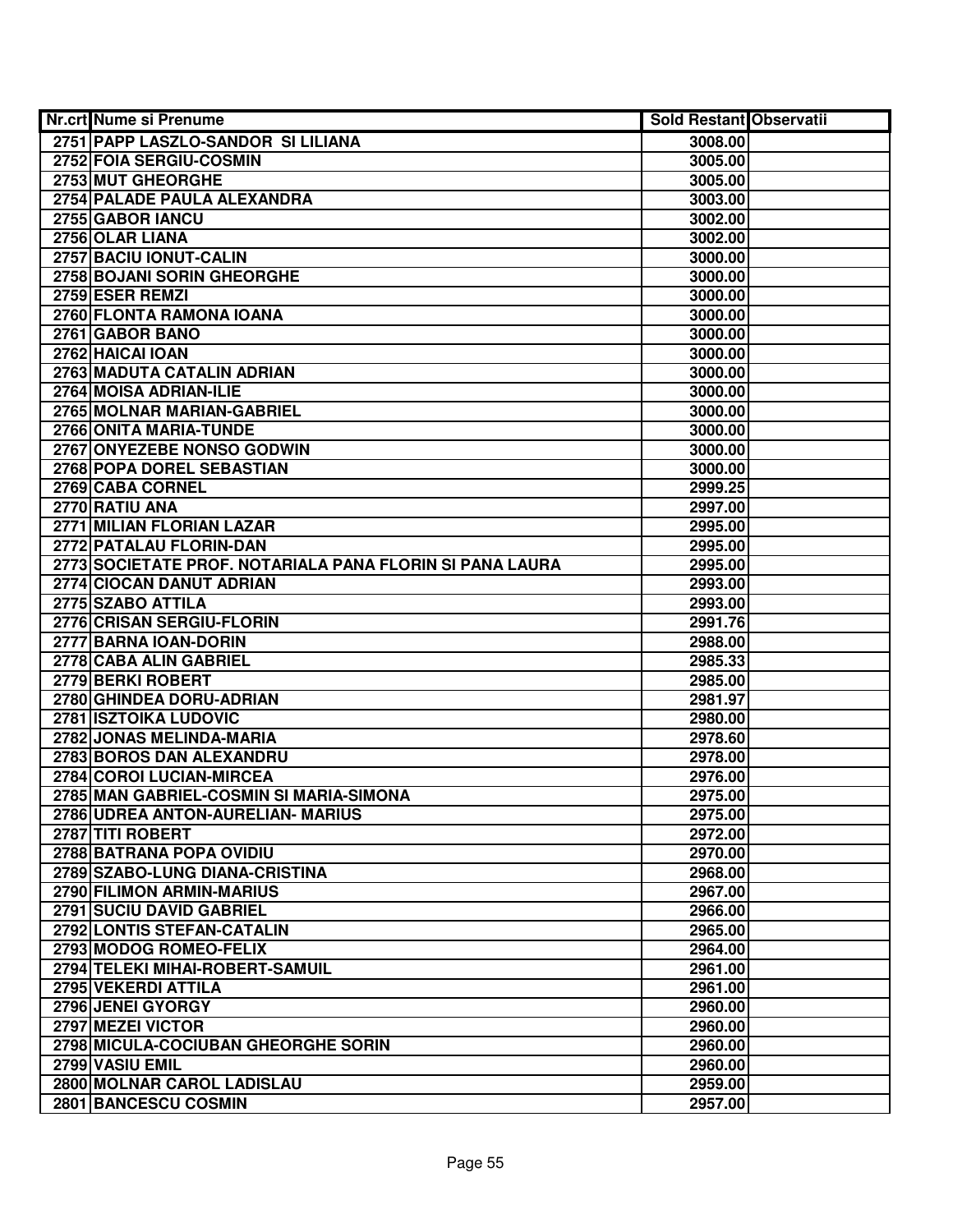| Nr.crt Nume si Prenume                           | <b>Sold Restant Observatii</b> |  |
|--------------------------------------------------|--------------------------------|--|
| 2802 BELCE STEFAN                                | 2955.00                        |  |
| 2803 CATANA ALEXANDRU SI FLOAREA                 | 2954.00                        |  |
| 2804 SUTEU OVIDIU-HORIA                          | 2952.00                        |  |
| 2805 VARGA AUGUSTIN                              | 2952.00                        |  |
| 2806 BAHICA VASILE                               | 2950.00                        |  |
| 2807 KEREZSI RUDOLF                              | 2950.00                        |  |
| 2808 NEGRU NICOLAE                               | 2948.00                        |  |
| 2809 MARGA ION SI MARIA                          | 2947.00                        |  |
| 2810 GRAUR MARIANA                               | 2945.00                        |  |
| <b>2811 TULKOS ROMEO EMERIC</b>                  | 2942.00                        |  |
| 2812 CIUCIU MARCEL                               | 2940.00                        |  |
| 2813 FURTOS CALIN DAN                            | 2937.00                        |  |
| <b>2814 MARCUS CLAUDIU ADRIAN</b>                | 2937.00                        |  |
| 2815 BACIU-POPA RODICA-MARIA                     | 2933.00                        |  |
| 2816 SECOSAN NICOLAE-SEBASTIAN                   | 2931.00                        |  |
| 2817 GABOR STEFAN                                | 2930.00                        |  |
| 2818 SZUCS GYULA-ATTILA                          | 2930.00                        |  |
| 2819 KALMAR ZSOLT-ENDRE                          | 2928.00                        |  |
| 2820 IZSAK GHEORGHE                              | 2927.00                        |  |
| 2821 MORAR VIORICA                               | 2925.00                        |  |
| 2822 TET BENIAMIN CRISTIAN                       | 2924.00                        |  |
| 2823 BERGER SANDOR-DAVID                         | 2920.00                        |  |
| 2824 MEZA MARIA SI CONSTANTIN                    | 2920.00                        |  |
| 2825 POPOVICIU ALEXANDRU-ROMULUS                 | 2920.00                        |  |
| 2826 GAL LEVENTE-LUDOVIC                         | 2919.00                        |  |
| 2827 GABOR ANDREI                                | 2917.00                        |  |
| 2828 TIODAR ILIE                                 | 2914.00                        |  |
| 2829 VLAS MARIAN-MANUEL                          | 2914.00                        |  |
| 2830 CURTA BUJOR-MUGUREL-IOSIF                   | 2913.50                        |  |
| 2831 BULACA RAUL COSMIN                          | 2912.00                        |  |
| 2832 VARGA RUDOLF                                | 2912.00                        |  |
| 2833 MOHAMED ELMAHDI-HASSAN OSMAN                | 2911.81                        |  |
| 2834 CODREA MARIAN VIOREL                        | 2910.00                        |  |
| 2835 OTVOS VERA                                  | 2910.00                        |  |
| 2836 REZMUVES ROBERT                             | 2910.00                        |  |
| 2837 STEFAN FLORIAN                              | 2910.00                        |  |
| 2838 TOTH EDUARD                                 | 2910.00                        |  |
| 2839 FLEFLE OCTAVIAN-RAZVAN SI ADRIANA-SANDA     | 2909.00                        |  |
| 2840 MARINCEAN DORU-GEORGE SI DIANA              | 2907.63                        |  |
| 2841 BENE LORAND-CSABA                           | 2905.00                        |  |
| 2842 GAVRUTA MARIUS-IOAN                         | 2905.00                        |  |
| 2843 TAPOS TEODORA-ELENA                         | 2905.00                        |  |
| 2844 P.F.A. CUCURUZAN OVIDIU                     | 2902.00                        |  |
| 2845 ROSTAS MARIA                                | 2902.00                        |  |
| 2846 BLAGA DANIEL                                | 2900.00                        |  |
| 2847 DEHELEAN ALIN-SEBASTIAN SI GEORGETA-AURELIA | 2900.00                        |  |
| 2848 DEJI VIOREL                                 | 2900.00                        |  |
| 2849 CIOBAN CONSTANTIN                           | 2899.74                        |  |
| 2850 FEIER ANNAMARIA                             | 2896.00                        |  |
| 2851 BUSTEA MARIANA OLIMPIA                      | 2894.00                        |  |
| 2852 MURESAN ALIN IOAN                           | 2892.00                        |  |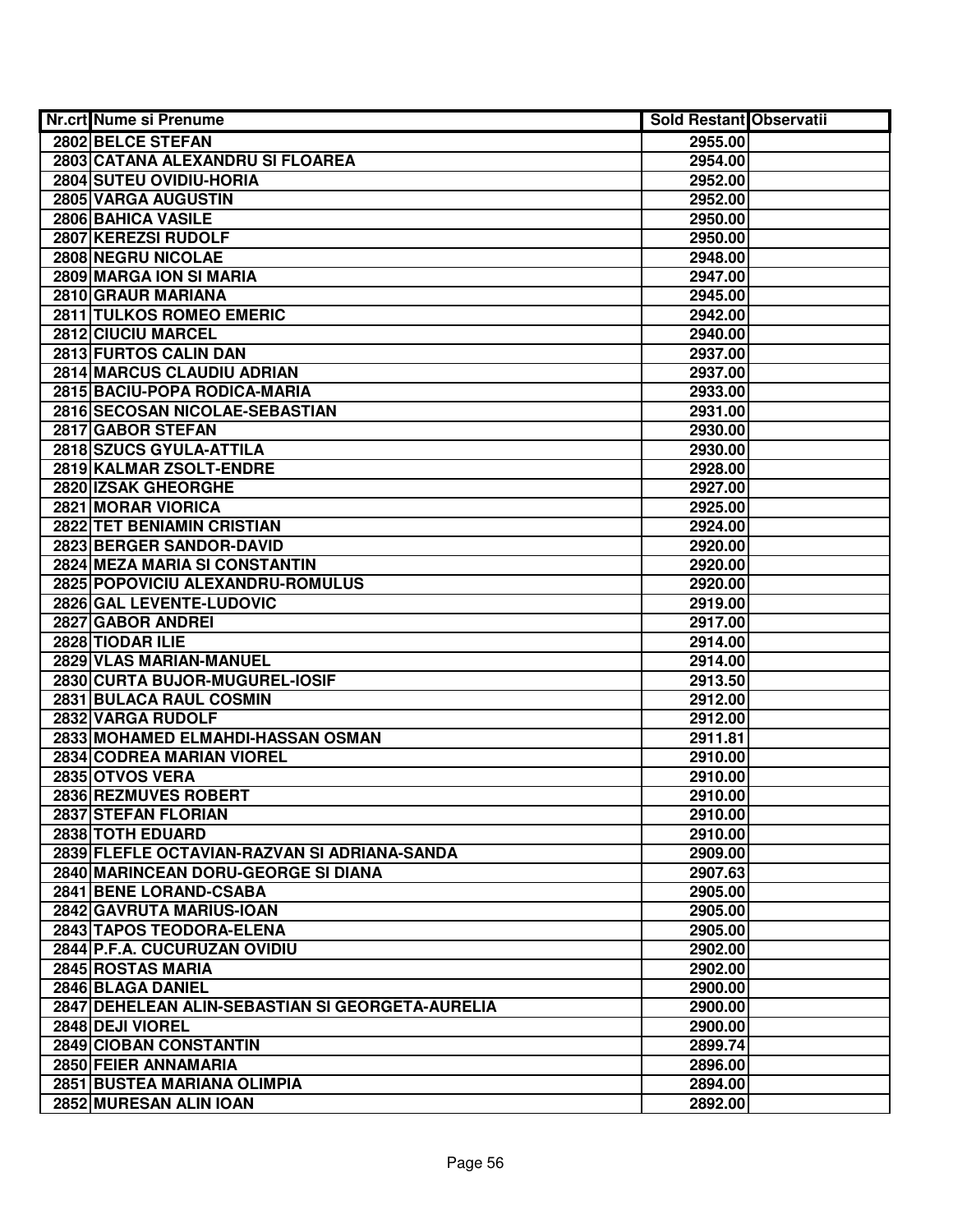| <b>Nr.crt Nume si Prenume</b>                       | Sold Restant Observatii |  |
|-----------------------------------------------------|-------------------------|--|
| 2853 TOTH JENO                                      | 2892.00                 |  |
| 2854 MELAN ANAMARIA                                 | 2891.00                 |  |
| 2855 CHIRIAC LENUTA-FLORENTINA                      | 2890.00                 |  |
| 2856 MARINCAT IONEL                                 | 2889.00                 |  |
| 2857 COSTEA CRISTIAN DANUT                          | 2888.00                 |  |
| 2858 GANTOUS BSHARA                                 | 2888.00                 |  |
| 2859 CIARNAU GHEORGHE-DORIN                         | 2885.00                 |  |
| 2860 SUCIU IOAN                                     | 2885.00                 |  |
| 2861 PAUNESCU SERGIU-NICOLAE                        | 2884.00                 |  |
| 2862 GRADINARU GHEORGHE-BOGDAN                      | 2881.00                 |  |
| 2863 BADOIU EUGEN SI SANDA                          | 2875.00                 |  |
| 2864 LAZAR IOAN GAVRIL                              | 2875.00                 |  |
| 2865 BALINT BOGDAN-OVIDIU                           | 2874.00                 |  |
| 2866 KOVACS LEVENTE-GYULA                           | 2874.00                 |  |
| 2867 BORBELYI ALEXANDRU SI SAS MAGDOLNA             | 2873.00                 |  |
| 2868 MINDRUTIU PETRU PAL                            | 2870.00                 |  |
| 2869 PLASTIN ADRIAN FLORIN                          | 2869.54                 |  |
| 2870 ZIGREA DANUT VICTOR                            | 2868.00                 |  |
| 2871 CACUCI ADINA-LUCIA SI GHEORGHE                 | 2864.00                 |  |
| 2872 RADU VLAD-IONUT                                | 2864.00                 |  |
| 2873 PELE IOAN                                      | 2863.00                 |  |
| 2874 DUDAS ANDRAS SI GABRIELA                       | 2861.00                 |  |
| 2875 GANEA GHEORGHE                                 | 2861.00                 |  |
| 2876 BONDAR IOSIF-TIBERIU                           | 2860.00                 |  |
| 2877 CIOBANUCA VALERICA                             | 2860.00                 |  |
| 2878 CUC ADRIAN-NICOLAE                             | 2860.00                 |  |
| 2879 PAUL BALINT                                    | 2860.00                 |  |
| 2880 GABOR RUPI                                     | 2859.00                 |  |
| 2881 MAZILU CONSTANTIN-GHEORGHE SI GABRIELA-CLAUDIA | 2859.00                 |  |
| 2882 SASCA RAUL - BOGDAN                            | 2859.00                 |  |
| 2883 COLTA ELISABETA                                | 2857.00                 |  |
| 2884 CRISTE MIHAI-ANDREI                            | 2856.00                 |  |
| 2885 ENACHE DANIELA-LOREDANA                        | 2856.00                 |  |
| <b>2886 POP THOMAS MICHAEL</b>                      | 2855.00                 |  |
| 2887 CUCU MIHAI SABIN                               | 2853.00                 |  |
| 2888 MARISCAS - DEAC CRISTINA FLORINA               | 2852.00                 |  |
| 2889 HORVAT FLAVIUS-CODRUT                          | 2851.00                 |  |
| 2890 SACACI ALEXANDRU-MARCEL                        | 2851.00                 |  |
| 2891 BUZI AMBRUS                                    | 2850.00                 |  |
| 2892 CANDIT INA                                     | 2850.00                 |  |
| 2893 CATANA VALENTIN                                | 2850.00                 |  |
| 2894 MORAR GABRIELA-AV                              | 2850.00                 |  |
| 2895 POPA FLORIAN SI EVA                            | 2850.00                 |  |
| 2896 POP DRAGOMIR                                   | 2849.94                 |  |
| 2897 POPOVICIU-DIACONESCU DACIAN                    | 2848.00                 |  |
| 2898 STOICA IANCU                                   | 2848.00                 |  |
| 2899 ARON ALEXANDRU-ILIE                            | 2844.00                 |  |
| 2900 BUHAS DIANA-RODICA                             | 2844.00                 |  |
| 2901 PENTIE RADU-BOGDAN                             | 2842.00                 |  |
| 2902 POINAR DUMITRU-ADRIAN                          | 2839.00                 |  |
| 2903 VARGA VICTOR                                   | 2834.00                 |  |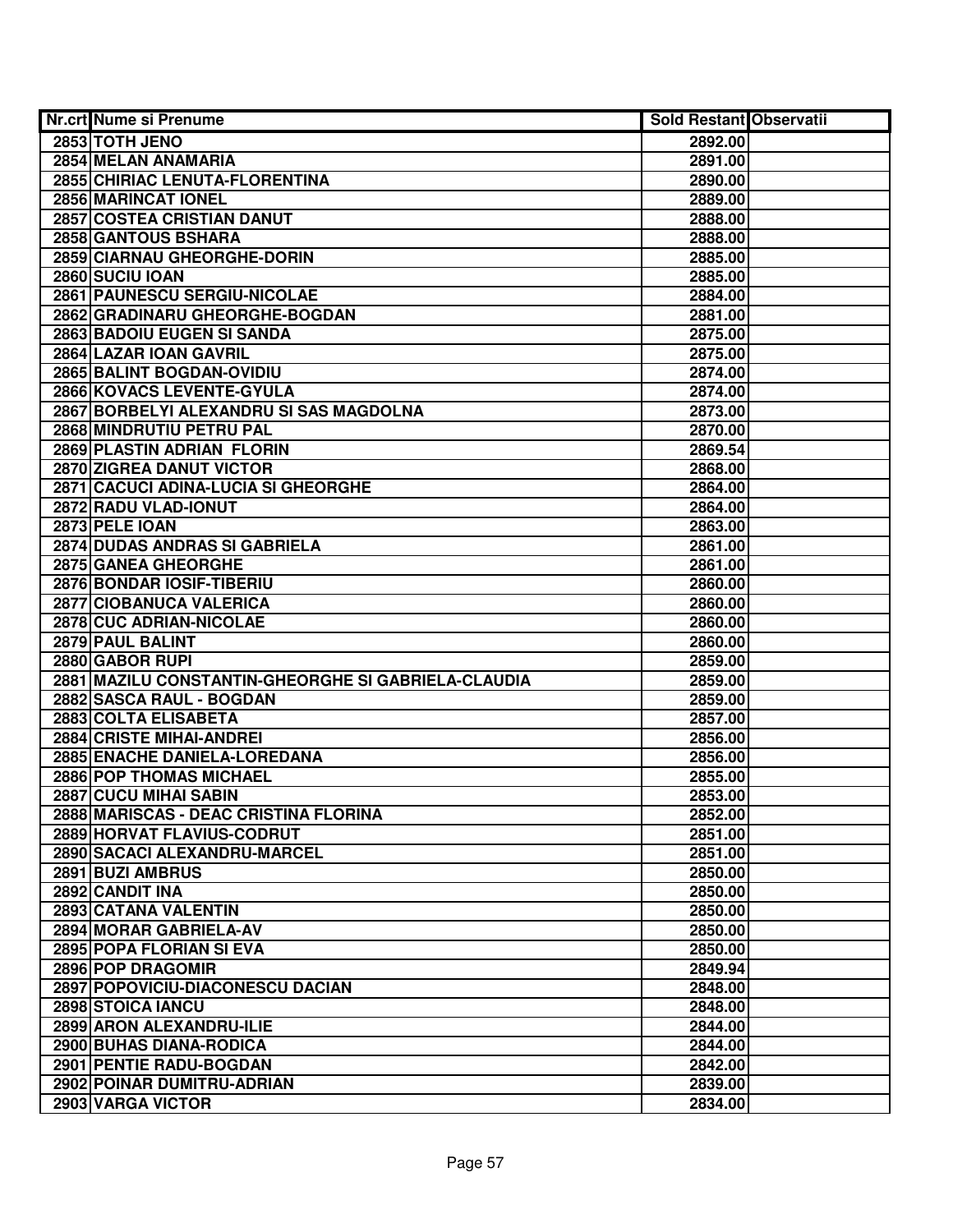| <b>Nr.crt Nume si Prenume</b>      | <b>Sold Restant Observatii</b> |  |
|------------------------------------|--------------------------------|--|
| 2904 SZTANKOVITS ALEXANDRU         | 2832.00                        |  |
| 2905 BAN LUCIAN-IONUT              | 2831.00                        |  |
| 2906 BOT ADRIAN MIRCEA             | 2831.00                        |  |
| 2907 HAIAS EMIL                    | 2830.00                        |  |
| 2908 IANCAU IOAN-ANDREI            | 2830.00                        |  |
| 2909 VARGA DANIEL-KAROLY           | 2830.00                        |  |
| 2910 HALASZ ELISABETA              | 2828.00                        |  |
| 2911 SANDRA SERGIU NICOLAE         | 2826.00                        |  |
| 2912 ERDEI ADALBERT                | 2825.00                        |  |
| 2913 ARNOCZKI EUGEN                | 2821.00                        |  |
| 2914 GALE ALIN-MARIUS              | 2820.00                        |  |
| 2915 HADADE FLORIN-NICOLAE         | 2820.00                        |  |
| 2916 OSVALD IREN                   | 2820.00                        |  |
| 2917 ROSSI STEFAN-LEONTIN          | 2817.00                        |  |
| 2918 SZEBENI GYONGYI SI SANDOR     | 2817.00                        |  |
| 2919 GABOR IOAN                    | 2814.00                        |  |
| 2920 LUNCAN IOANA-ELENA            | 2813.00                        |  |
| 2921 PASCALAU FLORIN               | 2813.00                        |  |
| 2922 CUC FLORIAN SI ANA            | 2811.00                        |  |
| 2923 COZAC IOAN CLAUDIU SI FLORINA | 2810.00                        |  |
| 2924 LAKATOS JOZSEF-ROBERT         | 2810.00                        |  |
| 2925 SZABO ERIKA                   | 2809.00                        |  |
| 2926 CIORDAS CATALIN-BOGDAN        | 2808.50                        |  |
| 2927 BUTA CALIN MIHAI              | 2808.00                        |  |
| 2928 GHITA STELIAN MIRCEA          | 2807.00                        |  |
| 2929 LACATUS FLORIAN               | 2805.00                        |  |
| 2930 ROSTAS CRISAN                 | 2805.00                        |  |
| 2931 VARGA CSONGOR-BELA            | 2805.00                        |  |
| 2932 CHHATARPAL SINGH              | 2802.00                        |  |
| 2933 BOGDAN MARIA                  | 2801.00                        |  |
| 2934 SZENTIVANYI ELISABETA-ANDREA  | 2800.86                        |  |
| 2935 BALOGH VICTOR-ANDRAS          | 2800.00                        |  |
| 2936 GABOR STEFAN                  | 2800.00                        |  |
| 2937 JURCA SORIN-GHEORGHE          | 2800.00                        |  |
| 2938 MORARU CIPRIAN MARIAN         | 2800.00                        |  |
| 2939 VALCIU MIHAI DOREL            | 2800.00                        |  |
| 2940 VARGA ISTVAN-SANDOR           | 2800.00                        |  |
| 2941 TURAN YUSUF                   | 2798.00                        |  |
| 2942 GYURKUCZA GYORGY              | 2795.00                        |  |
| 2943 PLESA NICOLAE-DORIN           | 2792.00                        |  |
| 2944 ASTALAS CLAUDIU- PETRU        | 2790.00                        |  |
| 2945 BARA MIRCEA                   | 2790.00                        |  |
| 2946 LUPU ADRIAN-NICOLAE           | 2790.00                        |  |
| 2947 PIHENI ISTVAN                 | 2790.00                        |  |
| 2948 MALITA AUGUSTIN               | 2787.00                        |  |
| 2949 UNGUR MIRCEA ADRIAN           | 2787.00                        |  |
| 2950 MOISI CRISTIAN-DANIEL         | 2786.00                        |  |
| 2951 POPA GHEORGHE                 | 2783.00                        |  |
| 2952 SIMION STEFAN                 | 2782.00                        |  |
| 2953 ARVAI CRISTIAN GHEORGHE       | 2778.00                        |  |
| 2954 DINCA VALERICA                | 2776.00                        |  |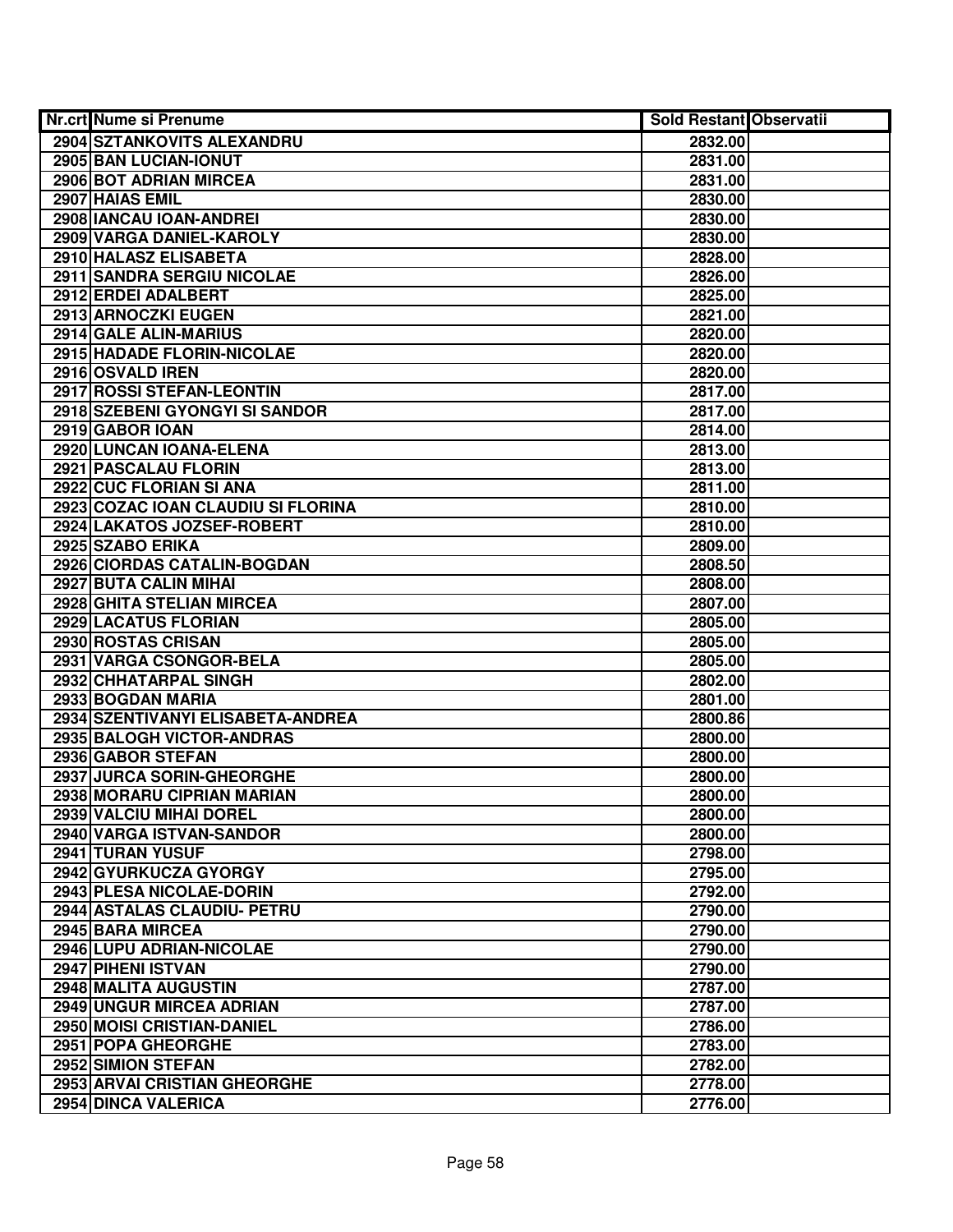| Nr.crt Nume si Prenume               | <b>Sold Restant Observatii</b> |  |
|--------------------------------------|--------------------------------|--|
| 2955 LAZAU MARIN                     | 2776.00                        |  |
| <b>2956 RADOVICI CIPRIAN ADRIAN</b>  | 2775.16                        |  |
| 2957 FASIE CORNELIA SI RADU          | 2775.00                        |  |
| 2958 SARKADI ATTILA                  | 2775.00                        |  |
| 2959 VASS RUDOLF                     | 2775.00                        |  |
| 2960 PASCA OVIDIU-ALIN               | 2773.00                        |  |
| 2961 SIMUT LUCIAN                    | 2768.00                        |  |
| 2962 HERMAN FERENC-ATTILA            | 2766.00                        |  |
| 2963 CHIS DOREL CLAUDIU              | 2765.00                        |  |
| 2964 ZUCHIATHI CSABA-ZOLTAN          | 2765.00                        |  |
| 2965 ROSTAS AVERESCU                 | 2762.00                        |  |
| 2966 BUZGUTA JAN-SEBASTIAN ARON      | 2760.00                        |  |
| 2967 LAZAR NICOLAE COSMIN            | 2760.00                        |  |
| 2968 UIVAROSAN COSMIN HORATIU DACIAN | 2758.12                        |  |
| 2969 HAJYAHYA CERASELA-IOANA         | 2753.00                        |  |
| 2970 TOTH OLIVER                     | 2753.00                        |  |
| 2971 MADA IOANA-COSMINA              | 2752.00                        |  |
| 2972 PONTOS ADRIAN-BOGDAN            | 2752.00                        |  |
| 2973 ABU KRENAT TAHA                 | 2750.00                        |  |
| 2974 GORDAN IOANA MARINELA           | 2750.00                        |  |
| 2975 MAGHIAR DARIUS                  | 2750.00                        |  |
| 2976 TENCHE CRISTIAN-DUMITRU         | 2748.00                        |  |
| 2977 OLAH ALEXANDRU IOAN             | 2746.00                        |  |
| 2978 BOROS LASZLO                    | 2745.00                        |  |
| 2979 MACARIE NORBERT                 | 2744.00                        |  |
| 2980 SARCA EUGENIA                   | 2743.00                        |  |
| 2981 BINET GIORGIAN SERBAN STEFAN    | 2742.00                        |  |
| 2982 POP ALEXANDRU-CONSTANTIN        | 2741.00                        |  |
| 2983 MASCAS MIHAI                    | 2740.00                        |  |
| 2984 MURESAN NICOLETA-SIMONA-MARIA   | 2739.00                        |  |
| 2985 BALAN RUDOLF-CONSTANTIN         | 2738.00                        |  |
| 2986 LUKACS LUDOVIC-ZOLTAN           | 2738.00                        |  |
| 2987 BOBSEA FLORIN                   | 2737.00                        |  |
| 2988 NONEA MARIANA                   | 2736.00                        |  |
| 2989 CIORINGAN IOAN SI ADRIANA       | 2735.00                        |  |
| 2990 CANALAS SERGIU-ALEX             | 2734.00                        |  |
| 2991 GABOR STEFAN                    | 2734.00                        |  |
| 2992 MOS SERGIU-BOGDAN               | 2734.00                        |  |
| 2993 ZGLIMBE TEODOR                  | 2734.00                        |  |
| 2994 SIME BOGDAN                     | 2733.00                        |  |
| 2995 CALO ALEXANDRU                  | 2732.70                        |  |
| 2996 BODOG ADAM                      | 2731.00                        |  |
| 2997 FEKETE BANDI PISTA CATALINA     | 2730.00                        |  |
| 2998 BULZAN TIBERIU                  | 2726.00                        |  |
| 2999 CIURAR LIZA                     | 2726.00                        |  |
| 3000 SERE PAVEL-CORNELIU SI LUCIANA  | 2726.00                        |  |
| 3001 DOMOKOS JANOS SI EVA            | 2723.00                        |  |
| 3002 MACRA GHEORGHE SI GEORGETA      | 2721.00                        |  |
| 3003 MISKOLCZI CRISTIAN-SEBASTIAN    | 2721.00                        |  |
| 3004 BUTCA CIPRIAN-IOAN              | 2720.00                        |  |
| 3005 FORIAN ATILA-IOSIF              | 2720.00                        |  |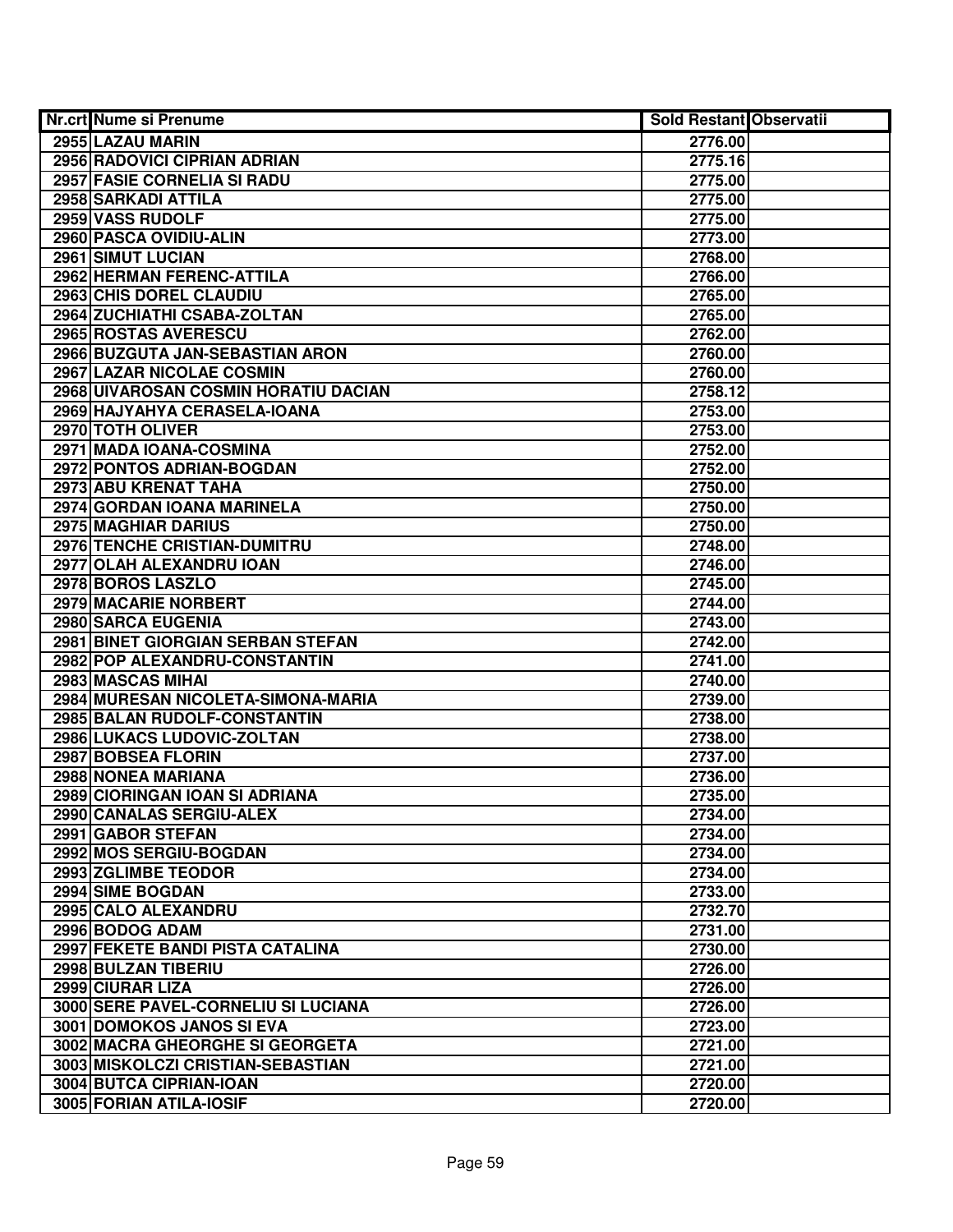| Nr.crt Nume si Prenume                     | <b>Sold Restant Observatii</b> |  |
|--------------------------------------------|--------------------------------|--|
| 3006 SERBAN GHEORGHE                       | 2720.00                        |  |
| 3007 GEREBENES IANCU                       | 2716.00                        |  |
| 3008 ROSTAS FLORIN                         | 2715.00                        |  |
| 3009 ROXIN AUREL                           | 2714.05                        |  |
| 3010 DEJEU IOAN-LIVIU                      | 2714.00                        |  |
| 3011 POPA IONEL SI FLOARE                  | 2711.00                        |  |
| 3012 KOVARI SANDOR                         | 2710.00                        |  |
| 3013 BIRTA IOAN SI VALERIA                 | 2709.00                        |  |
| <b>3014 CIRSTEA CRISTIAN</b>               | 2707.00                        |  |
| <b>3015 GLIGOR TRAIAN SI LENUTA</b>        | 2707.00                        |  |
| 3016 SZABO JOZSEF                          | 2707.00                        |  |
| 3017 KRIVACS MAGDALENA-IULIANA             | 2706.00                        |  |
| 3018 CHIRILA CLAUDIU-FLORIN                | 2705.00                        |  |
| 3019 MIERAU PETRU-IOAN SI MIHAELA          | 2705.00                        |  |
| 3020 POP IOAN CRISTIAN                     | 2704.50                        |  |
| 3021 BALOGH NORBERT-NANDOR                 | 2704.00                        |  |
| 3022 CODRIEANU OTILIA - RAMONA             | 2704.00                        |  |
| 3023 DRONCA DACIAN                         | 2700.00                        |  |
| 3024 VERZEA IONUT                          | 2700.00                        |  |
| 3025 CHIS RAZVAN-ADRIAN                    | 2699.47                        |  |
| 3026 SABAU VIORICA                         | 2699.00                        |  |
| 3027 BSAT MOHAMED NAZIM                    | 2695.00                        |  |
| 3028 MISTREAN GHIORGHITA SI GRIGORE        | 2695.00                        |  |
| 3029 BACIU JOITA                           | 2694.00                        |  |
| 3030 PIT COSMIN-IONUT-CIPRIAN              | 2692.60                        |  |
| 3031 CHANTUS MAIER                         | 2692.50                        |  |
| 3032 BOCSE IOAN                            | 2692.00                        |  |
| 3033 MARC LORENA                           | 2691.77                        |  |
| 3034 DIREYBATOGULLARI MEVLUT               | 2690.00                        |  |
| 3035 MIHOC DANIEL ANDREI                   | 2690.00                        |  |
| 3036 HALMAJAN CRISTIAN MIRCEA              | 2689.45                        |  |
| 3037 TIRB MARIUS                           | 2684.00                        |  |
| 3038 BILTI LUCIA MARIETA                   | 2683.00                        |  |
| 3039 MATYASI GABOR                         | 2682.00                        |  |
| 3040 TAMAS IOSIF                           | 2682.00                        |  |
| 3041 BOAMBA CRISTIAN OCTAVIAN COSMIN       | 2680.00                        |  |
| 3042 BODOG IOAN SI ELENA                   | 2680.00                        |  |
| 3043 CHISE SERBAN-CATALIN                  | 2680.00                        |  |
| 3044 CIOBOTA HORIA                         | 2680.00                        |  |
| 3045 GNA RAZVAN COTIZO                     | 2680.00                        |  |
| 3046 MAHARA COSMINA-DACIANA                | 2680.00                        |  |
| 3047 STEFAN ADRIAN MUGUREL SI NICOLETA MIR | 2680.00                        |  |
| 3048 MOLNAR TIHAMER-ZSOLT                  | 2676.00                        |  |
| 3049 ROMAN MELANIA-GHEORGHINA              | 2675.00                        |  |
| 3050 GRAMA PAUL-OVIDIU                     | 2674.00                        |  |
| 3051 SUCIU CIPRIAN                         | 2665.00                        |  |
| 3052 CHIRITOIU OVIDIU                      | 2664.00                        |  |
| 3053 POPA VIRGIL-VALERIAN SI VIORICA       | 2664.00                        |  |
| 3054 GABOR IANCU                           | 2662.00                        |  |
| 3055 VENTEL ALEXANDRU                      | 2661.00                        |  |
| 3056 FLOREA DAN EUSEBIU                    | 2660.00                        |  |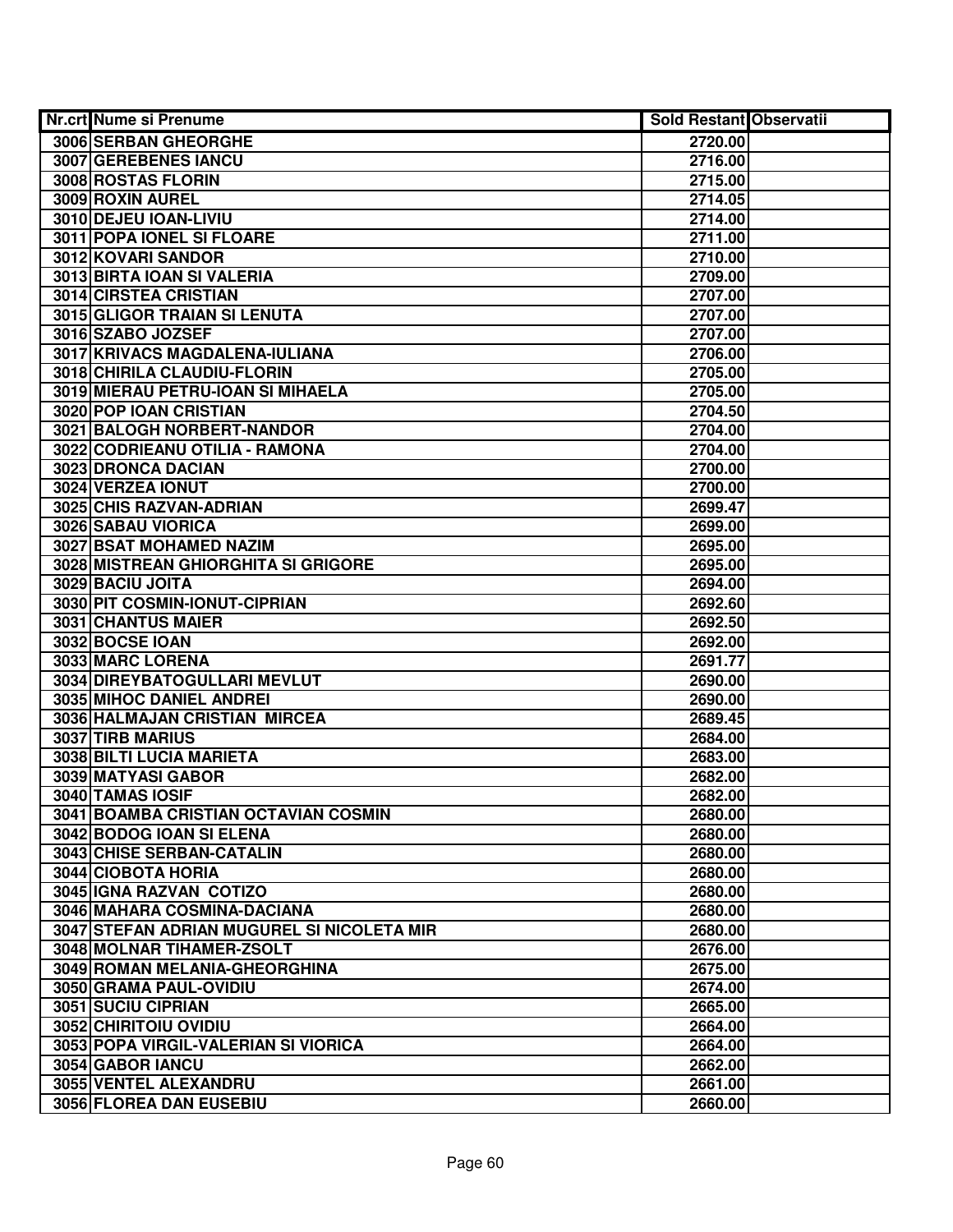| <b>Nr.crt Nume si Prenume</b>              | <b>Sold Restant Observatii</b> |  |
|--------------------------------------------|--------------------------------|--|
| 3057 VODA FLORENTINA-TEODORA               | 2660.00                        |  |
| 3058 ZSEBE ARPAD SI ERZSEBET               | 2659.00                        |  |
| 3059 MOS FLAVIU RADU SI ANCA CLAUDIA       | 2658.27                        |  |
| 3060 CATANA MARIA                          | 2658.00                        |  |
| 3061 SZENTIVANYI NICOLAE-STEFAN            | 2658.00                        |  |
| 3062 KOSZTIN LEVENTE TIBOR                 | 2656.00                        |  |
| 3063 LAKATOS RENATA                        | 2655.00                        |  |
| 3064 MARCUT AUREL-MARIN-LIVIU              | 2655.00                        |  |
| 3065 MIKLOS GABOR                          | 2655.00                        |  |
| 3066 TOROK TAMAS GYULA                     | 2652.50                        |  |
| 3067 TODORAN LIVIU                         | 2651.00                        |  |
| 3068 VASS VERONICA                         | 2650.00                        |  |
| 3069 MERCSANYI IOSIF                       | 2644.00                        |  |
| 3070 HERETIU MARIUS-CRISTIAN -NADINA -PAUL | 2643.00                        |  |
| 3071 HEREDEA CRISTIAN-PETRU                | 2642.00                        |  |
| 3072 MIKLOS ELENA SI MARTIN                | 2641.00                        |  |
| 3073 BANDI DANIEL                          | 2640.50                        |  |
| 3074 BOKA SANDOR                           | 2640.00                        |  |
| 3075 BENTE FLORIN-CRISTIAN SI LILIANA      | 2639.00                        |  |
| 3076 TENTEA CSEPEI NORMAN                  | 2639.00                        |  |
| 3077 TIGAN DUMITRU-DAN SI LUMINITA         | 2639.00                        |  |
| 3078 MEZE LUIGY-VASILE                     | 2638.00                        |  |
| 3079 OPRIS TRAIAN MIREL                    | 2638.00                        |  |
| 3080 BALA FLORIAN                          | 2636.00                        |  |
| 3081 VARGA SIMION                          | 2636.00                        |  |
| 3082 LAZAR TIBOR                           | 2635.00                        |  |
| 3083 VARGA ROMEO-ADRIAN                    | 2633.00                        |  |
| 3084 LACATUS ZOLTAN OLIVER                 | 2631.00                        |  |
| 3085 SZABO BELA                            | 2631.00                        |  |
| 3086 KISS TIBERIU                          | 2630.00                        |  |
| 3087 MOCAN CORNELIA-DACIANA                | 2630.00                        |  |
| 3088 SZILAGYI NORBERT ISTVAN               | 2630.00                        |  |
| 3089 ZAINEA-MOLDOVAN SERGIU- EMIL          | 2630.00                        |  |
| 3090 TIRTEA FLORIAN                        | 2629.00                        |  |
| 3091 BORS IOAN-VASILE                      | 2625.00                        |  |
| 3092 ILISIE MELINDA                        | 2625.00                        |  |
| 3093 LINGURAR RADU                         | 2625.00                        |  |
| 3094 GYORGY CSAKI-ISTVAN, INTREP.INDIV.    | 2624.00                        |  |
| 3095 SZABO AURICA MARGHARETA               | 2623.00                        |  |
| 3096 BAICAN ANDREEA-NICOLETA               | 2621.00                        |  |
| 3097 VERES IOAN                            | 2619.00                        |  |
| 3098 KOVACS ADRIANA IRINA                  | 2618.00                        |  |
| 3099 BUDA OCTAVIAN-VALENTIN SI ALIZ        | 2617.50                        |  |
| 3100 BALAJ IOSIF SI CORNELIA FLORICA       | 2615.00                        |  |
| 3101 BOCHIS CRISTIAN NICOLAE               | 2615.00                        |  |
| 3102 ARDELEAN CRISTIAN MARIUS              | 2612.00                        |  |
| 3103 NAGY PARASCHIVA                       | 2612.00                        |  |
| 3104 JUDE VIOREL-DAN                       | 2610.00                        |  |
| 3105 POP GHEORGHE SI IOANA LIVIA           | 2610.00                        |  |
| 3106 LAZAR GHEORGHE-DANIEL                 | 2608.00                        |  |
| 3107 SZABO EVA-IZABELA                     | 2605.00                        |  |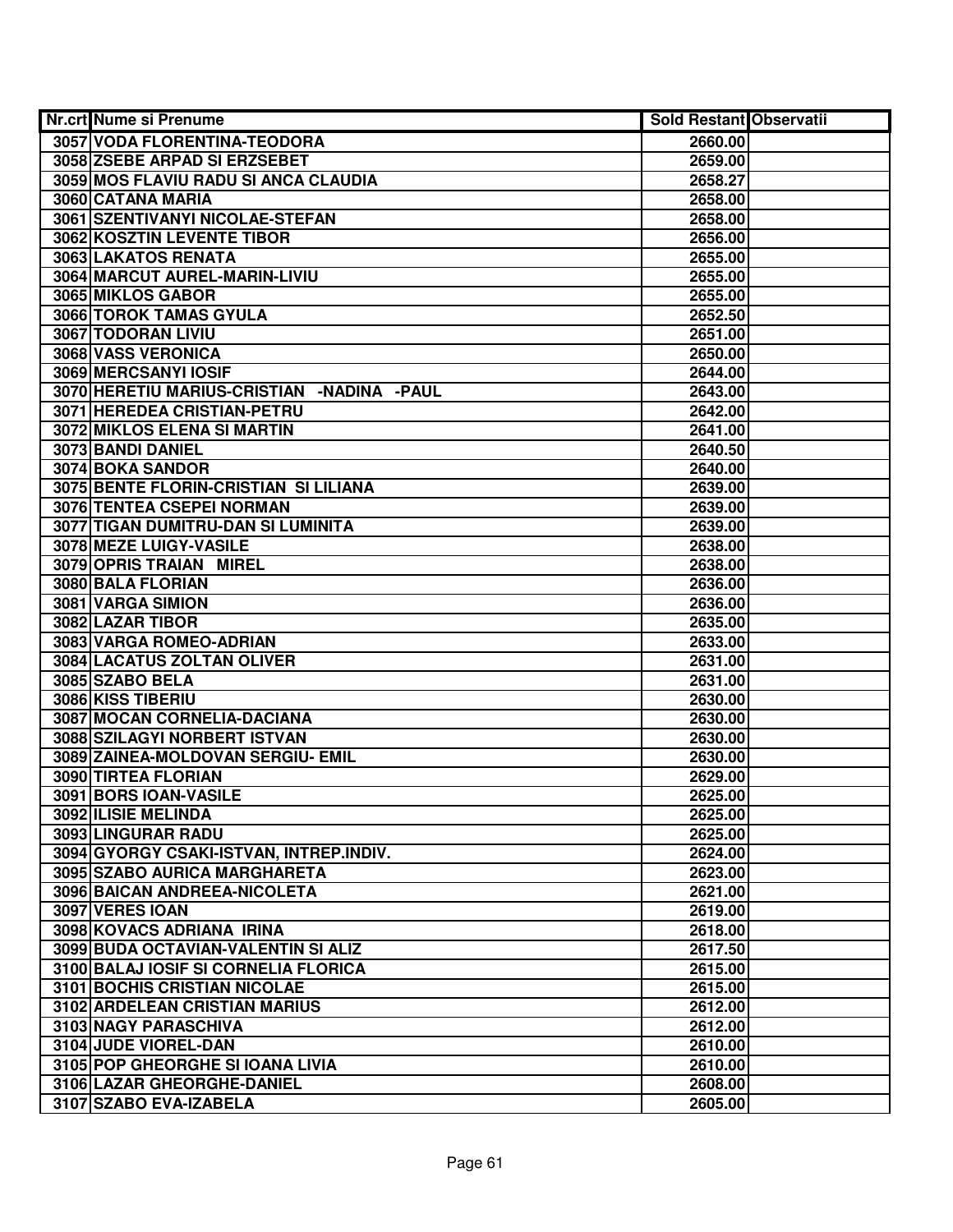| <b>Nr.crt Nume si Prenume</b>          | <b>Sold Restant Observatii</b> |  |
|----------------------------------------|--------------------------------|--|
| 3108 LUCACIU FLORIAN                   | 2604.00                        |  |
| 3109 PASCALAU DANIEL-SORIN             | 2604.00                        |  |
| 3110 OLAH KRISZTIAN IMRE               | 2601.00                        |  |
| 3111 BOGDAN DANIELA-GABRIELA           | 2600.00                        |  |
| 3112 BOTA VIOREL                       | 2600.00                        |  |
| 3113 BUZGO AGLAIA MARIA                | 2600.00                        |  |
| 3114 DUMITRAS ROBERT                   | 2600.00                        |  |
| 3115 ISZTOIKA SUSANA-EVA               | 2600.00                        |  |
| 3116 LETA VLAD-IULIAN                  | 2600.00                        |  |
| 3117 LUNGU IGOR-DUMITRU                | 2600.00                        |  |
| 3118 POP DANIEL                        | 2600.00                        |  |
| 3119 STOICA STEFAN                     | 2600.00                        |  |
| 3120 STOLK ADRIANUS                    | 2600.00                        |  |
| 3121 TUSA ROLAND-LUCIAN                | 2600.00                        |  |
| 3122 SILAGHI MANOELA GABRIELA          | 2598.00                        |  |
| 3123 MILADI OUSSAMA                    | 2597.00                        |  |
| 3124 OLAR IOAN - ILEANA                | 2593.00                        |  |
| 3125 BALLA DAVID                       | 2592.00                        |  |
| 3126 FALUB COSMIN-FLORIN               | 2590.00                        |  |
| 3127 MORAR DRAGOMIR SI MARIOARA        | 2590.00                        |  |
| 3128 HALMAJAN COSMIN-IONUT             | 2587.00                        |  |
| 3129 KRALOVSZKI ATTILA-TEOFIL          | 2585.00                        |  |
| 3130 NUT IOAN SI SILVIA                | 2584.00                        |  |
| 3131 CIMBALA FLORIN                    | 2582.00                        |  |
| 3132 DRUGAS LUCIAN-FLORIAN SI ADRIANA  | 2581.00                        |  |
| 3133 PILINSZKY ZOLTAN                  | 2581.00                        |  |
| 3134 JUDEA FLORIN-ALEX                 | 2580.00                        |  |
| 3135 RADU OVIDIU                       | 2580.00                        |  |
| 3136 RADEANU CRISTIAN-MIHAI            | 2579.87                        |  |
| 3137 LUCACIU FILIMON-VIRGIL SI VIOLETA | 2579.00                        |  |
| 3138 BANHAZI GHEORGHE                  | 2578.00                        |  |
| 3139 BERTI PARDALIAN                   | 2578.00                        |  |
| 3140 SERFEZI OVIDIU-FLORIN             | 2577.00                        |  |
| 3141 MORAR IONEL SI AURICA             | 2576.00                        |  |
| <b>3142 MIHELE VASILE</b>              | 2574.00                        |  |
| <b>3143 CERMIAN IOSIF ROBERT</b>       | 2572.00                        |  |
| 3144 TIRCA HORIA                       | 2572.00                        |  |
| 3145 SARAC GAVRIL ADRIAN               | 2570.00                        |  |
| 3146 DEMETER IOAN                      | 2568.67                        |  |
| 3147 IGNA VICTOR SI ELEONORA           | 2566.00                        |  |
| 3148 BOROS ANIKO-ENIKO                 | 2565.00                        |  |
| 3149 SIPOS ALINA                       | 2563.00                        |  |
| 3150 ABRUDAN RADU-ALIN                 | 2560.04                        |  |
| 3151 OTVOS MIKLOS                      | 2560.00                        |  |
| 3152 DUMITRESCU JAN-BOGDAN             | 2558.00                        |  |
| 3153 OROSZ GABOR                       | 2558.00                        |  |
| 3154 BERCE CATALIN-PETRU               | 2557.00                        |  |
| 3155 COVACI CORNELIA                   | 2557.00                        |  |
| 3156 KOVACS VINTEA                     | 2557.00                        |  |
| 3157 ANCA ADRIAN SI CARMEN             | 2554.00                        |  |
| 3158 ZEYAD HUSSEIN SAEED ATIEH         | 2553.00                        |  |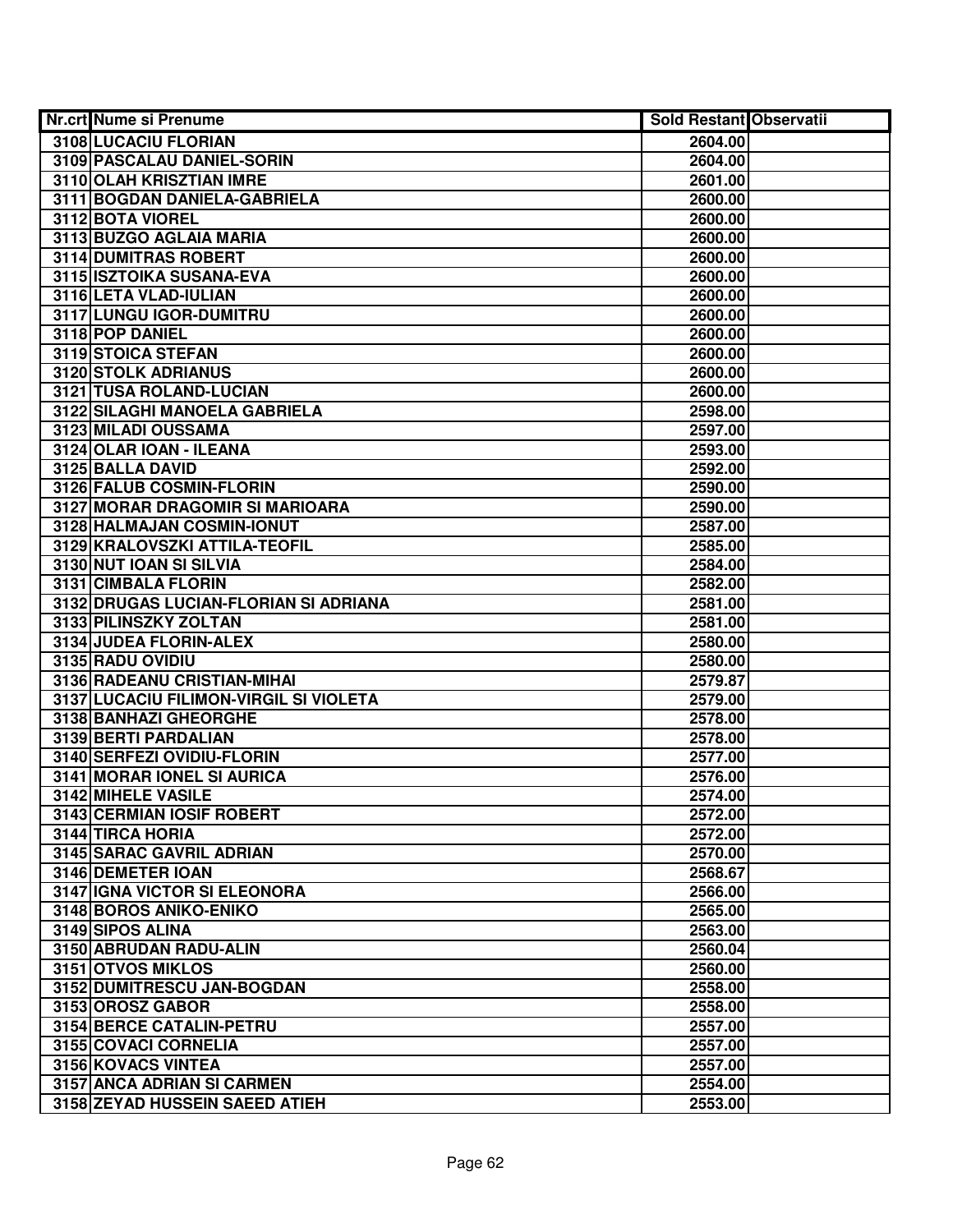| <b>Nr.crt Nume si Prenume</b>                 | Sold Restant Observatii |  |
|-----------------------------------------------|-------------------------|--|
| 3159 CAB. CONTABILITATE GUI KATALIN           | 2551.00                 |  |
| 3160 LINTMAYER JOZSEF-ROBERT                  | 2550.00                 |  |
| 3161 MARTON VIKTOR                            | 2550.00                 |  |
| 3162 ROSTAS COSTICA                           | 2550.00                 |  |
| 3163 BARNA FLORIAN                            | 2549.50                 |  |
| 3164 PAPAY MIHNEA-PAUL                        | 2549.05                 |  |
| 3165 BANYAI VLAD                              | 2549.00                 |  |
| 3166 KISS ORSOLYA                             | 2549.00                 |  |
| 3167 NEGREA-MANEA IOAN                        | 2549.00                 |  |
| 3168 SEUCHE MARIA-ANA                         | 2549.00                 |  |
| 3169 NAN FELICIA-RAMONA                       | 2546.00                 |  |
| 3170 POP MARIA                                | 2545.00                 |  |
| 3171 TOTH ROBERT-EMERIC                       | 2544.00                 |  |
| 3172 GABOR DUMITRU                            | 2542.00                 |  |
| 3173 GOCIU ALEXANDRA ANDREA                   | 2541.00                 |  |
| 3174 TRUM CSABA                               | 2541.00                 |  |
| 3175 IVAN IULIA-DIANA                         | 2540.00                 |  |
| 3176 JUHASZ ZOLTAN                            | 2540.00                 |  |
| 3177 NAGY CSABA ZOLTAN                        | 2540.00                 |  |
| 3178 VENTEL FLORIN                            | 2540.00                 |  |
| 3179 KISS-JURGE LORAND-OSKAR                  | 2539.00                 |  |
| 3180 BODOG CRISTIAN                           | 2538.00                 |  |
| 3181 LINGURAR GHEORGHE-CORNEL                 | 2538.00                 |  |
| 3182 BARTOK ILEANA                            | 2536.00                 |  |
| 3183 POPA CIPRIAN-DUMITRU                     | 2536.00                 |  |
| 3184 SARBA SORIN CRISTIAN                     | 2535.00                 |  |
| 3185 BONCE ALIN                               | 2534.00                 |  |
| 3186 ARDELEAN FLORICA                         | 2532.00                 |  |
| 3187 CHIS CORNEL - DANUT                      | 2531.00                 |  |
| 3188 ISSA KHAWALED                            | 2530.00                 |  |
| 3189 RACZ CLAUDIA-IRINA                       | 2527.00                 |  |
| 3190 ANDOR OLIMPIA-GABRIELA                   | 2526.00                 |  |
| 3191 GABOR STEFAN                             | 2525.00                 |  |
| 3192 PALUT ANCA                               | 2523.00                 |  |
| 3193 SIMOCA VICTORIA                          | 2523.00                 |  |
| 3194 BARTALIS HUNOR                           | 2520.00                 |  |
| 3195 GABOR LUDOVIC                            | 2520.00                 |  |
| 3196 GOINA NICOLETA MARIA                     | 2520.00                 |  |
| 3197 MAGHIAR AUREL-MIHAI-TEODOR               | 2520.00                 |  |
| 3198 UNGUR MARINEL IOAN                       | 2517.50                 |  |
| 3199 MICLAUS VLAD SI MARIANA                  | 2516.00                 |  |
| 3200 IACOB LOREDANA-FLORENTINA SI BUDA DANIEL | 2515.00                 |  |
| 3201 JURCA SEBASTIAN-VIOREL                   | 2515.00                 |  |
| 3202 OLAR DANIEL SI LIANA                     | 2515.00                 |  |
| 3203 GURGU ANTON                              | 2514.00                 |  |
| 3204 MLENDEA ANDREI                           | 2511.00                 |  |
| 3205 GYONGYOSI MARIUS                         | 2510.21                 |  |
| 3206 BALINT ADRIANA-FELICIA                   | 2510.00                 |  |
| 3207 ONODI CRISTIAN-ROBERT                    | 2509.00                 |  |
| 3208 VASARHELYI IOSIF SI MARIA                | 2509.00                 |  |
| 3209 CUPSA IOAN                               | 2508.00                 |  |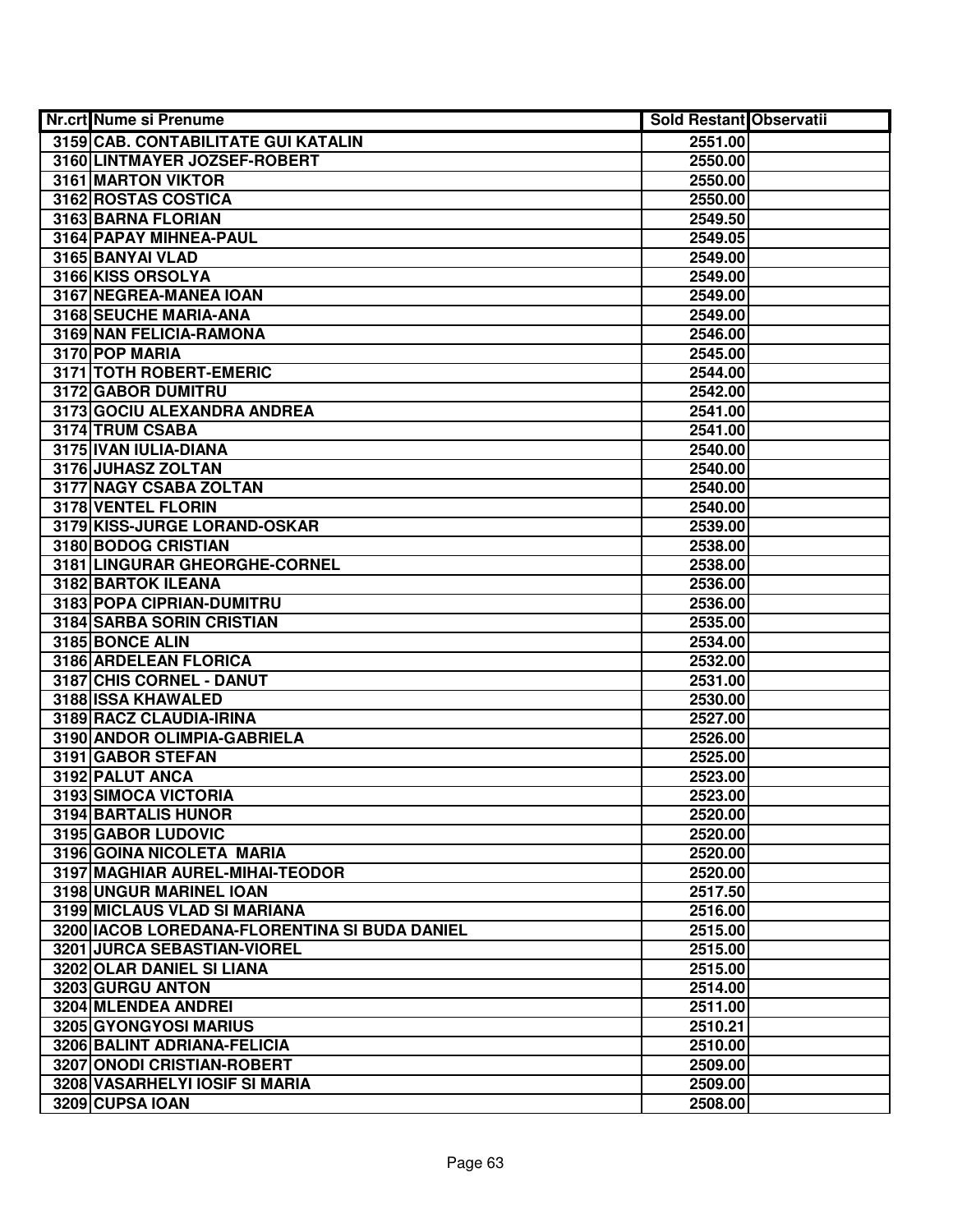| <b>Nr.crt Nume si Prenume</b>            | <b>Sold Restant Observatii</b> |  |
|------------------------------------------|--------------------------------|--|
| 3210 PODILA GEORGE MARCEL                | 2508.00                        |  |
| 3211 GROZA ALIN                          | 2507.00                        |  |
| 3212 NEGRUT OVIDIU                       | 2507.00                        |  |
| 3213 SANDRA LUCIAN-NICOLAE               | 2506.00                        |  |
| 3214 BAR ANDREI                          | 2505.00                        |  |
| 3215 SCORTE PAUL-MARIUS                  | 2505.00                        |  |
| 3216 DEDIU ALINA-DANIELA                 | 2503.00                        |  |
| 3217 DOMOCOS DANIEL-IONEL                | 2503.00                        |  |
| 3218 FARCAS RADU                         | 2502.00                        |  |
| 3219 LAKATOS ZOLTAN-JANOS SI DANIELA     | 2502.00                        |  |
| 3220 APATI ANDREEA-ELENA                 | 2500.00                        |  |
| 3221 BIRAU-IANCU IONEL                   | 2500.00                        |  |
| 3222 BOROS ANA-MARIA                     | 2500.00                        |  |
| 3223 CRACEA SERGIU-ANDREI                | 2500.00                        |  |
| 3224 CROITORU ADRIANA-LAVINIA            | 2500.00                        |  |
| 3225 CUC CORNELIA P.F.A.                 | 2500.00                        |  |
| 3226 FOIA CRISTIAN-DAN                   | 2500.00                        |  |
| 3227 GANTNER CAROL                       | 2500.00                        |  |
| <b>3228 IAKOB MIHAIL STEFAN</b>          | 2500.00                        |  |
| 3229 KARACSONYI CONSTANTIN               | 2500.00                        |  |
| 3230 KELE OTTO-LASZLO                    | 2500.00                        |  |
| 3231 KIS IOZSEF                          | 2500.00                        |  |
| 3232 LASZLO MIKLOS-ZOLTAN                | 2500.00                        |  |
| 3233 LESAK IOZSEF                        | 2500.00                        |  |
| 3234 PINTEAN RAUL-CALIN                  | 2500.00                        |  |
| 3235 POPA AURICA                         | 2500.00                        |  |
| 3236 POPESCU TATIANA                     | 2500.00                        |  |
| 3237 ROHNER MARIA MAGDALENA              | 2500.00                        |  |
| 3238 TIRLE NICOLAE SI MARIA              | 2500.00                        |  |
| 3239 TODOS CALIN-PETRU                   | 2500.00                        |  |
| 3240 TOTH LILIANA                        | 2500.00                        |  |
| 3241 VARGA FLORENTINA                    | 2500.00                        |  |
| 3242 INDRIES DACIAN-CLAUDIU              | 2498.00                        |  |
| <b>3243 DEJEU NICOLAE</b>                | 2497.50                        |  |
| <b>3244 DONUTIU VASILE ALIN</b>          | 2495.00                        |  |
| 3245 TARCAU EMILIAN SI IOANA             | 2495.00                        |  |
| 3246 TOBIAS LASZLO                       | 2494.79                        |  |
| <b>3247 HORGE OLIMPIA</b>                | 2494.00                        |  |
| 3248 HADADE MIRCEA-CONSTANTIN SI DACIANA | 2493.00                        |  |
| 3249 DUNCA GABRIEL-GRIGORE SI ANDA-DELIA | 2491.00                        |  |
| 3250 CRISTE IONUT-ALEXANDRU              | 2490.00                        |  |
| 3251 PETRUS TEODOR-CIPRIAN               | 2490.00                        |  |
| 3252 TROK ANGELA-RENATA                  | 2490.00                        |  |
| 3253 BLIDARU ADRIAN-SERBAN               | 2486.00                        |  |
| 3254 BALINT IOAN                         | 2484.00                        |  |
| 3255 TATAI ISTVAN-BALAZS                 | 2481.00                        |  |
| 3256 GABOR MATEI                         | 2479.00                        |  |
| 3257 KEREKES ZOLTAN-CSABA SI ANDREEA-EVA | 2478.00                        |  |
| 3258 SERBAN LUCIAN DORIN                 | 2477.38                        |  |
| 3259 CUC ADINA-NICOLETA                  | 2474.00                        |  |
| 3260 POP MIHNEA EMILIAN                  | 2474.00                        |  |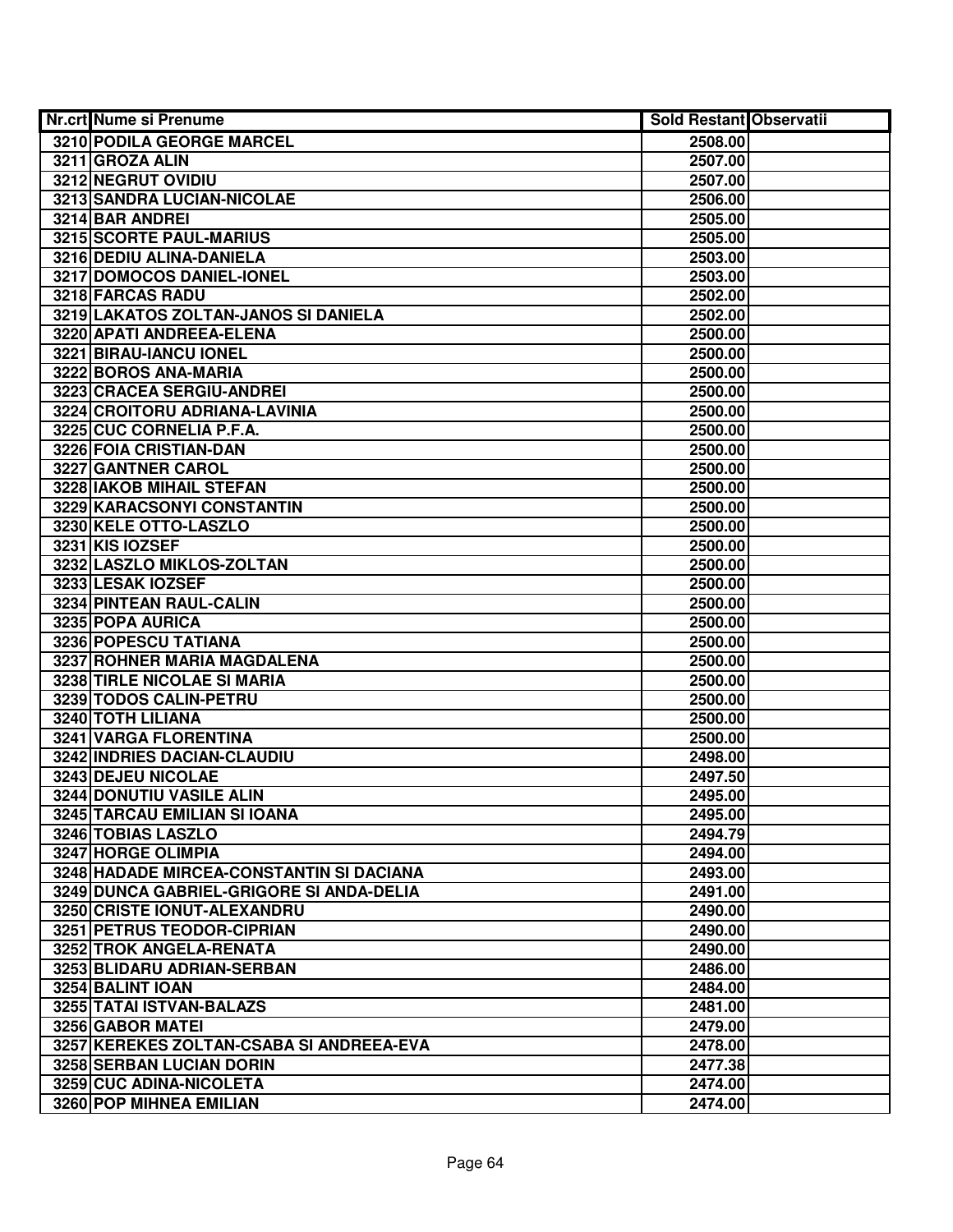| <b>Nr.crt Nume si Prenume</b>                      | Sold Restant Observatii |  |
|----------------------------------------------------|-------------------------|--|
| 3261 BEJAN EMIL                                    | 2473.00                 |  |
| 3262 TRINCA LIVIU                                  | 2472.00                 |  |
| 3263 ACHEBACH DAN                                  | 2470.00                 |  |
| 3264 MATARU DUMITRU                                | 2470.00                 |  |
| 3265 MALITA MARIUS FLORIN                          | 2469.50                 |  |
| 3266 KARANCSI IOAN-PAL                             | 2468.00                 |  |
| 3267 IORGOVAN EUGEN-IONEL                          | 2467.00                 |  |
| 3268 TROK MIHAI-MARIUS                             | 2467.00                 |  |
| 3269 PINTEA GABRIEL-OCTAVIAN SI EUGENIA-FLORENTINA | 2462.00                 |  |
| 3270 ISTOICA IANCU                                 | 2461.00                 |  |
| 3271 FEFLEA RUXANDRA-IOANA                         | 2460.00                 |  |
| 3272 MADAU OVIDIU-VASILE                           | 2460.00                 |  |
| 3273 SABAU IOAN                                    | 2460.00                 |  |
| 3274 BALLA ZOLTAN SANDOR                           | 2457.00                 |  |
| 3275 HORVATH IULIU                                 | 2455.00                 |  |
| 3276 ISAILA IOANA-MAGDALENA                        | 2455.00                 |  |
| 3277 CHIRILA MIRCEA GEORGE                         | 2454.00                 |  |
| 3278 COJOCARI SVETLANA                             | 2454.00                 |  |
| 3279 LACATOS ANICA                                 | 2453.00                 |  |
| 3280 FLORUTA CAMELIA ANAMARIA                      | 2452.00                 |  |
| 3281 MOTOS DANIELA SI MARCEL                       | 2452.00                 |  |
| 3282 SECARA ALIN                                   | 2450.00                 |  |
| 3283 SZABO VICTORIA                                | 2450.00                 |  |
| 3284 BELE NICOLETA-MARIA                           | 2448.00                 |  |
| 3285 VINCZE RUDOLF ZSOLT                           | 2448.00                 |  |
| 3286 INDRE MOISE SI MARIA                          | 2446.00                 |  |
| 3287 ISTOICA EVA                                   | 2440.00                 |  |
| 3288 ZAH-MANEA DANIEL-AVRAM                        | 2440.00                 |  |
| 3289 SILAGHI RADU                                  | 2438.00                 |  |
| 3290 VERZEA RADU                                   | 2437.00                 |  |
| 3291 DALEA IOANA-CORNELIA                          | 2436.00                 |  |
| 3292 BAIDUCA ANA SI IOAN                           | 2435.00                 |  |
| 3293 LOGHIN MIRCEA-DRAGOS                          | 2435.00                 |  |
| 3294 ANGELESCU LENUTA-NICULINA                     | 2433.00                 |  |
| <b>3295 PAVEL CRISTIAN</b>                         | 2432.00                 |  |
| 3296 BREB HORATIU VLAD                             | 2430.00                 |  |
| <b>3297 TODERICI MIHAI</b>                         | 2430.00                 |  |
| 3298 GAVRUTA LUCIAN CRISTIAN                       | 2428.00                 |  |
| 3299 LAKATOS IOSIF                                 | 2425.00                 |  |
| 3300 POP PAUL VIOREL                               | 2425.00                 |  |
| 3301 HOFFMANN LASZLO                               | 2424.00                 |  |
| 3302 PLATZ ANCA MADALINA                           | 2424.00                 |  |
| 3303 OLARIU MIHAI DORIN                            | 2423.50                 |  |
| 3304 BICHIS RAMONA MELINDA                         | 2423.00                 |  |
| 3305 LACATUS ISTVAN                                | 2422.00                 |  |
| 3306 MIHELE ADRIAN-FLORIN                          | 2422.00                 |  |
| 3307 VASILE IULIAN SI MAGDALENA                    | 2421.00                 |  |
| 3308 NYUZO SANDOR                                  | 2420.00                 |  |
| 3309 SABAU BIANCA HEA                              | 2420.00                 |  |
| 3310 SARCA ALEXANDRU-VASILE                        | 2420.00                 |  |
| 3311 STANESCU SORIN GEORGE                         | 2420.00                 |  |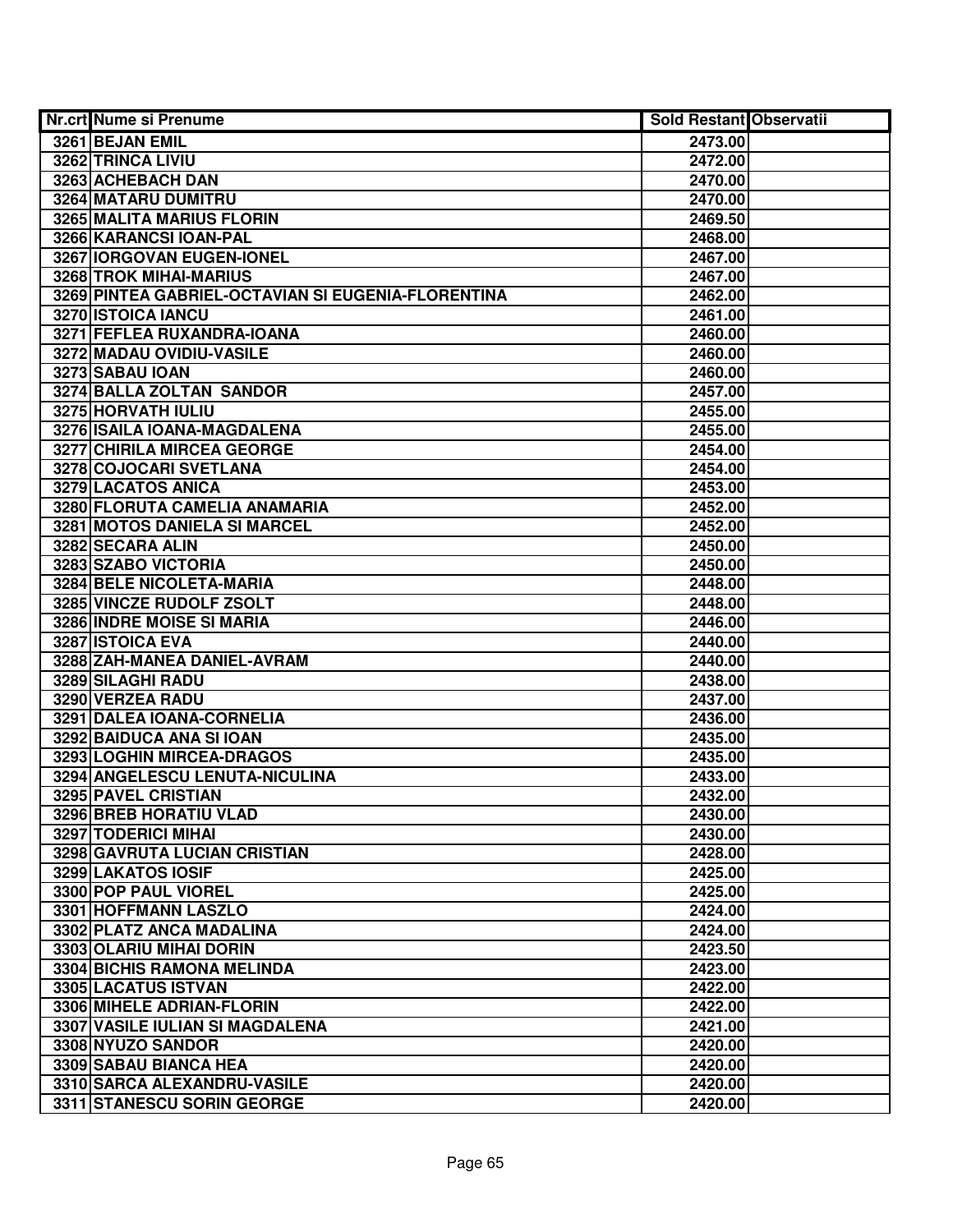| <b>Nr.crt Nume si Prenume</b>                | <b>Sold Restant Observatii</b> |  |
|----------------------------------------------|--------------------------------|--|
| 3312 ERDEI IOSIF CRISTIAN                    | 2418.00                        |  |
| 3313 RUSKA TUNDE PIROSKA                     | 2418.00                        |  |
| 3314 COPIL OVIDIU FLORIAN                    | 2417.54                        |  |
| 3315 DOMUTA CRISTIAN GABRIEL                 | 2417.00                        |  |
| 3316 GAVRIS HORATIU - VICTOR                 | 2417.00                        |  |
| 3317 FERARU GABRIEL MIHAI                    | 2415.00                        |  |
| 3318 MEZOSI ATTILA                           | 2415.00                        |  |
| 3319 GLIGOR LENUTA SI TRAIAN                 | 2414.00                        |  |
| 3320 IVAN MIRCEA                             | 2414.00                        |  |
| 3321 SABAU VIRGIL                            | 2414.00                        |  |
| 3322 SZENTMIKLOSI ADALBERT                   | 2414.00                        |  |
| 3323 LENTI ISTVAN VIKTOR                     | 2413.00                        |  |
| 3324 BANDUI CONSTANTIN                       | 2412.00                        |  |
| 3325 COTUT RAZVAN-OVIDIU                     | 2409.00                        |  |
| 3326 SIM OCTAVIAN                            | 2408.00                        |  |
| 3327 BORTOS-SEICA LEVENTE                    | 2407.00                        |  |
| 3328 COVACIU FLORIAN                         | 2406.00                        |  |
| 3329 ROMAN ALEXANDRU-MARCEL                  | 2406.00                        |  |
| 3330 DINCA CIPRIAN                           | 2405.00                        |  |
| 3331 STOIKA MOISE                            | 2405.00                        |  |
| 3332 TOROK GYULA SI ERZSEBET                 | 2405.00                        |  |
| 3333 CHIRICHEU PETRU                         | 2404.00                        |  |
| 3334 LAKATOS FLORIN                          | 2403.00                        |  |
| 3335 GABOR GAVRIL                            | 2402.50                        |  |
| 3336 BUNCAN MAGDALENA                        | 2401.00                        |  |
| 3337 COROIU APOLLONIA                        | 2400.00                        |  |
| 3338 FARCAS ALEXANDRU BOGDAN                 | 2400.00                        |  |
| 3339 IOO STEFAN-ROBERT                       | 2400.00                        |  |
| 3340 JUDEA CORNELIA-CARMEN                   | 2400.00                        |  |
| 3341 KEREZSI ARNOLD-ADRIAN                   | 2400.00                        |  |
| 3342 SAVA REMUS PFA                          | 2400.00                        |  |
| 3343 SZTUFLIAK SANDOR-KRISZTIAN              | 2400.00                        |  |
| 3344 STURZ CORNELIA DANIELA                  | 2399.00                        |  |
| 3345 GABOR MATEI                             | 2397.65                        |  |
| 3346 CIURBA NICOLAE                          | 2397.00                        |  |
| <b>3347 NUTAS GHEORGHE SI MARIA</b>          | 2397.00                        |  |
| 3348 HAIDU TEREZIA SI ALEXANDRU              | 2394.00                        |  |
| 3349 BATRINA CRISTIAN                        | 2393.00                        |  |
| 3350 MARES PETRICA                           | 2393.00                        |  |
| 3351 COSTA CLAUDIU ROMAN                     | 2392.00                        |  |
| 3352 BIRTALAN LASZLO-FERENC                  | 2391.00                        |  |
| 3353 CICORTAS DANIEL FLORIN                  | 2391.00                        |  |
| 3354 MOGA GHEORGHE                           | 2391.00                        |  |
| 3355 SZABO KAROLY                            | 2391.00                        |  |
| 3356 GAL ADRIAN IOSIF                        | 2390.00                        |  |
| 3357 NEDELCU VASILE-COSMIN SI SERBAN ADRIANA | 2390.00                        |  |
| 3358 TURCUT DANIEL                           | 2390.00                        |  |
| 3359 MEZEI ANDREI IOSIF SI VIOLA-MARIA       | 2389.00                        |  |
| 3360 CURPAS GHEORGHE                         | 2386.00                        |  |
| 3361 CHEREJI GEORGE-DORIN                    | 2384.00                        |  |
| 3362 CHEREGI GHEORGHE                        | 2383.00                        |  |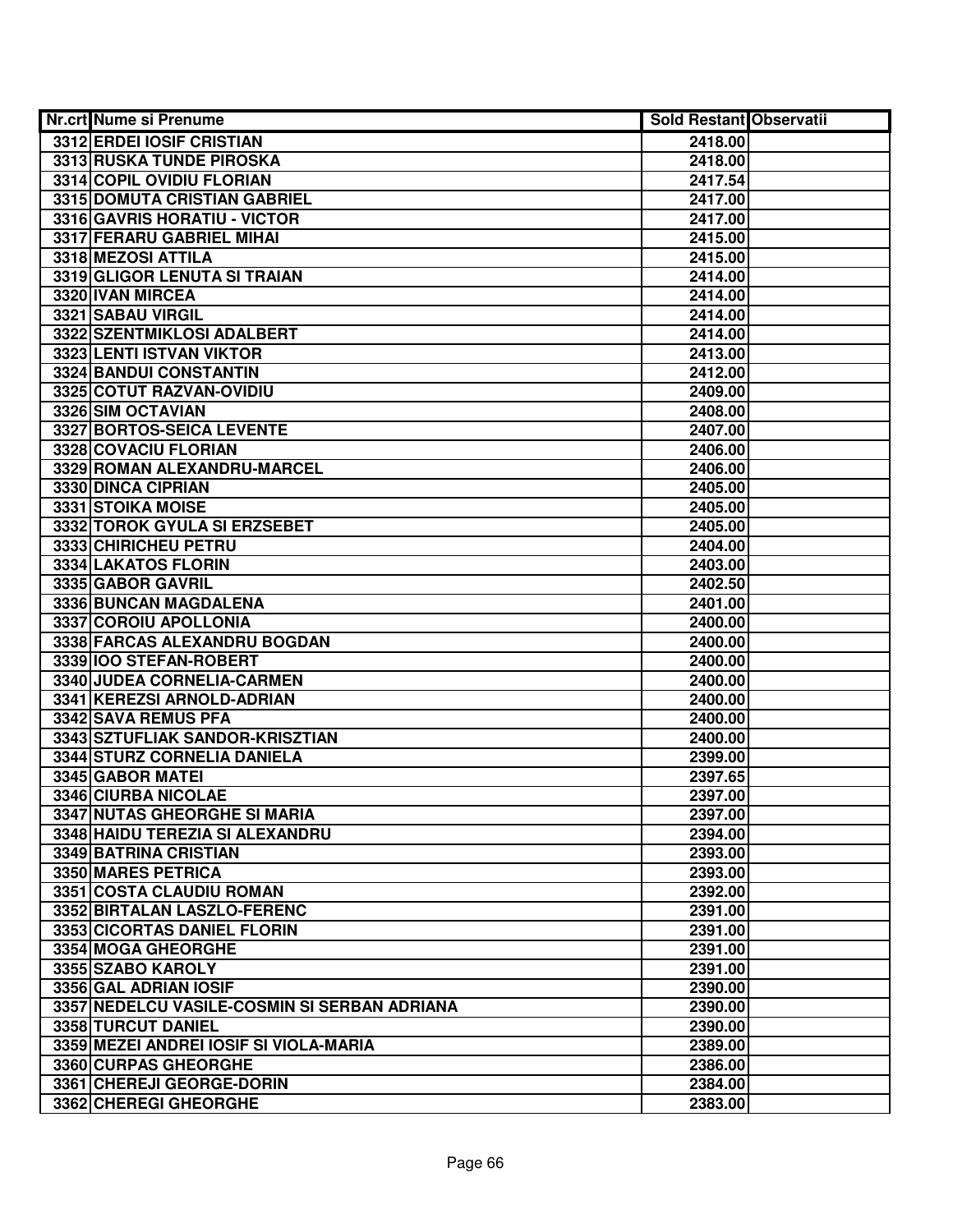| Nr.crt Nume si Prenume                            | <b>Sold Restant Observatii</b> |  |
|---------------------------------------------------|--------------------------------|--|
| 3363 DRIMBA MARCEL                                | 2383.00                        |  |
| 3364 LERINT ROMAN DORIN SI SIMONA PETRON          | 2383.00                        |  |
| 3365 CIRLIG FLORIN IOAN                           | 2382.93                        |  |
| 3366 BOGAR IOAN SI LIVIA                          | 2381.00                        |  |
| 3367 ZELE ATTILA                                  | 2380.00                        |  |
| 3368 TIRTEA AUGUSTIN                              | 2377.00                        |  |
| 3369 BOLDIS ANDREI-FLORIN                         | 2374.00                        |  |
| 3370 BALOTA VIOREL                                | 2373.57                        |  |
| 3371 LAKATOS VIORICA                              | 2373.00                        |  |
| 3372 GULES IOAN                                   | 2372.00                        |  |
| 3373 ABRUDAN DIANA-MARIA                          | 2370.00                        |  |
| 3374 CASAGRANDE LUCA                              | 2370.00                        |  |
| 3375 KENDERESI TIBERIU                            | 2370.00                        |  |
| 3376 KRISTOF ZSOLT-TIBOR                          | 2370.00                        |  |
| 3377 KUPAS ELISABETA                              | 2370.00                        |  |
| 3378 PADUREAN CALIN-CRISTIAN SI BIDIGA CRISTINA   | 2370.00                        |  |
| 3379 STAN ALEXANDRA RAMONA-INTR. IND.             | 2370.00                        |  |
| 3380 TEAHA ROBERT-AUGUSTIN                        | 2370.00                        |  |
| 3381 DAESCU OVIDIU-CONSTANTIN                     | 2369.00                        |  |
| 3382 DUDOMA EUGEN                                 | 2369.00                        |  |
| 3383 BUZAS SEBASTIAN IOAN                         | 2368.00                        |  |
| 3384 HARAGOS MONICA-FLORENTINA                    | 2368.00                        |  |
| 3385 SAITOS CAMELIA                               | 2368.00                        |  |
| 3386 DRAGAN TEODOR-DORIN SI ELENA                 | 2367.51                        |  |
| 3387 MOGA ANCA                                    | 2366.00                        |  |
| 3388 DOBOVAN JOZSEF-GEZA                          | 2365.00                        |  |
| 3389 BARAN FLORIN-CLAUDIU                         | 2364.00                        |  |
| 3390 HENDRE IOAN                                  | 2364.00                        |  |
| 3391 RUSU CRISTINA-ANA                            | 2363.64                        |  |
| 3392 CRET OVIDIU                                  | 2363.00                        |  |
| 3393 PAUL FLORIN                                  | 2361.91                        |  |
| 3394 GROZA IOAN                                   | 2361.00                        |  |
| 3395 MORARET CARMEN SI CORNEL                     | 2361.00                        |  |
| 3396 MOS ANCA-LAURA BIROU NOTAR BUBL.             | 2361.00                        |  |
| 3397 HENDRE ERNO                                  | 2360.00                        |  |
| 3398 LETAN ALINA-RAMONA<br>3399 POP COSTEL-TEODOR | 2360.00                        |  |
| 3400 NEGRUT SILVIU SI CORNELIA                    | 2358.00<br>2357.00             |  |
| <b>3401 TUDUCE TRAIAN GEORGE</b>                  | 2357.00                        |  |
| 3402 CLONDA MIHAELA-LETITIA                       | 2356.00                        |  |
| 3403 TRIPON ADRIAN-CAPRIAN                        | 2356.00                        |  |
| 3404 HAS RICHARD-TEODOR                           | 2355.00                        |  |
| 3405 POP FLORIAN                                  | 2353.00                        |  |
| 3406 BORZ LIVIU-AUGUSTIN                          | 2352.00                        |  |
| 3407 JURCA LUCIAN-ALIN                            | 2350.00                        |  |
| 3408 BENDE ELISABETA-GABRIELA                     | 2348.00                        |  |
| 3409 PINTEA OTILIA-CORINA                         | 2348.00                        |  |
| 3410 PETRUS TRAIAN                                | 2346.00                        |  |
| 3411 POP IULIA-GEORGRTA SI SAMIR                  | 2346.00                        |  |
| 3412 GLITA IOAN-RADU                              | 2344.00                        |  |
| 3413 SELEGEAN LUCIAN                              | 2344.00                        |  |
|                                                   |                                |  |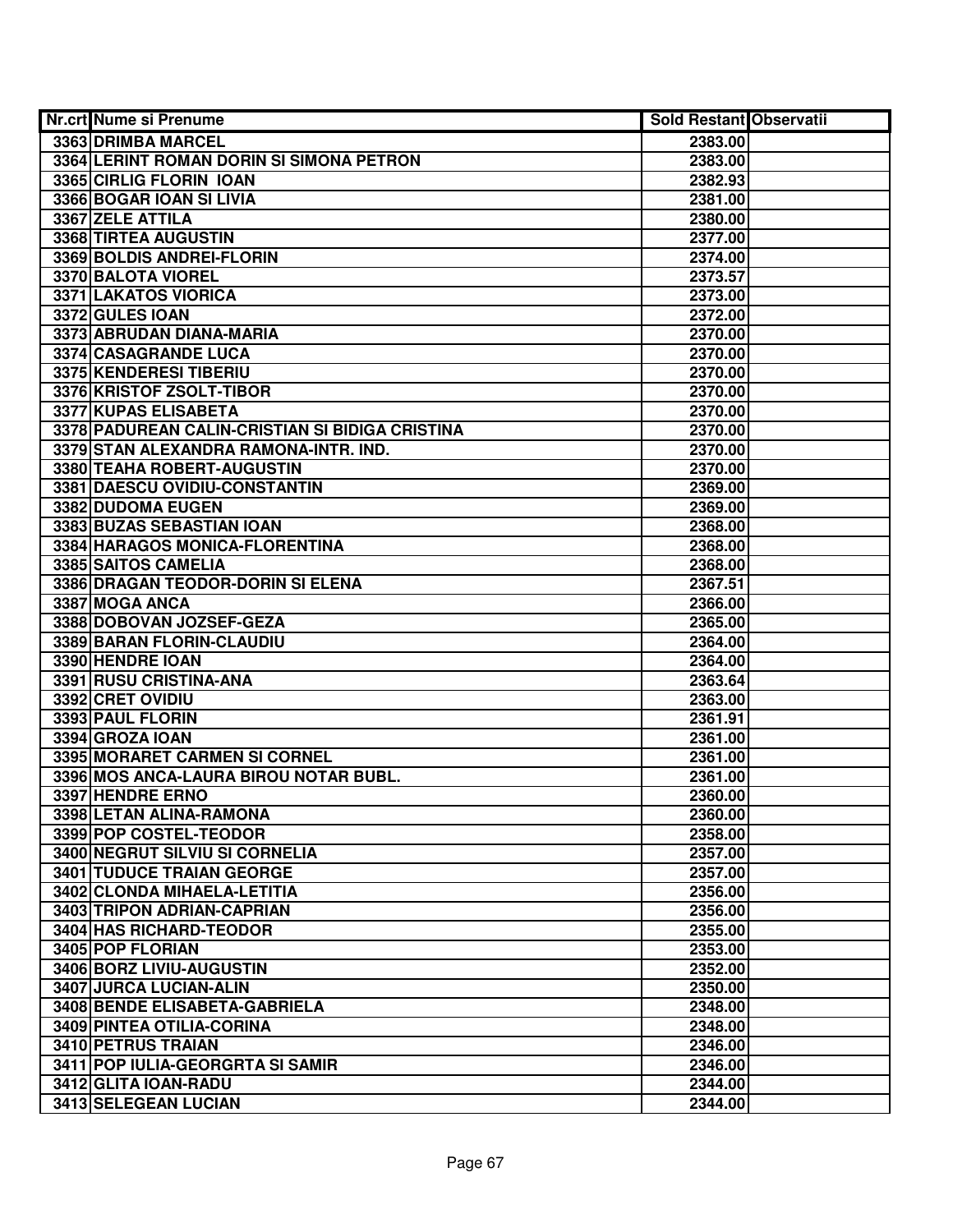| <b>Nr.crt Nume si Prenume</b>          | Sold Restant Observatii |  |
|----------------------------------------|-------------------------|--|
| <b>3414 BOGDAN VIOREL</b>              | 2343.00                 |  |
| 3415 GALVEZ RAMIREZ ISRAEL             | 2340.00                 |  |
| 3416 NICOARA PAUL MARIN                | 2340.00                 |  |
| 3417 SZATMARI LAJOS-ROBERT             | 2340.00                 |  |
| 3418 CUC CORNELIA                      | 2338.00                 |  |
| 3419 HORHAT ROBERT-GHEORGHE            | 2338.00                 |  |
| 3420 NONEA VIOREL                      | 2337.00                 |  |
| 3421 FECHETE EUGENIA-MARIA             | 2335.00                 |  |
| 3422 ISZTOYKA LUDOVIC                  | 2335.00                 |  |
| 3423 MELEG KAROLY                      | 2333.00                 |  |
| <b>3424 MAGHIAR NICOLAE</b>            | 2331.00                 |  |
| 3425 COVACIU FLOARE                    | 2330.00                 |  |
| 3426 MARC SEBASTIAN-FLORIAN            | 2330.00                 |  |
| 3427 TICUSAN ANCA-LIVIA                | 2330.00                 |  |
| 3428 GUT ILEANA SI MOISE VLADUT        | 2329.00                 |  |
| <b>3429 SANDOR ANDREI</b>              | 2329.00                 |  |
| 3430 TICARAT PABLLO                    | 2329.00                 |  |
| 3431 POPA VLAD-MIHAI                   | 2328.50                 |  |
| 3432 ZAMAR LOREDANA-MARIA              | 2328.00                 |  |
| 3433 GUTI DORU-FLORIN SI SANDA-LEONICA | 2327.00                 |  |
| 3434 KONCZ ROBERT                      | 2327.00                 |  |
| 3435 COSTEA FLORIN NICOLAE             | 2326.00                 |  |
| 3436 ARON IOSIF-ALEXANDRU              | 2325.00                 |  |
| 3437 KOR ANNA-MARIA                    | 2325.00                 |  |
| 3438 GAL AUREL SI MARIOARA             | 2324.00                 |  |
| 3439 PERTICAS GEORGE-CALIN             | 2324.00                 |  |
| 3440 SILAGHI NICOLAE-ALEXANDRU         | 2324.00                 |  |
| 3441 CORDIS ADRIANA-OLIVIA             | 2321.00                 |  |
| 3442 LUPSAN GHEORGHE                   | 2316.00                 |  |
| 3443 IANCU IONUT-ANDREI                | 2314.00                 |  |
| 3444 DOMBI ROMULUS EDUARD              | 2312.00                 |  |
| 3445 MILIAN TABITA-MARIA               | 2311.00                 |  |
| 3446 BORA MARIUS                       | 2310.00                 |  |
| 3447 TUTOS ERIKA                       | 2309.00                 |  |
| 3448 BUSTEA SORIN DINU                 | 2308.00                 |  |
| 3449 PAPAY MAGDALENA                   | 2308.00                 |  |
| <b>3450 CIORDAS FLORIN-GHEORGHE</b>    | 2307.00                 |  |
| 3451 ONCHIS ION RADU SI ANA            | 2307.00                 |  |
| 3452 BALOGH IMRE                       | 2306.00                 |  |
| 3453 GABOR ISTVAN                      | 2305.00                 |  |
| 3454 KOVACS KRISZTIAN CSABA            | 2305.00                 |  |
| 3455 BARNA TIBERIU                     | 2304.00                 |  |
| 3456 BICA DAN-GEORGE SI ANCA-VALERIA   | 2304.00                 |  |
| 3457 GHETE ALEXANDRU SI ANNAMARIA      | 2304.00                 |  |
| 3458 LELEA RAZVAN                      | 2303.56                 |  |
| 3459 POP ALINA-DORINA                  | 2303.00                 |  |
| 3460 SALAJEAN CRISTIAN-MIHAI           | 2303.00                 |  |
| 3461 VOICU CONSTANTIN                  | 2303.00                 |  |
| 3462 BERINDE MARIA                     | 2302.00                 |  |
| 3463 FERCHE CIPRIAN-FLORIN             | 2301.00                 |  |
| 3464 BARANYKA MARGIT                   | 2300.00                 |  |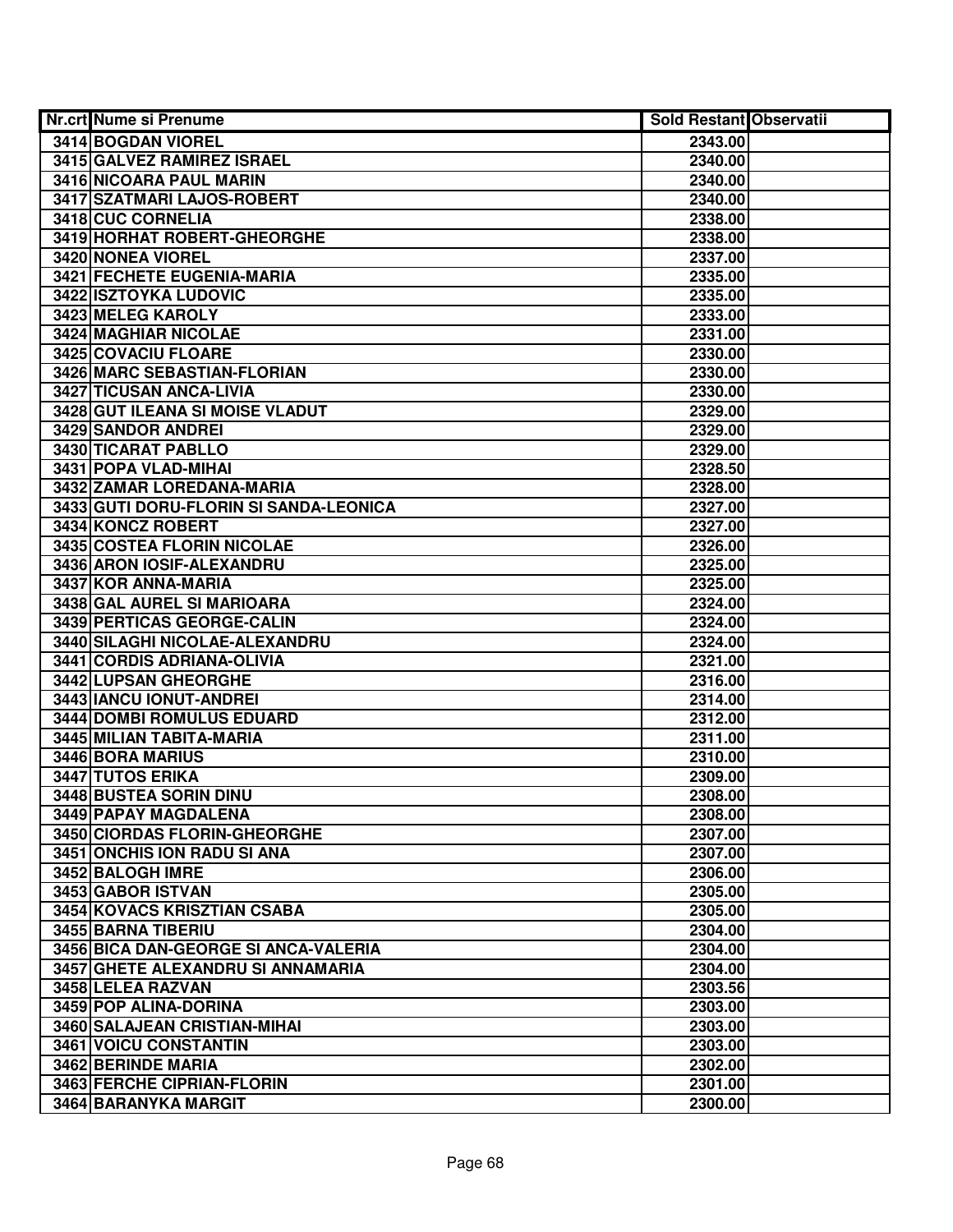| Nr.crt Nume si Prenume                  | <b>Sold Restant Observatii</b> |  |
|-----------------------------------------|--------------------------------|--|
| <b>3465 CIARNAU MANUELA OLIMPIA</b>     | 2300.00                        |  |
| 3466 DIACONU OANA-AMALIA                | 2300.00                        |  |
| 3467 FAZEKAS IANOS                      | 2300.00                        |  |
| 3468 KOVARI BELA                        | 2300.00                        |  |
| 3469 NEGRAU IOAN SI MARIA               | 2300.00                        |  |
| 3470 OKROS ZOLTAN                       | 2300.00                        |  |
| 3471 POPA OVIDIU                        | 2300.00                        |  |
| 3472 SFERLE FLORIN-OVIDIU               | 2300.00                        |  |
| 3473 CABA ZOLTAN SI FRANCISCA           | 2299.00                        |  |
| 3474 VARGA GABRIELA-IRINA               | 2299.00                        |  |
| 3475 BARANYKA RUPERT                    | 2298.00                        |  |
| 3476 ARDELEAN CONSTANTA SI IGNA FLORIAN | 2297.00                        |  |
| 3477 MUNTEANU ADRIAN-VASILE             | 2297.00                        |  |
| 3478 FORTU COSTEL                       | 2296.00                        |  |
| 3479 DRINDA ALIN-SIMION                 | 2295.00                        |  |
| 3480 GHERGHELES BOGDAN LIVIU            | 2295.00                        |  |
| 3481 CABINET DE AVOCATURA- LAZEA COSMIN | 2294.00                        |  |
| 3482 TANCA ADRIAN GHEORGHE              | 2294.00                        |  |
| 3483 MATIUTA-HUNYADI ILEANA-FABIOLA     | 2293.00                        |  |
| 3484 ROSTAS IOAN SI LINA                | 2293.00                        |  |
| 3485 SUTAK NICOLAE MIHAI                | 2293.00                        |  |
| 3486 LUCACI CLAUDIA-RAMONA              | 2291.00                        |  |
| 3487 POPOVICI DANIEL SI MARIANA         | 2291.00                        |  |
| <b>3488 CONTU VASILE COSTEL</b>         | 2290.00                        |  |
| 3489 COSTEA MIRCEA MARCEL SI GABRIELA   | 2289.00                        |  |
| 3490 ESER ANA-LOREDANA                  | 2289.00                        |  |
| 3491 MOISI GHEORGHE DANUT               | 2288.00                        |  |
| 3492 EPLI EMA                           | 2287.00                        |  |
| 3493 ACHIM DAN-SILVIU                   | 2286.00                        |  |
| 3494 KOVACS FRANCISC                    | 2283.00                        |  |
| 3495 ISZTOIKA MATEI                     | 2282.00                        |  |
| 3496 OLARU VALENTIN                     | 2282.00                        |  |
| 3497 TURCUS TEOFIL                      | 2282.00                        |  |
| 3498 POP CIPRIAN-STEFAN                 | 2280.40                        |  |
| 3499 BAMFI SANDOR ZOLTAN                | 2280.00                        |  |
| 3500 VARGA IOSIF-ALIN                   | 2280.00                        |  |
| 3501 BAYCZAR MARCU-DUMITRU              | 2277.00                        |  |
| 3502 GABOR GABRIEL                      | 2277.00                        |  |
| 3503 CRISTEA CATALIN                    | 2275.00                        |  |
| 3504 VARGA DANIELA-MARGARETA            | 2275.00                        |  |
| 3505 TAMAS FLORICA- MARIANA             | 2273.00                        |  |
| 3506 SZUCS TIBERIU                      | 2272.77                        |  |
| 3507 BIRAU FLORIN-AUREL                 | 2272.00                        |  |
| 3508 LUPO IOANA                         | 2272.00                        |  |
| 3509 BLAGE SERGIU-FLORIN                | 2271.00                        |  |
| 3510 GABOR IOAN SI MANDRA               | 2271.00                        |  |
| 3511 BAHICA ION                         | 2270.00                        |  |
| 3512 DUTCAS NICOLAE-DANIEL              | 2270.00                        |  |
| 3513 KOLUMPAR IOAN                      | 2270.00                        |  |
| 3514 GYORGY-CSAKI ISTVAN                | 2269.00                        |  |
| 3515 LASCA VASILE SI FLOARE GABRIELA    | 2269.00                        |  |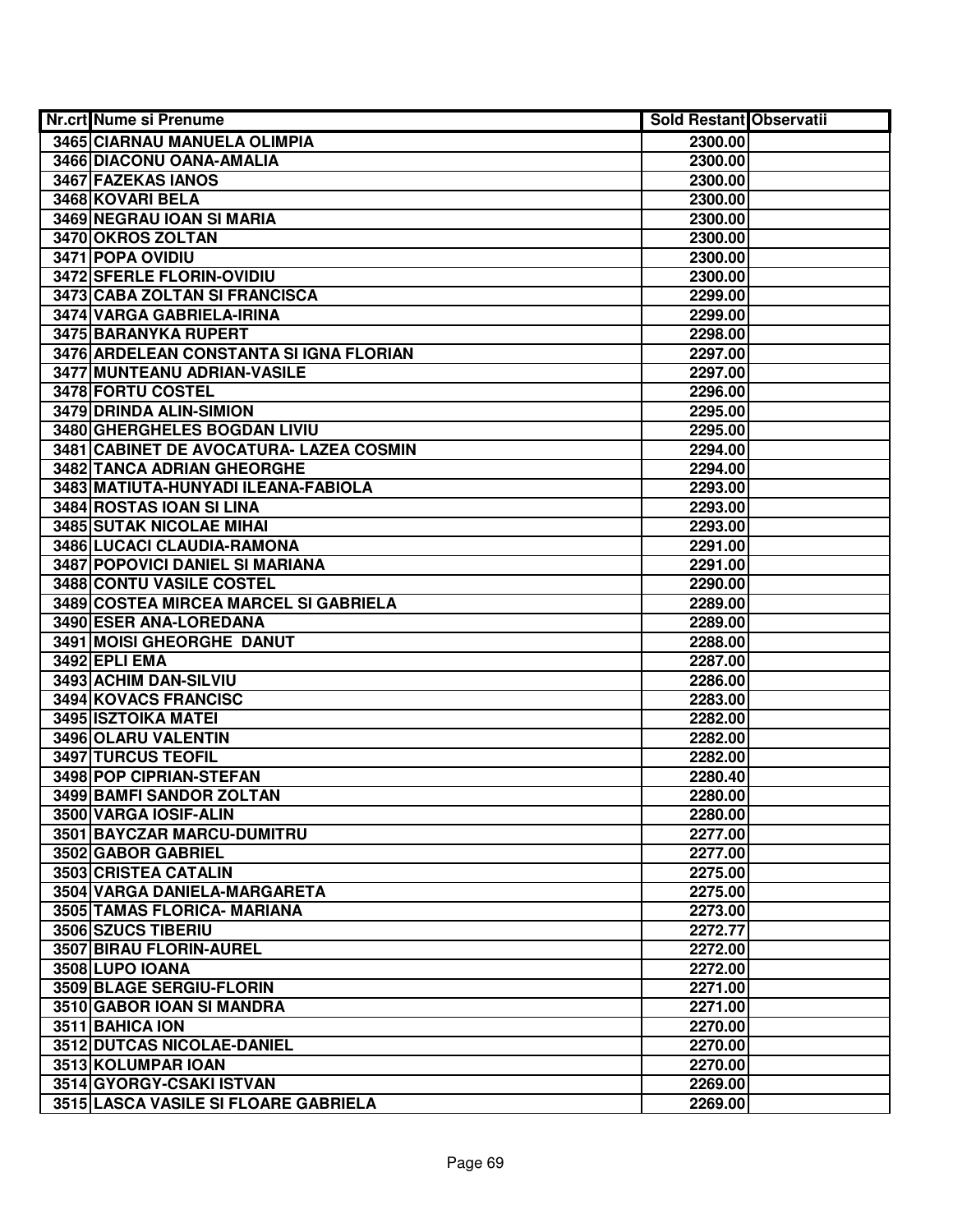| Nr.crt Nume si Prenume                                        | <b>Sold Restant Observatii</b> |  |
|---------------------------------------------------------------|--------------------------------|--|
| 3516 POPA BENIAMIN-DORU                                       | 2269.00                        |  |
| <b>3517 DUMEA VIRONICA</b>                                    | 2268.00                        |  |
| 3518 GABOR IOAN                                               | 2268.00                        |  |
| 3519 GAVRUTA IOAN                                             | 2268.00                        |  |
| 3520 COROI DAN NICOLAE                                        | 2266.00                        |  |
| 3521 DUMITRASCU ALIN-GHEORGHE                                 | 2266.00                        |  |
| 3522 BABA VALER OVIDIU                                        | 2264.16                        |  |
| 3523 TOTH ATTILA                                              | 2264.00                        |  |
| 3524 PAVEL LUCIAN-DANIEL                                      | 2261.00                        |  |
| 3525 TRIFAN CATALINA-LUMINITA                                 | 2261.00                        |  |
| 3526 ISTOICA LUDOVIC                                          | 2260.00                        |  |
| 3527 MADAU ADRIAN-PETRU                                       | 2260.00                        |  |
| 3528 SZABO ISTVAN VALENTIN                                    | 2260.00                        |  |
| 3529 MALITA FLORIN                                            | 2258.00                        |  |
| 3530 OPREA MARCEL-LUCIAN                                      | 2258.00                        |  |
| 3531 VENCZEL FRANCISC SI ROZALIA                              | 2258.00                        |  |
| 3532 JUNJAN OVIDIU GABRIEL                                    | 2257.00                        |  |
| 3533 POPA IONEL                                               | 2257.00                        |  |
| 3534 MINDRUTIU EDUARD NORBERT                                 | 2255.00                        |  |
| 3535 BENYO ROZALIA                                            | 2254.00                        |  |
| 3536 SELLA ANDRE                                              | 2254.00                        |  |
| 3537 FERENCZ STEFAN                                           | 2253.00                        |  |
| 3538 CRISTEA CRISTIAN NICOLAE                                 | 2252.00                        |  |
| 3539 FEHER CAROL-NICOLAE                                      | 2250.00                        |  |
| 3540 LOKOS JANOS-IOSIF                                        | 2250.00                        |  |
| 3541 MERCA NICOLAE                                            | 2250.00                        |  |
| 3542 PANTEA SORIN-ALEXANDRU                                   | 2250.00                        |  |
| 3543 PUSCAS MARIA                                             | 2250.00                        |  |
| 3544 SOTOC AURELIAN-PETRU                                     | 2250.00                        |  |
| 3545 TRIFAN ALEXANDRA-MARIA                                   | 2250.00                        |  |
| 3546 VID MARIUS                                               | 2250.00                        |  |
| 3547 PAUBLUSZTIG CSABA                                        | 2249.00                        |  |
| 3548 MIHELE NICOLAE                                           | 2248.00                        |  |
| 3549 SALL MARTA                                               | 2246.00                        |  |
| 3550 SZALAKNAI MIHALY                                         | 2244.00                        |  |
| 3551 POP RALUCA                                               | 2243.07                        |  |
| 3552 MOGA RADU-FLORIN SI ROMINA-CRISTINA                      | 2243.00                        |  |
| 3553 ONACA DORIN                                              | 2242.12                        |  |
| <b>3554 ENACHE REMUS-ADRIAN</b>                               | 2242.00                        |  |
| 3555 FRIEDMANN ALEXANDRU LIVIU                                | 2240.00                        |  |
| 3556 BENTA OCTAVIAN- OVIDIU - BIROU INDIVIDUAL DE ARHITECTURA | 2238.00                        |  |
| 3557 POP SERGIU DAN                                           | 2238.00                        |  |
| 3558 SCHMAUSZ ANNAMARIA                                       | 2238.00                        |  |
| 3559 CRISTEA CALIN-GEORGE                                     | 2237.00                        |  |
| 3560 NENCIU MARIAN-TRAIAN                                     | 2236.50                        |  |
| 3561 AMBRO MIRCEA-VASILE                                      | 2236.00                        |  |
| 3562 BRONT CRISTINA-GABRIELA                                  | 2235.00                        |  |
| 3563 FAUR CORNEL BOGDAN                                       | 2234.00                        |  |
| 3564 POPA DANIEL-CORNEL SI FELICIA                            | 2231.00                        |  |
| <b>3565 BEI LIVIA</b>                                         | 2230.00                        |  |
| 3566 ILLE MIRCEA-GABRIEL                                      | 2230.00                        |  |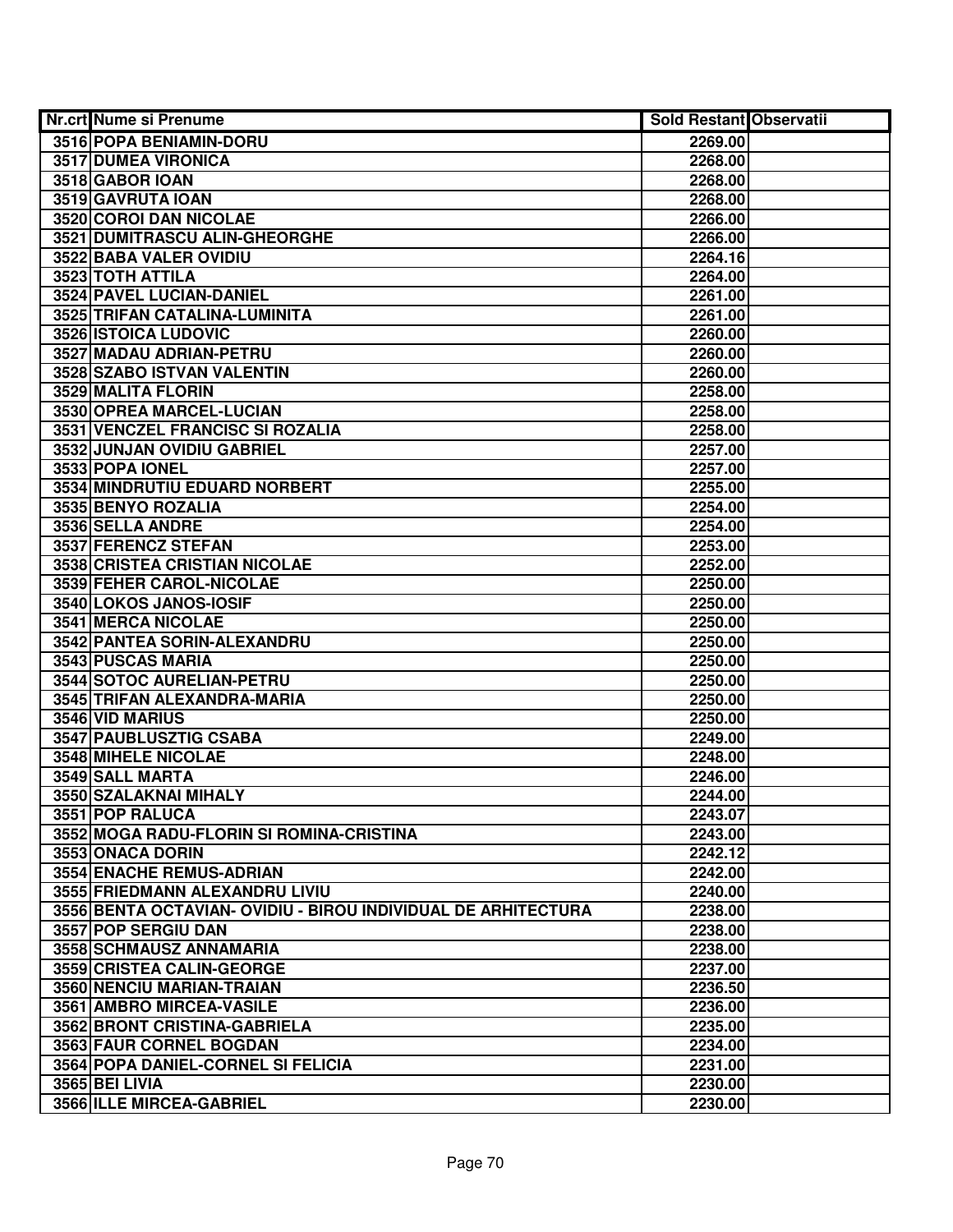| Nr.crt Nume si Prenume                         | <b>Sold Restant Observatii</b> |  |
|------------------------------------------------|--------------------------------|--|
| <b>3567 NAGY SIGHISMUND-NICOLAE</b>            | 2230.00                        |  |
| 3568 SZABO ZOLTAN                              | 2230.00                        |  |
| 3569 GABOR IOAN                                | 2228.00                        |  |
| 3570 LAZAR RENATA-KATALIN                      | 2228.00                        |  |
| 3571 GABOR GABI                                | 2225.00                        |  |
| 3572 NAGY-ERDEI ISTVAN                         | 2220.61                        |  |
| 3573 NAGY ZSOLT                                | 2220.00                        |  |
| 3574 TRIFAN NICOLAE-MARIN                      | 2220.00                        |  |
| 3575 BOZGA VASILE CALIN                        | 2219.00                        |  |
| 3576 GAL ATTILA                                | 2219.00                        |  |
| 3577 TINCA ADRIAN                              | 2217.50                        |  |
| 3578 HUTTNER ZOLTAN                            | 2216.00                        |  |
| 3579 VLAD FLORIAN                              | 2216.00                        |  |
| 3580 MURG FLORIN-CLAUDIU                       | 2212.50                        |  |
| 3581 CZIRIAK GEORGETA-OLIMPIA                  | 2211.00                        |  |
| 3582 IACOB LUCIA MARIOARA                      | 2211.00                        |  |
| 3583 MIHUT VASILE                              | 2211.00                        |  |
| 3584 ROSTAS EMIL                               | 2211.00                        |  |
| 3585 SCHECEK IUDITH                            | 2211.00                        |  |
| 3586 BODEA DANA-ANCA                           | 2210.60                        |  |
| 3587 BERECKI ZOLTAN-SANDOR                     | 2210.00                        |  |
| 3588 PETYAR SZABOLCS-LASZLO SI TUNDE           | 2210.00                        |  |
| 3589 SOANEA GEORGIANA-BIANCA                   | 2209.11                        |  |
| 3590 SOMLYAI ANDRAS                            | 2207.00                        |  |
| 3591 AVRAM ALEXANDRU-NICOLAE                   | 2206.63                        |  |
| 3592 GHETE ADRIAN-FLORIN                       | 2205.79                        |  |
| 3593 GABOR IANCU                               | 2205.00                        |  |
| 3594 MOLDOVAN GHE.                             | 2204.00                        |  |
| 3595 LUCUTA DANIEL-MIRCEA                      | 2203.00                        |  |
| 3596 SALAGEAN VIOREL SI CRISTIAN               | 2201.00                        |  |
| 3597 STURZU MARIOARA MARIANA                   | 2201.00                        |  |
| 3598 ASTILEAN ADRIAN EMIL                      | 2200.00                        |  |
| 3599 BIRAU IONUT PAVEL                         | 2200.00                        |  |
| 3600 BRANDUSAN FLORIN                          | 2200.00                        |  |
| 3601 BURCA LAURA-CRISTINA                      | 2200.00                        |  |
| 3602 GABOR CLARA                               | 2200.00                        |  |
| 3603 MANGRA ANA-VOICHITA                       | 2200.00                        |  |
| 3604 NAGY ALEXANDRU                            | 2200.00                        |  |
| 3605 NOANEA TRAIAN                             | 2200.00                        |  |
| 3606 SERES KAROLI                              | 2200.00                        |  |
| 3607 UJUPAN GABRIEL SI CRISTINA-IOANA          | 2198.00                        |  |
| 3608 STRIZU DIANA RUXANDRA                     | 2197.17                        |  |
| 3609 CIADI STEFAN SI DANIELA                   | 2197.00                        |  |
| 3610 FOTACHE FLORIN                            | 2197.00                        |  |
| 3611 NEDELEA IONEL-DUMITRU                     | 2197.00                        |  |
| 3612 KAJCZA TIBOR SI MARTA                     | 2196.00                        |  |
| 3613 BALBONI FERDINANDO SI MELINTE ELENA-ALINA | 2195.00                        |  |
| 3614 POPA SILVIA IOANA                         | 2195.00                        |  |
| 3615 TRIPON LUMINITA                           | 2195.00                        |  |
| 3616 ARDELEAN CONSTANTIN                       | 2194.00                        |  |
| 3617 CAPUS PAUL-FLORIN                         | 2193.00                        |  |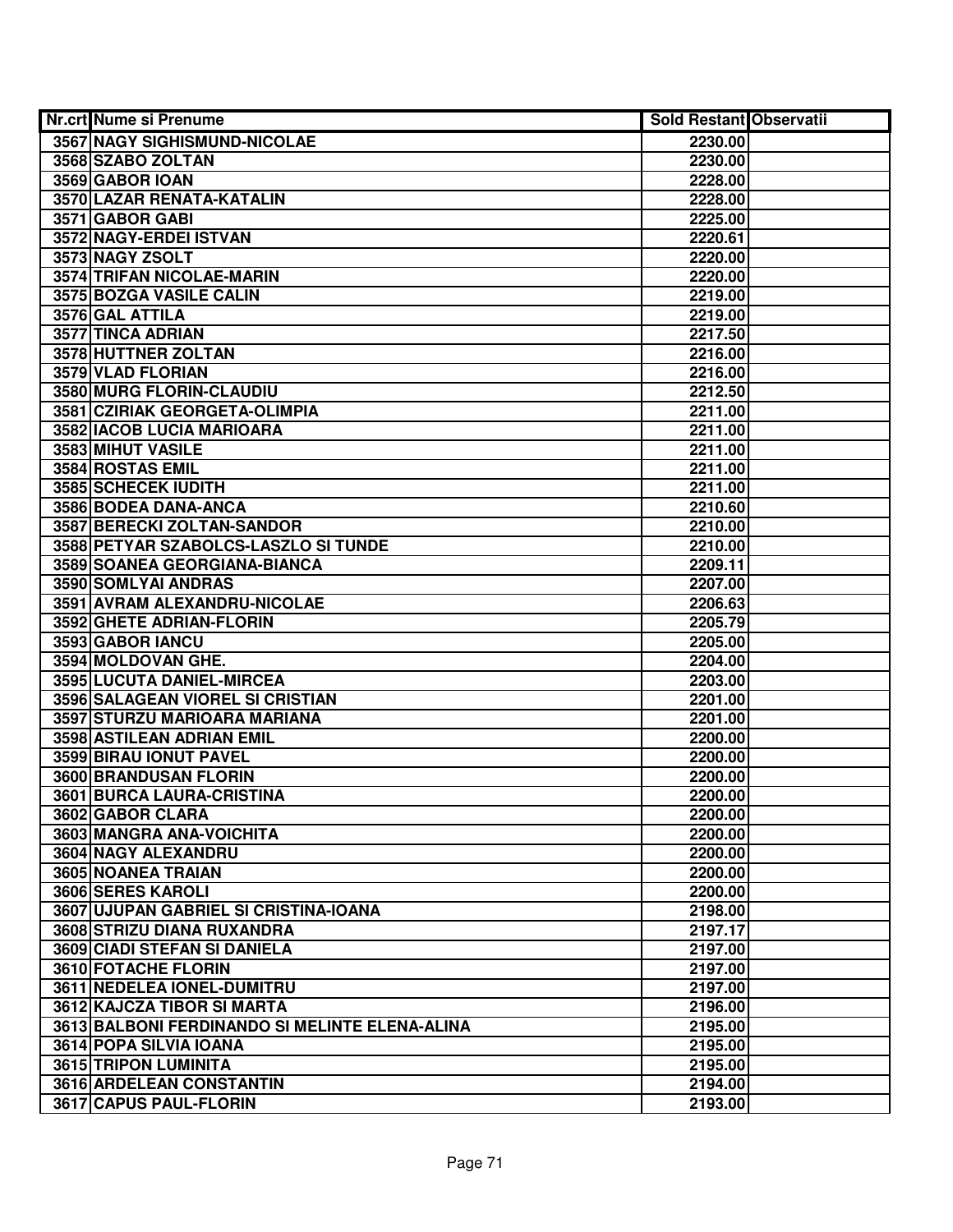| <b>Nr.crt Nume si Prenume</b>    | <b>Sold Restant Observatii</b> |  |
|----------------------------------|--------------------------------|--|
| 3618 SZABO ROZALIA SI FRANCISC   | 2192.00                        |  |
| 3619 BLANARU-MAIER IULIA         | 2191.00                        |  |
| 3620 KERESZTES ISTVAN            | 2191.00                        |  |
| 3621 NAGHI IOAN SI FLORICA       | 2191.00                        |  |
| 3622 BUZ IOAN SI CORINA-MARIA    | 2190.00                        |  |
| 3623 GHIURO CIPRIAN-ADRIAN       | 2190.00                        |  |
| 3624 OLAR DANUT                  | 2190.00                        |  |
| 3625 IOVAN FLORIN-CLAUDIU        | 2189.86                        |  |
| 3626 CSIKAI ESTERA-ZSOFIA        | 2188.00                        |  |
| 3627 DAVID NORBERT-JOZSEF        | 2188.00                        |  |
| 3628 GHILEA BOGDAN IOAN          | 2188.00                        |  |
| 3629 ILIE ADRIAN OVIDIU          | 2188.00                        |  |
| 3630 SOVARSCHI MARIUS-DORIN      | 2188.00                        |  |
| 3631 NAGY ATTILA                 | 2187.00                        |  |
| 3632 HALACU GABRIELA             | 2182.00                        |  |
| 3633 AVRAM BOGDAN-FLORIN         | 2181.00                        |  |
| 3634 POPP MIHAI AUGUSTIN         | 2181.00                        |  |
| 3635 TOCAI TRAIAN                | 2181.00                        |  |
| 3636 BOCA COLOMAN                | 2180.00                        |  |
| 3637 MESAROS ANCA-LACRIMIOARA    | 2180.00                        |  |
| 3638 PASUK TOMAS                 | 2180.00                        |  |
| 3639 ARDELEAN IONEL              | 2179.00                        |  |
| 3640 BREDICEANU MARIUS-CAIUS     | 2179.00                        |  |
| 3641 ERDEI TIBERIU               | 2178.00                        |  |
| 3642 HARAGOS LIVIU SI MONICA     | 2178.00                        |  |
| 3643 BULZAN ADRIAN-IOAN          | 2177.00                        |  |
| 3644 MIRON AMBROZIE-CORNEL       | 2177.00                        |  |
| 3645 HARSAN EUGEN                | 2176.00                        |  |
| 3646 IACOB VIOREL SI SILVIA      | 2175.00                        |  |
| 3647 PLES MARIUS-CRISTIAN        | 2175.00                        |  |
| 3648 ARON MARIUS                 | 2174.00                        |  |
| <b>3649 BALOGH KATALIN</b>       | 2174.00                        |  |
| <b>3650 LINGURAR VERONICA</b>    | 2172.00                        |  |
| 3651 GABOR MATEI                 | 2171.00                        |  |
| <b>3652 ALBUT FLORIAN CORNEL</b> | 2170.00                        |  |
| 3653 COVACI CLAUDIU-FLORIN       | 2170.00                        |  |
| <b>3654 FETE EMANUEL-FLORIN</b>  | 2170.00                        |  |
| 3655 POPA CIPRIAN DANIEL         | 2170.00                        |  |
| 3656 REZMUVES MIHAI              | 2170.00                        |  |
| 3657 SUN CHANCHONG               | 2170.00                        |  |
| 3658 RADUI ALEXANDRU-MARIUS      | 2169.00                        |  |
| 3659 BARNA RADU                  | 2168.00                        |  |
| 3660 CORB ADRIAN-CLAUDIU         | 2168.00                        |  |
| 3661 GIURCA MARIUS SI IOANA      | 2168.00                        |  |
| 3662 MARINA FLORICA DANIELA      | 2168.00                        |  |
| 3663 SAVITCHI CRISTINA-SILVIA    | 2167.18                        |  |
| 3664 BUTUC ADELA IOANA           | 2167.00                        |  |
| 3665 GABOR MATEI                 | 2167.00                        |  |
| 3666 GALEA SIMONA - RODICA       | 2167.00                        |  |
| 3667 CMECI VASILE IOAN           | 2166.00                        |  |
| 3668 OPRIS DUMITRU               | 2166.00                        |  |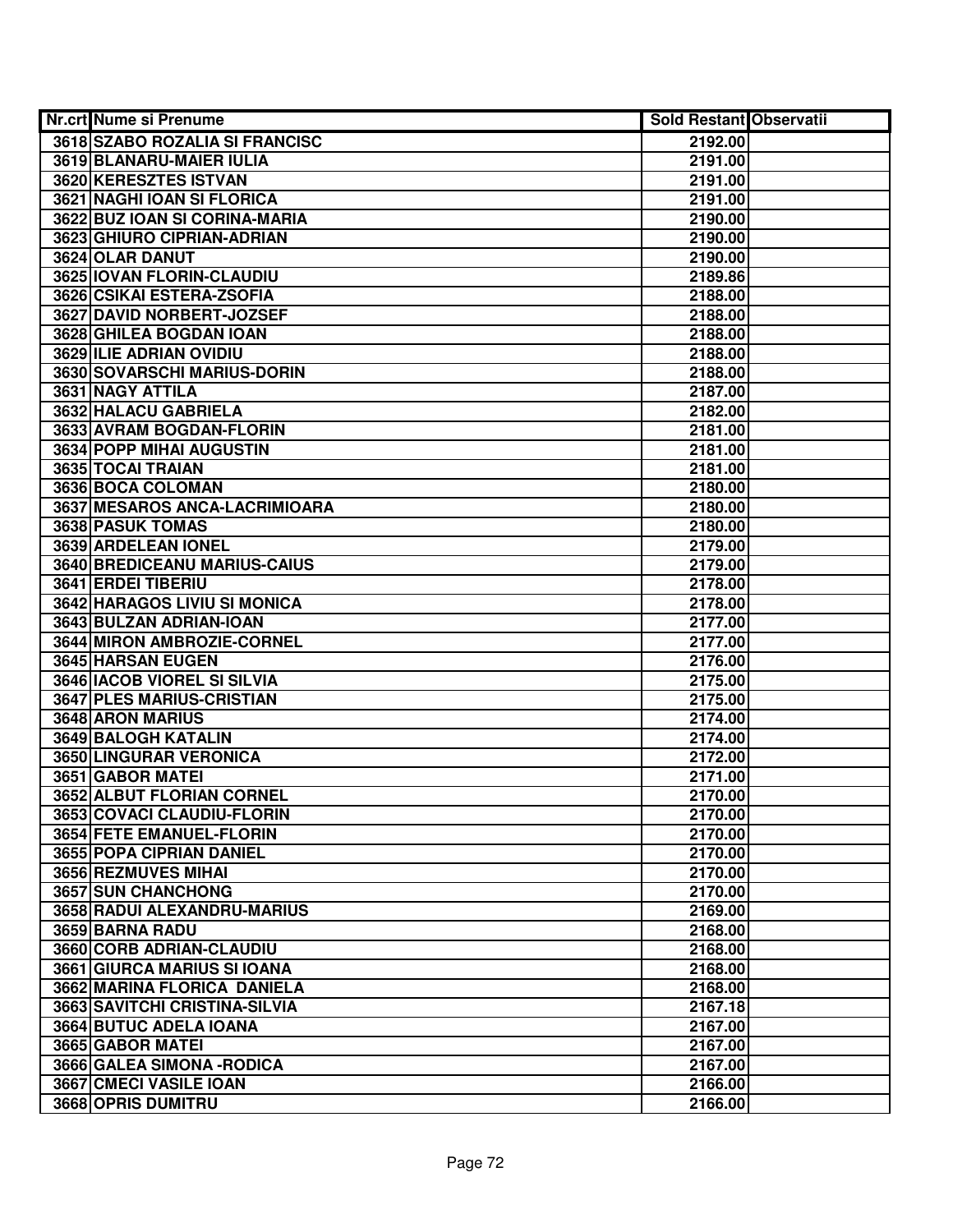| Nr.crt Nume si Prenume                     | <b>Sold Restant Observatii</b> |  |
|--------------------------------------------|--------------------------------|--|
| 3669 MOS AUREL-GHEORGHE                    | 2165.76                        |  |
| 3670 CABA PETRU SI BIANCA                  | 2165.00                        |  |
| 3671 CZUCZURA GHEORGHE                     | 2165.00                        |  |
| 3672 BOKOR ANTAL                           | 2164.84                        |  |
| 3673 GABOR IOAN                            | 2163.00                        |  |
| 3674 MICLAU CRISTIAN PETRU                 | 2162.50                        |  |
| 3675 BOLEA GHEORGHE                        | 2162.00                        |  |
| 3676 TIMAR GABRIELA ANCA                   | 2161.00                        |  |
| 3677 CATANA ION                            | 2159.00                        |  |
| 3678 GAVRIS MARIA                          | 2158.00                        |  |
| 3679 DUMITRAS ADINA-DANA                   | 2156.48                        |  |
| 3680 SZUCS CSABA LASZLO                    | 2156.00                        |  |
| 3681 SACADATI AMALIA-ANCA                  | 2154.00                        |  |
| 3682 BLAGA ALINA LUMINITA                  | 2153.00                        |  |
| 3683 LAZAR OLIVER                          | 2153.00                        |  |
| 3684 DOBRE CONSTANTIN                      | 2151.00                        |  |
| 3685 FAT COSMIN-FLORIN                     | 2151.00                        |  |
| 3686 MUDURA TITUS DUMITRU                  | 2151.00                        |  |
| 3687 BALINT IOSIF                          | 2150.00                        |  |
| 3688 BUDESCU FILODINA                      | 2150.00                        |  |
| 3689 ISZTOIKA GAVRIL                       | 2150.00                        |  |
| 3690 MUSCAS IOSIF SI RODICA                | 2150.00                        |  |
| 3691 SZILAGYI MIKLOS-JENO                  | 2150.00                        |  |
| 3692 TOTH JANOS                            | 2150.00                        |  |
| 3693 ILIE COSMIN-MARIAN                    | 2149.00                        |  |
| 3694 BOTHAZI ANDRAS-ZSOLT                  | 2146.00                        |  |
| 3695 BUCUREAN MARIANA-VETUTA               | 2146.00                        |  |
| 3696 SPAGNUOLO MARIA                       | 2145.00                        |  |
| 3697 SZERB ALEXANDRU                       | 2145.00                        |  |
| 3698 TAR KAROLY- SHALOM                    | 2145.00                        |  |
| 3699 BIRAU LIVIA                           | 2143.00                        |  |
| 3700 CHIVARI HORIA - IOAN                  | 2143.00                        |  |
| 3701 PENTEA DANUT-IOAN SI FLORICA-CLAUDIA  | 2143.00                        |  |
| <b>3702 VENTER MIHAI-MARIUS</b>            | 2142.00                        |  |
| 3703 BECHE PATRICIA-ANAMARIA               | 2141.00                        |  |
| 3704 IANCEU CORNEL-SORIN                   | 2140.00                        |  |
| 3705 NISTOR OLIMPIA                        | 2140.00                        |  |
| 3706 BALOGH ALEXANDRU                      | 2138.00                        |  |
| 3707 CORA CRISTIAN-PETRU                   | 2138.00                        |  |
| 3708 DAVID CONSTANTIN-EUGEN                | 2138.00                        |  |
| 3709 GAIDOS CIPRIAN-PASCU                  | 2138.00                        |  |
| 3710 MARTA ADRIAN-EUGEN                    | 2136.00                        |  |
| 3711 MERMEZE GAVRIL GHEORGHE SI SIMONA     | 2136.00                        |  |
| 3712 CIURAR VIOLETA                        | 2135.00                        |  |
| 3713 PRAJA MARIA                           | 2135.00                        |  |
| 3714 BARDAS CLAUDIA-LIANA                  | 2134.00                        |  |
| 3715 BEJUSCA ANGELICA-RODICA               | 2134.00                        |  |
| 3716 LISTEA MARCEL SI ILEANA               | 2133.00                        |  |
| 3717 HUMADI SALEM                          | 2130.00                        |  |
| 3718 SZEKELY LASZLO                        | 2130.00                        |  |
| 3719 ROMOSAN IOAN DOREL SI FLORICA LILIANA | 2129.00                        |  |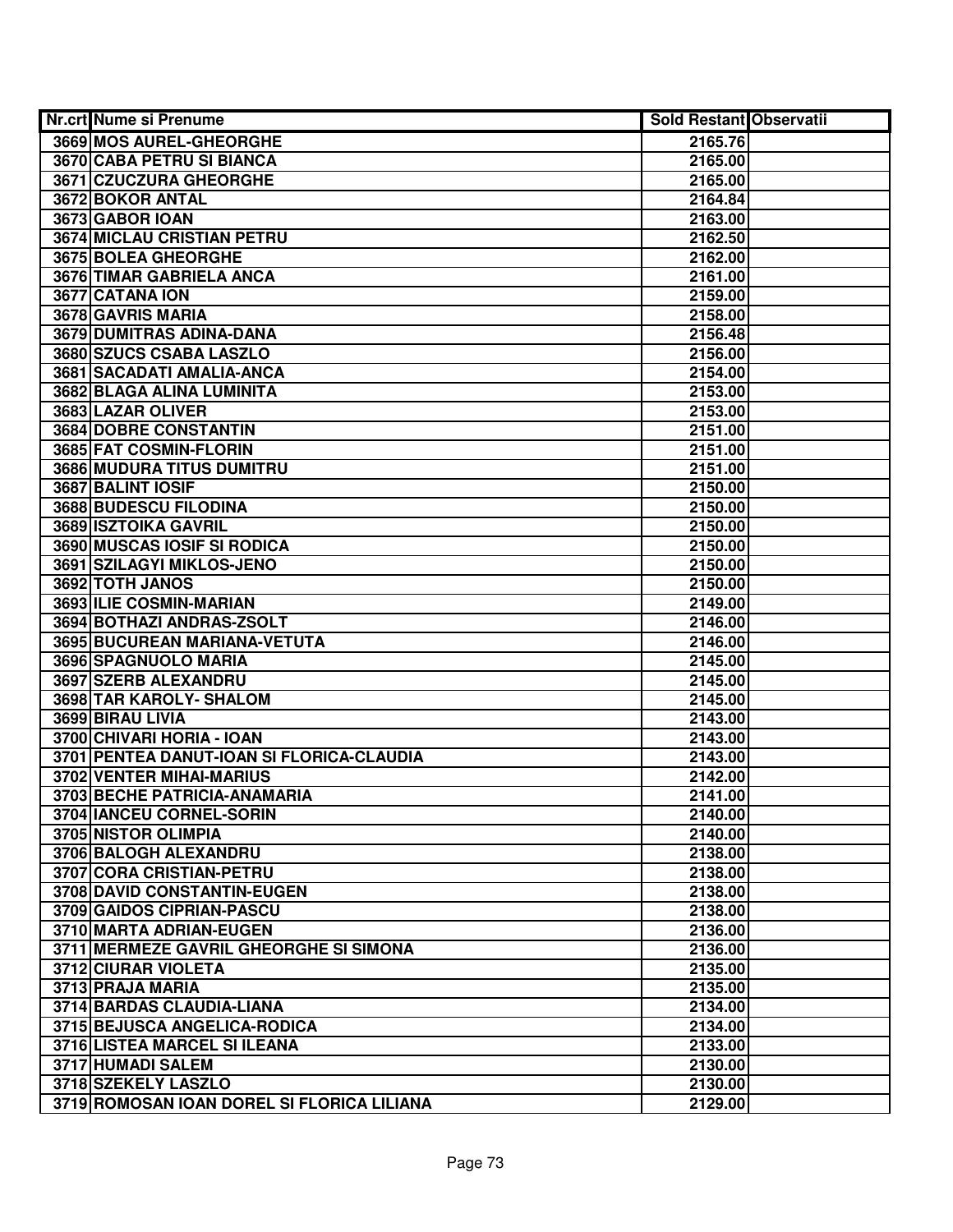| Nr.crt Nume si Prenume                         | <b>Sold Restant Observatii</b> |  |
|------------------------------------------------|--------------------------------|--|
| 3720 ABRUDAN ALIN DANIEL                       | 2127.00                        |  |
| 3721 ILISIE GHEORGHE SI ANCUTA                 | 2127.00                        |  |
| 3722 KONYARI ZOLTAN TIBOR                      | 2126.00                        |  |
| 3723 POLEAC NICOLAE                            | 2126.00                        |  |
| 3724 BELCE DANIELA                             | 2124.00                        |  |
| 3725 JUCA NICOLAE                              | 2124.00                        |  |
| 3726 MIKLOS GABRIEL-MARTON                     | 2124.00                        |  |
| 3727 TENT ALINA MARIA                          | 2124.00                        |  |
| 3728 BONDOR VIORICA                            | 2123.00                        |  |
| 3729 CSUKA ANAMARIA                            | 2123.00                        |  |
| 3730 VENTEL GHEORGHE                           | 2123.00                        |  |
| 3731 BALLA ROBERT GYORGY                       | 2122.00                        |  |
| 3732 GABOR GAVRIL                              | 2122.00                        |  |
| 3733 STAN OLIVIU- DUMITRU                      | 2122.00                        |  |
| 3734 SIMINIE MIHAI-IOAN                        | 2121.62                        |  |
| 3735 DASCALU CONSTANTIN                        | 2121.00                        |  |
| 3736 MEDVE IOANA MARIA                         | 2121.00                        |  |
| 3737 NAZSE JANOS                               | 2121.00                        |  |
| 3738 BUBELA IOSIF MARIUS                       | 2120.00                        |  |
| 3739 FILIMON AUREL-SEBASTIAN                   | 2120.00                        |  |
| <b>3740 POP CATALIN REMUS</b>                  | 2120.00                        |  |
| 3741 SAITI SAMUIEL-LUCIAN                      | 2120.00                        |  |
| 3742 STIUBE PETRU                              | 2120.00                        |  |
| 3743 TOCUT CRISTIAN-FLORIAN                    | 2120.00                        |  |
| 3744 POP MIRCEA                                | 2117.00                        |  |
| 3745 LENCAR FLORIN                             | 2116.00                        |  |
| 3746 FARFARA ALEXANDRU-BOGDAN                  | 2115.65                        |  |
| 3747 BUDAU VIOREL                              | 2115.00                        |  |
| <b>3748 NYUZO IOAN</b>                         | 2115.00                        |  |
| 3749 ODEV MUSTAFA                              | 2114.00                        |  |
| 3750 GHEORGHE ROMOLICA                         | 2113.00                        |  |
| 3751 BIRTA FERENCZ INTR. INDIV.                | 2112.00                        |  |
| 3752 CARLIG RAZVAN                             | 2112.00                        |  |
| 3753 SABAU RALUCA-BOGDANA                      | 2112.00                        |  |
| <b>3754 TOTH LUDOVIC</b>                       | 2111.00                        |  |
| 3755 COROIU FLORINA-CODRUTA SI GHEORGHE-SERGIU | 2110.00                        |  |
| 3756 COSTIN SORIN - DAN                        | 2110.00                        |  |
| 3757 POP ALIN-MIHAI                            | 2110.00                        |  |
| <b>3758 RONCESCU DANIEL</b>                    | 2110.00                        |  |
| 3759 PASCALAU IOAN ADRIAN                      | 2108.00                        |  |
| 3760 ARDELEAN IOAN CALIN                       | 2107.00                        |  |
| 3761 GHERMAN TRAIAN SI ANA                     | 2107.00                        |  |
| 3762 MIHALI ANDREI SI MARIA                    | 2106.37                        |  |
| 3763 CAZACIOC DUMITRA- SIMONA                  | 2106.00                        |  |
| 3764 CZOBOR EMERIC SI IREN                     | 2106.00                        |  |
| 3765 DELOREAN ION-IULIUS                       | 2106.00                        |  |
| 3766 IANCU DRAGOS NICUSOR                      | 2106.00                        |  |
| 3767 ILISIE FLORIN NICOLAE                     | 2104.09                        |  |
| 3768 MUNTEANU DOINA                            | 2104.00                        |  |
| 3769 ROTAR DANIEL                              | 2103.00                        |  |
| 3770 MARTON LILLA                              | 2101.00                        |  |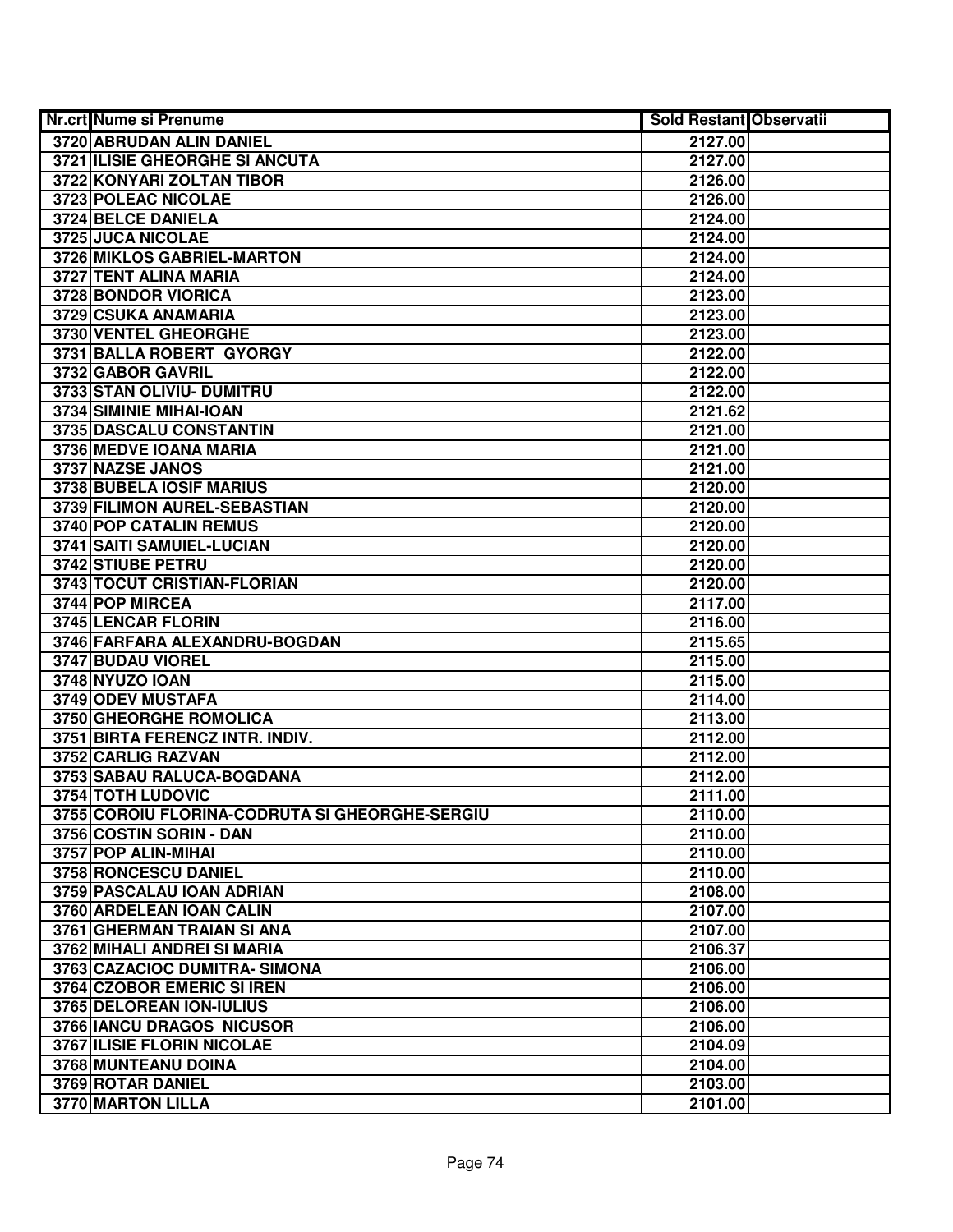| <b>Nr.crt Nume si Prenume</b>                      | <b>Sold Restant Observatii</b> |  |
|----------------------------------------------------|--------------------------------|--|
| <b>3771 MERK ETELKA AMALIA</b>                     | 2101.00                        |  |
| 3772 CHISE VALERIAN FLORIN                         | 2100.00                        |  |
| 3773 DOLHAN MONICA-ELISABETA                       | 2100.00                        |  |
| 3774 FEJER IVAN                                    | 2100.00                        |  |
| 3775 FILIP MARIUS                                  | 2100.00                        |  |
| 3776 GABOR IANCU                                   | 2100.00                        |  |
| 3777 GABOR JANOS                                   | 2100.00                        |  |
| 3778 GELBERT SAMUIL                                | 2100.00                        |  |
| 3779 KISS ELISABETA                                | 2100.00                        |  |
| 3780 LACATUS MARIUS-SANDOR                         | 2100.00                        |  |
| 3781 SIRBU CONSTANTIN-EDUARD                       | 2100.00                        |  |
| 3782 ZOICA SORIN-CONSTANTIN                        | 2100.00                        |  |
| 3783 HIRCA LUMINITA-CATALINA                       | 2099.00                        |  |
| 3784 KLINCSE IOSIF-VASILE                          | 2099.00                        |  |
| 3785 ONACA GHEORGHE-FLORIAN SI TUNDE-MIRABELA      | 2097.00                        |  |
| 3786 PIRTEA PAUL-RAZVAN                            | 2095.00                        |  |
| 3787 BOLOGAN ROBERT                                | 2094.00                        |  |
| 3788 SILAGHI ANTONETA                              | 2094.00                        |  |
| 3789 CSUZI EMESE                                   | 2093.00                        |  |
| 3790 MOTOC SEBASTIAN-RUBEN                         | 2092.00                        |  |
| 3791 MURESAN MARIA                                 | 2092.00                        |  |
| 3792 VARGA ILDIKO- MARIA                           | 2091.00                        |  |
| 3793 IONAS IULIU-ILIE                              | 2090.00                        |  |
| 3794 CACUCI ANDREI-CIPRIAN                         | 2088.00                        |  |
| 3795 DEBELKA RICHARD LAJOS                         | 2088.00                        |  |
| 3796 KOZMA SANDOR LASZLO                           | 2085.00                        |  |
| 3797 FILIMON PAUL ADRIAN                           | 2084.00                        |  |
| 3798 PAP IULIU                                     | 2083.00                        |  |
| 3799 POPA VASILE-VIOREL                            | 2083.00                        |  |
| 3800 MACIU ALEXANDRU-EMANUIL                       | 2082.00                        |  |
| 3801 ROSTAS ALEXANDRU-GEACOMINO                    | 2081.00                        |  |
| 3802 VASADI CARMEN ANTOANETA                       | 2081.00                        |  |
| 3803 AVRAM SIMONA TEODORA                          | 2080.00                        |  |
| 3804 CIMPIAN RADU                                  | 2080.00                        |  |
| 3805 GABOR GHIZELA                                 | 2080.00                        |  |
| 3806 SALAMON RUXANDRA SHEILLA                      | 2080.00                        |  |
| 3807 SCHECEK ISTVAN                                | 2080.00                        |  |
| 3808 CLINTOC CRISTIAN-COSMIN                       | 2079.00                        |  |
| 3809 COCIS MARIUS DAN SI BONA MIRELA               | 2079.00                        |  |
| 3810 BARBURA CALIN                                 | 2078.00                        |  |
| 3811 CRISAN FLORICA                                | 2077.96                        |  |
| 3812 ORBAI LILIANA-HERMINA                         | 2077.00                        |  |
| 3813 FARKAS DANIEL-BARNABA                         | 2076.51                        |  |
| 3814 MIRCEA VIORICA                                | 2076.00                        |  |
| 3815 POPOVICIU-KOSZTAN IOAN - TIBERIUS SI GYONGYVE | 2076.00                        |  |
| 3816 CORSEI MARIANA                                | 2074.00                        |  |
| 3817 PARFION ILIE                                  | 2073.00                        |  |
| 3818 PATRONEA AUREL SI MIOARA-DANIELA              | 2073.00                        |  |
| 3819 POP MARIUS                                    | 2072.50                        |  |
| 3820 VARGA IOAN LUDOVIC                            | 2072.00                        |  |
| 3821 BUNGAU IOAN SI FLORICA                        | 2071.00                        |  |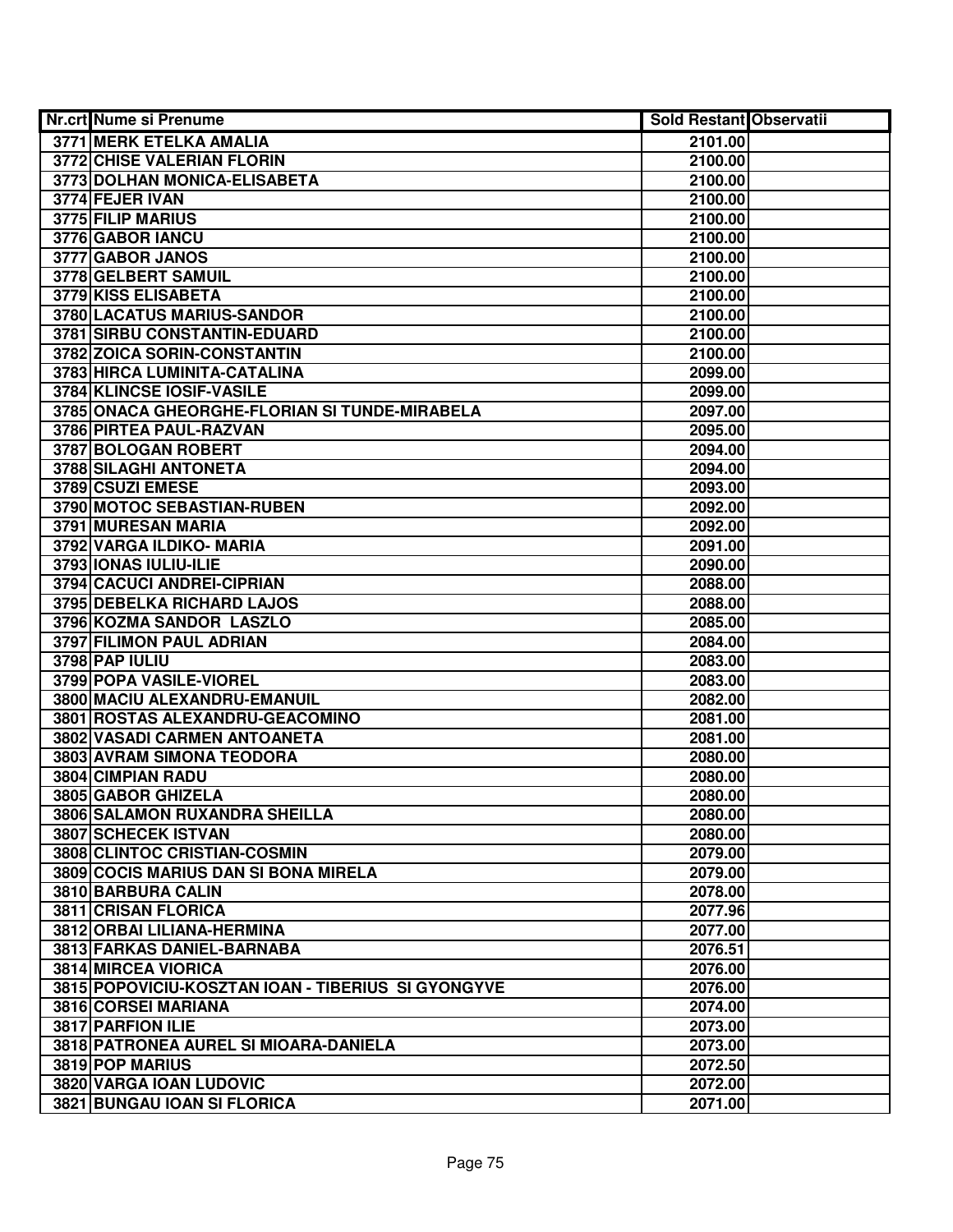| Nr.crt Nume si Prenume                            | <b>Sold Restant Observatii</b> |  |
|---------------------------------------------------|--------------------------------|--|
| 3822 MADA DAVID MIHAI                             | 2070.44                        |  |
| 3823 GABOR GABOR                                  | 2070.00                        |  |
| 3824 GULYAS TUNDE                                 | 2070.00                        |  |
| 3825 ISZTOIKA STEFAN                              | 2069.00                        |  |
| 3826 GORDAN LIVIA                                 | 2068.00                        |  |
| 3827 HODOROG MAGDALENA                            | 2068.00                        |  |
| 3828 SZABO ANETT MARIA                            | 2068.00                        |  |
| 3829 MADUTA IOAN - MARCEL                         | 2067.00                        |  |
| 3830 KISS GYULA                                   | 2066.30                        |  |
| 3831 AMARGHIOALEI SENORA ANGELICA                 | 2064.62                        |  |
| 3832 BORDAS DAN-CRISTIAN                          | 2064.00                        |  |
| 3833 MATEAS FLOARE                                | 2064.00                        |  |
| 3834 FAZEKAS GHEORGHE SI MARGARETA                | 2062.00                        |  |
| 3835 BARAR ERZSEBET                               | 2061.00                        |  |
| 3836 BOZGAN GHEORGHINA                            | 2061.00                        |  |
| 3837 CERNEA RAMONA                                | 2061.00                        |  |
| 3838 PAIUS LUCIA                                  | 2061.00                        |  |
| 3839 FOTACHE IONEL-GHEORGHE                       | 2060.00                        |  |
| 3840 GABOR MATEI                                  | 2060.00                        |  |
| 3841 KOSZEGI SANDOR                               | 2060.00                        |  |
| 3842 BACI VIORICA SI KONDOR ARPAD                 | 2059.00                        |  |
| 3843 BREJAN VALENTINA-MARCIANA                    | 2058.00                        |  |
| 3844 SZELES ANNA-ILONA SI LATA VIORICA-ELISABETA  | 2058.00                        |  |
| 3845 CRUCERU VALENTIN                             | 2056.00                        |  |
| 3846 JURCUT OCTAVIAN                              | 2055.00                        |  |
| 3847 ARON CALIN-MIRCEA                            | 2054.00                        |  |
| 3848 JOREANU VEACESLAV                            | 2053.00                        |  |
| 3849 TIPLEA ADRIAN                                | 2052.00                        |  |
| 3850 LUCIAN IOAN                                  | 2050.00                        |  |
| 3851 MORUT DOINA                                  | 2050.00                        |  |
| 3852 TOMELE COSMIN GHEORGHE                       | 2050.00                        |  |
| 3853 VARGA EMIL-GERENI                            | 2050.00                        |  |
| 3854 VENTEL TIBOR                                 | 2050.00                        |  |
| 3855 NEMTEANU DANIEL-MARCEL-PAUL SI LUCIA OLIMPIA | 2049.00                        |  |
| 3856 IOSIF VASILE-FLORIN SI NATALIA               | 2048.00                        |  |
| 3857 KECSKES IOZSEF                               | 2045.00                        |  |
| 3858 CIMPAN PETRU SI AURICA-SORINA                | 2044.00                        |  |
| 3859 BENTAN ANGELA                                | 2043.00                        |  |
| 3860 VLASIN CODRUTA-MARIANA                       | 2042.43                        |  |
| 3861 KOVACS DAVID-GYORGY                          | 2040.00                        |  |
| 3862 ROSTAS PARDALIAN                             | 2040.00                        |  |
| 3863 MORAR IOAN SI SANDA MIRELA                   | 2039.00                        |  |
| 3864 FERCHE FLORINA                               | 2037.00                        |  |
| 3865 TIPLEA MIHAELA                               | 2037.00                        |  |
| 3866 POPA LIVIA                                   | 2036.00                        |  |
| 3867 ALI AHMAD                                    | 2035.00                        |  |
| 3868 KAGYI LEVENTE FERENCZ                        | 2035.00                        |  |
| 3869 BRUDASCA DANUT                               | 2034.00                        |  |
| 3870 MACAVEI IULIAN GABRIEL SI CORINA             | 2033.00                        |  |
| 3871 KOVACS ZSOLT-CSABA                           | 2032.00                        |  |
| 3872 PUPAZA RAZVAN-ADRIAN SI GABRIELA             | 2029.00                        |  |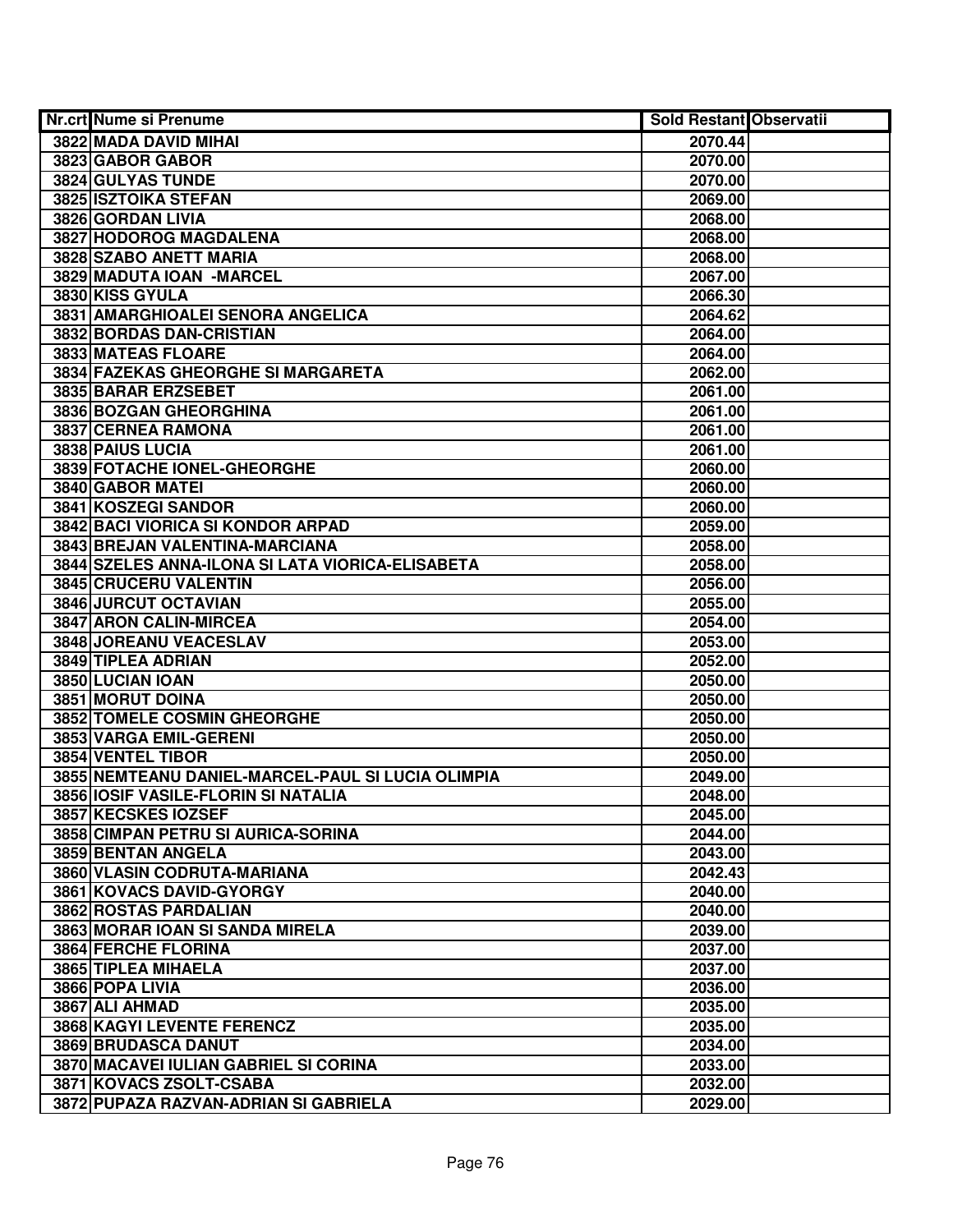| <b>Nr.crt Nume si Prenume</b>               | <b>Sold Restant Observatii</b> |  |
|---------------------------------------------|--------------------------------|--|
| 3873 VARGA NICOLAE                          | 2028.95                        |  |
| 3874 STOIE DANIELA FLORENTINA               | 2027.00                        |  |
| 3875 CHIS SANDA                             | 2026.00                        |  |
| 3876 MARC PETRU MIHAI                       | 2025.00                        |  |
| 3877 BARA MIRCEA SI IOANA                   | 2024.00                        |  |
| 3878 CHIS PETRU-DANIEL                      | 2024.00                        |  |
| 3879 BOJANI GHEORGHE                        | 2023.00                        |  |
| 3880 MOLNAR STEFAN-SORIN                    | 2023.00                        |  |
| 3881 POP ZOLTAN SI MONIKA CRISTINA          | 2022.00                        |  |
| 3882 VESA IOAN-FLORIN                       | 2021.00                        |  |
| 3883 BENCZIK IULIU                          | 2020.00                        |  |
| 3884 FORA OVIDIU-PETRU                      | 2020.00                        |  |
| 3885 CURPAS CALIN-FLORENTIN                 | 2019.00                        |  |
| 3886 NEDELEA VICTORIA-PAULA                 | 2019.00                        |  |
| 3887 CORA CLAUDIU-FLORIN                    | 2018.00                        |  |
| 3888 SZABO CLAUDIA-MARIA                    | 2018.00                        |  |
| 3889 MALITA MIRCEA-ADRIAN                   | 2017.50                        |  |
| 3890 MESESAN CORIOLAN-CRISTIAN              | 2017.50                        |  |
| 3891 CHIRICA GRIGORE                        | 2017.00                        |  |
| 3892 GERGELY EMERIC SI IBOLYA               | 2017.00                        |  |
| 3893 NICA ALEXANDRU SI ELENA                | 2017.00                        |  |
| 3894 OLAR OVIDIU-NICOLAE                    | 2015.00                        |  |
| 3895 SABIE SERGIU CONSTANTIN                | 2015.00                        |  |
| 3896 SUVEG ELISABETA MATILDA                | 2014.00                        |  |
| 3897 ONICA IOAN SI ANAMARIA                 | 2013.00                        |  |
| 3898 PINTILEI CONSTANTIN                    | 2010.00                        |  |
| 3899 STEGAROIU ADRIAN                       | 2010.00                        |  |
| 3900 BACANA LIVIU                           | 2009.00                        |  |
| 3901 BELENYI FRANCISC                       | 2009.00                        |  |
| 3902 IONESCU VALENTIN                       | 2009.00                        |  |
| 3903 NAGY CSABA-ISTVAN                      | 2009.00                        |  |
| <b>3904 ILIES IOAN</b>                      | 2007.50                        |  |
| 3905 CHIRCEA SORIN SI ANDREEA               | 2006.00                        |  |
| 3906 MARINAU ROMAN-DAN                      | 2006.00                        |  |
| 3907 SEBESAN IOAN SI GABRIELA               | 2006.00                        |  |
| 3908 CIOBOTARU IUDIT EDITH VICTORIA         | 2005.00                        |  |
| 3909 CIRIL SANDU-JULIEN                     | 2005.00                        |  |
| 3910 COVACI MARIOARA                        | 2005.00                        |  |
| 3911 ROJAN NICOLAE                          | 2005.00                        |  |
| 3912 KERI ZSOLT                             | 2004.00                        |  |
| 3913 IVAN MARIANA - RODICA                  | 2001.18                        |  |
| 3914 BORSA GAVRIL-EMIL SI CORNELIA          | 2001.00                        |  |
| 3915 ABU AHMAD HASSAN                       | 2000.00                        |  |
| 3916 ALBU SEBASTIAN-CLAUDIU                 | 2000.00                        |  |
| 3917 ALSAYED IBRAHIM ALMOWAFY ALSHHAT GOODA | 2000.00                        |  |
| 3918 ARDELEAN ADRIANA                       | 2000.00                        |  |
| 3919 BACRITA ADRIAN                         | 2000.00                        |  |
| 3920 BADEA CLAUDIA GABRIELA                 | 2000.00                        |  |
| 3921 BADIA VALENTIN                         | 2000.00                        |  |
| 3922 BAJNOK ROBERT TIBOR                    | 2000.00                        |  |
| 3923 BALOG KLARA-OLGA                       | 2000.00                        |  |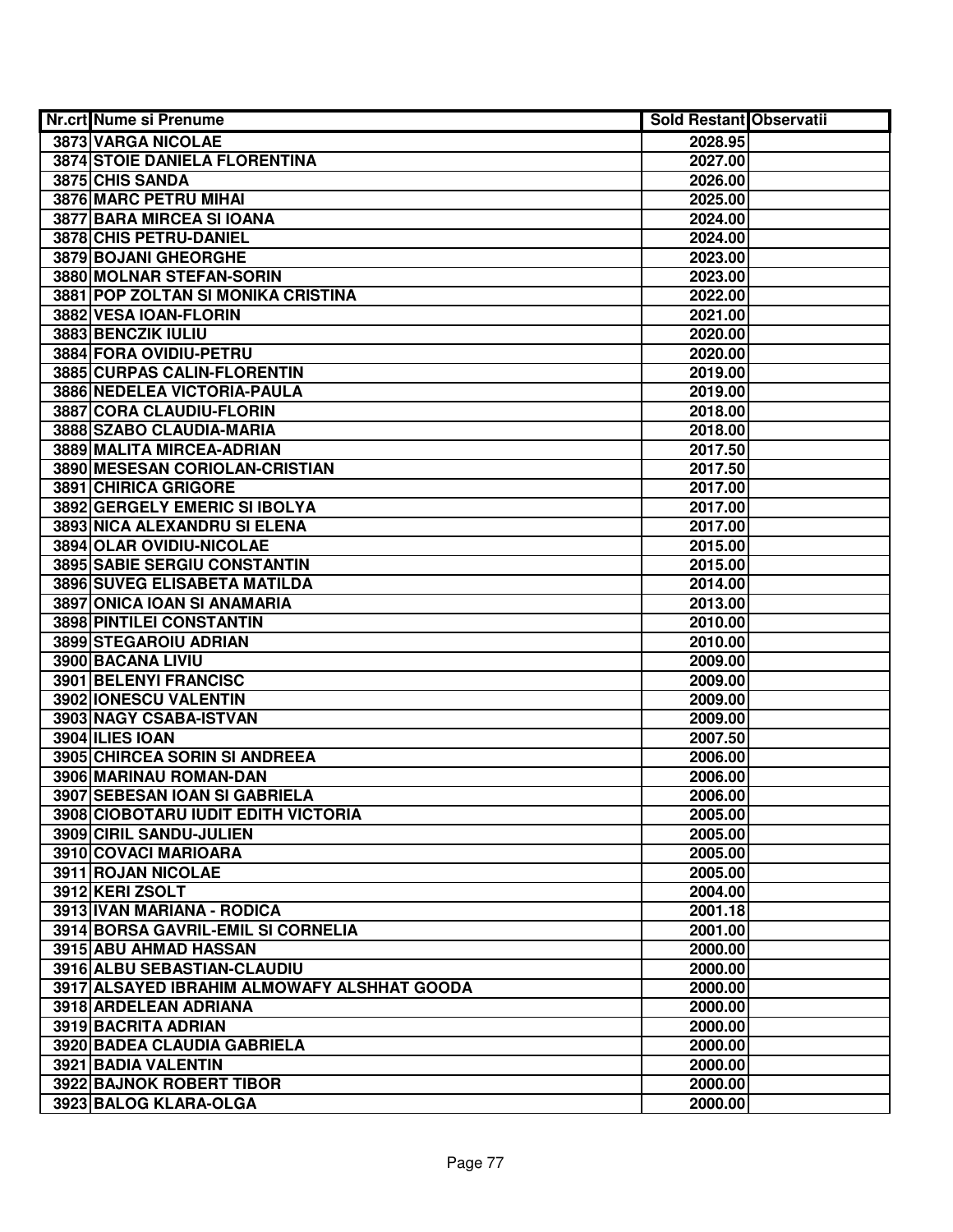| <b>Nr.crt Nume si Prenume</b>           | <b>Sold Restant Observatii</b> |  |
|-----------------------------------------|--------------------------------|--|
| 3924 BARNUTIU CALIN                     | 2000.00                        |  |
| 3925 BAUDA CSABA-ATTILA                 | 2000.00                        |  |
| 3926 BEJAN MARIA-LIA                    | 2000.00                        |  |
| 3927 BELCEA ECATERINA                   | 2000.00                        |  |
| 3928 BERCENI ANCUTA                     | 2000.00                        |  |
| 3929 BERTOJA BEREND-ANDRAS-GYORGY       | 2000.00                        |  |
| 3930 BIRO ZSOLT                         | 2000.00                        |  |
| 3931 BLAGA LEONTINA                     | 2000.00                        |  |
| 3932 BLAGE CAMELIA-BIANCA               | 2000.00                        |  |
| 3933 BLAJ LAVINIA                       | 2000.00                        |  |
| 3934 BOCSA TIBERIU MIHAI                | 2000.00                        |  |
| 3935 BODIU FLAVIA-DIANA                 | 2000.00                        |  |
| 3936 BOGA CLEMENTINTA GABRIELA          | 2000.00                        |  |
| 3937 BORA CIPRIAN                       | 2000.00                        |  |
| 3938 BORZ ADRIAN IOAN                   | 2000.00                        |  |
| 3939 BORZ CIPRIAN                       | 2000.00                        |  |
| 3940 BUDAU ILCA                         | 2000.00                        |  |
| 3941 BUGHIU PETRU CRISTIAN              | 2000.00                        |  |
| 3942 BUNGAU GHEORGHE-IOAN               | 2000.00                        |  |
| 3943 BUTOI IONELA                       | 2000.00                        |  |
| 3944 CABA ELENA DORINA                  | 2000.00                        |  |
| 3945 CADAR MONICA-IOANA                 | 2000.00                        |  |
| 3946 CADAR SORIN DUMITRU SI ANGELA      | 2000.00                        |  |
| 3947 CALIN TAMARA                       | 2000.00                        |  |
| 3948 CHIRCEA ANDREA                     | 2000.00                        |  |
| 3949 CHISE MIRCEA-C-TIN                 | 2000.00                        |  |
| 3950 CHITORAGA DINU                     | 2000.00                        |  |
| 3951 CIURAR GEZA-ALEXANDRU              | 2000.00                        |  |
| 3952 CLEJAN MELANIA                     | 2000.00                        |  |
| 3953 CORMOS ANETA RENATA                | 2000.00                        |  |
| 3954 COSTACHE CARMEN-CRISTINA           | 2000.00                        |  |
| 3955 CSAKVARY EVA                       | 2000.00                        |  |
| 3956 CSOMORTANYI ADELA-MARIA            | 2000.00                        |  |
| 3957 CUIBUS VASILE SI MELANIA LUMINITA  | 2000.00                        |  |
| 3958 DAROCZY MIHAI                      | 2000.00                        |  |
| 3959 DE PIERI VALERIE GENEVIEVE THERESE | 2000.00                        |  |
| 3960 DEREBAN ALEXANDRU                  | 2000.00                        |  |
| 3961 DRAGAN MONICA                      | 2000.00                        |  |
| 3962 DUCA VIOLETA                       | 2000.00                        |  |
| 3963 DUDAS LIDIA MONICA                 | 2000.00                        |  |
| 3964 DUDAS SANDOR                       | 2000.00                        |  |
| 3965 DUME SORIN - MARIAN SI VALENTINA   | 2000.00                        |  |
| 3966 EDU VIOREL-VASILE                  | 2000.00                        |  |
| 3967 EHRET CRISTOPHE JACOUES ANTOINE    | 2000.00                        |  |
| 3968 ELAZZAZI MOHAMED AHMED             | 2000.00                        |  |
| 3969 FABIAN ERZSEBET                    | 2000.00                        |  |
| 3970 FACONTI MARCO                      | 2000.00                        |  |
| 3971 FARAGO LAIOS-ZOLTAN                | 2000.00                        |  |
| 3972 FARKAS MARIA                       | 2000.00                        |  |
| 3973 FASOLO RENZO                       | 2000.00                        |  |
| 3974 FEKETE FERENC ISTVAN               | 2000.00                        |  |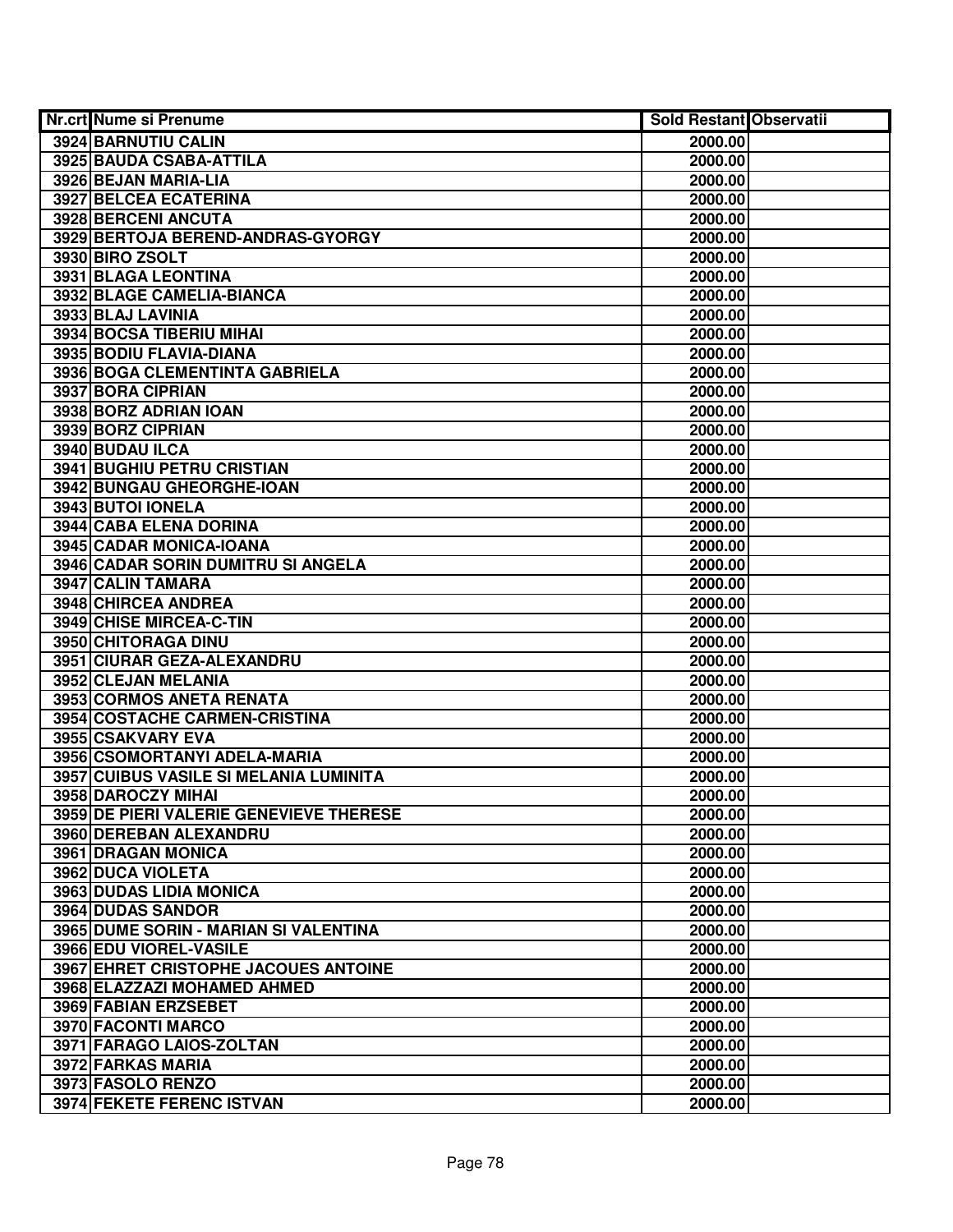| <b>Nr.crt Nume si Prenume</b>         | <b>Sold Restant Observatii</b> |                       |
|---------------------------------------|--------------------------------|-----------------------|
| 3975 FENYES ALEXANDRU STEFAN          | 2000.00                        |                       |
| 3976 FILIP ANGELA VIORICA             | 2000.00                        |                       |
| 3977 GABOR JUJCA                      | 2000.00                        |                       |
| 3978 GABOR MARIA                      | 2000.00                        |                       |
| 3979 GABOR ROZALIA                    | 2000.00                        |                       |
| 3980 GABOR SUSANA                     | 2000.00                        |                       |
| 3981 GAL RAMONA-NICOLETA              | 2000.00                        |                       |
| 3982 GAROFEANU LIVIU                  | 2000.00                        |                       |
| 3983 GERGELY GYULA                    | 2000.00                        |                       |
| 3984 GHERGHELEINIC DIANA-TEODORA      | 2000.00                        |                       |
| 3985 GRECU IOAN                       | 2000.00                        |                       |
| 3986 GROZA CARMEN-FLORENTINA          | 2000.00                        |                       |
| 3987 GUI MARIA                        | 2000.00                        |                       |
| 3988 HAJNER ERIK-ROBERT               | 2000.00                        |                       |
| 3989 HERMAN CIPRIAN MARIUS            | 2000.00                        |                       |
| 3990 HOFFMAN CSABA-LEVENTE            | 2000.00                        |                       |
| 3991 HORGA FLORIN SI NICOLETA FLORICA | 2000.00                        |                       |
| 3992 HUBER ROTEM                      | 2000.00                        |                       |
| 3993 IANC MAGDALENA                   | 2000.00                        |                       |
| 3994 IOVAN FLORIAN                    | 2000.00                        |                       |
| 3995 ISTOICA LUIZA                    | 2000.00                        |                       |
| 3996 ISZTOIKA DUMITRU-IOAN            | 2000.00                        |                       |
| 3997 ISZTOIKA TEREZA                  | 2000.00                        |                       |
| 3998 IVAN CARMEN                      | 2000.00                        |                       |
| 3999 KALMAR GYORGY                    | 2000.00                        |                       |
| 4000 KISS ECATERINA                   | 2000.00                        |                       |
| 4001 KISS ISTVAN-IOZSEF               | 2000.00                        |                       |
| 4002 KORDA ZSOLT-JANOS                | 2000.00                        |                       |
| 4003 KOVACS MATILD                    | 2000.00                        |                       |
| 4004 LACATUS SZELURINA                | 2000.00                        |                       |
| 4005 LAZAR ILDIKO                     | 2000.00                        |                       |
| 4006 LOCSEI ZSOLT ARPAD               | 2000.00                        |                       |
| 4007 LORINCZ IUDIT-VERA               | 2000.00                        |                       |
| 4008 LUKACS KALMAN                    | 2000.00                        |                       |
| 4009 MAGYARI ELISABETA                | 2000.00                        |                       |
| 4010 MALEK GUSZTAV JOZSEF             | 2000.00                        |                       |
| 4011 MANOLESCU ADRIANA                | 2000.00                        |                       |
| 4012 MARCU VIORICA                    |                                | 2000.00 PROCES PE ROL |
| <b>4013 MARINICA MIHAELA</b>          | 2000.00                        |                       |
| 4014 MARIS RADU ALEXANDRU             | 2000.00                        |                       |
| 4015 MATEA MARGARETA-EVA              | 2000.00                        |                       |
| 4016 MATEAS MARIOARA MIRELA           | 2000.00                        |                       |
| 4017 MATICA SIMONA-ADRIANA            | 2000.00                        |                       |
| 4018 MERCEA PAVEL SI VICTORIA         | 2000.00                        |                       |
| 4019 MIHALCA ADRIAN EMANUIL           | 2000.00                        |                       |
| 4020 MOCIAR TIBOR                     | 2000.00                        |                       |
| 4021 MOHAN DUMITRU-MIHAI              | 2000.00                        |                       |
| 4022 MOLDOVAN CONSTAN                 | 2000.00                        |                       |
| 4023 MOLDOVAN FLORIN-PETRU            | 2000.00                        |                       |
| 4024 MOLDOVAN HORIA-LUCIAN            | 2000.00                        |                       |
| 4025 MOS NICOLAE                      | 2000.00                        |                       |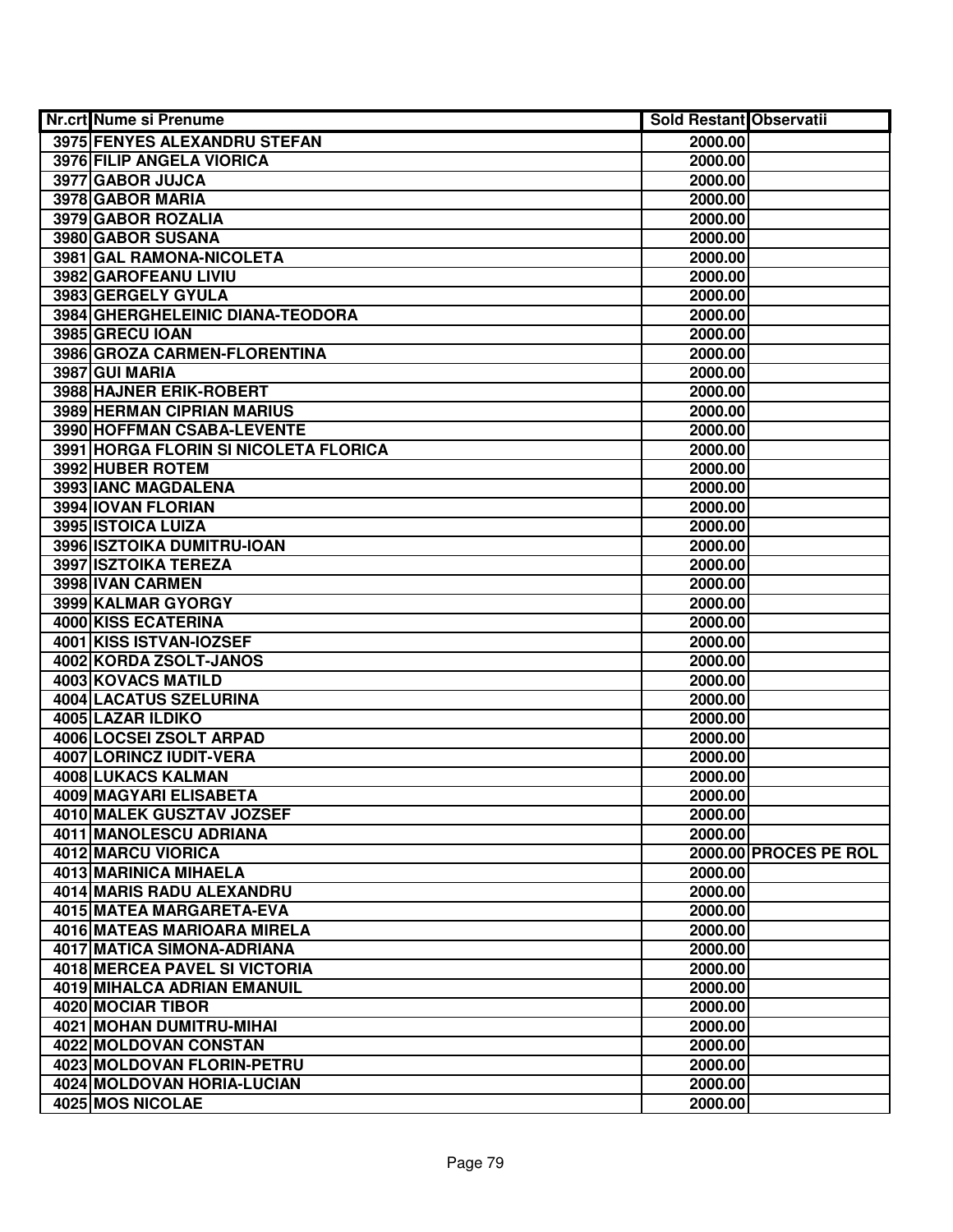| <b>Nr.crt Nume si Prenume</b>      | <b>Sold Restant Observatii</b> |  |
|------------------------------------|--------------------------------|--|
| 4026 MOZA FLORIAN                  | 2000.00                        |  |
| <b>4027 NEGRUT VALERICA</b>        | 2000.00                        |  |
| 4028 NELSON BRACALENTE             | 2000.00                        |  |
| 4029 NEMET ALEXANDRU               | 2000.00                        |  |
| 4030 NENCIU VASILE-CONSTANTIN      | 2000.00                        |  |
| 4031 OLAH ALEXANDRU-REMUS          | 2000.00                        |  |
| 4032 OLAR VALENTINA-IOANA          | 2000.00                        |  |
| 4033 OLTEANU RADU                  | 2000.00                        |  |
| 4034 ONEL RAZVAN-CALIN             | 2000.00                        |  |
| <b>4035 OPRE ELISABETA EDITH</b>   | 2000.00                        |  |
| <b>4036 PANKOTAI GABOR GERGELY</b> | 2000.00                        |  |
| <b>4037 PANTIS SALOMEA-LIANA</b>   | 2000.00                        |  |
| 4038 PAPA RINALDO                  | 2000.00                        |  |
| 4039 PAPP ZSOLT                    | 2000.00                        |  |
| 4040 PARCALAB ANCA GABRIELA        | 2000.00                        |  |
| 4041 PATAKI ANTAL                  | 2000.00                        |  |
| 4042 PATCAS MIRELA EMILIA          | 2000.00                        |  |
| <b>4043 PATER ANGELA-DACIANA</b>   | 2000.00                        |  |
| 4044 PATRULESCU BOGDAN FLORIN      | 2000.00                        |  |
| 4045 PAUBLUSZTIG ERZSEBET          | 2000.00                        |  |
| 4046 POLTZ OLIMPIA-ECATERINA       | 2000.00                        |  |
| 4047 POP LAVINIU-VASILE            | 2000.00                        |  |
| 4048 POP OVIDIU-DUMITRU            | 2000.00                        |  |
| 4049 POPA OCTAVIAN FLORIN          | 2000.00                        |  |
| 4050 POPOVICI FLORINA ANDREA       | 2000.00                        |  |
| 4051 POPP TEODOR-LIVIU             | 2000.00                        |  |
| 4052 PORTAN TIMEA-ANDREA           | 2000.00                        |  |
| 4053 PUSTEA VIOLETA MARIANA        | 2000.00                        |  |
| 4054 ROMOCEA ELISAVETA             | 2000.00                        |  |
| 4055 RONASZEKI ROBERT-JOZSEF       | 2000.00                        |  |
| 4056 SAITI SUNAMITA-ROXANA         | 2000.00                        |  |
| 4057 SALAGEAN OANA                 | 2000.00                        |  |
| 4058 SARATOC DANIEL-IOAN           | 2000.00                        |  |
| <b>4059 SCHMIDT ATTILA IOZSEF</b>  | 2000.00                        |  |
| 4060 SECAN ADRIANA-MIHAELA         | 2000.00                        |  |
| <b>4061 SERES TIMEA</b>            | 2000.00                        |  |
| <b>4062 SFERLE CORINA LAURA</b>    | 2000.00                        |  |
| <b>4063 SHERLOCK PATRICK JOHN</b>  | 2000.00                        |  |
| 4064 SIDOR CALIN                   | 2000.00                        |  |
| 4065 SILAGHI MIRCEA ALEXANDRU      | 2000.00                        |  |
| 4066 SIPOS ANTONIA-RAMONA          | 2000.00                        |  |
| 4067 SIRBU VALENTIN                | 2000.00                        |  |
| 4068 SOOS ELISABETA PARASCHIVA     | 2000.00                        |  |
| 4069 STERN AKOS ANDRAS             | 2000.00                        |  |
| 4070 STRENG DUMITRU STEFAN         | 2000.00                        |  |
| 4071 STROIA MARIA                  | 2000.00                        |  |
| 4072 SUN KEYU                      | 2000.00                        |  |
| 4073 SZABO SANDOR JOZSEF           | 2000.00                        |  |
| 4074 SZILAGYI SANDOR               | 2000.00                        |  |
| 4075 SZTANKOVITS ROZALIA           | 2000.00                        |  |
| 4076 TAKACS KRISZTIAN              | 2000.00                        |  |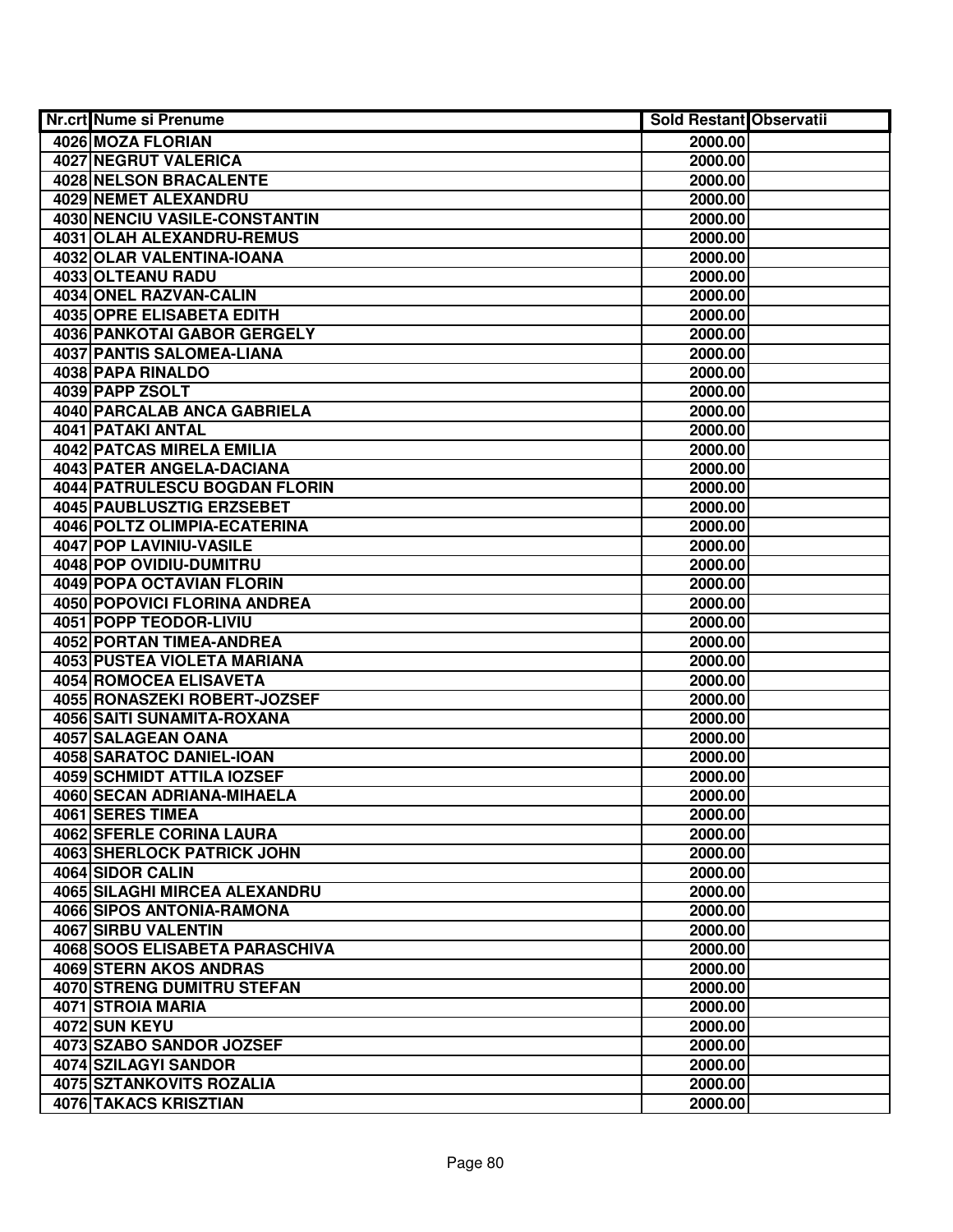| Nr.crt Nume si Prenume                   | <b>Sold Restant Observatii</b> |  |
|------------------------------------------|--------------------------------|--|
| 4077 TAMAS VLADIMIR                      | 2000.00                        |  |
| 4078 TIBU DOINA OTILIA                   | 2000.00                        |  |
| 4079 TIGAN ANDA-CLAUDIA                  | 2000.00                        |  |
| 4080 TINCUT MIRCEA CALIN                 | 2000.00                        |  |
| <b>4081 TOTH BRIGITA-ELEONORA</b>        | 2000.00                        |  |
| 4082 TOTOS FERENC-ATTILA                 | 2000.00                        |  |
| 4083 TROMBONI SILVANO                    | 2000.00                        |  |
| 4084 VANT NICOLAE                        | 2000.00                        |  |
| <b>4085 VARGA AUGUSTIN ADRIAN</b>        | 2000.00                        |  |
| 4086 VARGA ILEANA                        | 2000.00                        |  |
| 4087 VARGA JOZSEF                        | 2000.00                        |  |
| 4088 VENTER ELENA                        | 2000.00                        |  |
| 4089 VISTISEN JAN                        | 2000.00                        |  |
| 4090 VUSCA DANIELA                       | 2000.00                        |  |
| 4091 ZANGRANDO ORIANO                    | 2000.00                        |  |
| 4092 ZERES ANA-DORINA                    | 2000.00                        |  |
| 4093 ZLIBUT RODICA-OLIMPIA               | 2000.00                        |  |
| 4094 CAVALU OVIDIU DAN SI DANIELA SIMONA | 1998.00                        |  |
| 4095 LAKATOS ALEXANDRU                   | 1998.00                        |  |
| 4096 MANYAK ERIK-VIKTOR                  | 1996.00                        |  |
| 4097 CIPLEU VALENTIN                     | 1995.00                        |  |
| 4098 IOVA ALIN-IOAN                      | 1995.00                        |  |
| 4099 KOMIVES IMRE                        | 1995.00                        |  |
| 4100 POCIAN IOAN-GHEORGHE                | 1995.00                        |  |
| 4101 ANDREI BOGDAN                       | 1993.01                        |  |
| 4102 MALITA GEORGE-ALIN                  | 1993.00                        |  |
| 4103 MOHACI JOZSEF-AUGUSTIN              | 1993.00                        |  |
| 4104 TURCUT RADU-IOAN                    | 1992.50                        |  |
| 4105 KENCSE RENATA                       | 1992.00                        |  |
| 4106 MATE LUDOVIC                        | 1991.60                        |  |
| 4107 DUDAS ADRIAN                        | 1991.00                        |  |
| 4108 GABOR MATEI                         | 1991.00                        |  |
| 4109 COITA DENISA-VASILICA               | 1990.00                        |  |
| <b>4110 ISZTOIKA RUBEN</b>               | 1990.00                        |  |
| 4111 STRATULAT VALENTIN-GABRIEL          | 1990.00                        |  |
| 4112 ZETOCHA IOAN                        | 1990.00                        |  |
| 4113 BOSCA-DAVID SEBASTIAN-NICOLAE       | 1989.00                        |  |
| 4114 LACATOS ERZSEBET-GYONGYI SI GAVRIL  | 1989.00                        |  |
| <b>4115 NISTOR TIBERIU-TEODOR</b>        | 1989.00                        |  |
| 4116 BELDEA CRISTINA-BARBARA             | 1988.00                        |  |
| 4117 NEGRUTIU LAURA-ALINA                | 1988.00                        |  |
| <b>4118 SIMOC NORBERT-STEFAN</b>         | 1988.00                        |  |
| 4119 VASS TIBOR                          | 1988.00                        |  |
| 4120 MERCEA SEVERUS-IOAN                 | 1987.06                        |  |
| 4121 CSEKE MOZES                         | 1987.00                        |  |
| 4122 CLOBOC SERGIU-IONUT                 | 1986.50                        |  |
| 4123 BLAGA MARIUS                        | 1985.00                        |  |
| 4124 GULER IOAN SI ANGELA                | 1985.00                        |  |
| 4125 NEDELEA TRAIAN-EUGEN                | 1985.00                        |  |
| 4126 POPA EMIL-NICOLAE                   | 1984.50                        |  |
| <b>4127 ONICA CARMEN-SIMONA</b>          | 1984.00                        |  |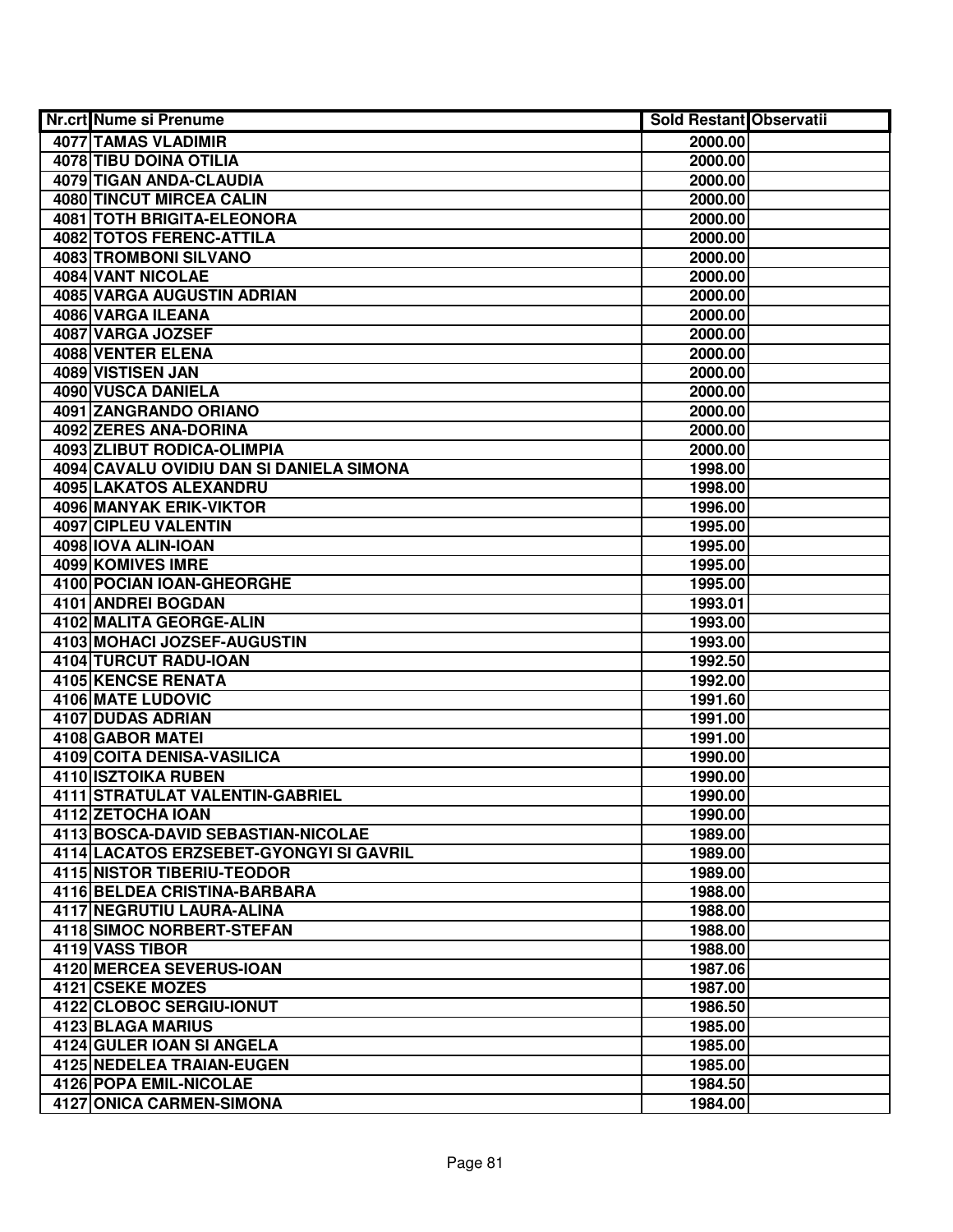| <b>Nr.crt Nume si Prenume</b>                       | Sold Restant Observatii |                       |
|-----------------------------------------------------|-------------------------|-----------------------|
| 4128 BUNGAU NICOLAE                                 | 1983.00                 |                       |
| <b>4129 FODOR CSABA-KAROLY</b>                      | 1983.00                 |                       |
| 4130 BALOG ALEXANDRU-FLORIN SI CLAUDIA-MARIA        | 1982.00                 |                       |
| 4131 HORVAT CAMELIA ALEXANDRA                       | 1982.00                 |                       |
| 4132 MORAR PENELOPA                                 |                         | 1982.00 PROCES PE ROL |
| 4133 SANDU IOAN-DRAGOS                              | 1982.00                 |                       |
| 4134 NEAGA CALIN-DANUT                              | 1981.00                 |                       |
| <b>4135 ZAHARIE MIRCEA SI LUCICA</b>                | 1981.00                 |                       |
| 4136 BAK TAMAS                                      | 1980.00                 |                       |
| 4137 GAL ZOLTAN MARIN                               | 1980.00                 |                       |
| 4138 ROSTAS RADU                                    | 1980.00                 |                       |
| 4139 STIUBE SERGIU-VASILE                           | 1980.00                 |                       |
| 4140 TIPONUT FLORIN                                 | 1980.00                 |                       |
| 4141 GAVRUTA ADRIAN                                 | 1978.00                 |                       |
| 4142 POP SORIN-DAN SI LILIANA                       | 1978.00                 |                       |
| 4143 POPOVICS GYULA-ZSOLT                           | 1976.00                 |                       |
| 4144 RADU LIVIU SI CARMEN-CORINA                    | 1975.00                 |                       |
| 4145 VRABIAS GHEORGHE FLORIAN                       | 1974.48                 |                       |
| 4146 CSARNOK IOLANDA                                | 1974.00                 |                       |
| 4147 GHEORGHE GABRIEL-SORIN SI IOAN-MARCEL          | 1974.00                 |                       |
| 4148 OROS RADU VASILE                               | 1974.00                 |                       |
| 4149 LAZAR FLAVIU-CORNELIU                          | 1973.00                 |                       |
| 4150 GABOR MARGARETA                                | 1972.00                 |                       |
| 4151 SZILAGYI IOSIF SI IULIANA                      | 1971.00                 |                       |
| <b>4152 TALAGIU MARIUS GABRIEL</b>                  | 1971.00                 |                       |
| 4153 CUCU MIRCEA-MARIAN                             | 1970.00                 |                       |
| 4154 KOROSI STEFAN                                  | 1970.00                 |                       |
| 4155 MARINA MARIUS FLORIN                           | 1970.00                 |                       |
| 4156 POP TEODOR                                     | 1970.00                 |                       |
| 4157 TAMAS IOAN MIRCEA SI CLAUDIA                   | 1970.00                 |                       |
| 4158 TODINCA DANIEL                                 | 1970.00                 |                       |
| 4159 GABOR GABOR                                    | 1968.00                 |                       |
| 4160 MOSINCAT ALEXANDRU                             | 1967.00                 |                       |
| 4161 OPREA RONELA TEODORA                           | 1967.00                 |                       |
| <b>4162 POPA TEODOR-LUCIAN</b>                      | 1967.00                 |                       |
| 4163 FLORIA NICOLETA                                | 1965.03                 |                       |
| <b>4164 KARACSONY ALIN-CORNEL</b>                   | 1964.00                 |                       |
| <b>4165 PORUMB FLORIN</b>                           | 1964.00                 |                       |
| 4166 VISOIU CLAUDIU-MARIAN                          | 1964.00                 |                       |
| 4167 BARCAN FLORIN SILVIU                           | 1963.00                 |                       |
| 4168 REZMUVES KALMAN                                | 1963.00                 |                       |
| 4169 MARINAU ANGELICA                               | 1962.00                 |                       |
| 4170 OMUT PETRU                                     | 1962.00                 |                       |
| 4171 POP LIVIA PUPA SI IOSIF                        | 1962.00                 |                       |
| 4172 SZABO GEZA SIGISMUND SI MORVAY-SZABO EDINA-EVA | 1958.68                 |                       |
| 4173 POSTOL STEFAN-VASILE                           | 1958.00                 |                       |
| 4174 BALAJ ADRIAN PAVEL                             | 1957.00                 |                       |
| 4175 ALI ACHRAF                                     | 1956.00                 |                       |
| 4176 CIOARA FLORICA SI AUREL VIOREL                 | 1956.00                 |                       |
| 4177 ILISIA CORINA                                  | 1955.00                 |                       |
| <b>4178 SOTIUT MIHAELA CORINA</b>                   | 1955.00                 |                       |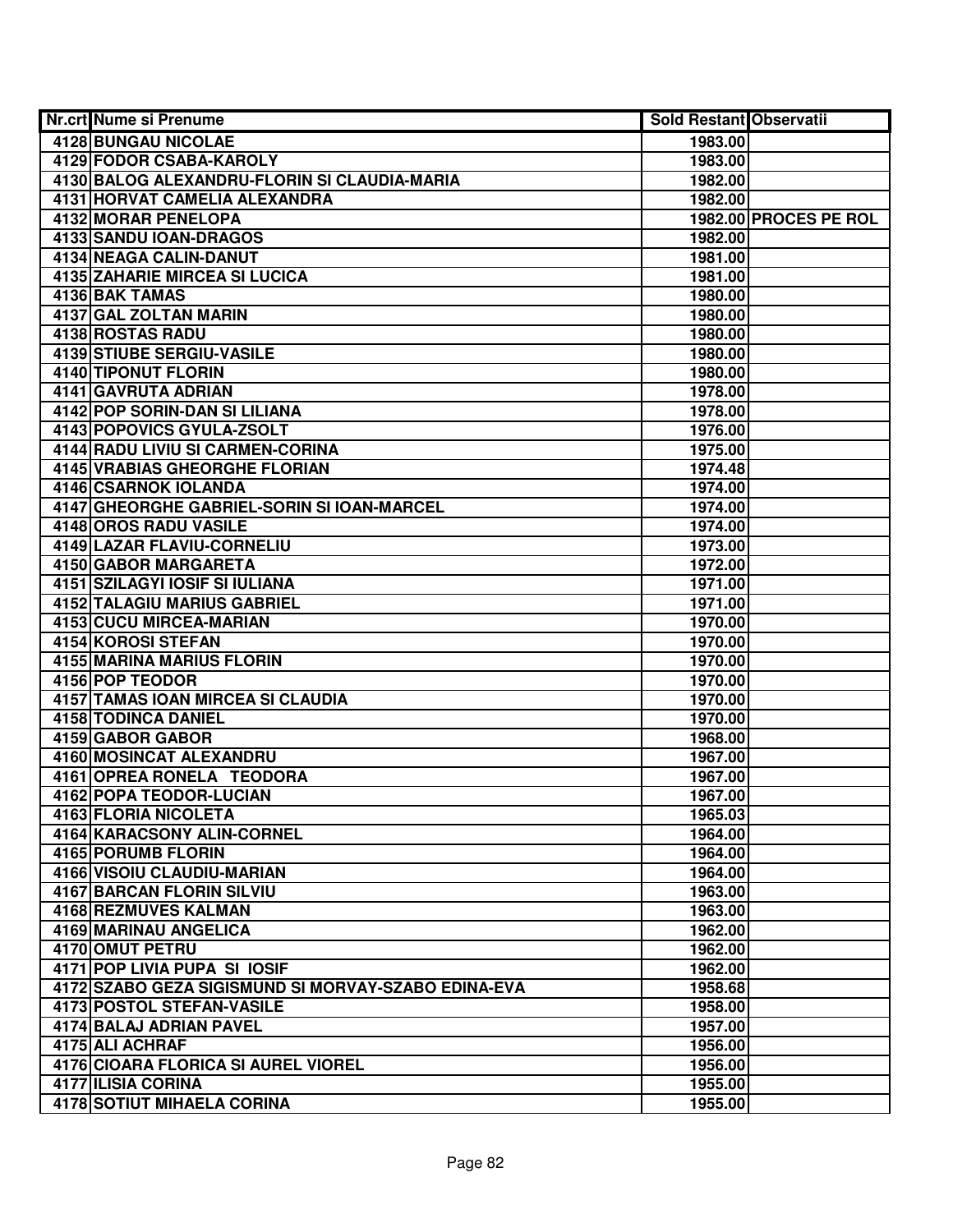| Nr.crt Nume si Prenume                               | Sold Restant Observatii |  |
|------------------------------------------------------|-------------------------|--|
| 4179 BULZAN DOREL                                    | 1954.00                 |  |
| 4180 FECHETE IOAN-RADU                               | 1954.00                 |  |
| 4181 BARUTA NICOLETA                                 | 1953.00                 |  |
| 4182 MORVAI ELISAVETA                                | 1953.00                 |  |
| 4183 POCIOIAN FLORIAN GHEORGHE                       | 1953.00                 |  |
| 4184 BOTIU FLORIAN                                   | 1951.00                 |  |
| 4185 CONSTANTINESCU ADRIANA ANCA                     | 1951.00                 |  |
| <b>4186 LIBERT FLORIN</b>                            | 1951.00                 |  |
| 4187 TAPASZI IREN KISS EUGEN, KISS GEZA, KISS LASZLO | 1950.00                 |  |
| 4188 LUCA OVIDIU                                     | 1949.00                 |  |
| 4189 IOVAN DANIELA                                   | 1948.00                 |  |
| 4190 CIOBAN MIHAELA-DOLORES                          | 1947.00                 |  |
| <b>4191 CRAINIC VIRAG</b>                            | 1947.00                 |  |
| 4192 DUME FLORIN-GABRIEL SI EVA-ELENA                | 1947.00                 |  |
| 4193 MILLE STEFAN-CAROL                              | 1947.00                 |  |
| 4194 CIOCLU BOTOND-PETRU                             | 1946.00                 |  |
| 4195 ANDRONESI OVIDIU                                | 1943.00                 |  |
| 4196 PAJZOS CSABA                                    | 1943.00                 |  |
| 4197 GABOR CORNEL-LUCIAN                             | 1942.00                 |  |
| 4198 MIKO JANOS                                      | 1941.00                 |  |
| 4199 CARTIS MIHAI                                    | 1940.00                 |  |
| 4200 CHAMBRE ADRIAN                                  | 1940.00                 |  |
| 4201 INDRIE FLORIN-GABRIEL                           | 1940.00                 |  |
| <b>4202 SZENASI MARIUS</b>                           | 1940.00                 |  |
| 4203 IAKOB RITA-GYONGYI                              | 1938.00                 |  |
| <b>4204 POPOVICI GHEORGHE SI MARIANA</b>             | 1938.00                 |  |
| 4205 TENT BOGDAN-VASILE                              | 1937.00                 |  |
| 4206 BILA SANDU SI ANA EUGENIA                       | 1936.00                 |  |
| 4207 TARAU SORIN GHEORGHE                            | 1936.00                 |  |
| 4208 VESA VALENTIN DAN                               | 1936.00                 |  |
| 4209 ZISU IOANA - BUSINESS CONT INTREPR. IND         | 1936.00                 |  |
| 4210 COSMA BOGDAN                                    | 1935.00                 |  |
| <b>4211 NISTOR RODICA</b>                            | 1935.00                 |  |
| <b>4212 BAN MIRCEA FELIX</b>                         | 1933.00                 |  |
| 4213 FILIMON ALEXANDRU                               | 1933.00                 |  |
| 4214 GANEA GHEORGHE                                  | 1933.00                 |  |
| 4215 PLES ANA                                        | 1931.00                 |  |
| 4216 FARCAS DANIEL-ADRIAN                            | 1930.80                 |  |
| 4217 ARVATU OCTAVIAN                                 | 1930.00                 |  |
| 4218 BOKA BOBI                                       | 1930.00                 |  |
| 4219 LERINTIU TEODOR                                 | 1930.00                 |  |
| 4220 LUNKA IULIU                                     | 1930.00                 |  |
| 4221 VARGA IMRE                                      | 1930.00                 |  |
| 4222 CODREA LIVIU DUMITRU                            | 1929.00                 |  |
| 4223 MUSTEAN MARIA                                   | 1929.00                 |  |
| 4224 MIHES SORINA MARIANA                            | 1928.00                 |  |
| 4225 BRUMA MIHAI                                     | 1927.50                 |  |
| 4226 COTRAU CALIN                                    | 1927.00                 |  |
| 4227 TODAN ALINA-MARIA                               | 1927.00                 |  |
| 4228 BLINDAS GABOR                                   | 1925.00                 |  |
| 4229 BOITOS CRISTIAN                                 | 1925.00                 |  |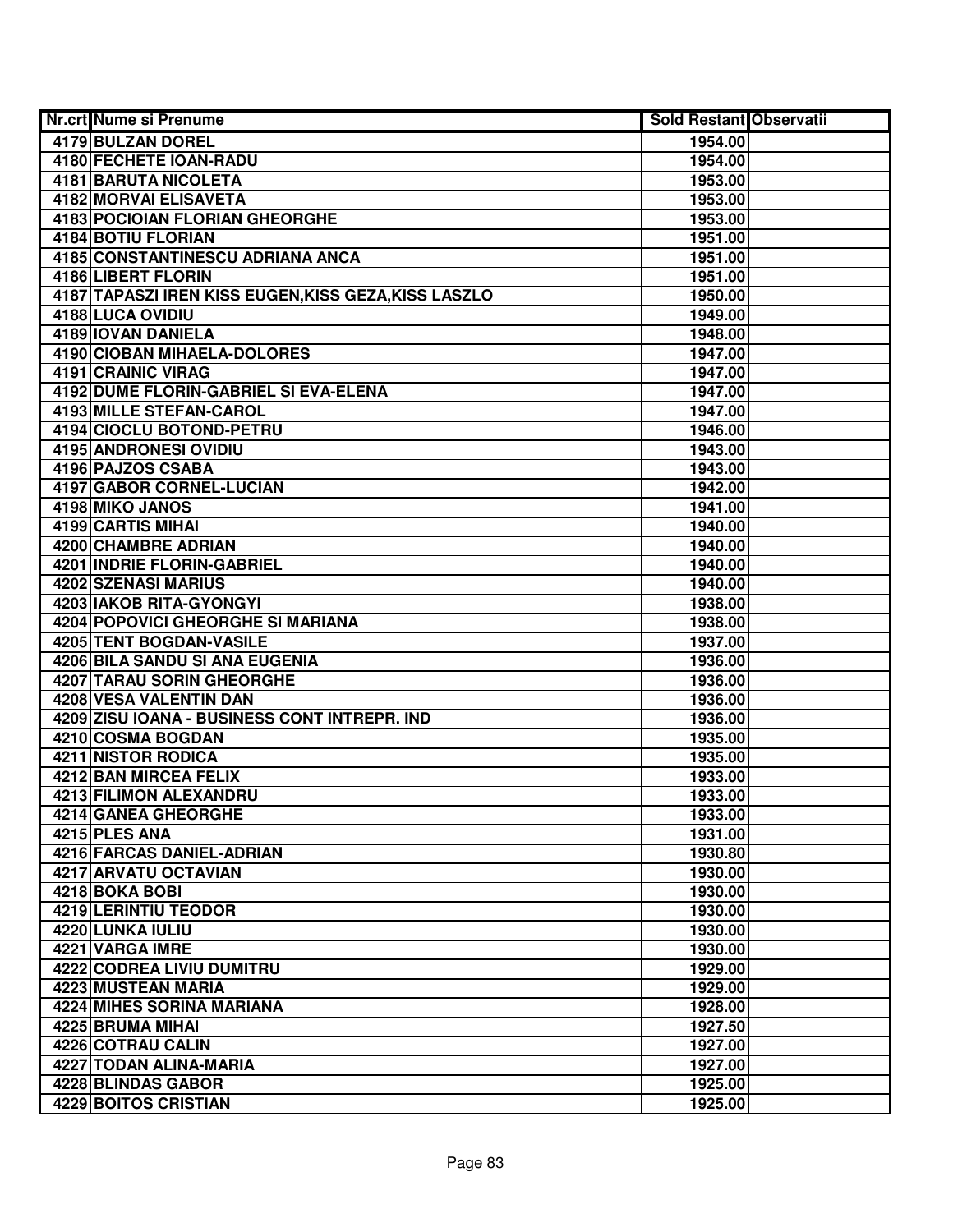| <b>Nr.crt Nume si Prenume</b>                      | <b>Sold Restant Observatii</b> |  |
|----------------------------------------------------|--------------------------------|--|
| 4230 HEGEDUS HAJNALKA-KATALIN                      | 1924.00                        |  |
| 4231 MITRACHE CARMEN-EVA SI BOKA ELISABETA-VIORICA | 1924.00                        |  |
| 4232 PETRICAS FLORIAN                              | 1924.00                        |  |
| 4233 MILAC GHEORGHE RICHARD                        | 1922.00                        |  |
| 4234 POPOVICI RALUCA-ADRIANA                       | 1921.00                        |  |
| 4235 RAICA OLIMPIU ADRIAN                          | 1921.00                        |  |
| 4236 BRAD MADALINA                                 | 1920.00                        |  |
| 4237 BUTA GHEORGHE                                 | 1920.00                        |  |
| 4238 KALLO ALBERT                                  | 1920.00                        |  |
| <b>4239 LAFI MAROUANE</b>                          | 1920.00                        |  |
| 4240 MEZEI IULIANA                                 | 1920.00                        |  |
| 4241 SIMON IOSIF                                   | 1920.00                        |  |
| 4242 PRECUP ELENA AURELIA                          | 1918.00                        |  |
| 4243 ANTONIE SORIN                                 | 1916.00                        |  |
| 4244 HURMUZ VASILE                                 | 1916.00                        |  |
| 4245 MUDURA GHEORGHE MIHAI                         | 1916.00                        |  |
| 4246 PETRICA SANDU SI ALINA                        | 1916.00                        |  |
| 4247 POP EUGEN DANIEL                              | 1916.00                        |  |
| 4248 FAZAKAS MONIKA SZUSZANNA                      | 1915.00                        |  |
| 4249 FLOREA MARIUS                                 | 1914.00                        |  |
| <b>4250 LUCA PETRU SI VIOLETA</b>                  | 1914.00                        |  |
| 4251 VERES DANIEL-STEFAN                           | 1914.00                        |  |
| 4252 SCHVARCZ ROBERT                               | 1911.00                        |  |
| 4253 UNGUR LUMINITA VIOLETA                        | 1910.75                        |  |
| 4254 BOJTE REGHINA-MARA                            | 1910.00                        |  |
| 4255 CIRPACI AURICA                                | 1910.00                        |  |
| 4256 NICORUT MARIUS-DUMITRU                        | 1910.00                        |  |
| 4257 POPA FLORICA ANA                              | 1910.00                        |  |
| 4258 ROZS SANDOR KAROLY                            | 1910.00                        |  |
| 4259 SILAGHI ANDREA                                | 1910.00                        |  |
| 4260 MADA GABRIEL-COSMIN                           | 1908.00                        |  |
| 4261 SCURT COSMIN MARCEL                           | 1907.29                        |  |
| 4262 BOTIS VIOREL FLORIAN SI DANIELA VALE          | 1907.00                        |  |
| <b>4263 OTVOS DORINA SI ANDREI</b>                 | 1907.00                        |  |
| <b>4264 ISTOICA STEFAN</b>                         | 1904.55                        |  |
| 4265 HAPA ELVIS MARIUS                             | 1904.10                        |  |
| 4266 IZSAK SOFIA                                   | 1904.00                        |  |
| 4267 LUKACS ZSOLT- LASZLO                          | 1904.00                        |  |
| <b>4268 ROSTAS MUGUREL</b>                         | 1904.00                        |  |
| 4269 BORA ADELA SI ALIN VIOREL                     | 1903.00                        |  |
| 4270 GAL IONUT-CORNEL                              | 1903.00                        |  |
| 4271 RUSSELL ANIL                                  | 1903.00                        |  |
| 4272 DEMJAN MARIA                                  | 1902.00                        |  |
| 4273 STANCU CHRISTIAN-ORLANDO                      | 1902.00                        |  |
| 4274 COTRO VLAD-TUDOR                              | 1900.18                        |  |
| <b>4275 CANTOR OVIDIIU</b>                         | 1900.00                        |  |
| 4276 CRISAN MARCEL-BOBI                            | 1900.00                        |  |
| 4277 KONKOLY BETINA                                | 1900.00                        |  |
| 4278 KOTELES ROBERT-JANOS                          | 1900.00                        |  |
| 4279 KOVACS CARLA-NASTASIA                         | 1900.00                        |  |
| 4280 LINGURAR AUREL                                | 1900.00                        |  |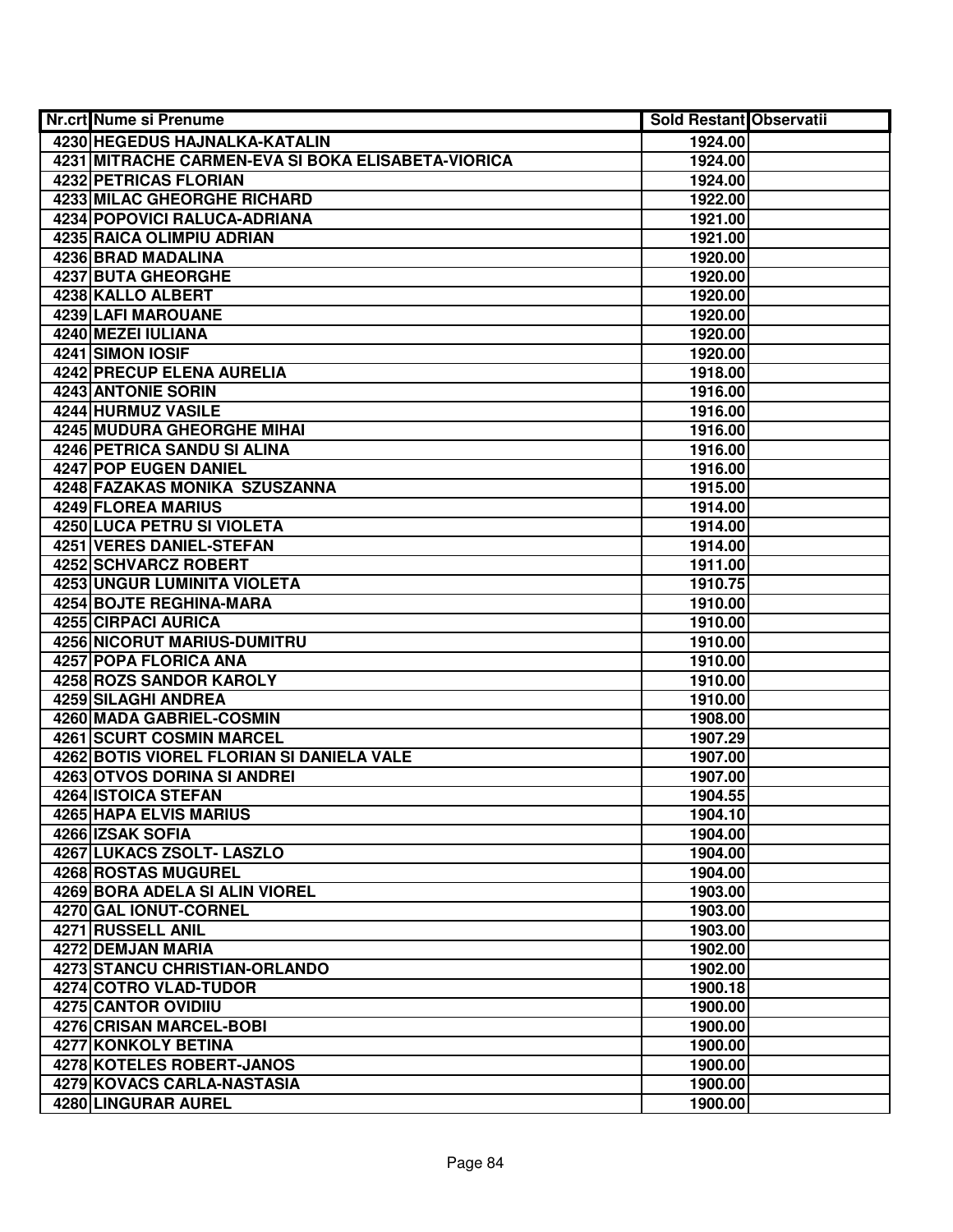| Nr.crt Nume si Prenume                    |                                                | <b>Sold Restant Observatii</b> |  |
|-------------------------------------------|------------------------------------------------|--------------------------------|--|
| <b>4281 MATZEK VENTEL-CRISTIAN</b>        |                                                | 1900.00                        |  |
| 4282 MIKO JANOS                           |                                                | 1900.00                        |  |
| 4283 KAJCZA JOZSEF REMUS                  |                                                | 1899.00                        |  |
| <b>4284 RADLER ROBERT-ROLAND</b>          |                                                | 1898.00                        |  |
| 4285 TRIFA IOAN SI AURELIA                |                                                | 1898.00                        |  |
| 4286 SHIBLI MAHMUD                        |                                                | 1897.50                        |  |
| 4287 ALEXA AUREL                          |                                                | 1897.00                        |  |
| 4288 OPREA MARIOARA                       |                                                | 1897.00                        |  |
| <b>4289 SIRCA FLORIAN-ALEXANDRU</b>       |                                                | 1896.60                        |  |
| 4290   IACOB ELENA                        |                                                | 1896.00                        |  |
| <b>4291 POP DORICA-NINA</b>               |                                                | 1891.00                        |  |
| <b>4292 SFERLE MATEI RADU</b>             |                                                | 1891.00                        |  |
| 4293 FLORUTA DINU                         |                                                | 1890.00                        |  |
| 4294 HERCUT OCTAV                         |                                                | 1890.00                        |  |
| 4295 BERKE MIRCEA-LIVIU                   |                                                | 1889.00                        |  |
| 4296 BUNGAU CRISTIAN-ALIN                 |                                                | 1889.00                        |  |
| 4297 SPIN SEBASTIAN-CALIN                 |                                                | 1888.70                        |  |
| 4298 BARATI ANTONIUS                      |                                                | 1888.00                        |  |
| 4299 SZEGEDI MARIUS-EMIL                  |                                                | 1887.75                        |  |
| 4300 SZABO ARPAD-NORBERT                  |                                                | 1886.00                        |  |
| 4301 ACHIM EUGENIA DOINA                  |                                                | 1885.00                        |  |
| 4302 MUNTEAN GEORGIANA-CAMELIA            |                                                | 1885.00                        |  |
| 4303 PATAKI IULIU                         |                                                | 1885.00                        |  |
| 4304 PAP ARPAD-IOSIF                      |                                                | 1883.00                        |  |
| 4305 ISZTOIKA EVA                         |                                                | 1880.00                        |  |
| 4306 LIPAI VANESA-IULIA                   |                                                | 1880.00                        |  |
| 4307 MORNA MIHAIL                         |                                                | 1880.00                        |  |
| 4308 POP OVIDIU DACIAN                    |                                                | 1880.00                        |  |
| 4309 VLADESAN NICODIM                     |                                                | 1880.00                        |  |
| 4310 MAGUI GHEORGHE MIHAI                 |                                                | 1879.00                        |  |
| 4311 PAUN STELIAN                         |                                                | 1878.00                        |  |
| 4312 BAGOSI FERENC                        |                                                | 1875.00                        |  |
| 4313 HENDRE FELICIAN                      |                                                | 1875.00                        |  |
| 4314 ROBEA ANCA-MIHAELA                   |                                                | 1875.00                        |  |
| 4315 TICU DIANA IOLANDA                   |                                                | 1875.00                        |  |
| 4316 MARC ALEXANDRU-DORU SI ELENA         |                                                | 1874.00                        |  |
| 4317 LAZAR ALBERT                         |                                                | 1873.74                        |  |
|                                           | 4318 MAGYARI NICOLETA-DOINA GHEORGHE SI MIRCEA | 1873.00                        |  |
| 4319 CSIKI FRANCISC-IOSIF SI ANDREA-BEATA |                                                | 1872.00                        |  |
| 4320 UNGUREANU CORNEL-EMANUEL             |                                                | 1872.00                        |  |
|                                           | 4321 ZENECAN ALEXANDRU SI MARIANA-TEODORA      | 1872.00                        |  |
| 4322 CIUPA IOAN                           |                                                | 1871.06                        |  |
| 4323 BRADEA GEORGE CONSTANTIN             |                                                | 1871.00                        |  |
| 4324 SZABO ROBERT-IMRE                    |                                                | 1871.00                        |  |
| 4325 GAL GRATIAN-ROMEO                    |                                                | 1870.00                        |  |
| 4326 HURBAN IOAN                          |                                                | 1870.00                        |  |
| 4327 MOLCSAN TAMAS                        |                                                | 1870.00                        |  |
| 4328 PATO FERENC - LASZLO                 |                                                | 1870.00                        |  |
| 4329 SARKADI VIORICA                      |                                                | 1870.00                        |  |
| 4330 TOTOREAN DAN                         |                                                | 1870.00                        |  |
| 4331 CLEPE RAOUL-FLORIN                   |                                                | 1868.00                        |  |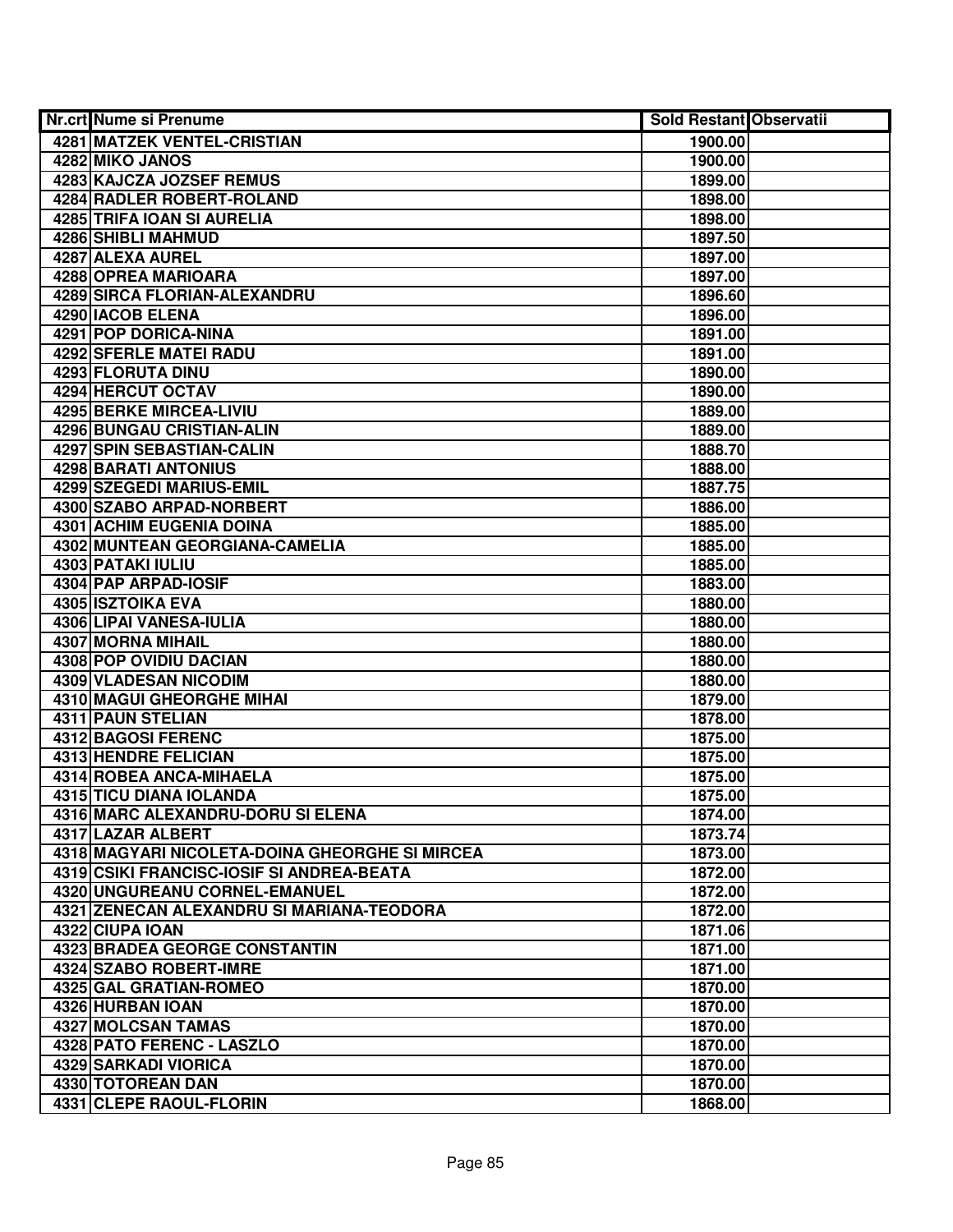| <b>Nr.crt Nume si Prenume</b>                | Sold Restant Observatii |  |
|----------------------------------------------|-------------------------|--|
| 4332 IVAN VLAD - ADRIAN SI IVAN DRAGOS       | 1865.00                 |  |
| 4333 PACALA GELU FLORIN                      | 1865.00                 |  |
| 4334 VANCEA IOANA - CAROLINA                 | 1865.00                 |  |
| 4335 POP ANCA-MANUELA                        | 1864.00                 |  |
| 4336 VASS ESZTER                             | 1864.00                 |  |
| 4337 KIS ZOLTAN                              | 1863.00                 |  |
| 4338 SARKOZI ELISABETA                       | 1862.00                 |  |
| 4339 SASAREANU FLORINA INTR.IND.             | 1862.00                 |  |
| 4340 MURVAI SEBASTIAN-FLORIN                 | 1861.00                 |  |
| <b>4341 FLORIAN AUGUSTIN ADALBERT</b>        | 1860.00                 |  |
| 4342 KRENEK IOSIF PETRU                      | 1860.00                 |  |
| <b>4343 MOCANU NICOLAE-CRISTIAN</b>          | 1860.00                 |  |
| 4344 MOLDOVAN IOAN                           | 1860.00                 |  |
| <b>4345 SAS CATALIN-MIRCEA</b>               | 1860.00                 |  |
| 4346 BERINDEA DAN ANDREI                     | 1859.00                 |  |
| 4347 BOROS CATALIN-MARIUS                    | 1856.00                 |  |
| 4348 BITTENBINDER LASZLO TIBOR               | 1855.00                 |  |
| 4349 HAIDAU IOAN                             | 1855.00                 |  |
| 4350 PELLE JOHANNES LADISLAUS                | 1855.00                 |  |
| 4351 KARACSONI CSABA TAMAS                   | 1854.00                 |  |
| 4352 MITRA VASILE SI ECATERINA               | 1854.00                 |  |
| 4353 TARI ZOLTAN ANDRAS                      | 1854.00                 |  |
| 4354 NAGY-PRATA GABRIELA                     | 1853.25                 |  |
| 4355 RAFAEL ALFRED BARNABAS                  | 1853.08                 |  |
| 4356 DEAK LEONORA                            | 1853.06                 |  |
| 4357 LASZLO IOAN SI ANNAMARIA                | 1851.00                 |  |
| 4358 HALASZ IMRE                             | 1850.00                 |  |
| 4359 IVANYI ERZSEBET SI IOAN                 | 1850.00                 |  |
| 4360 KURUCZ LASZLO                           | 1850.00                 |  |
| 4361 OANA ANCA-MARIA                         | 1850.00                 |  |
| 4362 ROSTAS CATALINA                         | 1850.00                 |  |
| 4363 SIME LIVIA - ALINA                      | 1849.00                 |  |
| 4364 ANDRUTA CALIN IONEL                     | 1848.00                 |  |
| 4365 KALLAY ANNAMARIA                        | 1847.00                 |  |
| 4366 CAVUS CAN                               | 1846.00                 |  |
| 4367 MOLNAR ZSOLT                            | 1846.00                 |  |
| 4368 ILEA MIRCEA-ALIN                        | 1845.00                 |  |
| 4369 GAJE VIOREL-VASILE                      | 1844.00                 |  |
| 4370 KABAI SIGISMOND                         | 1844.00                 |  |
| 4371 BOJAN ION-SAMIR                         | 1840.00                 |  |
| 4372 MACAVEI PAUL ANDREI                     | 1834.00                 |  |
| 4373 MUSET ANDREEA-MARIA                     | 1834.00                 |  |
| 4374 VANCEA FLORIN-ADRIAN                    | 1834.00                 |  |
| <b>4375 PANTEA PAUL-SORIN</b>                | 1833.00                 |  |
| 4376 CHIRILA PETRU SI NICOLETA               | 1832.00                 |  |
| 4377 LAZAR TUDOREANU FLORIAN GHEORGHE        | 1831.00                 |  |
| 4378 BONATIU GHEORGHE                        | 1830.00                 |  |
| 4379 BURCUS OVIDIU                           | 1830.00                 |  |
| 4380 LAZAU STEFANIA-MIHAELA                  | 1830.00                 |  |
| 4381 ROSU OVIDIU MIRCEA                      | 1829.00                 |  |
| 4382 CAMPAN ADRIAN-NICOLAE SI LIVIA-MARINELA | 1826.00                 |  |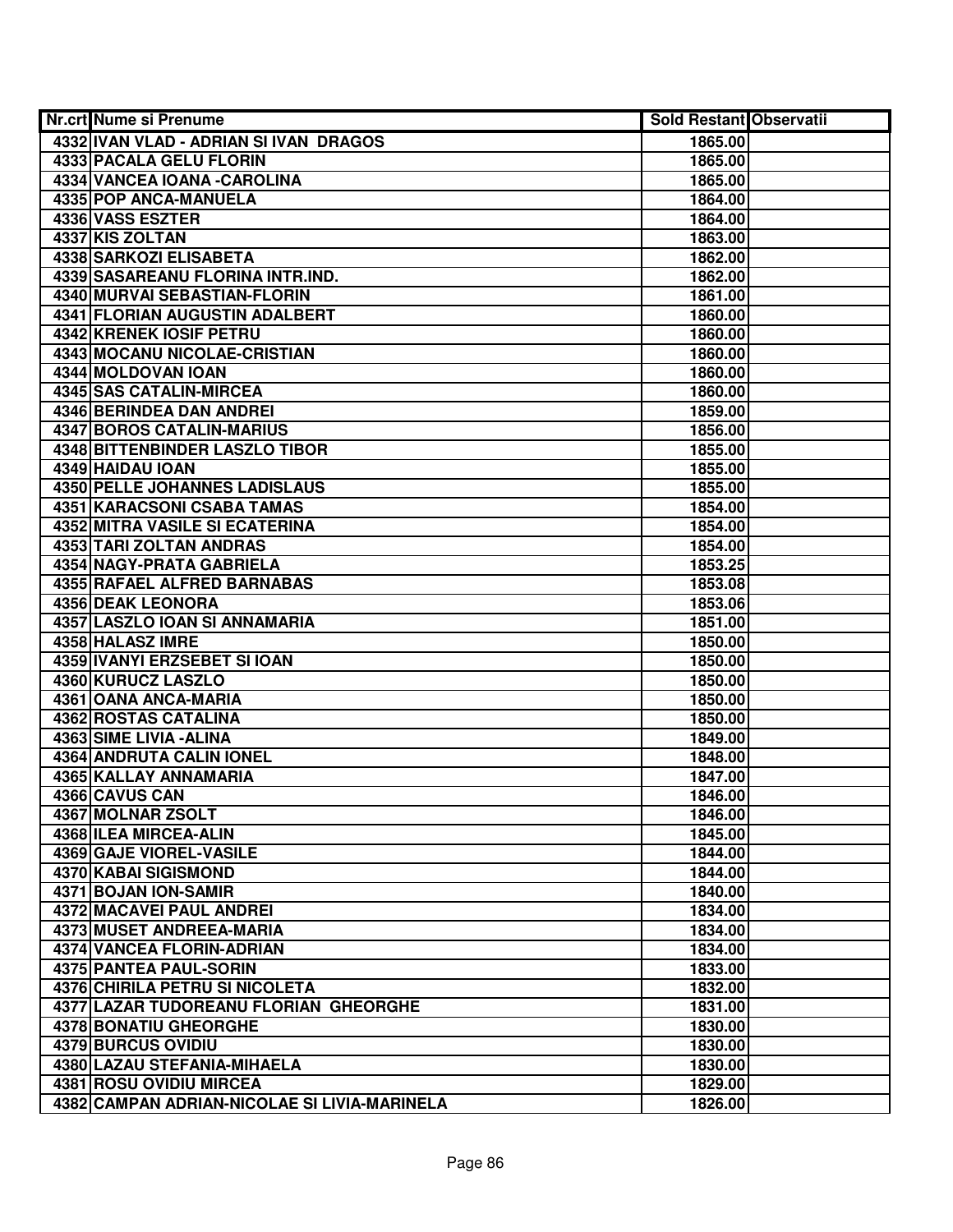| Nr.crt Nume si Prenume                              | <b>Sold Restant Observatii</b> |  |
|-----------------------------------------------------|--------------------------------|--|
| 4383 CAVASDAN MIHAI ANDREI SI IULIANA               | 1825.00                        |  |
| 4384 LAITRIK CSABA GYORGY                           | 1825.00                        |  |
| 4385 FICUT SAMUIL-GABRIEL                           | 1823.00                        |  |
| 4386 TAMAS NICOLAE                                  | 1821.00                        |  |
| 4387 ALUNGI MIHAI                                   | 1820.00                        |  |
| 4388 ANCA HOREA                                     | 1820.00                        |  |
| 4389 FISCHER-FODOR ROMULUS                          | 1820.00                        |  |
| 4390 IOVA DANIEL-IOAN SI DELIA-DORINA               | 1817.00                        |  |
| 4391 KISS TAMAS                                     | 1816.95                        |  |
| <b>4392 MAGHIAR ANDREI-MARCEL</b>                   | 1816.46                        |  |
| <b>4393 BLIKLING ELENA</b>                          | 1816.00                        |  |
| <b>4394 RADULESCU CONSTANTIN</b>                    | 1816.00                        |  |
| 4395 BARGAU OCTAVIAN                                | 1815.57                        |  |
| 4396 GABOR TEODOR-TIBERIU-FLORIAN                   | 1815.50                        |  |
| 4397 LABORATOR TEHN.DENTARA TIBULEAC SEPTIMIU MATEI | 1814.00                        |  |
| 4398 TOMA ALEXANDRU                                 | 1814.00                        |  |
| 4399 HERCUT GHEORGHE-ADRIAN                         | 1812.00                        |  |
| 4400 FRITEA CALIN MARIUS                            | 1811.00                        |  |
| <b>4401 IONESCU ANDREA-DIANA</b>                    | 1811.00                        |  |
| 4402 MIHES IOAN-MIHAITA                             | 1811.00                        |  |
| 4403 POP MONICA SI MARCEL-DANIEL                    | 1811.00                        |  |
| 4404 BARNA MIHAI-FLORIN SI DANIELA                  | 1810.00                        |  |
| 4405 CASAPU IONEL SI MARIANA-DOINA                  | 1810.00                        |  |
| 4406 DEM COLOMAN                                    | 1810.00                        |  |
| 4407 ENASCUT IOAN                                   | 1810.00                        |  |
| 4408 HAMZA GABOR                                    | 1810.00                        |  |
| 4409 OLAH ISTVAN-GYULA                              | 1810.00                        |  |
| 4410 PANTIS VALEAN-ADRIAN                           | 1809.00                        |  |
| 4411 COPIL TRAIAN                                   | 1808.00                        |  |
| 4412 TRANDAFIR GHEORGHE                             | 1808.00                        |  |
| 4413 BUT DACIAN-JULIEN                              | 1807.00                        |  |
| 4414 POPA SEBASTIAN MARIUS - DRUGAS ADRIANA         | 1807.00                        |  |
| 4415 GROZAV SAMUEL                                  | 1806.00                        |  |
| 4416 GHITEA ADRIAN                                  | 1805.00                        |  |
| 4417 OPREA IONUT-MIHAI                              | 1805.00                        |  |
| 4418 TOMA MARIAN-COSMIN, MIRELA SI GHEORGHE         | 1805.00                        |  |
| 4419 BIRTA CORNELIA                                 | 1803.00                        |  |
| 4420 MOLNAR ALEXANDRU                               | 1803.00                        |  |
| 4421 SOCA ADRIAN-FLORIN                             | 1803.00                        |  |
| 4422 MOHAMMED ELSAYED                               | 1802.00                        |  |
| <b>4423 SANDOR ALIN-FLORENTIN</b>                   | 1802.00                        |  |
| 4424 ERDEI LASZLO-CSABA MELINDA-MARGARETA           | 1801.00                        |  |
| <b>4425 PANTEA DAVID-CIPRIAN SI RAMONA</b>          | 1800.47                        |  |
| 4426 BALINT OTILIA SIMONA                           | 1800.02                        |  |
| 4427 ABRUDAN IONUT-PETRISOR                         | 1800.00                        |  |
| 4428 BORSA PAUL                                     | 1800.00                        |  |
| 4429 CRACIUN ALEXANDRU ANTONIO                      | 1800.00                        |  |
| 4430 FEDER BOGDAN                                   | 1800.00                        |  |
| 4431 NEGREAN NICOLAE                                | 1800.00                        |  |
| 4432 NYUZO ANA                                      | 1800.00                        |  |
| 4433 PINTEA VALERIU- LIVIU                          | 1800.00                        |  |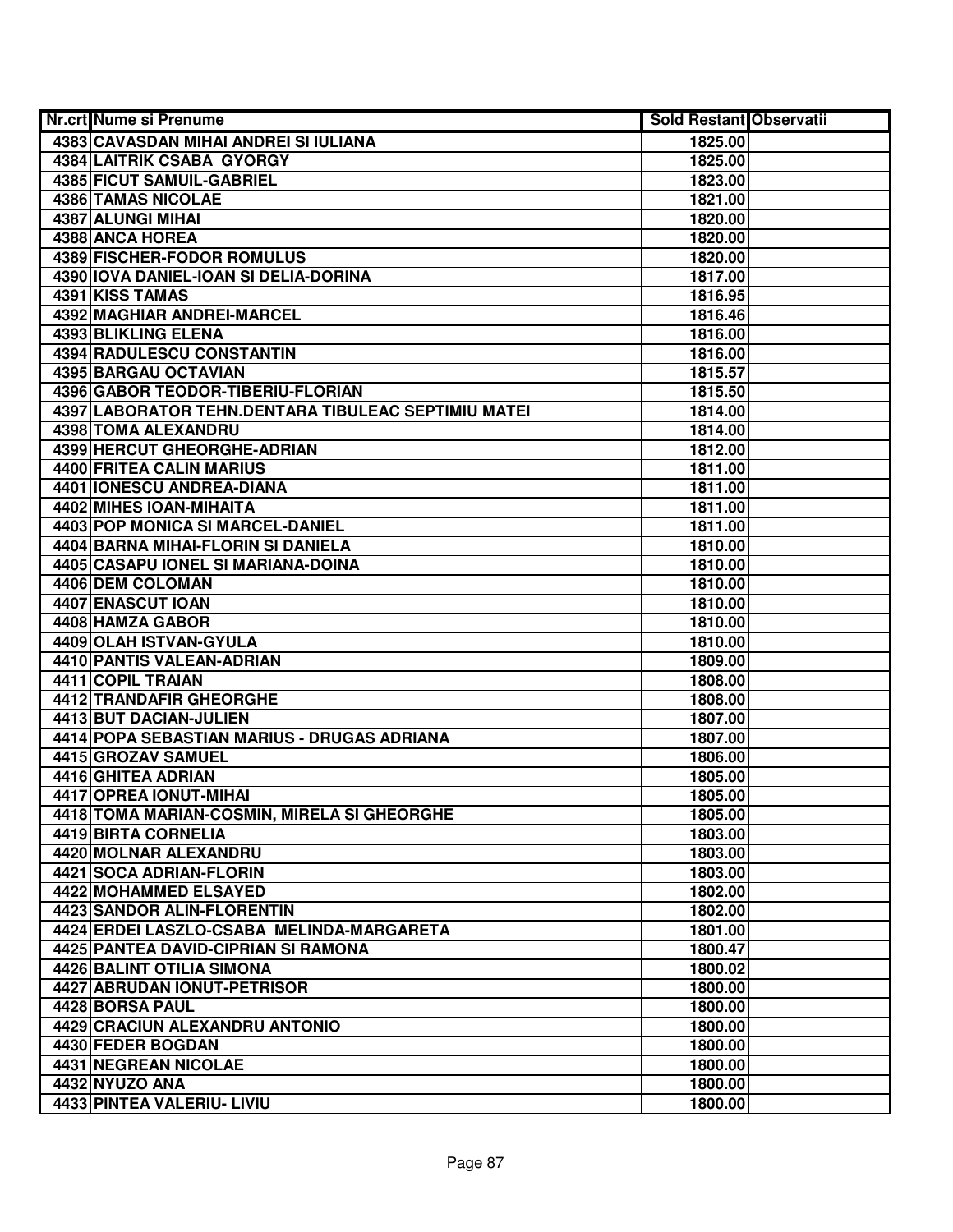| Nr.crt Nume si Prenume                   | <b>Sold Restant Observatii</b> |  |
|------------------------------------------|--------------------------------|--|
| 4434 BATEA DARIUS                        | 1799.00                        |  |
| <b>4435 BURDAS BRATASIN-CRISTIAN</b>     | 1799.00                        |  |
| 4436 CODOBAN EUGEN                       | 1799.00                        |  |
| 4437 MAGYARI GABOR                       | 1799.00                        |  |
| 4438 MEDGYESI KATALIN                    | 1798.00                        |  |
| 4439 MICLE GABRIELA MARIA                | 1797.82                        |  |
| 4440 GHITA SAVU-VIOREL                   | 1797.59                        |  |
| <b>4441 BALA FLORIN-MIRCEA</b>           | 1797.00                        |  |
| 4442 BRINZAS PETRU                       | 1797.00                        |  |
| <b>4443 CIRRINCIONE ANTONIO</b>          | 1797.00                        |  |
| 4444 LOVAS ALEXANDRU                     | 1795.00                        |  |
| <b>4445 PUPAZA AUREL SI GABRIELA</b>     | 1795.00                        |  |
| 4446 CIUCIU LIVIA                        | 1794.38                        |  |
| 4447 ROIBU FLORICA MARIANA               | 1794.00                        |  |
| 4448 PRECUP SORIN-FLORIN                 | 1793.69                        |  |
| <b>4449 TRIFAN LEONTIN NICOLAE</b>       | 1792.00                        |  |
| 4450 TAUT ADRIAN-GHEORGHE                | 1791.00                        |  |
| 4451 FESUS IOAN                          | 1790.00                        |  |
| 4452 CHERELEU ANDA-IOANA                 | 1789.57                        |  |
| 4453 PODILA IOAN SI MONICA               | 1788.00                        |  |
| 4454 MALITA MARIANA                      | 1786.00                        |  |
| <b>4455 CURTUI AUREL</b>                 | 1785.00                        |  |
| 4456 SZABO ANDREI SI AURICA MARGARETA    | 1784.00                        |  |
| 4457 BOT IOAN VASILE                     | 1783.40                        |  |
| 4458 CHERMAN SERGIU IONEL                | 1783.00                        |  |
| 4459 HAJDU CAROL                         | 1782.00                        |  |
| 4460 SPRIDON CRISTIAN                    | 1781.00                        |  |
| 4461 CHILBA AUREL - CSABA                | 1780.00                        |  |
| 4462 FURTOS DAN MARIUS                   | 1780.00                        |  |
| 4463 SEBESTIEN NORBERT-MIHALY            | 1780.00                        |  |
| 4464 SAS MARIUS-GHITA                    | 1776.00                        |  |
| 4465 BARANKA TEREZ SI RUPI               | 1775.00                        |  |
| 4466 GABOR RUPI                          | 1775.00                        |  |
| 4467 EL HASSANI MOHAMED ANAS             | 1773.00                        |  |
| 4468 COITA DANIEL                        | 1772.36                        |  |
| 4469 ISTOICA IANCU                       | 1771.00                        |  |
| 4470 JUNC FLORIAN GIANNI                 | 1771.00                        |  |
| <b>4471 SANTA MINEL AUREL</b>            | 1771.00                        |  |
| <b>4472 TAUTU VOICHITA MONICA</b>        | 1771.00                        |  |
| 4473 MUSCA IMRE-EMERIC                   | 1770.00                        |  |
| 4474 POPA IOAN                           | 1770.00                        |  |
| 4475 POPOVICI EUGENIA                    | 1770.00                        |  |
| 4476 CIOPLEALA GRIGORE SI RODICA DANIELA | 1769.00                        |  |
| <b>4477 TOMSA ROBERT</b>                 | 1768.00                        |  |
| 4478 PETREAN MARIANA-CAMELIA             | 1767.00                        |  |
| 4479 JONAS LASZLO-JANOS                  | 1766.00                        |  |
| 4480 MIHUT MIHAI-COSTAN                  | 1765.00                        |  |
| 4481 PAPP IOAN SI ILEANA                 | 1765.00                        |  |
| 4482 SOS CRISTIAN                        | 1765.00                        |  |
| 4483 NEGRAU SIMONA-SANDA                 | 1764.80                        |  |
| 4484 VASLOVIC COSTICA-CALIN SI CARMEN    | 1764.00                        |  |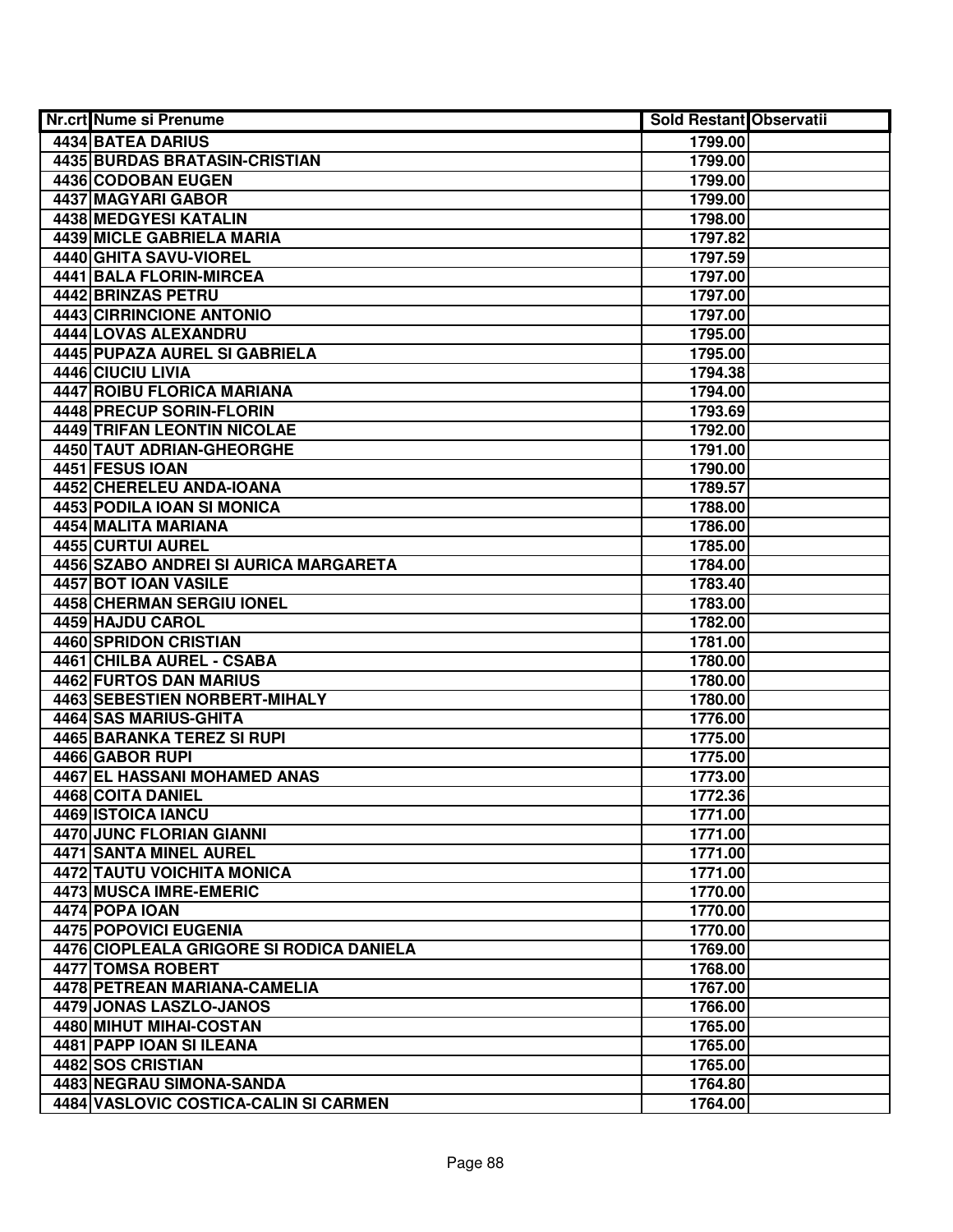| Nr.crt Nume si Prenume                              | <b>Sold Restant Observatii</b> |  |
|-----------------------------------------------------|--------------------------------|--|
| 4485 BEN ARTZI LIOR                                 | 1763.00                        |  |
| 4486 CASU ION                                       | 1762.00                        |  |
| 4487 DEDA ALINA-AMALIA                              | 1761.51                        |  |
| 4488 ADORJAN ATTILA                                 | 1760.00                        |  |
| <b>4489 CRISTOREANU DAN-EDUARD</b>                  | 1760.00                        |  |
| 4490 DANCS MONIKA-ANDREA                            | 1760.00                        |  |
| 4491 NISTOR CARMEN-DANIELA                          | 1760.00                        |  |
| 4492 POP EUSEBIU-COSTEL                             | 1760.00                        |  |
| 4493 KISS CLAUDIA IULIANA                           | 1759.00                        |  |
| 4494 BODE MAGDALENA                                 | 1758.00                        |  |
| <b>4495 TASADAN FLORIAN</b>                         | 1758.00                        |  |
| 4496 AV. MUNTEANU BOGDAN-CABINET DE AVOCAT          | 1757.00                        |  |
| 4497 AV.ILAS CORNELIA-CARMEN CAB.DE AVOCAT          | 1757.00                        |  |
| 4498 BALOGH AKOS-IMRE SI IOLANDA                    | 1757.00                        |  |
| 4499 ILE ANA                                        | 1757.00                        |  |
| 4500 BUCSA IOAN-CALIN                               | 1756.00                        |  |
| 4501 KOVACS ADRIAN                                  | 1756.00                        |  |
| 4502 TAMAS GEZA-MIHALY                              | 1755.00                        |  |
| 4503 TIMARU NICOLAE                                 | 1755.00                        |  |
| 4504 TRIP FLORIAN                                   | 1755.00                        |  |
| 4505 VASILOV REMUS-ALEXANDRU                        | 1755.00                        |  |
| 4506 CUC VALERIU                                    | 1754.36                        |  |
| <b>4507 GOMBOS CAMELIA DANIELA</b>                  | 1753.00                        |  |
| 4508 GYEPAR CRISTIAN-EMERIC                         | 1753.00                        |  |
| 4509 MOCAN CLAUDIA-MARIA                            | 1753.00                        |  |
| 4510 DUME SIMONA-MARIANA SI FLORIN-GABRIEL          | 1752.00                        |  |
| 4511 HEGEDUS IOAN-STEFAN                            | 1752.00                        |  |
| 4512 TARPAI FRANCISC                                | 1752.00                        |  |
| 4513 URSICA DORINA                                  | 1752.00                        |  |
| 4514 COCIUBAN RODICA STEFANIA SI PETRU T.           | 1751.00                        |  |
| 4515 MUSET FLORIN SI DORINA                         | 1751.00                        |  |
| 4516 POP ARON SI ELISABETA                          | 1751.00                        |  |
| 4517 BELICCIU IULIA-CORINA                          | 1750.00                        |  |
| 4518 ISZTOJKA EVA                                   | 1750.00                        |  |
| 4519 JOBAGY MIRELA-MARCELA                          | 1750.00                        |  |
| 4520 MEZEI ESZTER                                   | 1750.00                        |  |
| <b>4521 MINDRU VICTOR</b>                           | 1750.00                        |  |
| 4522 NEGRU ANNA                                     | 1750.00                        |  |
| <b>4523 LAKATOS DANIEL</b>                          | 1749.00                        |  |
| 4524 SAITOS COSMIN                                  | 1749.00                        |  |
| <b>4525 GAVRIS RODICA</b>                           | 1748.00                        |  |
| 4526 KALMAR GABRIELA SI IOAN                        | 1748.00                        |  |
| 4527 GABOR GABRIEL                                  | 1745.00                        |  |
| 4528 GABOR IOAN                                     | 1745.00                        |  |
| 4529 GAVREA DUMITRU<br>4530 GINGU BOGDAN-GHEORGHE   | 1745.00                        |  |
|                                                     | 1745.00                        |  |
| 4531 HODISAN BOGDAN                                 | 1744.00                        |  |
| 4532 ORBAN CARMEN- ADINA                            | 1744.00                        |  |
| 4533 VASILACHE MIHAI-VLAD<br>4534 ARDELEAN PATRICIA | 1743.00<br>1741.00             |  |
| 4535 BURTIC IOAN-MIHAI SI LACRIMIOARA               |                                |  |
|                                                     | 1741.00                        |  |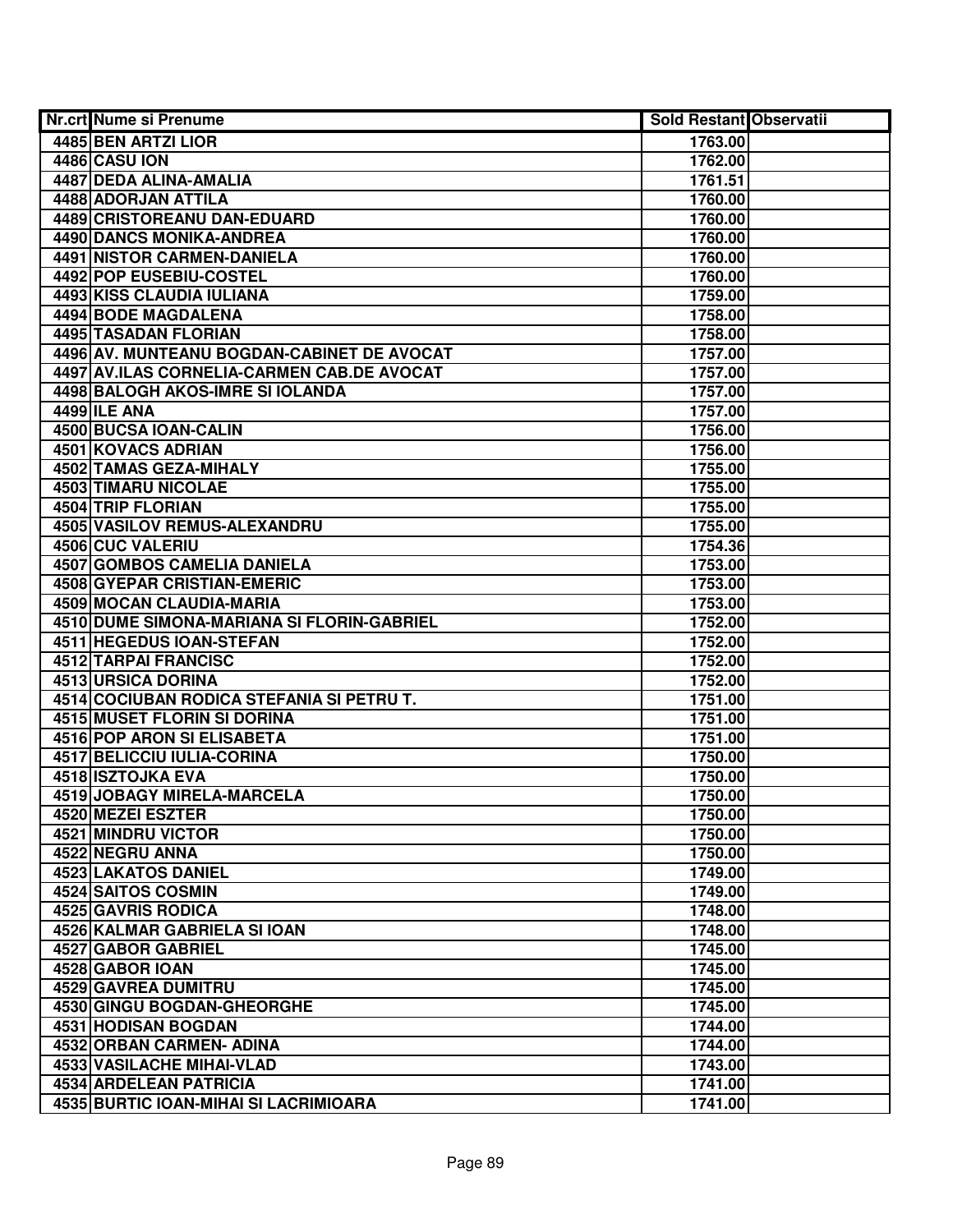| Nr.crt Nume si Prenume                            | <b>Sold Restant Observatii</b> |  |
|---------------------------------------------------|--------------------------------|--|
| <b>4536 ISZTOIKA MINDRA</b>                       | 1740.00                        |  |
| 4537 PALLO TIBOR                                  | 1740.00                        |  |
| <b>4538 PINTILIE GEORGE BENIAMIN</b>              | 1740.00                        |  |
| 4539 RIF-TOTH MARIA                               | 1740.00                        |  |
| 4540 MESESAN LINA                                 | 1739.00                        |  |
| 4541 OPREA IOAN SI MARIA                          | 1739.00                        |  |
| <b>4542 BERCE GHEORGHE</b>                        | 1738.00                        |  |
| 4543 BALLA ZOLTAN                                 | 1737.00                        |  |
| <b>4544 ONITA CRISTIAN SEBASTIAN</b>              | 1736.00                        |  |
| <b>4545 COLOSVARI ALEXANDRA</b>                   | 1735.00                        |  |
| <b>4546 GHIURAU FLORIAN</b>                       | 1735.00                        |  |
| <b>4547 SERES GIZELLA</b>                         | 1735.00                        |  |
| 4548 BORA MIRCEA-DAN                              | 1734.00                        |  |
| 4549 GHEREGI FLORIN                               | 1734.00                        |  |
| 4550 INDRIE IOAN-CRISTIAN                         | 1734.00                        |  |
| 4551 LORINCZ BELA JOZSEF                          | 1734.00                        |  |
| 4552 PLATONA GHEORGHE                             | 1734.00                        |  |
| 4553 RODINA IOANA-CRISTINA                        | 1734.00                        |  |
| 4554 ROTAR RAUL-DUMITRU                           | 1734.00                        |  |
| 4555 HAJZER GEZA                                  | 1733.00                        |  |
| 4556 MANEA ANCA-CAMELIA                           | 1733.00                        |  |
| 4557 BALLA ANDRAS                                 | 1732.00                        |  |
| 4558 SCURT DANIEL                                 | 1732.00                        |  |
| 4559 STEVLIK GABORI SI EVA                        | 1731.00                        |  |
| 4560 ANTAL BELA JANOS SI ANTAL ADALBERT           | 1730.00                        |  |
| <b>4561 ARDELEAN CLAUDIU-FLORIN</b>               | 1730.00                        |  |
| 4562 BARNUTIU VASILE-MIHAI                        | 1730.00                        |  |
| 4563 JURJUT-LAZAR SORIN-VASILE SI DANIELA-MIHAELA | 1730.00                        |  |
| 4564 MOGA IOANA PAMELA                            | 1730.00                        |  |
| 4565 OROS MIRCEA-LIVIU SI IOANA - CATALINA        | 1730.00                        |  |
| <b>4566 BUCUREAN GHEORGHE SI IRINA</b>            | 1729.00                        |  |
| 4567 VARSZEGI IOSIF-GHEORGHE                      | 1728.00                        |  |
| 4568 MALITA MIRCEA PAVEL                          | 1727.00                        |  |
| <b>4569 BRINGYE GABRIEL-ADRIAN</b>                | 1726.00                        |  |
| 4570 TIRBAN-ZAHA ROCSANA-FLORICA                  | 1726.00                        |  |
| 4571 ANDOR MARIN                                  | 1725.00                        |  |
| 4572 NAGY VIKTOR                                  | 1725.00                        |  |
| 4573 ROSTAS CLAUDIA                               | 1725.00                        |  |
| 4574 LAKATOS JOZSEF                               | 1724.00                        |  |
| 4575 PACURAR DAN MARCEL                           | 1724.00                        |  |
| 4576 POP EMMA-NORA SI VICTOR-CRISTIAN             | 1724.00                        |  |
| <b>4577 BODNAR SANDOR-MIKLOS</b>                  | 1723.00                        |  |
| <b>4578 MICLOS FLORIN-TEODOR</b>                  | 1723.00                        |  |
| 4579 BRAGYE RADU-DAN                              | 1720.00                        |  |
| 4580 CILIAN FLORIN                                | 1720.00                        |  |
| 4581 FILIP SERGIU                                 | 1720.00                        |  |
| 4582 MICULA ANDREI - LUCIAN                       | 1720.00                        |  |
| 4583 PUSTEA MIHAI DAN                             | 1720.00                        |  |
| 4584 VUSCAN PAUL EDUARD                           | 1720.00                        |  |
| 4585 KISS STEFAN FRANCISC                         | 1718.00                        |  |
| 4586 VARGA JANOS                                  | 1718.00                        |  |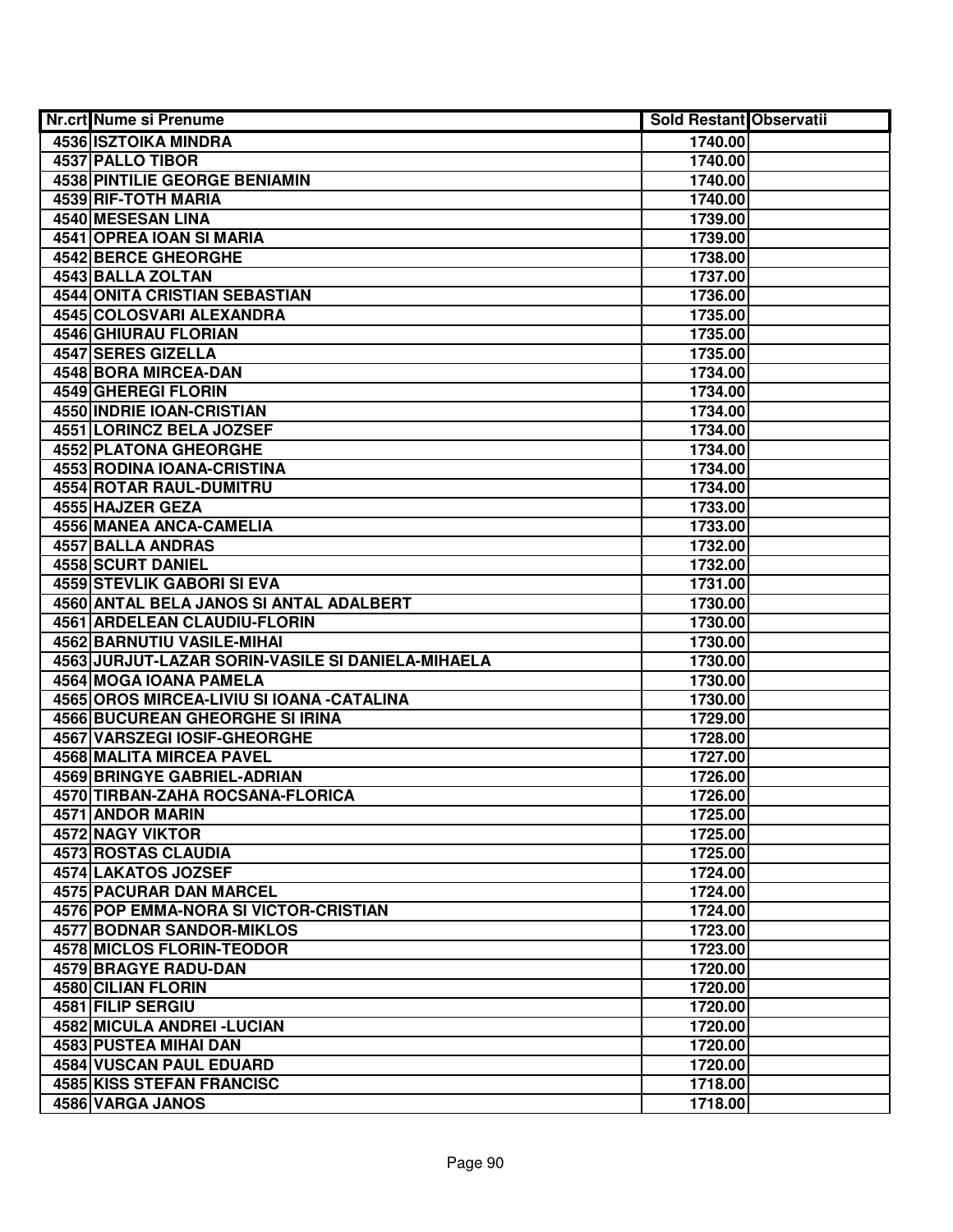| <b>Nr.crt Nume si Prenume</b>                       | Sold Restant Observatii |  |
|-----------------------------------------------------|-------------------------|--|
| 4587 CAZACU RAUL-OVIDIU                             | 1715.00                 |  |
| <b>4588 COTE RARES-ALEXANDRU</b>                    | 1713.00                 |  |
| 4589 ABRUDAN LUCIAN                                 | 1712.00                 |  |
| 4590 GABOR GABOR                                    | 1712.00                 |  |
| 4591 PISCOI ANDA-DORA                               | 1711.00                 |  |
| 4592 CORCHES DORIN-OCTAVIAN                         | 1710.00                 |  |
| 4593 KEREZSI BIANCA ROXANA INTREP.INDIVIDUALA       | 1710.00                 |  |
| 4594 MOTOC ADINA-IOANA                              | 1710.00                 |  |
| 4595 POPA NICOLAE-ALEXANDRU                         | 1710.00                 |  |
| <b>4596 SAMU GABRIEL DAVID</b>                      | 1710.00                 |  |
| <b>4597 SZLAFKAY FRANCISC-LEVENTE</b>               | 1710.00                 |  |
| <b>4598 BOBOTAN OVIDIU-VASILE</b>                   | 1709.00                 |  |
| 4599 COPIL AVRAM-FLORIN                             | 1708.00                 |  |
| 4600 POP ELISABETA                                  | 1707.00                 |  |
| 4601 LABAU DOREL                                    | 1706.00                 |  |
| 4602 UNGUR-BREHOI RAZVAN-FLORIN SI CARMEN-ELENA     | 1706.00                 |  |
| <b>4603 DEMIAN GABRIELA PAULA</b>                   | 1705.00                 |  |
| 4604 MARC ELENA SI ALEXANDRU-DORU                   | 1704.00                 |  |
| 4605 BODEA CORNELIA LIVIA INTREPRINDERE INDIVIDUALA | 1702.00                 |  |
| 4606 CHEREGI AGNETA SI GHEORGHE                     | 1701.00                 |  |
| 4607 GABOR IANCU                                    | 1701.00                 |  |
| 4608 VINTER FLORIN SI STELA CORINA                  | 1701.00                 |  |
| 4609 BARNA BUCUR                                    | 1700.00                 |  |
| 4610 BERE TEODORA-MARIANA                           | 1700.00                 |  |
| 4611 BURLEA CRISTINA                                | 1700.00                 |  |
| <b>4612 CIURAR MELINDA</b>                          | 1700.00                 |  |
| 4613 COSMAN VASILE                                  | 1700.00                 |  |
| 4614 FARKAS KATALIN-REBEKA                          | 1700.00                 |  |
| 4615 ISZTOICA EVA                                   | 1700.00                 |  |
| 4616 MACAI MIHAI-IONUT                              | 1700.00                 |  |
| 4617 MAGYARI KAROLY                                 | 1700.00                 |  |
| 4618 PASCALAU MIRCEA-VASILE                         | 1700.00                 |  |
| 4619 SZILAGYI ANGELA                                | 1700.00                 |  |
| 4620 VITAN CRISTIAN-FLORIN                          | 1700.00                 |  |
| <b>4621 SUSANU LIVIA SI VALERICA</b>                | 1699.00                 |  |
| 4622 LICZEK ATTILA-LAJOS                            | 1698.00                 |  |
| <b>4623 SAITOS-COFAR MIHAI-CALIN</b>                | 1698.00                 |  |
| 4624 ALB LILIANA-SIMONA                             | 1697.00                 |  |
| 4625 BANC CRACIUN SI MARIA                          | 1697.00                 |  |
| <b>4626 BLAGEA NICOLIN-LUCIAN</b>                   | 1697.00                 |  |
| 4627 GROZEF SVETLANA-NICOLETA                       | 1697.00                 |  |
| 4628 BUIBAS CARMEN- CAB. DE AVOCAT                  | 1695.00                 |  |
| 4629 FEIER CORNEL                                   | 1695.00                 |  |
| 4630 GYOKERES ZOLTAN                                | 1695.00                 |  |
| 4631 ROBOTIN PETER-JOSZEF                           | 1695.00                 |  |
| 4632 DAMSE IOAN SI CORNELIA RAVEICA                 | 1694.00                 |  |
| 4633 FARCAS MIRCEA SI IZABELLA                      | 1694.00                 |  |
| 4634 ZEMBREA AUREL TRAIAN                           | 1693.00                 |  |
| 4635 ZGIRD CRISTIAN-OVIDIU                          | 1693.00                 |  |
| 4636 FIKO ROBERT-ZSOLT                              | 1692.00                 |  |
| 4637 MARCUT DAVID CAROL                             | 1692.00                 |  |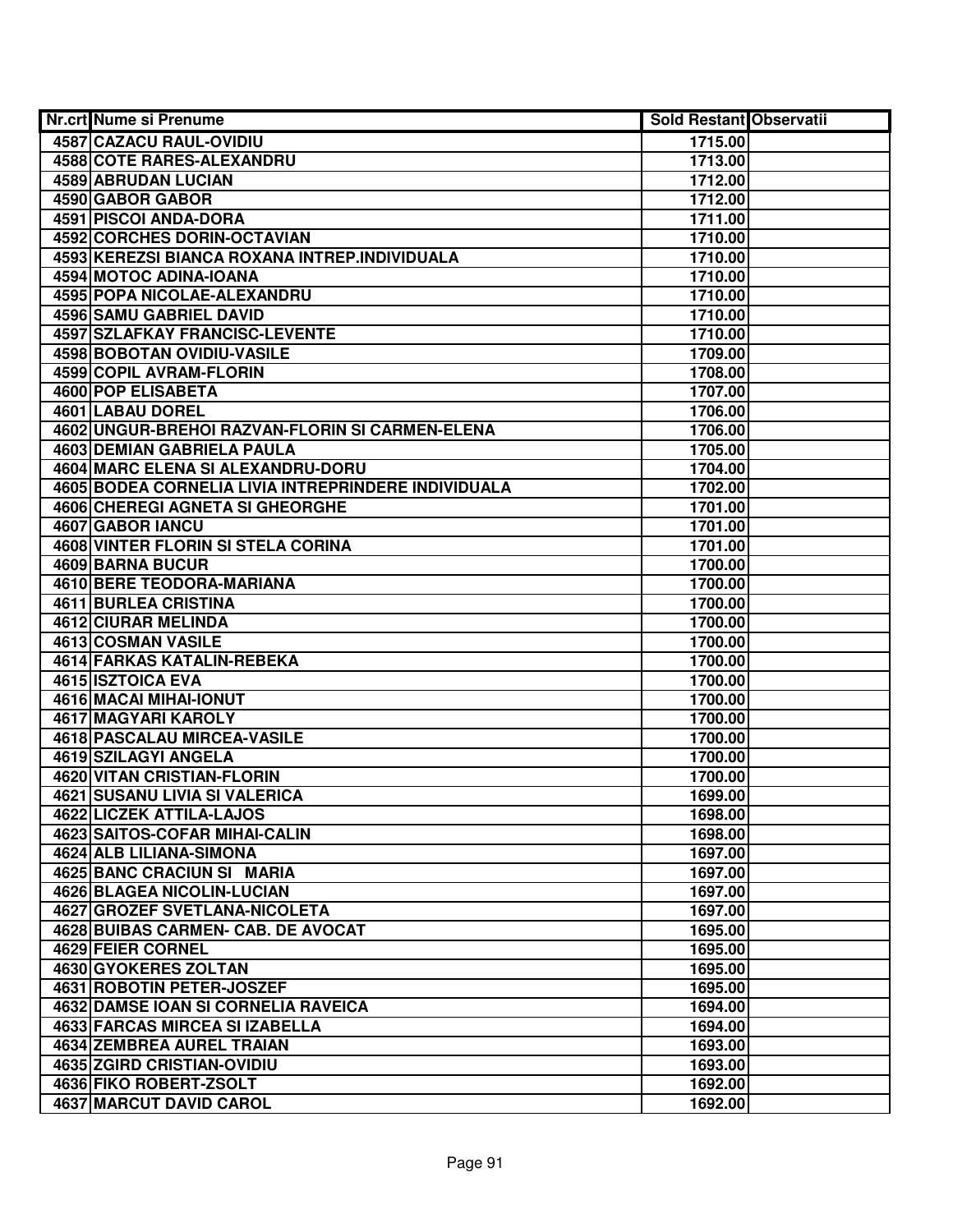| Nr.crt Nume si Prenume                    | <b>Sold Restant Observatii</b> |                       |
|-------------------------------------------|--------------------------------|-----------------------|
| 4638 VIDICAN ADRIAN                       | 1692.00                        |                       |
| 4639 AGH ADALBERT                         | 1691.00                        |                       |
| 4640 ALEXOAIEI ADRIAN SI AURICA           | 1691.00                        |                       |
| <b>4641 BOT GHEORGHE SI ANGELA-MARIA</b>  | 1691.00                        |                       |
| 4642 IACOB CRISTIAN-GHEORGHE              | 1691.00                        |                       |
| 4643 PINTYE ISTVAN-GYORGY                 | 1691.00                        |                       |
| <b>4644 QUESLATI NESRINE</b>              | 1691.00                        |                       |
| 4645 VLADUTU GEORGE-DANIEL                | 1691.00                        |                       |
| <b>4646 CHEREGI SANDA</b>                 | 1690.00                        |                       |
| 4647 ISZTOJKA IANCU                       | 1690.00                        |                       |
| <b>4648 ISZTOJKA MATE SI MANDRA-ELENA</b> | 1690.00                        |                       |
| 4649 FETEA ADRIAN-ZOLTAN                  | 1689.00                        |                       |
| <b>4650 BENKE IOZSEF</b>                  | 1688.00                        |                       |
| 4651 HOCHDORFER IOSIF                     | 1688.00                        |                       |
| 4652 UNTERLENDER-MERAI GERGO              | 1686.00                        |                       |
| <b>4653 BUKVAI LUDOVIC GHEORGHE</b>       | 1685.00                        |                       |
| <b>4654 BOCSE CRISTIAN-MIRCEA</b>         | 1683.00                        |                       |
| 4655 GALEA NUREDIN-FLORIN                 | 1683.00                        |                       |
| <b>4656 SILAGHI ROXANA-ELENA</b>          | 1683.00                        |                       |
| 4657 BUIBAS EVA                           | 1680.00                        |                       |
| 4658 BULZAN DANUT                         | 1680.00                        |                       |
| 4659 KOVACS RICHARD- GABOR                | 1680.00                        |                       |
| 4660 MOLDOVAN MARIANA-LAURA               | 1680.00                        |                       |
| 4661 SHIBLI KAREEM                        | 1680.00                        |                       |
| 4662 CIUCIOIU HORIA                       | 1679.00                        |                       |
| 4663 VLADILA DECU-IULIAN                  | 1679.00                        |                       |
| 4664 ANDRU ROBERT COSMIN                  | 1678.00                        |                       |
| 4665 BOITOR AUREL RAZVAN                  | 1678.00                        |                       |
| 4666 NAGY ANDRAS                          | 1678.00                        |                       |
| 4667 OLTEANU ALEXANDRU-DRAGOS             | 1678.00                        |                       |
| 4668 VARGA MARIUS-ALEXANDRU               | 1678.00                        |                       |
| 4669 ZBIRCEA ESTERA-EMILIA                | 1678.00                        |                       |
| 4670 LAZAR-POJEGA DUMITRU SI MARTA        |                                | 1677.00 PROCES PE ROL |
| 4671 BIRTA VASILE-NICUSOR                 | 1676.00                        |                       |
| 4672 CALNICEANU HORIA                     | 1676.00                        |                       |
| <b>4673 FARCAS IULIANA</b>                | 1675.00                        |                       |
| 4674 HATCU MARIA                          | 1675.00                        |                       |
| 4675 RUSNEAC SILVIA JANINE                | 1675.00                        |                       |
| 4676 BORSI JOZSEF-ROBERT                  | 1674.00                        |                       |
| 4677 DRAGOS MIRCEA-DANUT SI AURORA-MARIA  | 1674.00                        |                       |
| <b>4678 LELESCU DORIAN-CRISTIAN</b>       | 1674.00                        |                       |
| 4679 VASS IULIANA                         | 1674.00                        |                       |
| 4680 FLORIAN IOSIF GH.                    | 1673.00                        |                       |
| 4681 HAVA IOAN SI JENICA                  | 1673.00                        |                       |
| 4682 MARCUT PAUL                          | 1673.00                        |                       |
| 4683 POTRE GABRIEL-FLORIN                 | 1673.00                        |                       |
| 4684 SZABO ADRIANA-RAMONA                 | 1672.00                        |                       |
| 4685 SASIANU SEBASTIAN ALEXANDRU          | 1671.14                        |                       |
| 4686 CARTIS SERGIU-DAN                    | 1671.00                        |                       |
| 4687 ERDOS TIBOR                          | 1671.00                        |                       |
| 4688 CIPLEU NICODIM-SOLOMON               | 1670.00                        |                       |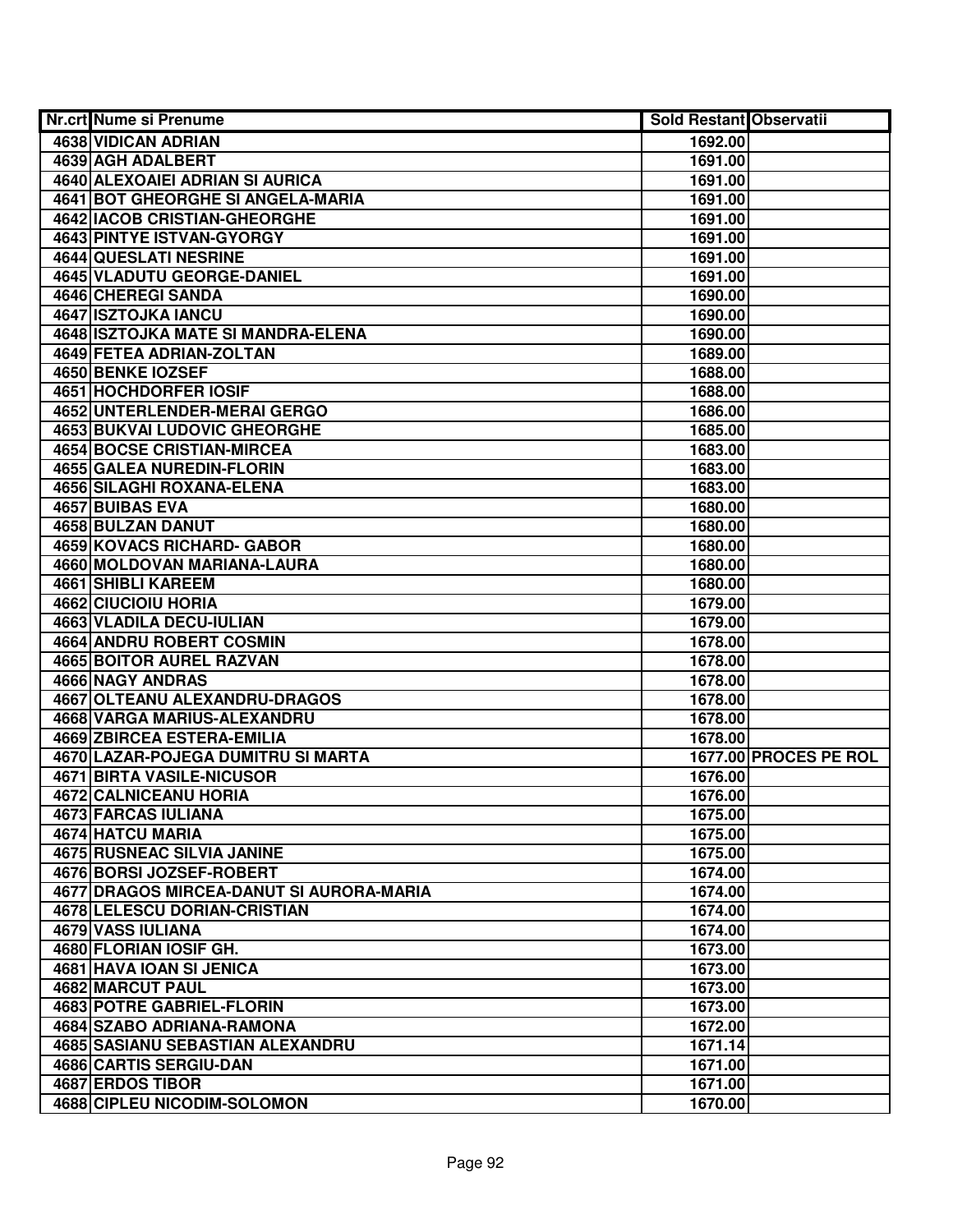| <b>4689 DUMITRESCU CORNEL</b><br>1670.00<br><b>4690 GUTI CRISTIAN</b><br>1670.00<br><b>4691 HANAS DAVID CLAUDIU</b><br>1670.00<br>4692 KOVACS GYORGY<br>1670.00<br>4693 KOVACS PETER<br>1670.00<br>4694 SZABO CSABA-ROBERT<br>1670.00<br>4695 GHERMAN MARIANA<br>1669.00<br>4696 BOTIU MARIUS VIRGIL SI SIMONA MARILE<br>1667.00<br><b>4697 CIOARA CORINA FELICIA</b><br>1667.00<br><b>4698 PANTIS CLAUDIU CATALIN</b><br>1667.00<br>4699 POPA VASILE C-TIN SI LIANA CORINA<br>1667.00<br>4700 BANDULA MIRCEA<br>1666.00<br>4701 BANTO JANOS ZOLTAN<br>1665.00<br>4702 CORB CORNELIU BENIAMIN<br>1665.00<br>4703 LUCACIU-BOKENYI MARIUS-ALIN<br>1665.00<br>4704 SILAGHI GHEORGHE SI ILEANA<br>1664.00<br>4705 LUNCAN DORU-VIRGIL<br>1663.00<br>4706 KOVACS ARPAD<br>1662.00<br>4707 BARTOS VICTOR<br>1660.00<br>4708 BORBIRO LASZLO<br>1660.00<br>4709 GABOR MARGHIT<br>1660.00<br>4710 GAL OVIDIU SERGIU<br>1660.00<br>4711 GRECU ADRIANA<br>1660.00<br><b>4712 PUTNOKI RAUL</b><br>1660.00<br>4713 LUCA SERGIU IOAN<br>1659.00<br>4714 MORAR CLAUDIA-JANETA<br>1659.00<br>4715 PETRE ALEXANDRU-CONSTANTIN<br>1657.50<br>4716 CIPLEU SAMUEL SI DANIELA<br>1657.00<br>4717 POP CALIN ADRIAN<br>1657.00<br>4718 PUIU LIVIU<br>1655.00<br>4719 LEUCEA ALIN LUCIAN<br>1654.00<br>4720 POP CSABA<br>1654.00<br><b>4721 POPA STEFAN EMIL</b><br>1653.00<br>4722 ROZSDA IULIANA SI GRIGORE<br>1653.00<br>4723 SIM TEODORA-ROXANA<br>1653.00 PROCES PE ROL<br><b>4724 STEFAN-HILGERT CARMEN FLORICA</b><br>1652.87<br><b>4725 MAKOCSI VICTOR EVA</b><br>1652.00<br>4726 MOCIAN FLORIN<br>1652.00<br>4727 PADUREAN-NECHIFOR IOAN PETRU<br>1651.29<br>4728 BUNGAU GHEORGHE MIRCEA SI RODICA<br>1651.00<br>4729 DEMIAN ADRIAN-SORIN<br>1651.00<br>4730 BOLDIS GEORGE<br>1650.00<br>4731 GABOR GABOR<br>1650.00<br>4732 TOTH COSMIN CRISTIAN<br>1650.00<br>4733 ZEMPLENYI ZOLTAN-LASZLO<br>1650.00<br>4734 ZOT FLORIN- LUCIAN<br>1650.00<br>4735 PORUMB CORNEL<br>1647.00<br>4736 SUCIU IOAN<br>1647.00<br>4737 SUCIU MARIA<br>1647.00<br>4738 DOBOS VICTOR<br>1646.00<br>4739 LAPADAT FLORIN | Nr.crt Nume si Prenume | <b>Sold Restant Observatii</b> |  |
|------------------------------------------------------------------------------------------------------------------------------------------------------------------------------------------------------------------------------------------------------------------------------------------------------------------------------------------------------------------------------------------------------------------------------------------------------------------------------------------------------------------------------------------------------------------------------------------------------------------------------------------------------------------------------------------------------------------------------------------------------------------------------------------------------------------------------------------------------------------------------------------------------------------------------------------------------------------------------------------------------------------------------------------------------------------------------------------------------------------------------------------------------------------------------------------------------------------------------------------------------------------------------------------------------------------------------------------------------------------------------------------------------------------------------------------------------------------------------------------------------------------------------------------------------------------------------------------------------------------------------------------------------------------------------------------------------------------------------------------------------------------------------------------------------------------------------------------------------------------------------------------------------------------------------------------------------------------------------------------------------------------------------------------------------------------------------------|------------------------|--------------------------------|--|
|                                                                                                                                                                                                                                                                                                                                                                                                                                                                                                                                                                                                                                                                                                                                                                                                                                                                                                                                                                                                                                                                                                                                                                                                                                                                                                                                                                                                                                                                                                                                                                                                                                                                                                                                                                                                                                                                                                                                                                                                                                                                                    |                        |                                |  |
|                                                                                                                                                                                                                                                                                                                                                                                                                                                                                                                                                                                                                                                                                                                                                                                                                                                                                                                                                                                                                                                                                                                                                                                                                                                                                                                                                                                                                                                                                                                                                                                                                                                                                                                                                                                                                                                                                                                                                                                                                                                                                    |                        |                                |  |
|                                                                                                                                                                                                                                                                                                                                                                                                                                                                                                                                                                                                                                                                                                                                                                                                                                                                                                                                                                                                                                                                                                                                                                                                                                                                                                                                                                                                                                                                                                                                                                                                                                                                                                                                                                                                                                                                                                                                                                                                                                                                                    |                        |                                |  |
|                                                                                                                                                                                                                                                                                                                                                                                                                                                                                                                                                                                                                                                                                                                                                                                                                                                                                                                                                                                                                                                                                                                                                                                                                                                                                                                                                                                                                                                                                                                                                                                                                                                                                                                                                                                                                                                                                                                                                                                                                                                                                    |                        |                                |  |
|                                                                                                                                                                                                                                                                                                                                                                                                                                                                                                                                                                                                                                                                                                                                                                                                                                                                                                                                                                                                                                                                                                                                                                                                                                                                                                                                                                                                                                                                                                                                                                                                                                                                                                                                                                                                                                                                                                                                                                                                                                                                                    |                        |                                |  |
|                                                                                                                                                                                                                                                                                                                                                                                                                                                                                                                                                                                                                                                                                                                                                                                                                                                                                                                                                                                                                                                                                                                                                                                                                                                                                                                                                                                                                                                                                                                                                                                                                                                                                                                                                                                                                                                                                                                                                                                                                                                                                    |                        |                                |  |
|                                                                                                                                                                                                                                                                                                                                                                                                                                                                                                                                                                                                                                                                                                                                                                                                                                                                                                                                                                                                                                                                                                                                                                                                                                                                                                                                                                                                                                                                                                                                                                                                                                                                                                                                                                                                                                                                                                                                                                                                                                                                                    |                        |                                |  |
|                                                                                                                                                                                                                                                                                                                                                                                                                                                                                                                                                                                                                                                                                                                                                                                                                                                                                                                                                                                                                                                                                                                                                                                                                                                                                                                                                                                                                                                                                                                                                                                                                                                                                                                                                                                                                                                                                                                                                                                                                                                                                    |                        |                                |  |
|                                                                                                                                                                                                                                                                                                                                                                                                                                                                                                                                                                                                                                                                                                                                                                                                                                                                                                                                                                                                                                                                                                                                                                                                                                                                                                                                                                                                                                                                                                                                                                                                                                                                                                                                                                                                                                                                                                                                                                                                                                                                                    |                        |                                |  |
|                                                                                                                                                                                                                                                                                                                                                                                                                                                                                                                                                                                                                                                                                                                                                                                                                                                                                                                                                                                                                                                                                                                                                                                                                                                                                                                                                                                                                                                                                                                                                                                                                                                                                                                                                                                                                                                                                                                                                                                                                                                                                    |                        |                                |  |
|                                                                                                                                                                                                                                                                                                                                                                                                                                                                                                                                                                                                                                                                                                                                                                                                                                                                                                                                                                                                                                                                                                                                                                                                                                                                                                                                                                                                                                                                                                                                                                                                                                                                                                                                                                                                                                                                                                                                                                                                                                                                                    |                        |                                |  |
|                                                                                                                                                                                                                                                                                                                                                                                                                                                                                                                                                                                                                                                                                                                                                                                                                                                                                                                                                                                                                                                                                                                                                                                                                                                                                                                                                                                                                                                                                                                                                                                                                                                                                                                                                                                                                                                                                                                                                                                                                                                                                    |                        |                                |  |
|                                                                                                                                                                                                                                                                                                                                                                                                                                                                                                                                                                                                                                                                                                                                                                                                                                                                                                                                                                                                                                                                                                                                                                                                                                                                                                                                                                                                                                                                                                                                                                                                                                                                                                                                                                                                                                                                                                                                                                                                                                                                                    |                        |                                |  |
|                                                                                                                                                                                                                                                                                                                                                                                                                                                                                                                                                                                                                                                                                                                                                                                                                                                                                                                                                                                                                                                                                                                                                                                                                                                                                                                                                                                                                                                                                                                                                                                                                                                                                                                                                                                                                                                                                                                                                                                                                                                                                    |                        |                                |  |
|                                                                                                                                                                                                                                                                                                                                                                                                                                                                                                                                                                                                                                                                                                                                                                                                                                                                                                                                                                                                                                                                                                                                                                                                                                                                                                                                                                                                                                                                                                                                                                                                                                                                                                                                                                                                                                                                                                                                                                                                                                                                                    |                        |                                |  |
|                                                                                                                                                                                                                                                                                                                                                                                                                                                                                                                                                                                                                                                                                                                                                                                                                                                                                                                                                                                                                                                                                                                                                                                                                                                                                                                                                                                                                                                                                                                                                                                                                                                                                                                                                                                                                                                                                                                                                                                                                                                                                    |                        |                                |  |
|                                                                                                                                                                                                                                                                                                                                                                                                                                                                                                                                                                                                                                                                                                                                                                                                                                                                                                                                                                                                                                                                                                                                                                                                                                                                                                                                                                                                                                                                                                                                                                                                                                                                                                                                                                                                                                                                                                                                                                                                                                                                                    |                        |                                |  |
|                                                                                                                                                                                                                                                                                                                                                                                                                                                                                                                                                                                                                                                                                                                                                                                                                                                                                                                                                                                                                                                                                                                                                                                                                                                                                                                                                                                                                                                                                                                                                                                                                                                                                                                                                                                                                                                                                                                                                                                                                                                                                    |                        |                                |  |
|                                                                                                                                                                                                                                                                                                                                                                                                                                                                                                                                                                                                                                                                                                                                                                                                                                                                                                                                                                                                                                                                                                                                                                                                                                                                                                                                                                                                                                                                                                                                                                                                                                                                                                                                                                                                                                                                                                                                                                                                                                                                                    |                        |                                |  |
|                                                                                                                                                                                                                                                                                                                                                                                                                                                                                                                                                                                                                                                                                                                                                                                                                                                                                                                                                                                                                                                                                                                                                                                                                                                                                                                                                                                                                                                                                                                                                                                                                                                                                                                                                                                                                                                                                                                                                                                                                                                                                    |                        |                                |  |
|                                                                                                                                                                                                                                                                                                                                                                                                                                                                                                                                                                                                                                                                                                                                                                                                                                                                                                                                                                                                                                                                                                                                                                                                                                                                                                                                                                                                                                                                                                                                                                                                                                                                                                                                                                                                                                                                                                                                                                                                                                                                                    |                        |                                |  |
|                                                                                                                                                                                                                                                                                                                                                                                                                                                                                                                                                                                                                                                                                                                                                                                                                                                                                                                                                                                                                                                                                                                                                                                                                                                                                                                                                                                                                                                                                                                                                                                                                                                                                                                                                                                                                                                                                                                                                                                                                                                                                    |                        |                                |  |
|                                                                                                                                                                                                                                                                                                                                                                                                                                                                                                                                                                                                                                                                                                                                                                                                                                                                                                                                                                                                                                                                                                                                                                                                                                                                                                                                                                                                                                                                                                                                                                                                                                                                                                                                                                                                                                                                                                                                                                                                                                                                                    |                        |                                |  |
|                                                                                                                                                                                                                                                                                                                                                                                                                                                                                                                                                                                                                                                                                                                                                                                                                                                                                                                                                                                                                                                                                                                                                                                                                                                                                                                                                                                                                                                                                                                                                                                                                                                                                                                                                                                                                                                                                                                                                                                                                                                                                    |                        |                                |  |
|                                                                                                                                                                                                                                                                                                                                                                                                                                                                                                                                                                                                                                                                                                                                                                                                                                                                                                                                                                                                                                                                                                                                                                                                                                                                                                                                                                                                                                                                                                                                                                                                                                                                                                                                                                                                                                                                                                                                                                                                                                                                                    |                        |                                |  |
|                                                                                                                                                                                                                                                                                                                                                                                                                                                                                                                                                                                                                                                                                                                                                                                                                                                                                                                                                                                                                                                                                                                                                                                                                                                                                                                                                                                                                                                                                                                                                                                                                                                                                                                                                                                                                                                                                                                                                                                                                                                                                    |                        |                                |  |
|                                                                                                                                                                                                                                                                                                                                                                                                                                                                                                                                                                                                                                                                                                                                                                                                                                                                                                                                                                                                                                                                                                                                                                                                                                                                                                                                                                                                                                                                                                                                                                                                                                                                                                                                                                                                                                                                                                                                                                                                                                                                                    |                        |                                |  |
|                                                                                                                                                                                                                                                                                                                                                                                                                                                                                                                                                                                                                                                                                                                                                                                                                                                                                                                                                                                                                                                                                                                                                                                                                                                                                                                                                                                                                                                                                                                                                                                                                                                                                                                                                                                                                                                                                                                                                                                                                                                                                    |                        |                                |  |
|                                                                                                                                                                                                                                                                                                                                                                                                                                                                                                                                                                                                                                                                                                                                                                                                                                                                                                                                                                                                                                                                                                                                                                                                                                                                                                                                                                                                                                                                                                                                                                                                                                                                                                                                                                                                                                                                                                                                                                                                                                                                                    |                        |                                |  |
|                                                                                                                                                                                                                                                                                                                                                                                                                                                                                                                                                                                                                                                                                                                                                                                                                                                                                                                                                                                                                                                                                                                                                                                                                                                                                                                                                                                                                                                                                                                                                                                                                                                                                                                                                                                                                                                                                                                                                                                                                                                                                    |                        |                                |  |
|                                                                                                                                                                                                                                                                                                                                                                                                                                                                                                                                                                                                                                                                                                                                                                                                                                                                                                                                                                                                                                                                                                                                                                                                                                                                                                                                                                                                                                                                                                                                                                                                                                                                                                                                                                                                                                                                                                                                                                                                                                                                                    |                        |                                |  |
|                                                                                                                                                                                                                                                                                                                                                                                                                                                                                                                                                                                                                                                                                                                                                                                                                                                                                                                                                                                                                                                                                                                                                                                                                                                                                                                                                                                                                                                                                                                                                                                                                                                                                                                                                                                                                                                                                                                                                                                                                                                                                    |                        |                                |  |
|                                                                                                                                                                                                                                                                                                                                                                                                                                                                                                                                                                                                                                                                                                                                                                                                                                                                                                                                                                                                                                                                                                                                                                                                                                                                                                                                                                                                                                                                                                                                                                                                                                                                                                                                                                                                                                                                                                                                                                                                                                                                                    |                        |                                |  |
|                                                                                                                                                                                                                                                                                                                                                                                                                                                                                                                                                                                                                                                                                                                                                                                                                                                                                                                                                                                                                                                                                                                                                                                                                                                                                                                                                                                                                                                                                                                                                                                                                                                                                                                                                                                                                                                                                                                                                                                                                                                                                    |                        |                                |  |
|                                                                                                                                                                                                                                                                                                                                                                                                                                                                                                                                                                                                                                                                                                                                                                                                                                                                                                                                                                                                                                                                                                                                                                                                                                                                                                                                                                                                                                                                                                                                                                                                                                                                                                                                                                                                                                                                                                                                                                                                                                                                                    |                        |                                |  |
|                                                                                                                                                                                                                                                                                                                                                                                                                                                                                                                                                                                                                                                                                                                                                                                                                                                                                                                                                                                                                                                                                                                                                                                                                                                                                                                                                                                                                                                                                                                                                                                                                                                                                                                                                                                                                                                                                                                                                                                                                                                                                    |                        |                                |  |
|                                                                                                                                                                                                                                                                                                                                                                                                                                                                                                                                                                                                                                                                                                                                                                                                                                                                                                                                                                                                                                                                                                                                                                                                                                                                                                                                                                                                                                                                                                                                                                                                                                                                                                                                                                                                                                                                                                                                                                                                                                                                                    |                        |                                |  |
|                                                                                                                                                                                                                                                                                                                                                                                                                                                                                                                                                                                                                                                                                                                                                                                                                                                                                                                                                                                                                                                                                                                                                                                                                                                                                                                                                                                                                                                                                                                                                                                                                                                                                                                                                                                                                                                                                                                                                                                                                                                                                    |                        |                                |  |
|                                                                                                                                                                                                                                                                                                                                                                                                                                                                                                                                                                                                                                                                                                                                                                                                                                                                                                                                                                                                                                                                                                                                                                                                                                                                                                                                                                                                                                                                                                                                                                                                                                                                                                                                                                                                                                                                                                                                                                                                                                                                                    |                        |                                |  |
|                                                                                                                                                                                                                                                                                                                                                                                                                                                                                                                                                                                                                                                                                                                                                                                                                                                                                                                                                                                                                                                                                                                                                                                                                                                                                                                                                                                                                                                                                                                                                                                                                                                                                                                                                                                                                                                                                                                                                                                                                                                                                    |                        |                                |  |
|                                                                                                                                                                                                                                                                                                                                                                                                                                                                                                                                                                                                                                                                                                                                                                                                                                                                                                                                                                                                                                                                                                                                                                                                                                                                                                                                                                                                                                                                                                                                                                                                                                                                                                                                                                                                                                                                                                                                                                                                                                                                                    |                        |                                |  |
|                                                                                                                                                                                                                                                                                                                                                                                                                                                                                                                                                                                                                                                                                                                                                                                                                                                                                                                                                                                                                                                                                                                                                                                                                                                                                                                                                                                                                                                                                                                                                                                                                                                                                                                                                                                                                                                                                                                                                                                                                                                                                    |                        |                                |  |
|                                                                                                                                                                                                                                                                                                                                                                                                                                                                                                                                                                                                                                                                                                                                                                                                                                                                                                                                                                                                                                                                                                                                                                                                                                                                                                                                                                                                                                                                                                                                                                                                                                                                                                                                                                                                                                                                                                                                                                                                                                                                                    |                        |                                |  |
|                                                                                                                                                                                                                                                                                                                                                                                                                                                                                                                                                                                                                                                                                                                                                                                                                                                                                                                                                                                                                                                                                                                                                                                                                                                                                                                                                                                                                                                                                                                                                                                                                                                                                                                                                                                                                                                                                                                                                                                                                                                                                    |                        |                                |  |
|                                                                                                                                                                                                                                                                                                                                                                                                                                                                                                                                                                                                                                                                                                                                                                                                                                                                                                                                                                                                                                                                                                                                                                                                                                                                                                                                                                                                                                                                                                                                                                                                                                                                                                                                                                                                                                                                                                                                                                                                                                                                                    |                        |                                |  |
|                                                                                                                                                                                                                                                                                                                                                                                                                                                                                                                                                                                                                                                                                                                                                                                                                                                                                                                                                                                                                                                                                                                                                                                                                                                                                                                                                                                                                                                                                                                                                                                                                                                                                                                                                                                                                                                                                                                                                                                                                                                                                    |                        |                                |  |
|                                                                                                                                                                                                                                                                                                                                                                                                                                                                                                                                                                                                                                                                                                                                                                                                                                                                                                                                                                                                                                                                                                                                                                                                                                                                                                                                                                                                                                                                                                                                                                                                                                                                                                                                                                                                                                                                                                                                                                                                                                                                                    |                        |                                |  |
|                                                                                                                                                                                                                                                                                                                                                                                                                                                                                                                                                                                                                                                                                                                                                                                                                                                                                                                                                                                                                                                                                                                                                                                                                                                                                                                                                                                                                                                                                                                                                                                                                                                                                                                                                                                                                                                                                                                                                                                                                                                                                    |                        |                                |  |
|                                                                                                                                                                                                                                                                                                                                                                                                                                                                                                                                                                                                                                                                                                                                                                                                                                                                                                                                                                                                                                                                                                                                                                                                                                                                                                                                                                                                                                                                                                                                                                                                                                                                                                                                                                                                                                                                                                                                                                                                                                                                                    |                        |                                |  |
|                                                                                                                                                                                                                                                                                                                                                                                                                                                                                                                                                                                                                                                                                                                                                                                                                                                                                                                                                                                                                                                                                                                                                                                                                                                                                                                                                                                                                                                                                                                                                                                                                                                                                                                                                                                                                                                                                                                                                                                                                                                                                    |                        |                                |  |
|                                                                                                                                                                                                                                                                                                                                                                                                                                                                                                                                                                                                                                                                                                                                                                                                                                                                                                                                                                                                                                                                                                                                                                                                                                                                                                                                                                                                                                                                                                                                                                                                                                                                                                                                                                                                                                                                                                                                                                                                                                                                                    |                        | 1646.00                        |  |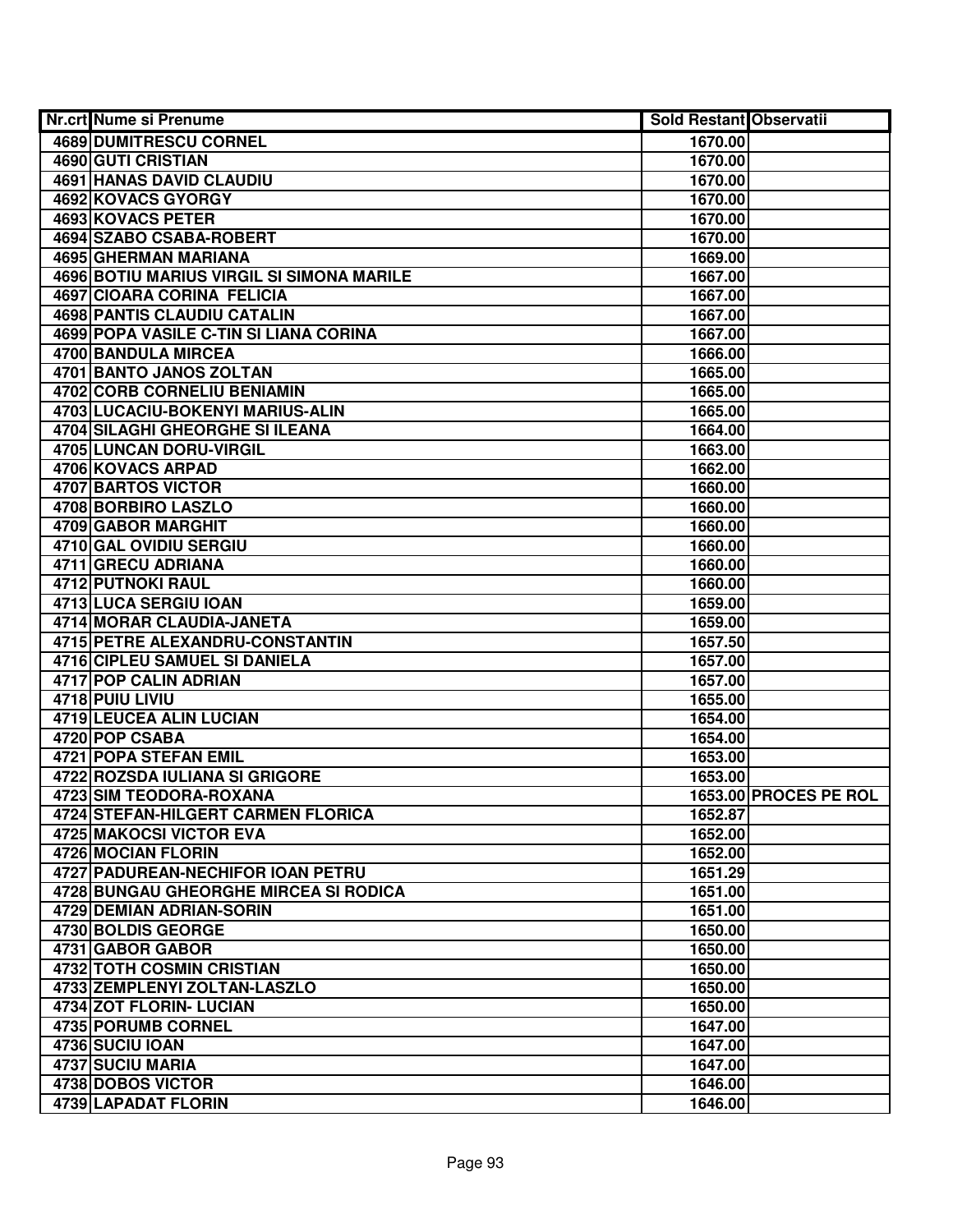| Nr.crt Nume si Prenume                     | <b>Sold Restant Observatii</b> |  |
|--------------------------------------------|--------------------------------|--|
| 4740 STROIU VASILE                         | 1646.00                        |  |
| <b>4741 CEBUC DANIEL DRAGOS</b>            | 1644.00                        |  |
| 4742 DONINI MARCO                          | 1644.00                        |  |
| 4743 NEGRU ANNA                            | 1643.00                        |  |
| 4744 BRAD COSTINELA-MARIANA                | 1642.00                        |  |
| <b>4745 OLCEAN DAVID CRISTIAN</b>          | 1641.00                        |  |
| 4746 CIORBA ALEXANDRU                      | 1640.00                        |  |
| <b>4747 MOLNAR ANDREA-ETELKA</b>           | 1640.00                        |  |
| <b>4748 NEGRUT NICOLAE</b>                 | 1640.00                        |  |
| <b>4749 NISTOR VIOREL</b>                  | 1640.00                        |  |
| <b>4750 RUSU DANIELA</b>                   | 1640.00                        |  |
| 4751 DURA OLIMPIA-LUMINITA                 | 1639.00                        |  |
| <b>4752 OPRIS ADRIAN-DUMITRU</b>           | 1639.00                        |  |
| <b>4753 SCURTU MARIUS-IONEL SI FLORINA</b> | 1639.00                        |  |
| 4754 ERDELI MARIUS PETRU                   | 1637.00                        |  |
| 4755 GABOR LUDOVIC                         | 1637.00                        |  |
| 4756 SERB AVRAM-DANUT                      | 1636.00                        |  |
| <b>4757 ISZTOIKA LUDOVIC</b>               | 1635.00                        |  |
| 4758 NEDISAN TEOFIL                        | 1635.00                        |  |
| 4759 P.F.A.BAN CORNELIA                    | 1635.00                        |  |
| 4760 DRAGAN DOMITIAN SI MONICA             | 1634.00                        |  |
| <b>4761 PASCA VASILE SI CAMELIA</b>        | 1634.00                        |  |
| 4762 BURCA CRISTIAN IOAN                   | 1633.00                        |  |
| <b>4763 SONEA TEODORA-VIORICA</b>          | 1633.00                        |  |
| 4764 TAAR LASZLO-ENDRE                     | 1633.00                        |  |
| 4765 BLIDAR ADRIAN                         | 1632.00                        |  |
| 4766 BOSCA ADRIAN-RAZVAN                   | 1632.00                        |  |
| 4767 COSTEA LUCIAN                         | 1632.00                        |  |
| 4768 KOVACS ANITA-IZABELA                  | 1631.00                        |  |
| 4769 CALAU CALIN-ADRIAN                    | 1630.00                        |  |
| 4770 DUCA EMIL-FLORIN                      | 1630.00                        |  |
| 4771 ISOC CALIN-SANDU                      | 1630.00                        |  |
| 4772 ISOC LIVIA                            | 1630.00                        |  |
| 4773 LEAC ALINA-DANA                       | 1630.00                        |  |
| 4774 NAGY-PRATA CRISTIAN                   | 1630.00                        |  |
| 4775 POPA ARTIMON                          | 1629.00                        |  |
| 4776 SECARA SILVIU                         | 1629.00                        |  |
| 4777 MARTA CIPRIAN-IONUT                   | 1625.00                        |  |
| <b>4778 SERES MIHAELA FLORICA</b>          | 1625.00                        |  |
| 4779 BARTOLF DIANA                         | 1624.00                        |  |
| 4780 JURCA CLAUDIU-MARIUS                  | 1622.00                        |  |
| 4781 IONESCU CIPRIAN-GEORGE                | 1621.00                        |  |
| <b>4782 CALDARAR CIPRIAN FLORIN</b>        | 1620.00                        |  |
| 4783 HAINER MONICA ANNAMARIA               | 1620.00                        |  |
| 4784 HAMZA ARGENTIN-REMUS                  | 1620.00                        |  |
| 4785 LIANU ION - CONSTANTIN                | 1620.00                        |  |
| 4786 SANYO ALOIS-IOAN                      | 1620.00                        |  |
| 4787 POPOVICI ADRIAN-IONUT                 | 1618.00                        |  |
| 4788 MAKLUCZ LAJOS-LEVENTE                 | 1616.00                        |  |
| 4789 MATEI SORIN-CRISTIAN                  | 1616.00                        |  |
| 4790 VENYERSZKI ATTILA                     | 1616.00                        |  |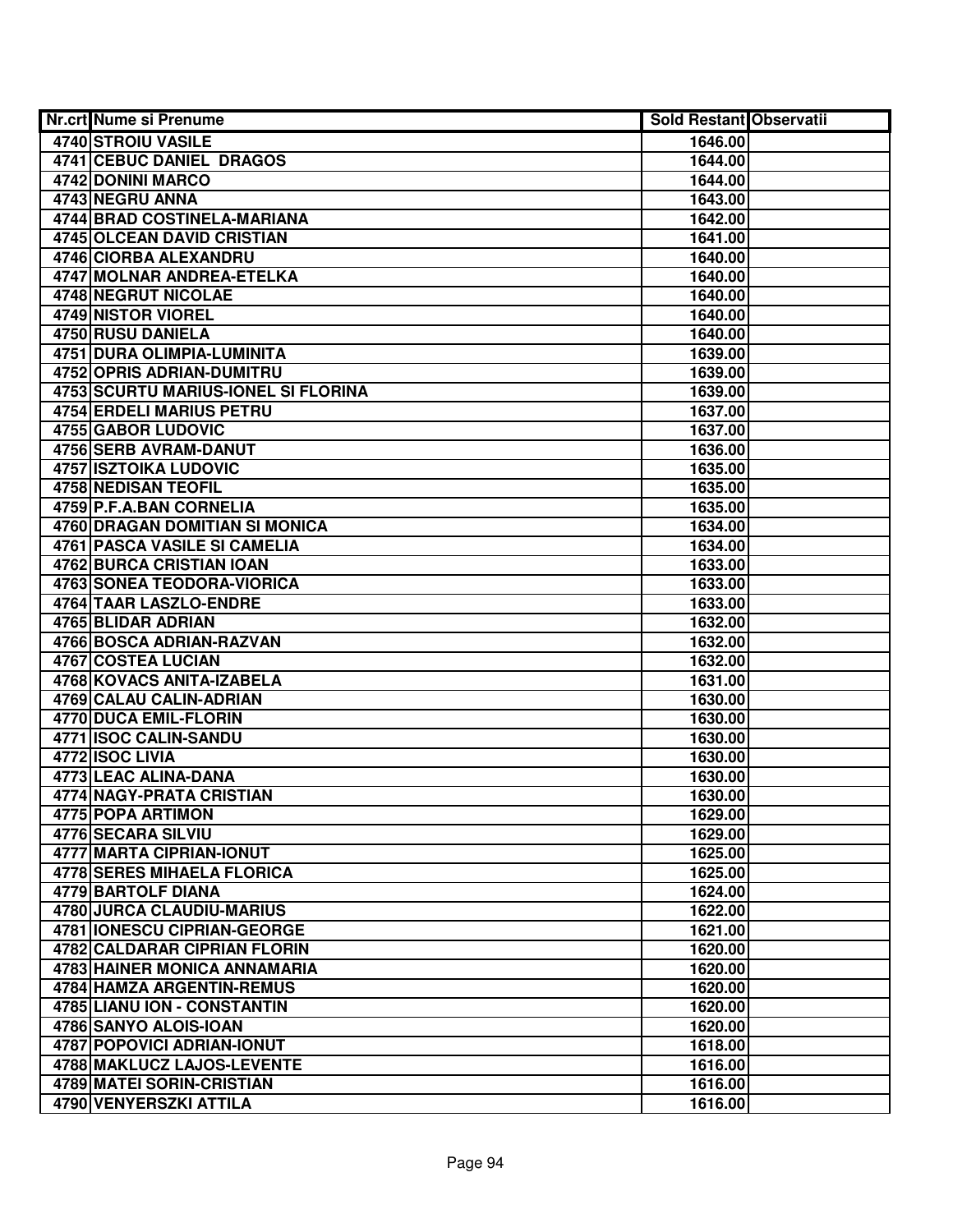| <b>Nr.crt Nume si Prenume</b>            | Sold Restant Observatii |  |
|------------------------------------------|-------------------------|--|
| 4791 MOCA GABRIELA                       | 1615.00                 |  |
| 4792 PUIU PETRICA                        | 1615.00                 |  |
| 4793 FODRE ETEL                          | 1614.00                 |  |
| 4794 GABOR GAVRIL                        | 1613.00                 |  |
| 4795 MARCUT GHEORGHE SI VALERIA LILIANA  | 1613.00                 |  |
| 4796 TODOR DANUT-ADRIAN                  | 1613.00                 |  |
| 4797 GABOR MINDRA                        | 1612.00                 |  |
| <b>4798 TATAR ADELINA CRISTINA</b>       | 1612.00                 |  |
| 4799 GUI CIPRIAN-MARCEL                  | 1611.00                 |  |
| 4800 HARSANYI-CRET ISTVAN-SANDOR         | 1610.00                 |  |
| <b>4801 DUMA ILEANA SI TRAIAN</b>        | 1609.00                 |  |
| <b>4802 PURDA NICOLAE</b>                | 1608.00                 |  |
| 4803 CHEREGI MIHAI AMAN                  | 1607.00                 |  |
| 4804 BLAGA GAVRIL SI MARIANA             | 1606.00                 |  |
| 4805 HAIVAS SORIN ADRIAN SI CORINA ALEX. | 1606.00                 |  |
| 4806 DAVID KATALIN GABRIELA              | 1605.00                 |  |
| 4807 LASZLO LEVENTE - MIKLOS             | 1602.00                 |  |
| 4808 SZABADOS NORBERT SANDOR             | 1602.00                 |  |
| <b>4809 BURLAU MARIUS-LAVINIU</b>        | 1601.00                 |  |
| 4810 FILIP LAVINIA ADINA                 | 1601.00                 |  |
| 4811 LETEA MARCEL-FLORIN                 | 1601.00                 |  |
| 4812 VARGA ANA                           | 1601.00                 |  |
| <b>4813 ADESOZE EMMANUEL SOJI</b>        | 1600.00                 |  |
| 4814 ALADWAN MASHHOUR-MAHMMOUD           | 1600.00                 |  |
| 4815 ARDELEAN MARIA                      | 1600.00                 |  |
| 4816 BARTHA LASZLO ADALBERT              | 1600.00                 |  |
| 4817 CABA GEORGE ADRIAN                  | 1600.00                 |  |
| 4818 DEME ALEXANDRU                      | 1600.00                 |  |
| 4819 EL AIDI MOULAY MEHDI                | 1600.00                 |  |
| 4820 GABOR LIZA                          | 1600.00                 |  |
| 4821 GAIDOS PAVEL FLORIN                 | 1600.00                 |  |
| <b>4822 IONESCU ALEXANDER</b>            | 1600.00                 |  |
| 4823 MARIAN RADU ION                     | 1600.00                 |  |
| 4824 MESZAROS IULIU-ROBERT               | 1600.00                 |  |
| 4825 MOISA SERGIU IOAN                   | 1600.00                 |  |
| 4826 OROSZ GYONGYI                       | 1600.00                 |  |
| 4827 RACOLTA SIMONA ANCA                 | 1600.00                 |  |
| 4828 TRABELSI MOHAMED MAHDI              | 1600.00                 |  |
| <b>4829 TRIPON TEODOR OCTAVIAN</b>       | 1600.00                 |  |
| 4830 VLAD FLORIN                         | 1600.00                 |  |
| 4831 ISTOICA BOROS                       | 1599.00                 |  |
| 4832 LESAK SANDOR                        | 1598.00                 |  |
| 4833 TODERAS CRISTIAN-IONUT              | 1598.00                 |  |
| 4834 BUZGO SANDOR-ATTILA                 | 1596.00                 |  |
| 4835 COPIL ADRIAN DOREL SI CARMEN        | 1596.00                 |  |
| 4836 JANOSI ATTILA SI GABRIELLA          | 1596.00                 |  |
| 4837 TUREAN CARMEN-MARIA                 | 1595.00                 |  |
| 4838 SANDOR VASILE                       | 1594.00                 |  |
| 4839 VARHELYI CAROL SI KLARA             | 1594.00                 |  |
| 4840 ROIBU TEODOR SI FLORICA MARIANA     | 1593.00                 |  |
| 4841 ROSTAS LINA                         | 1592.00                 |  |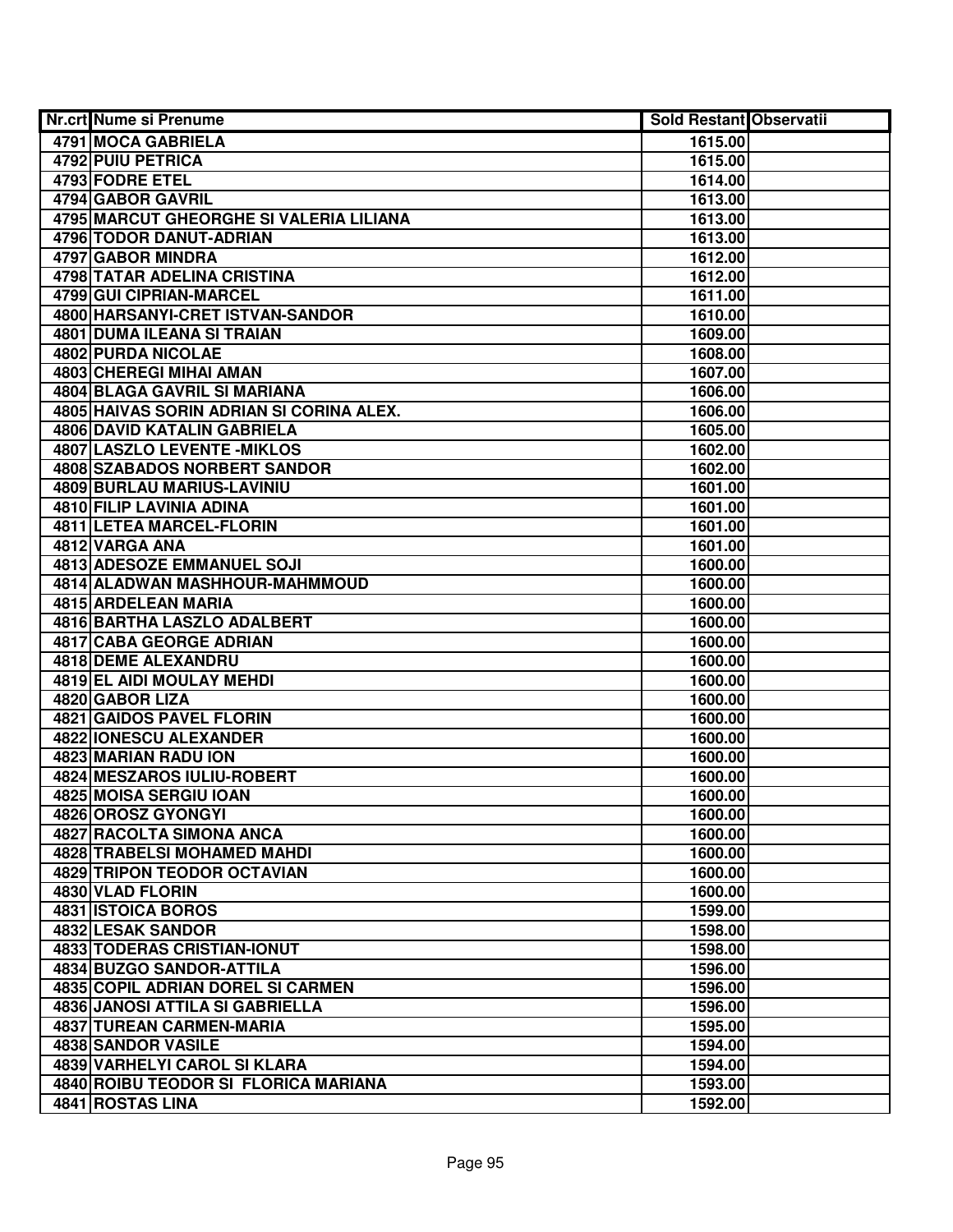| <b>Nr.crt Nume si Prenume</b>               | <b>Sold Restant Observatii</b> |  |
|---------------------------------------------|--------------------------------|--|
| 4842 IGNA ADRIAN SI ELISABETA               | 1591.00                        |  |
| 4843 VARGA STELIAN-GELU                     | 1591.00                        |  |
| <b>4844 BUCUR GHEORGHE</b>                  | 1590.00                        |  |
| 4845 ERDEI-MIHOC SEBASTIAN GEORGE           | 1590.00                        |  |
| 4846 SANDU ILIE                             | 1590.00                        |  |
| 4847 GHIURAU CRISTIAN FLORIN                | 1589.00                        |  |
| 4848 VLAD CARMEN                            | 1589.00                        |  |
| 4849 GULYAS KATALIN                         | 1588.00                        |  |
| 4850 SUMALAN ALEXANDRU                      | 1588.00                        |  |
| 4851 COJOCARIU ILIE                         | 1585.00                        |  |
| <b>4852 DAMIAN ANDI SEBASTIAN</b>           | 1585.00                        |  |
| <b>4853 FERKE CRISTIAN-FLORIN</b>           | 1585.00                        |  |
| <b>4854 SERDULT KATALIN IOLAN</b>           | 1585.00                        |  |
| 4855 BALAIBAN PREDA SI DANIELA              | 1584.00                        |  |
| 4856 FERCHE CRISTIAN                        | 1584.00                        |  |
| 4857 GREGOVICS MARIA                        | 1583.00                        |  |
| 4858 GYONGYOSI VIOLETA                      | 1583.00                        |  |
| 4859 TURC ADRIAN-MIHAI                      | 1583.00                        |  |
| 4860 SARCA FLORIN                           | 1582.00                        |  |
| 4861 HUSZAR ATTILA                          | 1581.00                        |  |
| 4862 BALOG FERENC                           | 1580.00                        |  |
| 4863 JENEI ISTVAN                           | 1580.00                        |  |
| 4864 MADAR PETRU ALIN, ALEXANDRA, IONUT, MA | 1580.00                        |  |
| 4865 OLAH ZOLTAN                            | 1580.00                        |  |
| 4866 OROS GHEORGHE                          | 1580.00                        |  |
| 4867 MOGA VIOREL-AUGUSTIN                   | 1578.00                        |  |
| 4868 MANCI FLORIN-NICOLAE                   | 1577.00                        |  |
| 4869 HEGYI NORBERT                          | 1576.00                        |  |
| 4870 MICULESCU SIMONA-LAURA                 | 1576.00                        |  |
| <b>4871 SANDOR DUMITRU SI MAGDALENA</b>     | 1575.00                        |  |
| 4872 PANEA MARIA                            | 1574.00                        |  |
| 4873 VARGA GABRIELA ARIANA                  | 1574.00                        |  |
| 4874 GABOR IOANA-FLORICA                    | 1573.15                        |  |
| 4875 SABAU CARMEN                           | 1573.00                        |  |
| <b>4876 SIMARGU GHITA ALEXANDRU</b>         | 1573.00                        |  |
| 4877 CALAU FLORIN-DORIN                     | 1572.00                        |  |
| 4878 ALBUI SERGIU                           | 1571.00                        |  |
| 4879 OLAH IONEL                             | 1571.00                        |  |
| <b>4880 BRAN FLORENTINA-DANIELA</b>         | 1570.00                        |  |
| 4881 GACIU ROBERT                           | 1570.00                        |  |
| 4882 LUPO VIORICA-LIVIA                     | 1570.00                        |  |
| 4883 HADI ATTILA                            | 1569.00                        |  |
| 4884 ISZTOIKA IOAN                          | 1569.00                        |  |
| 4885 BITEA CRISTIAN VASILE                  | 1567.50                        |  |
| 4886 OLTEAN DANIEL                          | 1567.00                        |  |
| <b>4887 CEARNAU FLORIN</b>                  | 1566.15                        |  |
| 4888 COFAR ONISIM - TRANDAFIR               | 1566.00                        |  |
| 4889 GUTUI CRISTIAN-IOAN SI DANA-MARIANA    | 1564.00                        |  |
| 4890 NOVAC CIPRIAN-STEFAN                   | 1563.00                        |  |
| 4891 VENTEL VIOREL                          | 1562.00                        |  |
| 4892 CUCIULA FLORIN-DANIEL SI ALINA-FLORINA | 1561.00                        |  |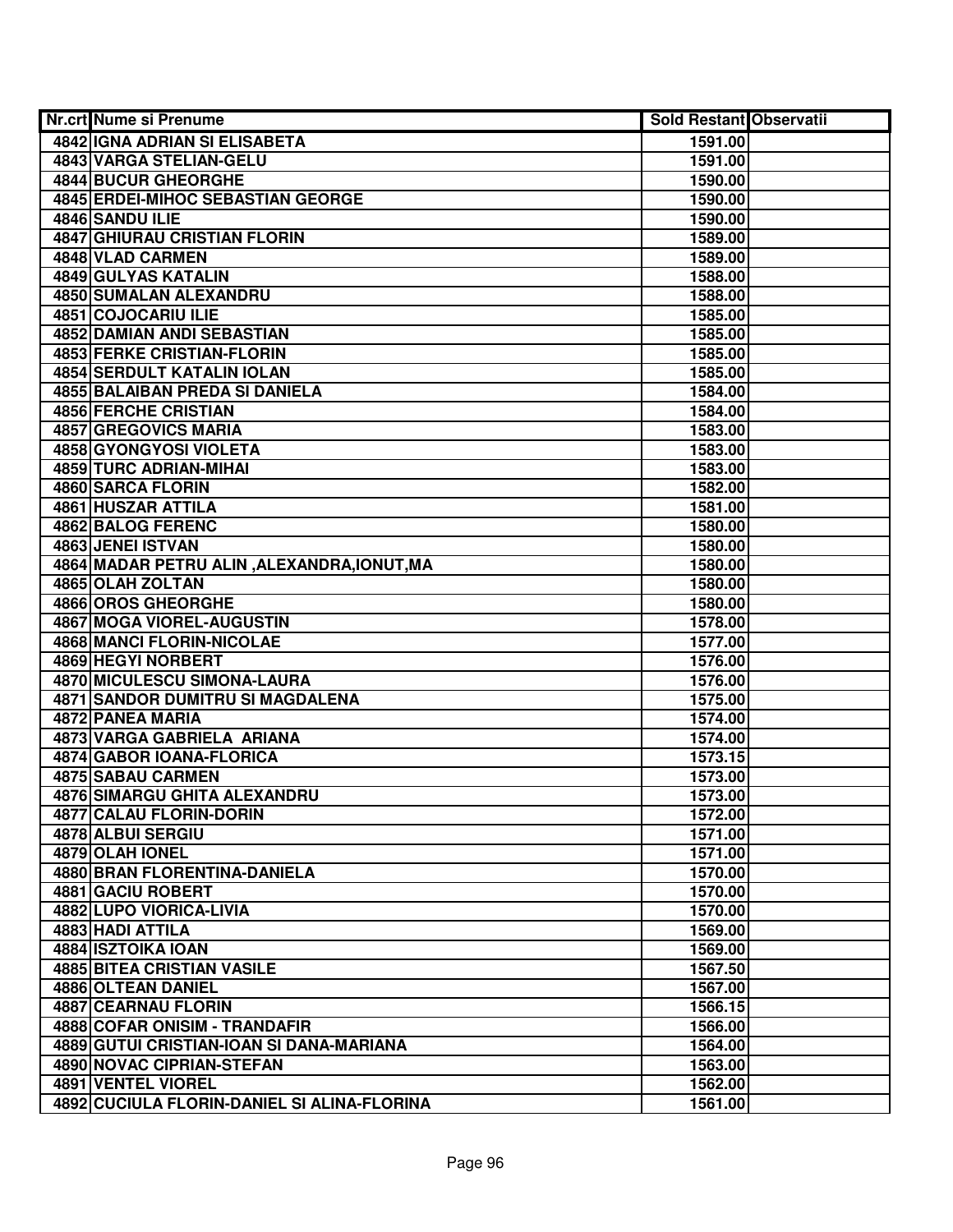| Nr.crt Nume si Prenume                                  | <b>Sold Restant Observatii</b> |  |
|---------------------------------------------------------|--------------------------------|--|
| 4893 CRACIUNAS IOAN                                     | 1560.00                        |  |
| 4894 PLES IOAN                                          | 1560.00                        |  |
| <b>4895 ROUSSIS LUCIA MARIANA</b>                       | 1560.00                        |  |
| 4896 TANCZOS IOSIF                                      | 1560.00                        |  |
| 4897 ROGOJAN SAMUIL-ANDREI                              | 1559.00                        |  |
| 4898 COJOC IULIA-TEODORA                                | 1558.00                        |  |
| 4899 TOTH ROLLAND-MARK                                  | 1557.00                        |  |
| 4900 FREUNDLICH SAMUEL ADAM - INTREPRINDERE INDIVIDUALA | 1555.00                        |  |
| 4901 GULES FLORIN CALIN                                 | 1555.00                        |  |
| 4902 KERESZTESY DIANA DOINA                             | 1555.00                        |  |
| <b>4903 ABRUDAN CRISTIAN-TUDOR</b>                      | 1554.00                        |  |
| <b>4904 SUCIU MIHAIL SI MAGDALENA</b>                   | 1554.00                        |  |
| 4905 GABOR CLARA                                        | 1553.00                        |  |
| 4906 VANYA CSILLA PARASCHIVA-INTREPRINDERE INDIVIDUALA  | 1553.00                        |  |
| 4907 POP EUGEN                                          | 1552.66                        |  |
| 4908 GYORGY ILDIKO-RENATA                               | 1551.00                        |  |
| 4909 HALASZ IOLANDA                                     | 1551.00                        |  |
| 4910 LASLO MIRCEA                                       | 1551.00                        |  |
| 4911 VARGA ZOLTAN                                       | 1551.00                        |  |
| 4912 ALI BILAL KHALIF                                   | 1550.00                        |  |
| 4913 BANCSA EMERIC                                      | 1550.00                        |  |
| 4914 CIOLOCA OCTAVIAN, AUGUSTIN, VICTOR, BEJAN FLOARE   | 1550.00                        |  |
| 4915 DUME AUREL SI VICTORIA                             | 1550.00                        |  |
| 4916 POP IOANA-LOREDANA                                 | 1550.00                        |  |
| 4917 TOROK LUDOVIC                                      | 1550.00                        |  |
| 4918 TRINCA ADRIAN-COSMIN                               | 1550.00                        |  |
| 4919 SZABO ARPAD IULIU                                  | 1549.00                        |  |
| 4920 GOBLYOSNE TAJTI-ILONA                              | 1548.00                        |  |
| 4921 GOMBOS CORNEL-VIOREL SI CARMEN                     | 1548.00                        |  |
| 4922 PORUMB ROZICA                                      | 1548.00                        |  |
| 4923 SILAGHI GHEORGHE VIOREL                            | 1548.00                        |  |
| 4924 CRISTEA IOAN                                       | 1547.00                        |  |
| 4925 ARANY ALEXANDRU                                    | 1545.00                        |  |
| 4926 OROS IOAN MARCEL                                   | 1545.00                        |  |
| 4927 RASVANTA VASILE-ADRIAN                             | 1545.00                        |  |
| 4928 PAP CSABA STEFAN                                   | 1544.00                        |  |
| 4929 MARINA MARIANA VIORICA                             | 1543.00                        |  |
| <b>4930 URDA TRAIAN SI FLOAREA</b>                      | 1543.00                        |  |
| <b>4931 ILE VIOREL CORNELIU</b>                         | 1542.00                        |  |
| 4932 BARA CIPRIAN-CLAUDIU                               | 1540.00                        |  |
| 4933 FERCHE ADRIAN-COSMIN                               | 1540.00                        |  |
| 4934 NAGY ROBERT-LASZLO                                 | 1540.00                        |  |
| 4935 SALAGEAN FLOARE                                    | 1540.00                        |  |
| 4936 SZILAGYI BELA                                      | 1540.00                        |  |
| 4937 VARGA TIBOR                                        | 1540.00                        |  |
| 4938 POPA TUNS DORIN LIVIU INTREP.INDIV.                | 1539.00                        |  |
| 4939 COPIL DANIEL-MATEI                                 | 1538.00                        |  |
| 4940 BEDE ALEXANDRU SI SIMONA-MARIANA                   | 1537.00                        |  |
| 4941 DAVID LASZLO                                       | 1537.00                        |  |
| 4942 STIRBE IULIU-EUGEN -INTREPRINDERE IND.             | 1537.00                        |  |
| 4943 VASS ISABELA ADRIANA                               | 1537.00                        |  |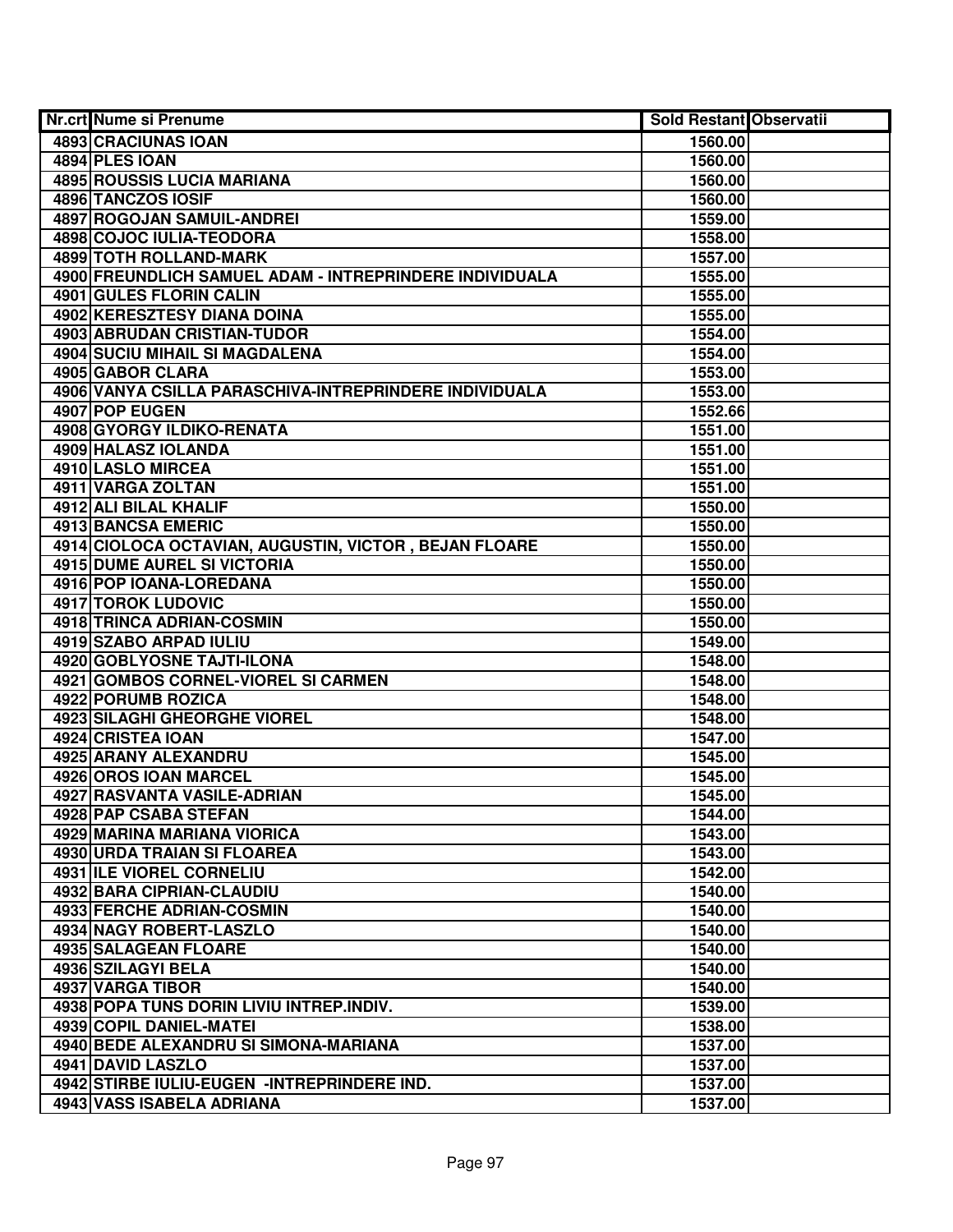| <b>Nr.crt Nume si Prenume</b>          | <b>Sold Restant Observatii</b> |  |
|----------------------------------------|--------------------------------|--|
| <b>4944 BODONEA MIHAELA-FLORENTINA</b> | 1536.00                        |  |
| 4945 PETRUT GEORGE OCTAVIAN            | 1536.00                        |  |
| 4946 SIPOS IULIU                       | 1536.00                        |  |
| 4947 BARBU CONSTANTIN                  | 1535.00                        |  |
| 4948 EMBER VIORICA (ENGBER IBOLYA)     | 1535.00                        |  |
| 4949 KISS ALEXANDRU                    | 1535.00                        |  |
| 4950 POP IOAN                          | 1533.00                        |  |
| 4951 POPA VASILE                       | 1533.00                        |  |
| <b>4952 BERGHIAN PETRU SI NICOLETA</b> | 1532.00                        |  |
| 4953 KOVACS ALEXANDRU SI LIDIA         | 1532.00                        |  |
| <b>4954 BOCUT ANDREI-GEORGE</b>        | 1530.00                        |  |
| <b>4955 BOKA GHEORGHE</b>              | 1530.00                        |  |
| 4956 VOINEA GABRIEL                    | 1530.00                        |  |
| <b>4957 SECAN CRISTIANA-EMILIA</b>     | 1529.72                        |  |
| 4958 HAMZA EVA                         | 1529.00                        |  |
| 4959 PUIE VIOLETA-FLORINA SI NICOLAE   | 1529.00                        |  |
| 4960 BUIE MARIA IBOLYA SI IOAN         | 1528.00                        |  |
| 4961 DRIMBA ROZALIA                    | 1528.00                        |  |
| 4962 BORDAS STEFAN                     | 1525.00                        |  |
| 4963 DEJEU ALEXA-MARIUS                | 1525.00                        |  |
| 4964 POPA TEODOR SI FLOARE             | 1525.00                        |  |
| 4965 REZMUVES ALEXANDRU                | 1525.00                        |  |
| 4966 KOPE LIVIA                        | 1524.00                        |  |
| 4967 TRIFA DOREL MARIUS                | 1522.84                        |  |
| 4968 DUMITRU ROBERT-DANIEL             | 1522.50                        |  |
| 4969 CHILLIK SANDOR-ZOLTAN             | 1521.73                        |  |
| 4970 DRAGHICI ANDREI-VICTOR            | 1521.00                        |  |
| 4971 KALMAR ATTILA ENDRE               | 1521.00                        |  |
| 4972 PANTIS SERGIU                     | 1521.00                        |  |
| 4973 LINGURAR RAMONA-SIMONA            | 1520.00                        |  |
| 4974 LELE TEODOR SI ILEANA             | 1518.00                        |  |
| 4975 ARDELEAN GHEORGHE-CATALIN         | 1516.00                        |  |
| 4976 BUNTA NICOLAE SI ANA MARIA        | 1516.00                        |  |
| 4977 BUDA ANDREI                       | 1515.00                        |  |
| 4978 CRIVOLIUBIC MIHAELA               | 1514.00                        |  |
| 4979 TOMELE IRINA ELISABETA            | 1513.84                        |  |
| 4980 ALB LIVIA                         | 1513.00                        |  |
| <b>4981 CIBOTARU LILIANA</b>           | 1513.00                        |  |
| 4982 PANA CRISTIAN                     | 1513.00                        |  |
| 4983 VARADI ATTILA                     | 1513.00                        |  |
| 4984 BRETAN ERNEST                     | 1512.00                        |  |
| 4985 SZATMARI TIBERIU                  | 1512.00                        |  |
| 4986 GROZA MIREL MARIUS                | 1511.00                        |  |
| <b>4987 VINCZE KATALIN</b>             | 1511.00                        |  |
| 4988 BALOGH ROBERT                     | 1510.00                        |  |
| 4989 MATEI NICOLAE-DOREL               | 1510.00                        |  |
| 4990 MOISIN OVIDIU                     | 1510.00                        |  |
| 4991 RUGAN IOAN-ADRIAN                 | 1510.00                        |  |
| 4992 TRIPP AURORA                      | 1510.00                        |  |
| 4993 AMBRO ADRIAN                      | 1509.00                        |  |
| 4994 GHIULAN LORENA-CARMEN             | 1509.00                        |  |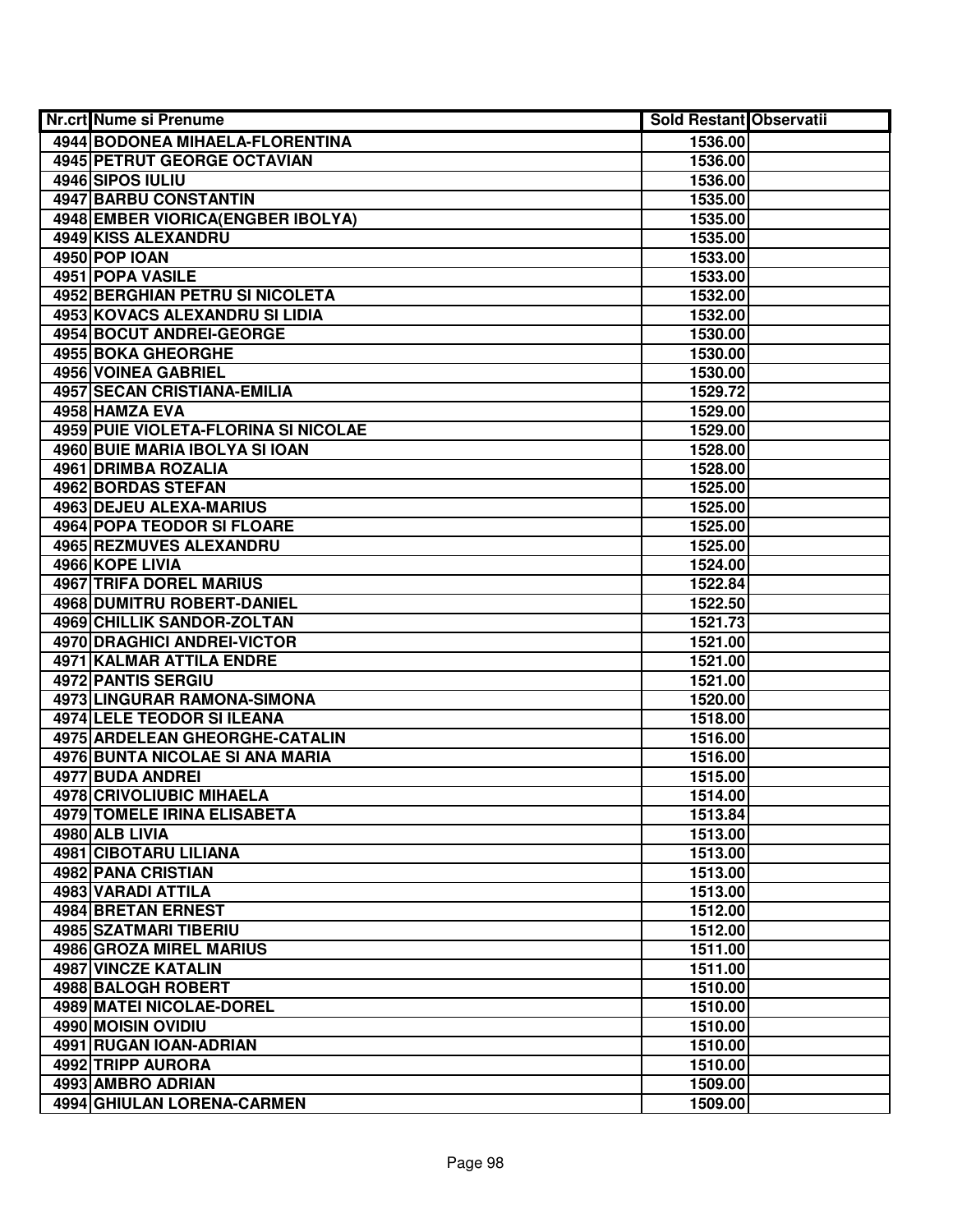| <b>Nr.crt Nume si Prenume</b>              | <b>Sold Restant Observatii</b> |  |
|--------------------------------------------|--------------------------------|--|
| <b>4995 IOVAN FLAVIUS</b>                  | 1509.00                        |  |
| 4996 ROTH DEZIDERIU                        | 1509.00                        |  |
| 4997 MESTER VIORICA SI MAGHIAR G A         | 1508.00                        |  |
| 4998 SZAKACS ERIKA EVA                     | 1508.00                        |  |
| 4999 GATEJ CRISTINA-IOANA                  | 1507.00                        |  |
| 5000 MATIU SIMONA DORINA SI OVIDIU         | 1507.00                        |  |
| 5001 PASCU SIMONA-IOANA, CABINET DE AVOCAT | 1506.00                        |  |
| 5002 BUDAU DAN ALEXANDRU                   | 1505.00                        |  |
| 5003 PLES FLORIN GAVRIL                    | 1504.00                        |  |
| 5004 IOVAN CLAUDIU-CRISTIAN                | 1503.00                        |  |
| 5005 ERDEI MARIA                           | 1501.00                        |  |
| 5006 ANTONICS TEODORA EMILIA               | 1500.00                        |  |
| 5007 BALOTA CARMEN RENATA                  | 1500.00                        |  |
| 5008 BEJUSCA FLORIN                        | 1500.00                        |  |
| 5009 BENCZIK ROBERT GABOR                  | 1500.00                        |  |
| 5010 BURCEA MANDRA                         | 1500.00                        |  |
| 5011 BURCSA GITA                           | 1500.00                        |  |
| 5012 BUTNARASU IOANA                       | 1500.00                        |  |
| 5013 CSAK KRISZTINA P.F.A                  | 1500.00                        |  |
| 5014 CUTULA DANA ANCA                      | 1500.00                        |  |
| 5015 DACUNNA VICHIE BRYAN ANDRE            | 1500.00                        |  |
| 5016 FILIMON DORIN                         | 1500.00                        |  |
| 5017 GABOR GAVRIL                          | 1500.00                        |  |
| 5018 GABOR MANDRA                          | 1500.00                        |  |
| 5019 GABOR ROZA                            | 1500.00                        |  |
| 5020 GANEA RAUL-MIHAI                      | 1500.00                        |  |
| 5021 HAINER LAURA                          | 1500.00                        |  |
| 5022 ISZTOJKA TEREZIA                      | 1500.00                        |  |
| 5023 IZSAK JOZSEF                          | 1500.00                        |  |
| 5024 JUZON MARCIN-JACEK                    | 1500.00                        |  |
| 5025 KORDOVAN IOSIF                        | 1500.00                        |  |
| 5026 KOTELES ROBERT                        | 1500.00                        |  |
| 5027 LUPO MARIOARA VOICHITA                | 1500.00                        |  |
| 5028 MARKOVICS ROMULUS-IULIU               | 1500.00                        |  |
| 5029 MARTINAO ANDRE RAFAEL                 | 1500.00                        |  |
| 5030 MIHAI FLORENTINA                      | 1500.00                        |  |
| 5031 MONENCIU FLORIN-GHEORGHE              | 1500.00                        |  |
| 5032 NITE MARIUS                           | 1500.00                        |  |
| 5033 PAP GILDA                             | 1500.00                        |  |
| 5034 POP IOANA-CAMELIA                     | 1500.00                        |  |
| 5035 POP IULIU                             | 1500.00                        |  |
| 5036 RAD GEORGIANA                         | 1500.00                        |  |
| 5037 ROTAR GEORGE MADALIN                  | 1500.00                        |  |
| 5038 SALAJAN TEODORA-ROXANA                | 1500.00                        |  |
| 5039 SAMU RUPI                             | 1500.00                        |  |
| 5040 SARKADI EVA                           | 1500.00                        |  |
| 5041 SIMON EUGEN-ROMEO                     | 1500.00                        |  |
| 5042 SORCA CIPRIAN-COSMIN                  | 1500.00                        |  |
| 5043 STUPARU CONSTANTIN                    | 1500.00                        |  |
| 5044 TOCILA ANDREI                         | 1500.00                        |  |
| 5045 TOPORAS SEBASTIAN                     | 1500.00                        |  |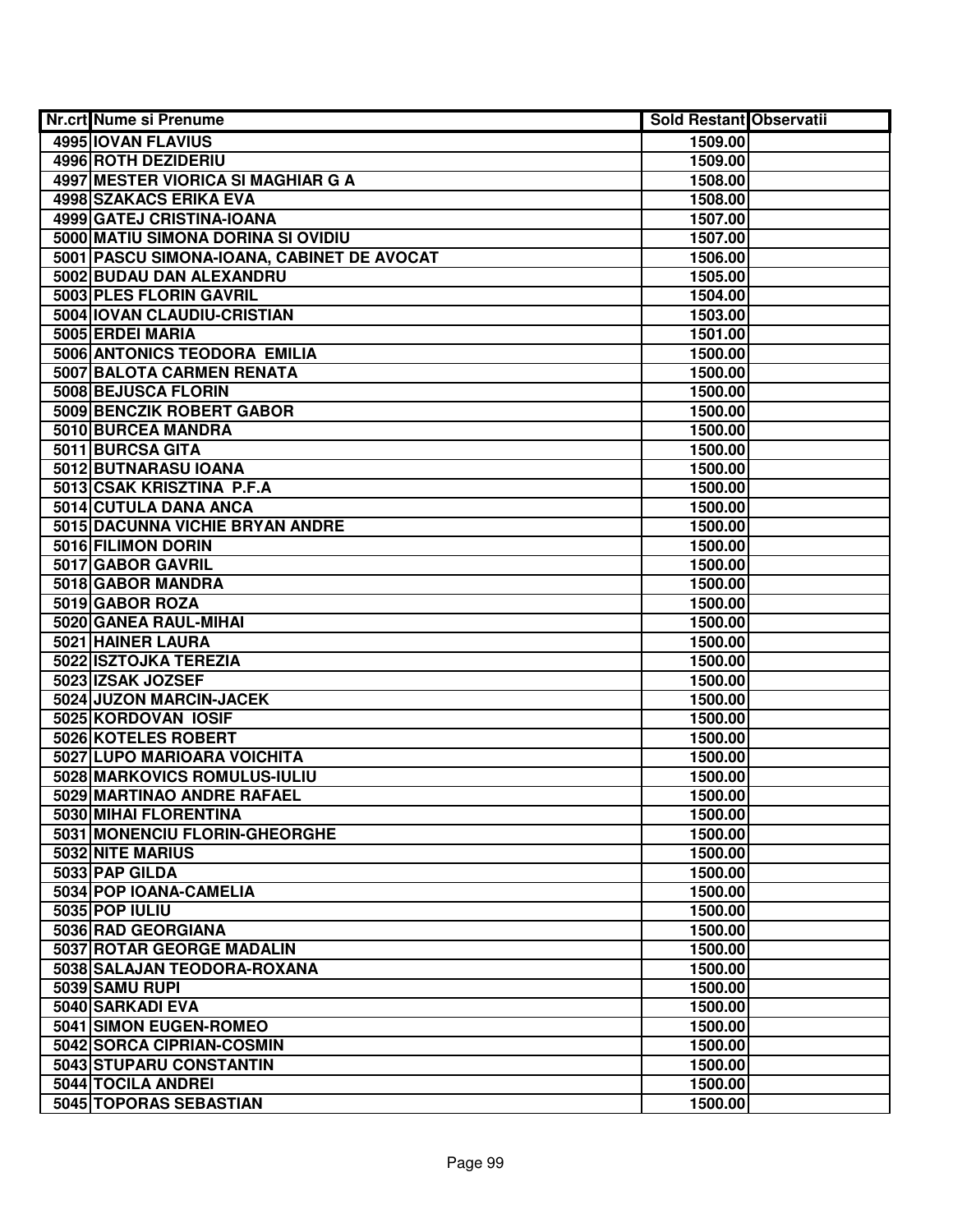| <b>Nr.crt Nume si Prenume</b>                         | <b>Sold Restant Observatii</b> |  |
|-------------------------------------------------------|--------------------------------|--|
| 5046 TOTH ALEXANDRU-CRISTIAN                          | 1500.00                        |  |
| 5047 VARGA RUDOLF                                     | 1500.00                        |  |
| 5048 VINCZE KECSKES MATEI GHEORGHE                    | 1500.00                        |  |
| 5049 VINTER ALEXANDRA                                 | 1500.00                        |  |
| 5050 ROSCA DAN GHEORGHE                               | 1499.69                        |  |
| 5051 RATIU TATIANA-MARINELA                           | 1499.00                        |  |
| 5052 SZUCS CECILIA-LOREDANA                           | 1499.00                        |  |
| 5053 VOLOSEN LUCIAN                                   | 1499.00                        |  |
| 5054 IHOS MONICA-IOANA                                | 1497.00                        |  |
| 5055 DACIN VLADUT-LUCIAN                              | 1496.00                        |  |
| 5056 MARTA SORIN-CRISTIAN                             | 1495.00                        |  |
| 5057 FARKAS JOZSEF                                    | 1494.00                        |  |
| 5058 POP ANDREI MANOEL SI FLORICA                     | 1494.00                        |  |
| 5059 TENT MARIANA                                     | 1494.00                        |  |
| 5060 TINCAU DOREL SI MARIA                            | 1494.00                        |  |
| 5061 BUNDIK RAYMOND-JOZSEF                            | 1493.00                        |  |
| 5062 DOARNA FLOAREA                                   | 1493.00                        |  |
| 5063 VLAS DANIELA - FLORICA                           | 1493.00                        |  |
| 5064 BARATI GEORG                                     | 1491.00                        |  |
| 5065 GABOR MATEI                                      | 1491.00                        |  |
| 5066 NAGY PETER JOZSEF SI OLGA                        | 1491.00                        |  |
| 5067 BUT-GROZAVESCU CLAUDIU                           | 1490.00                        |  |
| 5068 CIURAR IOLAND                                    | 1490.00                        |  |
| 5069 LAZURAN CLAUDIU SEBASTIAN                        | 1490.00                        |  |
| 5070 TOTOREAN MARCEL ALEXANDRU                        | 1490.00                        |  |
| 5071 BENEA CALIN-IOAN                                 | 1489.00                        |  |
| 5072 MANTO DIANA - MARIA                              | 1488.00                        |  |
| 5073 PURGE ILDIKO                                     | 1487.00                        |  |
| 5074 BEJUSCA SERGIU- IONUT                            | 1485.06                        |  |
| 5075 SFERLE IOAN ADRIAN                               | 1485.00                        |  |
| 5076 NISTOR FLORENTINA-LENUTA SI IOAN                 | 1484.49                        |  |
| 5077 MARNEA RAZVAN CLAUDIU                            | 1484.00                        |  |
| 5078 SABAU DACIAN-ILIE-CALIN                          | 1484.00                        |  |
| 5079 PLUGAR MARIAN                                    | 1483.70                        |  |
| 5080 MARIAN FLORICA                                   | 1483.00                        |  |
| 5081 MIHALY ROBERT KRISTIAN                           | 1483.00                        |  |
| 5082 SILYE LUDOVIC<br>5083 BOCHIS MARIANA SI TEODOR   | 1483.00                        |  |
|                                                       | 1482.00                        |  |
| 5084 COSTEA NICOLETA-IOANA<br>5085 MAG CIPRIAN-BOGDAN | 1482.00                        |  |
| 5086 CUC ADRIAN-NICOLAE                               | 1481.00<br>1480.00             |  |
| 5087 DUDAS SANDU DANUT                                | 1480.00                        |  |
| 5088 LIBANT CONSTANTIN-MARIUS                         | 1480.00                        |  |
| 5089 NAGY MARTA                                       | 1480.00                        |  |
| 5090 PETRI NORBERT-SANDOR                             | 1480.00                        |  |
| 5091 TOMA NICOLAE-SILVIU                              | 1480.00                        |  |
| 5092 ZLIBUT ADRIANA                                   | 1480.00                        |  |
| 5093 PETRUSAN EUGEN                                   | 1478.22                        |  |
| 5094 BERE SORIN                                       | 1478.00                        |  |
| 5095 PODILA IOAN-SERGIU                               | 1478.00                        |  |
| 5096 REMES SEBASTIAN-BOGDAN                           | 1477.50                        |  |
|                                                       |                                |  |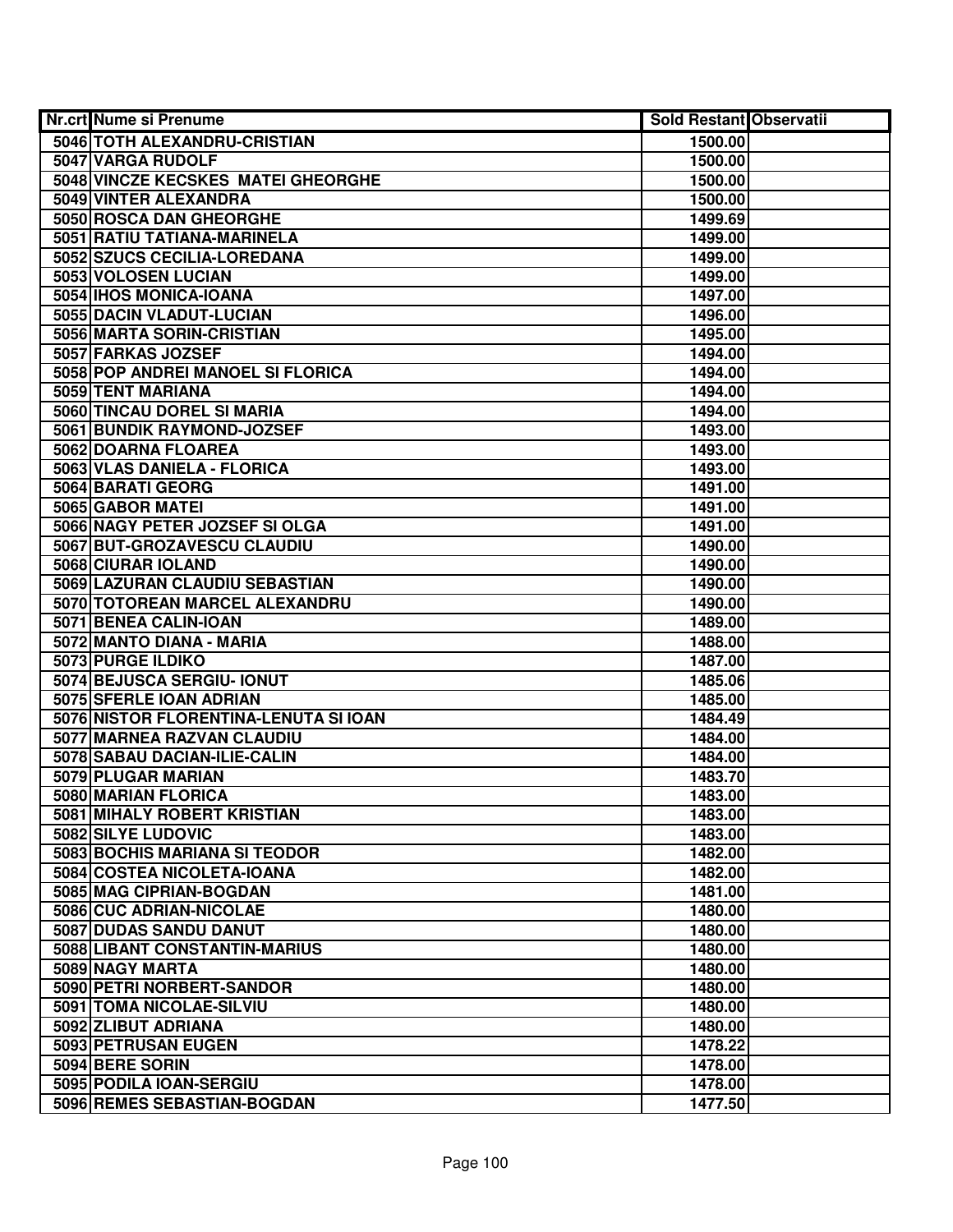| Nr.crt Nume si Prenume                                       | <b>Sold Restant Observatii</b> |  |
|--------------------------------------------------------------|--------------------------------|--|
| 5097 CICORTAS MARIA                                          | 1477.00                        |  |
| 5098 PRODAN MIHAELA-TEODORA                                  | 1477.00                        |  |
| 5099 SAVA IOAN CAB. DE AVOCAT                                | 1477.00                        |  |
| 5100 BOHUS IOANA-CARMEN                                      | 1476.00                        |  |
| 5101 IERAN SIMONA CECILIA                                    | 1476.00                        |  |
| 5102 KARACSONYI ROBERT-PAVEL                                 | 1476.00                        |  |
| 5103 SZAKACS JOZSEF-ROBERT                                   | 1475.00                        |  |
| 5104 BUMBUI IULIANA - ANA                                    | 1473.00                        |  |
| 5105 DICU GHEORGHE                                           | 1472.00                        |  |
| 5106 POPA VIORICA                                            | 1472.00                        |  |
| 5107 TURCUS VASILE-RADU SI RAMONA-CORINA                     | 1472.00                        |  |
| 5108 BOTIS MARCELA                                           | 1471.00                        |  |
| 5109 ABRUDAN MARIUS-EMIL                                     | 1470.00                        |  |
| 5110 BENTE VLAD CRISTIAN                                     | 1470.00                        |  |
| 5111 BLAJ FLORIN-CALIN                                       | 1470.00                        |  |
| 5112 BUNTA ANA-MARIA GEORGETA                                | 1470.00                        |  |
| 5113 CIPLEU DANIEL-ANDREI                                    | 1470.00                        |  |
| 5114 OKOS EVA ILDIKO SI STEFAN                               | 1470.00                        |  |
| 5115 TIRLA CRISTIAN-TUDOR                                    | 1470.00                        |  |
| 5116 VLAD TRAIAN MARIUS                                      | 1469.00                        |  |
| 5117 MAGYARI ALEXANDRU                                       | 1468.00                        |  |
| 5118 MOS OVIDIU BOGDAN - CAB. DE AVOCAT                      | 1468.00                        |  |
| 5119 BURDAN IOSIF                                            | 1466.98                        |  |
| 5120 BEJAN OVIDIU-CORNEL SI MARIA-LIA                        | 1466.00                        |  |
| 5121 ANDREJKA ANDREI - GHEORGHE                              | 1465.80                        |  |
| 5122 ARDELEAN IOAN-MARIN                                     | 1465.00                        |  |
| 5123 ILLE ANDREI-TUDOR                                       | 1465.00                        |  |
| 5124 MATICIUC ALIN-FLORIN                                    | 1465.00                        |  |
| 5125 STEF CRISTIAN                                           | 1465.00                        |  |
| 5126 JURCA GAVRIL SI MARGARETA                               | 1464.00                        |  |
| 5127 MOTOC GABRIELA SI GHEORGHE                              | 1464.00                        |  |
| 5128 VARGA GEZA                                              | 1464.00                        |  |
| 5129 BONCA OCTAVIAN                                          | 1463.00                        |  |
| 5130 KULCZCKI FERENCZ ROMULUS                                | 1463.00                        |  |
| 5131 TOCAI MIHAI                                             | 1463.00                        |  |
| 5132 BUZAS MIRCEA SI CARMEN                                  | 1462.00                        |  |
| 5133 COTE FLORICICA                                          | 1462.00                        |  |
| 5134 FORA TEODOR-FLAVIU                                      | 1460.00                        |  |
| 5135 GROZA DANIEL-GEORGE                                     | 1460.00                        |  |
| 5136 HOWARD LEONA- VIOLETA                                   | 1460.00                        |  |
| 5137 LUKACS BELA ANDRAS                                      | 1460.00                        |  |
| 5138 PETRILA MIHAI                                           | 1460.00                        |  |
| 5139 TINC IOAN SI ELENA                                      | 1460.00                        |  |
| 5140 TOCA DANIEL<br>5141 SZIKI ATTILA ZOLTAN                 | 1460.00                        |  |
|                                                              | 1459.43                        |  |
| 5142 BORA GHEORGHE ADRIAN                                    | 1458.00                        |  |
| 5143 LAZAU MARIN SI CONSTANTINA-GABRIELA<br>5144 SECAN LAURA | 1458.00                        |  |
| 5145 ADANY BEATA                                             | 1458.00                        |  |
|                                                              | 1456.00                        |  |
| 5146 BARBAT GHEORGHE-LAURENTIU                               | 1455.00                        |  |
| 5147 CSIKI ANDREA-BEATA                                      | 1455.00                        |  |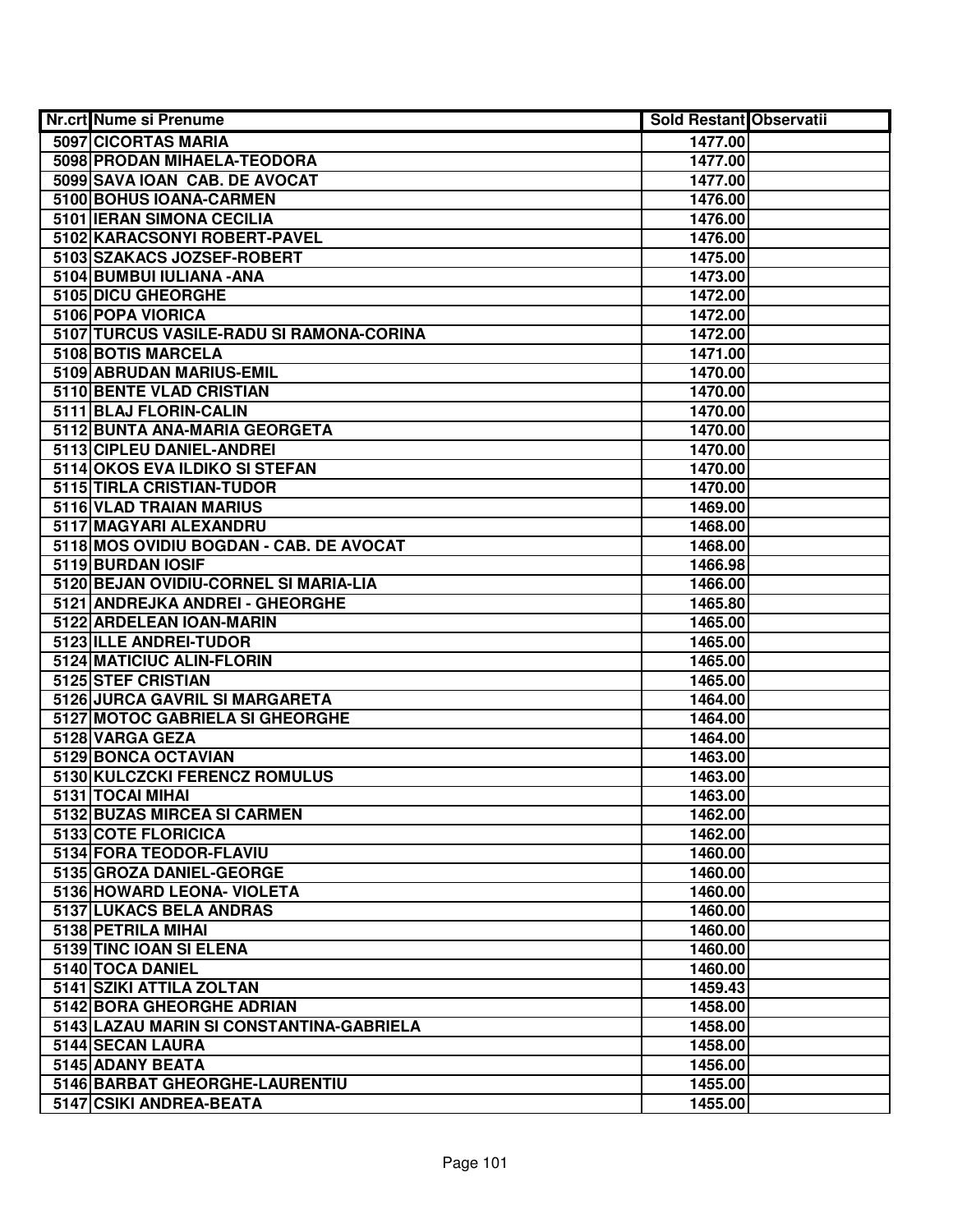| Nr.crt Nume si Prenume                                  | <b>Sold Restant Observatii</b> |  |
|---------------------------------------------------------|--------------------------------|--|
| 5148 KOCSIS PETER-ATTILA                                | 1455.00                        |  |
| 5149 NEAGOTA STELIAN IOAN                               | 1455.00                        |  |
| 5150 POP ALEXANDRU-TIBERU                               | 1455.00                        |  |
| 5151 PRATA STEFAN-GHEORGHE                              | 1455.00                        |  |
| 5152 RENGLE EMIL-NICOLAE                                | 1455.00                        |  |
| 5153 TOCAI TRAIAN-CALIN                                 | 1455.00                        |  |
| 5154 CABAU EMILIA-ANA                                   | 1454.00                        |  |
| 5155 GOGUCZ JANOS-ATTILA                                | 1454.00                        |  |
| 5156 JUDEA IOAN-DORU                                    | 1454.00                        |  |
| 5157 SZABO ILDIKO<br><b>SI STEFAN</b>                   | 1454.00                        |  |
| 5158 GHEMES MELANIA AURELIA                             | 1453.00                        |  |
| 5159 MAGHEAR DANIEL DOREL                               | 1453.00                        |  |
| 5160 MATESAN GABRIELA-VERONICA SI PAUL-RARES            | 1453.00                        |  |
| 5161 PANTEA AFRODITA PAULA                              | 1453.00                        |  |
| 5162 CIURDAR PETRU SI IOANA                             | 1452.00                        |  |
| 5163 GABOR MINDRA                                       | 1452.00                        |  |
| 5164 KUCHEL FRANCISC                                    | 1452.00                        |  |
| 5165 MOLNAR ANAMARIA                                    | 1452.00                        |  |
| 5166 SZEKELY KATALIN-ANNA                               | 1450.54                        |  |
| 5167 ANTON GHEORGHE-CRISTIAN                            | 1450.00                        |  |
| 5168 BAKI ARPAD                                         | 1450.00                        |  |
| 5169 CHEREGI DANIEL-CALIN                               | 1450.00                        |  |
| 5170 DENQ QIFENG                                        | 1450.00                        |  |
| 5171 ISZTOICA RUPI                                      | 1450.00                        |  |
| 5172 LUNGEANU DAN-CRISTIAN                              | 1450.00                        |  |
| 5173 MUDURA TUDOR-ALEX                                  | 1450.00                        |  |
| 5174 NADAS SANDOR                                       | 1450.00                        |  |
| 5175 BUGHIU IONUT RAUL                                  | 1448.00                        |  |
| 5176 LUNGU RAZVAN                                       | 1448.00                        |  |
| 5177 MERCEA FLORIN-CORNEL                               | 1448.00                        |  |
| 5178 RUMUNA ANDRAS-LAJOS<br>5179 SASCA SERGIU SEBASTIAN | 1448.00<br>1448.00             |  |
| 5180 DAESCU MIHAELA-SIMONA                              | 1447.00                        |  |
| 5181 HARASCSAK IRINA                                    | 1447.00                        |  |
| 5182 POP NORBERT-GASPAR                                 | 1447.00                        |  |
| 5183 SZABO TIBERIU                                      | 1446.00                        |  |
| 5184 FECHETE EMERIC                                     | 1445.00                        |  |
| 5185 GABOR SUSANA                                       | 1445.00                        |  |
| 5186 KOVACS IOAN IOSIF                                  | 1445.00                        |  |
| 5187 MUDURA RAZVAN-MIRCEA                               | 1445.00                        |  |
| 5188 SCHIOP MARIUS NICUSOR                              | 1445.00                        |  |
| 5189 BUZLE NICOLAE IOAN SI CRISTINA                     | 1444.00                        |  |
| 5190 PENTEK EVA-ELISABETA                               | 1444.00                        |  |
| 5191 STAN OLIMPIU-HOREA                                 | 1444.00                        |  |
| 5192 KRIZSAN SANDOR SI IBOLYA                           | 1443.00                        |  |
| 5193 TRIPP IOAN-FLORIN SI DANA                          | 1443.00                        |  |
| 5194 HAMZA NORBERT                                      | 1442.50                        |  |
| 5195 GYONGYOSI IOSIF                                    | 1442.00                        |  |
| 5196 DANILA VIOREL                                      | 1441.00                        |  |
| 5197 BERECZKI STEFAN                                    | 1440.00                        |  |
| 5198 COSMESCU ANDREIA MICHAELA                          | 1440.00                        |  |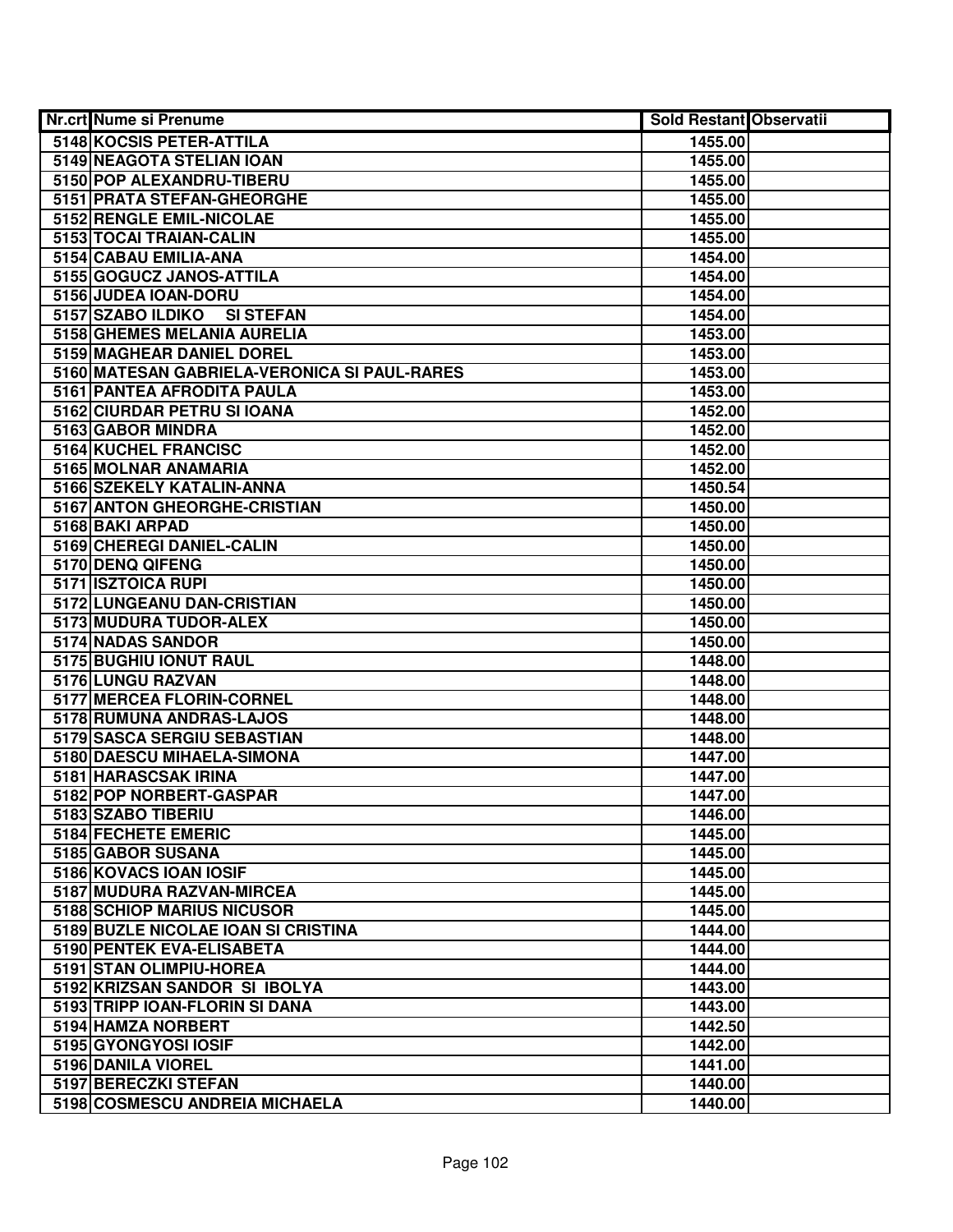| <b>Nr.crt Nume si Prenume</b>                            | <b>Sold Restant Observatii</b> |  |
|----------------------------------------------------------|--------------------------------|--|
| 5199 TINTEANU CATALIN-DOREL                              | 1440.00                        |  |
| 5200 UNGVARI JOZSEF                                      | 1440.00                        |  |
| 5201 COSTEA MARIA DIANA                                  | 1439.00                        |  |
| 5202 DUMITRAS RADU SI CORNELIA                           | 1439.00                        |  |
| 5203 SUCI SERGIU-GABRIEL                                 | 1438.00                        |  |
| 5204 TOTH IOLANDA                                        | 1438.00                        |  |
| 5205 OLAR LAVINIU-SILVIU-IOAN                            | 1436.00                        |  |
| 5206 PACALA MAGDALINA                                    | 1436.00                        |  |
| 5207 COTE GEORGE-CATALIN                                 | 1435.00                        |  |
| 5208 FARKAS ERNO-JANOS                                   | 1435.00                        |  |
| 5209 GAVRIS LAURENTIU-PETRU                              | 1435.00                        |  |
| 5210 PARCALAB TEODORA-GEORGETA                           | 1435.00                        |  |
| 5211 FELFOLDI MIHALY                                     | 1434.00                        |  |
| 5212 DUME FLORIN - GABRIEL                               | 1433.00                        |  |
| 5213 SALAJAN MARIOARA                                    | 1433.00                        |  |
| 5214 BAK CAROL                                           | 1432.00                        |  |
| 5215 DANSE IOAN                                          | 1432.00                        |  |
| 5216 FANEA LUCIAN-AUGUSTIN                               | 1432.00                        |  |
| 5217 PAUL GETA                                           | 1432.00                        |  |
| 5218 DRAGAN GEORGE-EMILIAN                               | 1431.00                        |  |
| 5219 IANC SEBASTIAN-FLORIN                               | 1431.00                        |  |
| 5220 AGUD GHEORGHE FLORIAN                               | 1430.00                        |  |
| 5221 CABA RADU IOAN                                      | 1430.00                        |  |
| 5222 SZASZ EMERIC-MIHAI                                  | 1430.00                        |  |
| 5223 GUG RAVEICA SI PAVEL                                | 1428.00                        |  |
| 5224 BONAS CRISTINA-BIANCA                               | 1427.00                        |  |
| 5225 ILE ANAMARIA-TEODORA                                | 1426.00                        |  |
| 5226 RAD IOANA-MADALINA                                  | 1426.00                        |  |
| 5227 VAIAS LUCIAN-CALIN SI MARIANA-DOINA                 | 1426.00                        |  |
| 5228 BALINT MIHAI SI SAFTA                               | 1425.00                        |  |
| 5229 BULE FLORIAN                                        | 1425.00                        |  |
| 5230 POP OCTAVIAN-BOGDAN                                 | 1425.00                        |  |
| 5231 POTRE IOAN-MARIUS                                   | 1425.00                        |  |
| 5232 TODEA VIOREL                                        | 1425.00                        |  |
| 5233 VARGA NORBERT-GABOR                                 | 1425.00                        |  |
| 5234 MUDURA RADU FLORIN                                  | 1424.00                        |  |
| 5235 VARI SANDOR                                         | 1423.00                        |  |
| 5236 LELE MARIANA-IULIANA                                | 1422.00                        |  |
| 5237 GHEREG ALEXANDRU-CRISTIAN                           | 1421.37                        |  |
| 5238 TOTH ERNO                                           | 1421.02                        |  |
| 5239 LUNG IOAN SI NICOLETA                               | 1421.00                        |  |
| 5240 RADUCANU BOGDAN-MIHAIL                              | 1421.00                        |  |
| 5241 SALAJAN DORINA NICULINA<br>5242 BELADI ISTVAN-COROY | 1421.00                        |  |
| 5243 DASCALESCU DAVID-RELU                               | 1420.00                        |  |
| 5244 OZOHANICS IOAN                                      | 1420.00<br>1420.00             |  |
| 5245 PACURAR MIRCEA                                      | 1420.00                        |  |
| 5246 PASCA REMUS CLAUDIU                                 | 1420.00                        |  |
| 5247 ROSTAS ROMEO PETRU                                  | 1420.00                        |  |
| 5248 BOCHIS ADRIAN-VASILE                                | 1419.41                        |  |
| 5249 FARCAU RAVEICA                                      | 1419.00                        |  |
|                                                          |                                |  |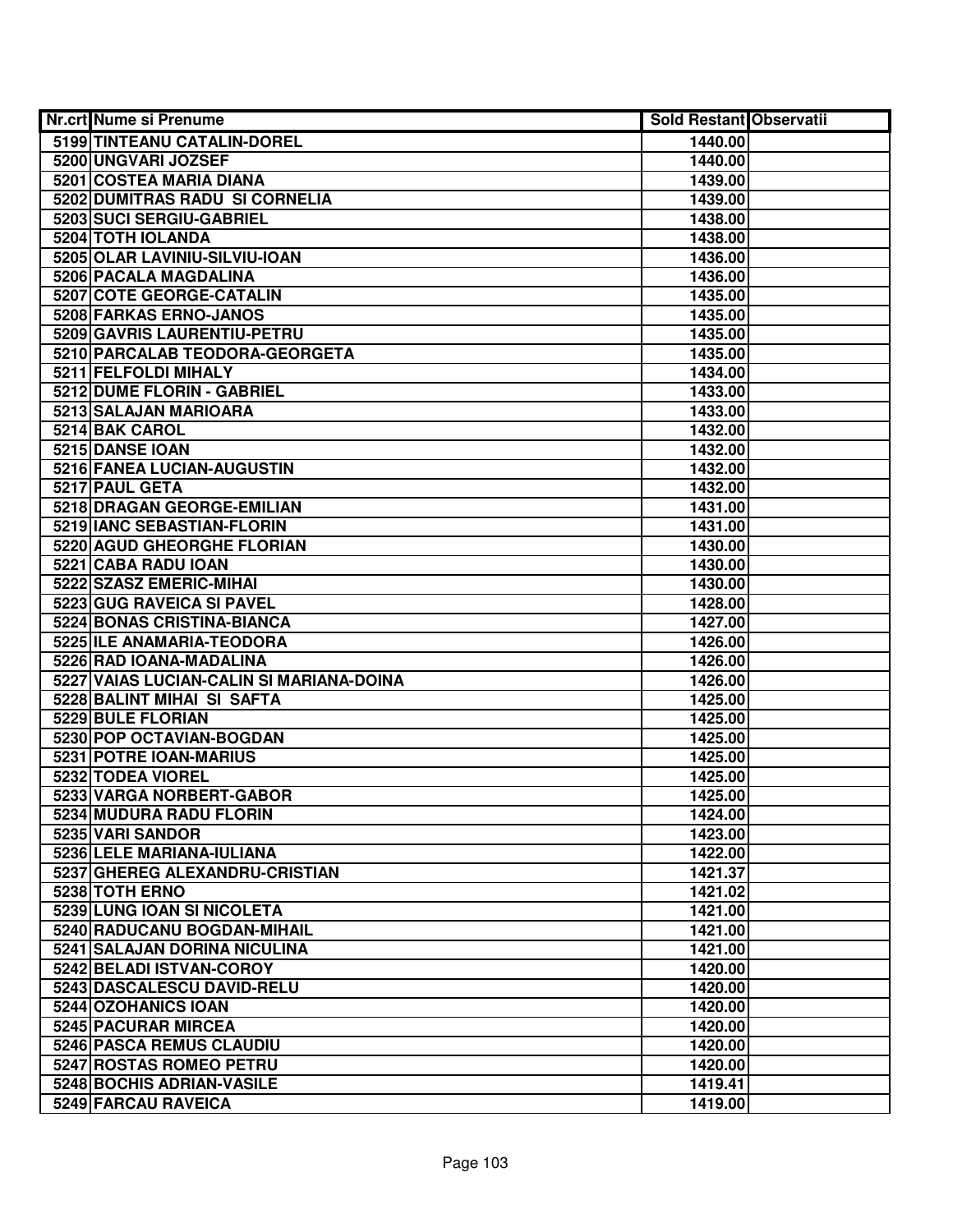| <b>Nr.crt Nume si Prenume</b>               | Sold Restant Observatii |  |
|---------------------------------------------|-------------------------|--|
| 5250 IPIA GABRIELA                          | 1419.00                 |  |
| 5251 LAZA EVA-IBOLYA                        | 1419.00                 |  |
| 5252 TOD SERGIU-DAN CAB.IND. DE INSOLVENTA  | 1419.00                 |  |
| 5253 ANDRAS ADRIAN-DANIEL                   | 1418.00                 |  |
| 5254 BABAU DOREL CRISTIAN                   | 1418.00                 |  |
| 5255 DUCA OVIDIU LORAND                     | 1418.00                 |  |
| 5256 KOVACS MAGDOLNA                        | 1418.00                 |  |
| 5257 RAD CRISTIAN-DOREL                     | 1417.50                 |  |
| 5258 SZEKELY IOSIF                          | 1416.00                 |  |
| 5259 IUHASZ ERVIN-EUGEN                     | 1415.00                 |  |
| <b>5260 CHIS VOICHITA</b>                   | 1414.00                 |  |
| 5261 ERDELI IOAN MARIUS                     | 1413.00                 |  |
| 5262 PRUNDARU CONSTANTIN SI RODICA          | 1413.00                 |  |
| 5263 BOLDIS LUCIAN-ALIN SI MIHAELA-DAIANA   | 1411.00                 |  |
| 5264 BUNEA GEORGE-LAURENTIU SI ELENA-RAMONA | 1411.00                 |  |
| 5265 VOLOSNYAI ALEXANDRU                    | 1411.00                 |  |
| 5266 BALASCO SEBASTIAN                      | 1410.00                 |  |
| 5267 BALOGH ALEXANDRU                       | 1410.00                 |  |
| 5268 CEARNAU ALEXANDRU                      | 1410.00                 |  |
| 5269 CRISAN GHEORGHE SI MARIA               | 1410.00                 |  |
| 5270 GABRIAN DANIEL-FLORIN                  | 1410.00                 |  |
| 5271 MERGE TEODOR-EUTIH                     | 1410.00                 |  |
| 5272 ROSU ALIN-CORNEL                       | 1410.00                 |  |
| 5273 VIRGINAS ANDREI CIPRIAN                | 1410.00                 |  |
| 5274 SZILAGYI CSABA                         | 1408.00                 |  |
| 5275 BOCSE IOAN CORNEL                      | 1407.00                 |  |
| 5276 MUNTEAN MARIA-ILDIKO                   | 1407.00                 |  |
| 5277 CAB.AV.IND.LUCIAN FLORINA              | 1405.00                 |  |
| 5278 CRISAN ADRIAN LIVIU                    | 1405.00                 |  |
| 5279 HAITA CONSTANTIN                       | 1405.00                 |  |
| 5280 PUSCAS VLAD                            | 1405.00                 |  |
| 5281 REZMUVES JANOS                         | 1405.00                 |  |
| 5282 MONUS ROZA                             | 1404.00                 |  |
| <b>5283 NAGY ROBERT</b>                     | 1403.00                 |  |
| 5284 GLIGOR ALEXANDRU-IOAN                  | 1402.00                 |  |
| 5285 MOS OVIDIU-BOGDAN                      | 1401.00                 |  |
| <b>5286 POTRE GRATIAN HORATIUS</b>          | 1401.00                 |  |
| 5287 ALI MUDASSAR                           | 1400.00                 |  |
| 5288 BAN LUCIAN                             | 1400.00                 |  |
| 5289 BOKA BARNUS                            | 1400.00                 |  |
| 5290 BULZAN NICOLAE-CALIN                   | 1400.00                 |  |
| 5291 COCIS CONSTANTIN                       | 1400.00                 |  |
| 5292 CODRE ADRIAN-LUCIAN                    | 1400.00                 |  |
| 5293 DUMA DOROTHEA                          | 1400.00                 |  |
| 5294 FRANCU ANAMARIA CAB. DE AVOCAT         | 1400.00                 |  |
| 5295 GIRDAN RODICA                          | 1400.00                 |  |
| 5296 HORVATH ALEXANDRU                      | 1400.00                 |  |
| 5297 KUCZAPSKI NORA                         | 1400.00                 |  |
| 5298 MADAR DANIELA-DOINA                    | 1400.00                 |  |
| 5299 MICA MARIANA                           | 1400.00                 |  |
| 5300 MOISA IONEL                            | 1400.00                 |  |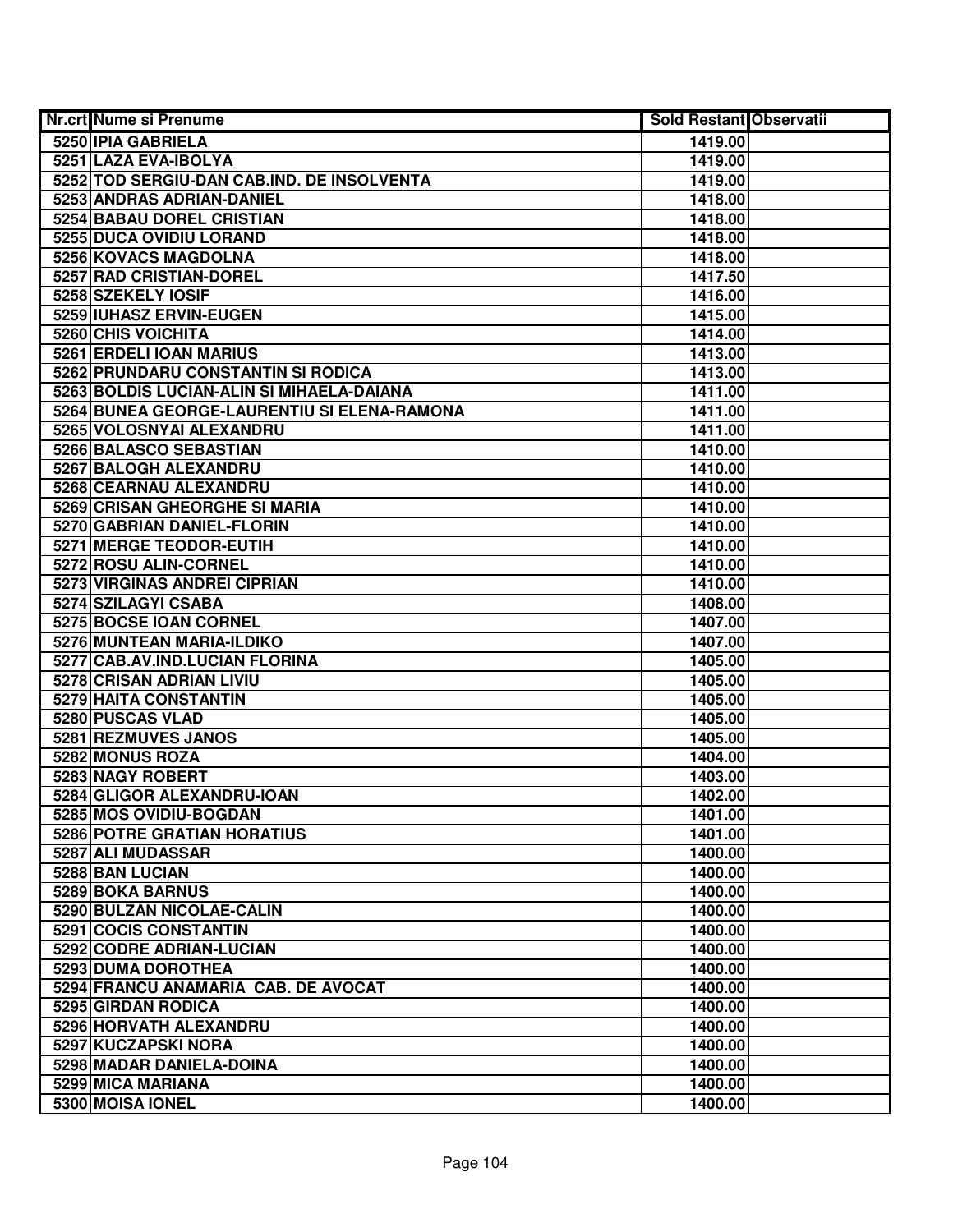| Nr.crt Nume si Prenume                    | Sold Restant Observatii |  |
|-------------------------------------------|-------------------------|--|
| 5301 OLAH EMERIC                          | 1400.00                 |  |
| 5302 PERSENCO IURIE                       | 1400.00                 |  |
| 5303 POPA DARIUS-PAUL                     | 1400.00                 |  |
| 5304 PUSCAS ALEXANDRU-DAN, P.F.A.         | 1400.00                 |  |
| 5305 SARAZ OLIVIA                         | 1400.00                 |  |
| 5306 SZOCS VERONIKA                       | 1400.00                 |  |
| 5307 TORUN SEDA                           | 1400.00                 |  |
| 5308 UNGI ALEXANDRU SI SAROLTA            | 1400.00                 |  |
| 5309 VARTOLOMEI VASILE-CRISTIAN           | 1400.00                 |  |
| 5310 VOICU FLORIN-DRAGOMIR                | 1400.00                 |  |
| 5311 ZOICAS MIHAI                         | 1400.00                 |  |
| 5312 BUT GYORGY                           | 1399.00                 |  |
| 5313 MOCSAR ZOLTAN                        | 1399.00                 |  |
| 5314 SOBONI VALENTIN IOAN                 | 1399.00                 |  |
| 5315 SERES VALENTIN                       | 1398.25                 |  |
| 5316 GABOR GABOR                          | 1398.00                 |  |
| 5317 GHIURAU DORIN-STELIAN                | 1398.00                 |  |
| 5318 KOVARI COSTEL                        | 1398.00                 |  |
| 5319 MESTER DAN GABRIEL                   | 1398.00                 |  |
| 5320 DEMIAN BOGDAN                        | 1397.88                 |  |
| 5321 LUNCAN ANDREA-CRISTINA               | 1397.00                 |  |
| 5322 VARODI FLORIAN SI MARIOARA           | 1397.00                 |  |
| 5323 MAN ANDREI-VASILE                    | 1396.93                 |  |
| 5324 FEKETE JOZSEF ANDRAS                 | 1396.00                 |  |
| 5325 LAZAR COSMIN-PAUL                    | 1396.00                 |  |
| 5326 COZMAN FLORIN                        | 1395.00                 |  |
| 5327 POPA CLAUDIA-IOANA                   | 1394.00                 |  |
| 5328 POPESCU GHEORGHE-ROBERT              | 1393.99                 |  |
| 5329 FECHETE SORIN AUREL                  | 1393.00                 |  |
| 5330 VARGA STELA                          | 1393.00                 |  |
| 5331 BARA MARIUS TRAIAN SI CORINA         | 1392.00                 |  |
| 5332 VERES VIORICA                        | 1392.00                 |  |
| 5333 ANDOR FERENCZ                        | 1390.00                 |  |
| 5334 COLTA DIANA ELISABETA                | 1390.00                 |  |
| 5335 NAGY BELA ZOLTAN                     | 1390.00                 |  |
| 5336 NICHITA MIHAI-DAN                    | 1390.00                 |  |
| 5337 SACULTET(MILIAN) IOAN                | 1390.00                 |  |
| 5338 CUC LUCIAN-RADU SI CRISTINA NICOLETA | 1388.00                 |  |
| 5339 LACATUS MARCEL                       | 1388.00                 |  |
| 5340 BAN ADRIAN                           | 1387.00                 |  |
| 5341 GALEA LIVIU SI GABRIELA              | 1387.00                 |  |
| 5342 GULYA LASZLO GEZA SI ROZALIA         | 1387.00                 |  |
| 5343 POCSE MIRCEA-LIVIU SI ILEANA         | 1387.00                 |  |
| <b>5344 GHIT IOAN</b>                     | 1386.00                 |  |
| 5345 BRINDA FLORIN-DANUT                  | 1385.00                 |  |
| 5346 COZMA IOAN-REMUS                     | 1385.00                 |  |
| 5347 DUDOMA ZSOLT                         | 1385.00                 |  |
| 5348 FLORIAN EMIL-GHEORGHE                | 1385.00                 |  |
| 5349 SZENASI ZOLTAN SI MONIKA             | 1385.00                 |  |
| 5350 GABOR STEFAN SI CATALINA             | 1383.89                 |  |
| 5351 BORDEI-KISS EVA                      | 1383.00                 |  |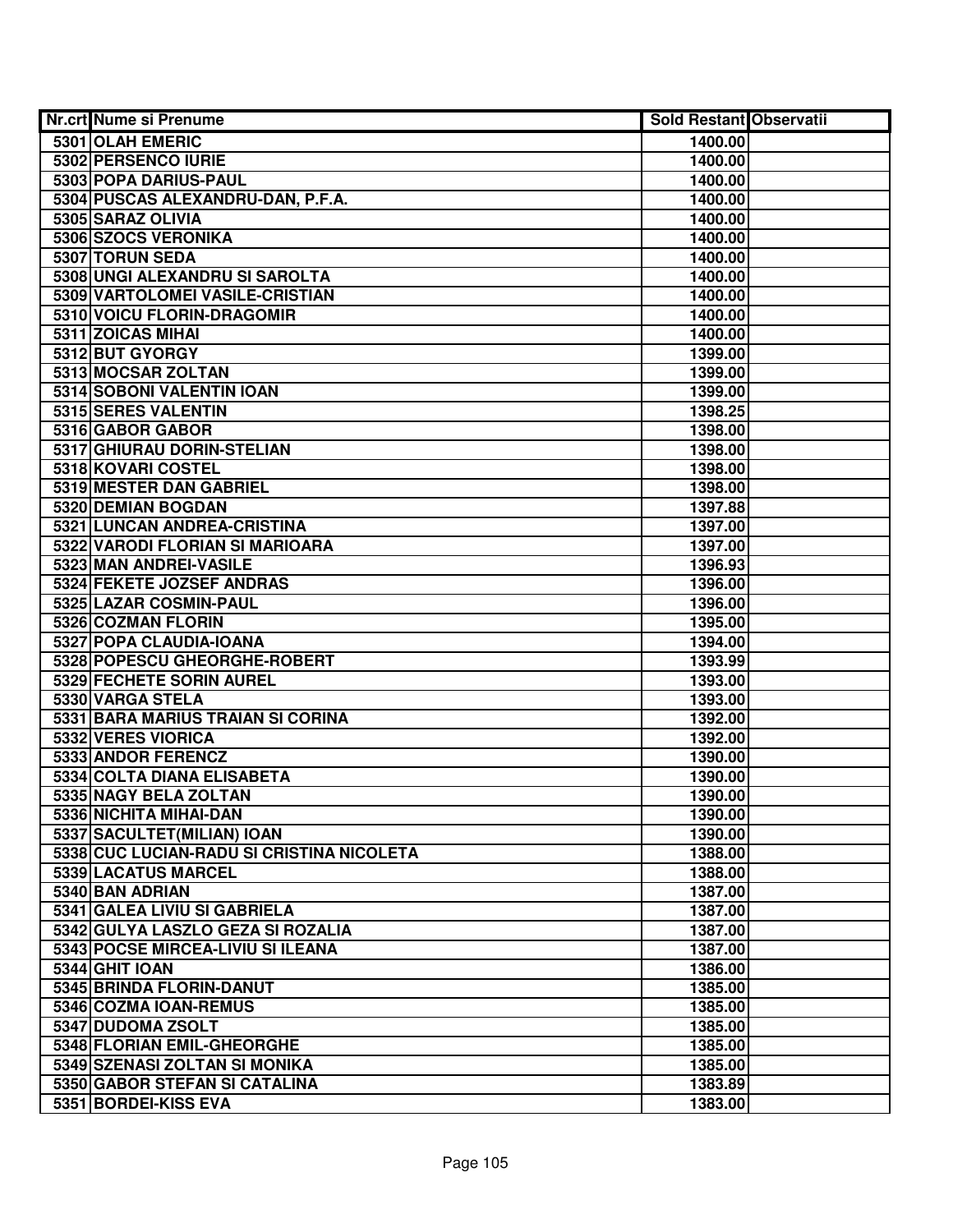| <b>Nr.crt Nume si Prenume</b>  | <b>Sold Restant Observatii</b> |  |
|--------------------------------|--------------------------------|--|
| 5352 FECHETE IULIU SORIN       | 1383.00                        |  |
| 5353 HORVATH IZABELLA-MELINDA  | 1383.00                        |  |
| 5354 MARC IOAN-VIOREL          | 1383.00                        |  |
| 5355 MOZA GABRIELA             | 1382.00                        |  |
| 5356 PAINA LUCIAN-IOAN         | 1382.00                        |  |
| 5357 JUDET ROBERTO             | 1380.00                        |  |
| 5358 KOVARI DANIEL             | 1380.00                        |  |
| 5359 POPA HOREA-SILVIU         | 1379.00                        |  |
| 5360 COSMA LIVIA-LAURA         | 1378.00                        |  |
| 5361 GONDOR-OZSVATH ATENA-LILO | 1378.00                        |  |
| 5362 SIMION MIHAELA MARIA      | 1377.00                        |  |
| 5363 CURTEANU SIMONA-ELPIDA    | 1376.00                        |  |
| 5364 LUNCAN ZOLTAN             | 1376.00                        |  |
| 5365 MATEI GHEORGHE            | 1376.00                        |  |
| 5366 VARGA IOSIF               | 1376.00                        |  |
| 5367 CRISAN ANTONIO            | 1375.00                        |  |
| 5368 NICA IONUT-DAN            | 1375.00                        |  |
| 5369 ORASEANU VLAD SEBASTIAN   | 1375.00                        |  |
| 5370 CUC SORIN MARIUS          | 1374.00                        |  |
| 5371 FEHER MARIANA DANA        | 1373.00                        |  |
| 5372 MOZA ROMELIA MARIANA      | 1373.00                        |  |
| 5373 SFERLEA CATALIN           | 1372.50                        |  |
| 5374 CHETAN IOAN DANIEL        | 1372.00                        |  |
| 5375 DINCA ION SI RAMONA-DIANA | 1372.00                        |  |
| 5376 MICLOS GHEORGHE-MARIUS    | 1371.00                        |  |
| 5377 CAMPEAN-VASAS BOTOND      | 1370.00                        |  |
| 5378 COZI GHEORGHE ADRIAN      | 1370.00                        |  |
| 5379 COVACI OVIDIU-CORNEL      | 1369.00                        |  |
| 5380 GARDIAN LASZLO            | 1368.00                        |  |
| 5381 VARADI IOZSEF             | 1368.00                        |  |
| 5382 VASLOVIC OVIDIU-RAFAEL    | 1368.00                        |  |
| 5383 INDIG LASZLO ROBERT       | 1367.00                        |  |
| 5384 LAKATOS MARIA-SILVIA      | 1367.00                        |  |
| 5385 KIREI GABOR-ZOLTAN        | 1366.00                        |  |
| 5386 LASZLO ILDIKO             | 1366.00                        |  |
| 5387 AL JAAFAR SALAH JABER     | 1365.00                        |  |
| 5388 COSTIN DUMITRU LIVIU      | 1365.00                        |  |
| 5389 DUMITRU ALEXANDRU COSMIN  | 1365.00                        |  |
| 5390 KOVACS ROLAND             | 1365.00                        |  |
| 5391 MIHELE CORNEL-MARIUS      | 1365.00                        |  |
| 5392 POPESCU NICULAI           | 1365.00                        |  |
| 5393 QUESLATI MOHAMED          | 1365.00                        |  |
| 5394 SHIBLI NEYMAR             | 1365.00                        |  |
| 5395 VARIANINI ANDREA          | 1365.00                        |  |
| 5396 LAZAR MITICA-FLORENTIN    | 1364.00                        |  |
| 5397 POPOVICI DUMITRU FLORIN   | 1364.00                        |  |
| 5398 GASPAR KLARA              | 1363.00                        |  |
| 5399 GAL NORBERT               | 1362.00                        |  |
| 5400 SARKA JOZSEF              | 1362.00                        |  |
| 5401 SZENTPETERI PAL           | 1362.00                        |  |
| 5402 CIPLEU IOAN               | 1361.00                        |  |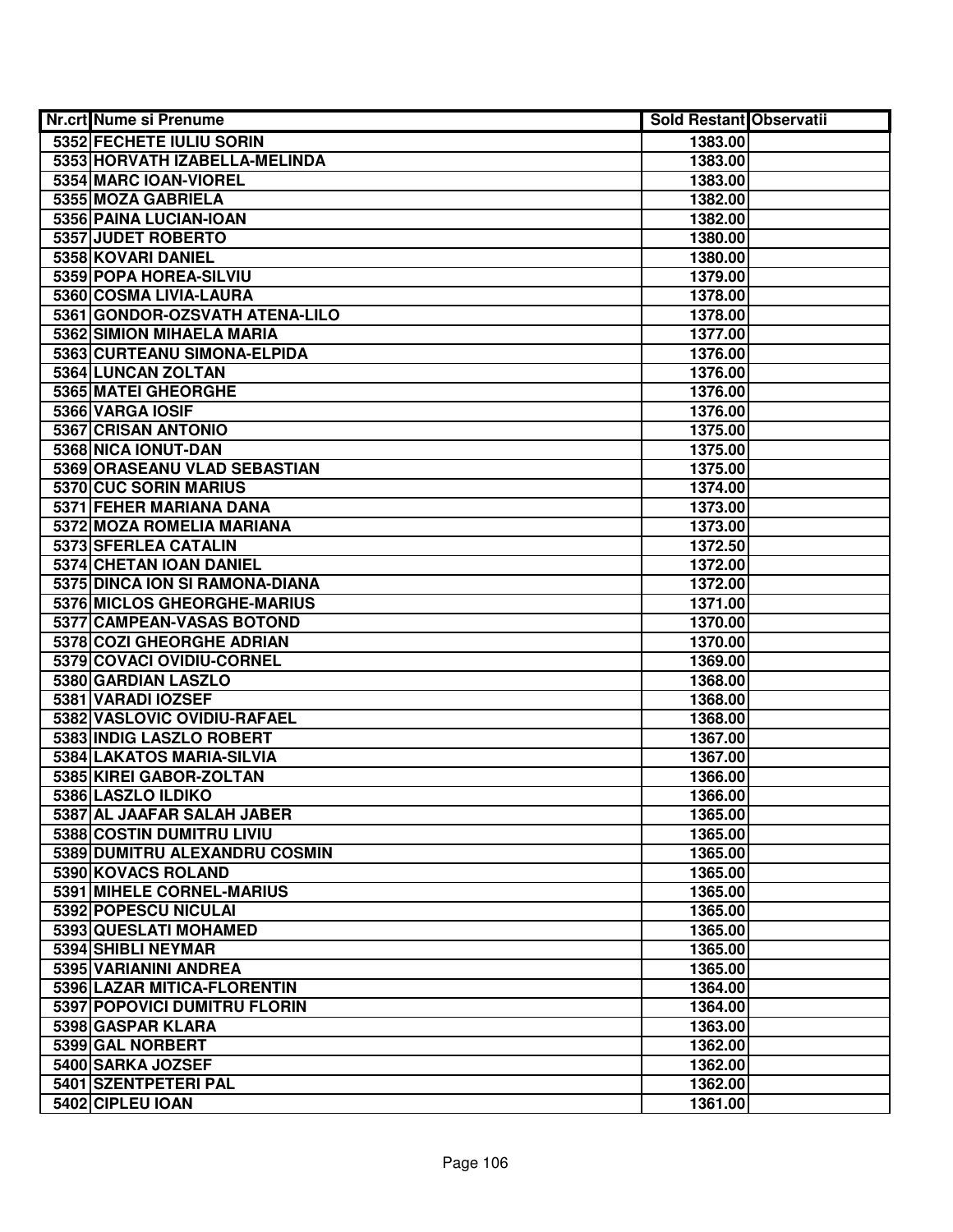| Nr.crt Nume si Prenume                         | <b>Sold Restant Observatii</b> |  |
|------------------------------------------------|--------------------------------|--|
| 5403 FEIER SORIN-ADRIAN                        | 1361.00                        |  |
| 5404 GABOR SANDA VIOLETA                       | 1361.00                        |  |
| 5405 BUNGAU VIOREL                             | 1360.00                        |  |
| 5406 ISZTOJKA RUDI                             | 1360.00                        |  |
| 5407 TANASESCU JAN-LIVIU SI NICOLETA-MANUELA   | 1360.00                        |  |
| 5408 GHIURAU IOAN-CORNEL                       | 1359.73                        |  |
| 5409 BORTOS HORIA                              | 1359.00                        |  |
| 5410 MARCUTIU CRINA                            | 1359.00                        |  |
| 5411 BIRI JANOS IMRE                           | 1358.00                        |  |
| 5412 BOCIA VETURIA                             | 1358.00                        |  |
| 5413 CEARNAU MARIA SI MIHAI                    | 1357.00                        |  |
| 5414 FEKETE CORINA MIHAELA                     | 1357.00                        |  |
| 5415 GABOR GETA                                | 1357.00                        |  |
| 5416 LELE IONEL                                | 1357.00                        |  |
| 5417 MOSINCAT VASILE                           | 1357.00                        |  |
| 5418 PETRIC RADU CONSTANTIN                    | 1357.00                        |  |
| 5419 TIRPE IOAN                                | 1357.00                        |  |
| 5420 TODINCA IONUT-ONORIU                      | 1357.00                        |  |
| 5421 VLADILA MARIA IOANA                       | 1357.00                        |  |
| 5422 DANEA CONSTANTIN                          | 1356.00                        |  |
| 5423 TODERAS BOGDAN-IOAN                       | 1356.00                        |  |
| 5424 LUKACS ROBERT-JOZSEF                      | 1355.00                        |  |
| 5425 MOSINCAT DUMITRU SI DANIELA               | 1355.00                        |  |
| 5426 GECZI CAROL                               | 1354.00                        |  |
| 5427 PENTEA (GRADINARU) FLORICA SI DRAGOS-ILIE | 1354.00                        |  |
| 5428 SAS GABRIELA-DORINA                       | 1354.00                        |  |
| 5429 FERCHE CALIN-FLORIN                       | 1353.00                        |  |
| 5430 GHETE MIHAELA CAMELIA                     | 1353.00                        |  |
| 5431 SUHANY SZABOLCS-TAMAS                     | 1353.00                        |  |
| 5432 BLAJ FLORICA SI ADRIAN - EUGEN            | 1352.00                        |  |
| 5433 LUCACI FLORIN CALIN                       | 1352.00                        |  |
| 5434 APETREI VIORICA                           | 1350.00                        |  |
| 5435 BERINDEI MARIA                            | 1350.00                        |  |
| 5436 FLORIAN IULIU-DEZIDERIU                   | 1350.00                        |  |
| 5437 GABOR GAVRIL                              | 1350.00                        |  |
| 5438 POP ADRIAN-CRISTIAN                       | 1350.00                        |  |
| 5439 SISIANU OLEG                              | 1350.00                        |  |
| 5440 VERES JOZSEF                              | 1350.00                        |  |
| 5441 TINC ALIN SI LAURA                        | 1349.00                        |  |
| 5442 MIERLUT FLORIAN                           | 1348.00                        |  |
| 5443 HURMUZ VASILE                             | 1347.50                        |  |
| 5444 PACURAR DORIN - LIVIU                     | 1347.06                        |  |
| 5445 MICLOS FLORINA-IOANA                      | 1347.00                        |  |
| 5446 HIRIS NICOLAE-DORIN                       | 1346.00                        |  |
| 5447 LUNKUI GYORGY                             | 1346.00                        |  |
| 5448 VARODI FLORIN                             | 1346.00                        |  |
| 5449 OPRIS TRAIAN-BOGDAN                       | 1345.51                        |  |
| 5450 FLORUT-VESE EVA-MARIA                     | 1345.50                        |  |
| 5451 HANAS ANGELA                              | 1345.00                        |  |
| 5452 FARCUTIU ALINA-GINA                       | 1344.00                        |  |
| 5453 ROMAN ADRIAN CLAUDIU SI ALINA             | 1344.00                        |  |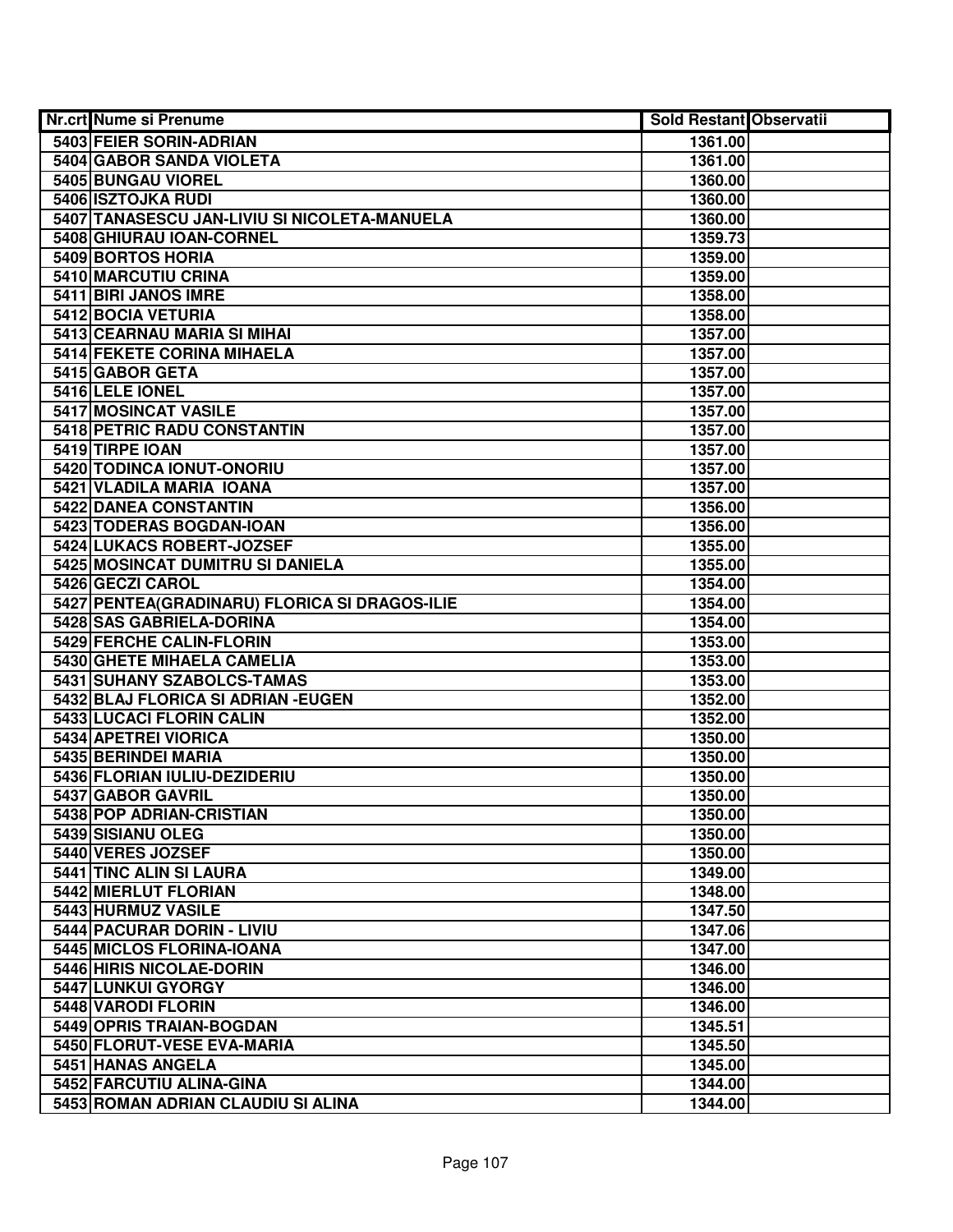| <b>Nr.crt Nume si Prenume</b>                    | <b>Sold Restant Observatii</b> |  |
|--------------------------------------------------|--------------------------------|--|
| 5454 SALAGEAN CRISTIAN                           | 1344.00                        |  |
| 5455 TIRITEU BOGDAN IONUT                        | 1344.00                        |  |
| 5456 LUPSE FLORIN-EMIL                           | 1343.00                        |  |
| 5457 BONCA DAN-FLORIN                            | 1341.52                        |  |
| 5458 DUCA ARON GAVRIL SI FELICIA                 | 1341.00                        |  |
| 5459 LASCAU DANUT                                | 1340.00                        |  |
| 5460 POPUTE VALENTIN-TUDOR                       | 1340.00                        |  |
| 5461 BIRTA FERENC FLORIAN                        | 1339.59                        |  |
| 5462 MOGYOROSI LUDOVIC                           | 1339.00                        |  |
| 5463 MOZA SAMUEL SI LIVIA-ELENA                  | 1339.00                        |  |
| 5464 TARAU DAFIN                                 | 1338.50                        |  |
| 5465 COBZARU LUCICA SI CONSTANTIN                | 1338.00                        |  |
| 5466 GOLDEA CRISTINA-MARIOARA                    | 1337.00                        |  |
| 5467 SIRBU GHEORGHE SI MARIA                     | 1337.00                        |  |
| 5468 POPI ALEXANDRU SI ERIKA                     | 1336.00                        |  |
| 5469 MAIER GHEORGHE                              | 1335.55                        |  |
| 5470 HAS LILIANA MONIA GABRIELA                  | 1335.00                        |  |
| 5471 ILLES SILVIA SI EMERIC                      | 1335.00                        |  |
| 5472 ROATIS MIHAI-ANTON                          | 1335.00                        |  |
| 5473 SZABO KAROLY                                | 1335.00                        |  |
| 5474 BELCE CRISTIAN-DANIEL                       | 1334.00                        |  |
| 5475 VECON GHEORGHE                              | 1334.00                        |  |
| 5476 TRIPA CORNEL IOAN                           | 1333.00                        |  |
| 5477 DEAC LUMINITA ANCA                          | 1332.00                        |  |
| 5478 DRAGAN MUGUREL-PETRU                        | 1332.00                        |  |
| 5479 GHERDAN SERGIU-VALENTIN AVOCAT              | 1332.00                        |  |
| 5480 PAUL MARIANA EMILIA                         | 1332.00                        |  |
| 5481 GUIAS IOAN-CONSTANTIN                       | 1331.00                        |  |
| 5482 MOLDOVAN DORIN                              | 1331.00                        |  |
| 5483 BARTA ISTVAN                                | 1330.00                        |  |
| 5484 KEREZSI LUIGI GIUSZEPPE                     | 1330.00                        |  |
| 5485 MLADIN MARIUS                               | 1330.00                        |  |
| 5486 RUGEA LIVIU SI LIDIA                        | 1330.00                        |  |
| 5487 STIOP ANDREI COSMIN                         | 1330.00                        |  |
| 5488 FAZEKAS MONIKA                              | 1329.00                        |  |
| 5489 MITA COSMINA - ANGELA                       | 1329.00                        |  |
| 5490 SOTIUT IRINA                                | 1329.00                        |  |
| 5491 DARABANEANU MIHAI-GAVRIL                    | 1328.00                        |  |
| 5492 LASLAU DUMITRU SI MARIANA                   | 1328.00                        |  |
| 5493 PARANICI CONSTANTIN                         | 1328.00                        |  |
| 5494 POPA MARIUS-CRISTIAN                        | 1328.00                        |  |
| 5495 VESA DUMITRU                                | 1327.68                        |  |
| 5496 COMAN CONSTANTIN                            | 1327.00                        |  |
| 5497 FARKAS IMRE JENO                            | 1327.00                        |  |
| 5498 ITTU CALIN FLORENTIN                        | 1327.00                        |  |
| 5499 FERARU COSTEL                               | 1326.00                        |  |
| 5500 CARTIS MARIAN LIVIU SI PANTEA ROZICA LUCICA | 1325.00                        |  |
| 5501 CIURAR AURICA                               | 1325.00                        |  |
| 5502 GABOR MATEI                                 | 1325.00                        |  |
| 5503 REZMUVES IOSIF                              | 1324.00                        |  |
| 5504 JURCA GHEORGHE SI MARIANA                   | 1323.00                        |  |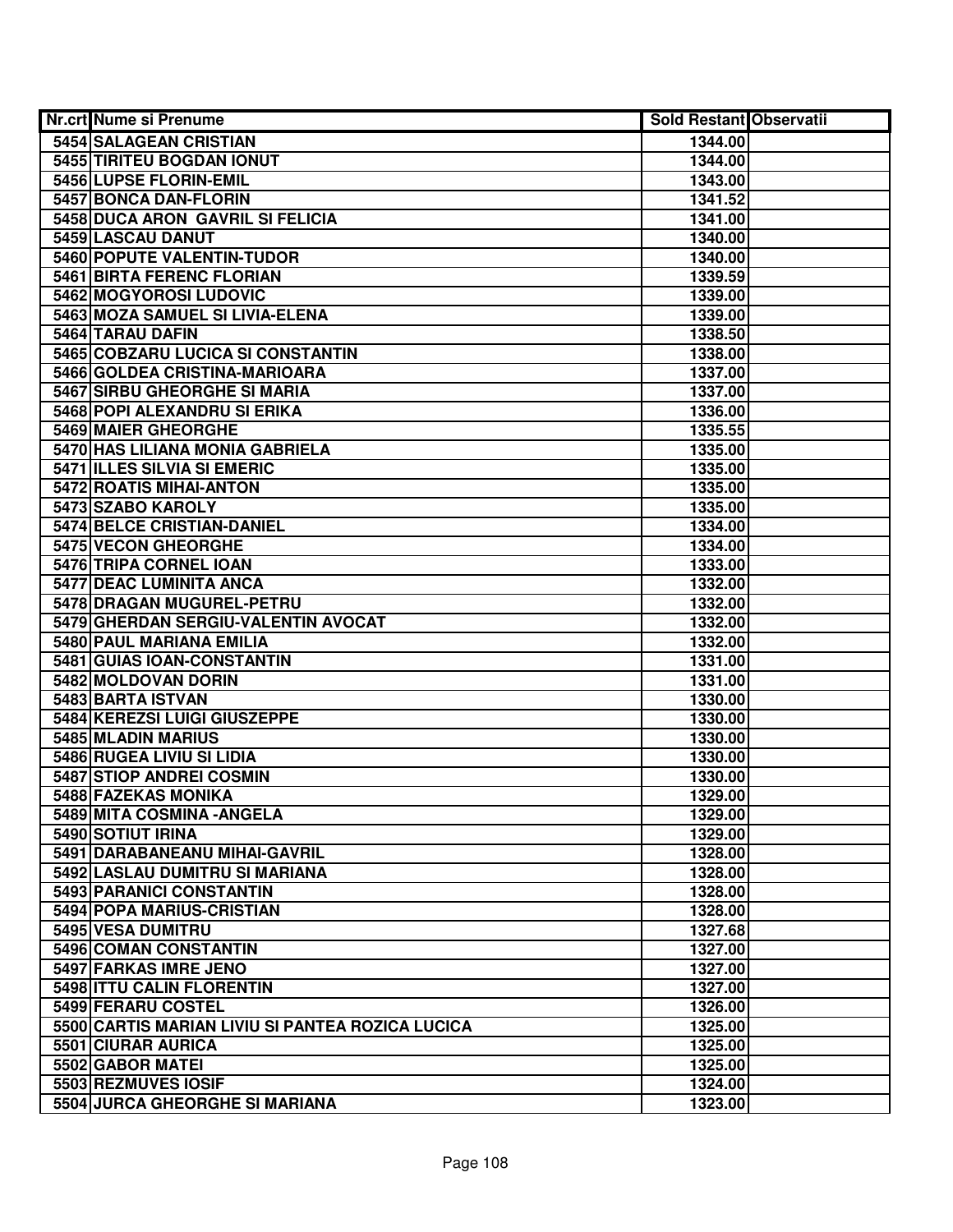| Nr.crt Nume si Prenume                                  |         | <b>Sold Restant Observatii</b> |
|---------------------------------------------------------|---------|--------------------------------|
| 5505 SOLAR IOANA-MIHAELA                                | 1323.00 |                                |
| 5506 PAUL SORIN-MARIUS SI MARIOARA                      | 1322.00 |                                |
| 5507 VALCEANU TUDOR-VLADIMIR                            | 1322.00 |                                |
| 5508 FEIER CHRISTIAN-DINU                               | 1321.00 |                                |
| 5509 GAVRUTA RUXANDA-CRISTINA-MIHAELA                   | 1321.00 |                                |
| 5510 SZABO IOSIF SI CORINA                              | 1321.00 |                                |
| 5511 BIRO MARIA MAGDOLNA                                | 1320.00 |                                |
| 5512 BROZBAN STELIAN-STEFAN                             | 1320.00 |                                |
| 5513 MILIAN-SACULTET ALINA-FLORENTINA                   | 1320.00 |                                |
| 5514 NECULAI BENIAMIN SI ILEANA                         | 1320.00 |                                |
| 5515 MESTER LUCIAN-MARCEL SI ELENA                      | 1319.00 |                                |
| 5516 FURTOS MARIANA                                     | 1318.00 |                                |
| 5517 GUI CIPRIAN-ANDREI                                 | 1318.00 |                                |
| 5518 CORMOS SORIN DAN                                   | 1317.00 |                                |
| 5519 MOROC ADRIAN REMUS                                 | 1317.00 |                                |
| 5520 BLAGA CRISTIAN MARCEL                              | 1316.00 |                                |
| 5521 FARAGO CRISTIAN CRACIUN SI CRISTINA                | 1316.00 |                                |
| 5522 LUCACI IOAN-MARIAN                                 | 1316.00 |                                |
| 5523 SANDOR AFRODITA OTILIA SI RAMONA                   | 1316.00 |                                |
| 5524 APOSTOL CELUS-VLADIMIR                             | 1315.00 |                                |
| 5525 ELEK BENIAMIN                                      | 1315.00 |                                |
| 5526 IZSAK NISTOR                                       | 1315.00 |                                |
| 5527 MICU MIHAI                                         | 1314.50 |                                |
| 5528 TOMELE CIPRIAN-NICOLAE                             | 1314.34 |                                |
| 5529 CAPOTA DAN-FLORIN                                  | 1314.00 |                                |
| 5530 CARTIS MARIAN DANUT                                | 1314.00 |                                |
| 5531 HOCHDORFER DAVID SI ANNABELLA-EDINA                | 1314.00 |                                |
| 5532 JUCA RAMS                                          | 1313.00 |                                |
| 5533 GABOR STEFAN-MARCEL                                | 1312.96 |                                |
| 5534 CRISTE LAVINIU-IOAN                                | 1312.00 |                                |
| 5535 DUDAS CRISTIAN                                     | 1312.00 |                                |
| 5536 JURCA CONSTANTIN - VIOREL                          | 1312.00 |                                |
| 5537 PATCAS PAUL-CRISTIAN                               | 1311.00 |                                |
| 5538 PRAK NICOLAE SI DORINA RODICA                      | 1311.00 |                                |
| 5539 TOLDAN TRAIAN                                      | 1311.00 |                                |
| 5540 AVRAM FLAVIU SERGIU                                | 1310.00 |                                |
| 5541 BUNTA FLORINELA SI MIHAI-SORIN                     | 1310.00 |                                |
| 5542 GERE FERENCZ - TIVADAR SI BEJUSCA MARINELA-EUGENIA | 1310.00 |                                |
| 5543 HARSANYI GYONGYI                                   | 1310.00 |                                |
| 5544 MISAROS SERBAN-FLAVIU                              | 1310.00 |                                |
| 5545 NOVAC-IUHASZ OLIMPIU-NICOLAE                       | 1310.00 |                                |
| 5546 VINTER PETRU                                       | 1310.00 |                                |
| 5547 NYIKA MARIUS                                       | 1309.50 |                                |
| 5548 GALIS DOREL                                        | 1309.00 |                                |
| 5549 LAKATOS ANETA-DANIELA                              | 1309.00 |                                |
| 5550 MARUNTEL FLORINA-MARIA - PERS.FIZ.AUTORIZATA       | 1309.00 |                                |
| 5551 CSILLAG CRISTINA-GABRIELA                          | 1307.00 |                                |
| 5552 PASCA DANIELA                                      | 1307.00 |                                |
| 5553 SUCIU DUMITRU                                      | 1306.00 |                                |
| 5554 CUC MARIUS - CIPRIAN                               | 1305.00 |                                |
| 5555 FEIER FLOARE-LUCIA                                 | 1305.00 |                                |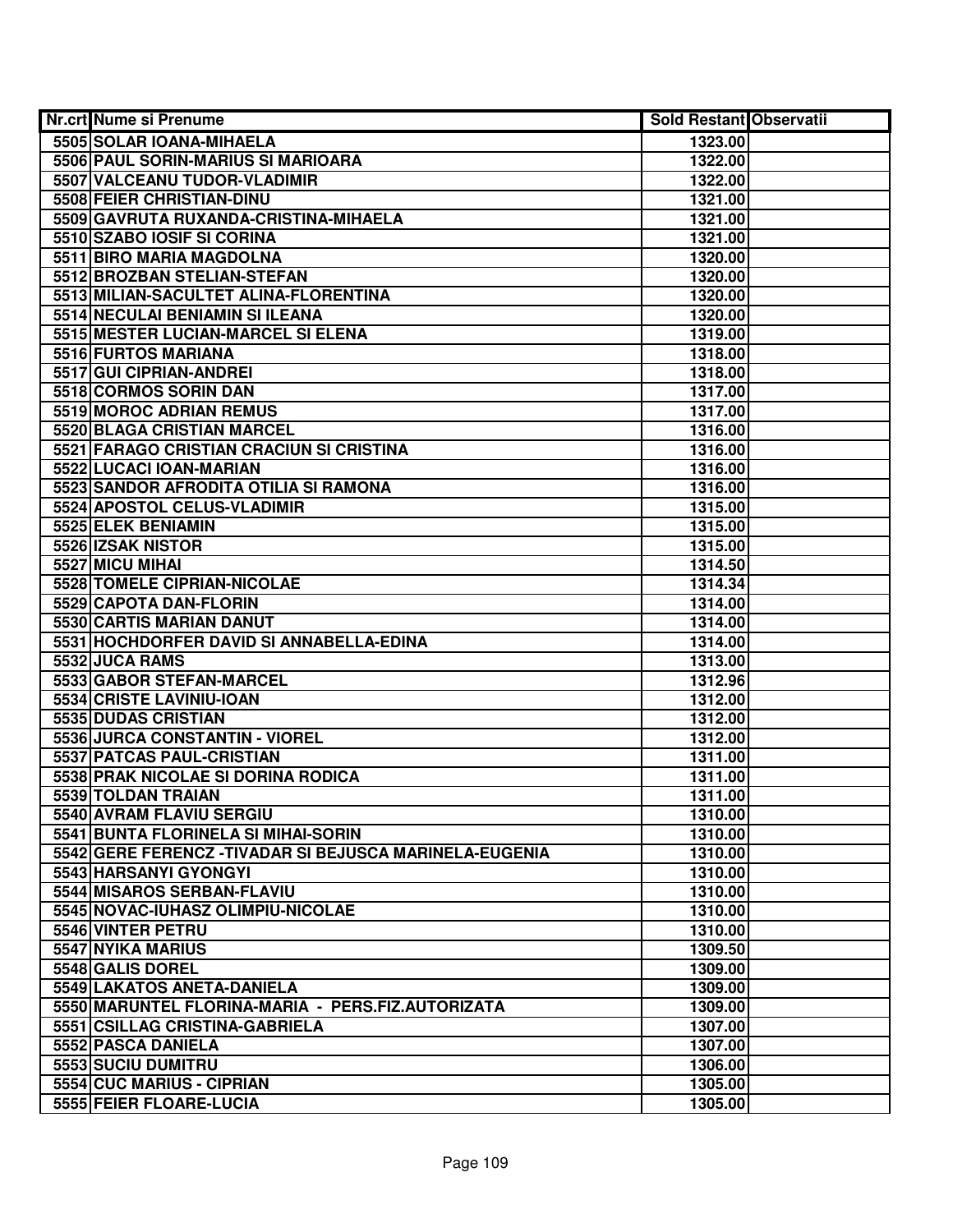| Nr.crt Nume si Prenume                | <b>Sold Restant Observatii</b> |  |
|---------------------------------------|--------------------------------|--|
| 5556 KAPALAI ILEANA-EMA               | 1305.00                        |  |
| <b>5557 MUSTACCHIA SEVERINO</b>       | 1305.00                        |  |
| 5558 SOCACIU SERGIU-GHEORGHE          | 1305.00                        |  |
| 5559 STUPARU MARIN                    | 1305.00                        |  |
| 5560 ARDELEAN REMUS-VALENTIN          | 1304.00                        |  |
| 5561 VARGA NICOLAE                    | 1304.00                        |  |
| 5562 GYOKER IULIU                     | 1303.00                        |  |
| 5563 PAUL FLORIAN VASILE              | 1303.00                        |  |
| 5564 CROITORU ROBERT                  | 1302.00                        |  |
| 5565 GALLOVICS MARK-PETER             | 1302.00                        |  |
| 5566 UVEGHES BOGDAN-DACIAN            | 1302.00                        |  |
| 5567 ZAMBO-SIPOS ALEXANDRU            | 1302.00                        |  |
| 5568 BAN IOAN-SEBASTIAN               | 1301.00                        |  |
| 5569 HAJNER ENIKO                     | 1301.00                        |  |
| 5570 ARDELEAN IONEL DUMITRU           | 1300.00                        |  |
| 5571 BOKA GHEORGHE                    | 1300.00                        |  |
| 5572 BRADEA FLORICA EUGENIA           | 1300.00                        |  |
| 5573 BURCSA ZSUZSA                    | 1300.00                        |  |
| 5574 DEVAI JEANA                      | 1300.00                        |  |
| 5575 GABOR MARIA                      | 1300.00                        |  |
| 5576 LAKATOS AUGUSTIN                 | 1300.00                        |  |
| 5577 MARINCEAN CONSTANTIN SI LUCRETIA | 1300.00                        |  |
| 5578 ORGOVAN VIORICA                  | 1300.00                        |  |
| 5579 PAUL BLAGA CLARA-ELISABETA       | 1300.00                        |  |
| 5580 PETROI ELIZA-CRISTINA            | 1300.00                        |  |
| 5581 TOZSER GABOR                     | 1300.00                        |  |
| 5582 TRIFAN MIRCEA                    | 1300.00                        |  |
| 5583 VARGA ZOLTAN                     | 1300.00                        |  |
| 5584 VENTEL ANDRAS                    | 1300.00                        |  |
| 5585 SIRCA CRISTIAN-MARIUS            | 1299.02                        |  |
| 5586 CISMAS MARCEL ENESCU             | 1299.00                        |  |
| 5587 FABIAN FERENC SI ERZSEBET        | 1299.00                        |  |
| 5588 BLAGA SIMION SI CORINA           | 1298.00                        |  |
| 5589 PANAITESCU ADRIAN-TEODOR         | 1298.00                        |  |
| 5590 CHIPE LAURA-GABRIELA             | 1297.00                        |  |
| 5591 LUPSA SORIN SI LUCICA FELICIA    | 1296.00                        |  |
| 5592 BUZDUG DAN                       | 1295.00                        |  |
| 5593 DARABAN CRISTIAN                 | 1295.00                        |  |
| 5594 GABOR GAVRIL                     | 1295.00                        |  |
| 5595 SALLAI ROBERT                    | 1295.00                        |  |
| 5596 TOTH ISTVAN-SANDOR               | 1295.00                        |  |
| 5597 DEM FLORIN                       | 1294.00                        |  |
| 5598 MADAR FLORIAN-CLAUDIU            | 1294.00                        |  |
| 5599 CHIRICUTA COSMIN-CRISTIAN        | 1293.00                        |  |
| 5600 ROSTAS CRENGUTA                  | 1293.00                        |  |
| 5601 BODOGAI PETRE-MIREL              | 1292.00                        |  |
| 5602 BOCSA MIRCEA-OVIDIU SI MONICA    | 1290.00                        |  |
| 5603 BOROS IANOS                      | 1290.00                        |  |
| 5604 BOTA STEFAN-DANUT                | 1290.00                        |  |
| 5605 COITA SERGIU-EUGEN               | 1290.00                        |  |
| 5606 GEREBENES GIZELLA                | 1290.00                        |  |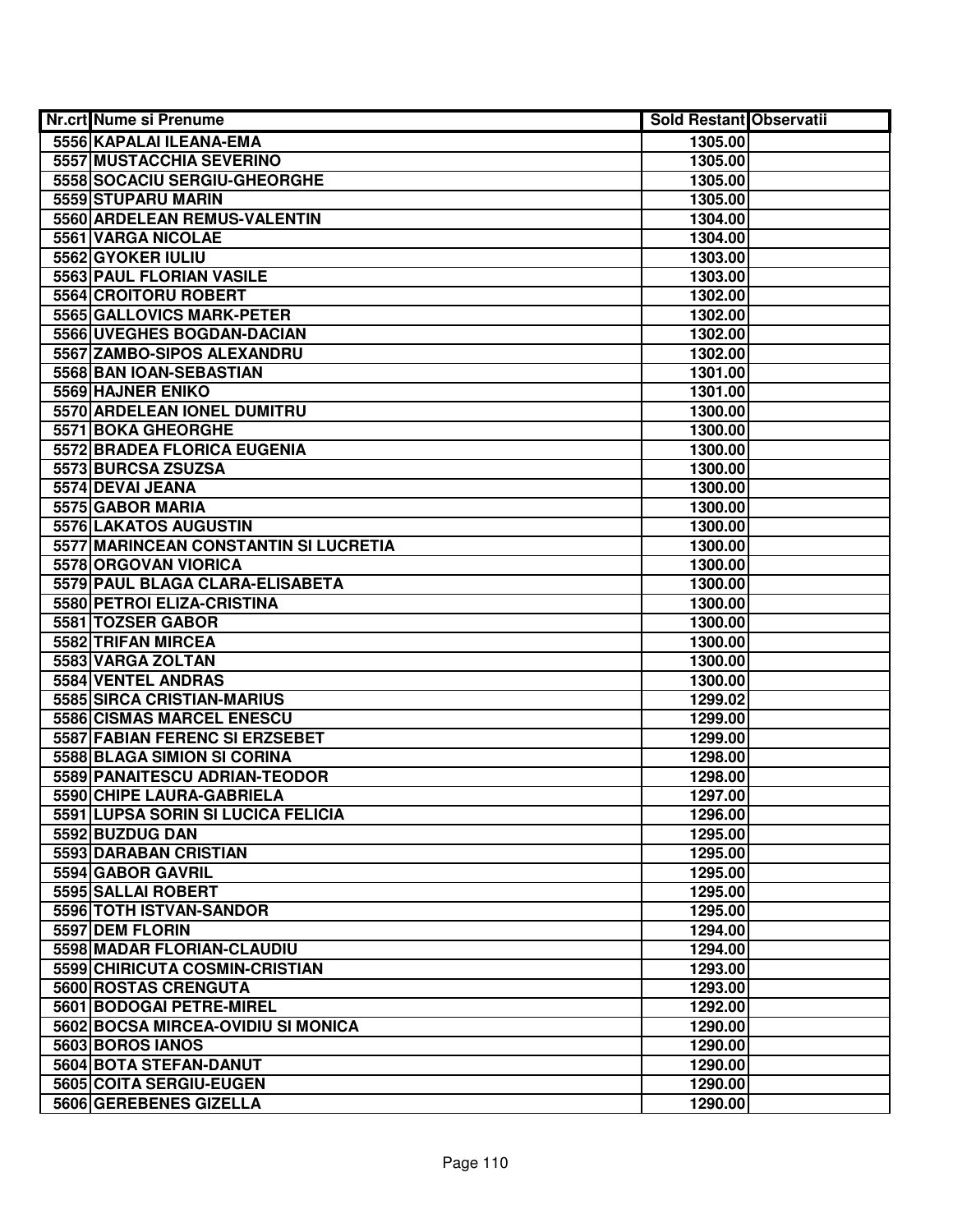| Nr.crt Nume si Prenume                | Sold Restant Observatii |  |
|---------------------------------------|-------------------------|--|
| 5607 KISS MIKLOS                      | 1290.00                 |  |
| 5608 VARGA ANDREI                     | 1290.00                 |  |
| 5609 COITA FLAVIU-GLAD                | 1289.00                 |  |
| 5610 LAZAR COSMIN                     | 1288.00                 |  |
| 5611 SABAU FLORIN-VALENTIN            | 1288.00                 |  |
| 5612 TOTH DANIEL ALEXANDRU            | 1288.00                 |  |
| 5613 BALAJ ADRIAN CLAUDIU             | 1287.00                 |  |
| 5614 CSOMOS IULIANA                   | 1287.00                 |  |
| 5615 SARBU DAN ROMUL                  | 1287.00                 |  |
| <b>5616 VARGA GIANINA VALERIA</b>     | 1287.00                 |  |
| 5617 GULES SERGIU-IONUT               | 1286.00                 |  |
| 5618 VERES DUMITRU                    | 1286.00                 |  |
| 5619 BIRO ISTVAN SI IRINA             | 1285.00                 |  |
| 5620 GABOR IANCU                      | 1285.00                 |  |
| 5621 POPSA SILVIU-DOREL               | 1285.00                 |  |
| 5622 PURDA DANIEL SI MARIA            | 1285.00                 |  |
| 5623 OLAR ALEXANDRU                   | 1284.00                 |  |
| 5624 SALAJEAN OVIDIU-DUMITRU          | 1284.00                 |  |
| 5625 SEBESTYEN PETER SI RITA MAGDOLNA | 1284.00                 |  |
| 5626 CHIRILA DORIN                    | 1283.00                 |  |
| 5627 BEREI STEFAN SI TUNDE            | 1281.00                 |  |
| 5628 ISTRATE ANA                      | 1281.00                 |  |
| 5629 NAGY ANDREI-CRISTIAN             | 1281.00                 |  |
| 5630 NAGY KAROLY                      | 1281.00                 |  |
| 5631 POPOVICIU AUREL                  | 1281.00                 |  |
| 5632 URSUT LAURA ADRIANA              | 1281.00                 |  |
| 5633 AGAFITEI ROGER-FLORIN            | 1280.00                 |  |
| 5634 LINGURAR KATALIN                 | 1280.00                 |  |
| 5635 MADA STEFAN-TUDOR                | 1280.00                 |  |
| 5636 MANGRA FLORIN                    | 1280.00                 |  |
| 5637 SCORTEA GABRIELA-CLAUDIA         | 1280.00                 |  |
| 5638 VARGA GHEORGHE                   | 1280.00                 |  |
| 5639 TUDUK VIORICA-MARIA              | 1279.00                 |  |
| 5640 BIRAU IOAN SI FLOARE             | 1277.00                 |  |
| 5641 DORSONSZKY LASZLO                | 1277.00                 |  |
| 5642 FLORUT RAMONA                    | 1276.00                 |  |
| 5643 GAVRA RODICA                     | 1276.00                 |  |
| 5644 HALMAGEAN MIRCEA MIREL           | 1276.00                 |  |
| 5645 IGNA ADRIAN-COSTEL               | 1276.00                 |  |
| 5646 VASADI LORAND ADLBERT            | 1276.00                 |  |
| 5647 BORLEAN MIRCEA-FLORIN            | 1275.00                 |  |
| 5648 COCIUBA IONUT                    | 1275.00                 |  |
| 5649 FLONTA RADU                      | 1275.00                 |  |
| 5650 GEORGESCU ANA-MARIA              | 1275.00                 |  |
| 5651 CRET MARIA-CARMEN                | 1274.00                 |  |
| 5652 OMUT SERGIU COSMIN               | 1274.00                 |  |
| 5653 POP RAVEICA                      | 1274.00                 |  |
| 5654 TIMP ELENA                       | 1274.00                 |  |
| 5655 STIRBE IULIU EUGEN               | 1273.00                 |  |
| 5656 ROSTAS PATROI SI SAVA CRIJMARITA | 1272.00                 |  |
| 5657 FULOP ISTVAN                     | 1271.29                 |  |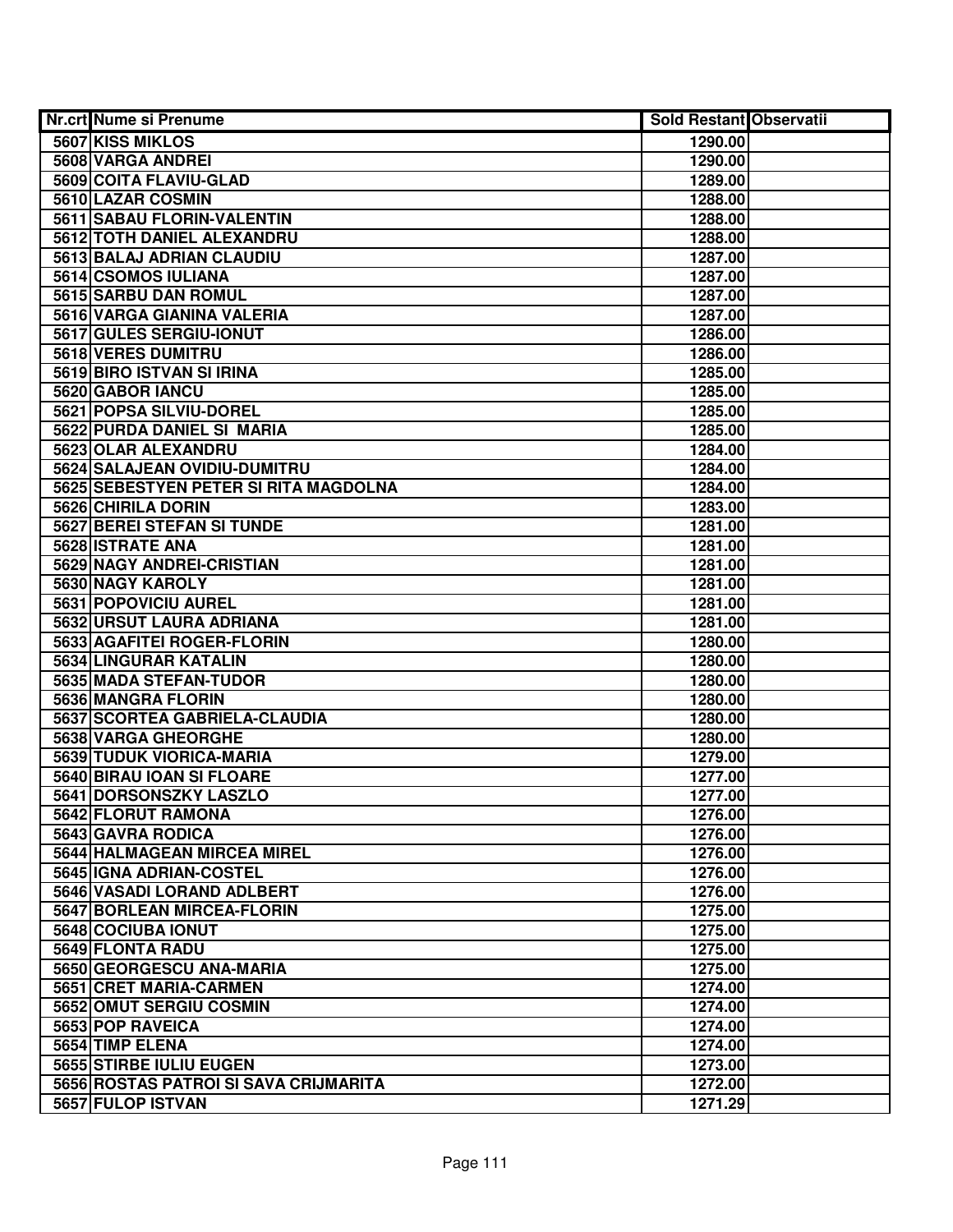| Nr.crt Nume si Prenume                        | Sold Restant Observatii |  |
|-----------------------------------------------|-------------------------|--|
| 5658 HORVATH ILDIKO-KATALIN SI GHEORGHE-CAROL | 1271.00                 |  |
| 5659 CHIRICA GABRIEL                          | 1270.00                 |  |
| 5660 FODOR PAULA-MARIANA                      | 1270.00                 |  |
| 5661 GUI ANGELA SI GUI FLORIN                 | 1270.00                 |  |
| 5662 TENT FLORIAN                             | 1270.00                 |  |
| 5663 GABOR LAJOS                              | 1269.50                 |  |
| 5664 HANGA BOGDAN-LUCIAN                      | 1269.00                 |  |
| 5665 TIRTEA IOAN GABRIEL                      | 1269.00                 |  |
| 5666 ZEMBREA CARMEN-MONICA                    | 1269.00                 |  |
| 5667 KORNYA IOAN-CSONGOR                      | 1268.95                 |  |
| 5668 OGBARSCHI CIPRIAN-IONUT                  | 1268.50                 |  |
| 5669 CABINET DE AVOCAT-NEGRU RADU             | 1268.00                 |  |
| 5670 DOGAR GEORGIANA-FELICIA SI SORIN-ADRIAN  | 1268.00                 |  |
| 5671 GHEORGHE IOAN SI ROMOLICA                | 1268.00                 |  |
| 5672 MAGDA MARIANA FLORICA                    | 1268.00                 |  |
| 5673 MOTOACA MARIAN                           | 1268.00                 |  |
| 5674 POPUS PETRU SI.FLOARE                    | 1268.00                 |  |
| 5675 RUS MARIAN SILVIU                        | 1267.50                 |  |
| 5676 CACUCI FLORIAN-CRISTIAN SI MARIOARA      | 1267.00                 |  |
| 5677 BALAJ CRISTIAN IULIAN                    | 1266.00                 |  |
| 5678 GULES MARIA-LUDMILA                      | 1266.00                 |  |
| 5679 RAD GHEORGHE                             | 1266.00                 |  |
| 5680 ANTON IOAN SANDU                         | 1265.00                 |  |
| 5681 APOSTU STEFAN-ANDREI                     | 1265.00                 |  |
| 5682 ZAHARIE LUCICA INTR.IND.                 | 1265.00                 |  |
| 5683 CHELENTES LIVIU SI MARIA                 | 1262.00                 |  |
| 5684 CASAPU MARIANA-DOINA                     | 1261.00                 |  |
| 5685 HORGA SILVIU                             | 1261.00                 |  |
| 5686 FODOR GHEORGHE                           | 1260.00                 |  |
| 5687 DEAC IOSIF                               | 1258.00                 |  |
| 5688 HANGA GHEORGHE SI DANIELA-ADINA          | 1258.00                 |  |
| 5689 RIF SIMONA-FLORENITNA                    | 1258.00                 |  |
| 5690 CZIRJAK JOZSEF LEVENTE                   | 1257.00                 |  |
| 5691 SIME-DUMITRESCU MARGARETA-MARIA          | 1257.00                 |  |
| 5692 HAJDU TIBOR                              | 1256.41                 |  |
| 5693 CHEREGI FLORIN-MARIUS                    | 1256.00                 |  |
| 5694 ZBIRCEA IOAN GABRIEL                     | 1256.00                 |  |
| 5695 IANCU VIOREL VASILE SI FLORINA-ANGELINA  | 1255.00                 |  |
| 5696   IAS IOANA-CLAUDIA SI SORIN ADRIAN      | 1255.00                 |  |
| 5697 POPA FLORIN SORIN                        | 1255.00                 |  |
| 5698 GIRBA TRAIAN-DAN                         | 1253.00                 |  |
| 5699 FURAU DAN GAVRIL                         | 1252.00                 |  |
| 5700 POP CATALIN-DANIEL                       | 1252.00                 |  |
| 5701 ALB ROMULUS                              | 1251.00                 |  |
| 5702 CEFAN ISTVAN-MIKLOS                      | 1251.00                 |  |
| 5703 MARCU OVIDIU OCTAVIAN                    | 1251.00                 |  |
| 5704 VIDICAN CORINA-MARIANA                   | 1251.00                 |  |
| 5705 ARON MARIA MAGDALENA                     | 1250.00                 |  |
| 5706 BANCIU SUPERMAN-TARZAN                   | 1250.00                 |  |
| 5707 BERKE TIBOR                              | 1250.00                 |  |
| 5708 BOCA EVA-BRIGITTA                        | 1250.00                 |  |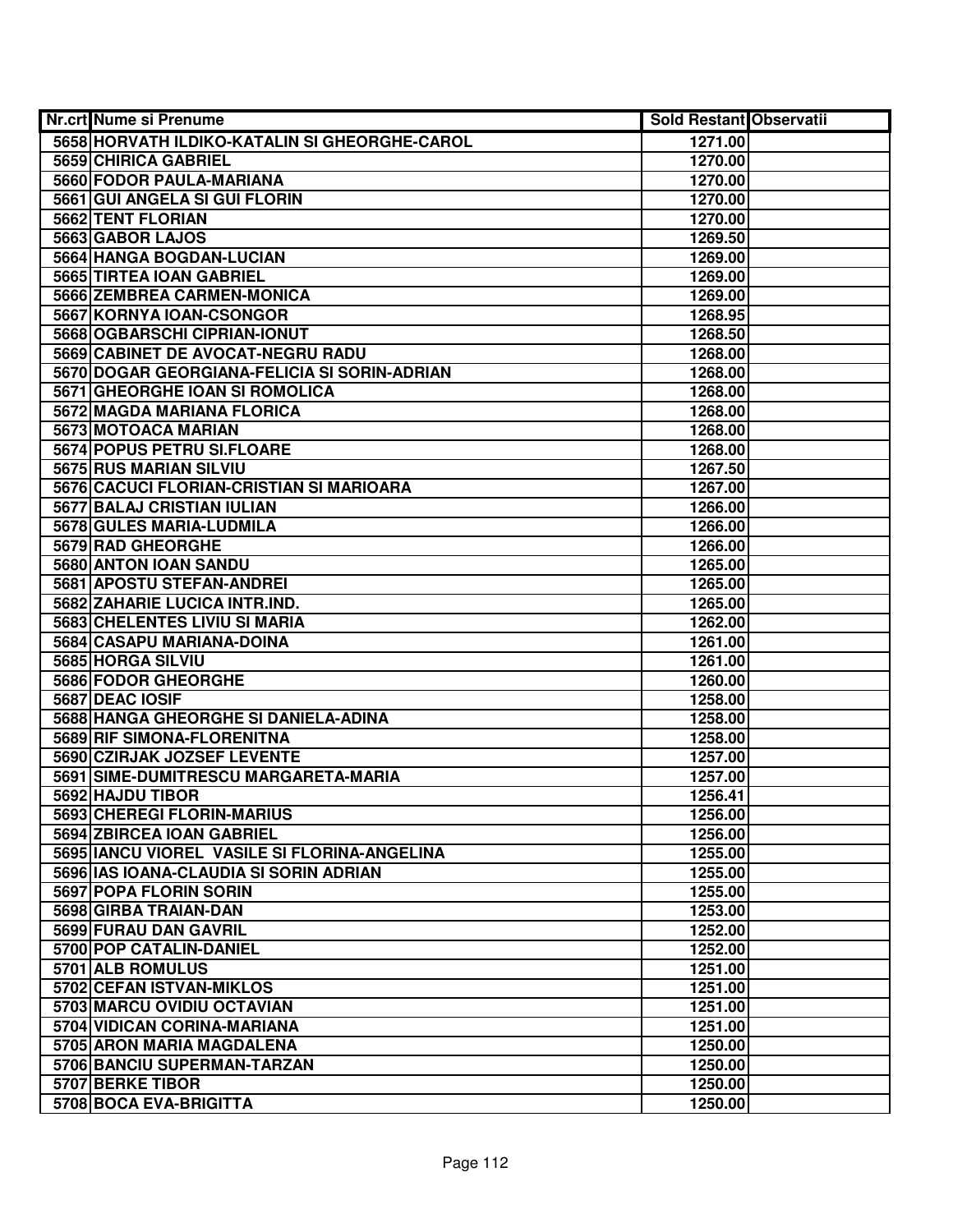| Nr.crt Nume si Prenume                        | <b>Sold Restant Observatii</b> |  |
|-----------------------------------------------|--------------------------------|--|
| 5709 BONCEA OCTAVIAN DUMITRU                  | 1250.00                        |  |
| 5710 COSTA IOAN                               | 1250.00                        |  |
| 5711 COSTEA CRISTIAN-DANUT PFA                | 1250.00                        |  |
| 5712 GABOR DUMITRU                            | 1250.00                        |  |
| 5713 GLIGAN BENIAMIN-FLORIN                   | 1250.00                        |  |
| 5714 HEYIZI VULTUR PAULA STELA                | 1250.00                        |  |
| 5715 KAJCZA DIANA                             | 1250.00                        |  |
| 5716 LUPSE SERGIU-ROBERTO                     | 1250.00                        |  |
| 5717 MAGYAI RUDOLF                            | 1250.00                        |  |
| 5718 MATEA IOAN IOSIF                         | 1250.00                        |  |
| 5719 MATYASI ROBERT                           | 1250.00                        |  |
| 5720 PACURAR LEON-STEFAN                      | 1250.00                        |  |
| 5721 PATAKI FELIX-FERENCZ                     | 1250.00                        |  |
| <b>5722 POP IOAN</b>                          | 1250.00                        |  |
| 5723 SIMON EUGEN                              | 1250.00                        |  |
| 5724 SZABO MELINDA                            | 1250.00                        |  |
| 5725 VETISAN VASILE-COSMIN                    | 1250.00                        |  |
| 5726 BILA ALEXANDRU NELU                      | 1249.00                        |  |
| 5727 HODISAN OVIDIU-MIRCEA                    | 1249.00                        |  |
| 5728 PAPP IOAN                                | 1249.00                        |  |
| 5729 MORGOVAN OVIDIU-FLORIN                   | 1248.00                        |  |
| 5730 CIARNAU ANCA CRISTINA                    | 1247.14                        |  |
| 5731 FARKAS TIBERIU                           | 1247.00                        |  |
| 5732 RACZ NADIA-FLORENTINA                    | 1247.00                        |  |
| 5733 BOT MARIA-CAROLINA                       | 1245.00                        |  |
| 5734 CINDEA MARIN                             | 1245.00                        |  |
| 5735 MATEI DANIEL                             | 1245.00                        |  |
| 5736 MINZ GEORGE-DACIAN                       | 1245.00                        |  |
| 5737 NEGRUT-CHIPE DANIEL                      | 1245.00                        |  |
| 5738 OLA NICOLAE-SORIN                        | 1245.00                        |  |
| 5739 BERES ROMULUS CRISTINEL                  | 1244.86                        |  |
| 5740 TOROK MARIANA IULIA                      | 1244.00                        |  |
| 5741 CHIRILA RADU SI EMOKE-CECILIA            | 1243.00                        |  |
| 5742 PINTEA GABRIEL-MIHAI                     | 1243.00                        |  |
| 5743 GHIURAU IOSIF-GAVRIL-TIBERIU             | 1242.00                        |  |
| 5744 TERHES ALIN-AUGUSTIN                     | 1242.00                        |  |
| 5745 MLADIN AGNETA                            | 1241.00                        |  |
| 5746 NICORICI ADRIANA-ANAMARIA                | 1241.00                        |  |
| 5747 BOKA BARNA<br>5748 CORDOVAN VIOLA-RENATA | 1240.00<br>1240.00             |  |
| 5749 DEMIR RAMAZAN SI ELENA                   | 1240.00                        |  |
| 5750 HERMAN SILVIU ALBERTO                    |                                |  |
| 5751 MARINCAS DANIELA-MIRELA                  | 1240.00<br>1240.00             |  |
| 5752 MINECAN MIRELA-VALENTINA-I.I.            | 1240.00                        |  |
| 5753 MURARIU CSABA-SZILVESZTER                | 1240.00                        |  |
| 5754 PANTIS ROMICA                            | 1240.00                        |  |
| 5755 POPA PAUL                                | 1240.00                        |  |
| 5756 ZAMA ROBERT-LAURENTIU                    | 1240.00                        |  |
| 5757 SZOKE SZABOLCS                           | 1239.00                        |  |
| 5758 MAN IOAN                                 | 1238.00                        |  |
| 5759 ZARE STEFAN SI MARIA                     | 1238.00                        |  |
|                                               |                                |  |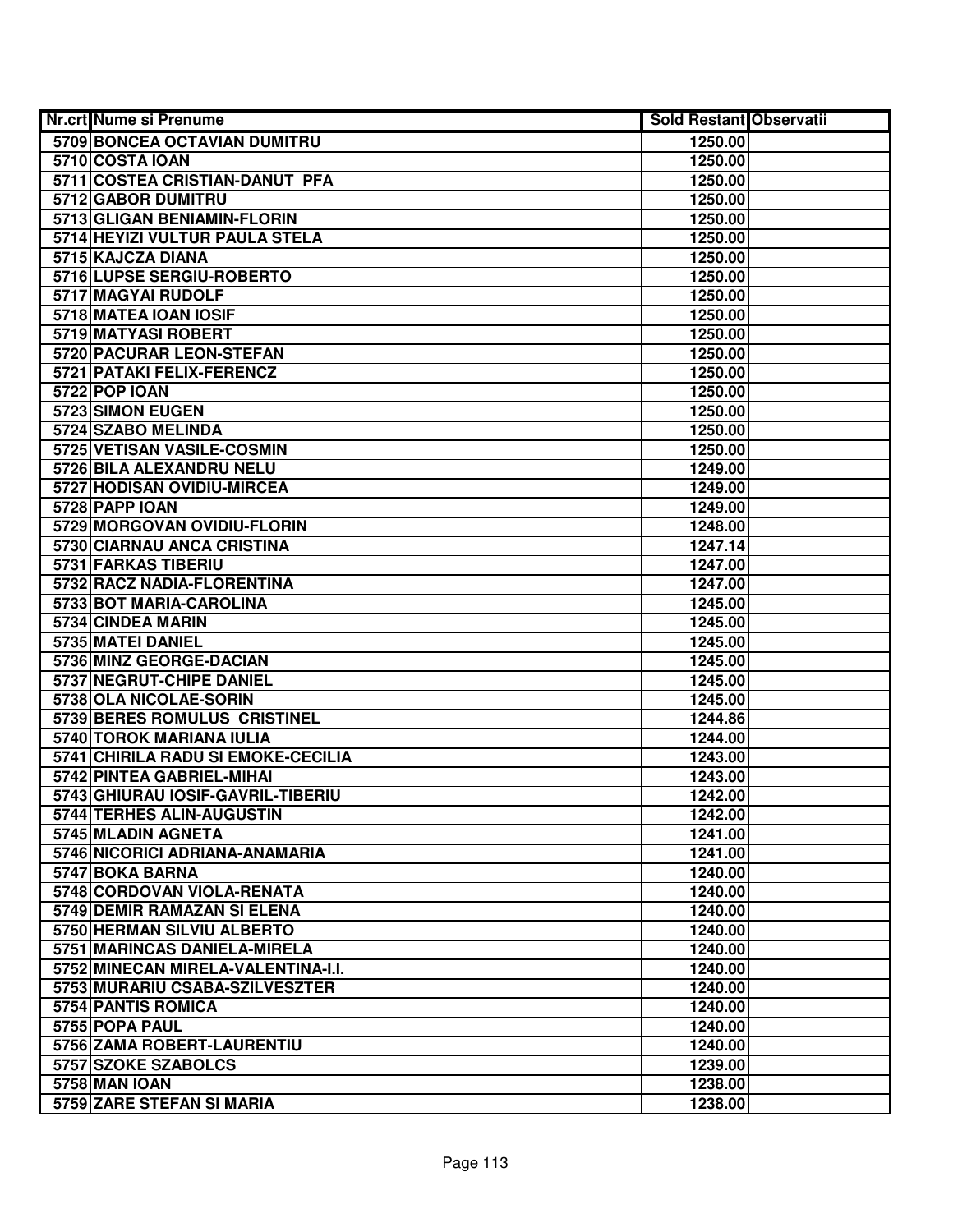| <b>Nr.crt Nume si Prenume</b>         | <b>Sold Restant Observatii</b> |  |
|---------------------------------------|--------------------------------|--|
| 5760 LUKACS LIVIU                     | 1237.00                        |  |
| 5761 MUNTEAN VALENTIN-TEODOR          | 1237.00                        |  |
| 5762 VARGA JANOS                      | 1237.00                        |  |
| 5763 FILIP CIPRIAN-CRISTIAN           | 1236.00                        |  |
| 5764 GHIURAU ALINA-MIHAELA            | 1235.00                        |  |
| 5765 VAIDA VIORICA SI MARIN           | 1235.00                        |  |
| 5766 BANCU VLAD-DANIEL                | 1234.00                        |  |
| 5767 KARSAI ATTILA                    | 1233.00                        |  |
| 5768 LUPSA LUCIAN BOGDAN              | 1233.00                        |  |
| 5769 PAP BELA ZSOLT                   | 1233.00                        |  |
| 5770 ROMAN CORNEL SI MONICA           | 1233.00                        |  |
| 5771 SEUCHE FLORIAN                   | 1233.00                        |  |
| 5772 ABRUDAN LEONARD-CALIN            | 1232.00                        |  |
| 5773 MIKLOVITS IULIU                  | 1232.00                        |  |
| 5774 MUSCU RAMONA CORINA              | 1232.00                        |  |
| 5775 OBERMAJER EVA                    | 1232.00                        |  |
| 5776 GAL VASILE-MARIUS                | 1231.00                        |  |
| 5777 EL HAJRI M HAMED                 | 1230.00                        |  |
| 5778 KAJCZA ZSOLT FERENCZ             | 1230.00                        |  |
| 5779 LAZAR CORINA ANDREA              | 1230.00                        |  |
| 5780 MARCUS ADRIANA SI OVIDIU         | 1230.00                        |  |
| 5781 BOCUT FLORENTINA-ANA MARIA       | 1229.00                        |  |
| 5782 CORDEA TEODOR CONSTANTIN SI ANCA | 1227.00                        |  |
| 5783 CASON CRISTIAN-FLORIN            | 1225.00                        |  |
| 5784 TAU IONEL-SORIN                  | 1225.00                        |  |
| 5785 BIHARI SANDOR-ZSOLT              | 1224.00                        |  |
| 5786 BORAC ELENA-VIERCA               | 1224.00                        |  |
| 5787 EHIK ZOLTAN KAROLY               | 1223.00                        |  |
| 5788 PINTO ANDREA                     | 1223.00                        |  |
| 5789 BABA SANDA EMA                   | 1222.00                        |  |
| 5790 MARC NICOLAE IOAN                | 1222.00                        |  |
| 5791 STRENG LORENA-ALEXANDRINA        | 1222.00                        |  |
| 5792 FOLTUT IOAN                      | 1221.00                        |  |
| 5793 LIPTAK ZOLTAN                    | 1220.17                        |  |
| <b>5794 BRASSO MIHALY TAMAS</b>       | 1220.00                        |  |
| 5795 LACATUS SANDOR                   | 1220.00                        |  |
| 5796 RACZ IOSIF-IOAN                  | 1220.00                        |  |
| 5797 TRIPA IOAN MIRCEA                | 1220.00                        |  |
| 5798 HURMUZ MARIANA                   | 1219.00                        |  |
| 5799 IGNA DOINA-MARIA SI DUMITRU      | 1219.00                        |  |
| 5800 PLES OVIDIU                      | 1218.00                        |  |
| 5801 POP-DURINA ADRIAN-MIRCEA         | 1217.16                        |  |
| 5802 PORTAN RAMONA                    | 1217.00                        |  |
| 5803 HORJAN NICOLAE                   | 1216.00                        |  |
| 5804 SZONDI GABOR                     | 1216.00                        |  |
| 5805 VARGA EDUARD-TOMI                | 1216.00                        |  |
| 5806 COSTIN DAN                       | 1215.00                        |  |
| 5807 MILLE CARMEN ELENA               | 1215.00                        |  |
| 5808 DARABAN AMALIA IONELA            | 1213.00                        |  |
| 5809 HARANGI ZOLTAN-ZSOLT SI ERZSEBET | 1212.00                        |  |
| 5810 HOSZU GHEORGHE                   | 1212.00                        |  |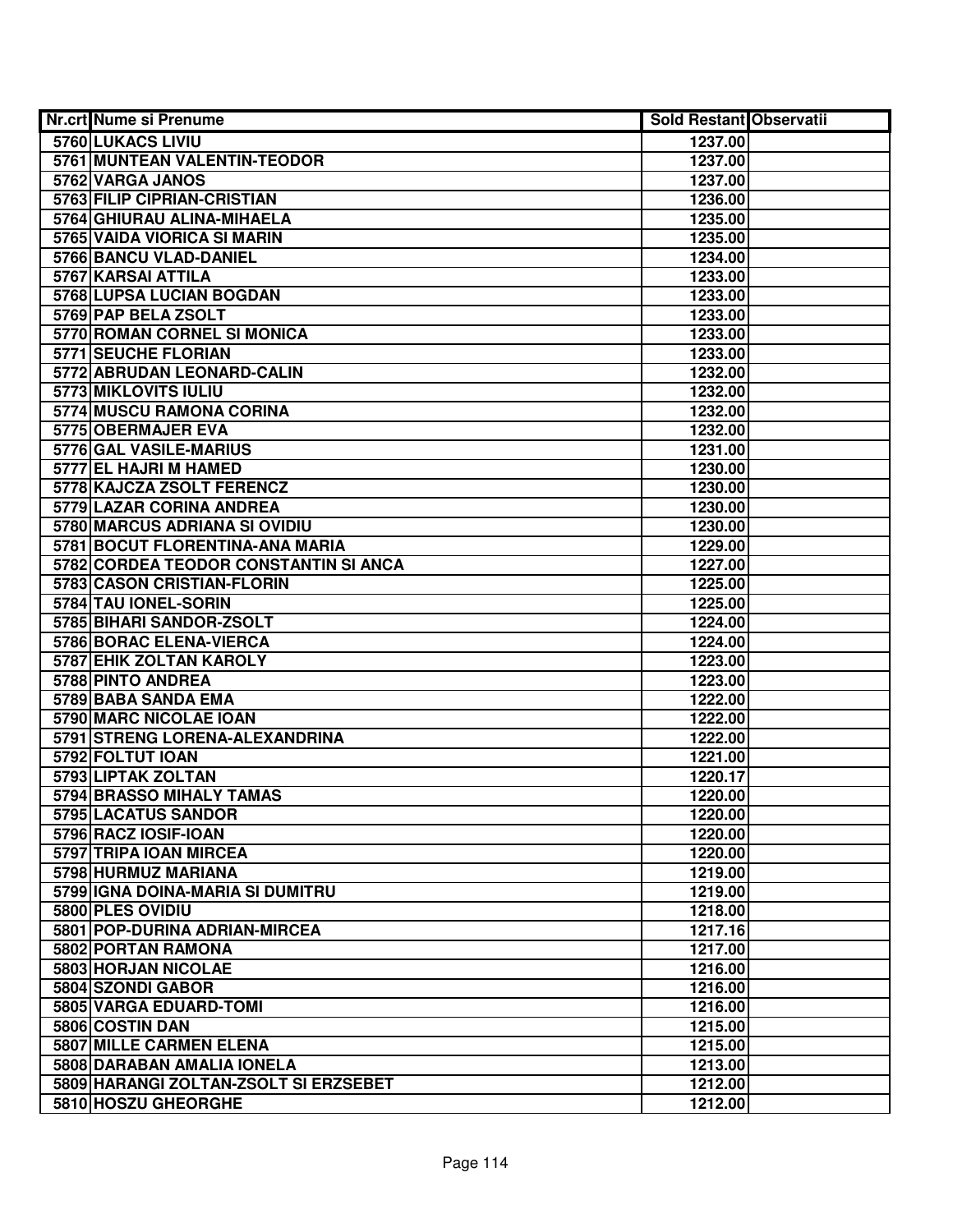| Nr.crt Nume si Prenume      |                                         | <b>Sold Restant Observatii</b> |  |
|-----------------------------|-----------------------------------------|--------------------------------|--|
|                             | 5811 SIMOC CALIN-ALEXANDRU              | 1211.00                        |  |
| 5812 CHIORAN COSMIN-LIVIU   |                                         | 1210.00                        |  |
|                             | 5813 CORCHES LAVINIA-RUXANDRA           | 1210.00                        |  |
| 5814 DICSO ATTILA           |                                         | 1210.00                        |  |
| 5815 GUBA SANDOR            |                                         | 1210.00                        |  |
| 5816 MILOTAI DAVID          |                                         | 1210.00                        |  |
| 5817 POP REMUS EMIL         |                                         | 1210.00                        |  |
| 5818 ISTOICA GAVRIL         |                                         | 1209.00                        |  |
| 5819 MADAR LIVIU SI DORINA  |                                         | 1209.00                        |  |
| 5820 GABOR GETA             |                                         | 1208.00                        |  |
| 5821 GIULAI FLORIAN-ALIN    |                                         | 1208.00                        |  |
| 5822 PUTICIU CAMELIA        |                                         | 1208.00                        |  |
| 5823 TEGER ISTVAN           |                                         | 1208.00                        |  |
|                             | 5824 ARDELEAN MARIUS GHEORGHE           | 1207.90                        |  |
| 5825 VASILE TIBERIU ANDREI  |                                         | 1206.64                        |  |
|                             | 5826 BRADEA NADIA-DACIANA               | 1206.00                        |  |
|                             | 5827 GASCA NICOLAE-DANIEL               | 1206.00                        |  |
| 5828 PAUL ELISAVETA         |                                         | 1206.00                        |  |
|                             | 5829 CODREAN CLAUDIU-VALENTIN           | 1205.04                        |  |
|                             | 5830 CICU NICOLETA LACRIMIOARA          | 1205.00                        |  |
|                             | 5831 MARIAN DORIN SI FLORICA            | 1205.00                        |  |
| 5832 SZODORAI IMRE          |                                         | 1205.00                        |  |
| 5833 BRUDASCA ALEXANDRU     |                                         | 1204.00                        |  |
| 5834 MURESAN VIOLIN         |                                         | 1204.00                        |  |
| 5835 DUDAS ATTILA           |                                         | 1203.51                        |  |
| 5836 GURAU MARIA            |                                         | 1203.00                        |  |
|                             | 5837 P.F.A.SIRCA MIHAELA-FLORICA        | 1203.00                        |  |
| 5838 PADAR ORSOLYA          |                                         | 1203.00                        |  |
|                             | 5839 SIMUT CIPRIAN-FLORIAN SI DANIELA   | 1203.00                        |  |
|                             | 5840 TRIP IOAN SI SUCIU CORNELIA        | 1202.50                        |  |
| 5841 GABOR GAVRIL           |                                         | 1202.00                        |  |
| 5842 JUNC CORNELIU          |                                         | 1202.00                        |  |
| 5843 MASTAN ANNA            |                                         | 1202.00                        |  |
| 5844 NAGY ANDRAS            |                                         | 1202.00                        |  |
|                             | 5845 PETRICA NICOLAE FLORIAN SI MARIANA | 1202.00                        |  |
| 5846 DUMEA VIRGIL           |                                         | 1201.00                        |  |
| <b>5847 NISTOR CORNELIA</b> |                                         | 1201.00                        |  |
|                             | 5848 ALB DUMITRU SI DORINA              | 1200.00                        |  |
|                             | 5849 ANDRISCA FLAVIUS-RAZVAN            | 1200.00                        |  |
|                             | 5850 AWAN SULTAN MUHAMMAD AITTZAZ       | 1200.00                        |  |
|                             | 5851 BALOG LASZLO-FERENCZ               | 1200.00                        |  |
| 5852 BERES GHIZELA          |                                         | 1200.00                        |  |
|                             | 5853 BONTA MARIUS DUMITRU               | 1200.00                        |  |
|                             | 5854 CIUNTU GHEORGHE-GABRIEL            | 1200.00                        |  |
|                             | 5855 DANCULEA COSTEL DORIN              | 1200.00                        |  |
| 5856 DEJEU ALIN             |                                         | 1200.00                        |  |
| 5857 DOMBI ANTON            |                                         | 1200.00                        |  |
| 5858 DOMSA AUREL-MIRCEA     |                                         | 1200.00                        |  |
| 5859 FARKAS NORBERT         |                                         | 1200.00                        |  |
| 5860 GABOR GABOR            |                                         | 1200.00                        |  |
| 5861 GANGOS SORIN-FLORIN    |                                         | 1200.00                        |  |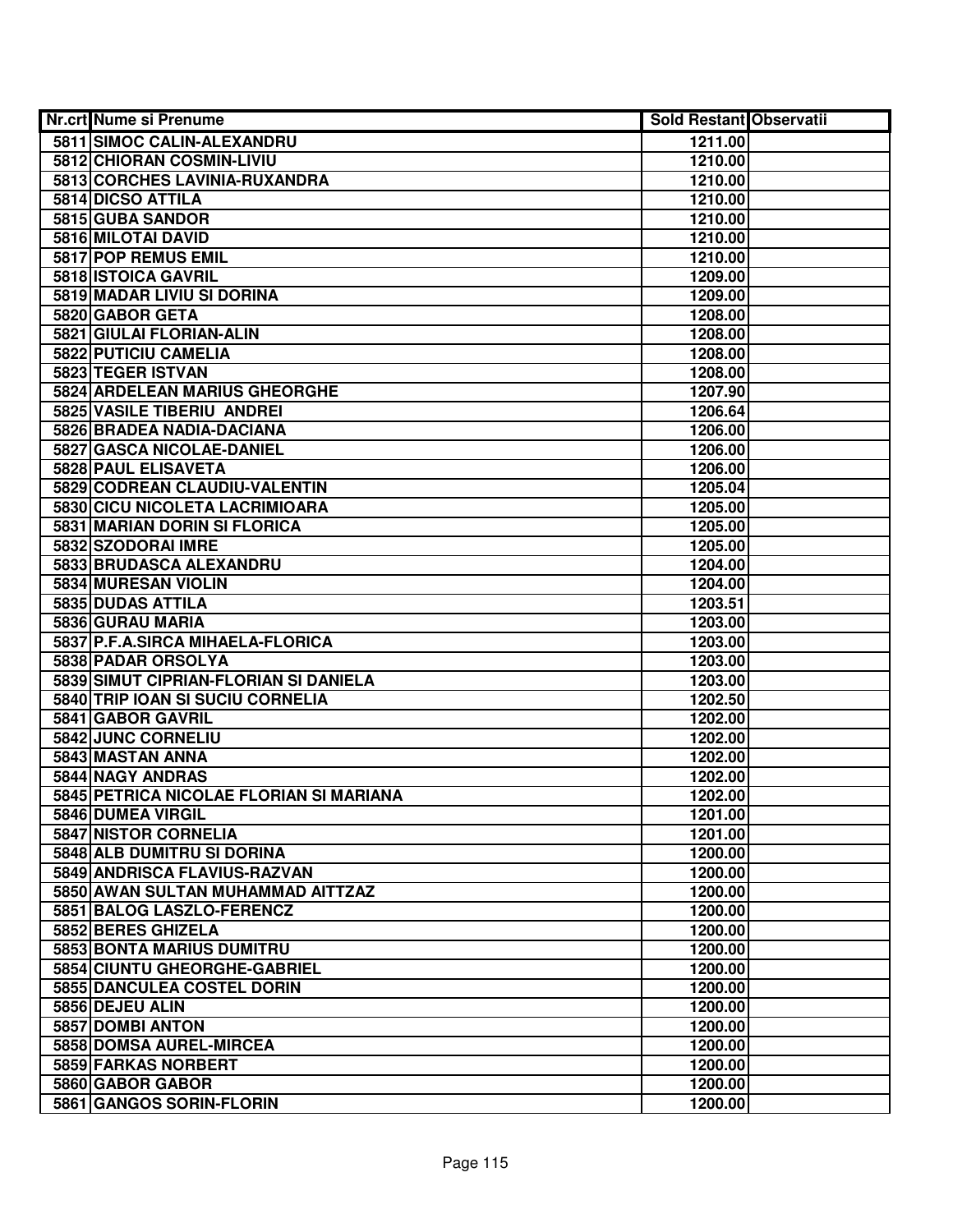| <b>Nr.crt Nume si Prenume</b>                 | <b>Sold Restant Observatii</b> |  |
|-----------------------------------------------|--------------------------------|--|
| 5862 GAVRILA ALIN-ROBERT                      | 1200.00                        |  |
| 5863 GEORGESCU DANIEL                         | 1200.00                        |  |
| 5864 GHENDER FLORIN GABRIEL                   | 1200.00                        |  |
| 5865 GULES BOGDAN                             | 1200.00                        |  |
| 5866 HAINER ANGELA                            | 1200.00                        |  |
| 5867 HALASZ PETER-ATTILA                      | 1200.00                        |  |
| 5868 HEGEDUS LADISLAU                         | 1200.00                        |  |
| 5869 HORVATH ALEXANDRU                        | 1200.00                        |  |
| 5870 LAZUREANU MIRCEA FLORIN                  | 1200.00                        |  |
| 5871 MEER MUHAMMAD SHABBIR AHMAD              | 1200.00                        |  |
| 5872 MERAI TAMAS-ALEXANDRU                    | 1200.00                        |  |
| 5873 MOISA CALIN-LIVIU                        | 1200.00                        |  |
| 5874 NICORUT AURELIAN                         | 1200.00                        |  |
| 5875 ONYENOBI CHUKWUNYERE EMMANUEL            | 1200.00                        |  |
| 5876 OTVOS SURAJ CRISTIAN                     | 1200.00                        |  |
| 5877 PATINTARU MIHAI                          | 1200.00                        |  |
| 5878 POPOVICI IULIANA                         | 1200.00                        |  |
| 5879 RAJKLI ROMULUS-ANDREI                    | 1200.00                        |  |
| 5880 SONEA SEBASTIAN-IOAN                     | 1200.00                        |  |
| 5881 STRANGO VLADUT-NICOLAE                   | 1200.00                        |  |
| 5882 SZILAGY ZOLTAN                           | 1200.00                        |  |
| 5883 TONT MARIUS-COSMIN                       | 1200.00                        |  |
| 5884 YOUNAS MOHAMMAD                          | 1200.00                        |  |
| 5885 BULBUCA TEODOR                           | 1199.00                        |  |
| 5886 JAKOB RAMONA                             | 1199.00                        |  |
| 5887 MASCAS VIOREL ANA                        | 1199.00                        |  |
| 5888 BALOG MIHAI                              | 1198.00                        |  |
| 5889 BARTA BELA-TAMAS                         | 1198.00                        |  |
| 5890 MOISI DANIEL MIREL                       | 1198.00                        |  |
| 5891 SAAIDA IOANA-CARMEN                      | 1198.00                        |  |
| 5892 VARGA MONIKA-ALIZ                        | 1198.00                        |  |
| 5893 NICULEA ROBERT-CLAUDIU                   | 1197.00                        |  |
| 5894 BARCAN FLORIN DANIEL SI GEORGETA-FLORINA | 1196.00                        |  |
| 5895 RADULESCU IOAN SI CLAUDIA                | 1195.00                        |  |
| 5896 RETI ISTVAN                              | 1195.00                        |  |
| 5897 SALAJAN MARIUS-LIVIU                     | 1195.00                        |  |
| 5898 SIM COSMIN                               | 1195.00                        |  |
| 5899 STATE PASCARIU VALERIAN                  | 1195.00                        |  |
| 5900 CHARALAMPOPOULOU VERONIKA-ATHINA         | 1194.00                        |  |
| 5901 BRATEANU VASILE                          | 1193.00                        |  |
| 5902 CHEREGI IOAN                             | 1193.00                        |  |
| 5903 COPIL CARMEN-SANDA SI OVIDIU             | 1193.00                        |  |
| 5904 DAL POS ROMANO                           | 1193.00                        |  |
| 5905 CILIBIU VLAD SI ANA                      | 1192.00                        |  |
| 5906 HANT CSABA KALMAR                        | 1192.00                        |  |
| 5907 CIUCIU VIOLETA                           | 1191.00                        |  |
| 5908 GABOR GHITA                              | 1190.00                        |  |
| 5909 GUBA JOSZEF                              | 1190.00                        |  |
| 5910 MIHALI ANDREI                            | 1190.00                        |  |
| 5911 OROS ALEXANDRU                           | 1190.00                        |  |
| 5912 SAVITCHI SIDONIA-MELINDA                 | 1190.00                        |  |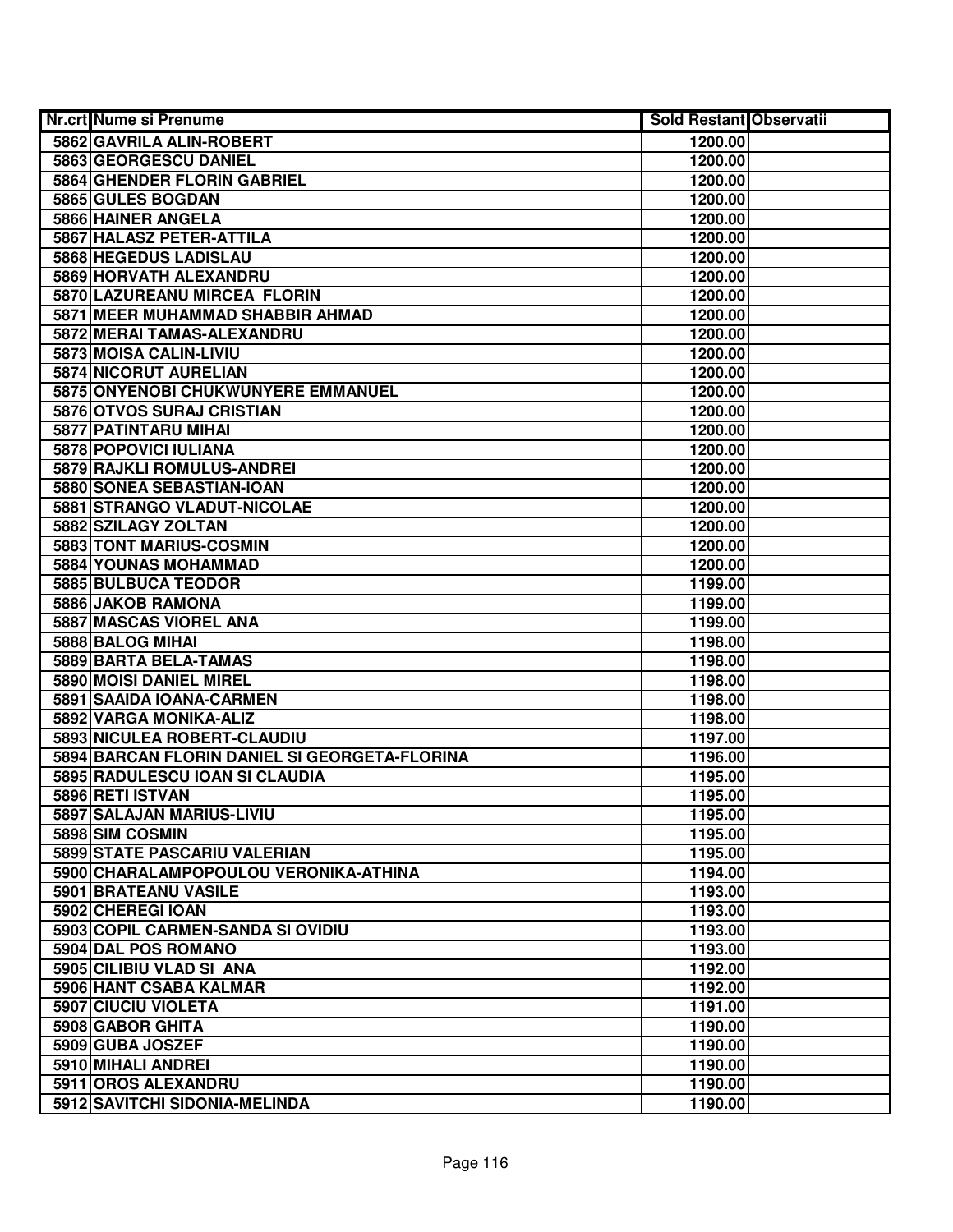| Nr.crt Nume si Prenume                           | <b>Sold Restant Observatii</b> |  |
|--------------------------------------------------|--------------------------------|--|
| 5913 CIARNAU ETELCA-IBOLYA                       | 1189.00                        |  |
| 5914 DODA FLAVIU-SORIN SI DELIA                  | 1189.00                        |  |
| 5915 GYORFI JANOS FERENC                         | 1189.00                        |  |
| 5916 MOLDOVAN ADRIAN CALIN                       | 1189.00                        |  |
| 5917 BOTA MOISIN ANTON FLORINEL SI MONICA GILDA  | 1188.00                        |  |
| 5918 MATHE ERIKA-JOZE                            | 1188.00                        |  |
| 5919 BUGLE ALEXANDRU-SORIN                       | 1187.00                        |  |
| 5920 SZUCS ZOLTAN                                | 1187.00                        |  |
| 5921 AVRAM TEODOR SI FLOARE                      | 1186.00                        |  |
| 5922 BALAZS ERZSEBET SI IOAN                     | 1185.00                        |  |
| 5923 BOKA IOSIF SI EDINA                         | 1185.00                        |  |
| 5924 GALIS IOAN-REMUS                            | 1185.00                        |  |
| 5925 MIKLOS SUSANA                               | 1185.00                        |  |
| 5926 MUSCAS RODICA                               | 1184.26                        |  |
| 5927 LAZAU LEONTIN                               | 1184.00                        |  |
| 5928 POP RADU-ILIE                               | 1184.00                        |  |
| 5929 PALOS VLAD CRISTIAN                         | 1182.50                        |  |
| 5930 ANDOR PETRU DANIEL                          | 1182.00                        |  |
| 5931 MATEAS TRAIAN SORIN                         | 1181.00                        |  |
| 5932 TACIULET SORINEL                            | 1181.00                        |  |
| 5933 GABOR MINDRA                                | 1180.00                        |  |
| 5934 MIHUTIU IOAN-MIHAI                          | 1180.00                        |  |
| 5935 POPOVICI DUMITRU-EMANUEL                    | 1180.00                        |  |
| 5936 VENTER MARIOARA                             | 1180.00                        |  |
| 5937 ARDELEAN ANGELA                             | 1179.00                        |  |
| 5938 CIOBAN-JUNC MARIUS-VASILE                   | 1179.00                        |  |
| 5939 IAMBOR MARIA                                | 1179.00                        |  |
| 5940 MUT MARIUS-CORNEL                           | 1179.00                        |  |
| 5941 SARKADI VIORICA-IULIANA                     | 1179.00                        |  |
| 5942 SZERZO IDA                                  | 1178.00                        |  |
| 5943 SZTUFLIAK LASZLO-SANDOR                     | 1178.00                        |  |
| 5944 TOCA PETRU SI ELISABETA                     | 1178.00                        |  |
| 5945 CAMARAN CRISTIAN-MIHAI SI VERONICA NICOLETA | 1177.00                        |  |
| 5946 DAN DUMITRU-MARCEL                          | 1177.00                        |  |
| 5947 LAPUSAN ALEXANDRU-ROMULUS                   | 1177.00                        |  |
| 5948 TIRPE FLORIN-CALIN                          | 1177.00                        |  |
| 5949 PORTAN ROLAND-LASZLO                        | 1175.00                        |  |
| 5950 VOLOSEN ALEXANDRU SI MARIA                  | 1175.00                        |  |
| 5951 DURNE DORINA SI GABRIEL                     | 1174.00                        |  |
| 5952 TOLCSVAI JANOS SI IULIANA                   | 1174.00                        |  |
| 5953 PUSKAS ROBERTO                              | 1173.00                        |  |
| 5954 SILAGHI TEODOR-MARIN                        | 1173.00                        |  |
| 5955 IOVAN SANDU DORU                            | 1172.08                        |  |
| 5956 COTE MARIN SI IULIA                         | 1172.00                        |  |
| 5957 PINTIUTA ATTILA-DORIN                       | 1172.00                        |  |
| 5958 FODOR PETRU-LADISLAU SI OLGA                | 1171.00                        |  |
| 5959 AMARITEI FLORIN-GABRIEL                     | 1170.00                        |  |
| 5960 BUDA TUDOR ADRIAN                           | 1170.00                        |  |
| 5961 BURCA LUCIAN ALIN                           | 1170.00                        |  |
| 5962 HORVATH ELVIRA                              | 1170.00                        |  |
| 5963 IONOI ALEXANDRU SERBAN                      | 1170.00                        |  |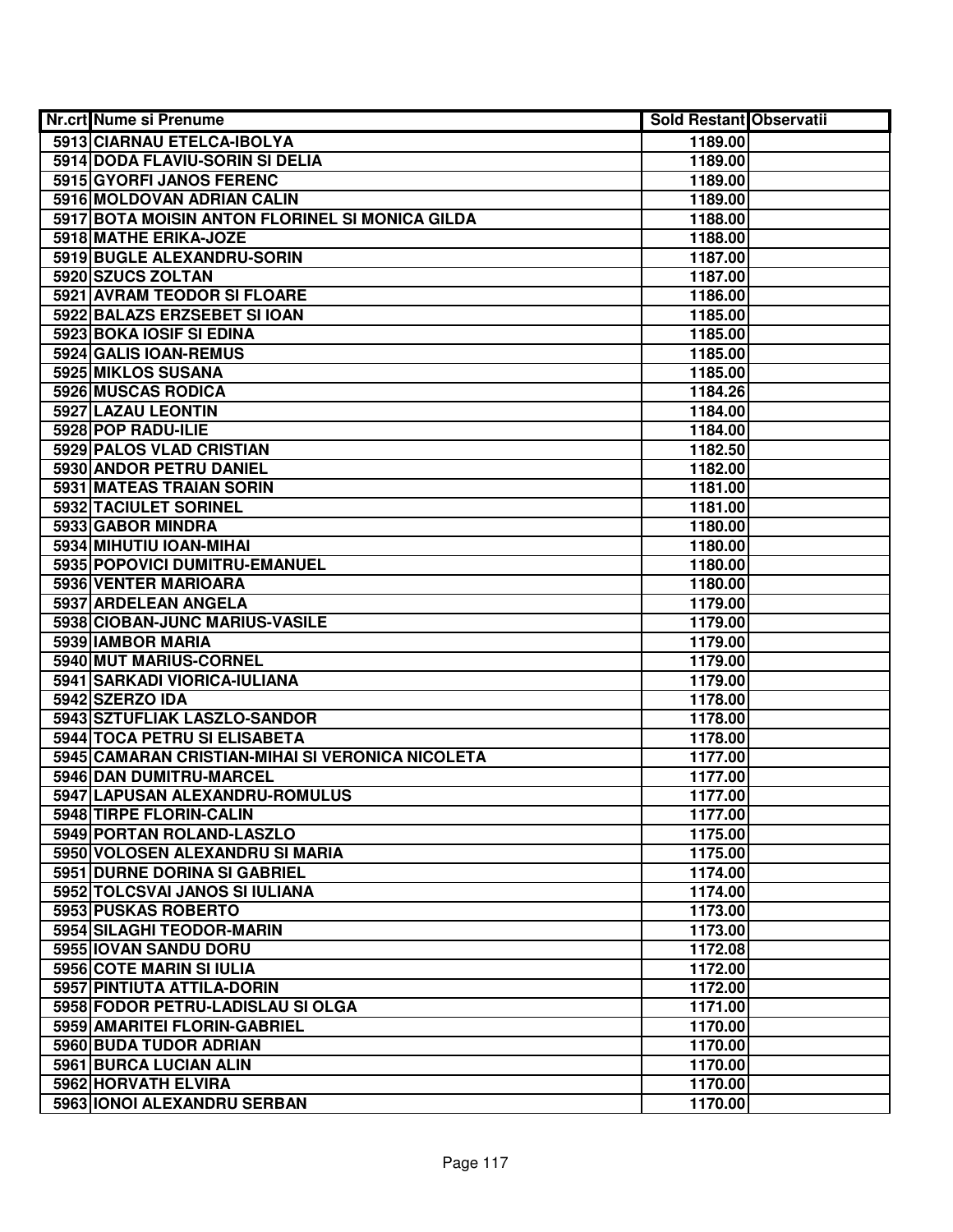| <b>Nr.crt Nume si Prenume</b>              | Sold Restant Observatii |  |
|--------------------------------------------|-------------------------|--|
| 5964 IVAN IONEL                            | 1170.00                 |  |
| 5965 ANDOR GABOR                           | 1169.00                 |  |
| 5966 BUGHIU MARIA                          | 1169.00                 |  |
| 5967 CSATI IOSIF                           | 1169.00                 |  |
| 5968 ROSTAS CODRUT                         | 1169.00                 |  |
| 5969 COLTE IOAN-DANIEL SI DANIELA          | 1168.00                 |  |
| 5970 LAKATOS SANDOR-EDUARD                 | 1168.00                 |  |
| 5971 LENCAR MARCELA                        | 1168.00                 |  |
| <b>5972 HODUT-FASIE NICOLINA</b>           | 1167.00                 |  |
| 5973 POP DACIANA MARIA CORINA              | 1167.00                 |  |
| 5974 ANTAL ZSENI-LENKE                     | 1166.00                 |  |
| 5975 BALOG EMERIC SI IOLAN                 | 1166.00                 |  |
| 5976 BURCIA GAVRIL                         | 1166.00                 |  |
| 5977 FLORESCU NICOLAE                      | 1166.00                 |  |
| 5978 SALAJAN MARIUS ADRIAN                 | 1166.00                 |  |
| 5979 POPA RAUL-CIPRIAN                     | 1165.03                 |  |
| 5980 KOVACS ADRIAN                         | 1165.00                 |  |
| 5981 KOSZEGI ATTILA                        | 1164.00                 |  |
| 5982 POPA CIPRIAN-IONUT                    | 1164.00                 |  |
| 5983 RAT LASZLO                            | 1164.00                 |  |
| 5984 LUCA VIOLETA                          | 1163.00                 |  |
| 5985 MOISE PAUL                            | 1162.00                 |  |
| 5986 OPREA TRAIAN-GRIGORE SI IOANA-LAURA   | 1162.00                 |  |
| 5987 FLONTA JHONNY-DANNIEL                 | 1161.25                 |  |
| 5988 CRET DANUT-GHEORGHE SI ADINA          | 1161.00                 |  |
| 5989 CERCEA STEFAN SI ADRIANA-GEORGETA     | 1160.00                 |  |
| 5990 MARIES CODRUT RAZVAN                  | 1160.00                 |  |
| 5991 RUSU MARIUS-ANDREI                    | 1160.00                 |  |
| 5992 RADULESCU SIMONA                      | 1159.54                 |  |
| 5993 BRONT GEORGETA                        | 1159.00                 |  |
| 5994 CIOARA SORIN GABRIEL                  | 1159.00                 |  |
| 5995 MEZEI TIBOR CAROL                     | 1159.00                 |  |
| 5996 ORBAI ANADA-LAURA SI LUCIAN-FLORIN    | 1159.00                 |  |
| 5997 ISZTOJKA GABOR                        | 1158.00                 |  |
| 5998 MAKKAI COLOMAN                        | 1158.00                 |  |
| 5999 PALUT MARIANA                         | 1158.00                 |  |
| 6000 PATCAS VIOREL                         | 1158.00                 |  |
| <b>6001 BAICAN PETRU-NICOLAE</b>           | 1157.00                 |  |
| 6002 NAGY STELIAN                          | 1157.00                 |  |
| 6003 BABAN CIPRIAN - CABINET DE AVOCAT     | 1156.00                 |  |
| 6004 POPA AUREL SI ANA                     | 1156.00                 |  |
| 6005 FURIC IOAN-CRISTIAN                   | 1155.00                 |  |
| 6006 MAKKOS ZOLTAN                         | 1155.00                 |  |
| 6007 SZABO SANDOR ROLAND                   | 1155.00                 |  |
| <b>6008 NEGREANU ERIC-ROLAND</b>           | 1154.00                 |  |
| 6009 VESZPREMI ZOLTAN LASZLO               | 1153.00                 |  |
| 6010 VILHAN IOAN                           | 1153.00                 |  |
| 6011 LAZAR GABRIEL-GHEORGHE                | 1152.51                 |  |
| 6012 FANEA IOAN SI MARIA                   | 1152.00                 |  |
| 6013 PALAGHIANU DANIEL-CRISTIAN SI IULIANA | 1152.00                 |  |
| 6014 SUPERAR MIHAI-MADALIN                 | 1152.00                 |  |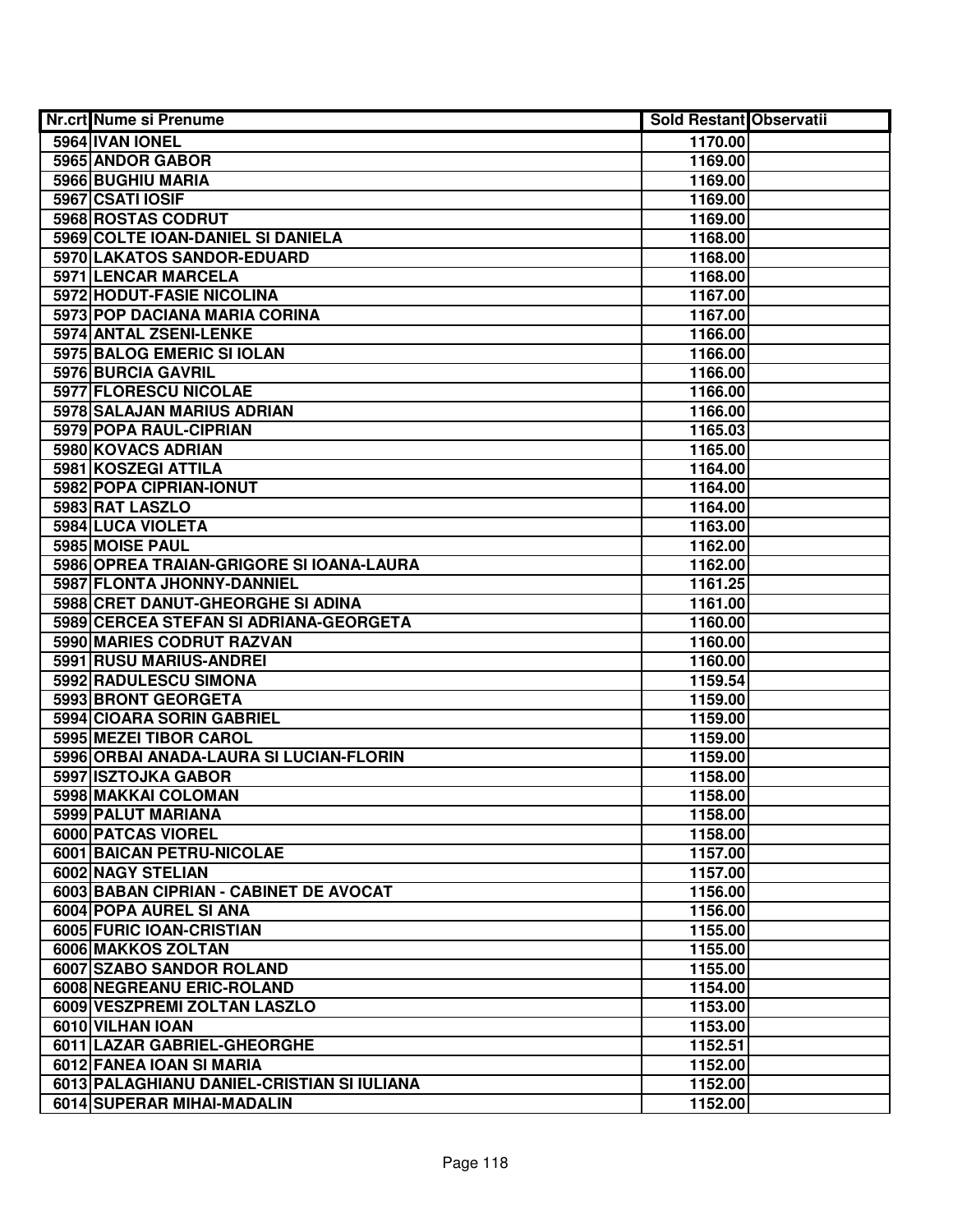| Nr.crt Nume si Prenume                   | <b>Sold Restant Observatii</b> |  |
|------------------------------------------|--------------------------------|--|
| 6015 GAL TUDOR CRISTIAN SI CORINA        | 1151.00                        |  |
| 6016 ANDREI LORIANA RAMONA               | 1150.44                        |  |
| 6017 ANDOR ADRIAN                        | 1150.00                        |  |
| 6018 CAVASDAN SEBASTIAN PATRIK           | 1150.00                        |  |
| 6019 CHERESI ALEXANDRU                   | 1150.00                        |  |
| 6020 CONSTANTIN IOANA-MARIA              | 1150.00                        |  |
| 6021 CUCI IONUT-COSTEL                   | 1150.00                        |  |
| 6022 FAUR REMUS-IONUT                    | 1150.00                        |  |
| 6023 GROZA DAN-RONALD                    | 1150.00                        |  |
| 6024 IGNAT MONICA-DELIA SI ADRIAN        | 1150.00                        |  |
| 6025 IONESCU CATALIN                     | 1150.00                        |  |
| 6026 KOLCSAR ROMEO-JOZSEF                | 1150.00                        |  |
| 6027 MARGE CRISTIAN IOAN SI LENUTA       | 1150.00                        |  |
| 6028 POPA LIVIU                          | 1150.00                        |  |
| 6029 ROSTAS DINU                         | 1150.00                        |  |
| 6030 SZABO DAVID                         | 1150.00                        |  |
| 6031 VARGA FLORIN                        | 1150.00                        |  |
| 6032 VARGA MARCEL - VENCZEL ELISABETA    | 1150.00                        |  |
| 6033 ZOT LIVIU-DANIEL                    | 1150.00                        |  |
| 6034 GHENT MIRCEA                        | 1149.00                        |  |
| 6035 NANU DAN IOAN                       | 1148.00                        |  |
| 6036 PURICE GAVRILA                      | 1148.00                        |  |
| 6037 SZABO ZOLTAN                        | 1148.00                        |  |
| 6038 BONTA TRAIAN SI MARIANA             | 1147.00                        |  |
| 6039 BUNDEA ANCA-OTILIA-RAMONA           | 1147.00                        |  |
| <b>6040 SIME CORNEL NICOLAE</b>          | 1147.00                        |  |
| 6041 MATEAS FLORINA-CRINA                | 1146.00                        |  |
| 6042 BACIO MARIA TUNDE                   | 1145.00                        |  |
| 6043 BOKA IRINA-ALEXANDRU                | 1145.00                        |  |
| 6044 AVRAM MIRCEA                        | 1144.00                        |  |
| 6045 KOVACS SZALAKNAI LASZLO ZOLTAN      | 1144.00                        |  |
| 6046 TOROK ALBERT                        | 1144.00                        |  |
| 6047 BOT MIHAI SI ANGELA                 | 1143.00                        |  |
| 6048 CMECIU IONEL SORIN                  | 1143.00                        |  |
| 6049 ROSTAS ARGENTINA                    | 1143.00                        |  |
| 6050 SCURT FLORIN-PETRU                  | 1143.00                        |  |
| 6051 VASILE GIGEL-BOGDAN                 | 1142.79                        |  |
| 6052 CORMOS RAUL                         | 1142.50                        |  |
| 6053 ANANI GEORGE-CRISTIAN               | 1142.00                        |  |
| 6054 BUTILCHIN VALERIA                   | 1142.00                        |  |
| 6055 MIHUTIU MAGDALENA FLORICA SI MARTON | 1142.00                        |  |
| 6056 ZAGHDOUDI MONIKA                    | 1142.00                        |  |
| 6057 BODEA DANIEL                        | 1141.00                        |  |
| 6058 SALEH AL MAHMOUD                    | 1141.00                        |  |
| 6059 BERKI STEFAN COSTEL                 | 1140.00                        |  |
| 6060 BORHA IANCU-REMUS                   | 1140.00                        |  |
| 6061 BUHAS IOAN                          | 1140.00                        |  |
| 6062 KEREZSI JOZSEF                      | 1140.00                        |  |
| 6063 MESESAN RADU-CORNEL                 | 1140.00                        |  |
| 6064 POTOROACA LOREDANA-MARIANA          | 1140.00                        |  |
| 6065 URSA VIOREL                         | 1140.00                        |  |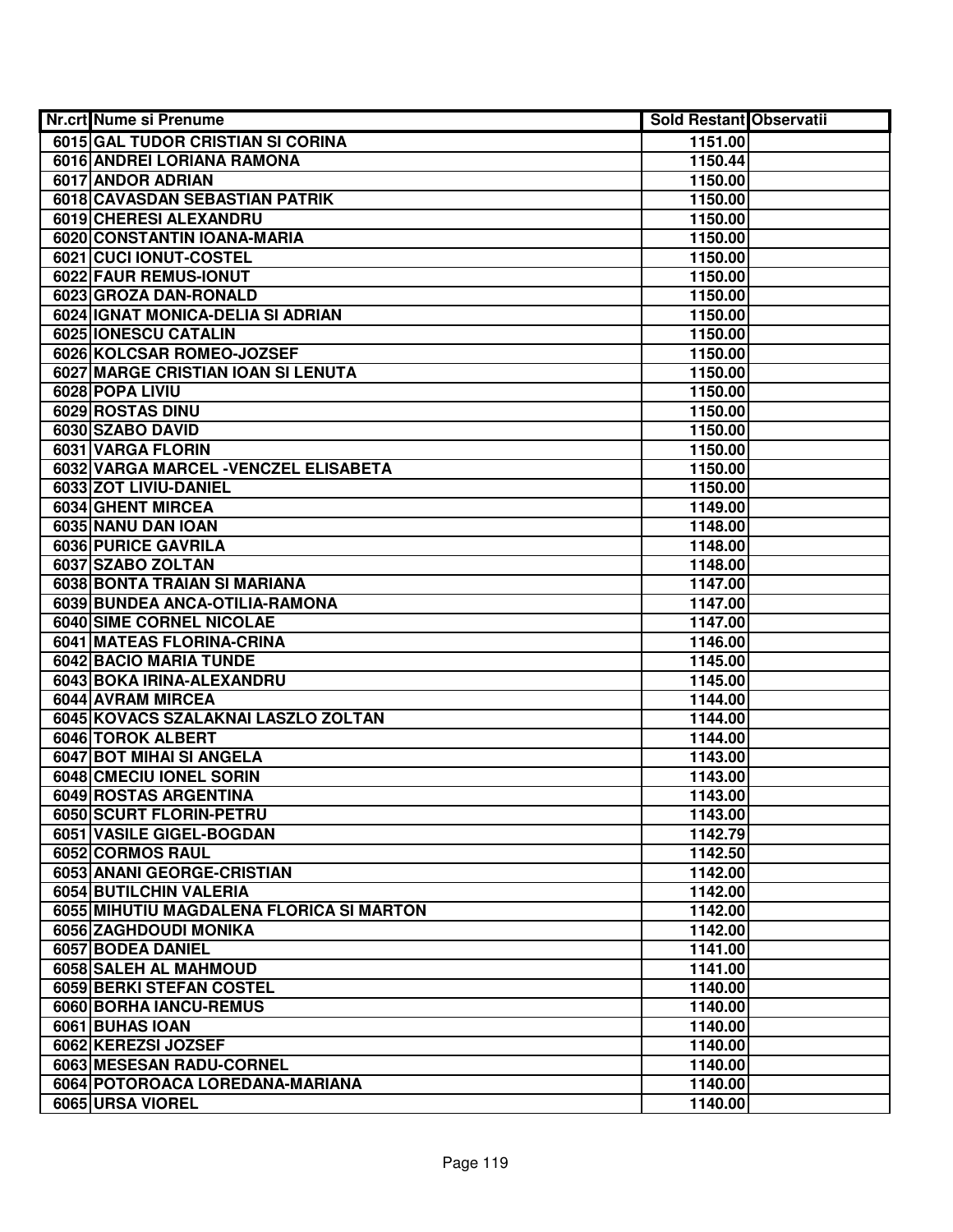| <b>Nr.crt Nume si Prenume</b>                              | <b>Sold Restant Observatii</b> |  |
|------------------------------------------------------------|--------------------------------|--|
| 6066 BLAGA OVIDIU-RADU                                     | 1138.00                        |  |
| 6067 BOT SAMUEL                                            | 1138.00                        |  |
| 6068 DIOS KAROLY-ROBERT                                    | 1138.00                        |  |
| 6069 BARTA IOAN-STEFAN                                     | 1137.00                        |  |
| 6070 KURTAN EMERIC                                         | 1136.00                        |  |
| 6071 MOCIAR EMIL-MARIUS                                    | 1136.00                        |  |
| 6072 NAGY ZOIA LENCHE LUCIA SI STEFAN                      | 1136.00                        |  |
| 6073 MEISAROS FLORIN MARIUS                                | 1135.00                        |  |
| 6074 BERES FERENCZ ZOLTAN                                  | 1134.00                        |  |
| 6075 MATEIU IOAN                                           | 1134.00                        |  |
| 6076 NEDELCU SERBAN-VASILE                                 | 1134.00                        |  |
| 6077 TOKACS RUDOLF                                         | 1134.00                        |  |
| 6078 NAGY FERENC SI MARGARETA                              | 1132.00                        |  |
| 6079 BACANU GIANINA-ADELINE                                | 1131.00                        |  |
| 6080 BIRAU RADU GHEORGHE                                   | 1131.00                        |  |
| 6081 MOHAN RALUCA-ALINA                                    | 1131.00                        |  |
| 6082 NAGY ROBERT-SEBASTIAN                                 | 1131.00                        |  |
| 6083 CURTA SERGIU-EMANUEL                                  | 1130.00                        |  |
| 6084 ERDELI GABRIEL ADRIAN                                 | 1130.00                        |  |
| 6085 GERGELY IRINA SI MIHAI                                | 1130.00                        |  |
| 6086 ISZTOICA GAVRIL                                       | 1130.00                        |  |
| 6087 ISZTOIKA GETA                                         | 1130.00                        |  |
| 6088 KOVACS PETER                                          | 1130.00                        |  |
| 6089 MESAROS ALEXANDRU                                     | 1130.00                        |  |
| 6090 MIRICA ION                                            | 1130.00                        |  |
| 6091 PUI CSABA                                             | 1130.00                        |  |
| 6092 PURDA ADRIAN VIOREL                                   | 1130.00                        |  |
| 6093 ROSTAS GABOR                                          | 1130.00                        |  |
| 6094 SARKOZI FERENCZ-CSABA                                 | 1130.00                        |  |
| 6095 SPAHIU MIRCEA VALERIU                                 | 1130.00                        |  |
| 6096 STANCIU IULIU                                         | 1130.00                        |  |
| 6097 SZEGHALMI NORBERT KALMAN                              | 1130.00                        |  |
| 6098 TOMA DOINA-SANDA                                      | 1130.00                        |  |
| 6099 OMAR ROXANA                                           | 1129.00                        |  |
| 6100 CONOLOS IOAN SORIN                                    | 1128.00                        |  |
| 6101 BARBUR SILVESTRU-GEORGE                               | 1127.00                        |  |
| 6102 FARCANEA ADELA OANA                                   | 1127.00                        |  |
| 6103 VIDICAN MIHAI<br><b>6104 BANCSIK TIBERIU CRISTIAN</b> | 1127.00                        |  |
| 6105 BOANTA ANAMARIA                                       | 1126.00                        |  |
|                                                            | 1126.00                        |  |
| 6106 LOVAS CAROL<br>6107 SUTEU ECATERINA                   | 1126.00<br>1126.00             |  |
| 6108 GAVRILAS OVIDIU GHEORGHE                              | 1125.00                        |  |
| 6109 MONUS JOZSEF-ATTILA SI OLIVIA-DENISA                  | 1125.00                        |  |
| 6110 PLOESTEANU MIHAI CATALIN                              | 1125.00                        |  |
| 6111 POTLOG IOAN                                           | 1125.00                        |  |
| 6112 SZABO GABRIEL ROLAND                                  | 1125.00                        |  |
| 6113 TIRLA IOAN ROMEO                                      | 1125.00                        |  |
| 6114 VASAS IMOLA                                           | 1125.00                        |  |
| 6115 DAVID ILEANA                                          | 1124.00                        |  |
| 6116 SECARA TEODORA-ILEANA                                 | 1124.00                        |  |
|                                                            |                                |  |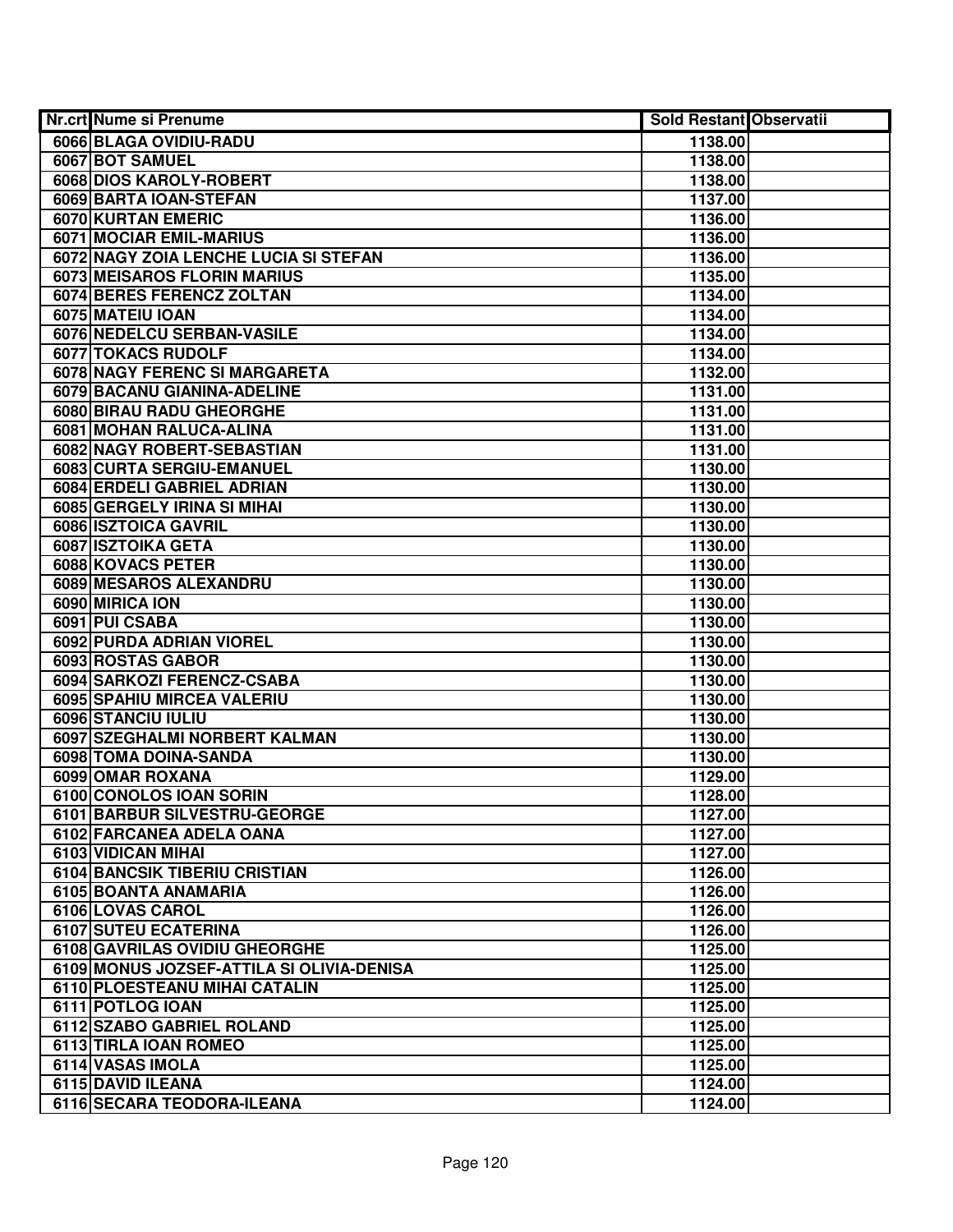| Nr.crt Nume si Prenume                        | <b>Sold Restant Observatii</b> |  |
|-----------------------------------------------|--------------------------------|--|
| 6117 GHIGHILICEA ANDI-SORIN SI LARISA         | 1123.00                        |  |
| 6118 HORA OVIDIU-DOMINIC                      | 1123.00                        |  |
| 6119 SZILAGYI ZOLTAN                          | 1123.00                        |  |
| <b>6120 BODIU CRISTIAN NICOLAE</b>            | 1122.00                        |  |
| 6121 KUN LUDOVIC                              | 1122.00                        |  |
| <b>6122 SUPURAN CRISTIAN-EMIL</b>             | 1122.00                        |  |
| 6123 ISZTOIKA GAVRIL                          | 1121.00                        |  |
| 6124 HORVAT ALEXANDRU SI FLOARE               | 1120.00                        |  |
| 6125 NAGHIU GABRIELA                          | 1120.00                        |  |
| 6126 PINZARIU LUMINITA-EMILIA                 | 1120.00                        |  |
| 6127 REZMUVES LUCIAN-MARIUS                   | 1120.00                        |  |
| 6128 TUDUSCIUC ADRIAN                         | 1120.00                        |  |
| 6129 OROSZ ANTHONIO-MIODORO                   | 1119.00                        |  |
| 6130 SZILAGYI IOSIF                           | 1119.00                        |  |
| 6131 KISS BARNA                               | 1118.00                        |  |
| 6132 BOLDIS LUMINITA-GEORGETA                 | 1117.00                        |  |
| 6133 DUME GETA VALERIA SI NICULAIE            | 1117.00                        |  |
| 6134 JUNC DANIEL                              | 1117.00                        |  |
| 6135 ARDELEAN MARIUS-IOAN                     | 1116.42                        |  |
| 6136 CAB.AVOCAT SALLAK STEFAN                 | 1116.00                        |  |
| 6137 CRISAN PETRU-IONEL SI ELENA              | 1116.00                        |  |
| 6138 CUC ADRIAN-CRISTIAN                      | 1116.00                        |  |
| 6139 MORAR SIMION PETRU                       | 1116.00                        |  |
| <b>6140 SANDOR CHRISTIAN</b>                  | 1115.00                        |  |
| 6141 TRIP NICU-MARCEL                         | 1115.00                        |  |
| 6142 VOICHITA RALUCA-ANDREEA                  | 1114.37                        |  |
| 6143 ALB ADRIAN-MARIAN                        | 1114.00                        |  |
| 6144 MATA AUREL SI RODICA                     | 1114.00                        |  |
| 6145 SZOKE ANGELA                             | 1114.00                        |  |
| 6146 ILISIE RODICA-ANGELA                     | 1112.00                        |  |
| 6147 KASZIBA FRANCISC-ALEXANDRU               | 1112.00                        |  |
| 6148 MAGHIAR DUMITRU SI MIHAELA               | 1112.00                        |  |
| 6149 TUDOR ALEXANDRA-RALUCA SI ANDREI-VLAD    | 1112.00                        |  |
| 6150 VERCHE DORU-PETRU                        | 1112.00                        |  |
| 6151 BUNGAU PETRA                             | 1111.00                        |  |
| 6152 COPIL PETRU                              | 1111.00                        |  |
| 6153 BOTOS ROBERT                             | 1110.00                        |  |
| 6154 TRIFAN MIRCEA                            | 1109.56                        |  |
| 6155 COSTE ADRIAN-VASILE                      | 1109.50                        |  |
| 6156 SAITOS-COFAR TINCUTA LACRIMIOARA         | 1109.00                        |  |
| 6157 SILAGHI GAVRIL                           | 1109.00                        |  |
| 6158 BANYAI IOSIF                             | 1108.00                        |  |
| 6159 BLAGA MARIA                              | 1108.00                        |  |
| 6160 KARACSON ILDIKO KATALIN                  | 1108.00                        |  |
| 6161 SERES IOSIF                              | 1108.00                        |  |
| 6162 BORDAS BOGDAN                            | 1107.94                        |  |
| 6163 BERCHI IOAN                              | 1107.00                        |  |
| 6164 MOGA ONITA-NICOLAE SI AURELIA            | 1107.00                        |  |
| 6165 CIOBOTARU ADRIAN-SERGIU SI LAURA-DANIELA | 1106.00                        |  |
| 6166 SFERLE MADALINA-IULIA                    | 1106.00                        |  |
| 6167 SKRIPEK ROBERT LUCIAN                    | 1106.00                        |  |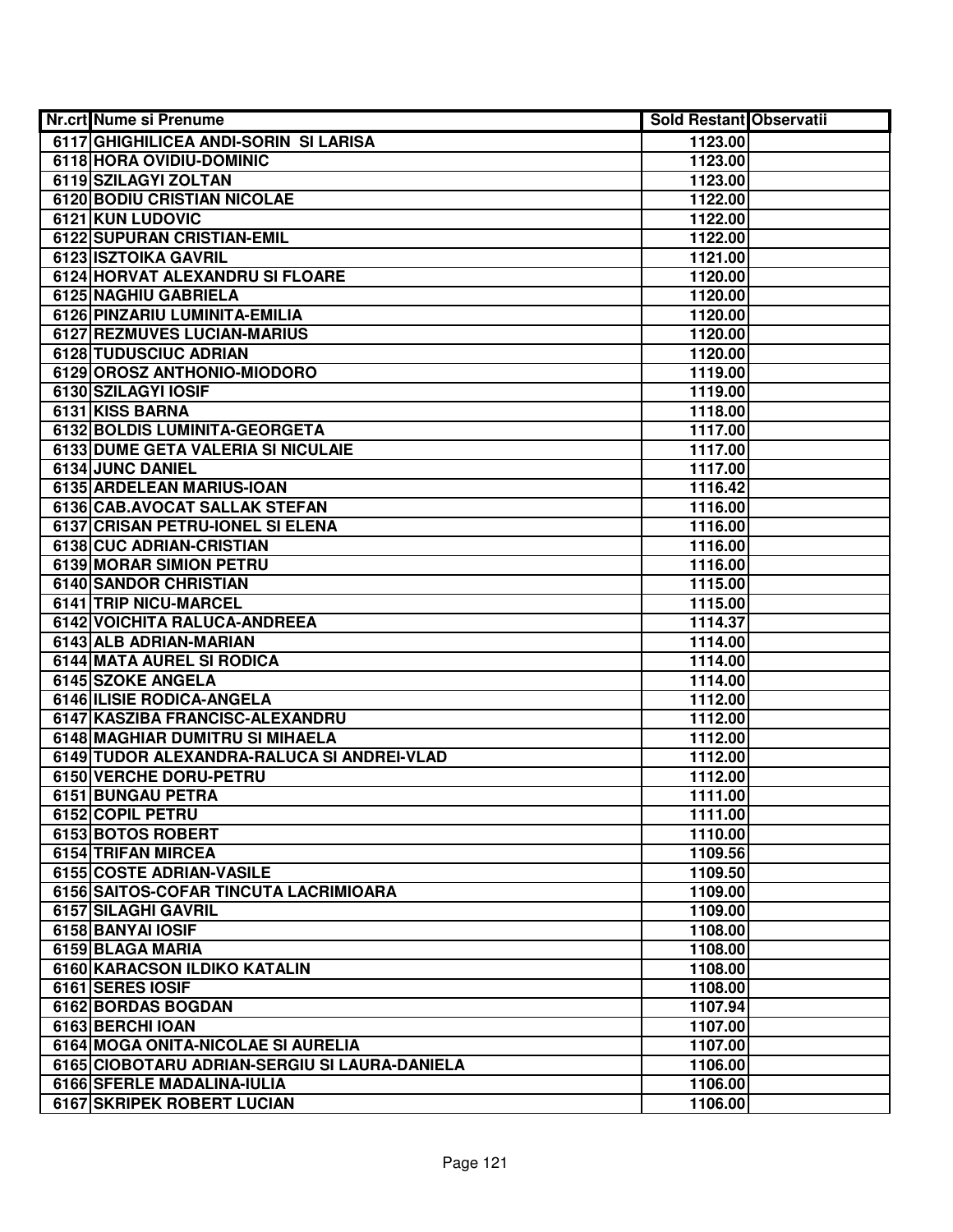| <b>Nr.crt Nume si Prenume</b>                  | <b>Sold Restant Observatii</b> |  |
|------------------------------------------------|--------------------------------|--|
| 6168 BALAJ MARINELA                            | 1105.00                        |  |
| <b>6169 MAROLEANU GHEORGHE</b>                 | 1104.00                        |  |
| 6170 SILAGHI VIORICA                           | 1104.00                        |  |
| 6171 DELEANU IONEL                             | 1103.00                        |  |
| 6172 AVRAM EUGEN-DUMITRU                       | 1102.00                        |  |
| 6173 KISS ISTVAN                               | 1102.00                        |  |
| 6174 MEKERES LEVENTE- EDUARD                   | 1102.00                        |  |
| 6175 NEAGA ADRIAN CALIN                        | 1102.00                        |  |
| <b>6176 PURTAN TEODOR</b>                      | 1102.00                        |  |
| 6177 TESAN ANDREI-MIHAI                        | 1102.00                        |  |
| 6178 MARLEANU IOAN FELICIAN                    | 1101.00                        |  |
| 6179 BADESCU LUCIAN-GABRIEL                    | 1100.00                        |  |
| 6180 BALOG ELENA                               | 1100.00                        |  |
| 6181 BARTA ATTILA                              | 1100.00                        |  |
| 6182 BAS PETRU                                 | 1100.00                        |  |
| 6183 BENCZIK KLARA                             | 1100.00                        |  |
| 6184 BONCIDAI VALENTIN                         | 1100.00                        |  |
| 6185 CHIS PAVEL                                | 1100.00                        |  |
| 6186 FULIAS MARIN CORNEL                       | 1100.00                        |  |
| 6187 GABOR SUSANA                              | 1100.00                        |  |
| 6188 GAVRILA ADRIAN                            | 1100.00                        |  |
| 6189 HAMZA ALEXANDRU                           | 1100.00                        |  |
| 6190 HEGEDUS SANDOR-GYORGY                     | 1100.00                        |  |
| 6191 ILYES ZOLTAN CSABA                        | 1100.00                        |  |
| 6192 ISTOICA MARIA                             | 1100.00                        |  |
| 6193 KISS IULIANA                              | 1100.00                        |  |
| 6194 KISS LORANT                               | 1100.00                        |  |
| 6195 KOVACS MELINDA-ANGELA                     | 1100.00                        |  |
| 6196 LACZKO DENIS ROLAND                       | 1100.00                        |  |
| 6197 MEMETEA CORNEL-CSABA                      | 1100.00                        |  |
| 6198 MOCIAR SANDOR                             | 1100.00                        |  |
| 6199 NICOARA BENIAMIN                          | 1100.00                        |  |
| 6200 OSVAT SORIN-TEODOR                        | 1100.00                        |  |
| 6201 REIZ CSABA ANTAL                          | 1100.00                        |  |
| <b>6202 ROSTAS ANGELINA</b>                    | 1100.00                        |  |
| <b>6203 ROSTAS SAMUEL RADU</b>                 | 1100.00                        |  |
| 6204 SZABO FLORIN RAUL                         | 1100.00                        |  |
| 6205 SZERZO ROBERT ALEX                        | 1100.00                        |  |
| 6206 SZILAGYI ZSOLT                            | 1100.00                        |  |
| 6207 TROISTA MARIA                             | 1100.00                        |  |
| 6208 UNGUR FLORIN                              | 1100.00                        |  |
| 6209 FORGACIU COSMIN FLORIN SI TEODORA-VIORICA | 1099.12                        |  |
| 6210 BOZU LORELIA                              | 1099.00                        |  |
| 6211 BUGHIU FLORENTINA MIHAELA                 | 1099.00                        |  |
| 6212 SZABO ANTON                               | 1099.00                        |  |
| 6213 BODEA DUMITRU MARIUS                      | 1098.00                        |  |
| 6214 BENEDEK GABRIELA-ADINA                    | 1097.00                        |  |
| 6215 BONACIU FLOARE                            | 1097.00                        |  |
| 6216 GORDAN MIHAI-VIOREL                       | 1097.00                        |  |
| 6217 BUZE GHEORGHE-SORIN                       | 1096.74                        |  |
| 6218 ROSCA MARIUS-DUMITRU                      | 1096.00                        |  |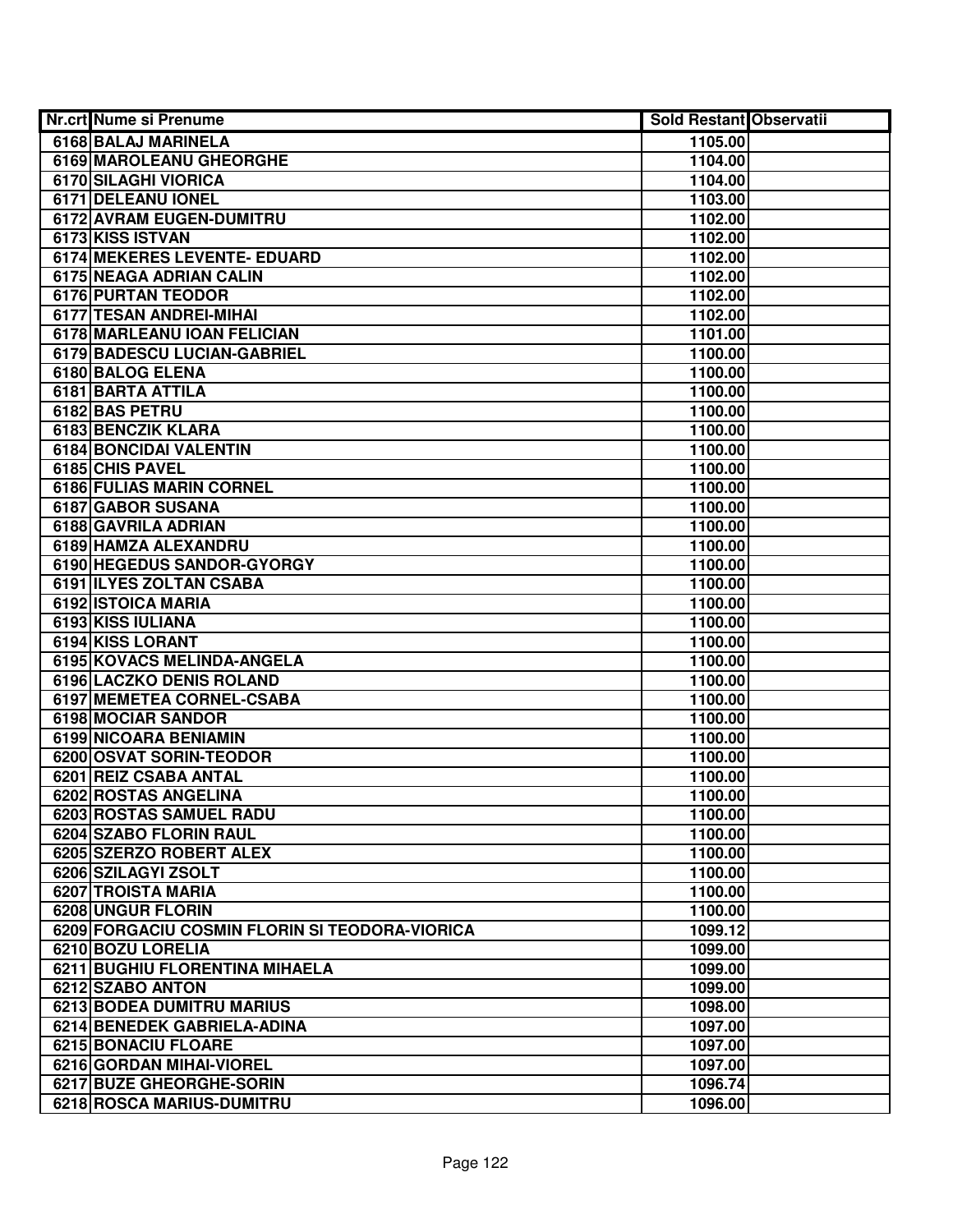| Nr.crt Nume si Prenume                         | Sold Restant Observatii |  |
|------------------------------------------------|-------------------------|--|
| 6219 PARAU RADU - LUCIAN                       | 1095.62                 |  |
| 6220 COVACI MELINDA                            | 1095.00                 |  |
| 6221 FILIMON FLAVIA DIANA                      | 1095.00                 |  |
| 6222 LAZAR DUMITRU NICOLAE                     | 1095.00                 |  |
| 6223 STOICA RUPI                               | 1095.00                 |  |
| 6224 COZMA ANDREI-IOAN                         | 1094.51                 |  |
| 6225 MARTON FERENC-JOZSEF                      | 1094.00                 |  |
| 6226 MERGE MIRCEA-MARIAN SI SIMONA             | 1094.00                 |  |
| 6227 LASLAU LIVIU                              | 1093.50                 |  |
| 6228 RAT MARCEL-NICOLAE                        | 1093.13                 |  |
| 6229 BABA IOAN                                 | 1093.00                 |  |
| 6230 GABOR ECATERINA                           | 1093.00                 |  |
| 6231 IONESCU OTILIA-MONICA                     | 1093.00                 |  |
| 6232 VANCEA IOAN SI MARIANA                    | 1093.00                 |  |
| 6233 AVRAM MARIANA                             | 1092.00                 |  |
| 6234 TIRLA GHEORGHE                            | 1092.00                 |  |
| 6235 BUNOAICA-MARCUS PAUL                      | 1091.39                 |  |
| 6236 CADAR IOAN                                | 1090.00                 |  |
| 6237 HORVATH ATTILA                            | 1090.00                 |  |
| 6238 KOVACS LASZLO-TIBOR                       | 1090.00                 |  |
| 6239 LINCAR CALIN-FLORIN                       | 1090.00                 |  |
| 6240 LINGURAR VOICHITA                         | 1090.00                 |  |
| 6241 MAGDAS ATTILA-ISTVAN                      | 1090.00                 |  |
| 6242 MAJOROS IULIU-EUGEN                       | 1090.00                 |  |
| 6243 RUSU CIPRIAN-ROBERT                       | 1090.00                 |  |
| <b>6244 SZOKE RICHARD ADRIAN</b>               | 1090.00                 |  |
| 6245 VESA ADRIAN-TRAIAN                        | 1090.00                 |  |
| 6246 BLAJ EMILIAN                              | 1089.00                 |  |
| 6247 BUDA RAZVAN NICOLAE SI CARMEN             | 1089.00                 |  |
| 6248 MARAMI MARIANA                            | 1089.00                 |  |
| 6249 MIHELE IOAN                               | 1089.00                 |  |
| 6250 MAIOR ANDRAS LAJOS                        | 1088.02                 |  |
| 6251 BUGLE FLORICA                             | 1088.00                 |  |
| 6252 CARAIMAN LAURENTIU CEZAR                  | 1088.00                 |  |
| 6253 MARCU GHEORGHE SI MARIANA                 | 1088.00                 |  |
| 6254 MOLOCEA CLAUDIU-DUMITRU SI LOREDANA-LAURA | 1088.00                 |  |
| 6255 PENZES IOAN SI MARGARETA                  | 1088.00                 |  |
| 6256 MAGHIAR LILIANA-SILVIA                    | 1087.00                 |  |
| 6257 POPA DAN TRAIAN                           | 1087.00                 |  |
| 6258 SOLOCI IOAN SI CORNELIA DANIELA           | 1087.00                 |  |
| 6259 MARIAN GHITA-STELIAN SI FLORICA           | 1086.00                 |  |
| 6260 MILIAN OLIVIA-ADELA                       | 1086.00                 |  |
| 6261 BETEG OVIDIU-VALENTIN                     | 1085.00                 |  |
| 6262 BUDIURI MARIUS SI LUCIA                   | 1085.00                 |  |
| 6263 LUPSE DANIEL                              | 1085.00                 |  |
| 6264 PISKORAN DANIEL SI CORINA MIHAELA         | 1085.00                 |  |
| 6265 TIRITEU CALIN GHEORGHE                    | 1085.00                 |  |
| 6266 PLESESCU IOAN                             | 1084.00                 |  |
| 6267 BARTA ILDIKO                              | 1083.00                 |  |
| 6268 CHICHINEJDI DAVID                         | 1083.00                 |  |
| 6269 DR.SARCA EUGENIA CM.I.                    | 1083.00                 |  |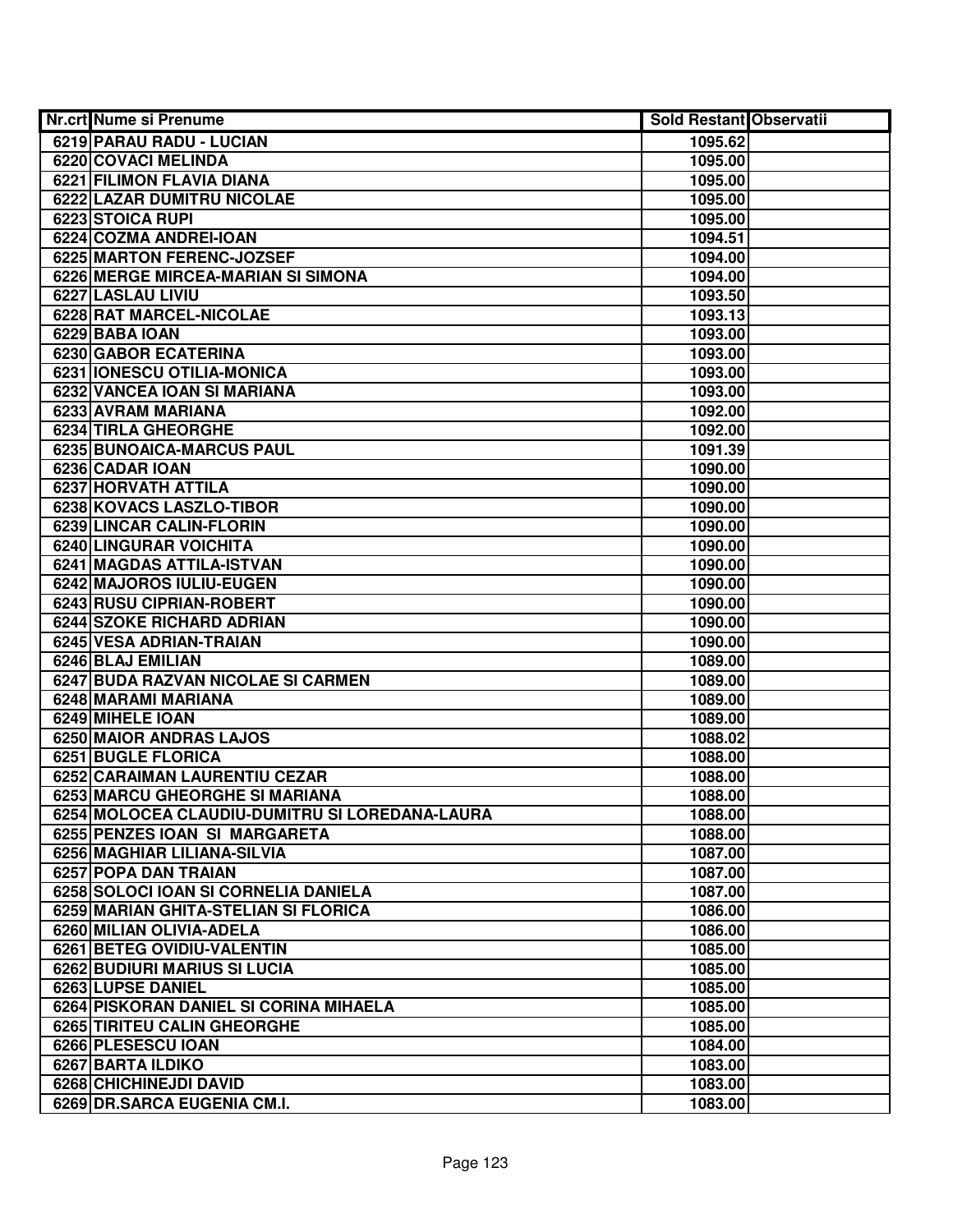| Nr.crt Nume si Prenume                   | <b>Sold Restant Observatii</b> |  |
|------------------------------------------|--------------------------------|--|
| 6270 IRIMIAS CLAUDIU                     | 1083.00                        |  |
| 6271 PANTIS CARMEN                       | 1083.00                        |  |
| 6272 SZABO ANA                           | 1083.00                        |  |
| 6273 VANCEA DAN                          | 1083.00                        |  |
| 6274 BRONT ADRIAN CALIN SI LUCICA MIRELA | 1082.00                        |  |
| 6275 BARATKI ADALBERT                    | 1080.01                        |  |
| 6276 ARDELEAN SERGIU                     | 1080.00                        |  |
| 6277 BURCA BOGDAN-MARIUS                 | 1080.00                        |  |
| 6278 CHIS GRIGORE                        | 1080.00                        |  |
| 6279 DASCALU VASILE                      | 1080.00                        |  |
| 6280 GABOR OANA ROXANA                   | 1080.00                        |  |
| 6281 HEGEDUS ANITA                       | 1080.00                        |  |
| 6282 JURCHIEVICI STEFAN                  | 1080.00                        |  |
| 6283 LUPSA DAN FLORIN                    | 1080.00                        |  |
| 6284 MIKLOS CAMELIA-IOANA                | 1080.00                        |  |
| 6285 MUSAT FLORIN-MARIUS SI DIANA-DORINA | 1080.00                        |  |
| 6286 PRECUP CLAUDIU-IULIAN               | 1080.00                        |  |
| 6287 SUSANU WILIAM DAN                   | 1080.00                        |  |
| 6288 BORA IOAN-RADU                      | 1079.00                        |  |
| 6289 IAMBOR TEODOR-LUCIAN                | 1079.00                        |  |
| 6290 MEHESZ-MAGHIAR CRISTINA ANA         | 1079.00                        |  |
| 6291 REINER HELGA-LOLA                   | 1079.00                        |  |
| 6292 SUCIU PETRU                         | 1078.00                        |  |
| 6293 VASILACHE RENATA                    | 1078.00                        |  |
| 6294 ARDELEAN HADRIAN CEZAR              | 1077.00                        |  |
| 6295 DOMOCOS PETRU RADU SI LIOARA        | 1076.00                        |  |
| <b>6296 GALE CRISTIAN TUDOR</b>          | 1076.00                        |  |
| 6297 SOMLEA LIVIA                        | 1076.00                        |  |
| 6298 ANCA VLAD                           | 1075.00                        |  |
| 6299 OLTEANU MIRCEA SI CRISTINA          | 1075.00                        |  |
| 6300 GHERMAN ECATERINA                   | 1074.00                        |  |
| 6301 LASZLO ZOLTAN - KRISZTIAN           | 1074.00                        |  |
| 6302 SZOKE GABRIELA DANA                 | 1074.00                        |  |
| 6303 CIUNGRADI DANIEL SI CLAUDIA-MARIA   | 1073.00                        |  |
| 6304 SABAU BIANCA                        | 1073.00                        |  |
| 6305 POP VASILE SORIN                    | 1072.00                        |  |
| 6306 TAKACS TAMAS-PAVEL SI TEREZIA       | 1072.00                        |  |
| 6307 TONCA ADRIAN-VASILE                 | 1072.00                        |  |
| 6308 BRAN FLORIAN                        | 1071.00                        |  |
| 6309 CUC NICOLETA                        | 1071.00                        |  |
| 6310 FUZI DANIELA                        | 1071.00                        |  |
| 6311 SEICA MARCELA-LILIANA SI NICOLAE    | 1071.00                        |  |
| <b>6312 UNGUR VIOREL-OCTAVIAN</b>        | 1071.00                        |  |
| 6313 CORBANI RENATO                      | 1070.00                        |  |
| 6314 GOMBOS VIOREL                       | 1070.00                        |  |
| 6315 LASCA MIHAI-IOAN                    | 1070.00                        |  |
| 6316 ARDELEAN LILIANA MARINELA           | 1069.00                        |  |
| 6317 ELENES ALIN-IOAN SI MARIANA-DORINA  | 1069.00                        |  |
| 6318 GALIS CRISTIAN VASILE               | 1069.00                        |  |
| 6319 BELDEAN VALERIU-ANDREI              | 1068.00                        |  |
| 6320 BUDAI MARIUS                        | 1068.00                        |  |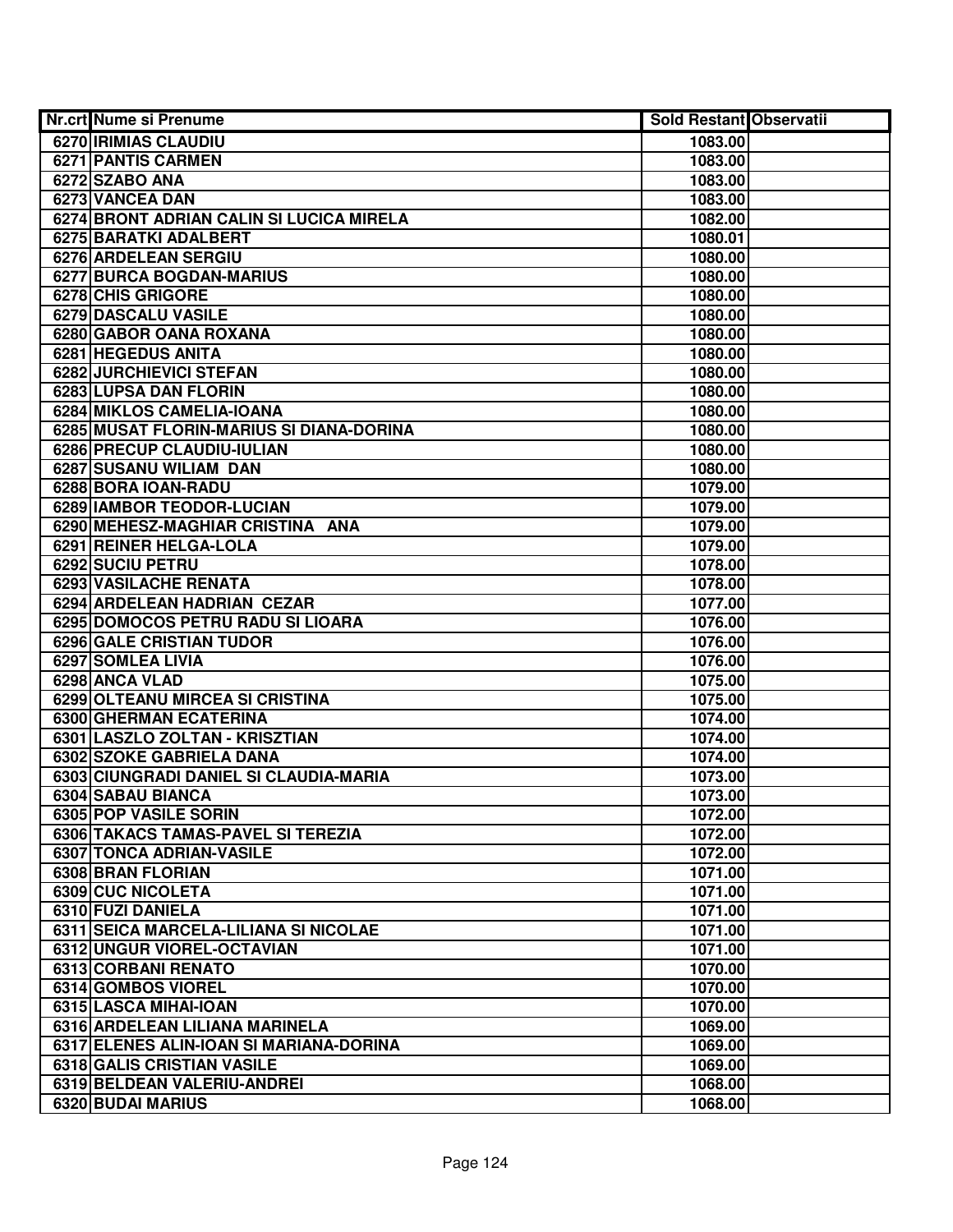| Nr.crt Nume si Prenume                          | Sold Restant Observatii |  |
|-------------------------------------------------|-------------------------|--|
| 6321 CRET IOANA-LAVINIA                         | 1068.00                 |  |
| <b>6322 ILISIE ADRIAN- NICOLAE</b>              | 1068.00                 |  |
| 6323 POPOVICI IOAN SI MARIA                     | 1068.00                 |  |
| 6324 ROMAN TEODOR-DOREL                         | 1068.00                 |  |
| 6325 ZELINA JANOS                               | 1068.00                 |  |
| 6326 AVASAN COSMIN-VASILE                       | 1067.00                 |  |
| 6327 HANZA IOAN                                 | 1067.00                 |  |
| 6328 IONESCU CORNEL                             | 1067.00                 |  |
| 6329 SZALAI ELISABETA                           | 1067.00                 |  |
| 6330 BALOGH IULIANA                             | 1066.00                 |  |
| 6331 KIS SEBASTIAN-TIBERIU                      | 1066.00                 |  |
| 6332 PACURAR MARINELA-FLORICA SI BERINDEI PETRU | 1066.00                 |  |
| 6333 DOVLETE STEFAN                             | 1065.00                 |  |
| 6334 GHIBA MIHAI                                | 1065.00                 |  |
| 6335 PARTI-BUGARIU TIBERIU-CALIN                | 1065.00                 |  |
| 6336 POPA DANIEL SI RODICA                      | 1065.00                 |  |
| 6337 SERBAN ALEXANDRU                           | 1065.00                 |  |
| 6338 ZOLTAN CRISTIAN SI LORENA-ELENA            | 1064.00                 |  |
| 6339 KOCSIS ALEXANDRU                           | 1063.00                 |  |
| 6340 SUCIU MIHAIL                               | 1063.00                 |  |
| 6341 TIRLA FLORICA                              | 1063.00                 |  |
| 6342 AGIURGIOAEI ANDREI-IONUT                   | 1062.00                 |  |
| 6343 BAN IONEL                                  | 1062.00                 |  |
| 6344 EMBER RAMONA-GABRIELA                      | 1062.00                 |  |
| 6345 FICUT GABRIELA-FLORICA                     | 1062.00                 |  |
| 6346 OTVOS GAVRIL SI GHETE MARIAN               | 1062.00                 |  |
| <b>6347 PERTE IONUT CRISTIAN</b>                | 1061.50                 |  |
| <b>6348 DEMETER HAJNAL</b>                      | 1061.00                 |  |
| 6349 MEDER ZSOLT ZOLTAN                         | 1061.00                 |  |
| 6350 SERES LUCIAN MARIN                         | 1061.00                 |  |
| 6351 CANALAS ATTILA                             | 1060.00                 |  |
| 6352 OROSZ GABOR                                | 1060.00                 |  |
| 6353 PENZES SANDA-ADINA                         | 1060.00                 |  |
| 6354 ROSTAS ARGENTINA                           | 1060.00                 |  |
| 6355 SFERLE FLORIAN-SEBASTIAN                   | 1060.00                 |  |
| 6356 SUPLACAN PETRU-DANIEL                      | 1060.00                 |  |
| 6357 MATIS MARIUS-EUGEN                         | 1059.00                 |  |
| 6358 TABARA IOAN                                | 1059.00                 |  |
| 6359 LOBONTIU AUREL                             | 1058.00                 |  |
| 6360 BALA DANUT LIVIU                           | 1057.00                 |  |
| 6361 GUT IOAN-FLORIN                            | 1057.00                 |  |
| 6362 VAINA TIBOR OLIVER                         | 1057.00                 |  |
| 6363 BUCIU EMIL                                 | 1056.00                 |  |
| 6364 SIRCA MIRCEA-GHITA                         | 1056.00                 |  |
| 6365 SZEKERES TIBOR-KAROLY                      | 1056.00                 |  |
| 6366 CHIRODEA PETRU                             | 1055.00                 |  |
| 6367 HODISAN IONUT COSMIN                       | 1055.00                 |  |
| 6368 BOTTO GEORGE-ALEXANDRU SI RAMONA           | 1054.00                 |  |
| 6369 LESAK SANDOR                               | 1054.00                 |  |
| 6370 PASCALAU CRISTIAN-COSTEL                   | 1054.00                 |  |
| 6371 SLIEDER KRISZTIAN-ZSOLT                    | 1054.00                 |  |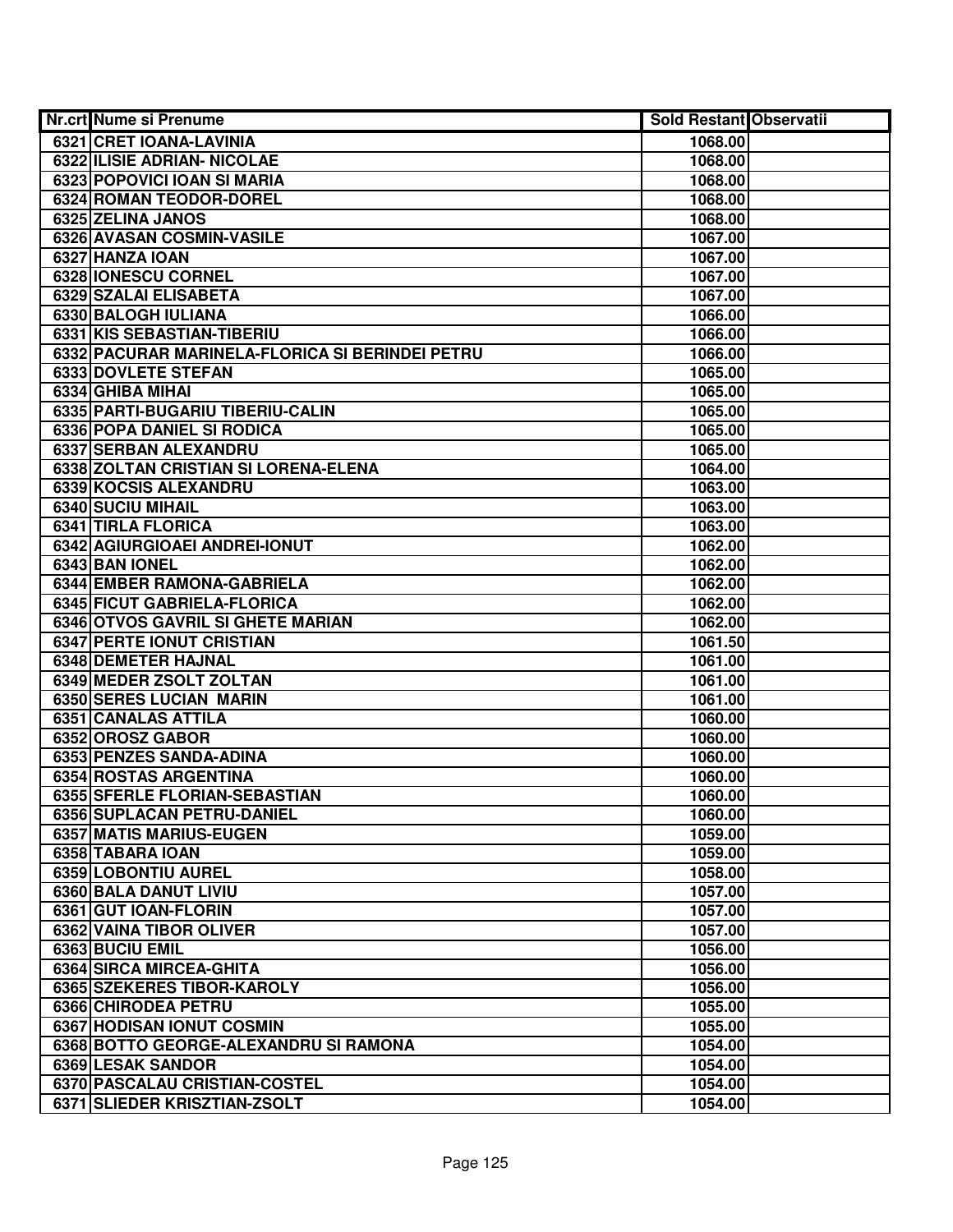| Nr.crt Nume si Prenume                                         | Sold Restant Observatii |  |
|----------------------------------------------------------------|-------------------------|--|
| 6372 PARCALAB CRISTIAN DAN SI RAMONA-SANDA                     | 1053.00                 |  |
| 6373 SUCIU GHEORGHE                                            | 1053.00                 |  |
| 6374 ZIMAN CIPRIAN RADU                                        | 1053.00                 |  |
| 6375 BODEA CALIN-SEBASTIAN                                     | 1052.00                 |  |
| 6376 MUDURA VASILE                                             | 1052.00                 |  |
| 6377 PAPP IOAN-GAVRIL                                          | 1052.00                 |  |
| 6378 PARCALAB GHEORGHE SI CORNELIA                             | 1052.00                 |  |
| 6379 POPA LIANA CORINA                                         | 1051.00                 |  |
| 6380 POPP MIHAI-AUGUSTIN                                       | 1051.00                 |  |
| 6381 ANTONICA ADRIAN-ROBERT                                    | 1050.00                 |  |
| 6382 BALINT SORIN LIVIU                                        | 1050.00                 |  |
| 6383 BESENYEI ANA-MARIA                                        | 1050.00                 |  |
| 6384 BIMBO LAJOS SI ANGELA                                     | 1050.00                 |  |
| 6385 BULACA FLORIN-SERGIU                                      | 1050.00                 |  |
| 6386 CABA PAULA-DENISA                                         | 1050.00                 |  |
| 6387 CIONTOS AURICA-ANA                                        | 1050.00                 |  |
| 6388 DALEA ALEXANDRINA                                         | 1050.00                 |  |
| 6389 DERCSENYI ALEXANDRU-MARIN                                 | 1050.00                 |  |
| 6390 FAZECAS CRISTIAN ANDREI                                   | 1050.00                 |  |
| 6391 FLORESCU ADRIAN                                           | 1050.00                 |  |
| 6392 GORDAN MARIUS CASIAN SI FLORICA-LIANA                     | 1050.00                 |  |
| 6393 GUTI ANDREI-VIOREL                                        | 1050.00                 |  |
| 6394 HAPREAN DRAGOS-ANDREI                                     | 1050.00                 |  |
| 6395 HERE ADRIAN DUMITRU                                       | 1050.00                 |  |
| 6396 KOVACS FLORIN-ALEXANDRU                                   | 1050.00                 |  |
| 6397 MAGHIAR SEBASTIAN-AUREL                                   | 1050.00                 |  |
| 6398 MARIAN RAMONA-MARIA                                       | 1050.00                 |  |
| 6399 MASCAS-BUZGUTA IONEL-FLORENTIN                            | 1050.00                 |  |
| 6400 MEZA DACIAN-MIRCEA                                        | 1050.00                 |  |
| 6401 POP MONICA-DIANA                                          | 1050.00                 |  |
| 6402 POPA FELICIA                                              | 1050.00                 |  |
| 6403 ROSCA NICOLAE SI FLORICA                                  | 1050.00                 |  |
| 6404 SPIVALIUC NICOLAE-VASILE                                  | 1050.00                 |  |
| 6405 TARCAU RADU DINU                                          | 1050.00                 |  |
| 6406 VAIDA GEANINA MELANIA.                                    | 1050.00                 |  |
| 6407 POPA MARIA SI GHEORGHE                                    | 1049.00                 |  |
| 6408 FEKETE CIPRIAN MARIUS SI CORINA-MIHAELA                   | 1048.00                 |  |
| 6409 JUNJAN NICOLAE                                            | 1047.50                 |  |
| 6410 CAMPAN CRISTIAN - ALIN SI MONICA-IOANA                    | 1047.00                 |  |
| 6411 KUKLA EDUARD-IOSIF-ATTILA                                 | 1047.00                 |  |
| 6412 MAN HOREA-TIBERIU                                         | 1047.00                 |  |
| 6413 CIORDAS MARIUS-IOAN                                       | 1046.00                 |  |
| 6414 CRACAN VADIM                                              | 1046.00                 |  |
| 6415 MUNTEANU BOGDAN                                           | 1046.00                 |  |
| 6416 PODILA FLORIN IOAN                                        | 1046.00                 |  |
| 6417 ROSU ADRIAN-FELIX SI ADINA<br>6418 TIVADAR GABRIEL RAZVAN | 1046.00<br>1046.00      |  |
| 6419 CORAS DANIEL                                              | 1045.00                 |  |
| 6420 MARINAU ADRIAN                                            | 1045.00                 |  |
| 6421 ROSTAS IOAN                                               | 1045.00                 |  |
| 6422 SAV OVIDIU                                                | 1045.00                 |  |
|                                                                |                         |  |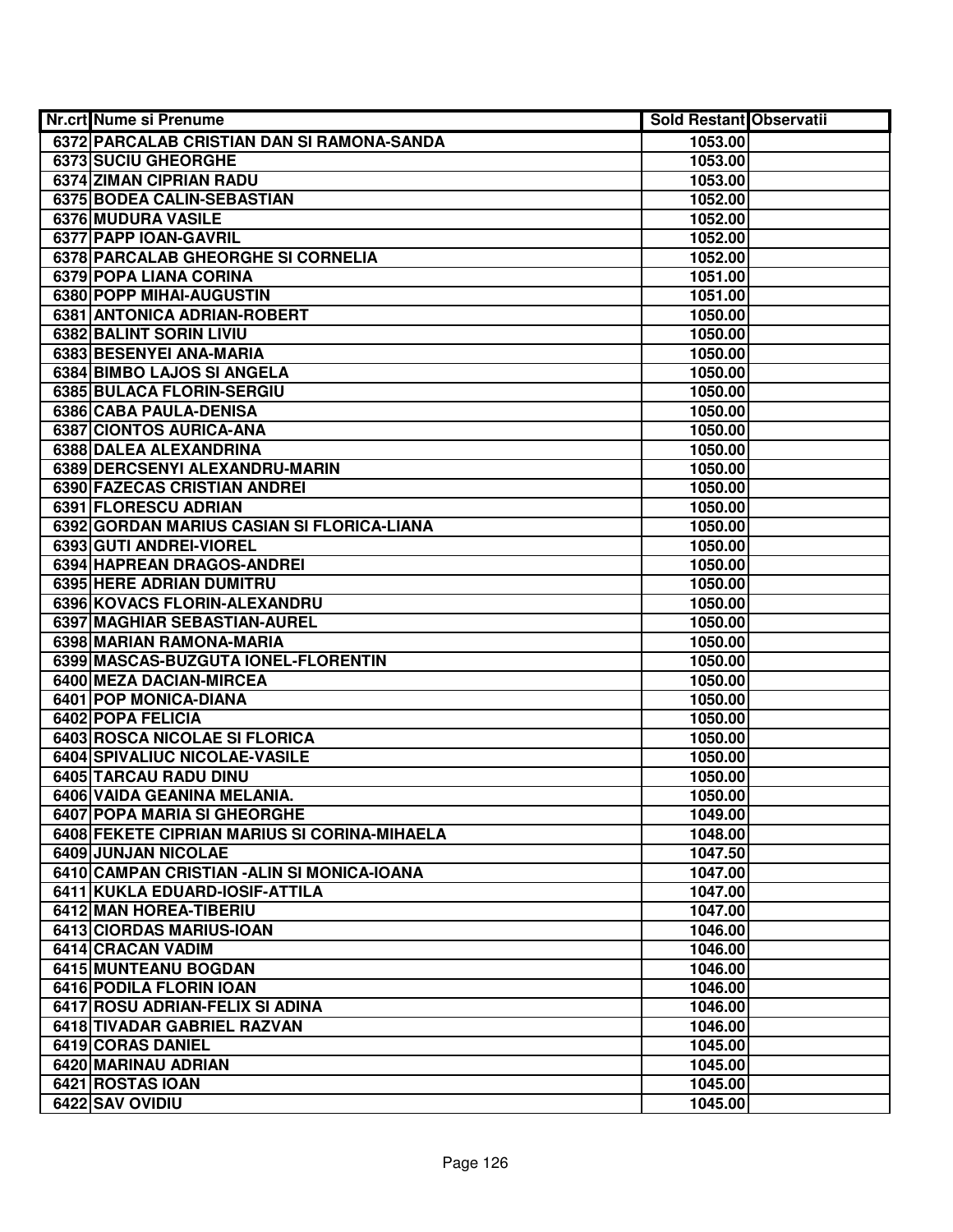| <b>Nr.crt Nume si Prenume</b>             | Sold Restant Observatii |  |
|-------------------------------------------|-------------------------|--|
| 6423 TASNADE DUMITRU                      | 1045.00                 |  |
| 6424 LUPUT DUMITRU                        | 1044.00                 |  |
| 6425 BALOGH ZOLTAN P.F.A(1730907054711)   | 1043.00                 |  |
| 6426 JURCA COSMIN ADRIAN                  | 1043.00                 |  |
| 6427 CHIRILA CRACIUN                      | 1042.00                 |  |
| 6428 VARGA ROMULUS-IULIU                  | 1042.00                 |  |
| 6429 CIOBOTEA SERGIU-ANDREI               | 1041.50                 |  |
| 6430 BODI ISTVAN                          | 1041.00                 |  |
| <b>6431 PATCAS TEODOR</b>                 | 1041.00                 |  |
| <b>6432 POPA IONUT-MARIUS</b>             | 1041.00                 |  |
| 6433 TOTH MARIA-ROZALIA SI ISTVAN         | 1041.00                 |  |
| 6434 GAIDI KRISTOF-SANDOR                 | 1040.00                 |  |
| 6435 IENCIU GERARD-ADRIAN SI MIRELA MARIA | 1040.00                 |  |
| 6436 IZSAK JANOS                          | 1040.00                 |  |
| 6437 MAGO TIBERIU                         | 1040.00                 |  |
| 6438 MATE JACINT-ZSOLT                    | 1040.00                 |  |
| 6439 NAGY SANDOR                          | 1040.00                 |  |
| 6440 ORBAI COSMIN GAVRIL                  | 1040.00                 |  |
| 6441 OSACENCO RENATE-MIHAELA              | 1040.00                 |  |
| 6442 OTVOS RENATA-ANGELA                  | 1040.00                 |  |
| 6443 PETER ANDA- CORNELIA SI CAROL        | 1040.00                 |  |
| 6444 POPA FLORIAN                         | 1040.00                 |  |
| 6445 SERAC CRISTINA                       | 1040.00                 |  |
| 6446 TROK HAJNALKA MARIA                  | 1040.00                 |  |
| <b>6447 BABES VICTOR-EMERIC</b>           | 1039.00                 |  |
| 6448 BALOG GHEORGHE                       | 1039.00                 |  |
| 6449 CSERVID ZSOLT                        | 1039.00                 |  |
| 6450 GUT ALIN IONUT                       | 1039.00                 |  |
| 6451 VALKO VILMOS                         | 1039.00                 |  |
| 6452 DEMIAN BOGDAN-ADRIAN                 | 1038.00                 |  |
| 6453 LUPSEA IOAN-PETRU                    | 1038.00                 |  |
| 6454 PONTOS TEREZIA                       | 1037.00                 |  |
| 6455 POP IOAN SORIN SI FLORINA-CRISTINA   | 1037.00                 |  |
| 6456 GERMAN RADU VASILE                   | 1036.00                 |  |
| 6457 TULEU VASILE-MARIUS SI CLAUDIA       | 1036.00                 |  |
| 6458 BEJUSCA HORIA SEBASTIAN              | 1035.00                 |  |
| 6459 CIUCAS CRISTIAN-STEFAN               | 1035.00                 |  |
| 6460 HOVANETI VASILE                      | 1034.00                 |  |
| <b>6461 MURASAN REMUS</b>                 | 1034.00                 |  |
| 6462 TIPLEA VASILE DANIEL                 | 1033.00                 |  |
| 6463 BUZLEA IOAN SI LUMINITA              | 1032.00                 |  |
| 6464 CORCEA IZABELA-ANDREEA               | 1032.00                 |  |
| 6465 MARESCH RENATA ANDREA                | 1032.00                 |  |
| 6466 TAU IOAN SI ANA                      | 1032.00                 |  |
| 6467 BANCSA VIORICA                       | 1031.00                 |  |
| 6468 FODOR ROBERT                         | 1031.00                 |  |
| 6469 VOLGYESI FRANCISC                    | 1031.00                 |  |
| 6470 BUDAU REMUS-PETRU                    | 1030.00                 |  |
| 6471 GAZSI FERENC                         | 1030.00                 |  |
| 6472 HEGEDUS PAMELA-LUSI                  | 1030.00                 |  |
| 6473 LAZAR ALEXANDRA GEORGIANA            | 1030.00                 |  |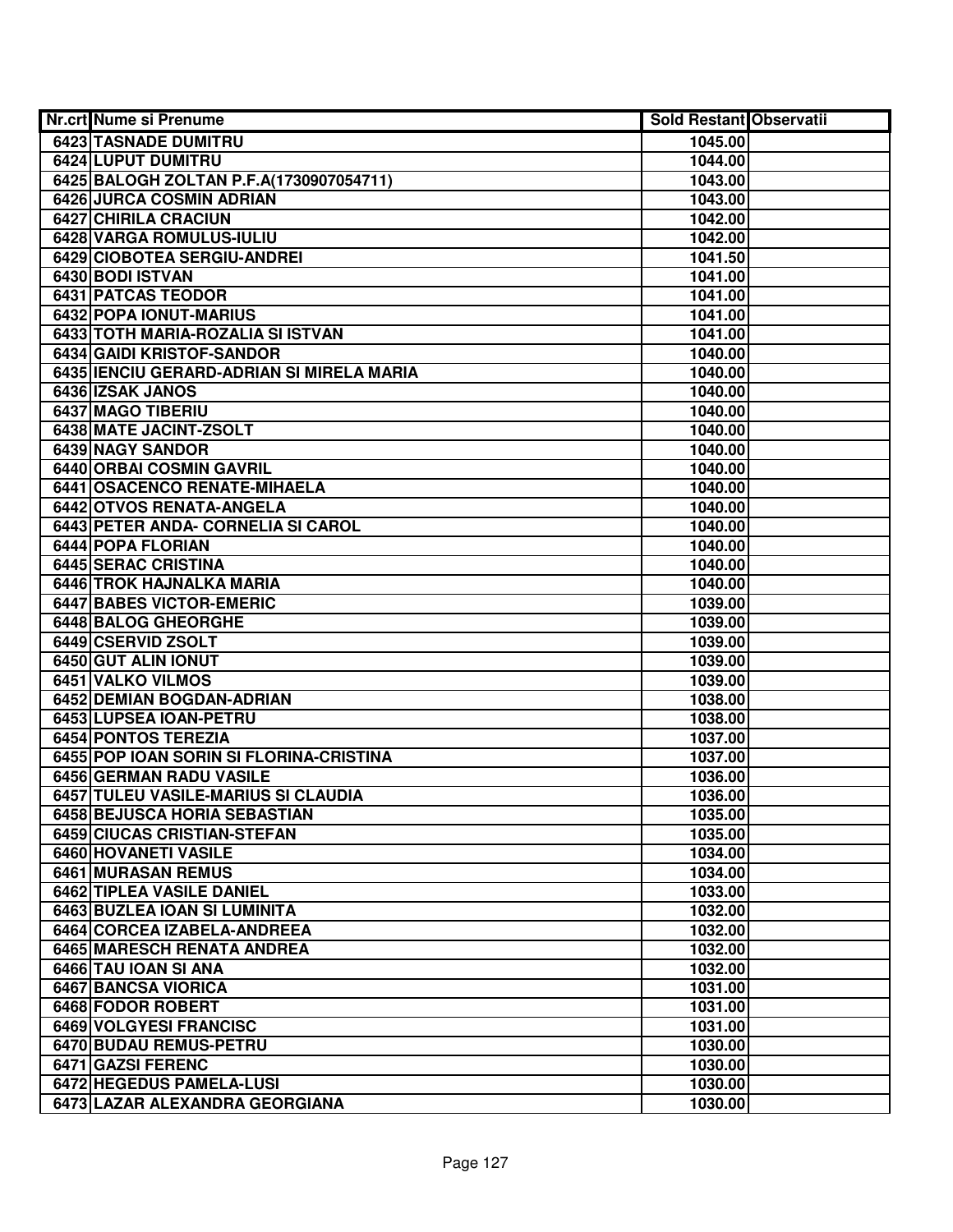| <b>Nr.crt Nume si Prenume</b>                   | <b>Sold Restant Observatii</b> |  |
|-------------------------------------------------|--------------------------------|--|
| 6474 ROMOCIA FLAVIU                             | 1030.00                        |  |
| <b>6475 VERES LEVENTE ZOLTAN</b>                | 1030.00                        |  |
| <b>6476 PANITI EMERIC SI IREN</b>               | 1028.00                        |  |
| <b>6477 ROTH DANIEL SI RODICA</b>               | 1027.00                        |  |
| 6478 SCORTE FLORIN-MARCEL                       | 1027.00                        |  |
| 6479 TINCAU IOAN-DAN SI FLORICA                 | 1027.00                        |  |
| 6480 AV.MALAN SI ASOCIATII-SOC.CIVILA PROF.     | 1026.00                        |  |
| 6481 AYDIN KAMRAN AZZAM                         | 1026.00                        |  |
| 6482 BELENCO RODION                             | 1026.00                        |  |
| <b>6483 BONDAR CRISTIAN-IONUT</b>               | 1026.00                        |  |
| 6484 BONDAR OCTAVIAN-HORATIU                    | 1026.00                        |  |
| 6485 CALNICEANU ADELA-GEORGETA                  | 1026.00                        |  |
| 6486 CASON CONSTANTIN-IOAN                      | 1026.00                        |  |
| 6487 EMBER RODICA                               | 1026.00                        |  |
| 6488 HALASI GIZELLA                             | 1026.00                        |  |
| 6489 HANAS DECEBAL-CLAUDIU SI ANGELA            | 1026.00                        |  |
| 6490 ILEA GEORGE-IOSIF                          | 1026.00                        |  |
| 6491 LAZAU MARIA                                | 1026.00                        |  |
| 6492 LUPEA MIHAI - CABINET DE AVOCAT            | 1026.00                        |  |
| 6493 MORAR IOAN-ADRIAN                          | 1026.00                        |  |
| 6494 NEMETI ATTILA-CSABA                        | 1026.00                        |  |
| 6495 NYAKACSKA ZSOLT-ANDRAS                     | 1026.00                        |  |
| 6496 OLAR FLORIN RAZVAN                         | 1026.00                        |  |
| 6497 PIRCIU ANA-MARIA                           | 1026.00                        |  |
| 6498 POP VIRGIL TRAIAN                          | 1026.00                        |  |
| 6499 TIFREA MIHAELA                             | 1026.00                        |  |
| 6500 TOROK SAVETA                               | 1026.00                        |  |
| 6501 TUTURAS DANIELA                            | 1026.00                        |  |
| 6502 ZECHERIU DANIEL-CONSTANTIN                 | 1026.00                        |  |
| 6503 HAITA SORIN-LIVIU<br>6504 HAJDUCSI TIBERIU | 1025.00                        |  |
| 6505 IENCIU MARIUS                              | 1025.00<br>1025.00             |  |
| 6506 LUPON BOGDAN ALEXANDRU                     | 1025.00                        |  |
| 6507 MOGA PETRU                                 | 1025.00                        |  |
| 6508 PETRITA CALIN-SORIN                        | 1025.00                        |  |
| 6509 TIFREA DRAGOS SI MIHAELA                   | 1025.00                        |  |
| 6510 ZAHA SIMONA RAMONA                         | 1025.00                        |  |
| 6511 BOKA ATTILA                                | 1024.00                        |  |
| 6512 SERB CALIN-IOAN                            | 1024.00                        |  |
| 6513 BODONEA MARIA SI MIRCEA                    | 1023.00                        |  |
| 6514 PAP-DEAC IOAN SI ANCA                      | 1023.00                        |  |
| 6515 RADU ZSUZSANNA KATALIN EVA                 | 1023.00                        |  |
| 6516 STROE-DURINA CATALIN-MIHAI SI CRISTINA     | 1023.00                        |  |
| 6517 TRIFAN CRISTIAN GHEORGHE                   | 1023.00                        |  |
| 6518 GHELAN ALIN IOAN                           | 1022.00                        |  |
| 6519 BACIU FILOFTEIA                            | 1021.00                        |  |
| 6520 FLORUTA MARIA-CLAUDIA                      | 1021.00                        |  |
| 6521 ILEA MARIUS-LIVIU                          | 1021.00                        |  |
| 6522 LAKATOS ANTONIO                            | 1021.00                        |  |
| 6523 LUPU RAUL-RADU                             | 1021.00                        |  |
| 6524 POPA SORIN                                 | 1021.00                        |  |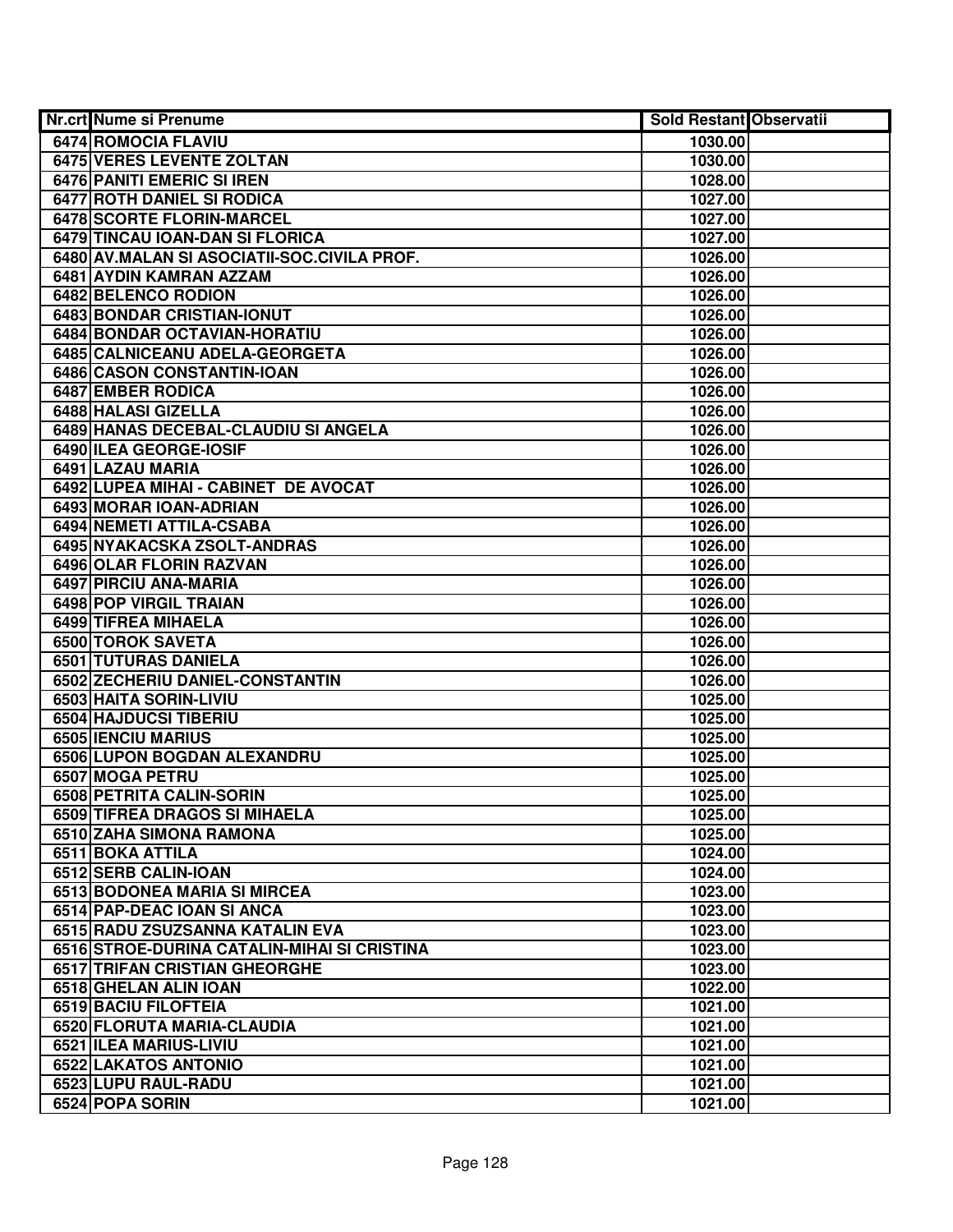| Nr.crt Nume si Prenume                    | <b>Sold Restant Observatii</b> |  |
|-------------------------------------------|--------------------------------|--|
| 6525 SARA MELEK                           | 1020.85                        |  |
| 6526 BUZLA SAMUEL                         | 1020.00                        |  |
| <b>6527 CARTIS DANUT VIOREL</b>           | 1020.00                        |  |
| 6528 CONTRAS LEONTIN SI MARIA             | 1020.00                        |  |
| 6529 FARKAS ISTVAN-MIHALY                 | 1020.00                        |  |
| 6530 MARINESCU RADU ADRIAN                | 1020.00                        |  |
| 6531 PASCOIU SEBASTIAN TUDOR              | 1020.00                        |  |
| 6532 PAVEL MARIUS                         | 1020.00                        |  |
| 6533 ROSTAS CAROLINA                      | 1020.00                        |  |
| 6534 VLAD SERGIU MADALIN                  | 1020.00                        |  |
| 6535 DAVID SIMONA                         | 1019.00                        |  |
| 6536 HAJNER EMIL                          | 1019.00                        |  |
| 6537 ABURDAN FLORICA-ANA                  | 1018.00                        |  |
| 6538 DOMOCOS IOAN                         | 1018.00                        |  |
| 6539 PURDA ANA SI DUMITRU                 | 1018.00                        |  |
| 6540 SIMANDAN OVIDIU-IOAN                 | 1018.00                        |  |
| 6541 FUSCAS MARIANA-ELENA                 | 1016.00                        |  |
| 6542 HALASZ NORBERT ALEXANDRU             | 1016.00                        |  |
| 6543 BOCHIS ADRIAN SI ERZSEBET KATALIN    | 1015.00                        |  |
| 6544 CIUPA ALEX-EUGEN                     | 1015.00                        |  |
| 6545 GHITEA ALEXANDRU-IOSIF               | 1015.00                        |  |
| 6546 IANCIO FLORIAN                       | 1015.00                        |  |
| 6547 PANEA SIMONA-CARMEN                  | 1015.00                        |  |
| 6548 VERES FLORICA                        | 1015.00                        |  |
| 6549 MORGOVAN FLORIAN SI MARIA            | 1014.00                        |  |
| 6550 SCROBOTA IOANA                       | 1014.00                        |  |
| 6551 STURZ IOAN SI GEORGETA               | 1013.00                        |  |
| 6552 ZAH-MANEA FLOAREA                    | 1013.00                        |  |
| 6553 BOGDAN ANAMARIA                      | 1012.10                        |  |
| 6554 DOMOCOS CORINA                       | 1012.00                        |  |
| 6555 GAL FELICIAN                         | 1012.00                        |  |
| 6556 SOTIUT GEANINA-SANDA                 | 1012.00                        |  |
| 6557 SUCIU RAMON-GELU SI MIHAELA          | 1012.00                        |  |
| 6558 GIUSCA CORNELIU                      | 1011.00                        |  |
| 6559 VALKAI ISTVAN-LASZLO                 | 1011.00                        |  |
| 6560 FOIA RAUL SERBAN                     | 1010.00                        |  |
| 6561 HROM CRISTIAN-MIHAIL                 | 1010.00                        |  |
| 6562 KADAS ALEXANDRU-LADISLAU             | 1010.00                        |  |
| 6563 LAZAR IOAN-EMIL                      | 1010.00                        |  |
| 6564 PETRICAS EVA                         | 1010.00                        |  |
| 6565 SERAFICEAN ALEXANDRU                 | 1010.00                        |  |
| 6566 SZUCS BORBALA-VIORICA                | 1010.00                        |  |
| 6567 TEGLAS DOREL                         | 1010.00                        |  |
| 6568 VANCEA VIORICA                       | 1010.00                        |  |
| 6569 MATEAS LIVIU SI FLORICA CRISTINA     | 1009.00                        |  |
| 6570 ULICI RAZVAN-IONUT                   | 1009.00                        |  |
| 6571 COSTAS ADRIAN-PETRU                  | 1008.00                        |  |
| 6572 DUDAS FLORIN-IONEL SI ANCUTA-ADRIANA | 1008.00                        |  |
| 6573 ERDELI IONUT RAZVAN                  | 1008.00                        |  |
| 6574 ISTOICA TEREZ                        | 1008.00                        |  |
| 6575 KOVACS ZOLTAN-ATTILA                 | 1008.00                        |  |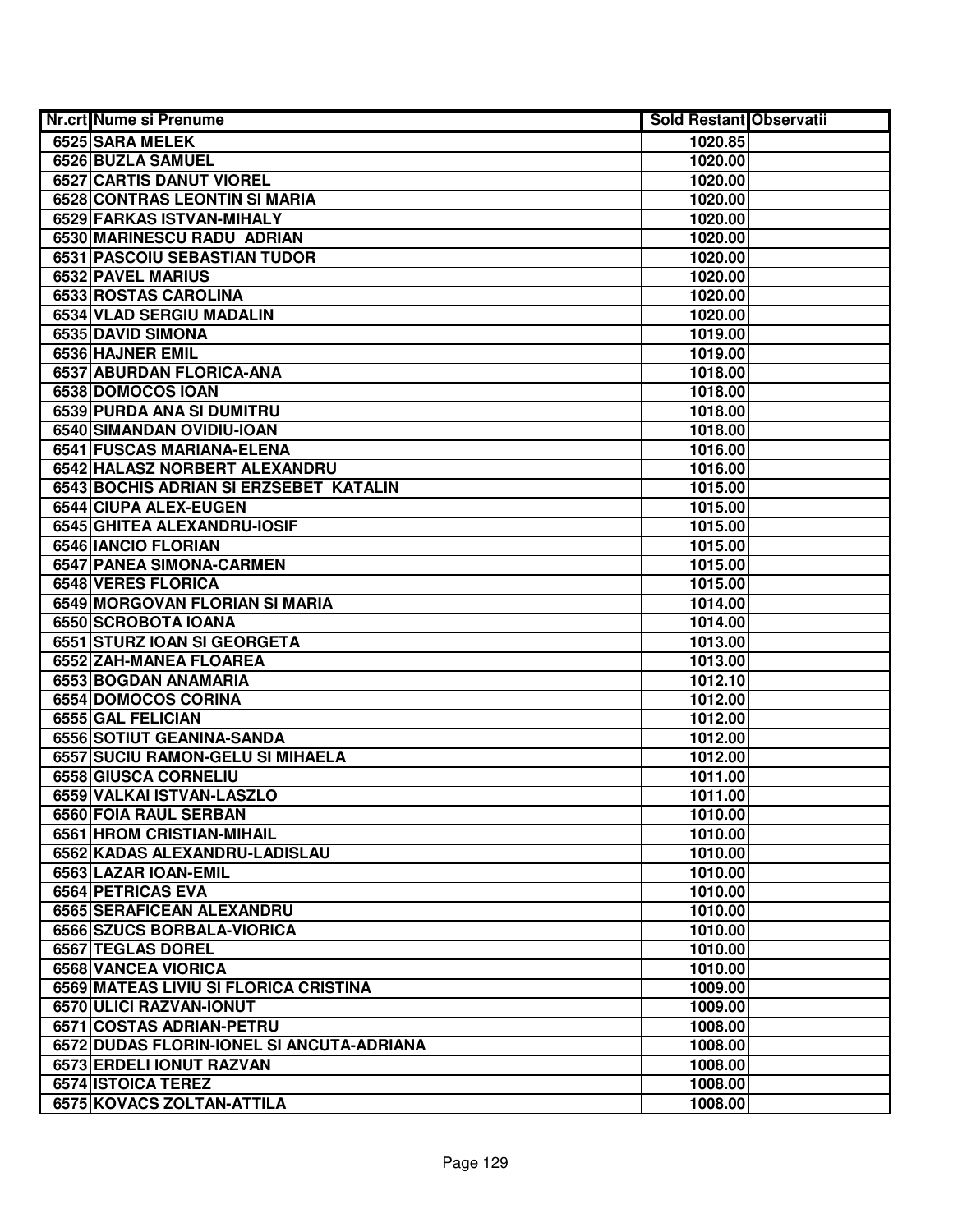| Nr.crt Nume si Prenume                   | <b>Sold Restant Observatii</b> |  |
|------------------------------------------|--------------------------------|--|
| 6576 MACOVEI VASILE                      | 1008.00                        |  |
| 6577 MIHALIUC IOAN DANIEL                | 1008.00                        |  |
| 6578 NEMETI ROBERT-GYULA                 | 1008.00                        |  |
| 6579 PANTEA ADRIANA-ANA                  | 1008.00                        |  |
| 6580 SZABO MIRCEA                        | 1008.00                        |  |
| 6581 VANTA IOSIF-VIRGIL                  | 1008.00                        |  |
| 6582 VARGA ROMULUS                       | 1008.00                        |  |
| <b>6583 LACATUS FLORIAN SI ANA</b>       | 1006.00                        |  |
| 6584 OLAR SEBASTIAN                      | 1006.00                        |  |
| 6585 RIF-TOTH OVIDIU GABRIEL             | 1006.00                        |  |
| 6586 SALAGEAN DANIELA                    | 1006.00                        |  |
| 6587 GEREBENES LUDOVIC                   | 1005.52                        |  |
| 6588 CIOBANU AUREL                       | 1004.00                        |  |
| <b>6589 PAUL GHEORGHE</b>                | 1004.00                        |  |
| 6590 TRIFAN DANIEL-EMANUEL               | 1004.00                        |  |
| 6591 LAKATOS IOAN                        | 1003.00                        |  |
| 6592 MILAS GAVRIL                        | 1003.00                        |  |
| 6593 TRIFA DOREL-VIOREL                  | 1003.00                        |  |
| 6594 CRISAN ANDREI                       | 1002.00                        |  |
| 6595 KOLAK HORTENZIA                     | 1002.00                        |  |
| 6596 MAKLUCZ MIHALY SI EDITH-ELISABETA   | 1002.00                        |  |
| 6597 TARNOCZY ELVIRA                     | 1002.00                        |  |
| 6598 TONK IRINA-ANTAL-KAROLINA-EMIL-WILH | 1002.00                        |  |
| 6599 BARUTA GABRIEL                      | 1001.98                        |  |
| 6600 LUCACI TEODOR                       | 1001.00                        |  |
| 6601 POP DANA-GABRIELA                   | 1001.00                        |  |
| 6602 ABRUDAN FLAVIU IONUT                | 1000.00                        |  |
| 6603 ARON SUSANA-IULIANA                 | 1000.00                        |  |
| 6604 BABAU ADINA                         | 1000.00                        |  |
| 6605 BAICAN IOAN ADRIAN                  | 1000.00                        |  |
| 6606 BALOG ATTILA                        | 1000.00                        |  |
| 6607 BARLEA GHEORGHE                     | 1000.00                        |  |
| 6608 BARNA PETRU-DAN                     | 1000.00                        |  |
| <b>6609 BATORI NORBERT ISTVAN</b>        | 1000.00                        |  |
| 6610 BATRIN ANA                          | 1000.00                        |  |
| 6611 BOHACS IOSIF                        | 1000.00                        |  |
| 6612 BOROS FLORIN                        | 1000.00                        |  |
| 6613 BOT IOAN-HOREA                      | 1000.00                        |  |
| 6614 CABAU RUBEN-IOIEL                   | 1000.00                        |  |
| 6615 CABULEA VASILE-SEBASTIAN            | 1000.00                        |  |
| 6616 CACIORA VLAD MARIUS                 | 1000.00                        |  |
| 6617 CAVASDAN IOAN-RADU                  | 1000.00                        |  |
| 6618 CHEREJA CAMELIA                     | 1000.00                        |  |
| 6619 CIOCANACHE VINICIUS                 | 1000.00                        |  |
| 6620 CIOROBONTEA EDI                     | 1000.00                        |  |
| 6621 CIUPA RODICA GABRIELA               | 1000.00                        |  |
| 6622 CRESCIULLO LEONARD                  | 1000.00                        |  |
| 6623 CSOMORTANYI ISTVAN-CSABA            | 1000.00                        |  |
| 6624 CUC MANUEL-DANIEL                   | 1000.00                        |  |
| 6625 DAVID ROBERTO IONUT                 | 1000.00                        |  |
| 6626 DEAK KRISTOF                        | 1000.00                        |  |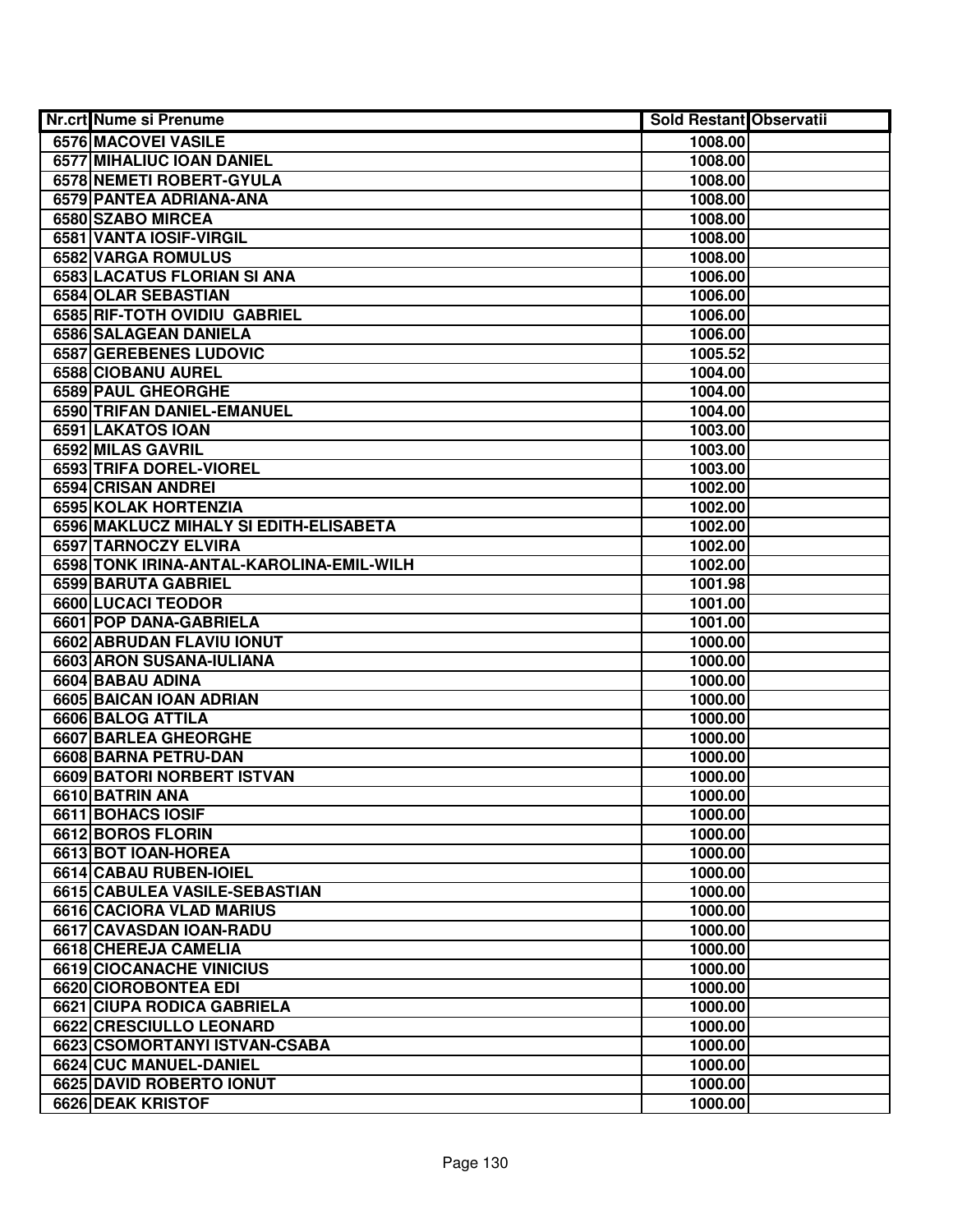| <b>Nr.crt Nume si Prenume</b>    | Sold Restant Observatii |  |
|----------------------------------|-------------------------|--|
| 6627 DEHELEANU ION               | 1000.00                 |  |
| 6628 DUDLER ALIONA               | 1000.00                 |  |
| 6629 DUMITRAS CRISTIAN-MARCEL    | 1000.00                 |  |
| 6630 ELLENES IOAN                | 1000.00                 |  |
| 6631 EPUREANU MAGDA              | 1000.00                 |  |
| 6632 FARAGO ZOLTAN-ATTILA        | 1000.00                 |  |
| 6633 FEHER LASZLO                | 1000.00                 |  |
| 6634 FLORA CSABA PAL             | 1000.00                 |  |
| 6635 FODOR STEFAN                | 1000.00                 |  |
| 6636 GABOR BANU                  | 1000.00                 |  |
| 6637 GABOR CATALINA              | 1000.00                 |  |
| 6638 GABOR GABRIEL               | 1000.00                 |  |
| 6639 GABOR GABRIEL               | 1000.00                 |  |
| 6640 GABOR GAVRIL                | 1000.00                 |  |
| 6641 GABOR KLARA                 | 1000.00                 |  |
| 6642 GABOR STEFAN                | 1000.00                 |  |
| 6643 GABOR TEREZ                 | 1000.00                 |  |
| 6644 GABOR TEREZ                 | 1000.00                 |  |
| 6645 GABOR ZSUZSANA              | 1000.00                 |  |
| 6646 GAL ANDREA-IREN             | 1000.00                 |  |
| 6647 GEREBENES MINDRA            | 1000.00                 |  |
| 6648 GIURCUT FLORIAN             | 1000.00                 |  |
| 6649 GIURGIUMAN DRAGOS-FABIAN    | 1000.00                 |  |
| 6650 GYURO CSABA                 | 1000.00                 |  |
| 6651 HARAGALY ILDIKO-ERZSEBET    | 1000.00                 |  |
| 6652 HEVESI RAUL IOSIF           | 1000.00                 |  |
| 6653 HIRTEA SIMONA FLORENTINA    | 1000.00                 |  |
| 6654 HODISAN DENISA-GABRIELA     | 1000.00                 |  |
| 6655 HORVAT KATALIN              | 1000.00                 |  |
| 6656 HORVATH TUNDE-IRINA         | 1000.00                 |  |
| 6657 ILISIE LUCRETIA-MARIA       | 1000.00                 |  |
| 6658 IORDACHE MIHAI-STEFAN       | 1000.00                 |  |
| 6659 ISTRATE IONEL               | 1000.00                 |  |
| 6660 ISZTOICA MARIA              | 1000.00                 |  |
| 6661 ISZTOIKA GEZA               | 1000.00                 |  |
| 6662 ISZTOIKA ROZALIA            | 1000.00                 |  |
| 6663 ISZTOJKA IOAN               | 1000.00                 |  |
| 6664 IZSAK OLGA                  | 1000.00                 |  |
| 6665 JUHASZ MARIA                | 1000.00                 |  |
| 6666 JUNC MARCELA                | 1000.00                 |  |
| 6667 KAJCZA ERZSEBET             | 1000.00                 |  |
| 6668 KISS SANDOR ELEK            | 1000.00                 |  |
| 6669 KOVACS ALEXANDRU-MIHAI I.I. | 1000.00                 |  |
| 6670 KOVACS IMRE-MARIUS          | 1000.00                 |  |
| 6671 LAKATOS FLORICA             | 1000.00                 |  |
| 6672 LAKATOS TIBOR-JANOS         | 1000.00                 |  |
| 6673 LAKATOS ZOLTAN              | 1000.00                 |  |
| 6674 LASZLO ANNAMARIA            | 1000.00                 |  |
| 6675 LESAK JANOS - ROBERT        | 1000.00                 |  |
| 6676 LINGURAR CORINA             | 1000.00                 |  |
| 6677 LUCAN ANA                   | 1000.00                 |  |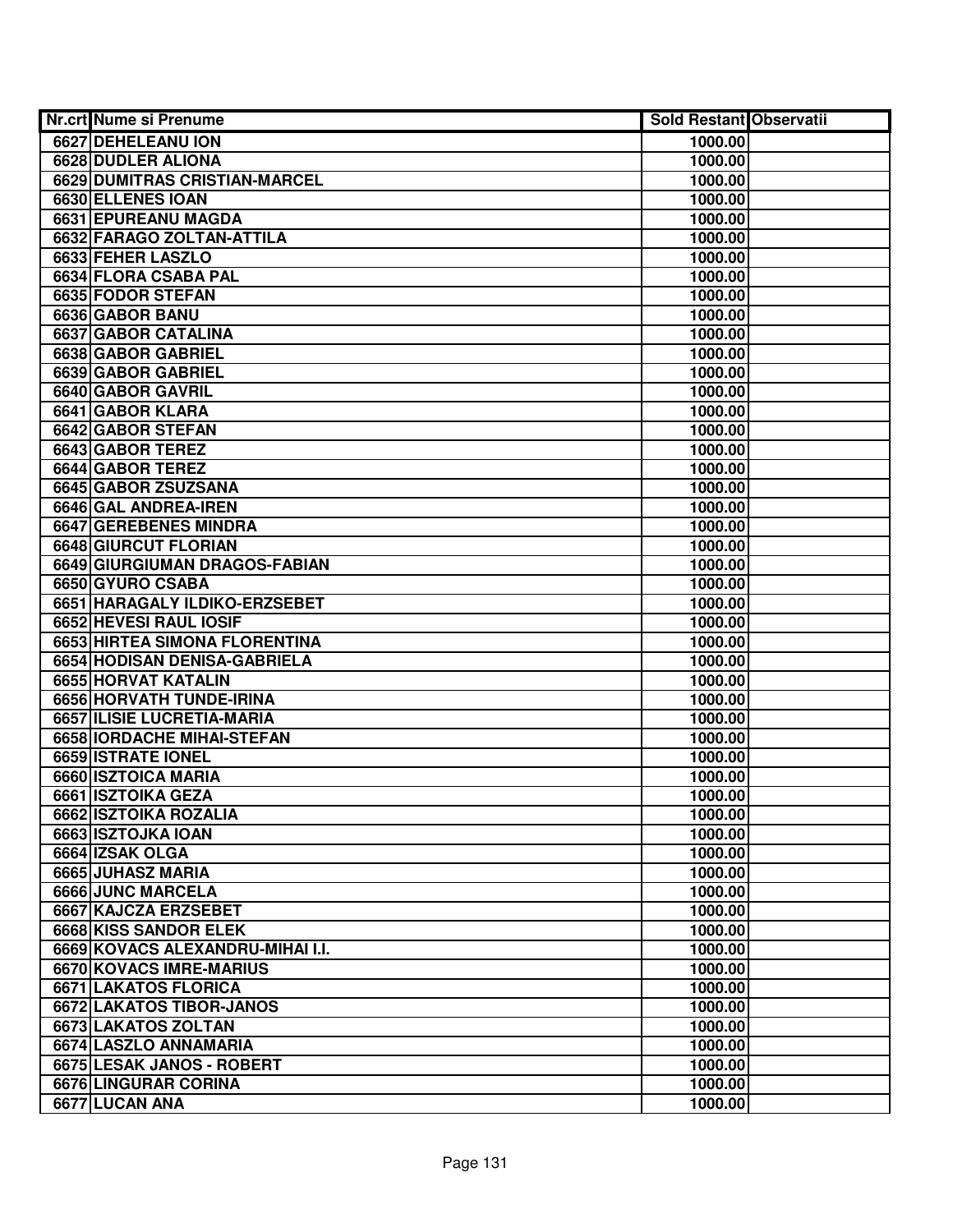| <b>Nr.crt Nume si Prenume</b>     | Sold Restant Observatii |                       |
|-----------------------------------|-------------------------|-----------------------|
| 6678 LUNGU DIANA                  | 1000.00                 |                       |
| <b>6679 MAGHIAR DANA VIOLETA</b>  | 1000.00                 |                       |
| 6680 MALAN PAUL - OVIDIU          | 1000.00                 |                       |
| 6681 MARC IONELA                  | 1000.00                 |                       |
| 6682 MARC MIHAI                   | 1000.00                 |                       |
| 6683 MARIAN SEBASTIAN DORIN       | 1000.00                 |                       |
| 6684 MARITAN CORNELIA             | 1000.00                 |                       |
| 6685 MATEI MADALIN-COSMIN         | 1000.00                 |                       |
| <b>6686 MERCEA NICOLAE</b>        | 1000.00                 |                       |
| 6687 MERR IOAN PAUL CMI           |                         | 1000.00 PROCES PE ROL |
| 6688 MIERLUT IOAN                 | 1000.00                 |                       |
| 6689 MOHAMED ZEESHAN ZAMEER       | 1000.00                 |                       |
| 6690 MONECIU-MIHUT AURICA         | 1000.00                 |                       |
| 6691 MUNOZ JIMENEZ JESUS          | 1000.00                 |                       |
| 6692 MUSCAS MAGDALENA SI ROZALIA  | 1000.00                 |                       |
| 6693 MUT RAZVAN                   | 1000.00                 |                       |
| 6694 NAGHI NICOLAE SILVIU         | 1000.00                 |                       |
| 6695 NAGY ATTILA                  | 1000.00                 |                       |
| 6696 NAGY ROBERT                  | 1000.00                 |                       |
| 6697 NAGY ROZALIA                 | 1000.00                 |                       |
| 6698 NEMETH ANDRAS                | 1000.00                 |                       |
| 6699 NYISZTOR JANOS               | 1000.00                 |                       |
| 6700 OLAH ERZSEBET                | 1000.00                 |                       |
| 6701 OLAH STEFAN                  | 1000.00                 |                       |
| 6702 OTVOS MARIUS-SANDOR          | 1000.00                 |                       |
| 6703 PAINA DANIEL                 | 1000.00                 |                       |
| 6704 PASCALAU ALIN-DAVID          | 1000.00                 |                       |
| 6705 PAUL NICOLAIE                | 1000.00                 |                       |
| 6706 PLES ADRIANA-GABRIELA        | 1000.00                 |                       |
| 6707 POP DUMITRU                  | 1000.00                 |                       |
| 6708 POP FLORENTINA               | 1000.00                 |                       |
| 6709 POP ZENOVIA                  | 1000.00                 |                       |
| <b>6710 PRAGE ADRIAN GHEORGHE</b> | 1000.00                 |                       |
| 6711 PUIU GHEORGHE-TUDOR          | 1000.00                 |                       |
| 6712 RAT MARIANA                  | 1000.00                 |                       |
| 6713 RESTEA DANUT                 | 1000.00                 |                       |
| 6714 ROSTAS ANNAMARIA             | 1000.00                 |                       |
| 6715 ROSTAS EVA                   | 1000.00                 |                       |
| <b>6716 ROSTAS TERCA</b>          | 1000.00                 |                       |
| 6717 ROSTAS VIJAN                 | 1000.00                 |                       |
| 6718 SAHI MARTON                  | 1000.00                 |                       |
| 6719 STANESCU ADRIANA             | 1000.00                 |                       |
| 6720 STOICA SORIN-STELIAN         | 1000.00                 |                       |
| 6721 SUVEG GRATIANA-CRISTINA      | 1000.00                 |                       |
| 6722 SZABO IDA-ILONA              | 1000.00                 |                       |
| 6723 SZABO MONIKA                 | 1000.00                 |                       |
| 6724 SZABO SANDOR                 | 1000.00                 |                       |
| 6725 SZENTGYORGY LASZLO           | 1000.00                 |                       |
| 6726 SZILAGHI MARGARETA           | 1000.00                 |                       |
| 6727 SZILAGYI IULIU LEVENTE       | 1000.00                 |                       |
| 6728 SZOKAI EVA-ILONA             | 1000.00                 |                       |